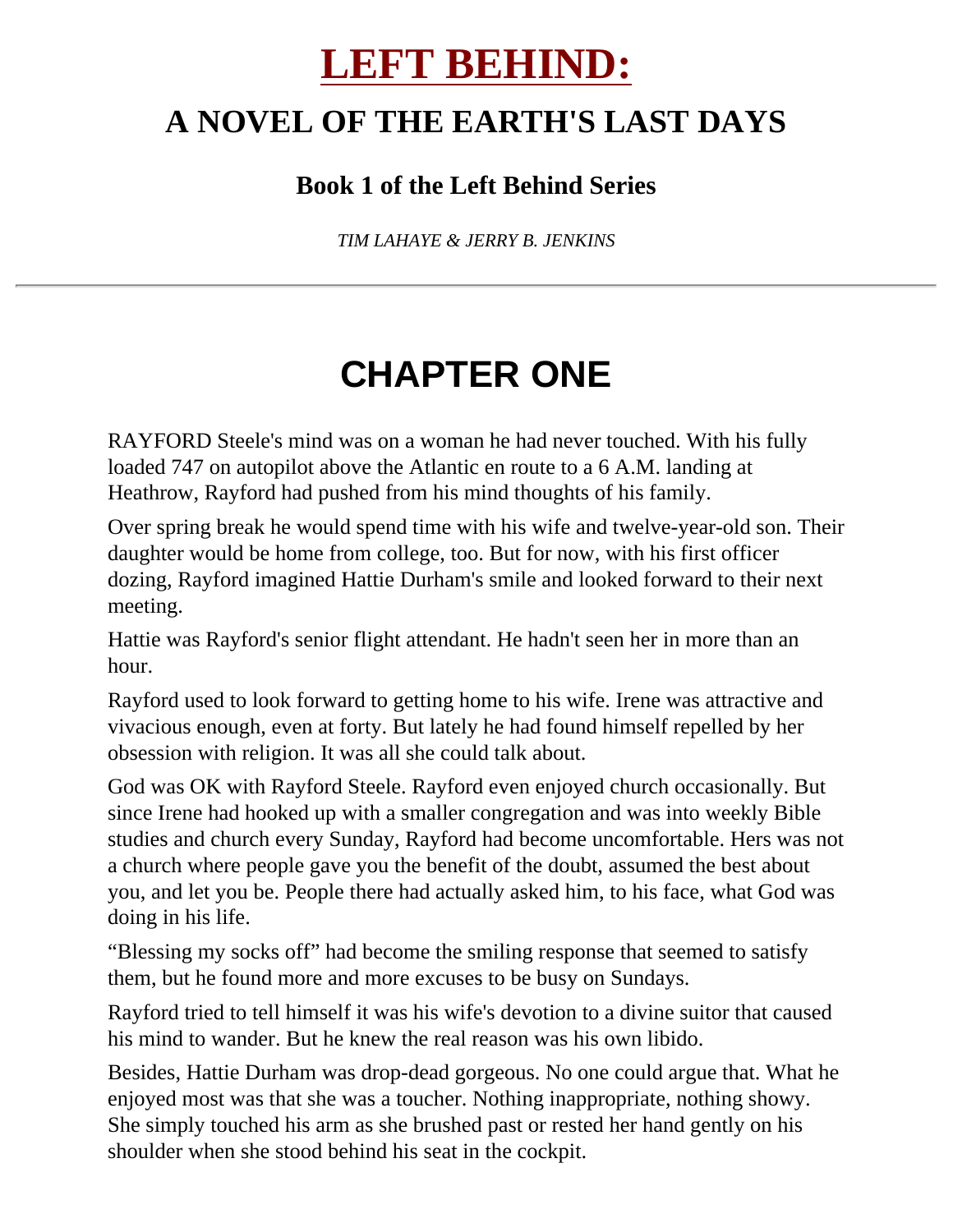It wasn't her touch alone that made Rayford enjoy her company. He could tell from her expressions, her demeanor, her eye contact that she at least admired and respected him. Whether she was interested in anything more, he could only guess. And so he did.

They had spent time together, chatting for hours over drinks or dinner, sometimes with coworkers, sometimes not. He had not returned so much as one brush of a finger, but his eyes had held her gaze, and he could only assume his smile had made its point.

Maybe today. Maybe this morning, if her coded tap on the door didn't rouse his first officer, he would reach and cover the hand on his shoulder—in a friendly way he hoped she would recognize as a step, a first from his side, toward a relationship.

And a first it would be. He was no prude, but Rayford had never been unfaithful to Irene. He'd had plenty of opportunities. He had long felt guilty about a private necking session he enjoyed at a company Christmas party more than twelve years before. Irene had stayed home, uncomfortably past her ninth month carrying their surprise tagalong son, Ray Jr.

Though under the influence, Rayford had known enough to leave the party early. It was clear Irene noticed he was slightly drunk, but she couldn't have suspected anything else, not from her straight-arrow captain. He was the pilot who had once consumed two martinis during a snowy shutdown at O'Hare and then voluntarily grounded himself when the weather cleared. He offered to pay for bringing in a relief pilot, but Pan-Continental was so impressed that instead they made an example of his self-discipline and wisdom.

In a couple of hours Rayford would be the first to see hints of the sun, a teasing palette of pastels that would signal the reluctant dawn over the continent. Until then, the blackness through the window seemed miles thick. His groggy or sleeping passengers had window shades down, pillows and blankets in place. For now the plane was a dark, humming sleep chamber for all but a few wanderers, the attendants, and one or two responders to nature's call.

The question of the darkest hour before dawn, then, was whether Rayford Steele should risk a new, exciting relationship with Hattie Durham. He suppressed a smile. Was he kidding himself? Would someone with his reputation ever do anything but dream about a beautiful woman fifteen years his junior? He wasn't so sure anymore. If only Irene hadn't gone off on this new kick.

Would it fade, her preoccupation with the end of the world, with the love of Jesus, with the salvation of souls? Lately she had been reading everything she could get her hands on about the Rapture of the church. "Can you imagine, Rafe," she exulted, "Jesus coming back to get us before we die?"

"Yeah, boy," he said, peeking over the top of his newspaper, "that would kill me."

She was not amused. "If I didn't know what would happen to me," she said, "I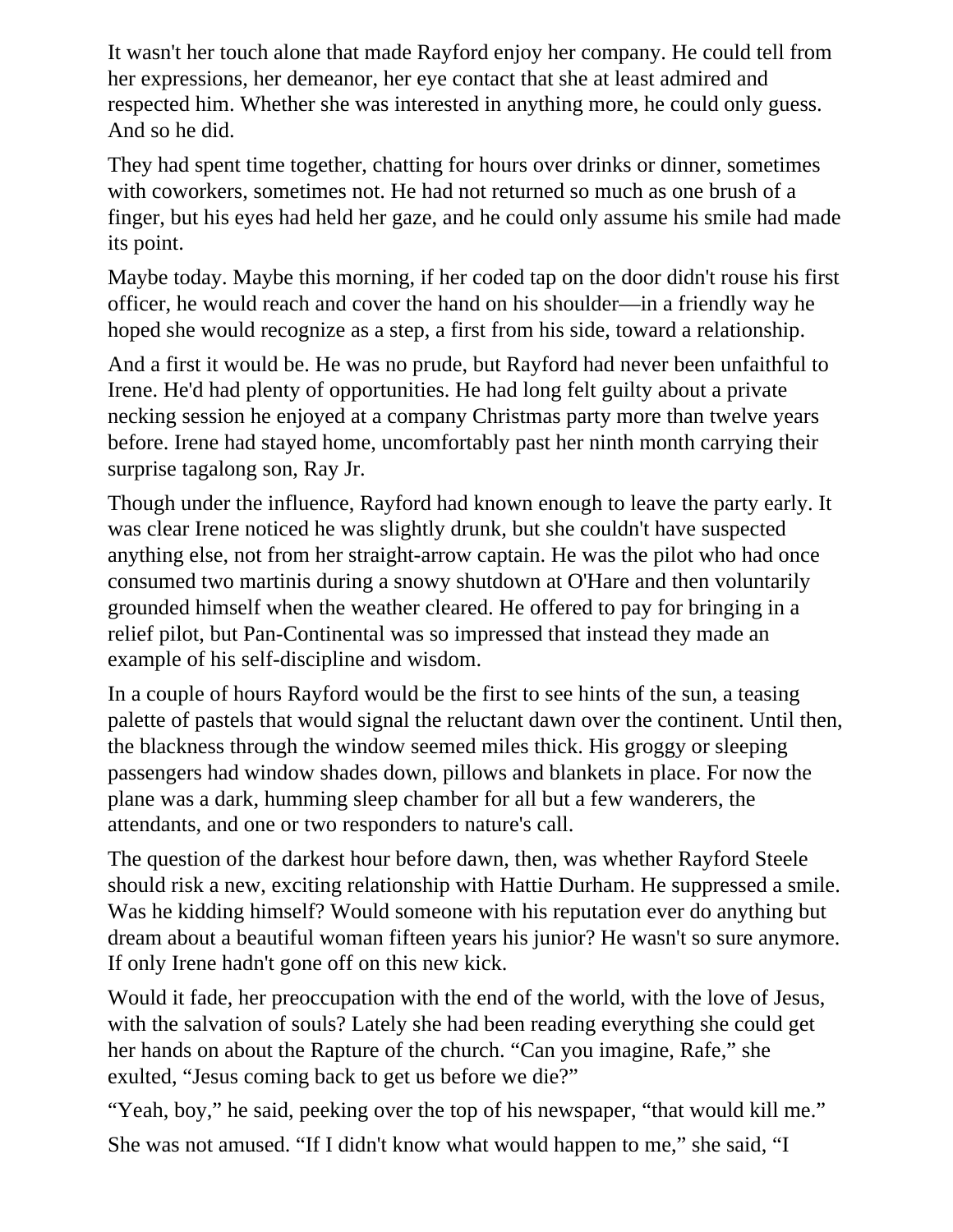wouldn't be glib about it."

"I do know what would happen to me," he insisted. "I'd be dead, gone, finis. But you, of course, would fly right up to heaven."

He hadn't meant to offend her. He was just having fun. When she turned away he rose and pursued her. He spun her around and tried to kiss her, but she was cold. "Come on, Irene," he said. "Tell me thousands wouldn't just keel over if they saw Jesus coming back for all the good people."

She had pulled away in tears. "I've told you and told you. Saved people aren't good people", "they're just forgiven, yeah, I know," he said, feeling rejected and vulnerable in his own living room. He returned to his chair and his paper. "If it makes you feel any better, I'm happy for you that you can be so cocksure."

"I only believe what the Bible says," Irene said.

Rayford shrugged. He wanted to say, "Good for you," but he didn't want to make a bad situation worse. In a way he had envied her confidence, but in truth he wrote it off to her being a more emotional, more feelings-oriented person. He didn't want to articulate it, but the fact was, he was brighter—yes, more intelligent. He believed in rules, systems, laws, patterns, things you could see and feel and hear and touch.

If God was part of all that, OK. A higher power, a loving being, a force behind the laws of nature, fine. Let's sing about it, pray about it, feel good about our ability to be kind to others, and go about our business. Rayford's greatest fear was that this religious fixation would not fade like Irene's Amway days, her Tupperware phase, and her aerobics spell. He could just see her ringing doorbells and asking if she could read people a verse or two. Surely she knew better than to dream of his tagging along.

Irene had become a full-fledged religious fanatic, and somehow that freed Rayford to daydream without guilt about Hattie Durham. Maybe he would say something, suggest something, hint at something as he and Hattie strode through Heathrow toward the cab line. Maybe earlier. Dare he assert himself even now, hours before touchdown?

Next to a window in first class, a writer sat hunched over his laptop. He shut down the machine, vowing to get back to his journal later. At thirty, Cameron Williams was the youngest ever senior writer for the prestigious Global Weekly. The envy of the rest of the veteran staff, he either scooped them on or was assigned to the best stories in the world. Both admirers and detractors at the magazine called him Buck, because they said he was always bucking tradition and authority. Buck believed he lived a charmed life, having been eyewitness to some of the most pivotal events in history.

A year and two months earlier, his January 1 cover story had taken him to Israel to interview Chaim Rosenzweig and had resulted in the most bizarre event he had ever experienced.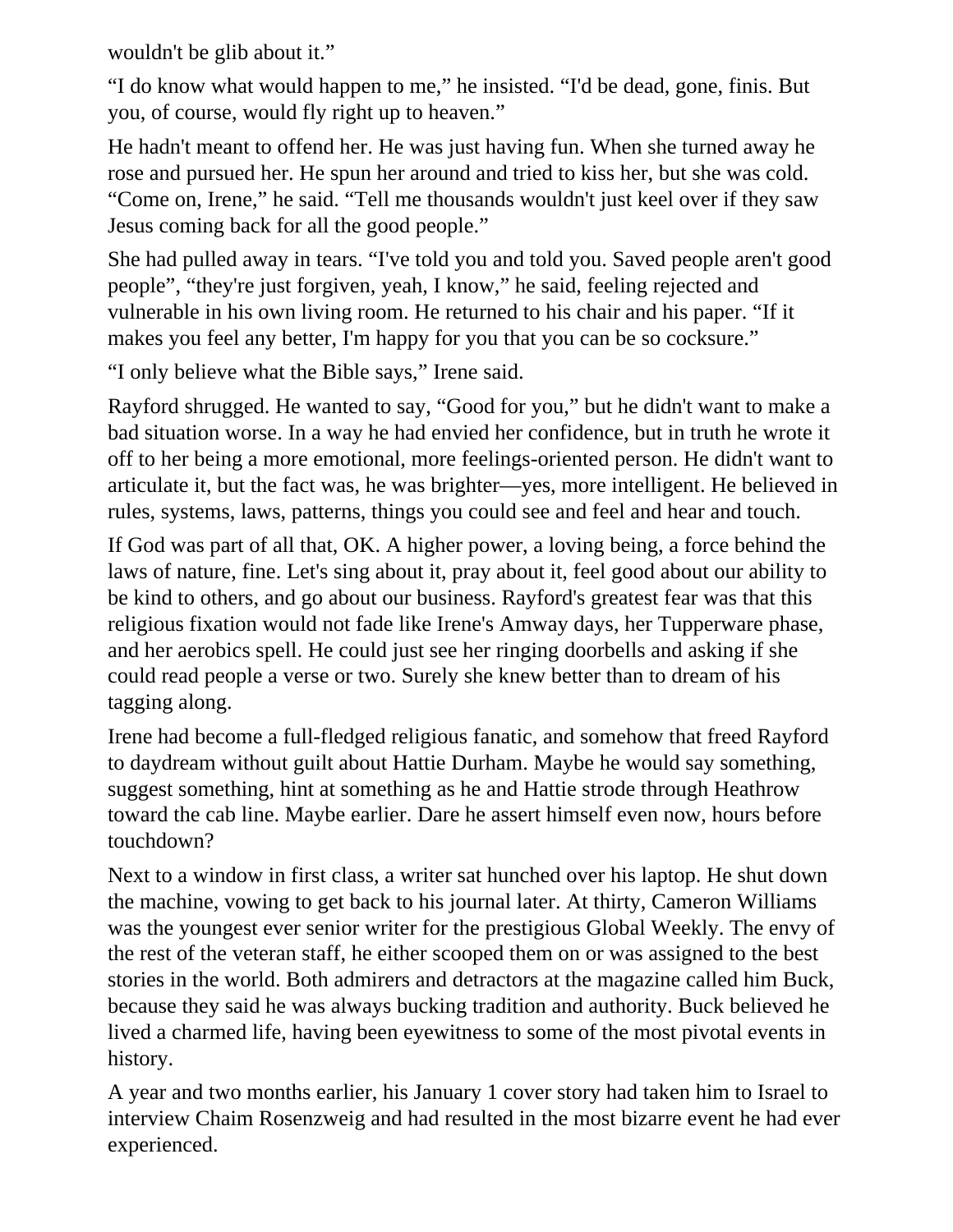The elderly Rosenzweig had been the only unanimous choice for Newsmaker of the Year in the history of Global Weekly. Its staff had customarily steered clear of anyone who would be an obvious pick as Time's Man of the Year. But Rosenzweig was an automatic. Cameron Williams had gone into the staff meeting prepared to argue for Rosenzweig and against whatever media star the others would typically champion.

He was pleasantly surprised when executive editor Steve Plank opened with, "Anybody want to nominate someone stupid, such as anyone other than the Nobel prizewinner in chemistry?"

The senior staff members looked at each other, shook their heads, and pretended to begin leaving. "Put the chairs on the wagon, the meetin' is over," Buck said. "Steve, I'm not angling for it, but you know I know the guy and he trusts me."

"Not so fast, Cowboy," a rival said, then appealed to Plank. "You letting Buck assign himself now?"

"I might," Steve said. "And what if I do?"

"I just think this is a technical piece, a science story," Buck's detractor muttered. "I'd put the science writer on it."

"And you'd put the reader to sleep," Plank said. "C'mon, you know the writer for showcase pieces comes from this group. And this is not a science piece any more than the first one Buck did on him. This has to be told so the reader gets to know the man and understands the significance of his achievement."

"Like that isn't obvious. It only changed the course of history."

"I'll make the assignment today," the executive editor said. "Thanks for your willingness, Buck. I assume everyone else is willing as well." Expressions of eagerness filled the room, but Buck also heard grumbled predictions that the fairhaired boy would get the nod. Which he did.

Such confidence from his boss and competition from his peers made him all the more determined to outdo himself with every assignment. In Israel, Buck stayed in a military compound and met with Rosenzweig in the same kibbutz on the outskirts of Haifa where he had interviewed him a year earlier.

Rosenzweig was fascinating, of course, but it was his discovery, or invention—no one knew quite how to categorize it—that was truly the "newsmaker of the year." The humble man called himself a botanist, but he was in truth a chemical engineer who had concocted a synthetic fertilizer that caused the desert sands of Israel to bloom like a greenhouse.

"Irrigation has not been a problem for decades," the old man said. "But all that did was make the sand wet. My formula, added to the water, fertilizes the sand."

Buck was not a scientist, but he knew enough to shake his head at that simple statement. Rosenzweig's formula was fast making Israel the richest nation on earth,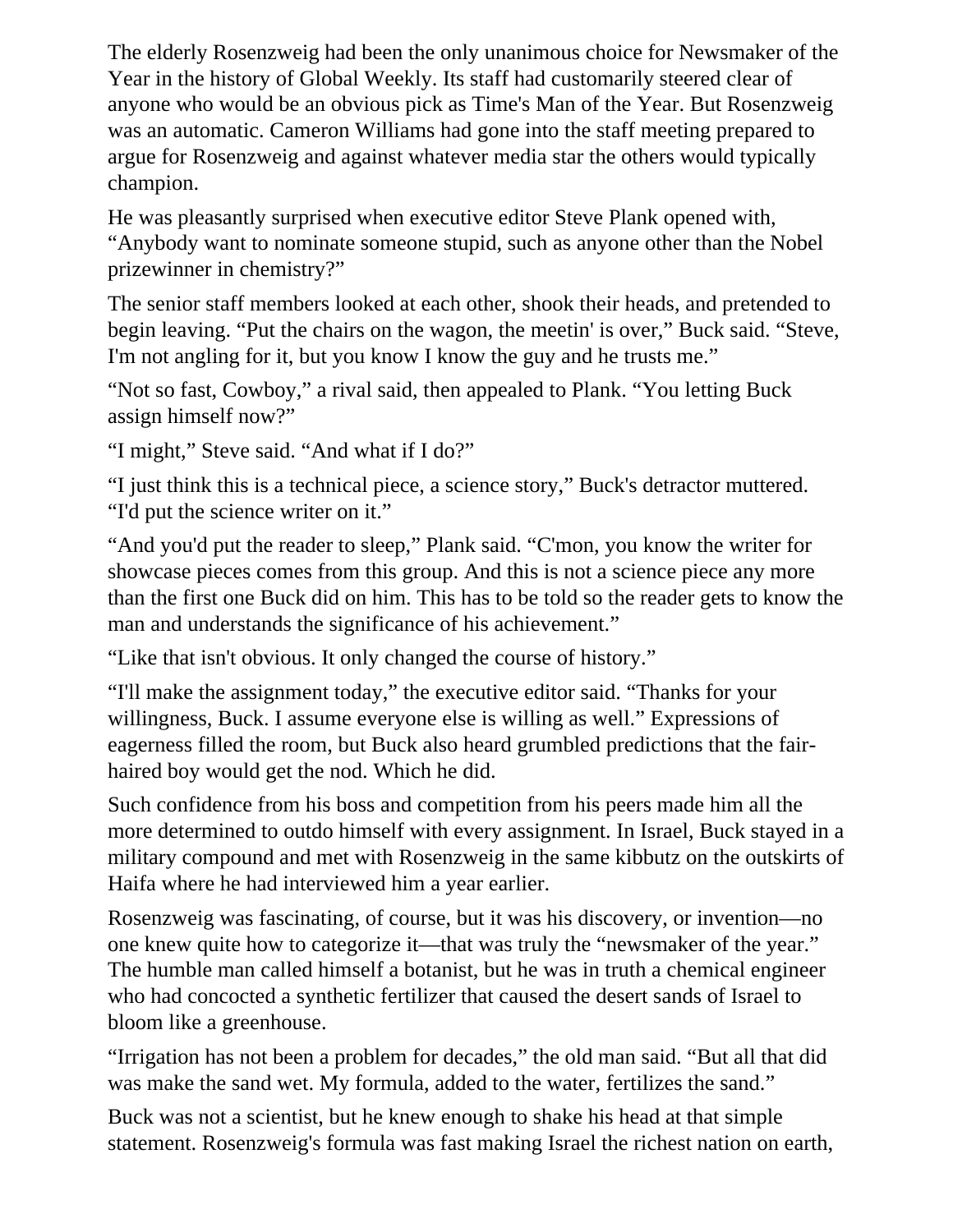far more profitable than its oil-laden neighbors. Every inch of ground blossomed with flowers and grains, including produce never before conceivable in Israel. The Holy Land became an export capital, the envy of the world, with virtually zero unemployment. Everyone prospered.

The prosperity brought about by the miracle formula changed the course of history for Israel. Flush with cash and resources, Israel made peace with her neighbors. Free trade and liberal passage allowed all who loved the nation to have access to it. What they did not have access to, however, was the formula.

Buck had not even asked the old man to reveal the formula or the complicated security process that protected it from any potential enemy. The very fact that Buck was housed by the military evidenced the importance of security. Maintaining that secret ensured the power and independence of the state of Israel. Never had Israel enjoyed such tranquility. The walled city of Jerusalem was only a symbol now, welcoming everyone who embraced peace. The old guard believed God had rewarded them and compensated them for centuries of persecution.

Chaim Rosenzweig was honored throughout the world and revered in his own country. Global leaders sought him out, and he was protected by security systems as complex as those that protected heads of state. As heady as Israel became with newfound glory, the nation's leaders were not stupid. A kidnapped and tortured Rosenzweig could be forced to reveal a secret that would similarly revolutionize any nation in the world.

Imagine what the formula might do if modified to work on the vast tundra of Russia! Could regions bloom, though snow covered most of the year? Was this the key to resurrecting that massive nation following the shattering of the Union of Soviet Socialist Republics?

Russia had become a great brooding giant with a devastated economy and regressed technology. All the nation had was military might, every spare mark going into weaponry. And the switch from rubles to marks had not been a smooth transition for the struggling nation. Streamlining world finance to three major currencies had taken years, but once the change was made, most were happy with it. All of Europe and Russia dealt exclusively in marks. Asia, Africa, and the Middle East traded in yen. North and South America and Australia dealt in dollars. A move was afoot to go to one global currency, but those nations that had reluctantly switched once were loath to do it again.

Frustrated at their inability to profit from Israel's fortune and determined to dominate and occupy the Holy Land, the Russians had launched an attack against Israel in the middle of the night. The assault became known as the Russian Pearl Harbor, and because of his interview with Rosenzweig, Buck Williams was in Haifa when it happened. The Russians sent intercontinental ballistic missiles and nuclearequipped MIG fighter-bombers into the region. The number of aircraft and warheads made it clear their mission was annihilation.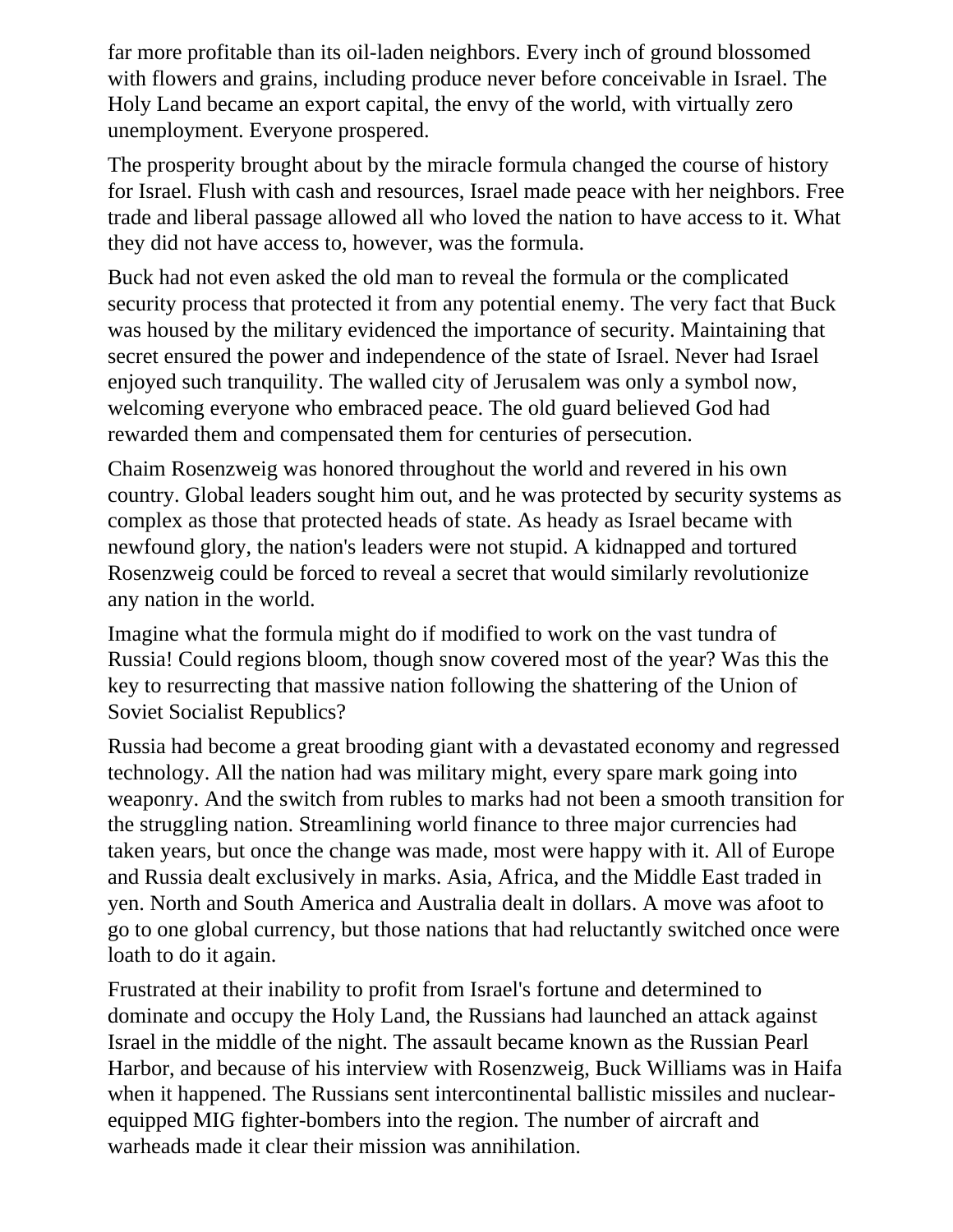To say the Israelis were caught off guard, Cameron Williams had written, was like saying the Great Wall of China was long. When Israeli radar picked up the Russian planes, they were nearly overhead. Israel's frantic plea for support from her immediate neighbors and the United States was simultaneous with her demand to know the intentions of the invaders of her airspace. By the time Israel and her allies could have mounted anything close to a defense, it was obvious the Russians would have her outnumbered a hundred to one.

They had only moments before the destruction would begin. There would be no more negotiating, no more pleas for a sharing of the wealth with the hordes of the north. If the Russians meant only to intimidate and bully, they would not have filled the sky with missiles. Planes could turn back, but the missiles were armed and targeted.

So this was no grandstand play designed to bring Israel to her knees. There was no message for the victims. Receiving no explanation for war machines crossing her borders and descending upon her, Israel was forced to defend herself, knowing full well that the first volley would bring about her virtual disappearance from the face of the earth.

With warning sirens screaming and radio and television sending the doomed for what flimsy cover they might find, Israel defended herself for what would surely be the last time in history. The first battery of Israeli surface-to-air missiles hit their marks, and the sky was lit with orange-and-yellow balls of fire that would certainly do little to slow a Russian offensive for which there could be no defense.

Those who knew the odds and what the radar screens foretold interpreted the deafening explosions in the sky as the Russian onslaught. Every military leader who knew what was coming expected to be put out of his misery in seconds when the fusillade reached the ground and covered the nation.

From what he heard and saw in the military compound, Buck Williams knew the end was near. There was no escape. But as the night shone like day and the horrific, deafening explosions continued, nothing on the ground suffered. The building shook and rattled and rumbled. And yet it was not hit.

Outside, warplanes slammed to the ground, digging craters and sending burning debris flying. Yet lines of communication stayed open. No other command posts had been hit. No reports of casualties. Nothing destroyed yet.

Was this some sort of a cruel joke? Sure, the first Israeli missiles had taken out Russian fighters and caused missiles to explode too high to cause more than fire damage on the ground. But what had happened to the rest of the Russian air corps? Radar showed they had clearly sent nearly every plane they had, leaving hardly anything in reserve for defense. Thousands of planes swooped down on the tiny country's most populated cities.

The roar and the cacophony continued, the explosions so horrifying that veteran military leaders buried their faces and screamed in terror. Buck had always wanted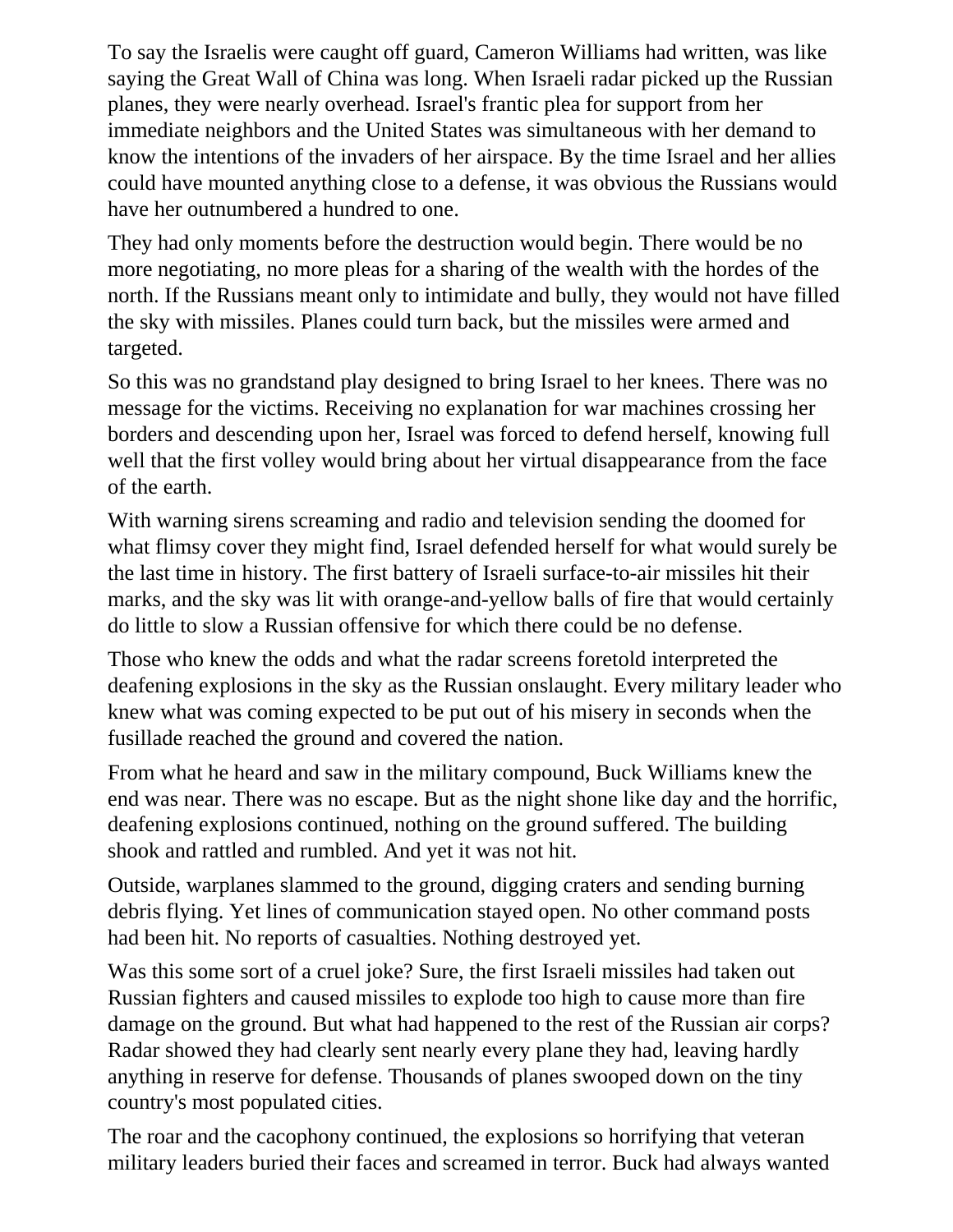to be near the front lines, but his survival instinct was on full throttle. He knew beyond doubt that he would die, and he found himself thinking the strangest thoughts. Why had he never married? Would there be remnants of his body for his father and brother to identify? Was there a God? Would death be the end?

He crouched beneath a console, surprised by the urge to sob. This was not at all what he had expected war to sound like, to look like. He had imagined himself peeking at the action from a safe spot, recording in his mind the drama.

Several minutes into the holocaust, Buck realized he would be no more dead outside than in. He felt no bravado, only uniqueness. He would be the only person in this post who would see and know what killed him. He made his way to a door on rubbery legs. No one seemed to notice or care to warn him. It was as if they had all been sentenced to death.

He forced open the door against a furnace blast and had to shield his eyes from the whiteness of the blaze. The sky was afire. He still heard planes over the din and roar of the fire itself, and the occasional exploding missile sent new showers of flame into the air. He stood in stark terror and amazement as the great machines of war plummeted to the earth all over the city, crashing and burning. But they fell between buildings and in deserted streets and fields. Anything atomic and explosive erupted high in the atmosphere, and Buck stood there in the heat, his face blistering and his body pouring sweat. What in the world was happening?

Then came chunks of ice and hailstones big as golf balls, forcing Buck to cover his head with his jacket. The earth shook and resounded, throwing him to the ground. Facedown in the freezing shards, he felt rain wash over him. Suddenly the only sound was the fire in the sky, and it began to fade as it drifted lower. After ten minutes of thunderous roaring, the fire dissipated, and scattered balls of flame flickered on the ground. The firelight disappeared as quickly as it had come. Stillness settled over the land.

As clouds of smoke wafted away on a gentle breeze, the night sky reappeared in its blue-blackness and stars shone peacefully as if nothing had gone awry.

Buck turned back to the building, his muddy leather jacket in his fist. The doorknob was still hot, and inside, military leaders wept and shuddered. The radio was alive with reports from Israeli pilots. They had not been able to get airborne in time to do anything but watch as the entire Russian air offensive seemed to destroy itself.

Miraculously, not one casualty was reported in all of Israel. Otherwise Buck might have believed some mysterious malfunction had caused missile and plane to destroy each other. But witnesses reported that it had been a firestorm, along with rain and hail and an earthquake, that consumed the entire offensive effort.

Had it been a divinely appointed meteor shower? Perhaps. But what accounted for hundreds and thousands of chunks of burning, twisted, molten steel smashing to the ground in Haifa, Jerusalem, Tel Aviv, Jericho, even Bethlehem—leveling ancient walls but not so much as scratching one living creature? Daylight revealed the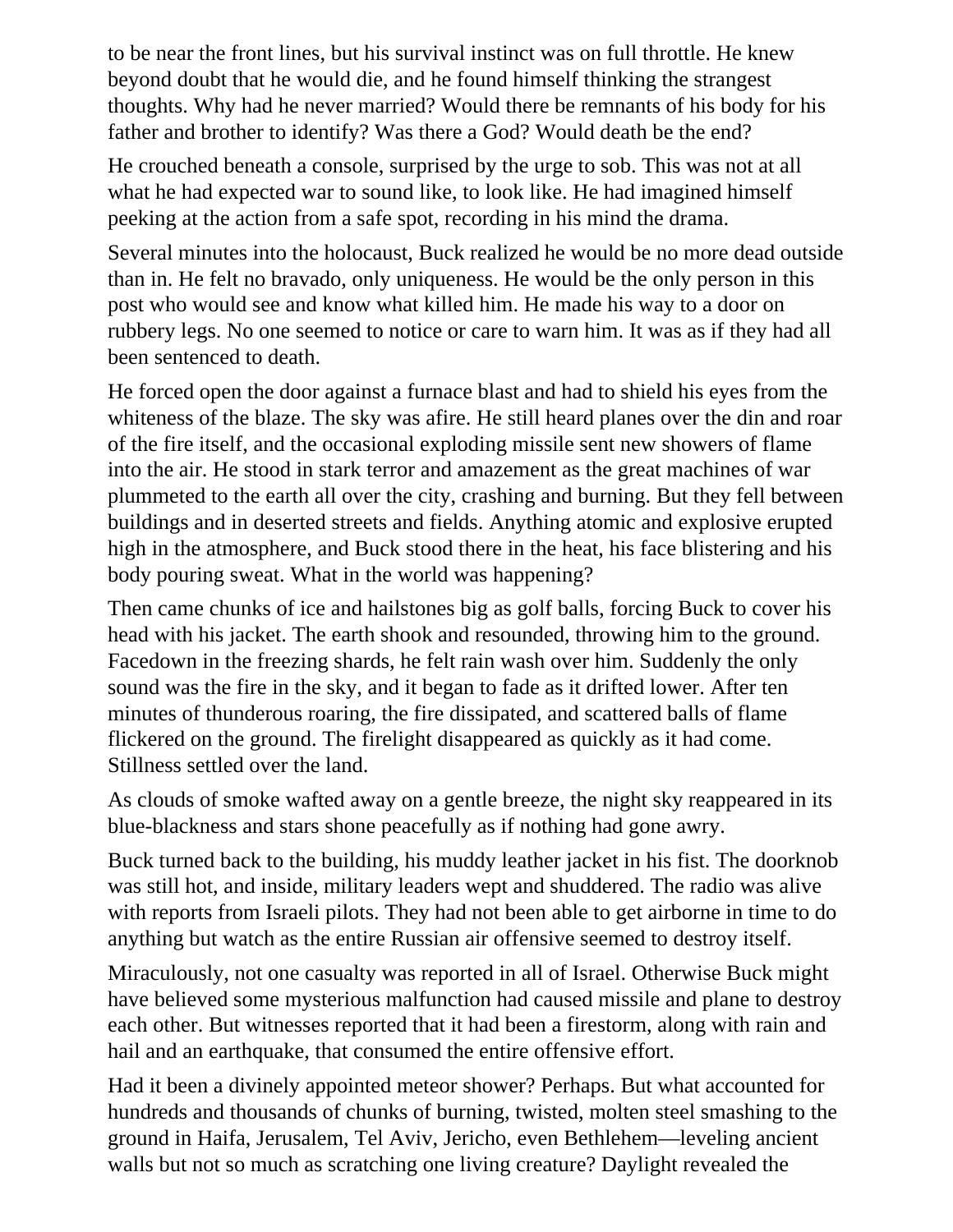carnage and exposed Russia's secret alliance with Middle Eastern nations, primarily Ethiopia and Libya.

Among the ruins, the Israelis found combustible material that would serve as fuel and preserve their natural resources for more than six years. Special task forces competed with buzzards and vultures for the flesh of the enemy dead, trying to bury them before their bones were picked clean and disease threatened the nation.

Buck remembered it vividly, as if it were yesterday. Had he not been there and seen it himself, he would not have believed it. And it took more than he had in him to get any reader of Global Weekly to buy it either.

Editors and readers had their own explanations for the phenomenon, but Buck admitted, if only to himself, that he became a believer in God that day. Jewish scholars pointed out passages from the Bible that talked about God destroying Israel's enemies with a firestorm, earthquake, hail, and rain. Buck was stunned when he read Ezekiel 38 and 39 about a great enemy from the north invading Israel with the help of Persia, Libya, and Ethiopia. More stark was that the Scriptures foretold of weapons of war used as fire fuel and enemy soldiers eaten by birds or buried in a common grave.

Christian friends wanted Buck to take the next step and believe in Christ, now that he was so clearly spiritually attuned. He wasn't prepared to go that far, but he was certainly a different person and a different journalist from then on. To him, nothing was beyond belief.

Not sure whether he'd follow through with anything overt, Captain Rayford Steele felt an irresistible urge to see Hattie Durham right then. He unstrapped himself and squeezed his first officer's shoulder on the way out of the cockpit. "We're still on auto, Christopher," he said as the younger man roused and straightened his headphones. "I'm gonna make the sunup stroll."

Christopher squinted and licked his lips. "Doesn't look like sunup to me, Cap."

"Probably another hour or two. I'll see if anybody's stirring anyway."

"Roger. If they are, tell 'em Chris says, 'Hey.'"

Rayford snorted and nodded. As he opened the cockpit door, Hattie Durham nearly bowled him over.

"No need to knock," he said. "I'm coming."

The senior flight attendant pulled him into the galleyway, but there was no passion in her touch. Her fingers felt like talons on his forearm, and her body shuddered in the darkness.

"Hattie—"

She pressed him back against the cooking compartments, her face close to his. Had she not been clearly terrified, he might have enjoyed this and returned her embrace. Her knees buckled as she tried to speak, and her voice came in a whiny squeal.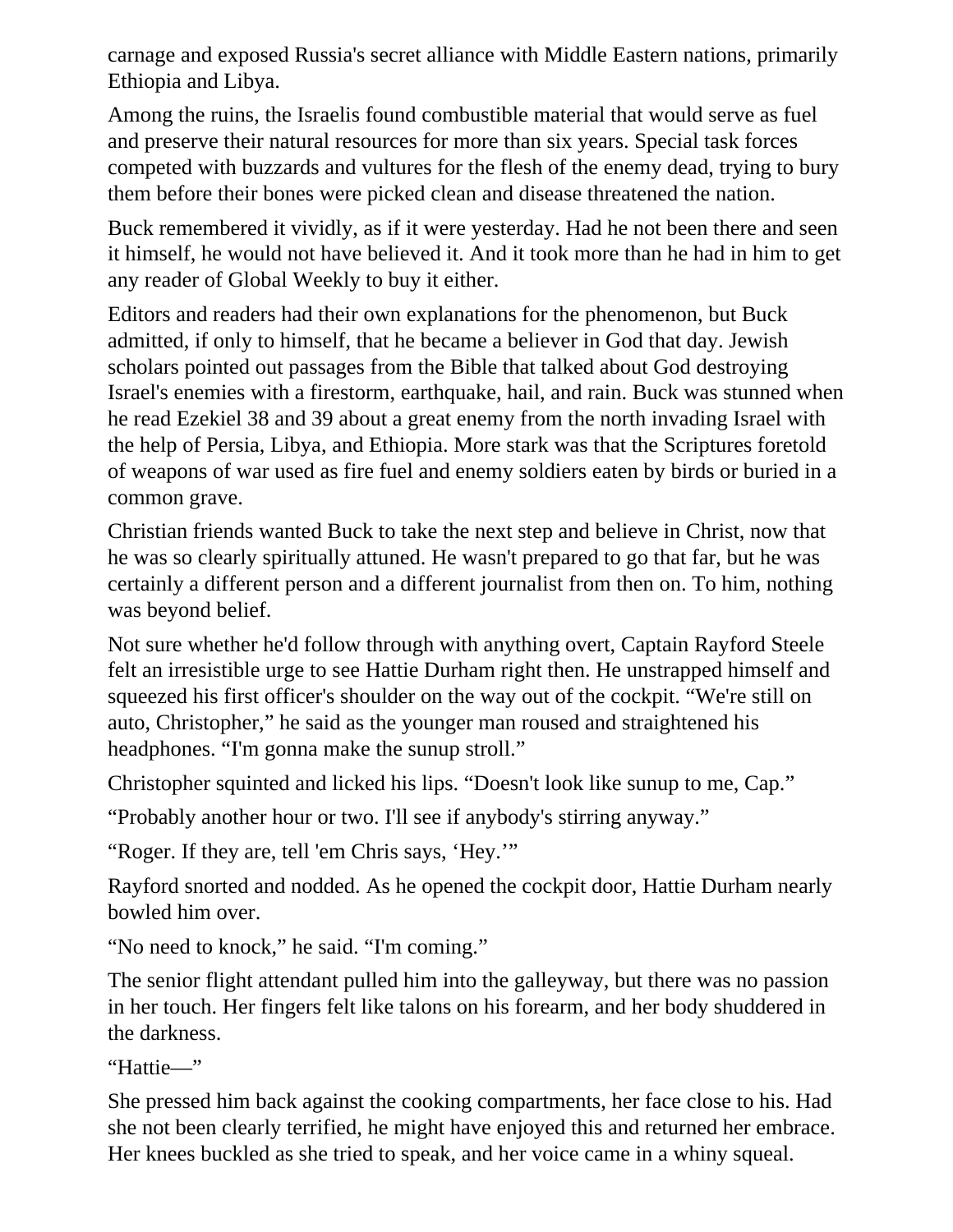"People are missing," she managed in a whisper, burying her head in his chest.

He took her shoulders and tried to push her back, but she fought to stay close. "What do you in—?"

She was sobbing now, her body out of control. "A whole bunch of people, just gone!"

"Hattie, this is a big plane. They've wandered to the lavs or—"

She pulled his head down so she could speak directly into his ear. Despite her weeping, she was plainly fighting to make herself understood. "I've been everywhere. I'm telling you, dozens of people are missing."

"Hattie, it's still dark. We'll find—"

"I'm not crazy! See for yourself! All over the plane, people have disappeared."

"It's a joke. They're hiding, trying to—"

"Ray! Their shoes, their socks, their clothes, everything was. These people are gone!"

Hattie slipped from his grasp and knelt whimpering in the corner. Rayford wanted to comfort her, to enlist her help, or to get Chris to go with him through the plane. More than anything he wanted to believe the woman was crazy. She knew better than to put him on. It was obvious she really believed people had disappeared.

He had been daydreaming in the cockpit. Was he asleep now? He bit his lip hard and winced at the pain. So he was wide awake. He stepped into first class, where an elderly woman sat stunned in the predawn haze, her husband's sweater and trousers in her hands. "What in the world?" she said. "Harold?"

Rayford scanned the rest of first class. Most passengers were still asleep, including a young man by the window, his laptop computer on the tray table. But indeed several seats were empty. As Rayford's eyes grew accustomed to the low light, he strode quickly to the stairway. He started down, but the woman called to him.

"Sir, my husband."

Rayford put a finger to his lips and whispered, "I know. We'll find him. I'll be right back."

What nonsense! he thought as he descended, aware of Hattie right behind him. "We'll find him"?

Hattie grabbed his shoulder and he slowed. "Should I turn on the cabin lights?"

"No," he whispered. "The less people know right now, the better."

Rayford wanted to be strong, to have answers, to be an example to his crew, to Hattie. But when he reached the lower level he knew the rest of the flight would be chaotic. He was as scared as anyone on board. As he scanned the seats, he nearly panicked. He backed into a secluded spot behind the bulkhead and slapped himself hard on the cheek.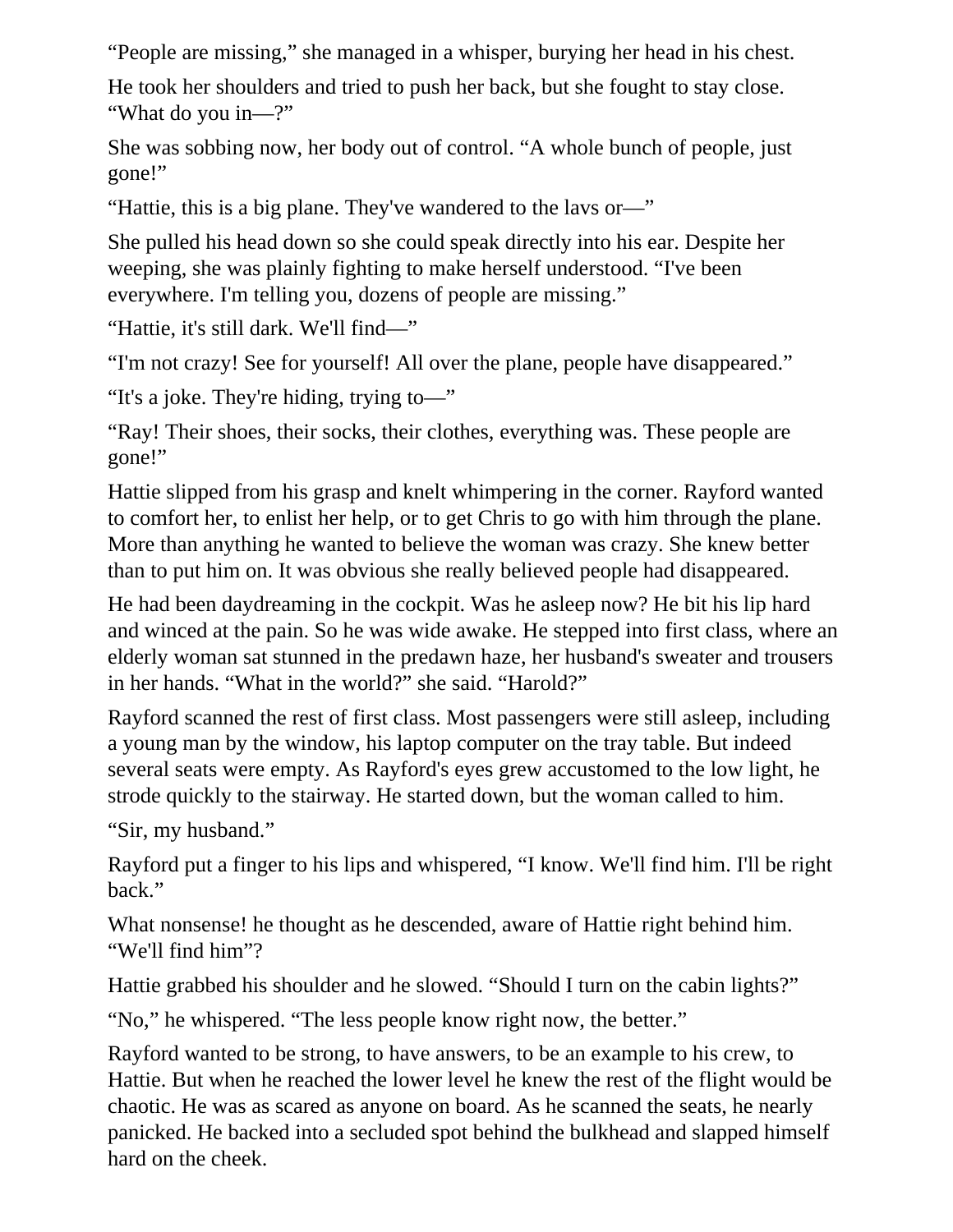This was no joke, no trick, no dream. Something was terribly wrong, and there was no place to run. There would be enough confusion and terror without his losing control. Nothing had prepared him for this, and he would be the one everybody would look to. But for what? What was he supposed to do?

First one, then another cried out when they realized their seatmates were missing but that their clothes were still there. They cried, they screamed, they leaped from their seats. Hattie grabbed Rayford from behind and wrapped her hands so tight around his chest that he, could hardly breathe. "Rayford, what is this?"

He pulled her hands apart and turned to face her. "Hattie, listen. I don't know any more than you do. But we've got to calm these people and get on the ground. I'll make some kind of an announcement, and you and your people keep everybody in their seats. OK?"

She nodded but she didn't look OK at all. As he edged past her to hurry back to the cockpit, he heard her scream. So much for calming the passengers, he thought as he whirled to see her on her knees in the aisle. She lifted a blazer, shirt and tie still intact. Trousers lay at her feet. Hattie frantically turned the blazer to the low light and read the name tag. "Tony!" she wailed. "Tony's gone!"

Rayford snatched the clothes from her and tossed them behind the bulkhead. He lifted Hattie by her elbows and pulled her out of sight. "Hattie, we're hours from touchdown. We can't have a planeload of hysterical people. I'm going to make an announcement, but you have to do your job. Can you?"

She nodded, her eyes vacant. He forced her to look at him. "Will you?" he said.

She nodded again. "Rayford, are we going to die?"

"No," he said. "That I'm sure of."

But he wasn't sure of anything. How could he know? He'd rather have faced an engine fire or even an uncontrolled dive. A crash into the ocean had to be better than this. How would he keep people calm in such a nightmare?

By now keeping the cabin lights off was doing more harm than good, and he was glad to be able to give Hattie a specific assignment. "I don't know what I'm going to say," he said, "but get the lights on so we can make an accurate record of who's here and who's gone, and then get more of those foreign visitor declaration forms."

"For what?"

"Just do it. Have them ready."

Rayford didn't know if he had done the right thing by leaving Hattie in charge of the passengers and crew. As he raced up the stairs, he caught sight of another attendant backing out of a galleyway, screaming. By now poor Christopher in the cockpit was the only one on the plane unaware of what was happening. Worse, Rayford had told Hattie he didn't know what was happening any more than she did.

The terrifying truth was that he knew all too well. Irene had been right. He, and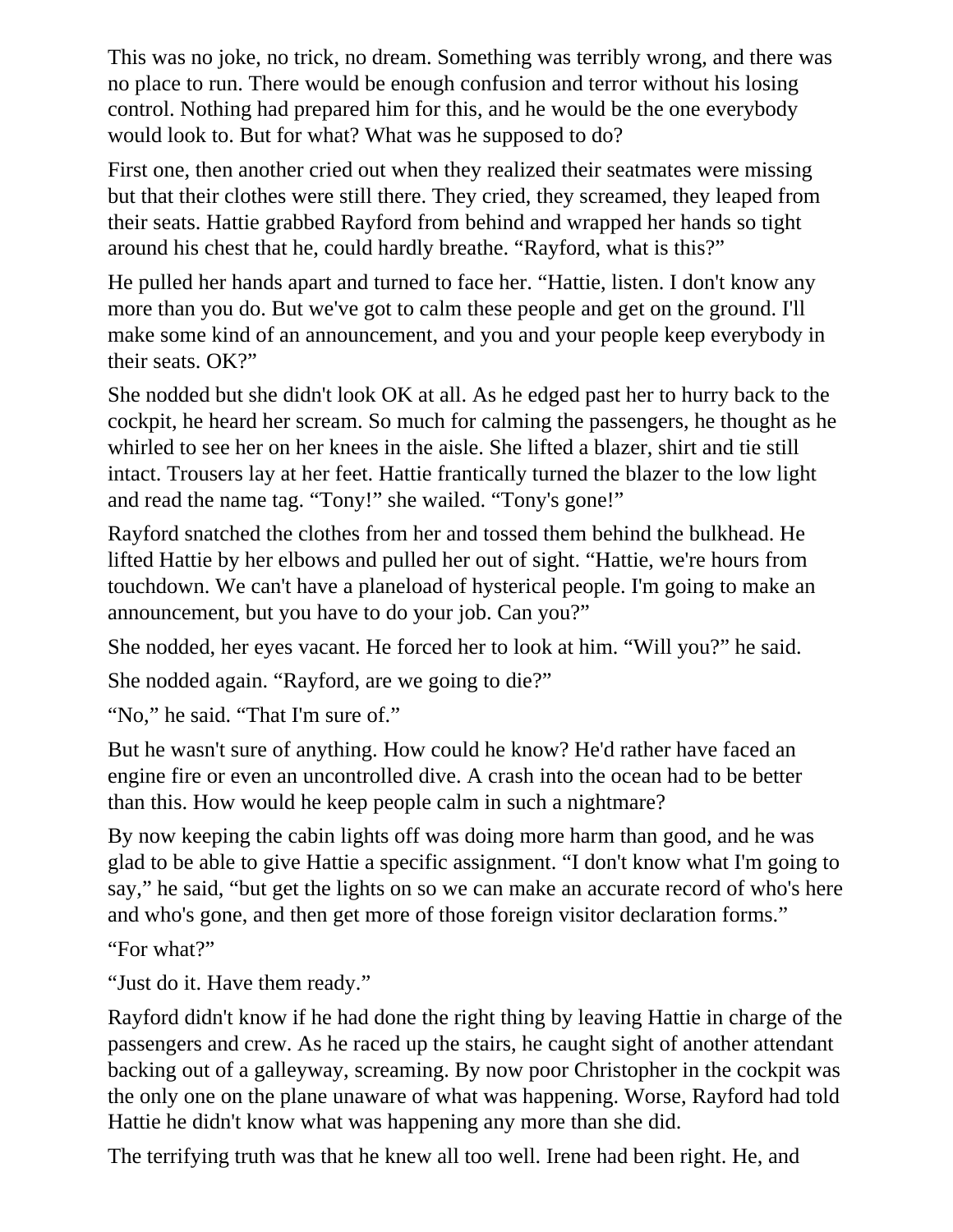#### **CHAPTER TWO**

CAMERON Williams had roused when the old woman directly in front of him called out to the pilot. The pilot had shushed her, causing her to peek back at Buck. He dragged his fingers through his longish blonde hair and forced a groggy smile. "Trouble, ma'am?"

"It's my Harold," she said. Buck had helped the old man put his herringbone wool jacket and felt hat in the overhead bin when they boarded. Harold was a short, dapper gentleman in penny loafers, brown slacks, and a tan sweater-vest over a shirt and tie. He was balding, and Buck assumed he would want the hat again later when the air-conditioning kicked in.

"Does he need something?"

"He's gone!"

"I'm sorry?"

"He's disappeared!"

"Well, I'm sure he slipped off to the washroom while you were sleeping."

"Would you mind checking for me? And take a blanket."

"Ma'am?"

"I'm afraid he's gone off naked. He's a religious person, and he'll be terribly embarrassed."

Buck suppressed a smile when he noticed the woman's pained expression. He climbed over the sleeping executive on the aisle, who had far exceeded his limit of free drinks, and leaned in to take a blanket from the old woman. Indeed, Harold's clothes were in a neat pile on his seat, his glasses and hearing aid on top. The pant legs still hung over the edge and led to his shoes and socks. Bizarre, Buck thought. Why so fastidious? He remembered a friend in high school who had a form of epilepsy that occasionally caused him to black out when he seemed perfectly conscious. He might remove his shoes and socks in public or come out of a washroom with his clothes open.

"Does your husband have a history of epilepsy?"

```
"No."
```

```
"Sleepwalking?"
```
"No."

"I'll be right back."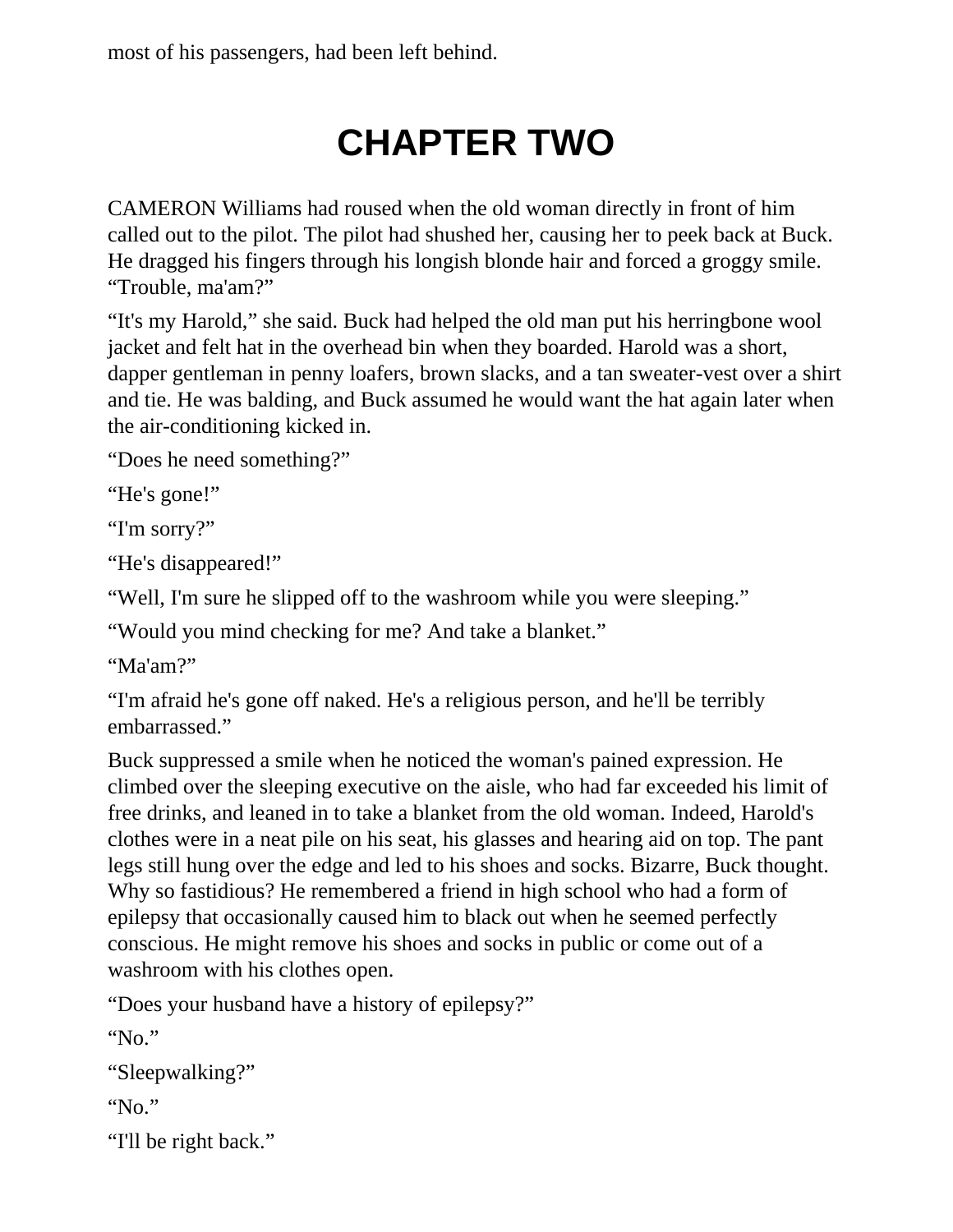The first-class lavs were unoccupied, but as Buck headed for the stairs he found several other passengers in the aisle. "Excuse me," he said, "I'm looking for someone."

"Who isn't?" a woman said.

Buck pushed his way past several people and found lines to the washrooms in business and economy. The pilot brushed past him without a word, and Buck was soon met by the senior flight attendant. "Sir, I need to ask you to return to your seat and fasten your belt."

"I'm looking for—"

"Everybody is looking for someone," she said. "We hope to have some information for you in a few minutes. Now, please." She steered him back toward the stairs, then slipped past him and took the steps two at a time.

Halfway up the stairs Buck turned and surveyed the scene. It was the middle of the night, for heaven's sake, and as the cabin lights came on, he shuddered. All over the plane, people were holding up clothes and gasping or shrieking that someone was missing.

Somehow he knew this was no dream, and he felt the same terror he had endured awaiting his death in Israel. What was he going to tell Harold's wife? You're not the only one? Lots of people left their clothes in their seats?

As he hurried back to his seat, his mind searched its memory banks for anything he had ever read, seen, or heard of any technology that could remove people from their clothes and make them disappear from a decidedly secure environment. Whoever did this, were they on the plane? Would they make demands? Would another wave of disappearances be next? Would he become a victim? Where would he find himself?

Fear seemed to pervade the cabin as he climbed over his sleeping seatmate again. He stood and leaned over the back of the chair ahead of him. "Apparently many people are missing," he told the old woman. She looked as puzzled and fearful as Buck himself felt.

He sat down as the intercom came on and the captain addressed the passengers. After instructing them to return to their assigned seats, the captain explained, "I'm going to ask the flight attendants to check the lavatories and be sure everybody is accounted for. Then I'll ask them to pass out foreign entry cards. If anyone in your party is missing, I would like you to fill out the card in his or her name and list every shred of detail you can think of, from date of birth to description.

"I'm sure you all realize that we have a very troubling situation. The cards will give us a count of those missing, and I'll have something to give authorities. My first officer, Mr. Smith, will now make a cursory count of empty seats. I will try to contact Pan-Continental. I must tell you, however, that our location makes it extremely difficult to communicate with the ground without long delays. Even in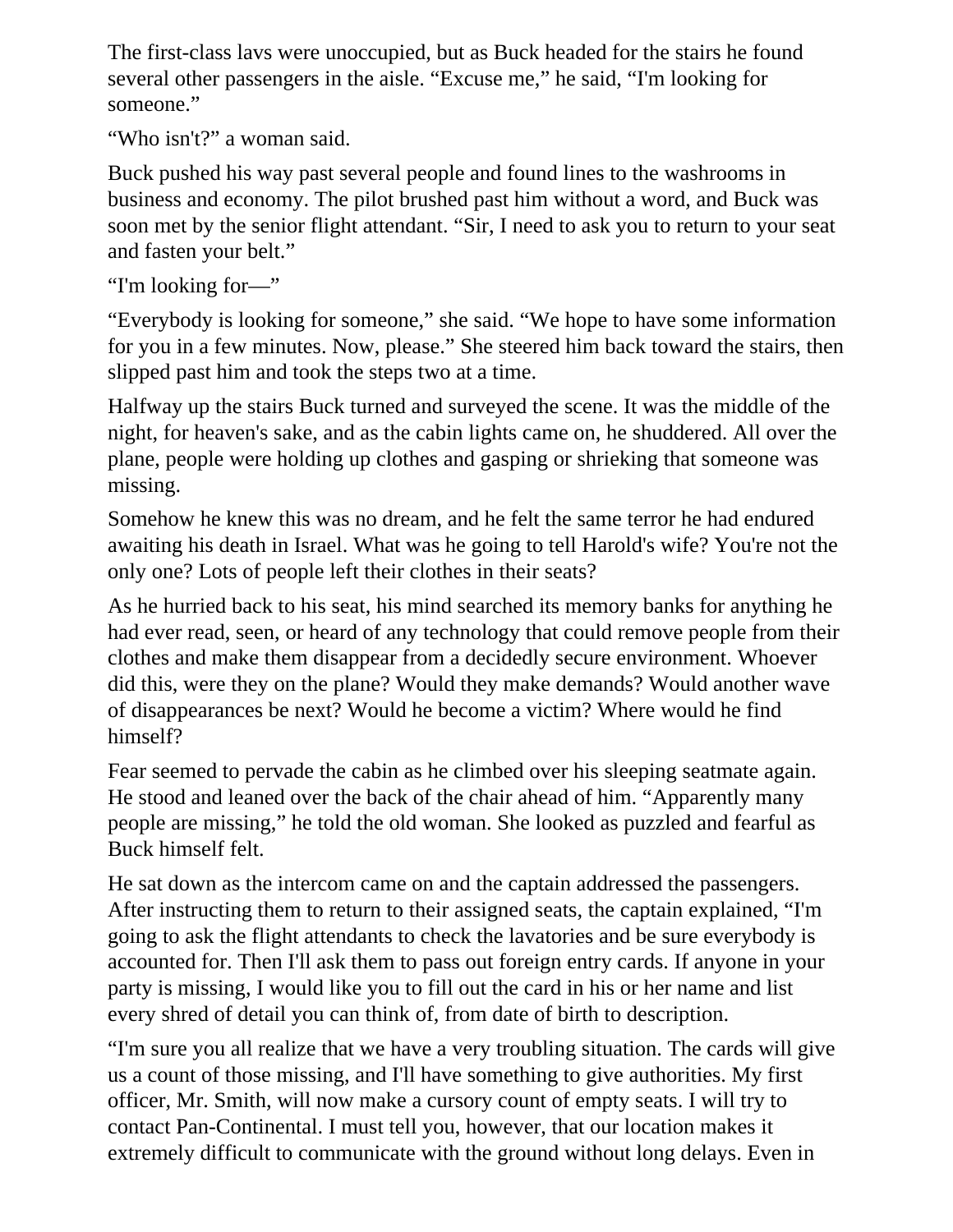this satellite age, we're in a pretty remote area. As soon as I know anything, I'll convey it to you. In the meantime, I appreciate your cooperation and calm."

Buck watched as the first officer came rushing from the cockpit, hatless and flushed. He hurried down one aisle and up the other, eyes darting from seat to seat as the flight attendants passed out cards.

Buck's seatmate roused, drooling, when an attendant asked if anyone in his party was missing. "Missing? No. And there's nobody in this party but me." He curled up again and went back to sleep, unaware.

The first officer had been gone only a few minutes when Rayford heard his key in the cockpit door and it banged open. Christopher flopped into his chair, ignored the seat belt, and sat with his head in his hands.

"What's going on, Ray?" he said. "We got us more than a hundred people gone with nothing but their clothes."

"That many?"

"Yeah, like it'd be better if it was only fifty? How the heck are we gonna explain landing with less passengers than we took off with?"

Rayford shook his head, still working the radio, trying to reach someone, anyone, in Greenland or an island in the middle of nowhere. But they were too remote even to pick up a radio station for news. Finally he connected with a Concorde several miles away heading the other direction. He nodded to Christopher to put on his own earphones.

"You got enough fuel to get back to the States, over?" the pilot asked Rayford.

He looked at Christopher, who nodded and whispered, "We're halfway."

"I could make Kennedy," Rayford said.

"Forget it," came the reply. "Nothing's landing in New York. Two runways still open in Chicago. That's where we're going."

"We came from Chicago. Can't I put down at Heathrow?"

"Negative. Closed."

"Paris?"

"Man, you've got to get back where you came from. We left Paris an hour ago, got the word what's happening, and were told to go straight to Chicago."

"What's happening, Concorde?"

"If you don't know, why'd you put out the Mayday?"

"I've got a situation here I don't even want to talk about."

"Hey, friend, it's all over the world, you know?"

"Negative, I don't know," Rayford said. "Talk to me."

"You're missing passengers, right?"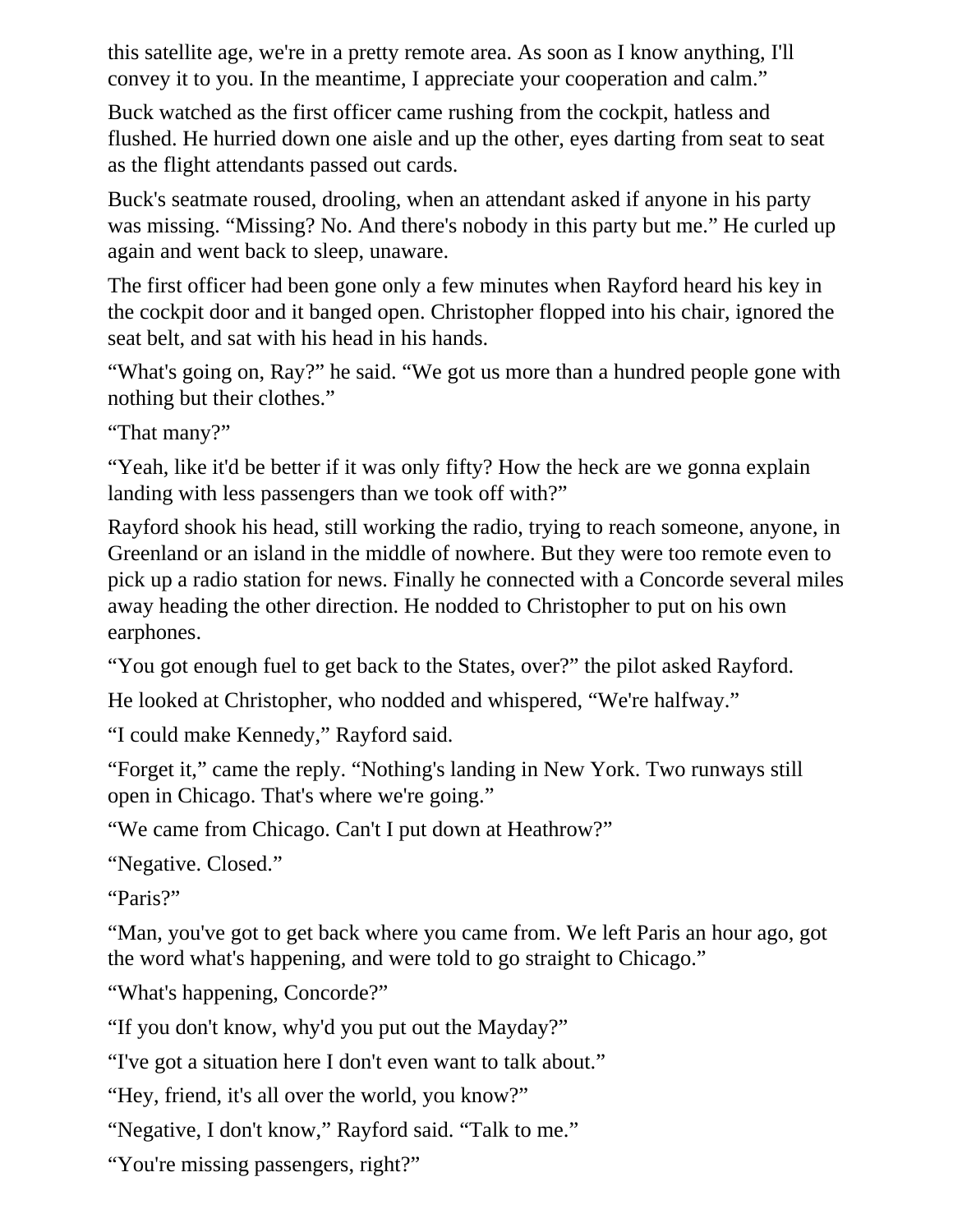"Roger. More than a hundred."

"Whoa! We lost—nearly fifty."

"What do you make of it, Concorde?"

"First thing I thought of was spontaneous combustion, but there would have been smoke, residue. These people materially disappeared. Only thing I can compare it to is the old Star Trek shows where people got dematerialized and rematerialized, beamed all over the place."

"I sure wish I could tell my people their loved ones were going to reappear just as quickly and completely as they disappeared," Rayford said.

"That's not the worst of it, Pan Heavy. People everywhere have disappeared. Orly lost air-traffic controllers and ground controllers. Some planes have lost flight crews. Where it's daylight there are car pileups, chaos everywhere. Planes down all over and at every major airport."

"So this was a spontaneous thing?"

"Everywhere at once, Just a little under an hour ago."

"I was almost hoping it was something on this plane. Some gas, some malfunction."

"That it was selective, you mean, over."

Rayford caught the sarcasm.

"I see what you mean, Concorde. Gotta admit this is somewhere we've never been before."

"And never want to be again. I keep telling myself it's a bad dream."

"A nightmare, over."

"Roger, but it's not, is it?"

"What are you going to tell your passengers, Concorde?"

"No clue. You, over?"

"The truth."

"Can't hurt now. But what's the truth? What do we know?"

"Not a blessed thing."

"Good choice of words, Pan Heavy. You know what some people are saying, over?"

"Roger," Rayford said. "Better it's people gone to heaven than some world power doing this with fancy rays."

"Word we get is that every country has been affected. See you in Chicago?"

"Roger"

Rayford Steele looked at Christopher, who began changing the settings to turn the monstrous wide-body around and get it headed back toward the States. "Ladies and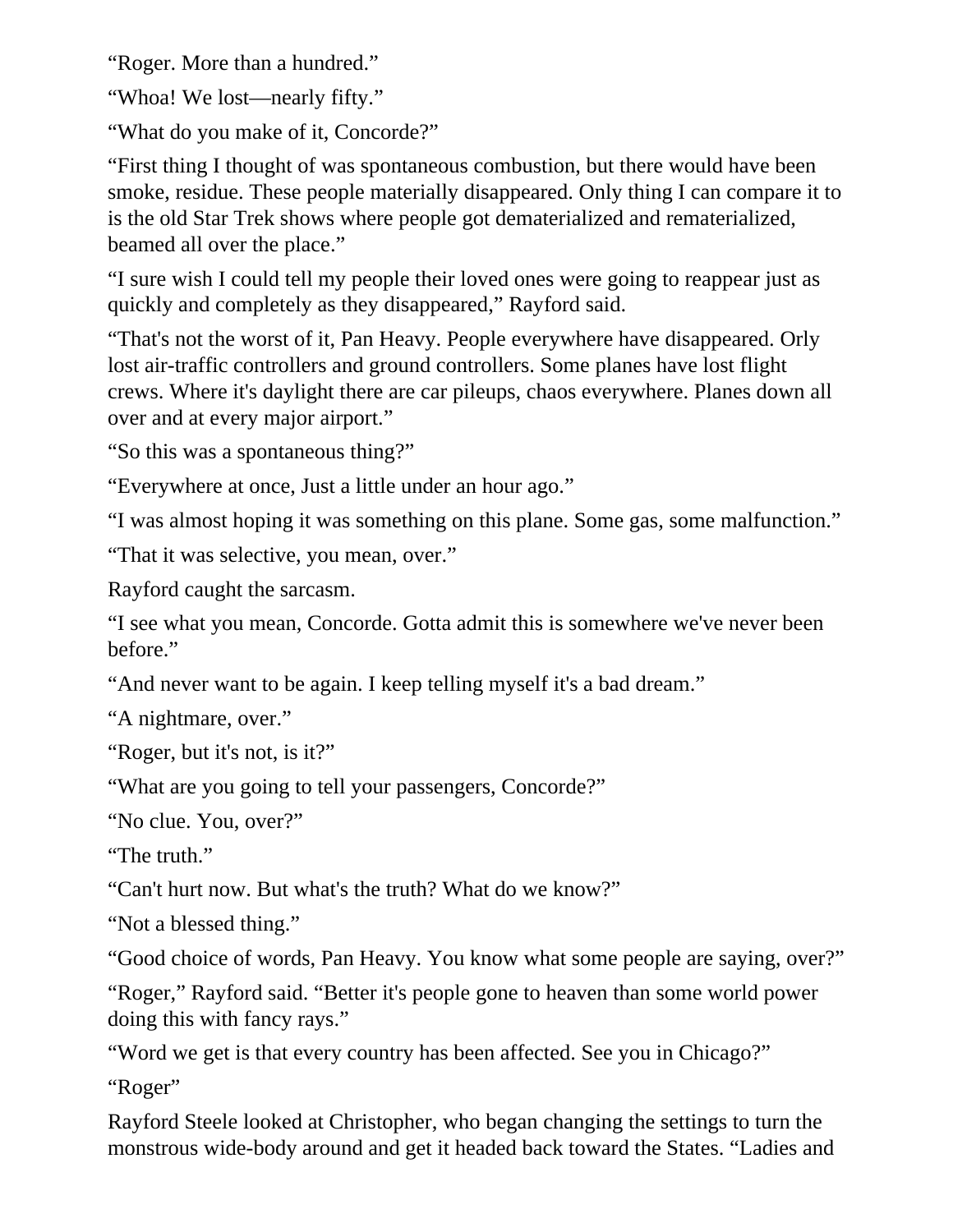gentlemen," Rayford said over the intercom, "we're not going to be able to land in Europe. We're headed back to Chicago. We're almost exactly halfway to our original destination, so we will not have a fuel problem. I hope this puts your minds at ease somewhat. I will let you know when we are close enough to begin using the telephones. Until I do, you will do yourself a favor by not trying."

When the captain had come back on the intercom with the information about returning to the United States, Buck Williams was surprised to hear applause throughout the cabin. Shocked and terrified as everyone was, most were from the States and wanted at least to return to familiarity to sort this thing out. Buck nudged the businessman on his right. "I'm sorry, friend, but you're going to want to be awake for this."

The man peered at Buck with a disgusted look and slurred, "If we're not crashing, don't bother me."

When the Pan-Continental 747 was finally within satellite communications range of the United States, Captain Rayford Steele connected with an all-news radio outlet and learned the far-reaching effects of the disappearance of people from every continent. Communication lines were jammed. Medical, technical, and service people were among the missing all over the world. Every civil service agency was on full emergency status, trying to handle the unending tragedies. Rayford remembered the El-train disaster in Chicago years before and how the hospitals and fire and police units brought everyone in to work. He could imagine that now, multiplied thousands of times.

Even the newscasters' voices were terror filled, as much as they tried to mask it. Every conceivable explanation was proffered, but overshadowing all such discussion and even coverage of the carnage were the practical aspects. What people wanted from the news was simple information on how to get where they were going and how to contact their loved ones to determine if they were still around. Rayford was instructed to get in a multistate traffic pattern that would allow him to land at O'Hare at a precise moment. Only two runways were open, and every large plane in the country seemed headed that way. Thousands were dead in plane crashes and car pileups. Emergency crews were trying to clear expressways and runways, all the while grieving over loved ones and coworkers who had disappeared. One report said that so many cabbies had disappeared from the cab corral at O'Hare that volunteers were being brought in to move the cars that had been left running with the former drivers' clothes still on the seats.

Cars driven by people who spontaneously disappeared had careened out of control, of course. The toughest chore for emergency personnel was to determine who had disappeared, who was killed, and who was injured, and then to communicate that to the survivors.

When Rayford was close enough to communicate to the tower at O'Hare, he asked if they would try to connect him by phone to his home. He was laughed off. "Sorry,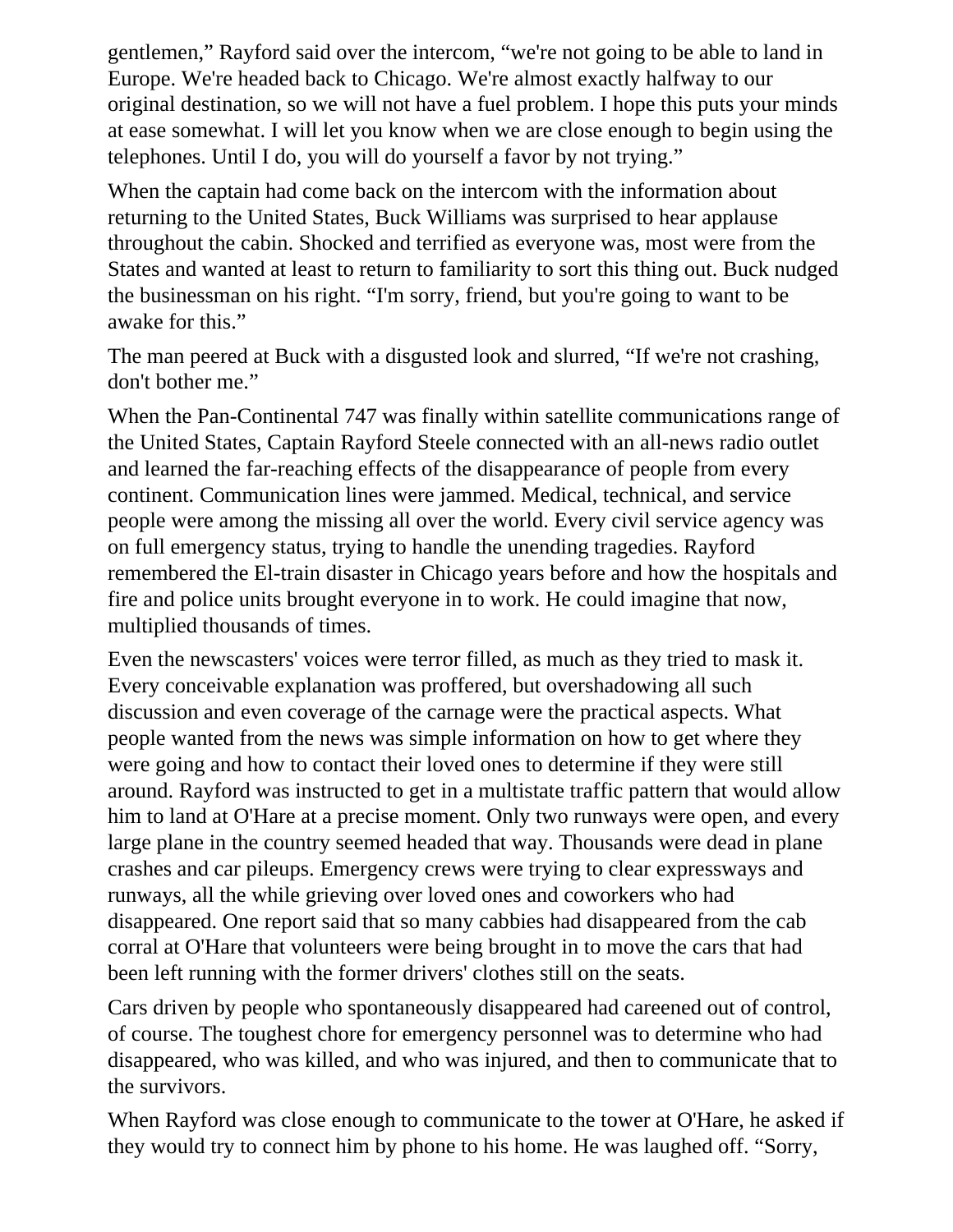Captain, but phone lines are so jammed and phone personnel so spotty that the only hope is to get a dial tone and use a phone with a redial button."

Rayford filled the passengers in on the extent of the phenomenon and pleaded with them to remain calm. "There is nothing we can do on this plane that will change the situation. My plan is to get you on the ground as quickly as possible in Chicago so you can have access to some answers and, I hope, some help."

The in-flight phone embedded in the back of the seat in front of Buck Williams was not assembled with external modular connections the way most phones were. Buck imagined that Pan-Con Airlines would soon be replacing these relics to avoid complaints from computer users. But Buck guessed that inside the phone the connection was standard and that if he could somehow get in there without damaging the phone, he could connect his computer's modem directly to the line. His own cellular phone was not cooperating at this altitude.

In front of him, Harold's wife rocked and whimpered, her face buried in her hands. The executive next to Buck snored. Before drinking himself into oblivion soon after takeoff, he had said something about a major meeting in Scotland. Would he be surprised by the view upon landing!

All around Buck, people cried, prayed, and talked. Flight attendants offered snacks and drinks, but few accepted. Having preferred an aisle seat for a little more legroom, Buck was now glad he was partially hidden near the window. He removed from his computer bag a tiny tool kit he had never expected to use, and went to work on the phone.

Disappointed to find no modular connection even inside the housing, he decided to play amateur electrician. These phone lines always have the same color wires, he decided, so he opened his computer and cut the wire leading to the female connector. Inside the phone, he cut the wire and sliced off the protective rubber coating. Sure enough, the four inner wires from both computer and phone looked identical. In a few minutes, he had spliced them together.

Buck tapped out a quick message to his executive editor, Steve Plank, in New York, telling of his destination. "I will bang out all I know, and I'm sure this will be just one of many similar stories. But at least this will be up to the minute, as it happens. Whether it will be of any use, I don't know. The thought hits me, Steve, that you may be among the missing. How would I know? You know my computer address. Let me know you're still with us."

He stored the note and set up his modem to send it to New York in the background, while he was working on his own writing. At the top of the screen a status bar flashed every twenty seconds, informing him that the connection to his ramp on the information superhighway was busy. He kept working.

The senior flight attendant startled him several pages into his own reflections and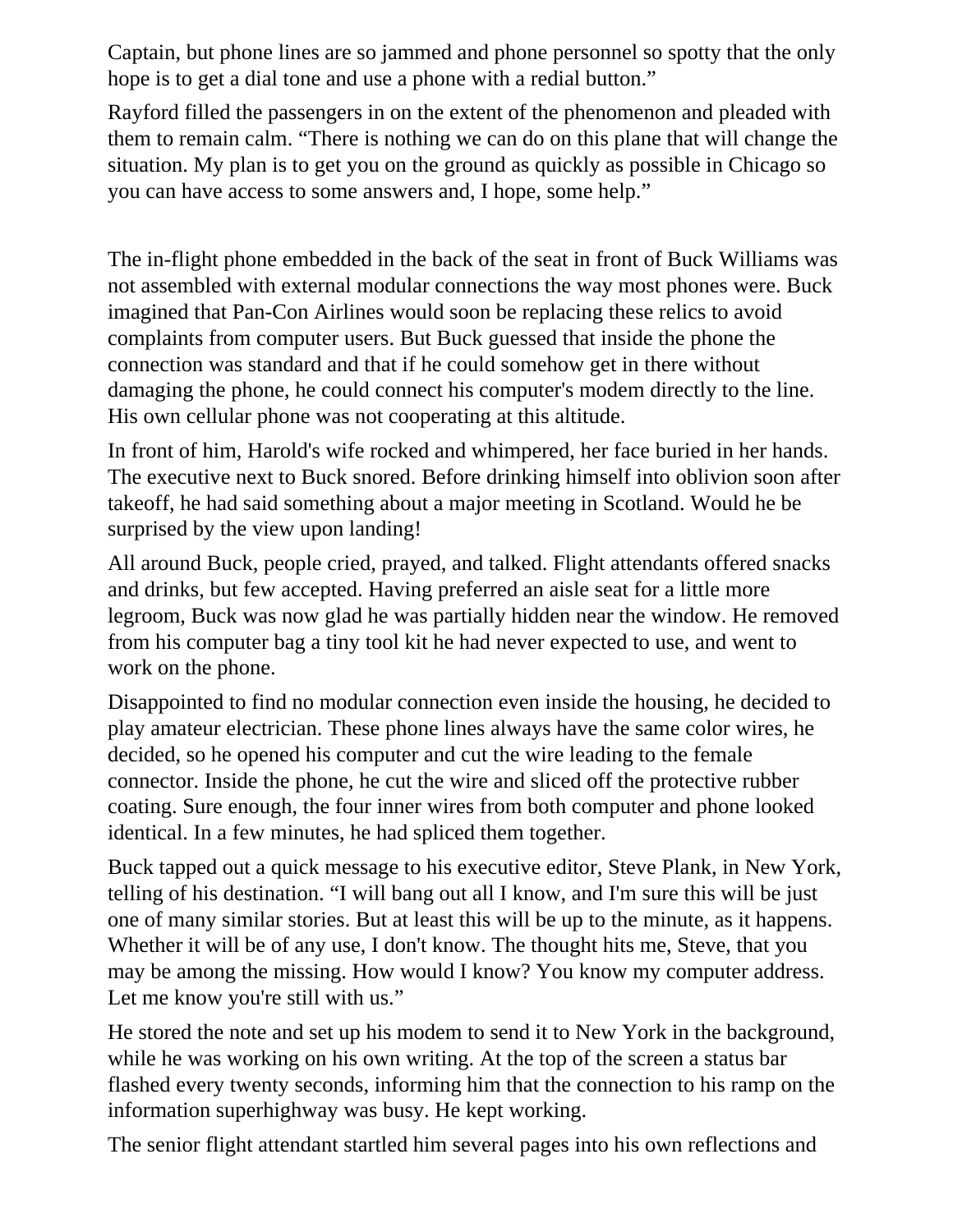feelings. "What in the world are you doing?" she said, leaning in to stare at the mess of wires leading from his laptop to the in-flight phone. "I can't let you do that."

He glanced at her name tag. "Listen, beautiful Hattie, are we or are we not looking at the end of the world as we know it?"

"Don't patronize me, sir. I can't let you sit here and vandalize airline property."

"I'm not vandalizing it. I'm adapting it in an emergency. With this I can hopefully make a connection where nothing else will work."

"I can't let you do it."

"Hattie, can I tell you something?"

"Only that you're going to put that phone back the way you found it."

"I will."

"Now."

"No, I won't do that."

"That's the only thing I want to hear."

"I understand that, but please listen."

The man next to Buck stared at him and then at Hattie. He swore, then used a pillow to cover his right ear, pressing his left against the seat back.

Hattie grabbed a computer printout from her pocket and located Buck's name. "Mr. Williams, I expect you to cooperate. I don't want to bother the pilot with this."

Buck reached for her hand. She stiffened but didn't pull away. "Can we talk for just a second?"

"I'm not going to change my mind, sir. Now please, I have a plane full of frightened people."

"Aren't you one of them?" He was still holding her hand.

She pursed her lips and nodded.

"Wouldn't you like to make contact with someone? If this works, I can reach people who can make phone calls for you, let your family know you're all right, even get a message back to you. I haven't destroyed anything, and I promise I can put it back the way I found it."

"You can?"

"I can."

"And you'd help me?"

"Anything. Give me some names and phone numbers. I'll send them in with what I'm trying to upload to New York, and I'll insist that someone make the calls for you and report back to me. I can't guarantee I'll get through or that if I do they'll get back to me, but I will try."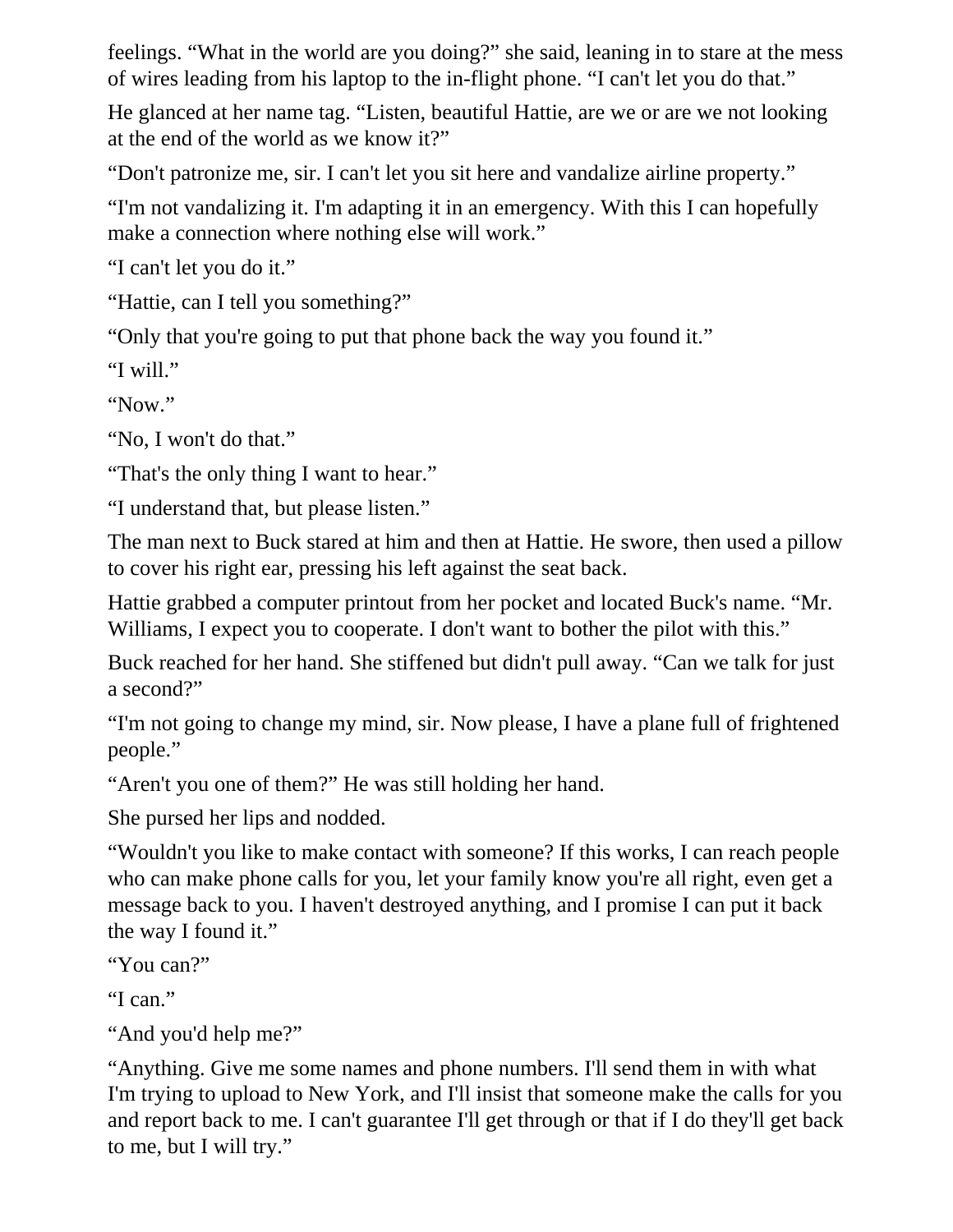"I'd be grateful."

"And can you protect me from other overly zealous flight attendants?"

Hattie managed a smile. "They might all want your help."

"This is a long shot as it is. Just keep everybody away from me, and let me keep trying."

"Deal," she said, but she looked troubled.

"Hattie, you're doing the right thing," he said. "It's OK in a situation like this to think of yourself a little. That's what I'm doing."

"But everybody's in the same boat, sir. And I have responsibilities."

"You have to admit, when people disappear, some rules go out the window."

Rayford Steele sat ashen faced in the cockpit. Half an hour from touchdown in Chicago, he had told the passengers everything he knew. The simultaneous disappearance of millions all over the globe had resulted in chaos far beyond imagination. He complimented everyone on remaining calm and avoiding hysterics, although he had received reports of doctors on board who handed out Valium like candy.

Rayford had been forthright, the only way he knew to be. He realized he had told the people more than he might have if he'd lost an engine or his hydraulics or even his landing gear. He had been frank with them that those who had not had loved ones disappear might get home to discover that they had been victims of the many tragedies that had ensued.

He thought, but didn't say, how grateful he was to have been in the air when this event had taken place. What confusion must await them on the ground! Here, in a literal sense, they were above it all. They had been affected, of course. People were missing from everywhere. But except for the staff shortage caused by the disappearance of three crew members, the passengers didn't suffer the way they might have had they been in traffic or if he and Christopher had been among those who had disappeared.

As he settled into a holding pattern miles from O'Hare, the full impact of the tragedy began to come into view. Flights from all over the country were being rerouted to Chicago. Planes were reorganized based on their fuel supplies. Rayford needed to stay in priority position after flying across the eastern seaboard and then over the Atlantic before turning back. It was not Rayford's practice to communicate with ground control until after he landed, but now the air-traffic control tower was recommending it. He was informed that visibility was excellent, despite intermittent smoke from wreckages on the ground, but that landing would be risky and precarious because the two open runways were crowded with jets. They lined either side, all the way down the runway. Every gate was full, and none were backing out.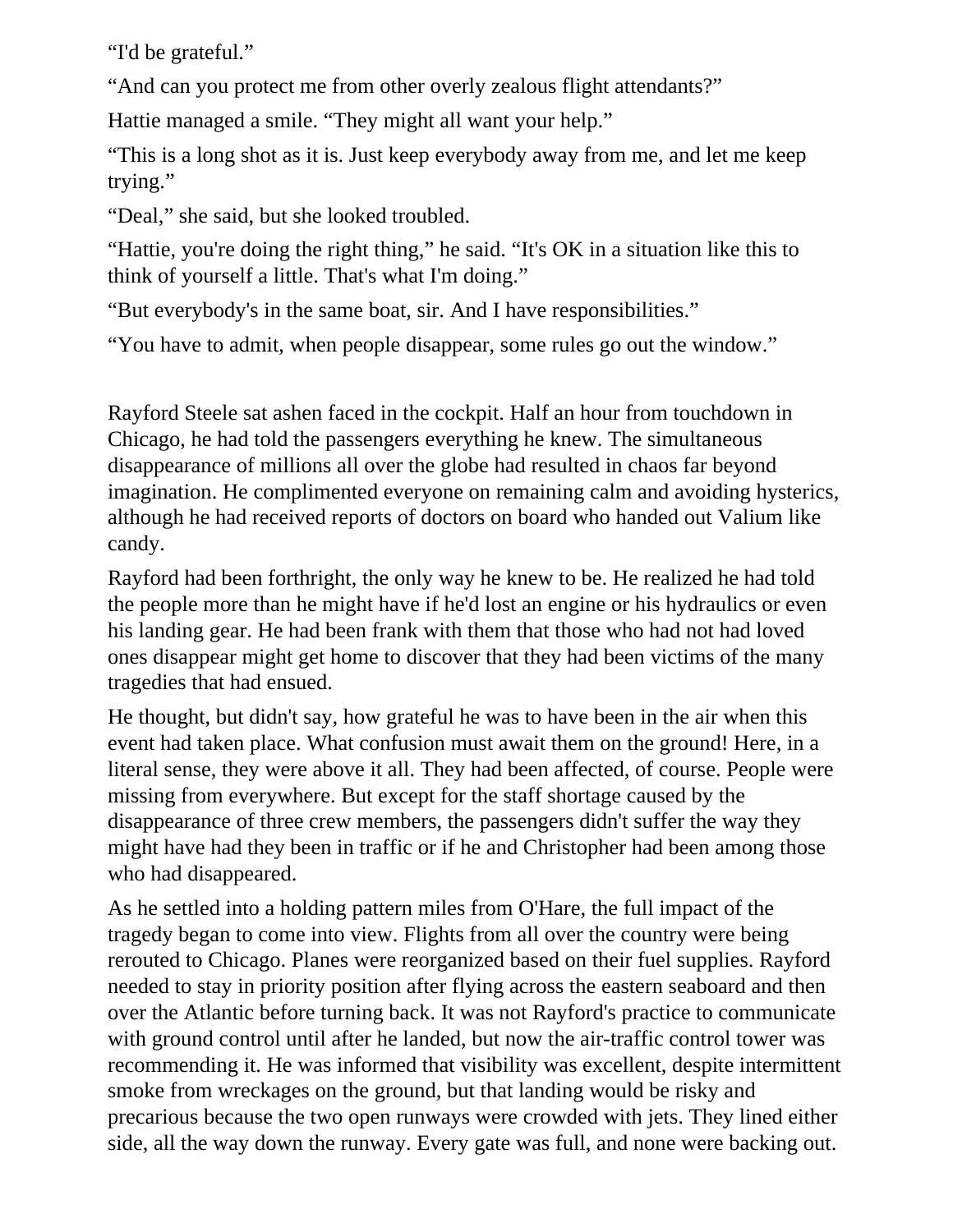Every mode of human transport was in use, busing passengers from the ends of the runways back to the terminal.

But, Rayford was told, he would likely, find that his people—at least most of them—would have to walk all the way. All remaining personnel had been called in to serve, but they were busy directing planes to safe areas. The few buses and vans were reserved for the handicapped, elderly, and flight crews. Rayford passed the word along that his crew would be walking.

Passengers reported that they had been unable to get through on the in-flight phones. Hattie Durham told Rayford that one enterprising passenger in first class had somehow hooked up the phone to his computer, and while he composed messages it was automatically dialing and redialing New York. If a line opened, this would be the guy who got through.

By the time the plane began its descent into Chicago, Buck had been able to squeeze onto only one briefly freed-up line to his computer service, which prompted him to download his waiting mail. This came just as Hattie announced that all electronic devices must be turned off.

With an acumen he didn't realize he possessed, Buck speed-tapped the keys that retrieved and filed all his messages, downloaded them, and backed him out of the linkup in seconds. Just when his machine might have interfered with flight communications, he was off-line and would have to wait to search his files for news from friends, coworkers, relatives, anyone.

Before her last-minute preparations for landing, Hattie hurried to Buck. "Anything?" He shook his head apologetically. "Thanks for trying," she said. And she began to weep.

He reached for her wrist. "Hattie, we're all going to go home and cry today. But hang in there. Get your passengers off the plane, and you can at least feel good about that."

"Mr. Williams," she sobbed, "you know we lost several old people, but not all of them. And we lost several middle-aged people, but not all of them. And we lost several people your age and my age, but not all of them. We even lost some teenagers."

He stared at her. What was she driving at?

"Sir, we lost every child and baby on this plane."

"How many were there?"

"More than a dozen. But all of them! Not one was left."

The man next to Buck roused and, squinted at the late morning sun burning through the window. "What in blazes are you two talking about?" he said.

"We're about to land in Chicago," Hattie said. "I've got to run."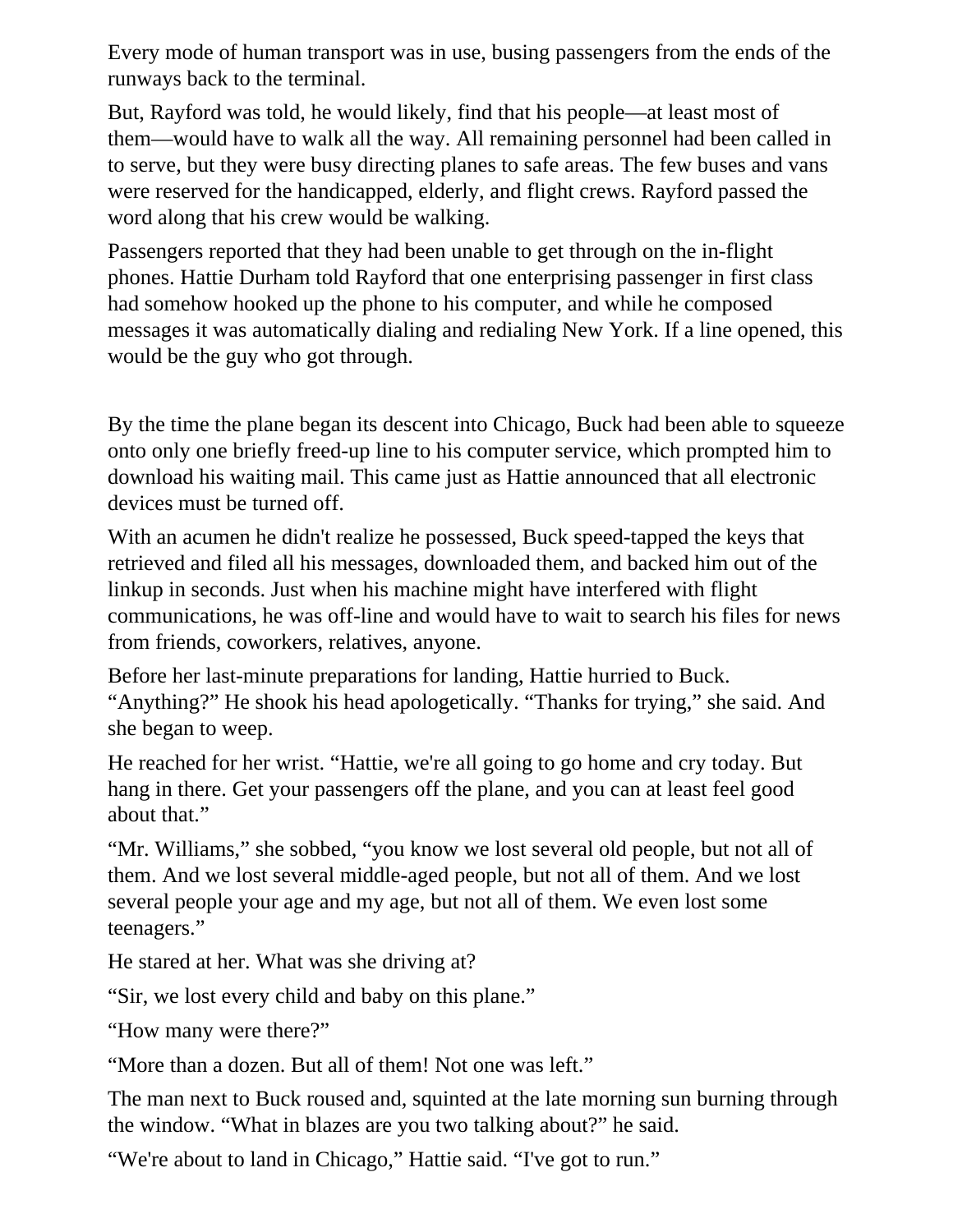"Chicago?"

"You don't want to know," Buck said.

The man nearly sat in Buck's lap to get a look out the window, his boozy breath enveloping Buck. "What, are we at war? Riots? What?"

Having just cut through the cloud bank, the plane allowed passengers a view of the Chicago area. Smoke. Fire. Cars off the road and smashed into each other and guardrails. Planes in pieces on the ground. Emergency vehicles, lights flashing, picking their way around the debris.

As O'Hare came into view, it was clear no one was going anywhere soon. There were planes as far as the eye could see, some crashed and burning, the others grid locked in between vehicles toward the terminal. The expressways that led to the airport looked like they had during the great Chicago blizzards, only without the snow.

Cranes and wreckers were trying to clear a path through the front of the terminal so cars could get in and out, but that would take hours, if not days. A snake of humanity wended its way slowly out of the great terminal buildings, between the motionless cars, and onto the ramps. People walking, walking, walking, looking for a cab or a limo. Buck began plotting how he would beat the new system. Somehow, he had to get moving and get out of such a congested area. The problem was, his goal was to get to a worse one: New York.

"Ladies and gentlemen," Rayford announced, "I want to thank you again for your cooperation today. We've been asked to put down on the only runway that will take this size plane and then to taxi to an open area about two miles from the terminal. I'm afraid I'm going to have to ask you to use our inflatable emergency chutes, because we will not be able to hook up to any gateways. If you are unable to walk to the terminal, please stay with the plane, and we will send someone back for you."

There was no thanking them for choosing Pan-Continental, no "We hope you'll make us your choice next time you need air service." He did remind them to stay seated with their belts fastened until he turned off the seat belt sign, because privately he knew this would be his most difficult landing in years. He knew he could do it, but it had been a long time since he had had to land a plane among other aircraft.

Rayford envied whoever it was in first class who had the inside track on communicating by modem. He was desperate to call Irene, Chloe, and Ray Jr. On the other hand, he feared he might never talk to them again.

# **CHAPTER THREE**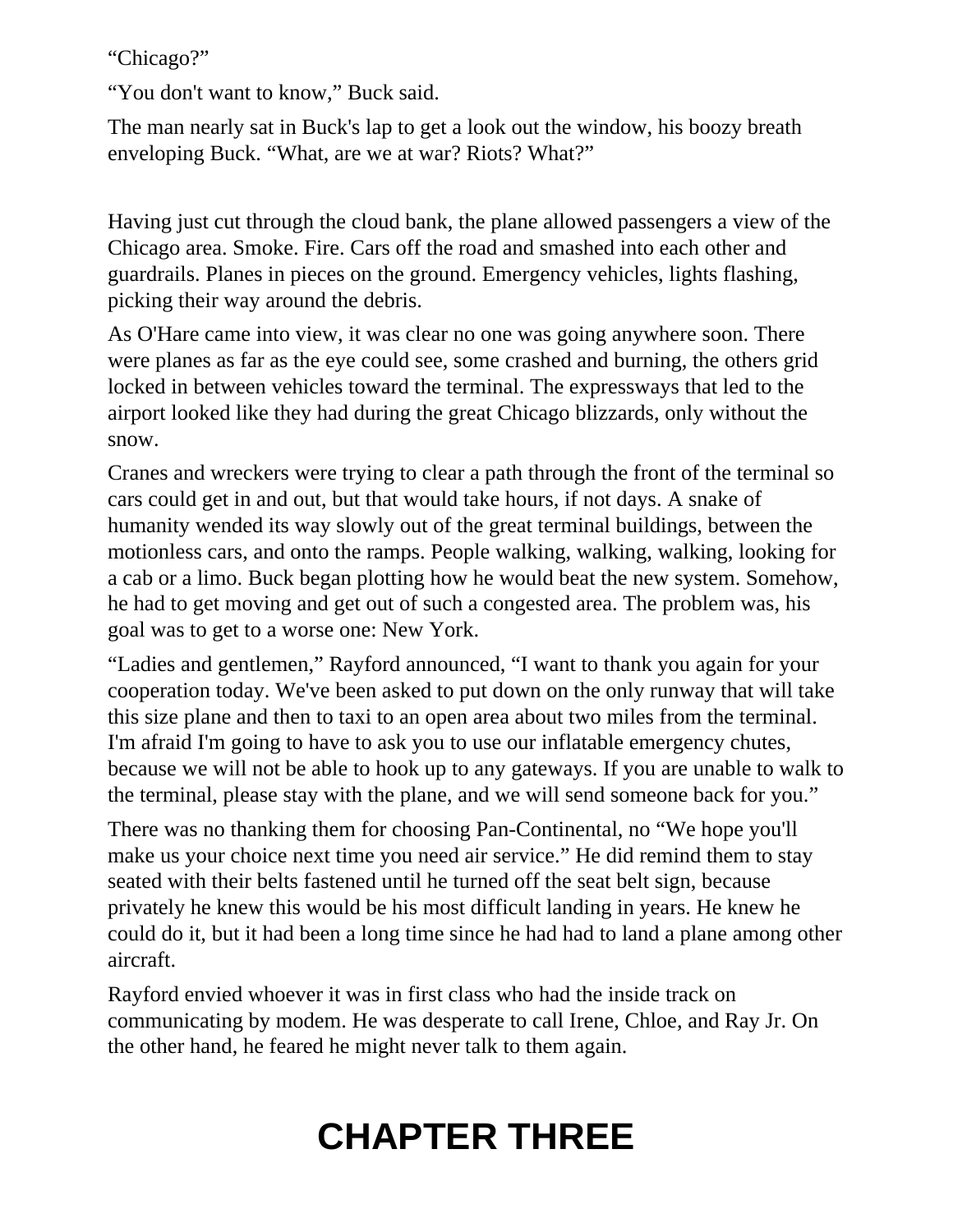HATTIE Durham and what was left of her cabin crew encouraged passengers to study the safety cards in their seat pockets. Many feared they would be unable to jump and slide down the chutes, especially with their carry-on luggage. They were instructed to remove their shoes and to jump seat first onto the chute. Then crew members would toss them their shoes and bags. They were advised not to wait in the terminal for their checked baggage. That, they were promised, would eventually be delivered to their homes. No guarantees when.

Buck Williams gave Hattie his card and got her phone number, "Just in case I get through to your people before you do."

"You're with Global Weekly?" she said. "I had no idea."

"And you were going to send me to my room for tampering with the phone."

She appeared to be trying to smile. "Sorry," Buck said, "not funny. I'll let you go."

Always a light traveler, Buck was grateful he had checked no baggage. Never did, not even on international flights. When he opened the bin to pull down his leather bag, he found the old man's hat and jacket still perched atop it. Harold's wife sat staring at Buck, her eyes full, jaw set. "Ma'am," he said quietly, "would you want these?"

The grieving woman gratefully gathered in the hat and coat, and crushed them against her chest as if she would never let them go. She said something Buck couldn't hear. He asked her to repeat it. "I can't jump out of any airplane," she said.

"Stay right here," he said. "They'll send someone for you."

"But will I still have to jump and slide down that thing?"

"No, ma'am. I'm sure they'll have a lift of some sort."

Buck carefully laid his laptop and case in among his clothes. With his bag zipped, he hurried to the front of the line, eager to show others how easy it was. He tossed his shoes down first, watching them bounce and skitter onto the runway. Then he clutched his bag across his chest, took a quick step and threw his feet out in front of him.

A bit enthusiastic, he landed not on his seat but on his shoulders, which threw his feet over the top of his head. He picked up speed and hit the bottom with his weight shifting forward. The buggy-whip centripetal force slammed his stockinged feet to the ground and brought his torso up and over in a somersault that barely missed planting his face on the concrete. At the last instant, still hanging on to his bag for dear life, he tucked his head under and took the abrasion on the back of his head rather than on his nose. He fought the urge to say, "No problem," but he couldn't keep from rubbing the back of his head, already matted with blood. It wasn't a serious problem, only a nuisance. He quickly retrieved his shoes and began logging toward the terminal, as much from embarrassment as need. He knew there would be no more hurrying once he hit the terminal.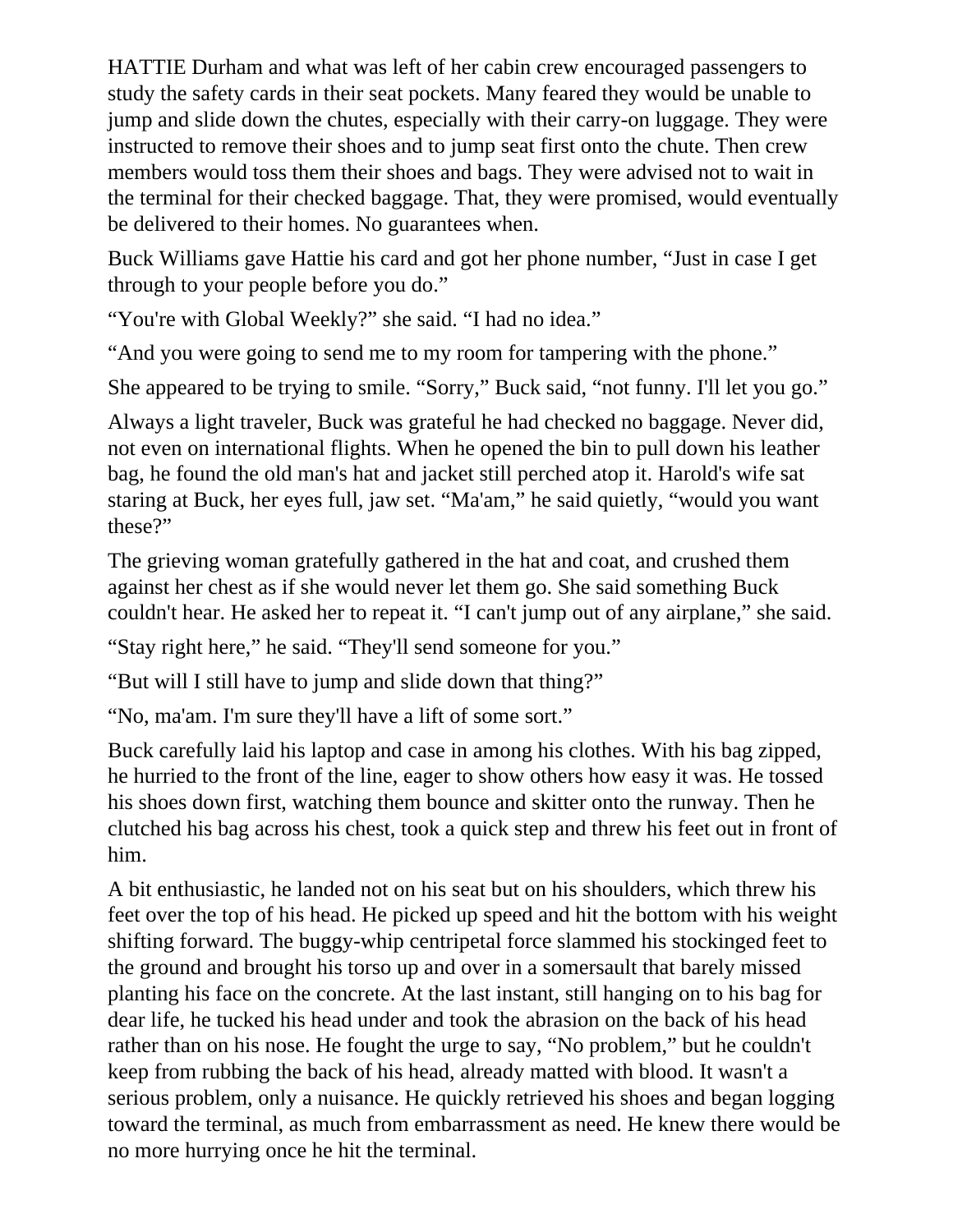Rayford, Christopher, and Hattie were the last three off the 747. Before disembarking, they had made sure all able bodied people got down the chutes and that the elderly and infirm were transported by bus. The bus driver insisted that the crew ride with him and the last passengers, but Rayford refused. "I can't see passing my own passengers as they walk to the terminal," he said. "How would that look?"

Christopher said, "Suit yourself, Cap. You mind if I take him up on his offer?"

Rayford glared at him. "You're serious?"

"I don't get paid enough for this."

"Like this was the airline's fault. Chris, you don't mean it."

"The heck I don't. By the time you get up there, you'll wish you'd ridden, too."

"I should write you up for this."

"Millions of people disappear into thin air and I should worry about getting written up for riding instead of walking? Later, Steele."

Rayford shook his head and turned to Hattie. "Maybe I'll see you up there. If you can get out of the terminal, don't wait for me."

"Are you kidding? If you're walking, I'm walking."

"You don't need to do that."

"After that dressing-down you just gave Smith? I'm walking."

"He's first officer. We ought to be last off the ship and first to volunteer for emergency duty."

"Well, do me a favor and consider me part of your crew, too. Just because I can't fly the thing doesn't mean I don't feel some ownership. And don't treat me like a little woman."

"I would never do that. Got your stuff?"

Hattie pulled her bag on wheels and Rayford carried his navigator's leather box. It was a long walk, and several times they waved off offers of rides from units speeding out to pick up the non-ambulatory. Along the way they passed other passengers from their flight. Many thanked Rayford; he wasn't sure for what. For not panicking, he guessed. But they looked as terrified and shell-shocked as he felt.

They shielded their ears from flights screaming in to land. Rayford tried to calculate how long it would be before this runway was shut down, too. He couldn't imagine the other open strip holding many more planes, either. Would some have to try to put down on highways or open fields? And how far away from the big cities would they have to look for open stretches of highway unencumbered by bridges? He shuddered at the thought.

All around were ambulances and other emergency vehicles trying to get to ugly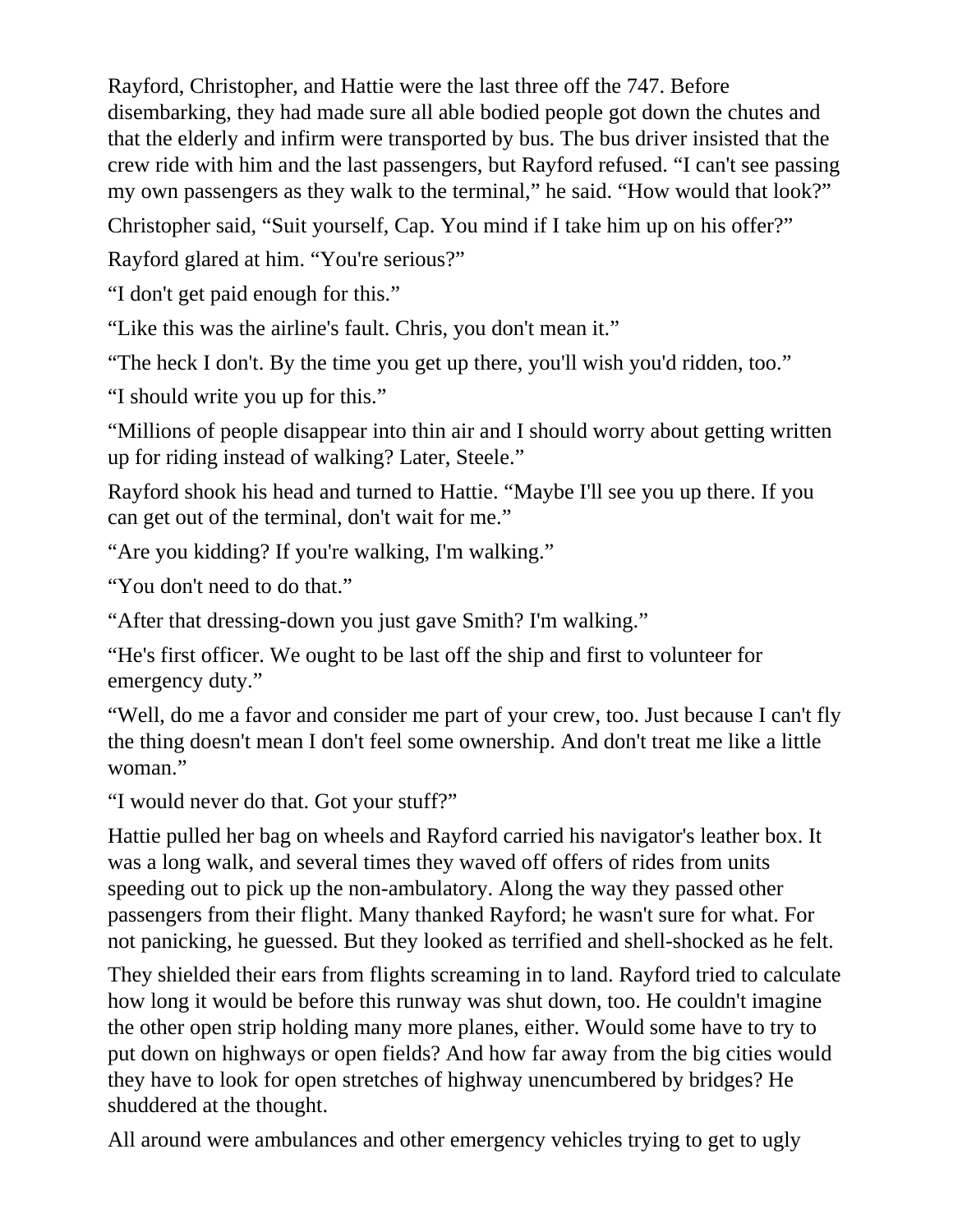wreckage scenes.

Finally in the terminal, Rayford found crowds standing in lines behind banks of phones. Most had angry people waiting, yelling at callers who shrugged and redialed. Airport snack bars and restaurants were already sold out of or low on food, and all newspapers and magazines were gone. In shops where staffers had disappeared, looters walked off with merchandise.

Rayford wanted more than anything to sit and talk with someone about what to make of this. But everybody he saw—friend, acquaintance, or stranger—was busy trying to make arrangements. O'Hare was like a massive prison with resources dwindling and gridlock growing. No one slept. Everyone scurried about, trying to find some link to the outside world, to contact their families, and to get out of the airport.

At the flight center in the bowels of the place, Rayford found much the same thing. Hattie said she would try making her calls from the lounge and would meet him later to see if they could share a ride to the suburbs. He knew they were unlikely to find any rides going anywhere, and he didn't relish walking twenty miles. But all hotels in the area were already full.

Finally a supervisor asked for the attention of the fliers in the underground center. "We have some secure lines, about five," he said. "Whether you can get through, we don't know, but it's your best chance. They do bypass the normal trunk lines out of here, so you won't be competing with all the pay phones in the terminal. Streamline your calls. Also, there are a limited number of helicopter rides available to suburban hospitals and police departments, but naturally you're secondary to medical emergencies. Get in line over here for phones and rides to the suburbs. As of right now we have no word of the cancellation of any flights except for the remainder of today. It's your responsibility to be back here for your next flight or to call in and find out its status."

Rayford got in line, beginning to feel the tension of having flown too long and known too little. Worse was the knowledge that he had a better idea than most of what had happened. If he was right, if it were true, he would not be getting an answer when he dialed home. As he stood there, a TV monitor above him broadcast images of the chaos. From around the globe came wailing mothers, stoic families, reports of death and destruction. Dozens of stories included eyewitnesses who had seen loved ones and friends disappear before their eyes.

Most shocking to Rayford was a woman in labor, about to go into the delivery room, who was suddenly barren. Doctors delivered the placenta. Her husband had caught the disappearance of the fetus on tape. As he videotaped her great belly and sweaty face, he asked questions. How did she feel? "How do you think I feel, Earl? Turn that thing off." What was she hoping for? "That you'll get close enough for me to slug you." Did she realize that in a few moments they'd be parents? "In about a minute, you're going to be divorced."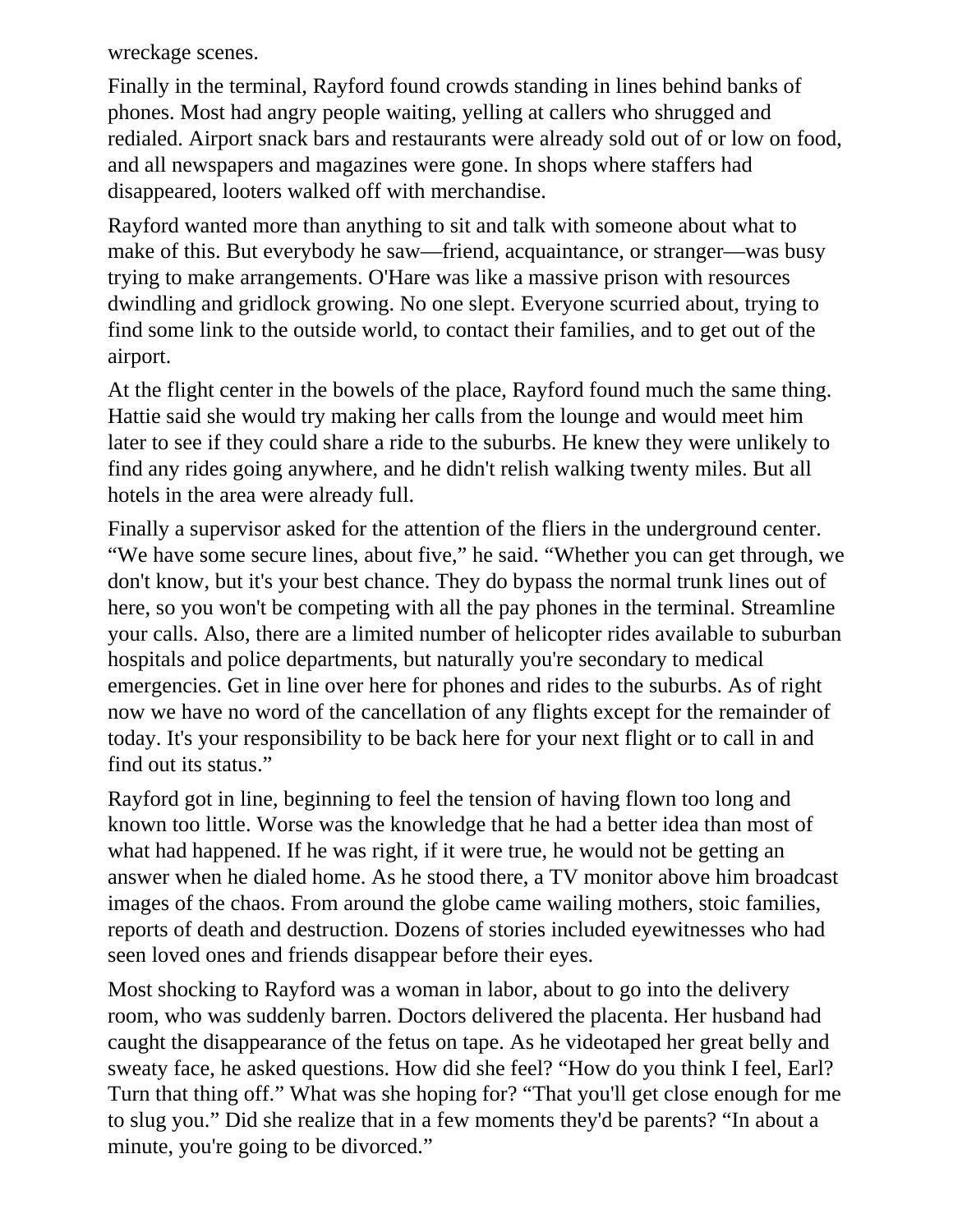Then came the scream and the dropping of the camera, terrified voices, running nurses, and the doctor. CNN reran the footage in super slow motion, showing the woman going from very pregnant to nearly flat stomached, as if she had instantaneously delivered. "Now, watch with us again," the newsman intoned, "and keep your eyes on the left edge of your screen, where a nurse appears to be reading a printout from the fetal heart monitor. There, see?" The action stopped as the pregnant woman's stomach deflated. "The nurse's uniform seems to still be standing as if an invisible person is wearing it. She's gone. Half a second later, watch." The tape moved ahead and stopped. "The uniform, stockings and all, are in a pile atop her shoes."

Local television stations from around the world reported bizarre occurrences, especially in time zones where the event had happened during the day or early evening. CNN showed via satellite the video of a groom disappearing while slipping the ring onto his bride's finger. A funeral home in Australia reported that nearly every mourner disappeared from one memorial service, including the corpse, while at another service at the same time, only a few disappeared and the corpse remained. Morgues also reported corpse disappearances. At a burial, three of six pallbearers stumbled and dropped a casket when the other three disappeared. When they picked up the casket, it too was empty.

Rayford was second in line for the phone, but what he saw next on the screen convinced him he would never see his wife again. At a Christian high school soccer game at a missionary headquarters in Indonesia, most of the spectators and all but one of the players disappeared in the middle of play, leaving their shoes and uniforms on the ground. The CNN reporter announced that, in his remorse, the surviving player took his own life.

But it was more than remorse, Rayford knew. Of all people, that player, a student at a Christian school, would have known the truth immediately. The Rapture had taken place. Jesus Christ had returned for his people, and that boy was not one of them. When Rayford sat at the phone, tears streamed down his face. Someone said, "You have four minutes," and he knew that would be more than he needed. His answering machine at home picked up immediately, and he was pierced to hear the cheerful voice of his wife. "Your call is important to us." she said. "Please leave a message after the beep."

Rayford punched a few buttons to check for messages. He ran through three or four mundane ones, then was startled to hear Chloe's voice. "Mom? Dad? Are you there? Have you seen what's going on? Call me as soon as you can. We've lost at least ten students and two profs, and all the married students' kids disappeared. Is Raymie all right? Call me!" Well, at least he knew Chloe was still around. All he wanted was to hold her.

Rayford redialed and left a message on his own machine. "Irene? Ray? If you're there, pick up. If you get this message, I'm at O'Hare and trying to get home. It may take a while if I don't get a copter ride. I sure hope you're there."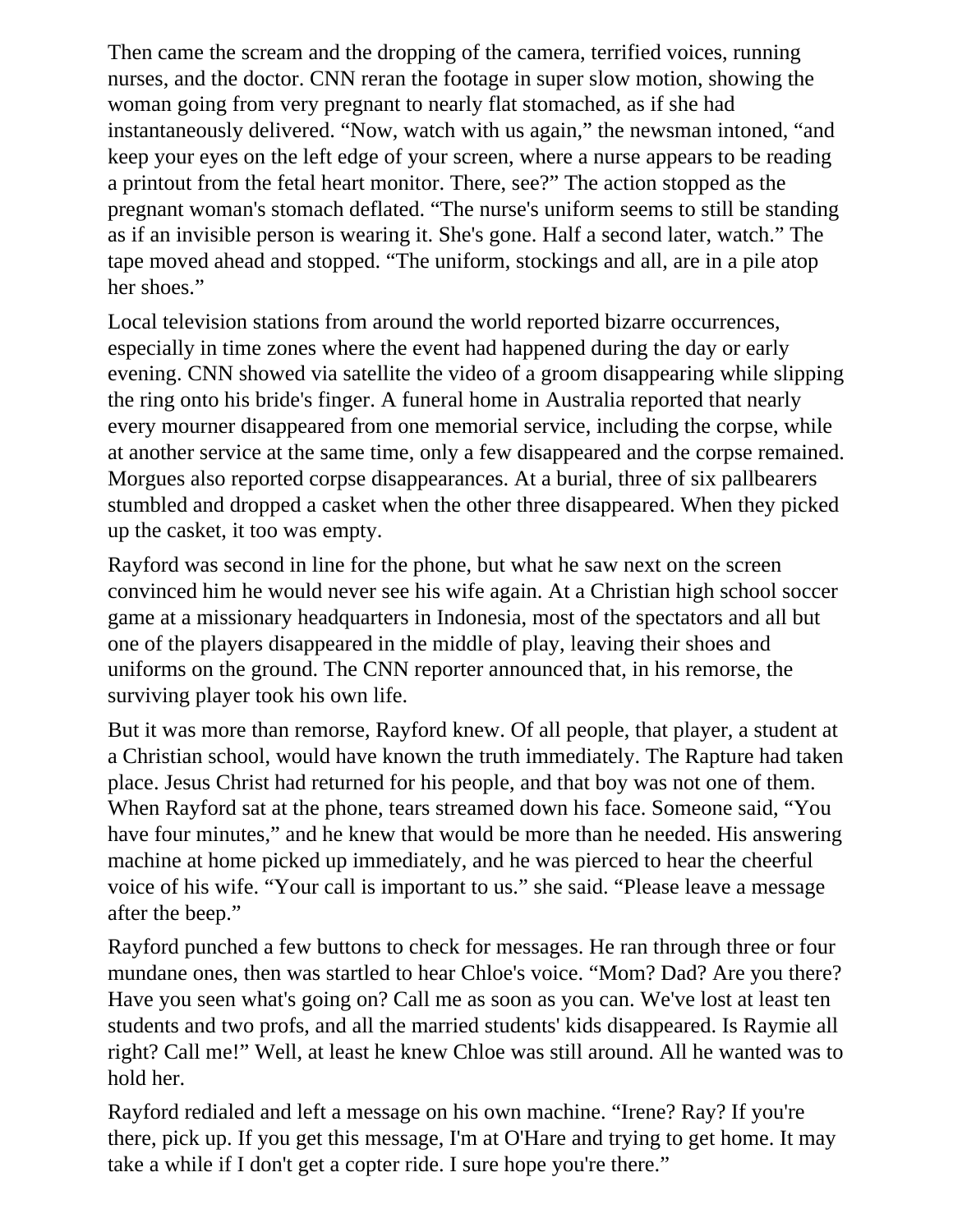"Let's go, Cap," someone said. "Everybody's got a call to make."

Rayford nodded and quickly dialed his daughter's dorm room at Stanford. He got the irritating message that his call could not be completed as dialed.

Rayford gathered his belongings and checked his mail slot. Besides a pile of the usual junk, he found a padded manila envelope from his home address. Irene had taken to mailing him little surprises lately, the result of a marriage book she had been urging him to read. He slipped the envelope into his case and went looking for Hattie Durham. Funny, he had no emotional attraction whatever to Hattie just now. But he felt obligated to be sure she got home.

As he stood in a crowd by the elevator, he heard the announcement that a helicopter was available for no more than eight pilots and would make a run to Mount Prospect, Arlington Heights, and Des Plaines. Rayford hurried to the pad. "Got room for one to Mount Prospect?"

"How about another to Des Plaines?"

"Maybe, if he gets here in about two minutes."

"It's not a he. She's a flight attendant."

"Pilots only. Sorry."

"What if you have room?"

"Well, maybe, but I don't see her."

"I'll have her paged."

"They're not paging anyone."

"Give me a second. Don't leave without me."

The chopper pilot looked at his watch. "Three minutes," he said. "I'm leavin' at one."

Rayford left his bag on the ground, hoping it would hold the helicopter pilot in case he was a little late. He charged up the stairs and into the corridor. Finding Hattie would be impossible. He grabbed a courtesy phone. "I'm sorry, we're unable to page anyone just now."

"This is an emergency and I am a Pan-Continental captain."

"What is it?"

"Have Hattie Durham meet her party at K-17."

"I'll try."

"Do it!"

Rayford stood on tiptoe to see Hattie coming, yet still somehow she surprised him. "I was fourth in line for the phone in the lounge," she said, appearing at his side. "Got a better deal?"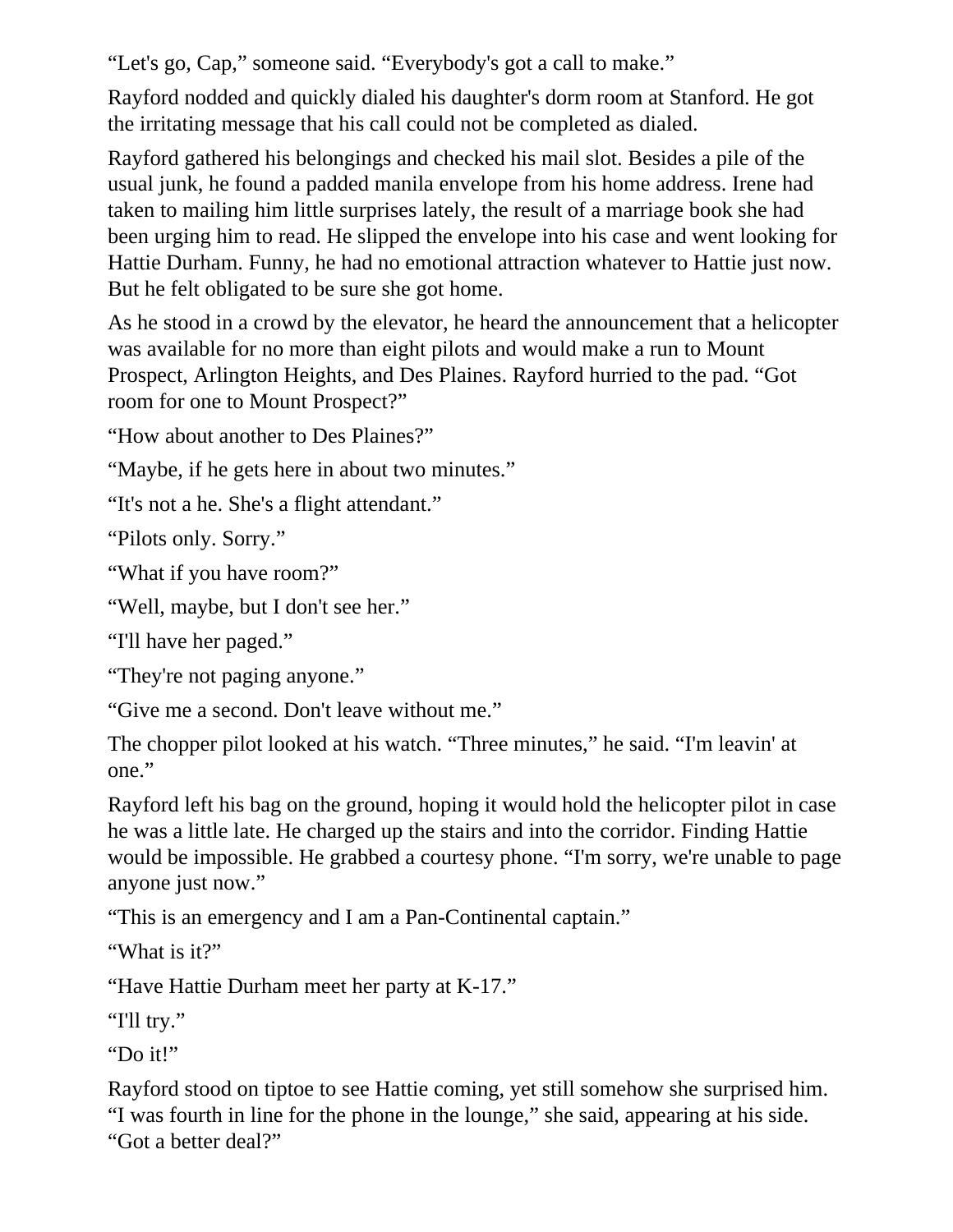"Got us a helicopter ride if we hurry," he said.

As they skipped down the stairs she said, "Wasn't it awful about Chris?"

"What about him?"

"You really don't know?"

Rayford wanted to stop and tell her to quit making so much work so hard. That frustrated him about people her age. They enjoyed a volleying conversation game. He liked to get to the point. "Just tell me!" he said, sounding more exasperated than he intended.

As they burst through the door and onto the tarmac, the chopper blades whipped their hair and deafened them. Rayford's bag had already been put on board, and only one seat remained. The pilot pointed at Hattie and shook his head. Rayford grabbed her elbow and pulled her aboard as he climbed in. "Only way she's not coming is if you can't handle the weight!"

"What do you weigh, doll?" the pilot said.

"One-fifteen!"

"I can handle the weight!" he told Rayford. "But if she's not buckled in, I'm not responsible!"

"Let's go!" Rayford shouted.

He buckled himself in and Hattie sat in his lap. He wrapped his arms around her waist and clasped his wrists together. He thought how ironic it was that he had been dreaming of this for weeks, and now there was no joy, no excitement in it, nothing sensual whatever. He was miserable. Glad to be able to help her out, but miserable.

Hattie looked embarrassed and uncomfortable, and Rayford noticed she took a sheepish peek at the other seven pilots in the copter. None seemed to return her gaze. This disaster was still too fresh and there were too many unknowns. Rayford thought he heard or lip-read one of them saying, "Christopher Smith," but there was no way he could hear inside the raucous craft. He put his mouth next to Hattie's ear.

"Now what about Chris?" he said.

She turned and spoke into his ear. "They wheeled him past us while I was going into the lounge. Blood all over!"

"What happened?"

"I don't know, but, Rayford, he didn't look good!"

"How bad?"

"I think he was dead! I mean, they were working on him, but I'd be surprised if he made it."

Rayford shook his head. What next? "Did he get hit or something? Did that bus crash?" Wouldn't that be ironic!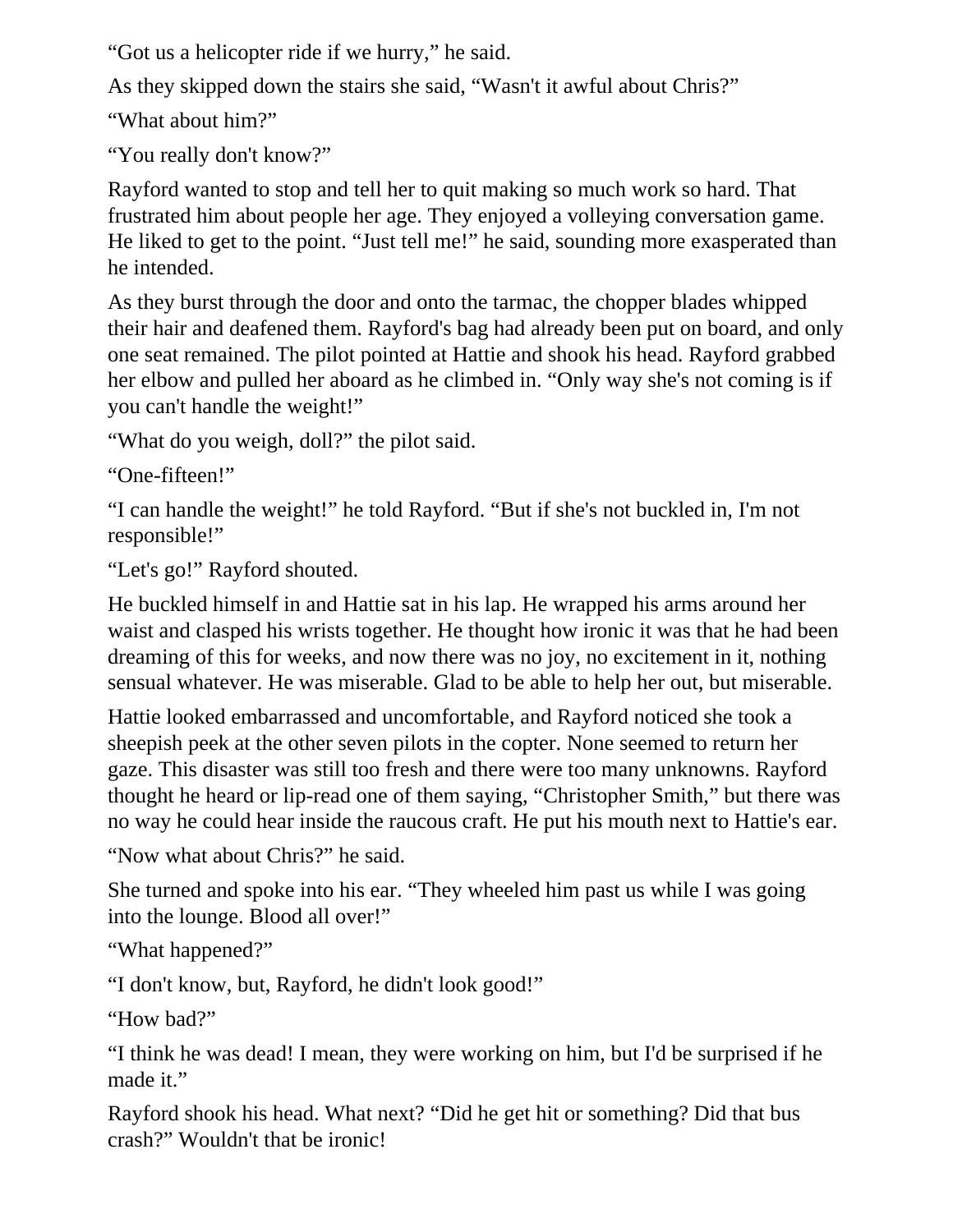"I don't know," she said. "The blood seemed like it was coming from his hand or his waist or both."

Rayford tapped the pilot on the shoulder. "Do you know anything about First Officer Christopher Smith?"

"He with Pan-Con?" the pilot said.

"Yes!"

"Was he the suicide?"

Rayford recoiled. "I don't think so! Was there a suicide?"

"Lots of 'em, I guess, but mostly passengers. Only crew member I heard about was a Smith from Pan. Slit his wrists."

Rayford quickly scanned the others in the chopper to see if he recognized anyone. He didn't, but one was nodding sadly, having overheard the pilot's shouting. He leaned forward. "Chris Smith! You know him?"

"My first officer!"

"Sorry."

"What'd you hear?"

"Don't know how reliable this is, but the rumor is he found out his boys had disappeared and his wife was killed in a wreck!"

For the first time the enormity of the situation became personal for Rayford. He didn't know Smith well. He vaguely remembered Chris had two sons. Seemed they were young teenagers, very close in age. He had never met the wife. But suicide! Was that an option for Rayford? No, not with Chloe still there. But what if he had discovered that Irene and young Ray were gone and Chloe had been killed? What would he have to live for?

He hadn't been living for them anyway, certainly not the last several months. He had been playing around on the edges of his mind with the girl in his lap, though he had never gone so far as touching her, even when she often touched him. Would he want to live if Hattie Durham were the only person he cared about? And why did he care about her? She was beautiful and sexy and smart, but only for her age. They had little in common. Was it only because he was convinced Irene was gone that he now longed to hold his own wife?

There was no affection in his embrace of Hattie Durham just now, nor in hers. Both were scared to death, and flirting was the last thing on their minds. The irony was not lost on him. He recalled that the last thing he daydreamed about—before Hattie's announcement—was finally making a move on her. How could he have known she would be in his lap hours later and that he would have no more interest in her than in a stranger?

The first stop was the Des Plaines Police Department, where Hattie disembarked.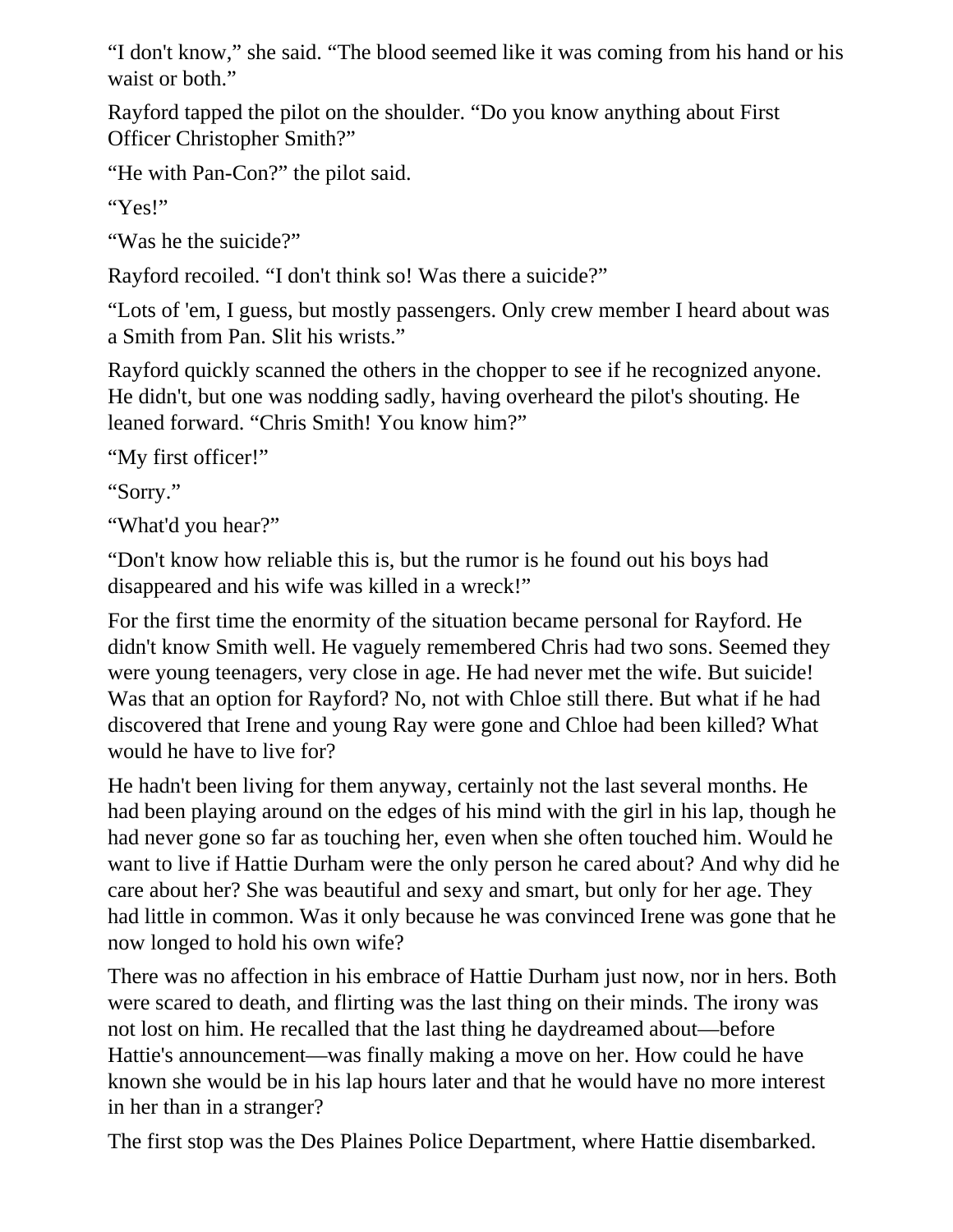Rayford advised her to ask for a ride home with the police if a squad car was available. Most had been pressed into service in more congested areas, so that was unlikely. "I'm only about a mile from here anyway!" Hattie shouted above the roar as Rayford helped her from the chopper. "I can walk!" She wrapped her arms around his neck in a fierce embrace, and he felt her quiver in fear. "I hope everyone's OK at your place!" she said. "Call me and let me know, ok?"

He nodded.

"OK?" she insisted.

"OK!"

As they lifted off he watched her survey the parking lot. Spotting no squad cars, she turned and hurried off, pulling her suitcase on wheels. By the time the helicopter began to swing toward Mount Prospect, Hattie was trotting toward her condominium.

Buck Williams had been the first passenger from his flight to reach the terminal at O'Hare. He found a mess. No one waiting in line for a phone would put up with his trying to plug his modem into it, and he couldn't get his cellular phone to work, so he made his way to the exclusive Pan-Con Club. It, too, was jammed, but despite a loss of personnel, including the disappearance of several employees while on the job, some semblance of order prevailed. Even here people waited in line for the phones, but as each became available, it was understood that some might try faxing or connecting directly by modem. While Buck waited, he went to work again on his computer, reattaching the inside modem cord to the female connector. Then he called up the messages that he had quickly downloaded before landing.

The first was from Steve Plank, his executive editor, addressed to all field personnel:

Stay put. Do not try to come to New York. Impossible here. Call when you can. Check your voice mail and your Email regularly. Keep in touch as possible. We have enough staff to remain on schedule, and we want personal accounts, on-thescene stuff, as much as you can transmit. Not sure of transportation and communications lines between us and our printers, nor their employee levels. If possible, we'll print on time. Just a note: Begin thinking about the causes. Military? Cosmic? Scientific? Spiritual? But so far we're dealing mainly with what happened. Take care, and keep in touch.

The second message was also from Steve and was for Buck's eyes only.

Buck, ignore general staff memo. Get to New York as soon as you can at any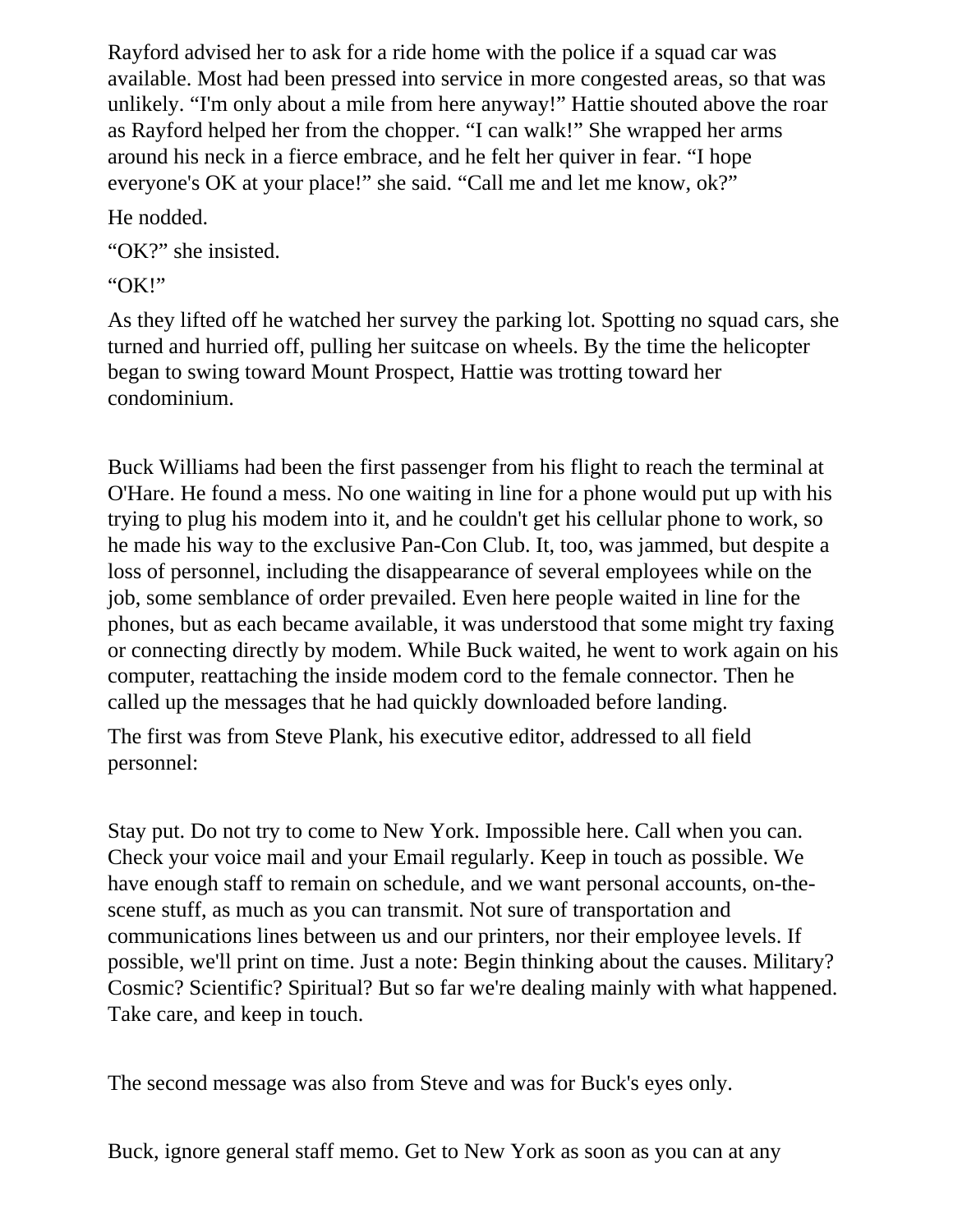expense. Take care of family matters, of course, and file any personal experience or reflections, just like everyone else. But you're going to head up this effort to get at what's behind the phenomenon. Ideas are like egos—everybody's got one.

Whether we'll come to any conclusions, I don't know, but at the very least we'll catalog the reasonable possibilities. You may wonder why we need you here to do this; I do have an ulterior motive. Sometimes I think because of the position I'm in, I'm the only one who knows these things; but three different department editors have turned in story ideas on various international groups meeting in New York this month. Political editor wants to cover a Jewish Nationalist conference in Manhattan that has something to do with a new world order government. What they care about that, I don't know and the political editor doesn't either. Religion editor has something in my in box about a conference of Orthodox Jews also coming for a meeting. These are not just from Israel but apparently all over, and they are no longer haggling over the Dead Sea Scrolls. They're still giddy over the destruction of Russia and her allies—which I know, you still think was supernatural, but hey, I love you anyway. Religion editor thinks they're looking for help in rebuilding the temple. That may be no big deal or have anything to do with anything other than the religion department, but I was struck by the timing—with the other Jewish group meeting at pretty much the same time and at the same place about something entirely political. The other religious conference in town is among leaders of all the major religions, from the standard ones to the New Agers, also talking about a oneworld religious order. They ought to get together with the Jewish Nationalists, huh? Need your brain on this. Don't know what to make of it, if anything.

I know all anybody cares about is the disappearances. But we need to keep an eye on the rest of the world. You know the United Nations has that international monetarist confab coming up, trying to gauge how we're all doing with the threecurrency thing. Personally I like it, but I'm a little skittish about going to one currency unless it's dollars. Can you imagine trading in yen or marks here? Guess I'm still provincial.

Everybody's pretty enamored with this Carpathia guy from Romania who so impressed your friend Rosenzweig. He's got everybody in a bind in the upper house in his own country because he's been invited to speak at the U.N. in a couple of weeks. Nobody knows how he wangled an invitation, but his international popularity reminds me a lot of Walesa or even Gorbachev. Remember them? Ha!

Hey, friend, get word to me you didn't disappear As far as I know right now, I lost a niece and two nephews, a sister-in law I didn't like, and possibly a couple of other distant relatives. You think they'll be back? Well, save that till we get rolling on what's behind this. If I had to guess, I'm anticipating some God-awful ransom demand. I mean, it's not like these people who disappeared are dead. What in the world is going to happen to the life insurance industry? I'm not ready to start believing the tabloids. You just know they're going to be saying the space aliens finally got us.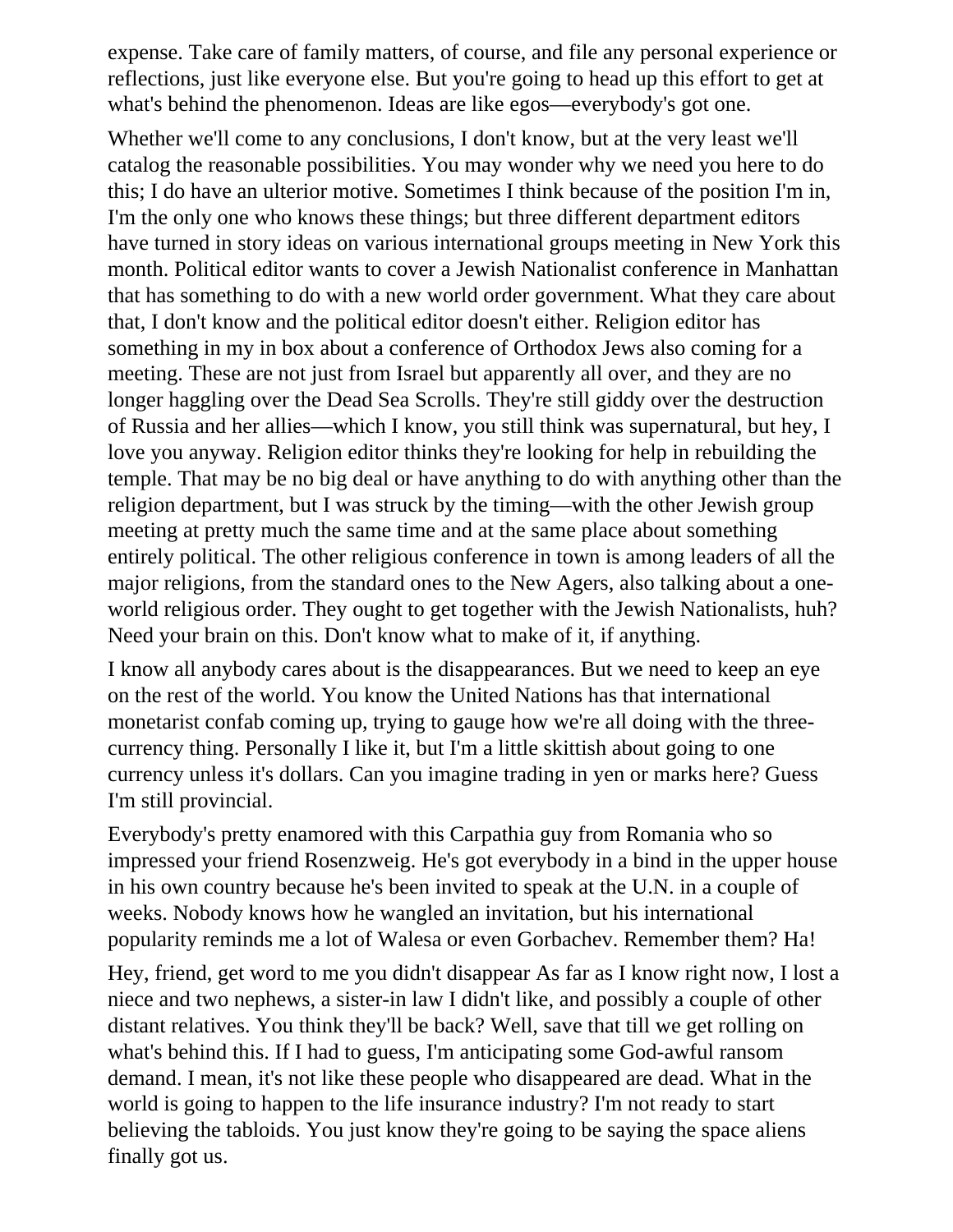Get in here, Buck.

## **CHAPTER FOUR**

Buck kept pressing a handkerchief soaked with cold water onto the back of his head. His wound had stopped bleeding, but it stung. He found another message in his E-mail in box and was about to call it up when he was tapped on the shoulder.

"I'm a doctor. Let me dress your wound."

"Oh, it's all right, and I-"

"Just let me do this, pal. I'm going crazy here with nothing to do, and I have my bag. I'm workin' free today. Call it a Rapture Special."

"A what?"

"Well, what would you call what happened?" the doctor said, removing a bottle and gauze from his bag. "This is gonna be pretty rudimentary, but we will be sterile. AIDS?"

"I'm sorry?"

 "C'mon, you know the routine." He snapped on rubber gloves. "Have you got HIV or anything fun like that?"

"No. And, hey, I appreciate this." At that instant the doctor splashed a heavy dose of disinfectant on the gauze and held it against Buck's scraped head. "Yow! Take it easy!"

"Be a big boy there, stud. This'll hurt less than the infection you'd get otherwise." He roughly scraped the wound, cleansing it and causing it to ooze blood again. "Listen, I'm going to do a little shave job so I can get a bandage to hold. All right with you?"

Buck's eyes were watering. "Yeah, sure, but what was that you said about rapture?"

"Is there any other explanation that makes sense?" the doctor said, using a scalpel to tear into Buck's hair. A club attendant came by and asked if they could move the operation into one of the washrooms.

"I promise to clean up, hon," the doctor said. "Almost done here."

"Well, this can't be sanitary, and we do have other members to think about."

"Why don't you just give them their drinks and nuts, all right? You'll find this just isn't going to upset them that much on a day like this."

"I don't appreciate being spoken to that way."

The doctor sighed as he worked. "You're right. What's your name?"

"Suzie."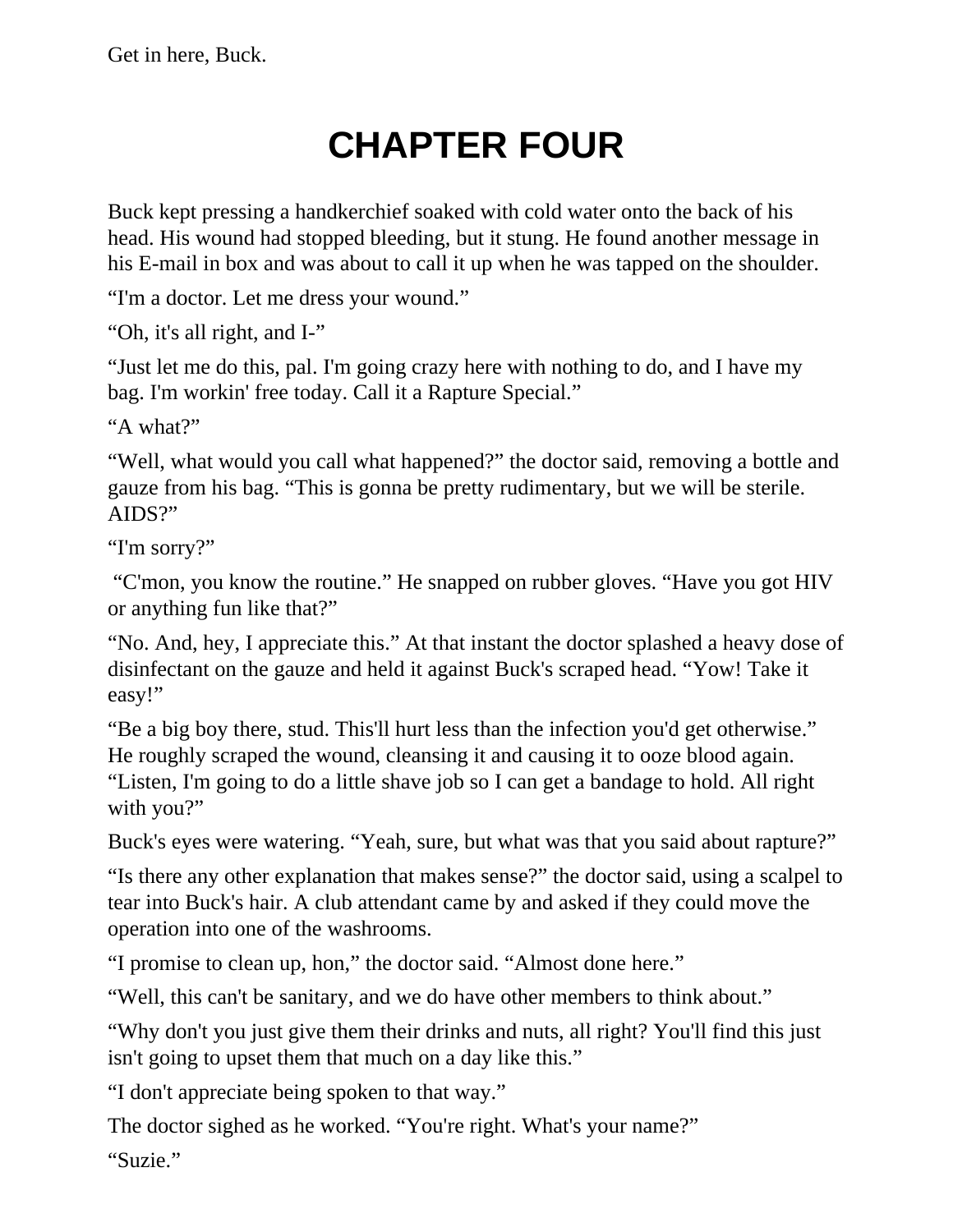"Listen, Suzie, I've been rude and I apologize. OK? Now let me finish this, and I promise not to perform any more surgery right out here in public." Suzie left, shaking her head.

"Doc," Buck said, "leave me your card so I can properly thank you."

"No need," the doctor said, putting his stuff away.

"Now give me your take on this. What did you mean about the Rapture?"

"Another time. Your turn for the phone."

Buck was torn, but he couldn't pass up the chance to communicate with New York. He tried dialing direct but couldn't get through. He hooked his modem up to the phone and initiated repeat dialing while he looked at the message from Steve Plank's secretary, the matronly Marge Potter.

Buck, you scoundrel! Like I don't have enough to do and worry about today, I've got to check on your girlfriends' families? Where'd you meet this Hattie Durham? You can tell her I reached her mother out west, but that was before a flood or storm or something knocked phone lines out again. She's perfectly healthy but rattled, and she was very grateful to know her daughter hadn't disappeared. The two sisters are OK, too, according to Mom.

You are a dear for helping people like this, Buck. Steve says you're going to try to come in. It'll be good to see you. This is so awful. So far we know of several staffers who disappeared, several more we haven't heard from, including some in Chicago.

Everybody from the senior staff is accounted for, now that we've heard from you. I hoped and you'd be all right. Have you noticed it seems to have struck the innocents? Everyone we know who's gone is either a child or a very nice person. On the other hand, some truly wonderful people are still here. I'm glad you're one of them, and so is Steve. Call us.

No word whether she had been able to reach Buck's widowed father or married brother. Buck wondered if that was on purpose or if she simply had no news yet. His niece and nephew had to be gone if it was true that no children had survived. Buck gave up trying to reach the office directly but again successfully connected with his on-line service. He uploaded his files and a few hastily batted out messages of his whereabouts. That way, by the time the telephone system once again took on some semblance of normalcy, Global Weekly would have already gotten a head start on his stuff.

He hung up and disconnected to the grateful look of the next in line, then went looking for that doctor. No luck. Marge had referred to the innocents. The doctor assumed it was the Rapture. Steve had pooh-poohed space aliens. But how could you rule out anything at this point? His mind was already whirring with ideas on the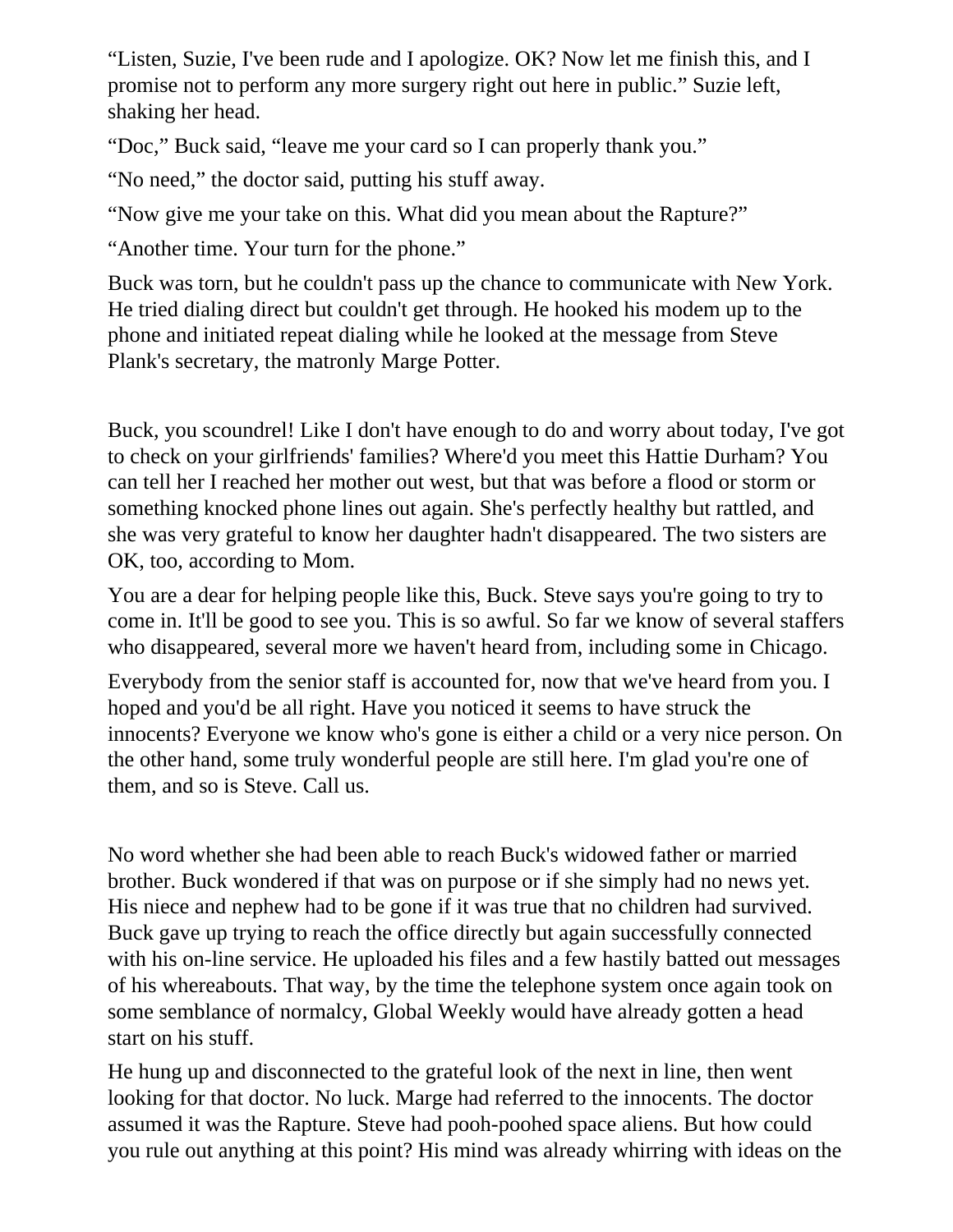story behind the disappearances. Talk about the assignment of a lifetime!

Buck got in line at the service desk, knowing his odds of getting to New York by conventional means were slim. While he waited he tried to remember what it was Chaim Rosenzweig, the Newsmaker of the Year, had told him about the young Nicolae Carpathia of Romania. Buck had told only Steve Plank about it, and Steve agreed it wasn't worth putting in the already tight story. Rosenzweig had been impressed with Carpathia, that was true. But why?

Buck sat on the floor in line and moved when he had to. He called up his archived files on the Rosenzweig interview and did a word search on Carpathia. He recalled having been embarrassed to admit to Rosenzweig that he had never heard of the man. As the taped interview transcripts scrolled past, he hit the pause button and read. When he noticed his low battery light flashing, he fished an extension cord out of his bag and plugged the computer into a socket along the wall. "Watch the cord," he called out occasionally as people passed. One of the women behind the counter hollered at him that he'd have to unplug.

He smiled at her. "And if I don't, are you going to have me thrown out? Arrested? Cut me some slack today, of all days!" Hardly anyone took note of the crazy man on the floor yelling at the counter woman. Such rarely happened in the Pan-Con Club, but nothing surprised anyone today.

Rayford Steele disembarked on the helipad at Northwest Community Hospital in Arlington Heights, where the pilots had to get off and make room so a patient could be flown to Milwaukee. The other pilots hung around the entrance, hoping to share a cab, but Rayford had a better idea. He began walking.

He was about five miles from home, and he was betting he could hitch a ride easier than finding a cab. He hoped his captain's uniform and his clean-cut appearance would set someone's mind at ease about giving him a ride.

As he trudged along, his trench coat over his arm and his bag in his hand, he had an empty, despairing feeling. By now Hattie would be getting to her condo, checking her messages, trying to get calls through to her family. If he was right that Irene and Ray Jr. were gone, where would they have been when it happened? Would he find evidence that they had disappeared rather than being killed in some related accident?

Rayford calculated that the disappearances would have taken place late evening, perhaps around 11 P.M. central time. Would anything have taken them away from home at that hour? He couldn't imagine what, and he doubted it.

A woman of about forty stopped for Rayford on Algonquin Road. When he thanked her and told her where he lived, she said she knew the area. "A friend of mine lives there. Well, lived there. Li Ng, the Asian girl on Channel 7 news?"

"I know her and her husband," Rayford said. "They still live on our street."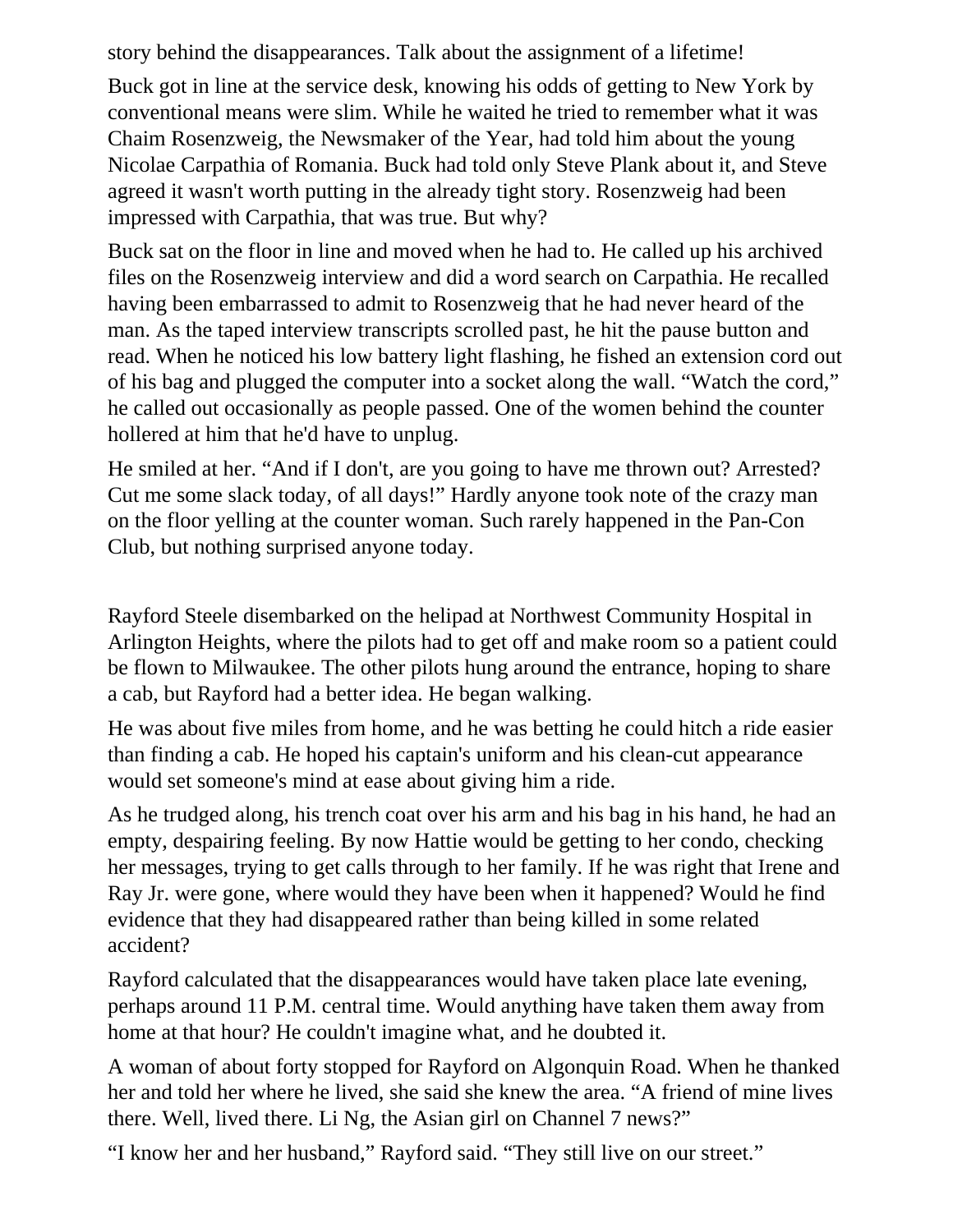"Not anymore. They dedicated the noon newscast to her today. The whole family is gone."

Rayford exhaled loudly. "This is unbelievable. Have you lost people?"

"Fraid so," she said, her voice quavery. "About a dozen nieces and nephews."

"Wow."

"You?"

"I don't know yet. I'm just getting back from a flight, and I haven't been able to reach anybody."

"Do you want me to wait for you?"

"No. I have a car. If I need to go anywhere, I'll be all right."

"O'Hare's closed, you know," she said.

"Really? Since when?"

"They just announced it on the radio. Runways are full of planes, terminals full of people, roads full of cars."

"Tell me about it."

As the woman drove, sniffling, into Mount Prospect, Rayford felt fatigue he had never endured before. Every few houses had driveways jammed with cars, people milling about. It appeared everyone everywhere had lost someone. He knew he would soon be counted among them.

"Can I offer you anything?" he asked the woman as she pulled into his driveway. She shook her head. "I'm just glad to have been able to help. You could pray for me, if you think of it. I don't know if I can endure this."

"I'm not much for praying," Rayford admitted.

"You will be," she said. "I never was before either, but am now."

"Then you can pray for me," he said.

"I will. Count on it."

Rayford stood in the driveway and waved to the woman till she was out of sight. The yard and the walk were spotless as usual, and the huge home, his trophy house, was sepulchral. He unlocked the front door. From the newspaper on the stoop to the closed drapes in the picture window to the bitter smell of burned coffee when he opened the door, everything pointed to what he dreaded.

Irene was a fastidious housekeeper. Her morning routine included the coffeepot on a timer kicking on at, six, percolating her special blend of decaf with an egg. The radio was set to come on at 6:30, tuned to the local Christian station. The first thing Irene did when she came downstairs was open the drapes at the front and back of the house.

With a lump in his throat Rayford tossed the newspaper into the kitchen and took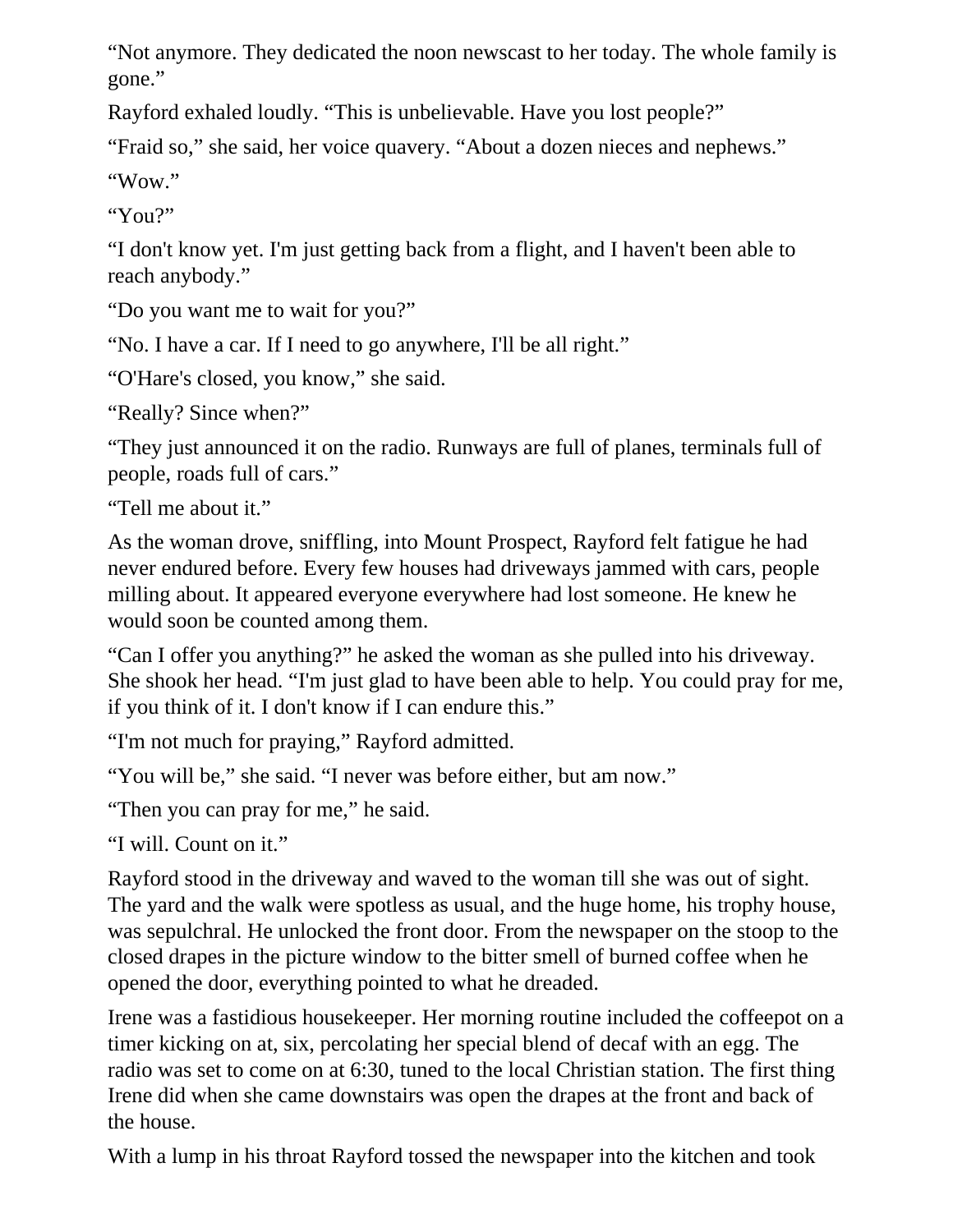his time hanging up his coat and sliding his bag into the closet. He remembered the package Irene had mailed him at O'Hare and put it in his wide uniform pocket. He would carry it with him as he searched for evidence that she had disappeared. If she was gone, he sure hoped she had been right. He wanted above all else for her to have seen her dream realized, for her to have been taken away by Jesus in the twinkling of an eye—a thrilling, painless journey to his side in heaven, as she always loved to say. She deserved that if anybody did.

And Raymie. Where would he be? With her? Of course. He went with her to church, even when Rayford didn't go. He seemed to like it, to get into it.

Rayford unplugged the coffeepot that had been turning itself off and then back on for seven hours and had ruined the brew. He dumped the mess and left the pot in the sink. He flicked off the radio, which was piping the Christian station's network news hookup into the air, droning on about the tragedy and mayhem that had resulted from the disappearances.

He looked about the living room, dining room, and kitchen, expecting to see nothing but the usual neatness of Irene's home. His eyes filling with tears, he opened the drapes as she would have. Was it possible she had gone somewhere? Visited someone? Left him a message? But if she had and he did find her, what would that say about her own faith? Would that prove this was not the Rapture she believed in? Or would it mean she was lost, just like he was? For her sake, if this was the Rapture, he hoped she was gone. But the ache and the emptiness were already overwhelming.

He switched on the answering machine and heard all the same messages he had heard when he had gotten through from O'Hare, plus the message he had left. His own voice sounded strange to him. He detected in it a fatalism, as if he knew he was not leaving a message for his wife and son, but only pretending to.

He dreaded going upstairs. He moseyed through the family room to the garage exit. If only one of the cars was missing. And one was! Maybe she had gone somewhere! But as soon as he thought of it, Rayford slumped onto the step just inside the garage. It was his own BMW that was gone. The one he had driven to O'Hare the day before. It would be waiting for him when the traffic cleared.

The other two cars were there, Irene's and the one Chloe used when she was home. And all those memories of Raymie were there, too. His four-wheeler, his snowmobile, his bike. Rayford hated himself for his broken promises to spend more time with Raymie. He'd have plenty of time to regret that.

Rayford stood and heard the rattle of the envelope in his pocket. It was time to go upstairs.

It was nearly Buck Williams's turn at the head of the line at the Pan-Con Club counter when he found the material he had been looking for on disk. At some point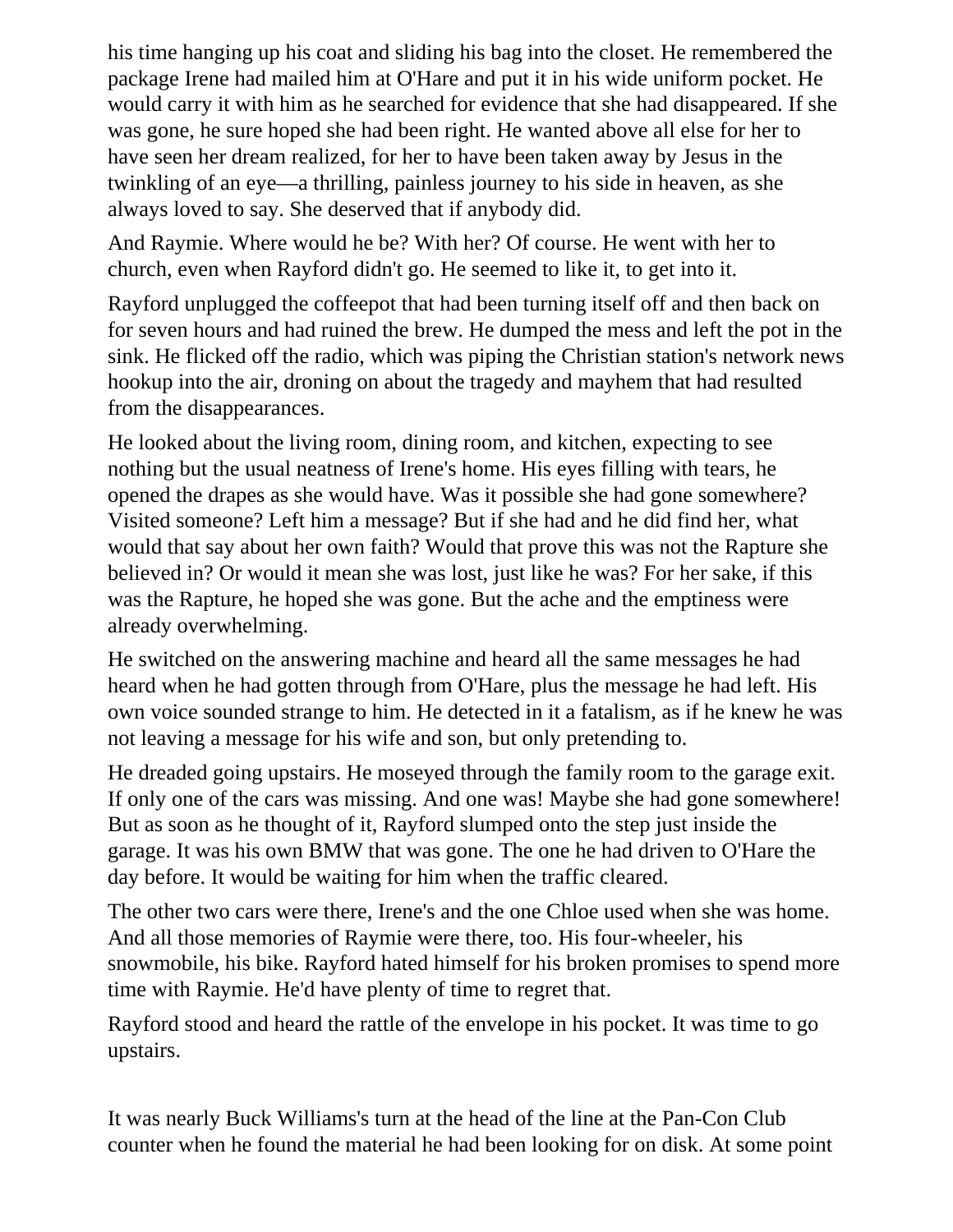during their several days of taping, Buck had raised the issue of every other country trying to curry favor with Dr. Rosenzweig and hoping to gain access to his formula for its own gain.

"This has been an interesting aspect," Rosenzweig had allowed, his eyes twinkling. "I was most amused by a visit from the vice president of the United States himself. He wanted to honor me, to bring me to the president, to have a parade, to confer a degree, all that. He diplomatically said nothing about my owing him anything in return, but I would owe him everything, would I not? Much was said about what a friend of Israel the United States has been over the decades. And this has been true, no? How could I argue?

"But I pretended to see the awards and kindnesses as all for my own benefit, and I humbly turned them down. Because you see, young man, I am most humble, am I not?" The old man had laughed uproariously at himself and relayed several other stories of visiting dignitaries who worked at charming him.

"Was anyone sincere?" Buck had asked. "Did anyone impress you?"

"Yes!" Rosenzweig had said without hesitation. "From the most perplexing and surprising corner of the world, Romania. I do not know if he was sent or came on his own, but I suspect the latter because I believe he is the lowest-ranking official I entertained following the award. That is one of the reasons I wanted to see him. He asked for the audience himself. He did not go through typical political and protocol channels."

"And he was ...?"

"Nicolae Carpathia."

"Carpathia like the—?"

"Yes, like the Carpathian Mountains. A melodic name, you must admit. I found him most charming and humble. Not unlike myself!" Again he had laughed.

"I've not heard of him."

"You will! You will."

Buck had tried to lead the old man. "Because he's …"

"Impressive, that's all I can say."

"And he's some sort of a low-level diplomat at this point?"

"He is a member of the lower house of Romanian government."

"In the senate?"

"No, the senate is the upper house."

"Of course."

"Don't feel bad that you don't know, even though you are an international journalist. This is something only Romanians and amateur political scientists like me know.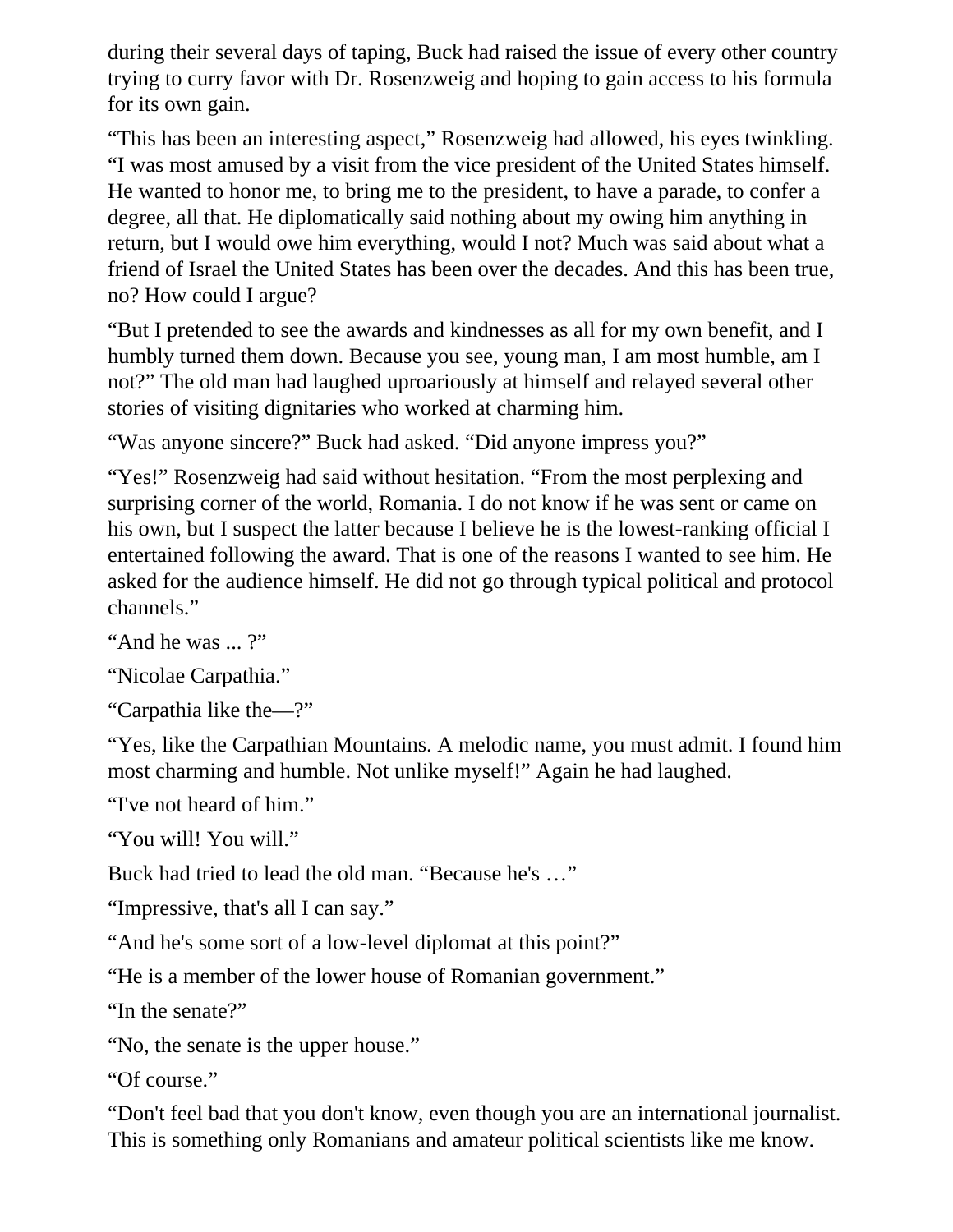That is something I like to study."

"In your spare time."

"Precisely. But even I had not known of this man. I mean, I knew someone in the House of Deputies—that's what they call the lower house in Romania—was a peacemaker and leading a movement toward disarmament. But I did not know his name. I believe his goal is global disarmament, which Israelis have come to distrust. But of course he must first bring about disarmament in his own country, which not even you will see in your lifetime. This man is about your age, by the way. Blonde and blue eyed, like the original Romanians, who came from Rome, before the Mongols affected their race."

"What did you like so much about him?"

"Let me count," Rosenzweig had said. "He knew my language as well as his own. And he speaks fluent English. Several others also, they tell me. Well educated but also widely self-taught. And I just like him as a person. Very bright. Very honest. Very open."

"What did he want from you?"

"That was what I liked the best. Because I found him so open and honest, I asked him outright that question. He insisted I call him Nicolae, and so I said, 'Nicolae' (this is after an hour of pleasantries), 'what do you want from me?' Do you know what he said, young man? He said, 'Dr. Rosenzweig, I seek only your goodwill.' What could I say? I said, 'Nicolae, you have it.' I am a bit of a pacifist myself, you know. Not unrealistically. I did not tell him this. I merely told him he had my goodwill. Which is something you also have."

"I suspect that is not something you bestow easily."

"That is why I like you and why you have it. One day you must meet Carpathia. You would like-each other. His goals and dreams may never be realized even in his own country, but he is a man of high ideals. If he should emerge, you will hear of him. And as you are emerging in your own orbit, he will likely hear of you, or from you, am I right?"

"I hope you are."

Suddenly it was Buck's turn at the counter. He gathered up his extension cord and thanked the young woman for bearing with him. "Sorry about that," he, said, pausing briefly for forgiveness that was not forthcoming. "It's just that today, of all days, well, you understand."

Apparently she did not understand. She'd had a rough day, too. She looked at him tolerantly and said, "What can I not do for you?"

"Oh, you mean because I did not do something you asked?"

"No," she said. "I'm saying that to everybody. It's my little joke because there's really nothing I can do for anybody. No flights are scheduled today. The airport is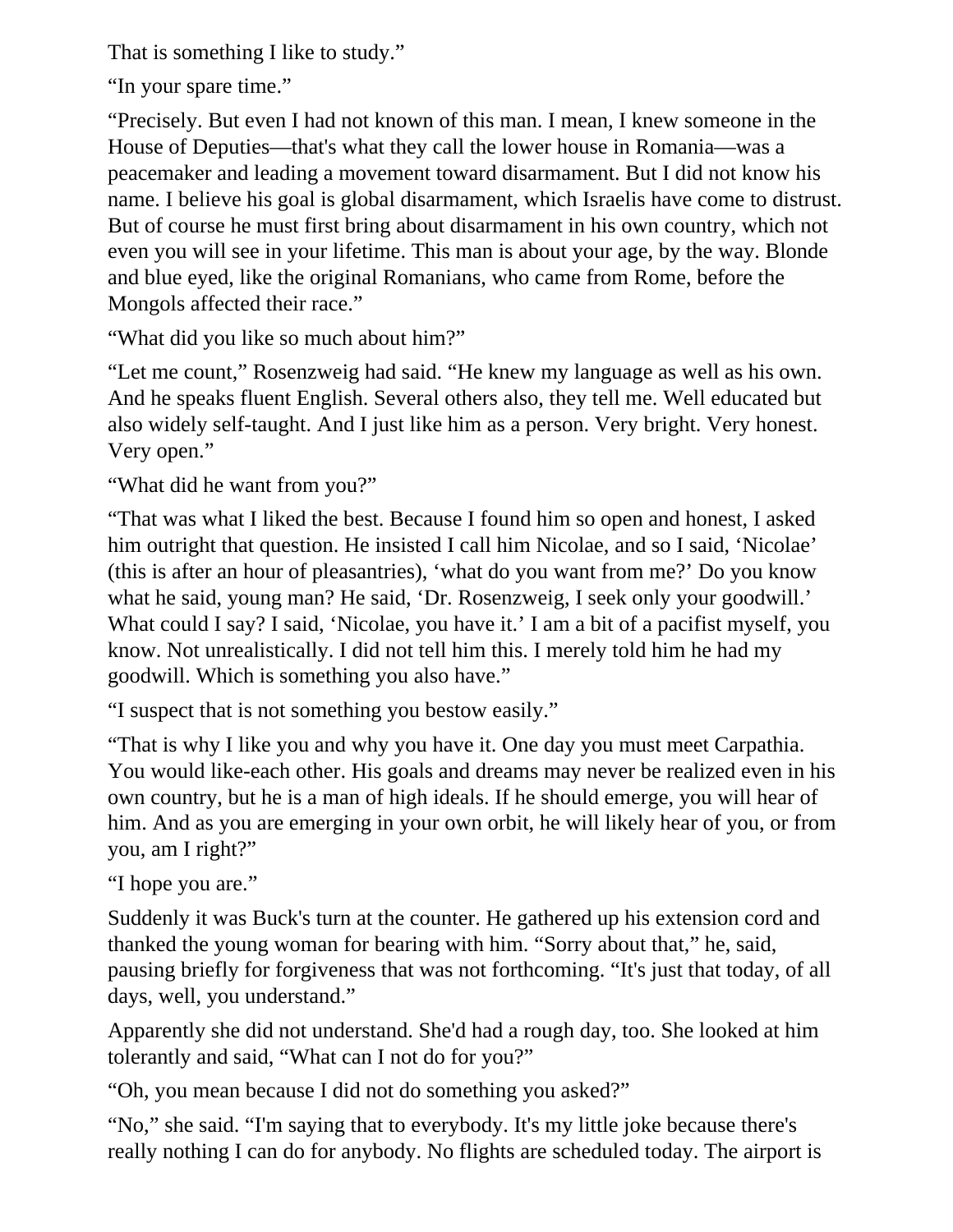going to close any minute. Who knows how long it will take to clear all the wreckage and get any kind of traffic moving again. I mean, I'll take your request and everything, but I can't get your luggage, book you a flight, get you a phone, book you a hotel room, anything we love to do for our members. You are a member, aren't you?"

"Am I a member!"

"Gold or platinum?"

"Lady, I'm, like, a kryptonite member."

He flashed his card, showing that he was among the top 3 percent of air travelers in the world. If any flight had one seat in the cheapest section, it had to be given to him and upgraded to first class at no charge.

"Oh, my gosh," she said, "tell me you're not the Cameron Williams from that magazine."

"I am."

"Time? Honest?"

"Don't blaspheme. I'm from the competition."

"Oh, I knew that. The reason I know is that I wanted to get into journalism. I studied it in college. I just read about you, didn't I? Youngest award winner or most cover stories by someone under twelve?"

"Funny."

"Or something."

"I can't believe we're joking on a day like this," he said.

She suddenly clouded over. "I don't even want to think about it. So what could I do for you if I could do anything?"

"Here's the thing," Buck said. "I have to get to New York. Now don't give me that look. I know it's the worst place to try to get to right now. But you know people. You know pilots who fly on the side, charter stuff. You know what airports they would fly out of. Let's say I had unlimited resources and could pay whatever I needed to. Who would you send me to?"

She stared at him. "I can't believe you asked me that."

"Why?"

"Because I do know someone. He flies these little lets out of like Waukegan and Palwaukee airports. He's expensive and he's the type who would charge double during a crisis, especially if he knew who you were and how desperate."

"There won't be any hiding that. Give me the info."

Hearing it on the radio or seeing it on television was one thing. Encountering it for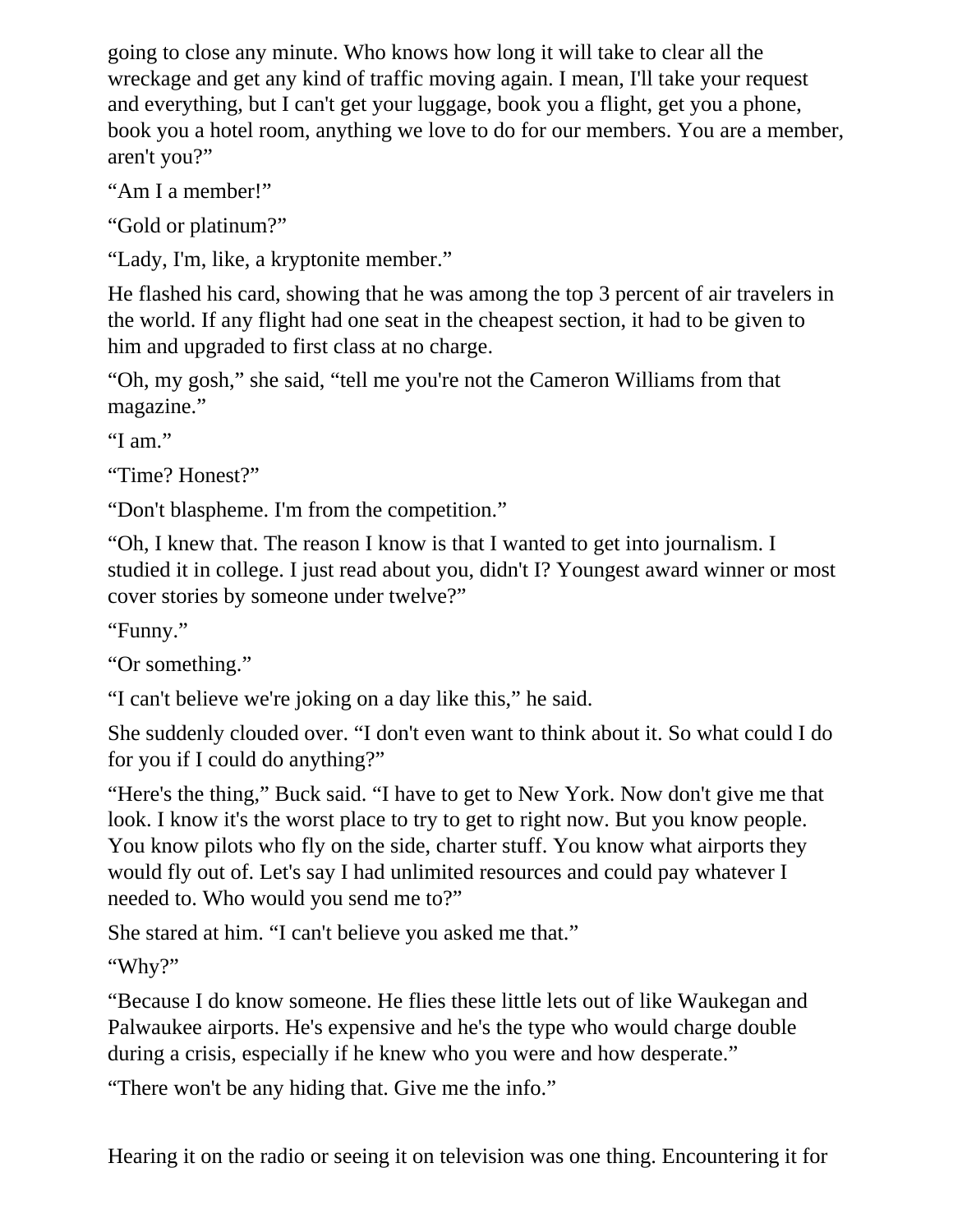yourself was something else again. Rayford Steele had no idea how it would feel to find evidence that his own wife and son had vanished from the face of the earth.

At the top of the stairs he paused by the family photos. Irene, always one for order, had hung them chronologically, beginning with his and her great grandparents. Old, cracked black and whites of stern-faced, rawboned men and women of the Midwest. Then came the faded color shots of their grandparents on their fiftieth wedding anniversaries. Then their parents, their siblings, and themselves. How long had it been since he had studied their wedding photo, her with her flip hairstyle and him with his hair over his ears and muttonchops?

And those family pictures with Chloe eight years old, holding the baby! How grateful he was that Chloe was still here and that somehow he would connect with her! But what did this all say about the two of them? They were lost. He didn't know what to hope and pray for. That Irene and Raymie were still here and that this was not what it appeared?

He could wait no longer. Raymie's door was open a crack. His alarm was beeping. Rayford turned it off. On the bed was a book Raymie had been reading. Rayford slowly pulled the blankets back to reveal Raymie's Bulls pajama top, his underpants, and his socks. He sat on the bed and wept nearly smiling at Irene's harping about Raymie's not wearing socks to bed.

He laid the clothes in a neat pile and noticed a picture of himself on the bed table. He stood smiling inside the terminal, his cap tucked under his arm, a 747 outside the window in the background. The picture was signed, "To Raymie with love, Dad." Under that he had written, "Rayford Steele, Captain, Pan-Continental Airlines, O'Hare." He shook his head. What kind of a dad autographs a picture for his own son?

Rayford's body felt like lead. It was all he could do to force himself to stand. And then he was dizzy, realizing he hadn't eaten in hours. He slowly made his way out of Raymie's room without looking back, and he shut the door.

At the end of the hall he paused before the French doors that led to the master suite. What a beautiful, frilly place Irene had made it, decorated with needlepoint and country knickknacks. Had he ever told her he appreciated it? Had he ever appreciated it?

There was no alarm to turn off here. The smell of coffee had always roused Irene. Another picture of the two of them, him looking confidently at the camera, her gazing at him. He did not deserve her. He deserved this, he knew, to be mocked by his own self-centeredness and to be stripped of the most important person in his life.

He approached the bed, knowing what he would find. The indented pillow, the wrinkled covers. He could smell her, though he knew the bed would be cold. He carefully peeled back the blankets and sheet to reveal her locket, which carried a picture of him. Her flannel nightgown, the one he always kidded her about and which she wore only when he was not home, evidenced her now departed form.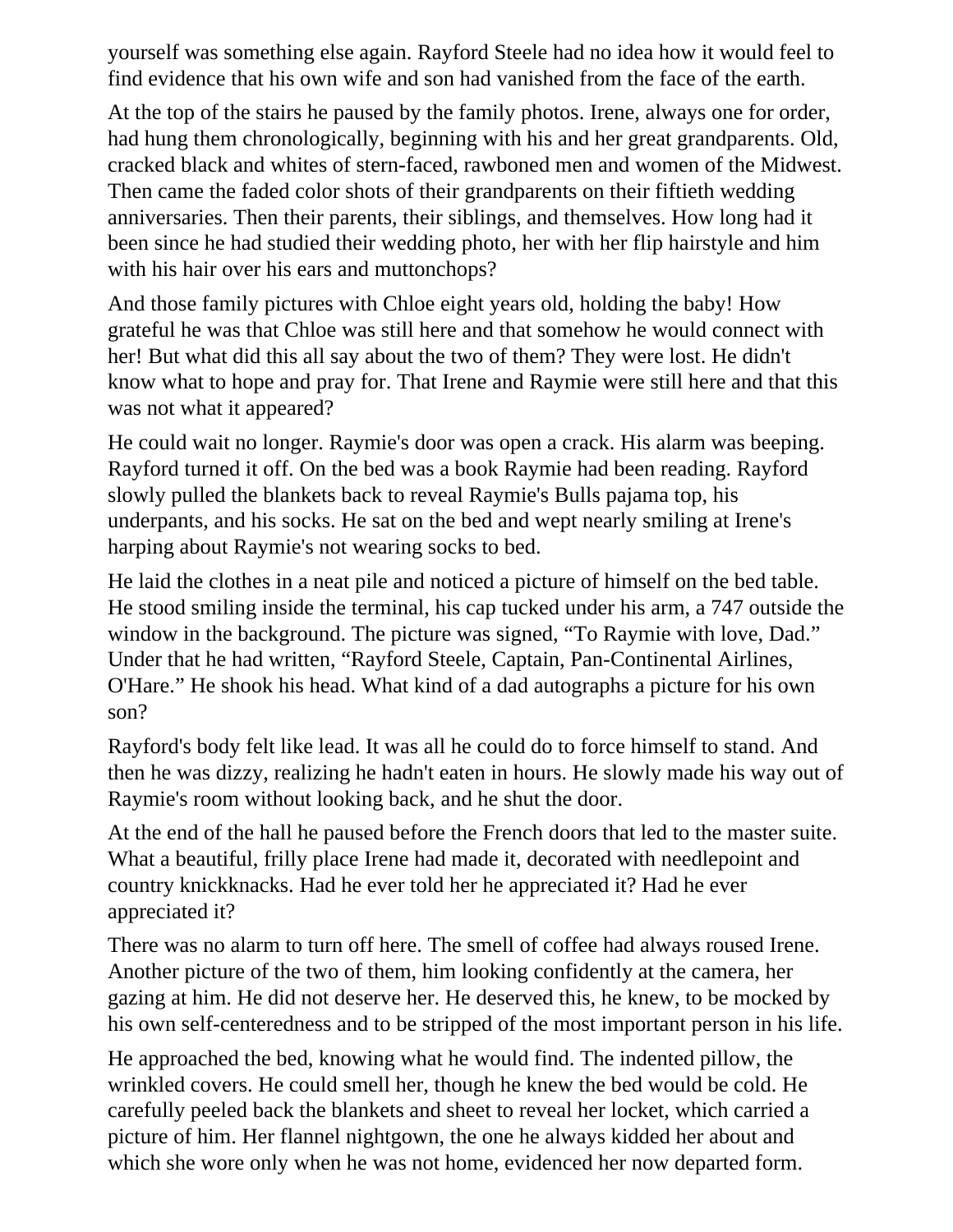His throat tight, his eyes full, he noticed her wedding ring near the pillow, where she always supported her cheek with her hand. It was too much to bear, and he broke down. He gathered the ring into his palm and sat on the edge of the bed, his body racked with fatigue and grief. He put the ring in his jacket pocket and noticed the package she had mailed. Tearing it open, he found two of his favorite homemade cookies with hearts drawn on the top in chocolate.

What a sweet, sweet woman! he thought. I never deserved her, never loved her enough! He set the cookies on the bedside table, their essence filling the air. With wooden fingers he removed his clothes and let them fall to the floor. He climbed into the bed and lay facedown, gathering Irene's nightgown in his arms so he could smell her and imagine her close to him. And Rayford cried himself to sleep.

## **CHAPTER FIVE**

BUCK Williams ducked into a stall in the Pan-Con Club men's room to doublecheck his inventory. Tucked in a special pouch inside his jeans, he carried thousands of dollars' worth of traveler's checks, redeemable in dollars, marks, or yen. His one leather bag contained two changes of clothes, his laptop, cellular phone, tape recorder, accessories, toiletries, and some serious, insulated winter gear.

He had packed for a ten-day trip to Britain when he left New York three days before the apocalyptic disappearances. His practice overseas was to do his own laundry in the sink and let it dry a whole day while wearing one outfit and having one more in reserve. That way he was never burdened with lots of luggage.

Buck had gone out of his way to stop in Chicago first to mend fences with the Global Weekly's bureau chief there, a fiftyish black woman named Lucinda Washington. He had gotten crossways with her—what else was new?—when he scooped her staff on, of all things, a sports story that was right under their noses. An aging Bears legend had finally found enough partners to help him buy a professional football team, and Buck had somehow sniffed it out, tracked him down, gotten the story, and run with it.

"I admire you, Cameron," Lucinda Washington had said, characteristically refusing to use his nickname. "I always have, as irritating as you can be. But the very least you should have done was let me know."

"And let you assign somebody who should have been on top of this anyway?"

"Sports isn't even your gig, Cameron. After doing the Newsmaker of the Year and covering the defeat of Russia by Israel, or I should say by God himself, how can you even get interested in penny-ante stuff like this? You Ivy League types aren't supposed to like anything but lacrosse and rugby, are you?"

"This was bigger than a sports story, Lucy, and—"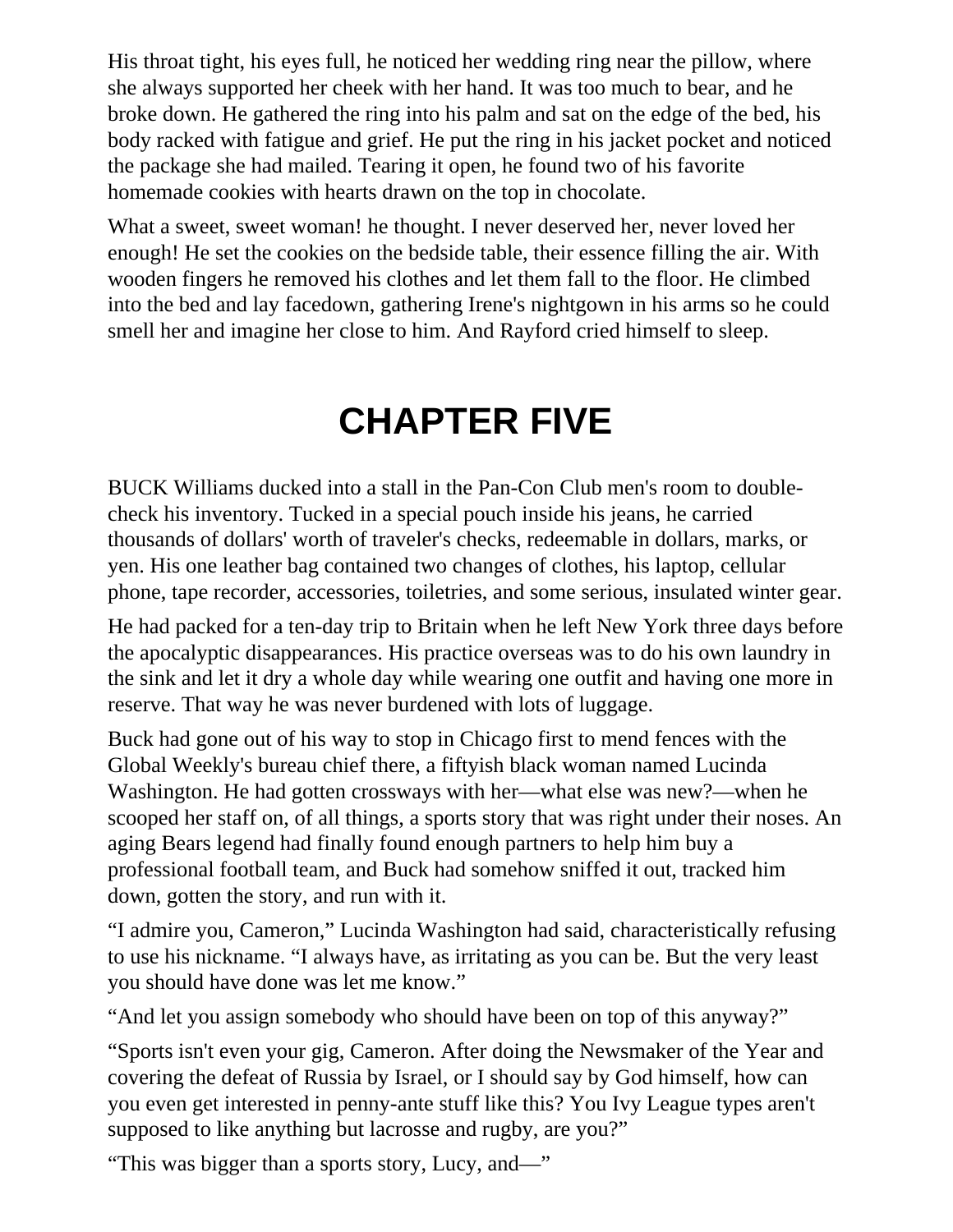"Hey!"

"Sorry, Lucinda. And wasn't that just a bit of stereotyping? Lacrosse and rugby?"

They had shared a laugh.

"I'm not even saying you should have told me you were in town," she had said. "All I'm saying is, at least let me know before the piece runs in the Weekly. My people and I were embarrassed enough to get beat like that, especially by the legendary Cameron Williams, but for it to be a, well—"

"That's why you squealed on me?"

Lucinda had laughed again. "That's why I told Plank it would take a face-to-face to get you back in my good graces."

"And what made you think I'd care about that?"

"Because you love me," she had said. "You can't help yourself." Buck had smiled. "But, Cameron, if I catch you in my town again, on my beat without my knowledge, I'm gonna whip your tail."

"Well, I'll tell you what, Lucinda. Let me give you a lead I don't have time to follow up on. I happen to know the NFL franchise purchase is not going to go through after all. The money was shaky and the league's gonna reject the offer. Your local legend is going to be embarrassed."

Lucinda had begun scribbling furiously. "You're not serious," she had said, reaching for her phone.

"No, I'm not, but it was sure fun to see you swing into action."

"You creep," she had said. "Anybody else I'd be throwing out of here on his can."

"But you love me. You can't help yourself."

"That wasn't even Christian," she had said.

"Don't start with that again."

"Come on, Cameron. You know you got your mind right when you saw what God did for Israel."

"Granted, but don't start calling me a Christian. Deist is as much as I'll cop to."

"Stay in town long enough to come to my church, and God'll getcha."

"He's already got me, Lucinda. But Jesus is another thing. The Israelis hate Jesus, but look what God did for them."

"The Lord works in—"

"In mysterious ways, yeah, I know. Anyway, I'm going to London Monday. Working on a hot tip from a friend there."

"Yeah? What?"

"Not on your life. We don't know each other that well yet." She had laughed, and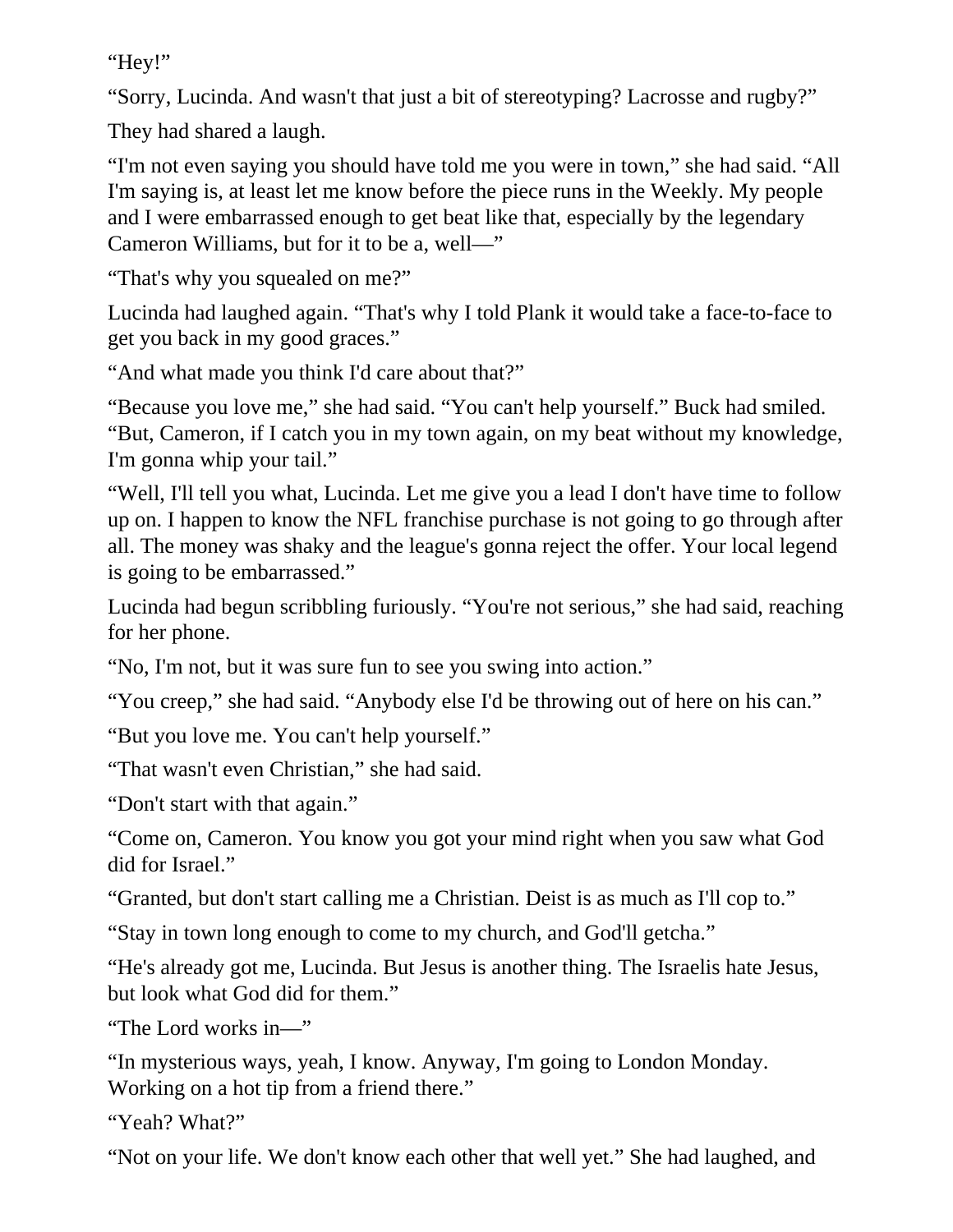they had parted with a friendly embrace. That had been three days ago.

Buck had boarded the ill-fated flight to London prepared for anything. He was following a tip from a former Princeton classmate, a Welshman who had been working in the London financial district since graduate school. Dirk Burton had been a reliable source in the past, tipping off Buck about secret high-level meetings among international financiers. For years Buck had been slightly amused at Dirk's tendency to buy into conspiracy theories. "Let me get this straight," Buck had asked him once, "you think these guys are the real world leaders, right?"

"I wouldn't go that far, Cam," Dirk had said. "All I know is, they're big, they're private, and after they meet, major things happen."

"So you think they get world leaders elected, handpick dictators, that kind of a thing?"

"I don't belong to the conspiracy book club, if that's what you mean."

"Then where do you get this stuff, Dirk? Come on, you're a relatively sophisticated guy. Power brokers behind the scenes? Movers and shakers who control the money?"

"All I know is, the London Exchange, the Tokyo Exchange, the New York exchange—we all basically drift until these guys meet. Then things happen."

"You mean like when the New York Stock Exchange has a blip because of some presidential decision or some vote of Congress, it's really because of your secret group."

"No, but that's a perfect example. If there's a blip in your market because of your president's health, imagine what it does to world markets when the real money people get together."

"But how does the market know they're meeting? I thought you were the only one who knew."

"Cam, be serious. OK, not a lot of people agree with me, but then I don't say this to just anyone. One of our muckety-mucks is part of this group. When they have a meeting, no, nothing happens right away. But a few days later, a week, changes occur."

"Like what?"

"You're going to call me crazy, but a friend of mine is related to a girl who works for the secretary of our guy in this group, and—"

"Whoa! Hold it! What's the trail here?"

"OK, maybe the connection is a little remote, but you know the old guy's secretary is not going to say anything. Anyway, the scuttlebutt is that this guy is real hot on getting the whole world onto one currency. You know half our time is spent on exchange rates and all that. Takes computers forever to constantly readjust every day, based on the whims of the markets."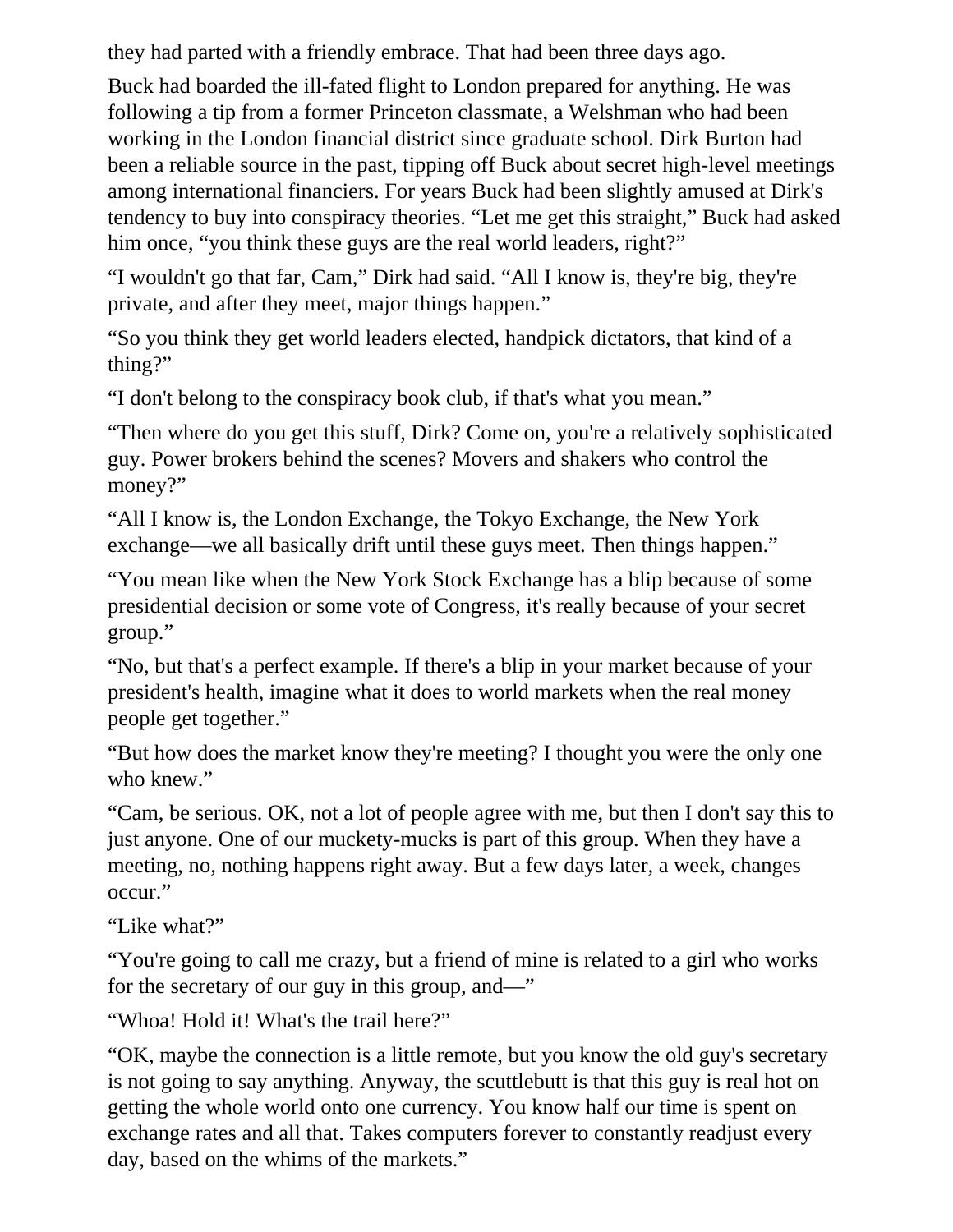Buck was not convinced. "One global currency? Never happen," he had said.

"How can you flatly say that?"

"Too bizarre. Too impractical. Look what happened in the States when they tried to bring in the metric System."

"Should have happened. You Yanks are such rubes."

"Metrics were only necessary for international trade. Not for how far it is to the outfield wall at Yankee Stadium or how many kilometers it is from Indianapolis to Atlanta."

"I know, Cam. Your people thought you'd be paving the way for the Communists to take over if you made maps and distance markers easy for them to read. And where are your Commies now?"

Buck had passed off most of Dirk Burton's ideas until a few years later when Dirk had called him in the middle of the night. "Cameron," he had said, unaware of the nickname bestowed by his friend's colleagues, "I can't talk long. You can pursue this or you can just watch it happen and wish it had been your story. But you remember that stuff I was saying about the one world currency?"

"Yeah. I'm still dubious."

"Fine, but I'm telling you the word here is that our guy pushed the idea at the last meeting of these secret financiers and something's brewing."

"What's brewing?"

"Well, there's going to be a major United Nations Monetary Conference, and the topic is going to be streamlining currency."

"Big deal."

"It is a big deal, Cameron. Our guy got shot down. He, of course, was pushing for world currency to become pounds sterling."

"What a surprise that that won't happen. Look at your economy."

"But listen, the big news, if you can believe any leak out of the secret meeting, is that they have it down to three currencies for the entire world, hoping to go to just one inside a decade."

"No way. Won't happen."

"Cameron, if my information is correct, the initial stage is a done deal. The U.N. conference is just window dressing."

"And the decision has already been made by your secret puppeteers."

"That's right."

"I don't know, Dirk. You're a buddy, but I think you would rather be doing what I'm doing."

"Who wouldn't?"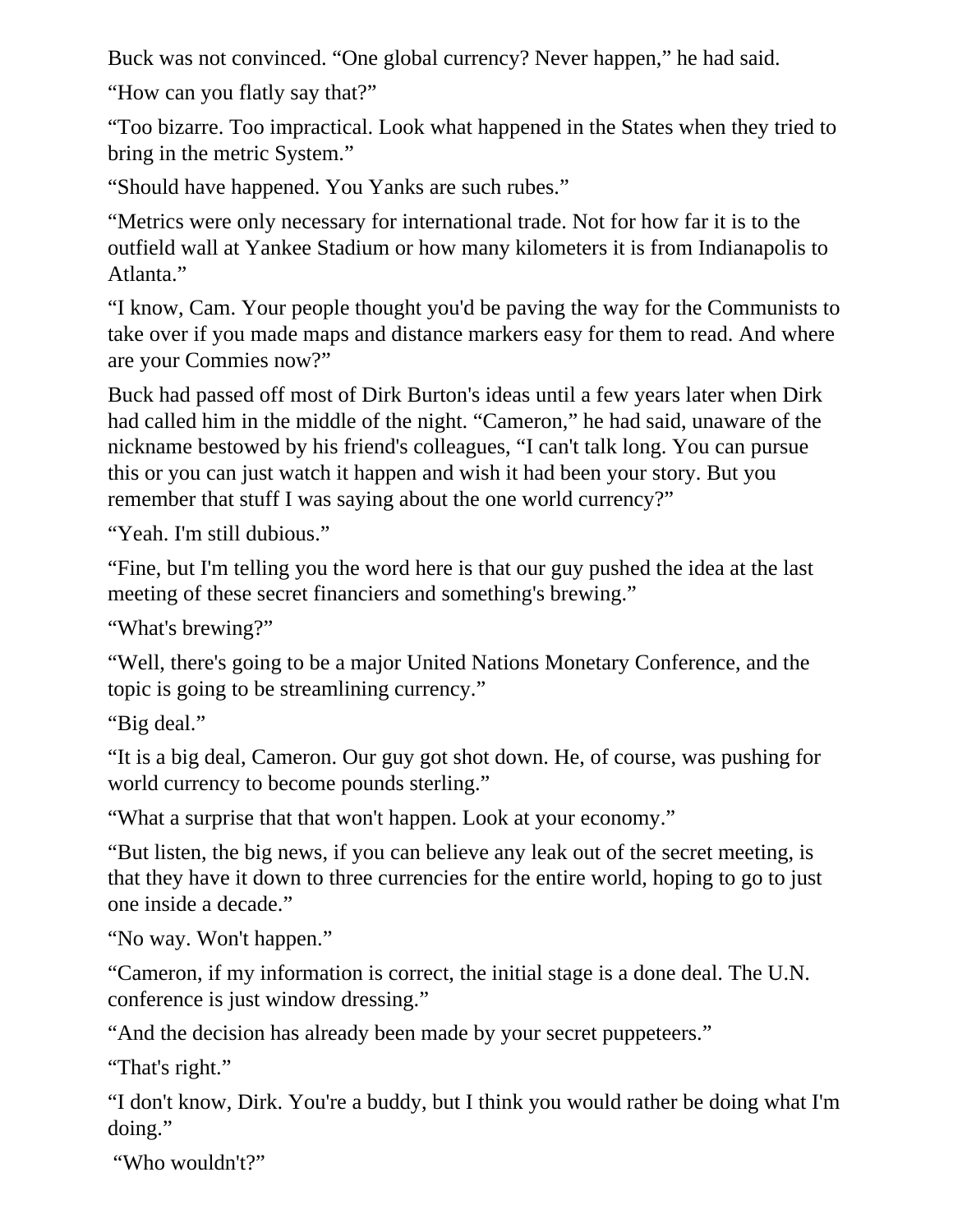"Well, that's true. I sure wouldn't want to be doing what you're doing."

"But I'm not wrong, Cameron. Test my information."

"How?"

"I'll predict what's going to come out of the U.N. within two weeks, and if I'm right, you start treating me with a little deference, a little respect."

Buck realized that he and Dirk had been sparring the way everyone at Princeton had during weekend pizza and beer bashes in the dorms. "Dirk, listen. That sounds interesting, and I'm listening. But you do know, don't you, all kidding aside, that I wouldn't think any less of you even if you were way off base here?"

"Well, thanks, Cam. Really. That means a lot to me. And for that little tidbit, I'm going to give you a bonus. I'm not only going to tell you that the U.N. resolution is going to be for dollars, marks, and yen within five years, but I'm also going to tell you that the real power behind the power is an American."

"What do you mean, the power behind the power?"

"The mightiest of the secret group of international money men."

"This guy runs the group, in other words?"

"He's the one who shot down sterling as one of the currencies and has dollars in mind for the one world commodity in the end."

"I'm listening."

"Jonathan Stonagal."

Buck had hoped Dirk would name someone ludicrous so he could burst into laughter. But he had to admit, if only to himself, that if there was anything to this, Stonagal would be a logical choice. One of the richest men in the world and long known as an American power broker, Stonagal would have to be involved if serious global finance was being discussed. Though he was already in his eighties and appeared infirm in news photos, he not only owned the biggest banks and financial institutions in the United States, but he also owned or had huge interests in the same throughout the world.

Though Dirk was a friend, Buck had felt the need to play him along a bit, to keep him eager to provide information. "Dirk, I'm going back to bed. I appreciate all this and find it very interesting. I'm going to see what comes out of this U.N. deal, and I'm also going to see if I can trace the movements of Jonathan Stonagal. If it happens the way you think, you'll be my best informant. Meanwhile, see if you can find out for me how many are in this secret group and where they meet."

"That's easy," Dirk had said. "There are at least ten, though more than that sometimes come to the meetings, including some heads of state."

"U.S. presidents?"

"Occasionally, believe it or not."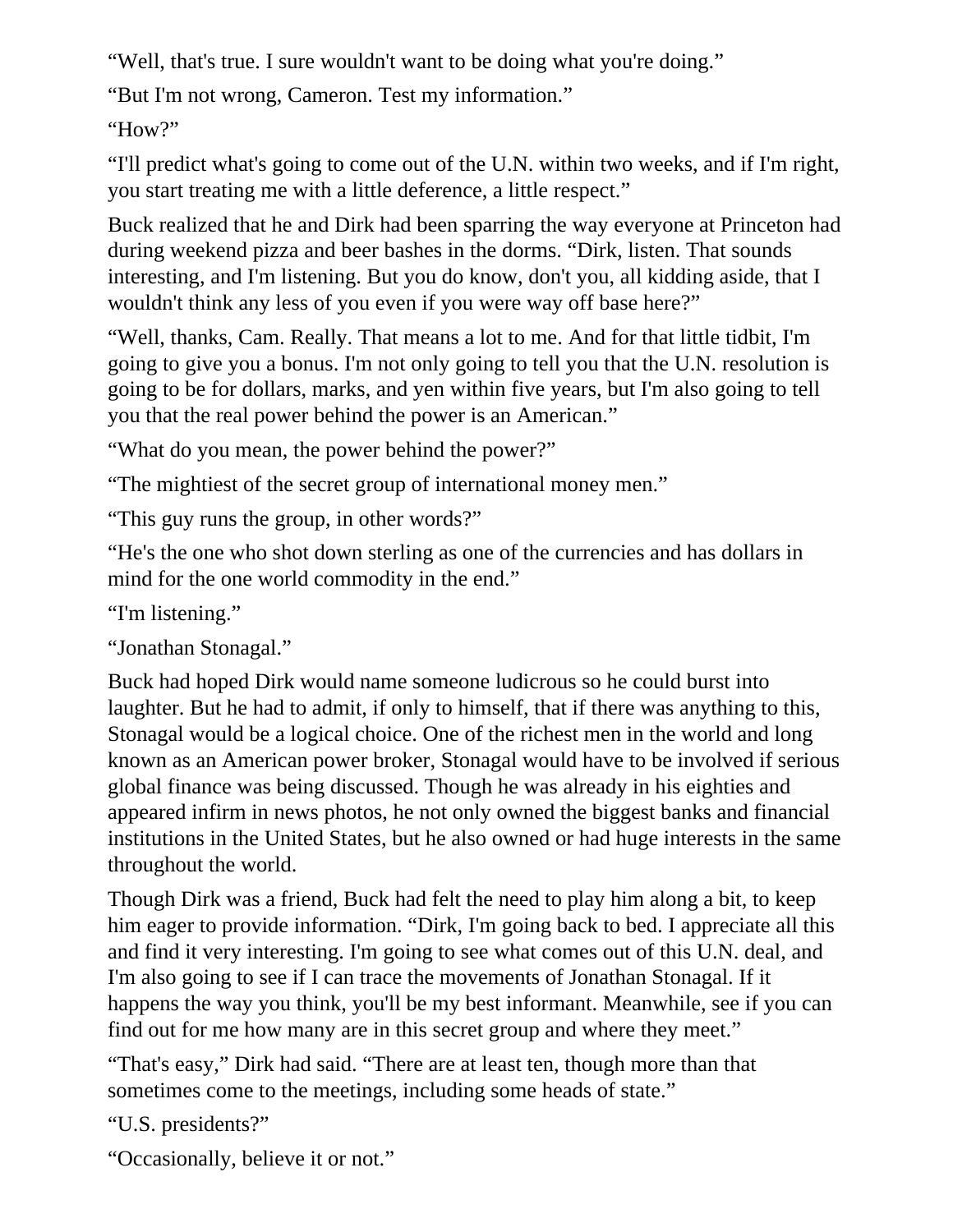"That's sort of one of the popular conspiracy theories here, Dirk."

"That doesn't mean it isn't true. And they usually meet in France. I don't know why. Some kind of private chalet or something there gives them a sense of security."

"But nothing escapes your friend of a friend of a relative of a subordinate of a secretary, or whatever."

"Laugh all you want, Cam. Our guy in the group, Joshua Todd-Cothran, may just not be quite as buttoned down as the rest."

"Todd-Cothran? Doesn't he run the London Exchange?"

"That's the guy."

"Not buttoned-down? How could he have that position and not be? Plus, who ever heard of a Brit who was not buttoned-down?"

"It happens."

"Good night, Dirk."

Of course, it had all proven correct. The U.N. made its resolution. Buck discovered that Jonathan Stonagal had lived in the Plaza Hotel in New York during the ten days of the confab. Mr. Todd-Cothran of London had been one of the more eloquent speakers, expressing such eagerness to see the matter through that he volunteered to carry the torch back to the prime minister regarding Great Britain moving to the mark from the pound.

Many Third World countries fought the change, but within a few years the three currencies had swept the globe. Buck had told only Steve Plank of his tip on the U.N. meetings, but he didn't say where he'd gotten the information, and neither he nor Plank felt it worth a speculative article. "Too risky," Steve had said. Soon they both wished they had run with it in advance. "You'd have become even more of a legend, Buck."

Dirk and Buck had become closer than ever, and it wasn't unusual for Buck to visit London on short notice.

If Dirk had a serious lead, Buck packed and went. His trips had often turned into excursions into countries and climates that surprised him, thus he had packed the emergency gear. Now, it appeared, it was superfluous. He was stuck in Chicago after the most electrifying phenomenon in world history, trying to get to New York.

Despite the incredible capabilities of his laptop, there was still no substitute for the pocket notebook. Buck scribbled a list of things to do before setting off again:

Call Ken Ritz, charter pilot

Call Dad and Jeff

Call Hattie Durham with news of family

Call Lucinda Washington at the local hotel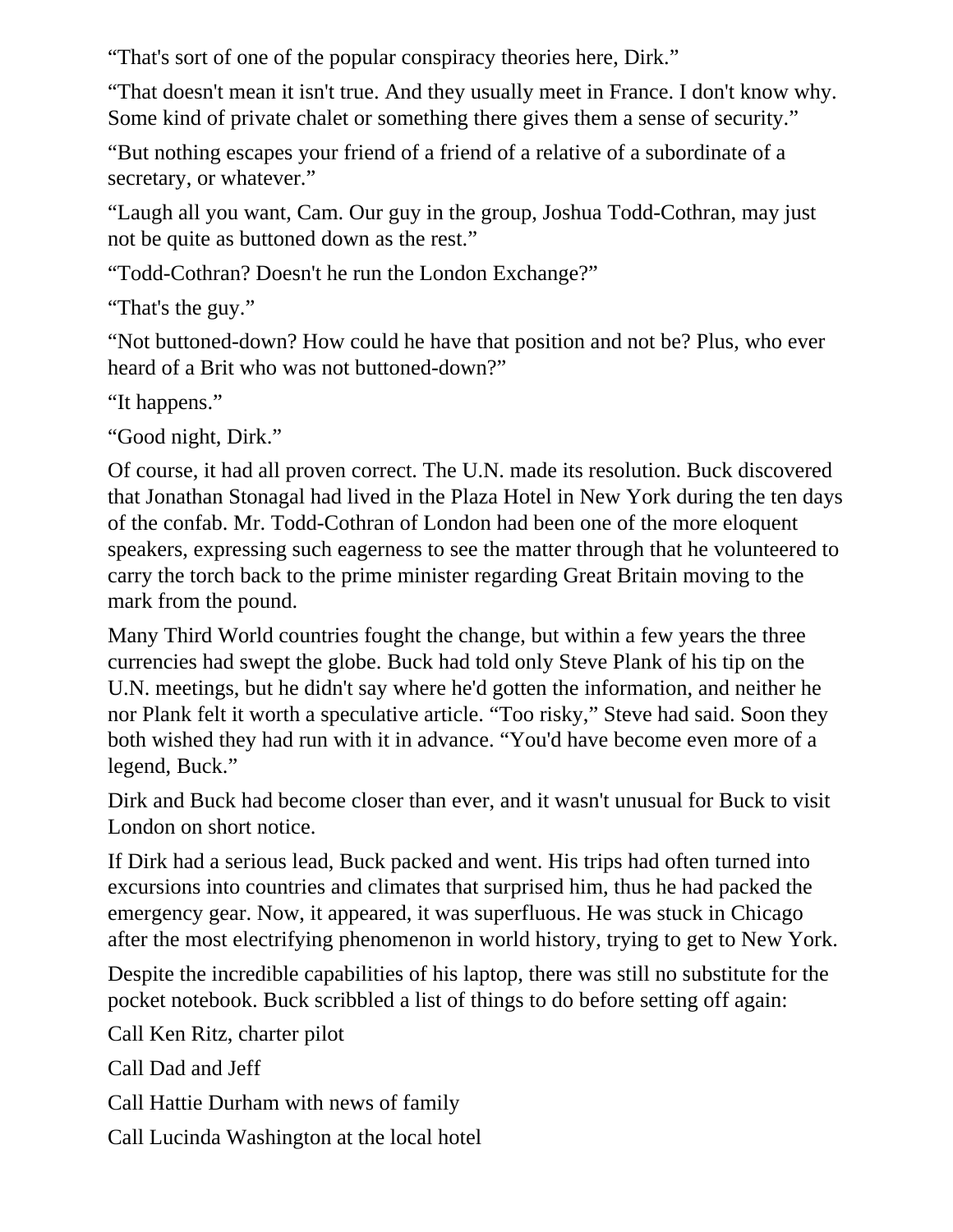The phone awakened Rayford Steele. He had not moved for hours. It was early evening and beginning to get dark. "Hello?" he said, unable to mask the sleepy huskiness in his voice.

"Captain Steele?" It was the frantic voice of Hattie Durham.

"Yes, Hattie. Are you all right?"

"I've been trying to reach you for hours! My phone was dead for the longest time, then everything was busy. I thought I was getting a ring on your phone, but you never answered. I don't know anything about my mother or my sisters. What about you?"

Rayford sat up, dizzy and disoriented. "I got a message from Chloe," he said.

"I knew that," she said. "You told me at O'Hare. Are your wife and son all right?" "No?"

Rayford was silent. What else was there to say?

"Do you know anything for sure?" Hattie asked.

"I'm afraid I do," he said. "Their bedclothes are here."

"Oh, no! Rayford, I'm sorry! Is there anything I can do?"

"No, thanks."

"Do you want some company?"

"No, thanks."

"I'm scared."

"So am I, Hattie."

"What are you going to do?"

"Keep trying to get Chloe. Hope she can come home or I can get to her."

"Where is she?"

"Stanford. Palo Alto,"

"My people are in California, too," Hattie said. "They've got all kinds of trouble out there, even worse than here."

"I imagine it's because of the time difference," Rayford said. "More people on the roads, that sort of thing."

"I'm scared to death of what's become of my family."

"Let me know what you find out, Hattie, OK?"

"I will, but you were supposed to call me. 'Course my phone was dead, and then I couldn't get through to you."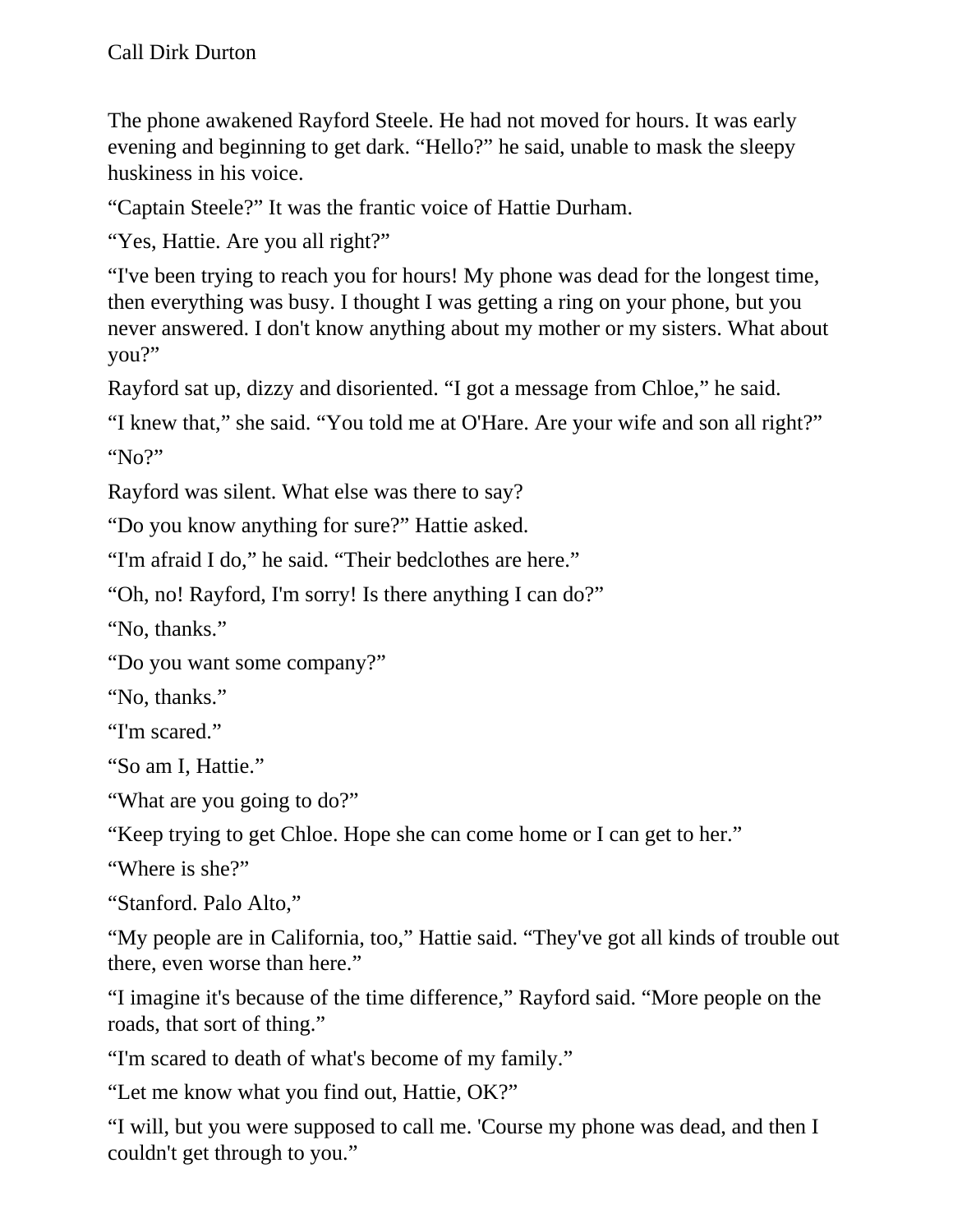"I wish I could say I tried to call you, Hattie, but I didn't. This is hard for me."

"Let me know if you need me, Rayford. You know, just someone to talk to or be with."

"I will. And you let me know what you find out about your family."

He almost wished he hadn't added that. Losing his wife and child made him realize what a vapid relationship he had been pursuing with a twenty-seven-year-old woman. He hardly knew her, and he certainly didn't much care what happened to her family any more than he cared when he heard about a remote tragedy on the news. He knew Hattie was not a bad person. In fact, she was nice and friendly. But that was not why he had been interested in her. It had merely been a physical attraction, something he had been smart enough or lucky enough or naive enough not to have acted upon. He felt guilty for having considered it, and now his own grief would obliterate all but the most common courtesy of simply caring for a coworker.

"There's my call waiting," she said. "Can you hold?"

"No, just go ahead and take it. I'll call you later."

"I'll call you back, Rayford."

"Well, OK."

Buck Williams had gotten back in line and gained access to a pay phone. This time he wasn't trying to hook up his computer to it. He simply wanted to see how many personal calls he could make. He reached Ken Ritz's answering machine first.

"This is Ritz's Charter Service. Here's the deal: I've got Learjet's at both Palwaukee and Waukegan, but I've lost my other flyer. I can get to either airport, but right now they're not lettin' anyone into any of the major strips. Can't get into Milwaukee, O'Hare, Kennedy, Logan, National, Dulles, Dallas, Atlanta. I can get into some of the smaller, outlying airports, but it's a seller's market. Sorry to be so opportunistic, but I'm asking two dollars a mile, cash up front. If I can find someone who wants to come back from where you're goin', I might be able to give you a little discount. I'm checkin' this tape tonight and will take off first thing in the morning. Longest trip with guaranteed cash gets me. If your stop is on the way, I'll try to squeeze you message and I'll get back to you."

That was a laugh. How would Ken Ritz get hold of Buck? With his cellular phone unreliable, the only thing he could think of was to leave his New York voice-mail number. "Mr. Ritz, my name is Buck Williams, and I need to get as close to New York City as you can get me. I'll pay the full fare you're asking in traveler's checks, redeemable in whatever currency you want." Sometimes that was attractive to private contractors because they kept up with the differences in currency and could make a little margin on the exchange. "I'm at O'Hare and will try to find a place to stay in the suburbs. Just to save you time, let me just pick somewhere between here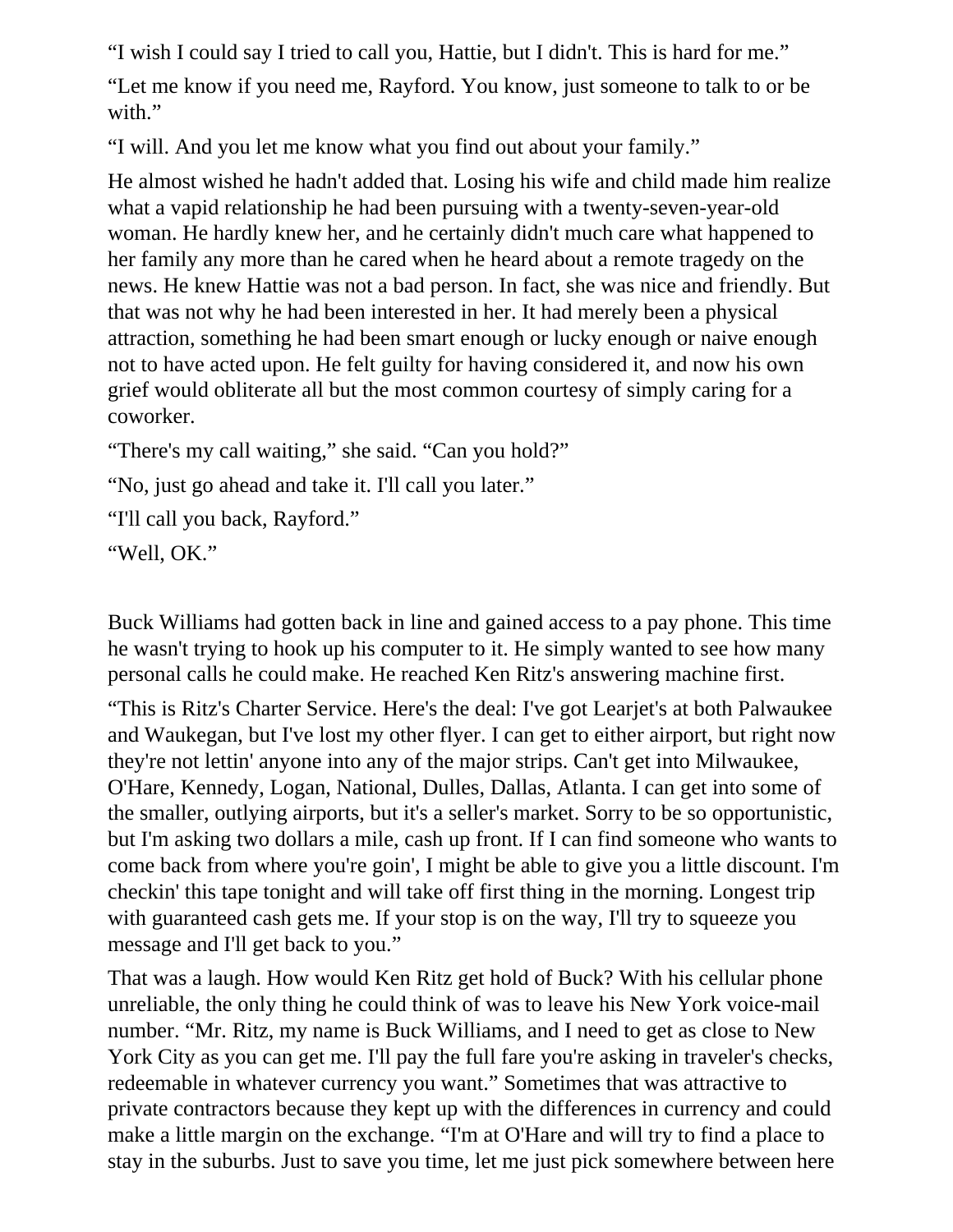and Waukegan. If I get a new number in the meantime, I'll call it in. Meanwhile, you may leave a message for me at the following New York number."

Buck was still unable to get through to his office directly, but his voice-mail number worked. He retrieved his new messages, mostly from coworkers checking on him and lamenting the loss of mutual friends. Then there was the welcome message from Marge Potter, who was a genius to think of leaving it there for him. "Buck, if you get this, call your father in Tucson. He and your brother are together, and I hate to tell you here, but they're having trouble reaching Jeff's wife and the kids. They should have news by the time you call. Your father was most grateful to hear that you were all right."

Buck's voice mail also noted that he still had a saved message. That was the one from Dirk Burton that had spurred his trip in the first place. He would need to listen to it again when he had time. Meanwhile, he left a message for Marge that if she had time and an open line, she needed to let Dirk know Buck's flight never made it to Heathrow. Of course, Dirk would know that by now, but he needed to know Buck wasn't among the missing and that he would get there in due time.

Buck hung up and dialed his father. The line was busy, but it was not the same kind of a tone that tells you the lines are down or that the whole system is kaput. Neither was it that irritating recording he'd grown so used to. He knew it would be only a matter of time before he could get through. Jeff must be beside himself not knowing about his wife, Sharon, and the kids. They'd had their differences and had even been separated before the children came along, but for several years the marriage had been better. Jeff's wife had proven forgiving and conciliatory. Jeff himself admitted he was puzzled that she would take him back. "Call me undeserving, but grateful," he once told Buck. Their son and daughter, who both looked like Jeff, were precious.

Buck pulled out the number the beautiful blonde flight attendant had given him and chastised himself for not trying again to reach her earlier. It took a while for her to answer.

"Hattie Durham, this is Buck Williams."

"Who?"

"Cameron Williams, from the Global—"

"Oh yes! Any news?"

"Yes, ma'am, good news."

"Oh, thank God! Tell me."

"Someone from my office tells me they reached your mother and that she and your sisters are fine."

"Oh, thank you, thank you, thank you! I wonder why they haven't called here? Maybe they've tried. My phone has been haywire."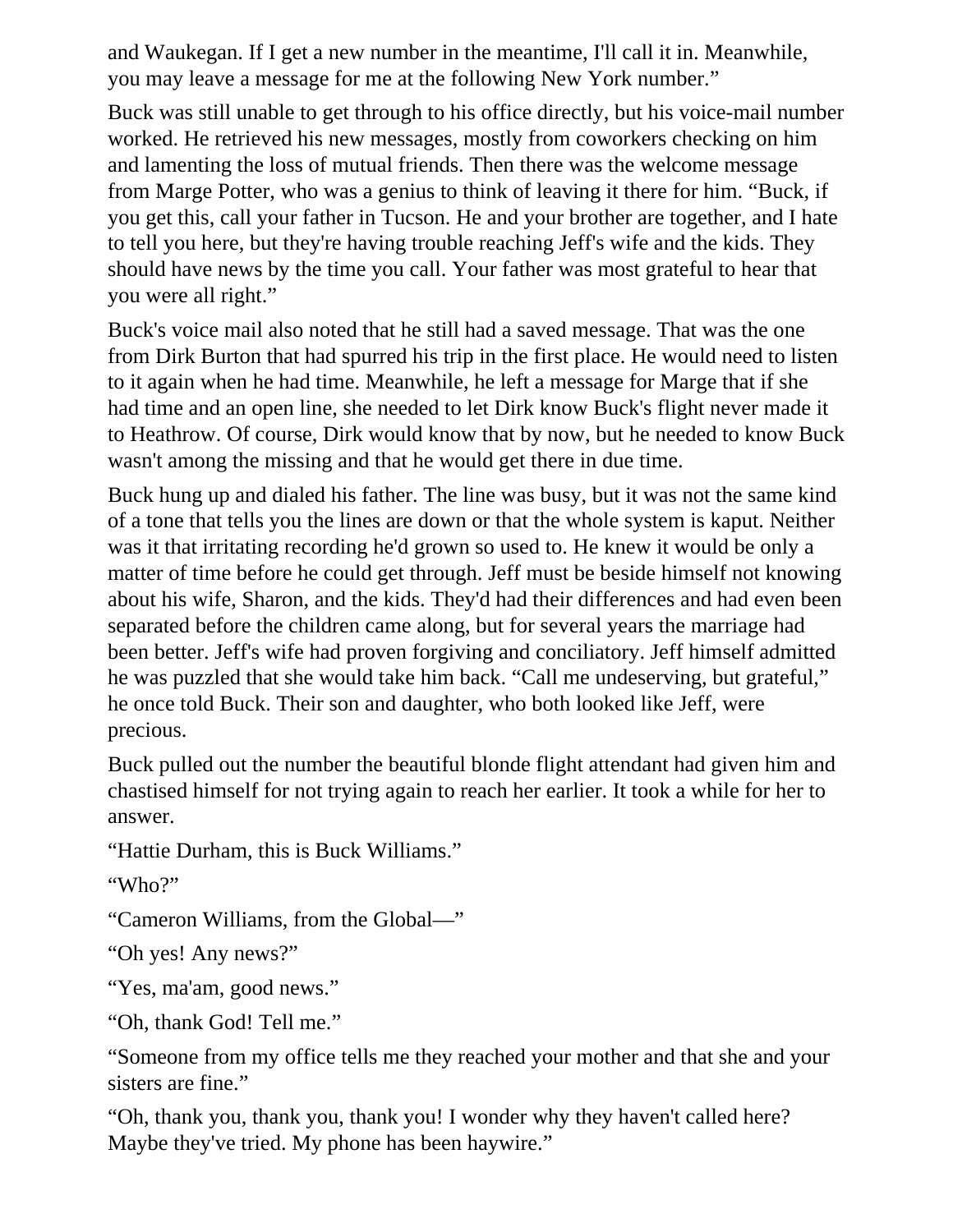"There are other problems in California, ma'am. Lines down, that kind of a thing. It may be a while before you can talk to them."

"I know. I heard. Well, I sure appreciate this. How about you? Have you been able to reach your family?"

"I got word that my dad and brother are OK. We still don't know about my sister-inlaw and the kids."

"Oh. How old are the kids?"

"Can't remember. Both under ten, but I don't know exactly."

"Oh." Hattie sounded sad, guarded.

"Why?" Buck asked.

"Oh, nothing. It's just that—"

"What?"

"You can't go by what I say."

"Tell me, Miss Durham."

"Well, you remember what I told you on the plane. And on the news it looks like all children are gone, even unborn ones."

"Yeah."

"I'm not saying that means your brother's children are—"

"I know."

"I'm sorry I brought that up."

"No, it's OK. This is too strange, isn't it?"

"Yeah. I just got off the phone with the captain who piloted the flight you were on. He lost his wife and son, but his daughter is OK. She's in California, too."

"How old is she?"

"About twenty, I guess. She's at Stanford."

" $Oh.'$ 

"Mr. Williams, what did you call yourself?"

"Buck. It's a nickname."

"Well, Buck, I know better than to say what I said about your niece and nephew. I hope there are exceptions and that yours are OK." She began to cry.

"Miss Durham, it's OK. You have to admit, no one is thinking straight right now."

"You can call me Hattie."

That struck him as humorous under the circumstances. She had been apologizing for being inappropriate, yet she didn't want to be too formal. If he was Buck, she was Hattie.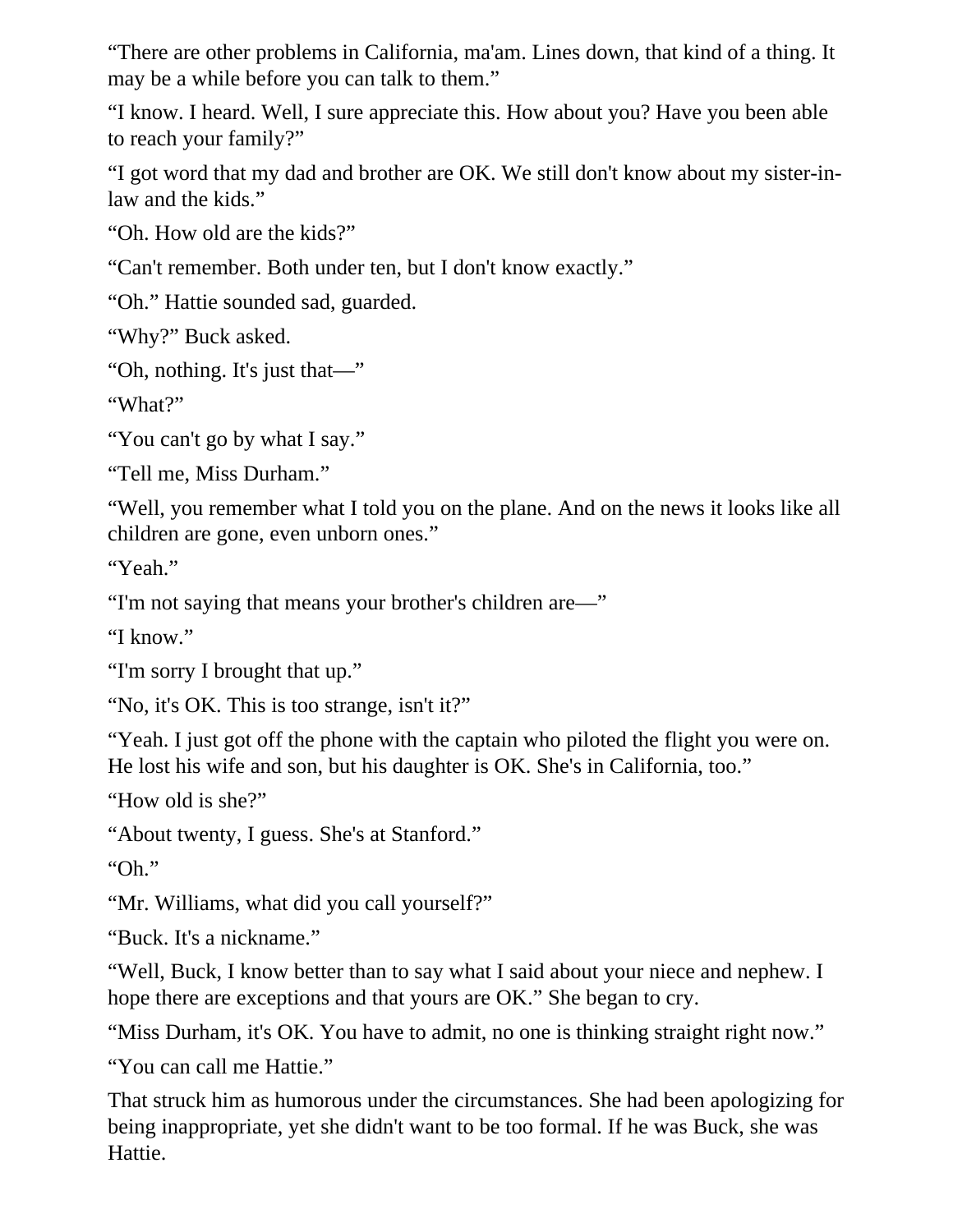"I suppose I shouldn't tie up this line," he said. "I just wanted to get the news to you. I thought maybe by now you already knew."

"No, and thanks again. Would you mind calling me again sometime, if you think of it? You seem like a nice person, and I appreciate what you did for me. It would be nice to hear from you again. This is kind of a scary, lonely time."

He couldn't argue with that understatement. Funny, her request had sounded like anything but a come-on. She seemed wholly sincere, and he, was sure she was. A nice, scared, lonely woman whose world had been skewed, just like his and everyone's he knew.

When Buck got off the phone, he saw the young woman at the counter flagging him down. "Listen," she whispered, "they don't want me making an announcement that would start a stampede, but we just heard something interesting. The livery companies have gotten together and moved their communications center out to a median strip near the Mannheim Road interchange."

"Where's that?"

"Just outside the airport. There's no traffic coming into the terminals anyway. Total gridlock. But if you can walk as far as that interchange, supposedly you'll find all those guys with walkie-talkies trying to get limos in and out from there."

"I can imagine the prices."

"No, you probably can't."

"I can imagine the wait."

"Like standing in line for a rental car in Orlando," she said.

 Buck had never done that, but he could imagine that, too. And she was right. After he had hiked, with a crowd, to the Mannheim interchange, he found a mob surrounding the dispatchers. Intermittent announcements got everyone's attention.

"We're filling every car. A hundred bucks a head to any suburb. Cash only. Nothing's going to Chicago."

"No cards?" someone shouted. "I'll say it again," the dispatcher said. "Cash only. If you know you've got cash or a checkbook at home, you can plead with the driver to trust you till you get there."

He called out a listing of which companies were heading which directions. Passengers ran to fill the cars as they lined up on the shoulder of the expressway. Buck handed a hundred-dollar traveler's check to the dispatcher for the northern suburbs. An hour and a half later, he joined several others in a limo. After checking his cellular phone again to no avail, he offered the driver fifty dollars to use his phone. "No guarantees," the driver said. "Sometimes I get through, sometimes I don't."

Buck checked the phone log in his laptop for Lucinda Washington's home number and dialed. A teenage boy answered, "Washington's."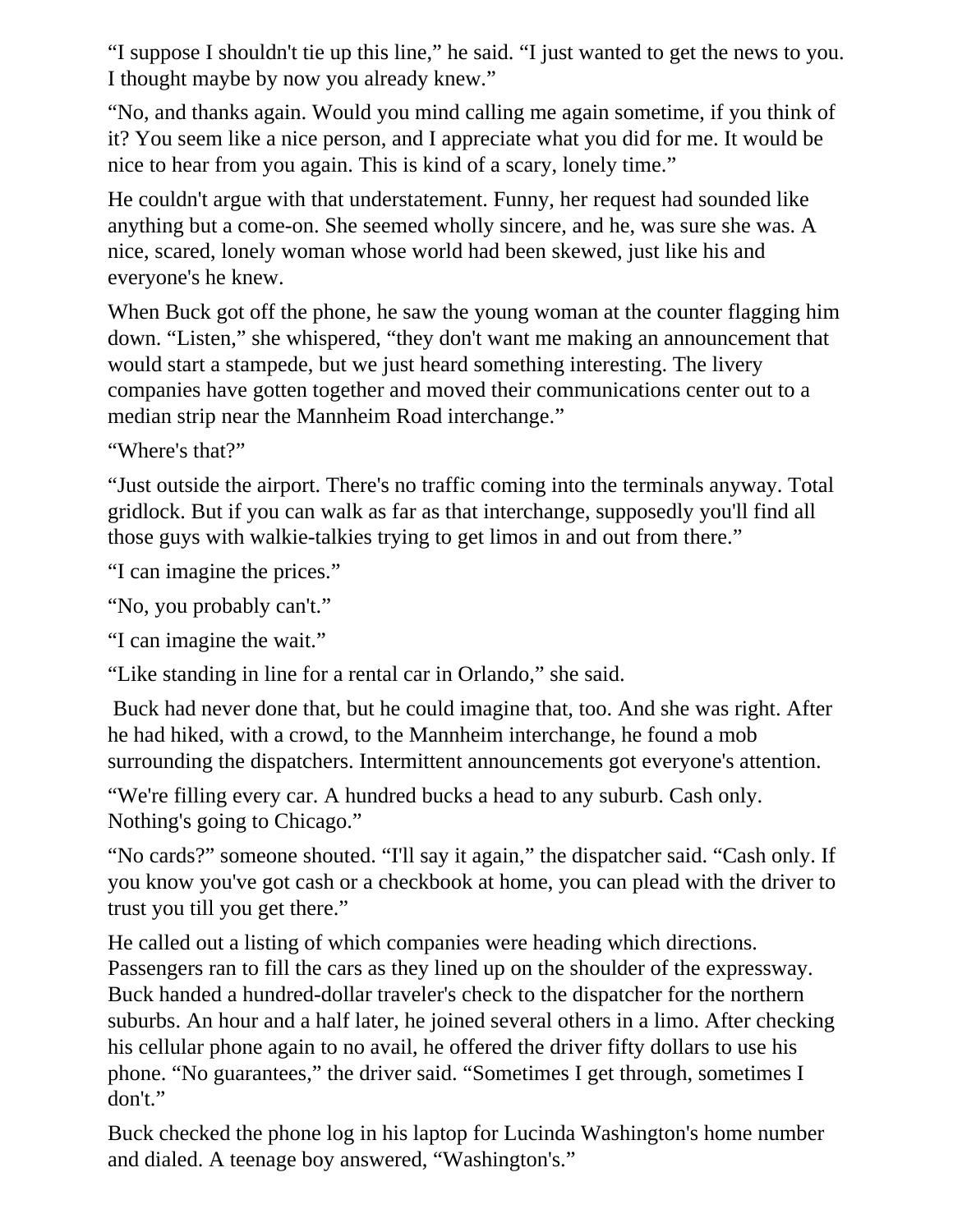"Cameron Williams of Global Weekly calling for Lucinda."

"My mom's not here," the young man said.

"Is she still at the office? I need a recommendation where to stay near Waukegan."

"She's nowhere," the boy said. "I'm the only one left. Mama, Daddy, everybody else is gone. Disappeared."

"Are you sure?"

"Their clothes are here, right where they were sitting. My daddy's contact lenses are still on top of his bathrobe."

"Oh, man! I'm sorry, son."

"That's all right. I know where they are, and I can't even say I'm surprised."

"You know where they are?"

"If you know my mama, you know where she is, too. She's in heaven."

"Yeah, well, are you all right? Is there someone to look after you?"

"My uncle's here. And a guy from our church. Probably the only one who's still around."

"You're all right then?"

"I'm all right."

Cameron folded the phone and handed it back to the driver. "Any idea where I should stay if I'm trying to fly out of Waukegan in the morning?"

"The chain hotels are probably full, but there's a couple of flea bags on Washington you might sneak into. You'd be close enough to the airport. You'd be my last dropoff."

"Fair enough. They got phones in those dives?"

"More likely a phone and a TV than running water."

## **CHAPTER SIX**

It had been ages since Rayford Steele had been drunk. Irene had never been much of a drinker, and she had become a teetotaler during the last few years. She insisted he hide any hard stuff if he had to have it in the house at all. She didn't want Raymie even knowing his daddy still drank.

"That's dishonest," Rayford had countered.

"It's prudent," she said. "He doesn't know everything, and he doesn't have to know everything."

"How does that jibe with your insistence that we be totally truthful?"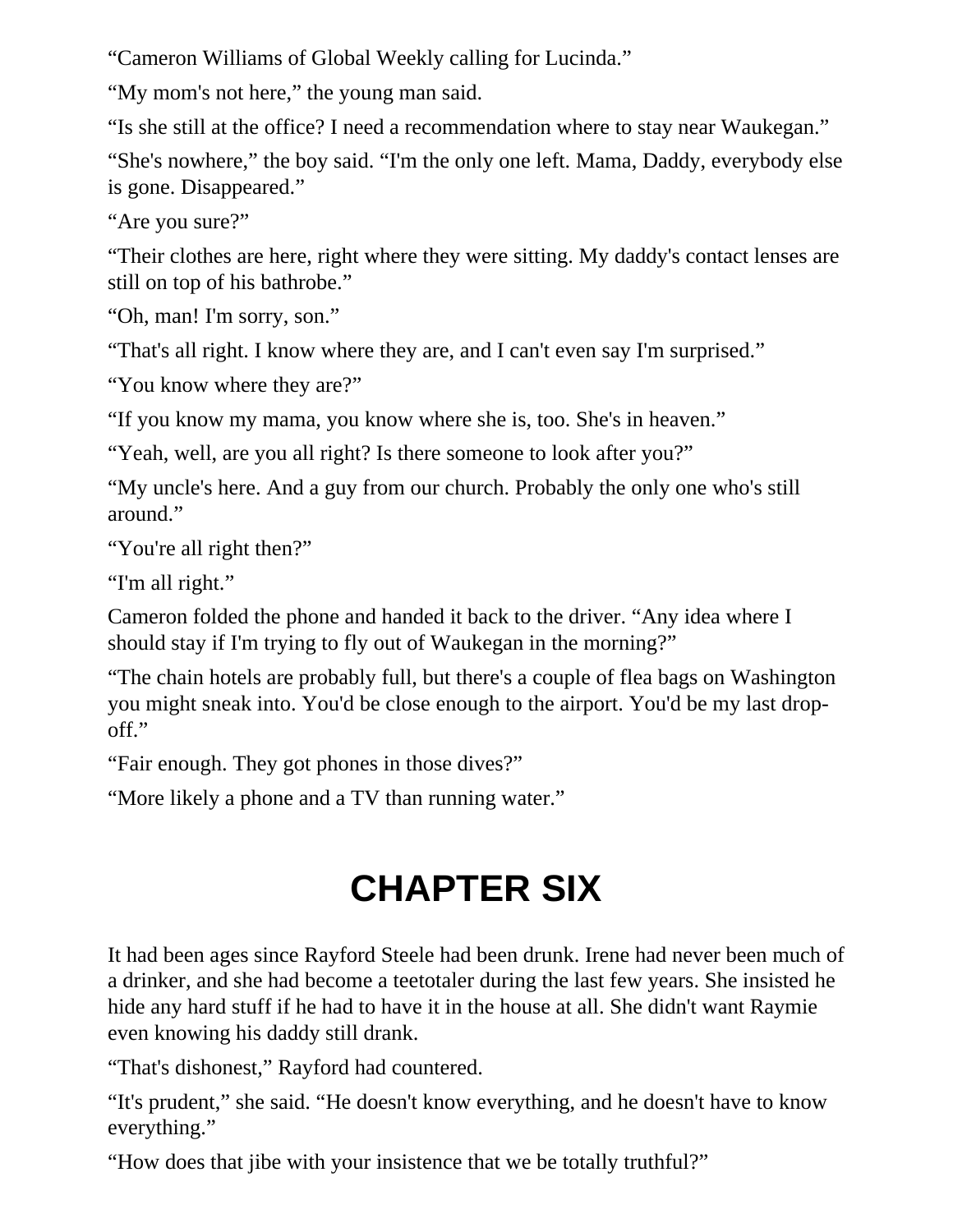"Telling the whole truth doesn't always mean telling everything you know. You tell your crew you're taking a bathroom break, but you don't go into detail about what you're doing in there, do you?"

"Irene!"

"I'm just saying you don't have to make it obvious to your preteen son that you drink hard liquor."

He had found her point hard to argue, and he had kept his bourbon stashed high and out of sight. If ever there was a moment that called for a stiff drink, this was it. He reached behind the empty cake cover in the highest cabinet over the sink and pulled down a half-finished fifth of whiskey. His inclination, knowing no one he cared about would ever see, was to tip it straight up and guzzle. But even at, a time like this there were conventions and manners. Guzzling booze from the bottle was simply not his style.

Rayford poured three inches into a wide crystal glass and threw it back like a veteran. That was about as out of character as he could find comfortable. The stuff hit the back of his throat and burned all the way down, giving him a chill that made him shudder and groan. What an idiot! he thought. And on an empty stomach, too.

He was already getting a buzz when he replaced the bottle, then thought better of it. He slipped it into the garbage under the sink. Would this be a nice memorial to Irene, giving up even the occasional hard drink? There would be no benefit to Raymie now, but he didn't feel right about drinking alone anyway. Did he have the capacity to become a closet drunk? Who doesn't? he wondered. Regardless, he wasn't going to cash in his maturity because of what had happened.

Rayford's sleep had been deep but not long enough. He had few immediate chores. First he had to connect with Chloe. Second he had to find out what Pan-Con wanted from him in the next week. Normal regulations would have grounded him after an overly long flight and a rerouted emergency landing. But who knew what was going on now?

How many pilots had they lost? When would runways be cleared? Flights scheduled? If he knew anything about the airlines, it would all be about dollars. As soon as they could get those machines airborne, they could start being profitable again. Well, Pan-Con had been good to him. He would hang in there and do his part. But what was he supposed to do about this grief, this despair, this empty ache?

Finally he understood the bereaved who complained when their loved one was too mangled to see or whose body had been destroyed. They often complained that there was no sense of closure and that the grieving process was more difficult because they had a hard time imagining their loved one actually dead.

That had always seemed strange to him. Who would want to see a wife or child stretched out and made up for a funeral? Wouldn't you want to remember them alive and happy as they were? But he knew better now. He had no doubt that his wife and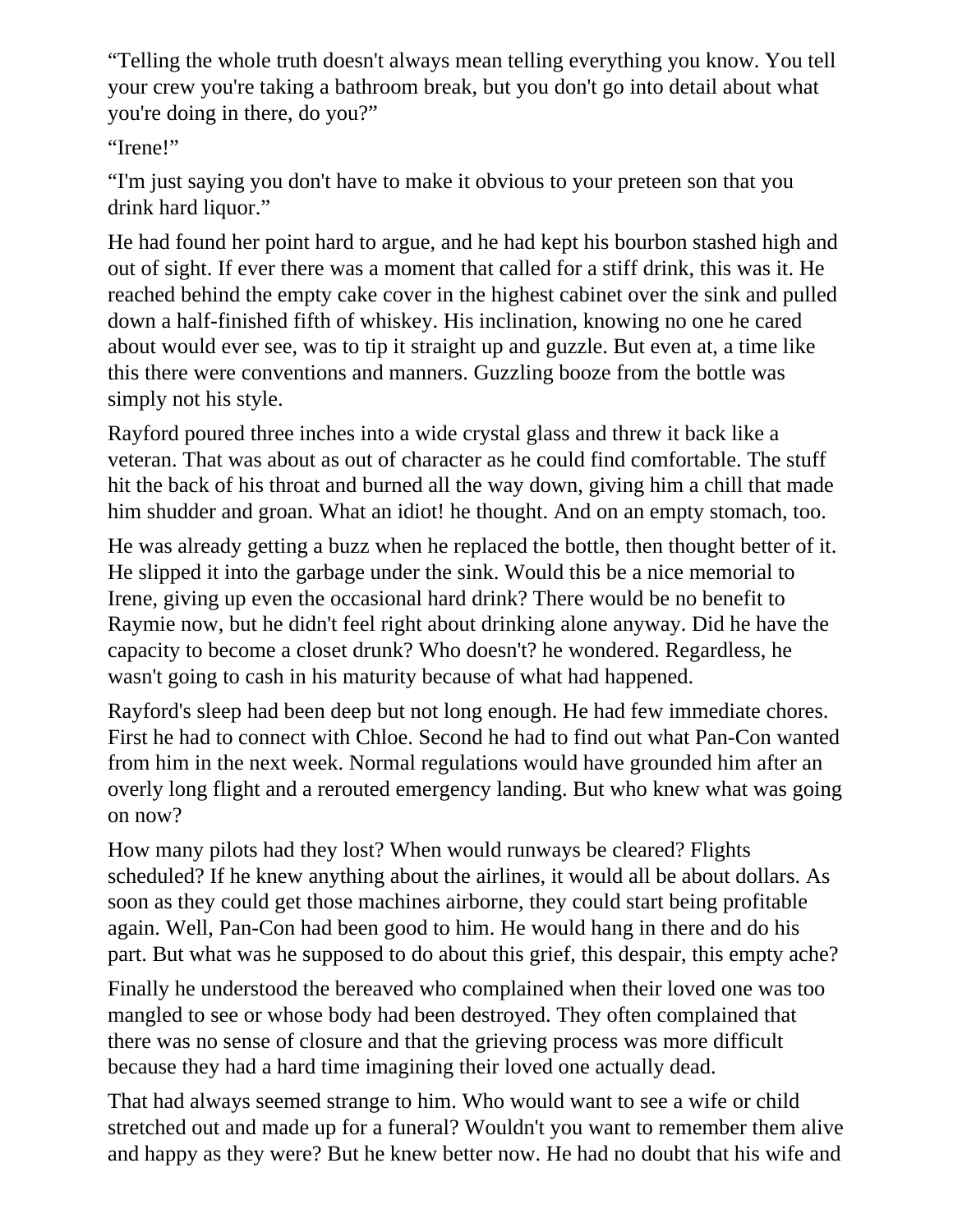son were gone as surely as if they had died, as his own parents had years before. Irene and Ray would not be coming back, and he didn't know if he would ever see them again, because he didn't know if there were second chances on this heaven thing.

He longed to be able to see their bodies, at least—in bed, in a casket, anywhere. He would have given anything for one last glimpse. It wouldn't have made them any less dead to him, but maybe he wouldn't feel so abandoned, so empty.

Rayford knew there would not likely be phone connections between Illinois and California for hours, maybe days. Yet he had to try. He dialed Stanford, the main administration number, and didn't even get a busy signal or a recorded message. He dialed Chloe's room. Still nothing. Every half hour or so he hit the redial button. He refused to hope she would answer; if she did, it would be a wonderful surprise.

Rayford found himself ravenous and knew he'd better get something in his stomach before the few ounces of booze did a number on him. He mounted the stairs again, stopping in Raymie's room to pick up the little pile of clothes by which he would remember the boy. He put them in a cardboard gift box he found in Irene's closet, then placed her nightgown, locket, and ring in another.

He took the boxes downstairs, along with the two cookies she had mailed him. The rest of that batch of cookies had to be around somewhere. He found them in a Tupperware bowl in the cupboard. He was grateful that their smell and taste would remind him of her until they were gone.

Rayford added a couple to the two he had brought down, put them on a paper plate, and poured himself a glass of milk. He sat at the kitchen table next to the phone but couldn't force himself to eat. He felt paralyzed. To busy himself, he erased the calls on the answering machine and added a new outgoing message. He said, "This is Rayford Steele. If you must, please leave a very brief message. I am trying to leave this line open for my daughter. Chloe, if it's you, I'm either sleeping or close by, so give me a chance to pick up. If we don't connect for some reason, do whatever you have to, to get home. Any airline can charge it to me. I love you."

And with that he slowly ate his cookies, the smell and taste bringing images to him of Irene in the kitchen, and the milk making him long for his boy. This was going to be hard, so hard.

He was exhausted, and yet he couldn't bring himself to go upstairs again. He knew he would have to force himself to sleep in his own bedroom that night. For now he would stretch out on the couch in the living room and hope Chloe would get through. He idly pushed the redial button again, and this time he got the quick busy signal that told him something was happening. At the very least, lines were being worked on. That was progress. He knew she was thinking of him while he was thinking of her. But she had no idea what might have happened to her mother or her brother. Would he have to tell her by phone? He feared he would. She would surely ask.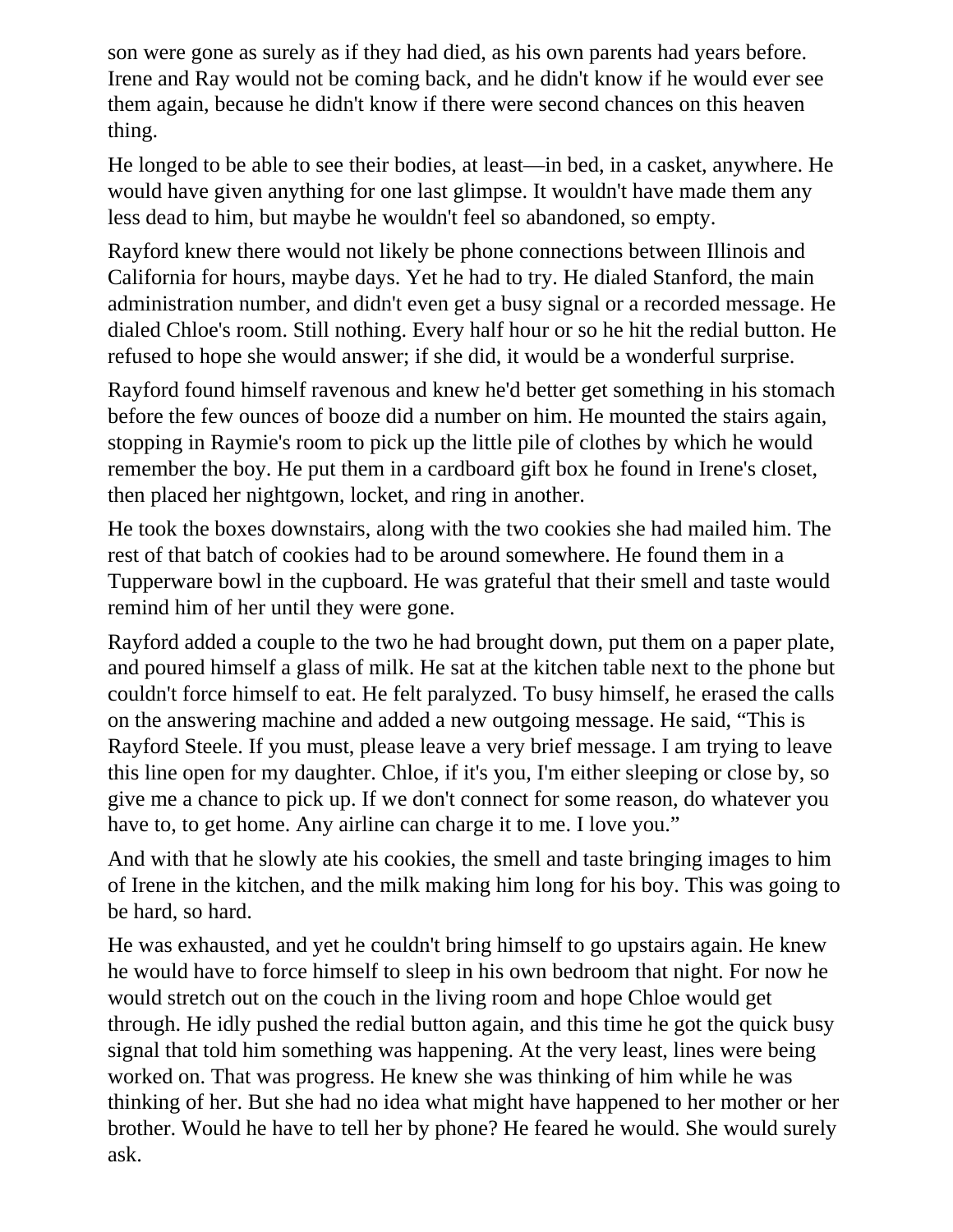He lumbered to the couch and lay down, a sob in his throat but no more tears to accompany it. If only Chloe would somehow get his message and get started home, he could at least tell her face-to-face.

Rayford lay there grieving, knowing the television would be full of scenes he didn't want to see, dedicated around the clock to the tragedy and mayhem all over the world. And then it hit him. He sat up, staring out the window in the darkness. He owed it to Chloe not to fail her. He loved her and she was all he had left. He had to find out how they had missed everything Irene had been trying to tell them, why it had been so hard to accept and believe. Above all, he had to study, to learn, to be prepared for whatever happened next.

If the disappearances were of God, if they had been his doing, was this the end of it? The Christians, the real believers, get taken away, and the rest are left to grieve and mourn and realize their error? Maybe so. Maybe that was the price. But then what happens when we die? he thought. If heaven is real, if the Rapture was a fact, what does that say about hell and judgment? Is that our fate? We go through this hell of regret and remorse, and then we literally go to hell, too?

Irene had always talked of a loving God, but even God's love and mercy had to have limits. Had everyone who denied the truth pushed God to his limit? Was there no more mercy, no second chance? Maybe there wasn't, and if that was so, that was so.

But if there were options, if there was still a way to find the truth and believe or accept or whatever it was Irene said one was supposed to do, Rayford was going to find it. Would it mean admitting that he didn't know everything? That he had relied on himself and that now he felt stupid and weak and worthless? He could admit that. After a lifetime of achieving, of excelling, of being better than most and the best in most circles, he had been as humbled as was possible in one stroke.

There was so much he didn't know, so much he didn't understand. But if the answers were still there, he would find them. He didn't know whom to ask or where to start, but this was something he and Chloe could do together. They'd always gotten along all right. She'd gone through the typical teenage independence, but she had never done anything stupid or irreparable as far as he knew. In fact, they had probably been too close; she was too much like him.

It was simply Raymie's age and innocence that had allowed his mother's influence to affect him so. It was his spirit. He didn't have the killer instinct, the "me first" attitude Rayford thought he would need to succeed in the real world. He wasn't effeminate, but Rayford had worried that he might be a mama's boy—too compassionate, too sensitive, too caring. He was always looking out for someone else when Rayford thought he should be looking out for number one.

How grateful he was now that Raymie took after his mother more than he took after his father. And how he wished there had been some of that in Chloe. She was competitive, a driver, someone who had to be convinced and persuaded. She could be kind and generous when it suited her purpose, but she was like her dad. She took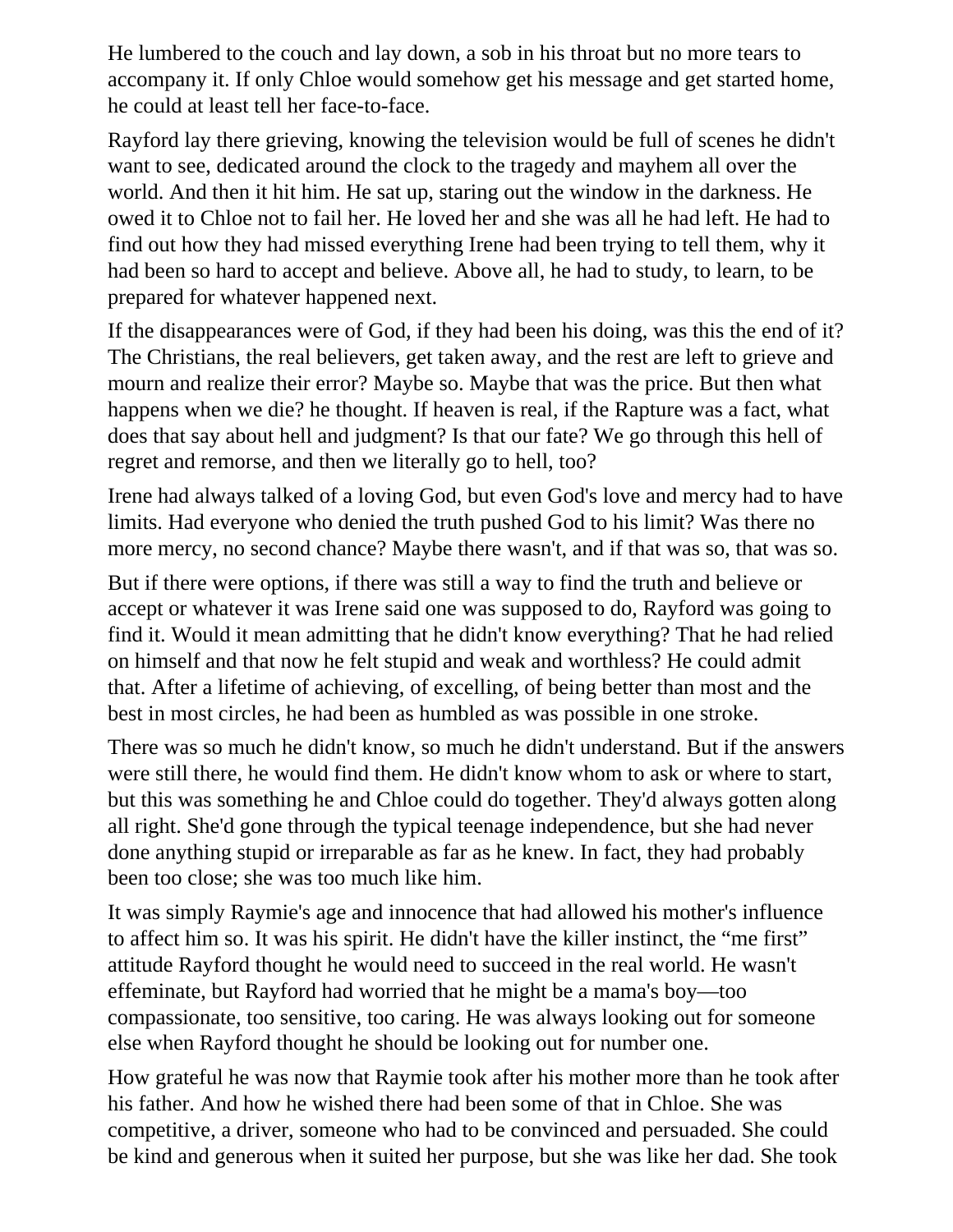care of herself.

Good job, big shot, Rayford told himself. The girl you were so proud of because she was so much like you is in your same predicament.

That, he decided, would have to change. As soon as they reconnected, that would change. They would be on a mission, a quest for truth. If he was already too late, he would have to accept and deal with that. He'd always been one who went for a goal and accepted the consequences. Only these consequences were eternal. He hoped against all hope that there was another chance at truth and knowledge out there somewhere. The only problem was that the ones who knew were gone.

The Midpoint Motel on Washington Street, a few miles from the tiny Waukegan Airport, was tacky enough that there wasn't a waiting list. Buck Williams was pleasantly surprised they had not even raised their rates for the crisis. When he saw the room, he knew why, and he wondered what two places in the world this dive was midpoint between. Whatever they were, either had to be better. There was a phone, however, and a shower, a bed, and a TV. Rundown as it was, it would suffice. First Buck called his voice mail in New York. Nothing from this Ritz character or anything else new, so he listened to his saved message from Dirk Burton, which reminded him why he had felt it so important to get to London. Buck tapped it into his laptop as he listened:

Cameron, you always tell me this message center is confidential, and I hope you're right. I'm not even going to identify myself, but you know who it is. Let me tell you something major and encourage you to come here as quickly as possible. The big man, your compatriot, the one I call the supreme power broker internationally, met here the other day with the one I call our muckety-muck. You know who I mean. There was a third party at the meeting. All I know is that he's from Europe, probably Eastern Europe. I don't know what their plans are for him, but apparently something on a huge scale.

My sources say your man has met with each of his key people and this same European in different locations. He introduced him to people in China, the Vatican, Israel, France, Germany, here, and the States. Something is cooking, and I don't even want to suggest what it is other than in person. Visit me as soon as you can. In case that's not possible, let me just encourage this: Watch the news for the installation of a new leader in Europe. If you say, as I did, that no elections are scheduled and no, changes of power are imminent, you'll get my drift. Come soon, friend.

Buck called Ken Ritz's machine to tell him where he was. Then he tried calling west once again and finally got through. Buck was surprised at what a relief it was to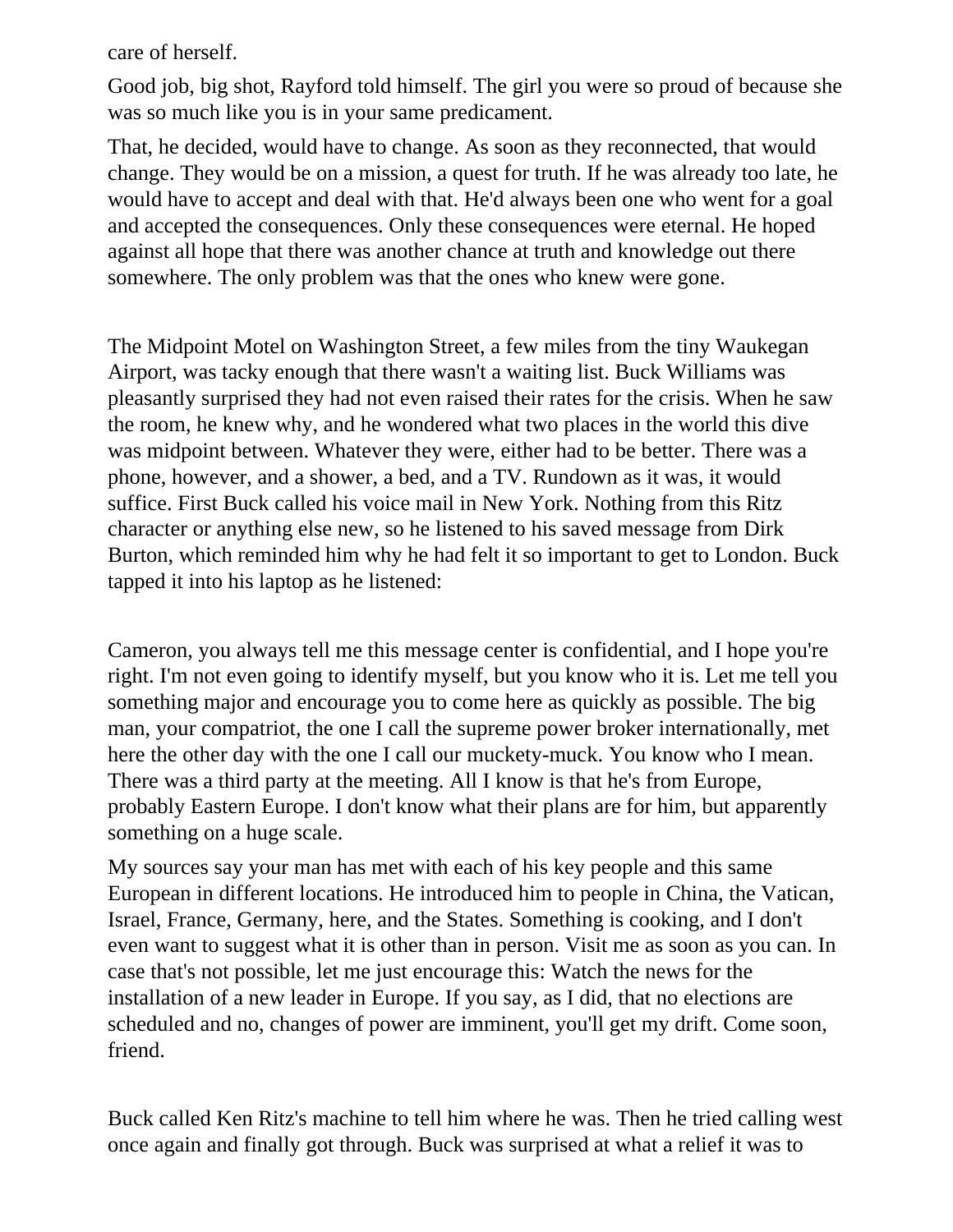hear his father's voice, though he sounded tired, discouraged, and not a little panicky.

"Everybody OK out there, Dad?"

"Well, not everybody. Jeff was here with me, but he's taken the four-wheel drive to see if he can get to the accident site where Sharon was last seen."

"Accident?"

"She was pickin' up the kids at a retreat or—something, something to do with her church. She doesn't go with us anymore, you know. Story is, she never got there. Car flipped over. No trace of her, 'cept her clothes, and you know what that means." "She's gone?"

"Looks that way. Jeff can't accept it. He's takin' it hard. Wants to see for himself. Trouble is, the kids are gone, too, all of 'em. All their friends, everybody at that retreat thing in the mountains. State police found all the kids' clothes, about a hundred sets of them, and some kind of a late-night snack burning on the stove."

"Whew, boy! Tell Jeff I'm thinking of him. If he wants to talk, I'm here."

"I can't imagine he'll want to talk, Cameron, unless you have some answers."

"That's one thing I haven't got, Dad. I don't know who does. I have this feeling that whoever had the answers is gone."

"This is awful, Cam. I wish you were out here with us."

"Yeah, I'll bet."

"You bein' sarcastic?"

"Just expressing the truth, Dad. If you wanted me out there, it'd be the first time."

"Well, this is the kind of time when maybe we change our minds."

"About me? I doubt it."

"Cameron, let's not get into this, huh? For once, think of somebody other than yourself. You lost a sister-in-law and a niece and a nephew yesterday, and your brother will probably never get over it."

Buck bit his tongue. Why did he always have to do this, and especially right now? His dad was right. If only Buck could admit that, maybe they could move on. He had been resented by the family ever since he'd gone on to college, following his academic prowess to the Ivy League. Where he came from, the kids were supposed to follow their parents into the business. His dad's was trucking fuel into the state, mostly from Oklahoma and Texas. It was a tough business with local people thinking the resources ought to all come from their own state. Jeff had worked his way up in the little business, starting in the office, then driving a truck, now running the day-to-day operations.

There had been a lot of bad blood, especially since Cameron was away at school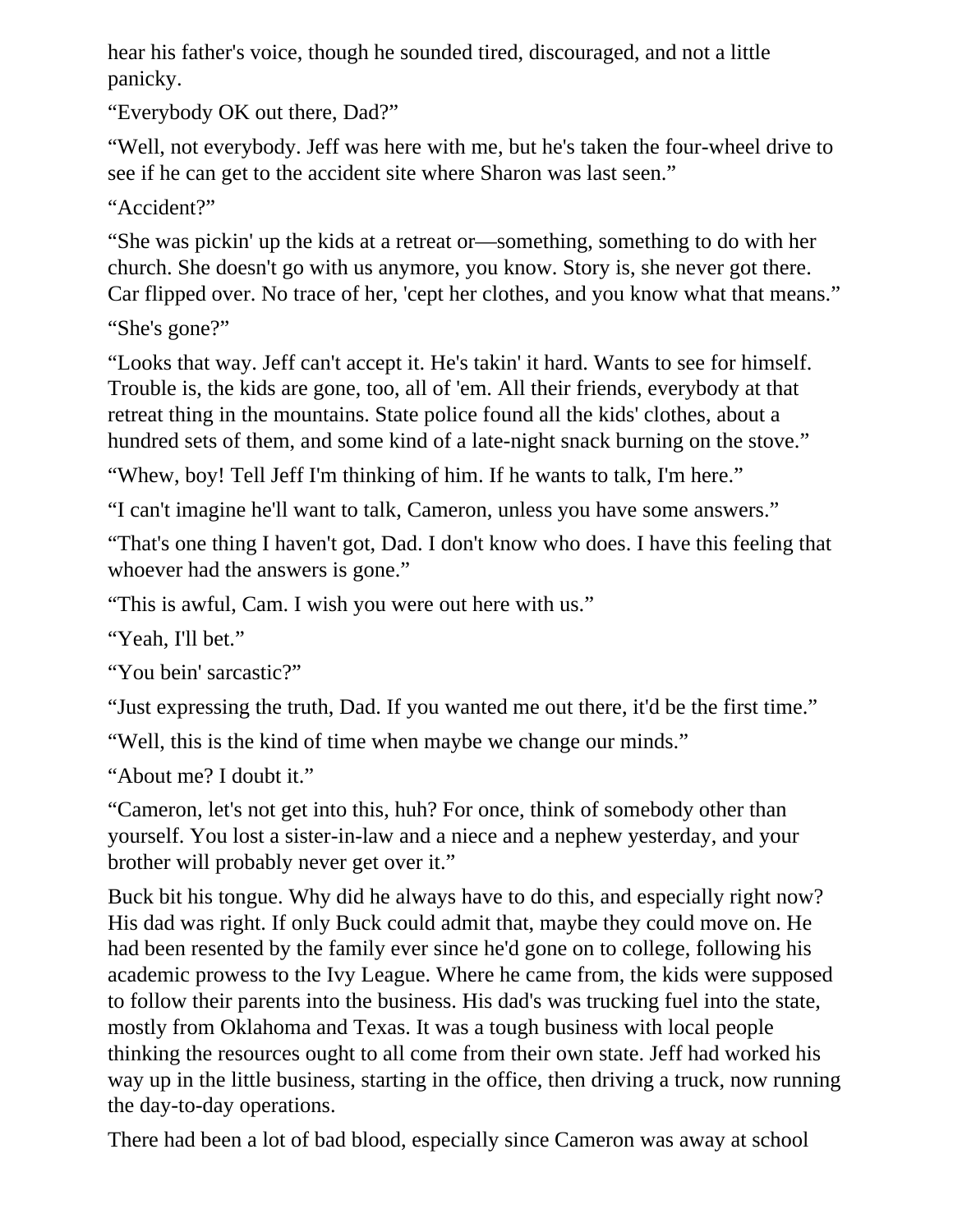when his mother fell ill. She had insisted he stay in school, but when he missed coming home for Christmas due to money problems, his dad and brother never really forgave him. His mother died while he was away, and he got the cold shoulder even at her funeral.

Some healing had occurred over the years, mostly because his family loved to claim him and brag about him once he became known as a journalistic prodigy. He had let bygones be bygones but resented that he was now welcome because he was somebody. And so he rarely went home. There was too much baggage to reconcile completely, but he was still angry with himself for opening old wounds when his family was suffering.

"If there's some kind of memorial service or something, I'll try to make it, Dad. All right?"

"You'll try?"

"That's all I can promise. You can imagine how busy things are at Global right now. Needless to say, this is the story of the century."

"Will you be writing the cover story?"

"I'll have a lot to do with the coverage, yeah."

"But the cover?"

Buck sighed, suddenly tired. It was no wonder. He'd been awake nearly twenty-four hours. "I don't know, Dad. I've already filed a lot of stuff. My guess is this next issue will be a huge special with lots of stuff from all over. It's unlikely my piece would be the sole cover article. It looks like I do have the assignment for a pretty major treatment two weeks from now."

He hoped that would satisfy his dad. He wanted to get off and get some sleep. But it didn't.

```
"What's that mean? What's the story?"
```
"Oh, I'll be pulling together several writers' pieces on the theories behind what's happened."

"That'll be a big job. Everybody I talk to has a different idea. You know your brother is afraid it was like the last judgment of God or something."

"He does?"

"Yeah. But I don't think so."

"Why not, Dad?" He didn't really want to get into a lengthy discussion, but this is surprised him.

"Because I asked our pastor. He said if it was Jesus Christ taking people to heaven, he and I and you and Jeff would be gone, too. Makes sense."

"Does it? I've never claimed any devotion to the faith."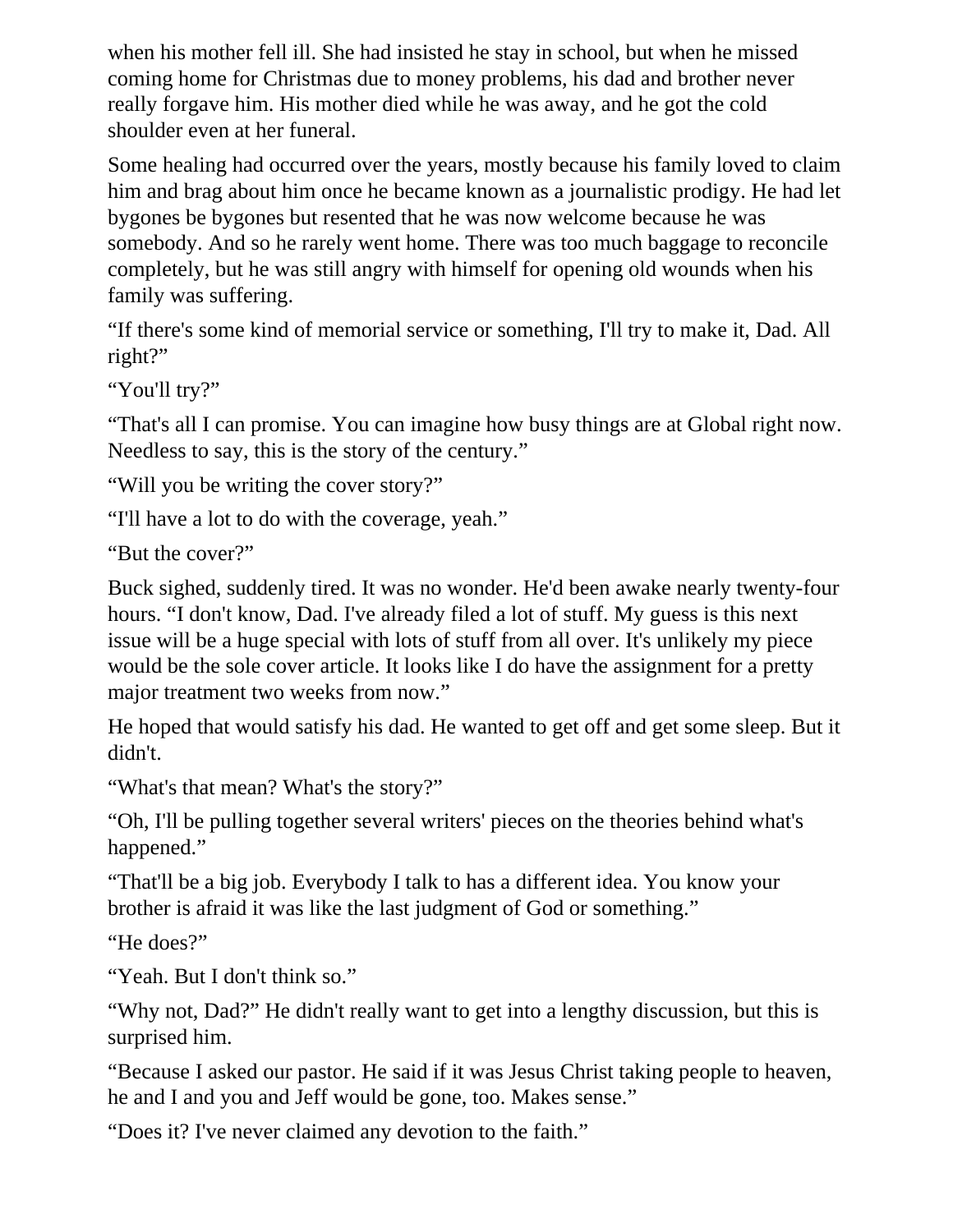"The heck you haven't. You always get into this liberal, East Coast baloney. You know good and well we had you in church and Sunday school from the time you were a baby. You're as much a Christian as any one of us."

Cameron wanted to say, "Precisely my point." But he didn't. It was the lack of any connection between his family's church attendance and their daily lives that made him quit going to church altogether the day it became his choice.

"Yeah, well, tell Jeff I'm thinking about him, huh? And if I can work it out at all, I'll get back there for whatever he's going to do about Sharon and the kids."

Buck was grateful the Midpoint at least had plenty of hot water for a long shower. He had forgotten about the nagging throb at the back of his head until the water hit it and loosened the bandage. He didn't have anything to redress it, so he just let it bleed a while, then found some ice. In the morning he would find a bandage, just for looks. For now, he had had it. He was bone weary.

There was no remote control for the TV and no way he would get up once he stretched out. He turned CNN on low so it wouldn't interrupt his sleep, and he watched the world roundup before dozing off. Images from around the globe were almost more than he could take, but news was his business. He remembered the many earthquakes and wars of the last decade and the nightly coverage that was so moving. Now here was a thousand times more of the same, all on the same day. Never in history had more people been killed in one day than those who disappeared all at once. Had they been killed? Were they dead? Would they be back?

Buck couldn't take his eyes, heavy as they were, off the screen as image after image showed disappearances caught on home videotape. From some countries came professional tapes of live television shows in progress, a host's microphone landing atop his empty clothes, bouncing off his shoes, and making a racket as it rolled across the floor. The audience screamed. One of the cameras panned the crowd, which had been at capacity a moment before. Now several seats were empty, clothes draped across them.

Nothing could have been scripted like this, Buck thought, blinking slowly. If somebody tried to sell a screenplay about millions of people disappearing, leaving everything but their bodies behind, it would be laughed off.

Buck was not aware that he was asleep until the cheap phone jangled so loudly it sounded as if it would rattle itself off the table. He groped for it.

"Sorry to bother you, Mr. Williams, but I just noticed you was off the phone there. While you was talkin', you got a call. Guy name of Ritz. Says you can call him or you can just be waitin' for him outside at six in the mornin'."

"OK. Thanks."

"What're you gonna do? Call him or meet him?"

"Why do you need to know?"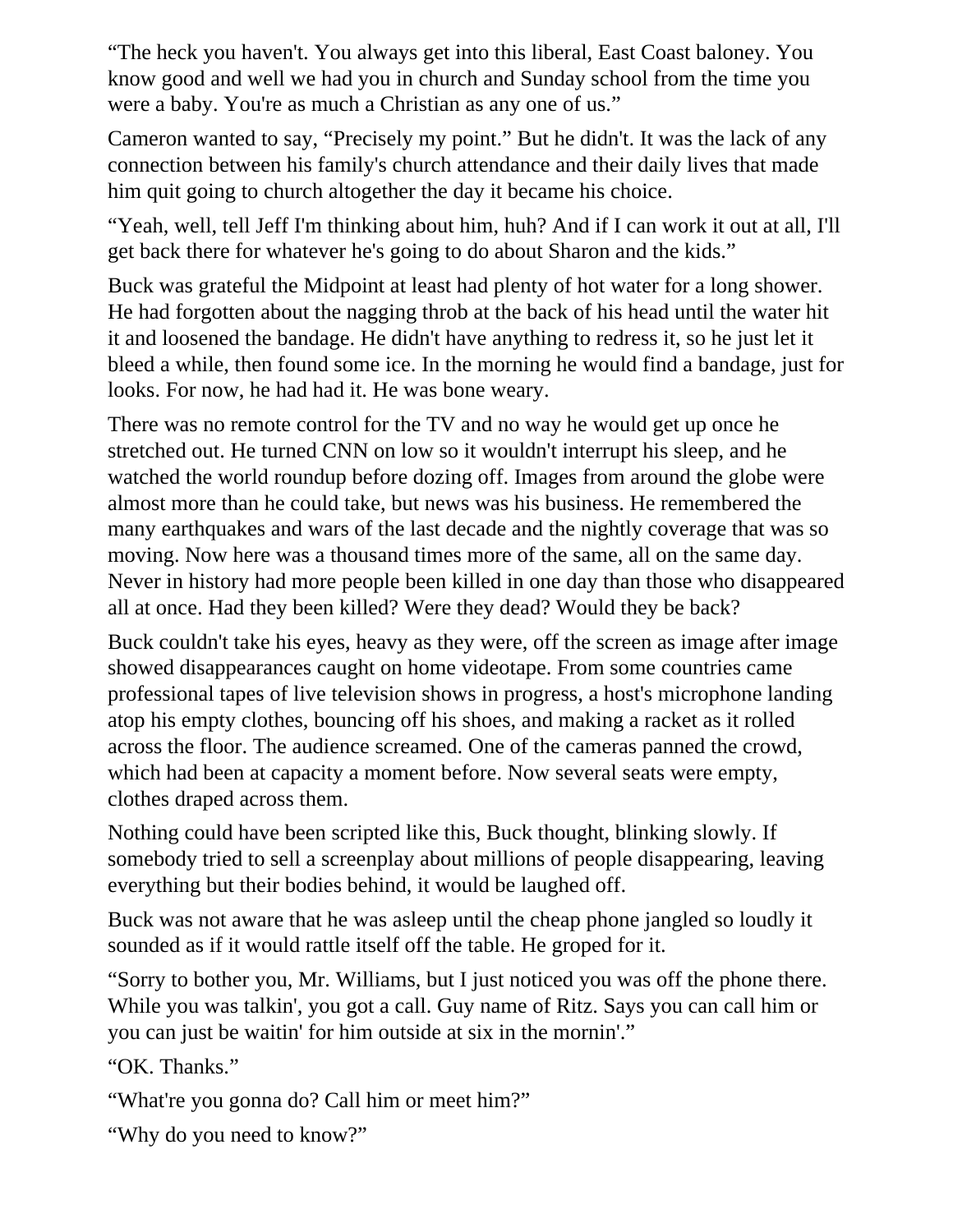"Oh, I ain't bein' nosy or nothin'. It's just that if you're leavin' here at six, I gotta get payment in advance. You got the long-distance call and all. And I don't get up till seven."

"I'll tell you what, uh, what was your name?"

"Mack."

"I'll tell you what, Mack. I left you my charge card number, so you know I'm not going to sneak out on you. But in the morning I'm going to leave a traveler's check in the room for you, covering the price of the room and a lot more than enough for the phone call. You get my meaning?"

"A tip?"

"Yes, sir."

"That would be nice."

"What I need for you to do for me is slip a bandage under my door."

"I got one. You need it right now? You all right?"

"I'm fine. Not now. When you turn in. Nice and quiet like. And turn off my phone, OK, just in case? If I have to get up that early, I've got to do some serious sleeping right now. Can you handle that for me, Mack?"

"I sure can. I'll turn it off right now. You want a wakeup call?"

"No, thanks," Buck said, and he smiled when he realized the phone was dead in his hand. Mack was as good as his word. If he found that bandage in the morning, he would leave Mack a good tip. Buck forced himself to get up and shut off the TV set and the light. He was the type who could look at his watch before retiring and wake up precisely when he told himself to. It was nearly midnight. He would be up at fivethirty.

By the time he hit the mattress, he was out. When he awoke five and a half hours later, he had not moved a muscle.

Rayford felt as if he were sleepwalking as he padded through the kitchen to head upstairs. He couldn't believe how tired he still was after his long nap and his fitful dozing on the couch. The newspaper was still rolled up and rubber banded on a chair where he had tossed it. If he had any trouble sleeping upstairs, maybe he would glance at the paper. It should be interesting to read the meaningless news of a world that didn't realize it was going to suffer the worst trauma in its history just after the paper had been set in type.

Rayford punched the redial button on the phone and walked slowly toward the stairs, only half listening. What was that? The dial tone had been interrupted, and the phone in Chloe's dorm room was ringing. He hurried to the phone as a girl answered.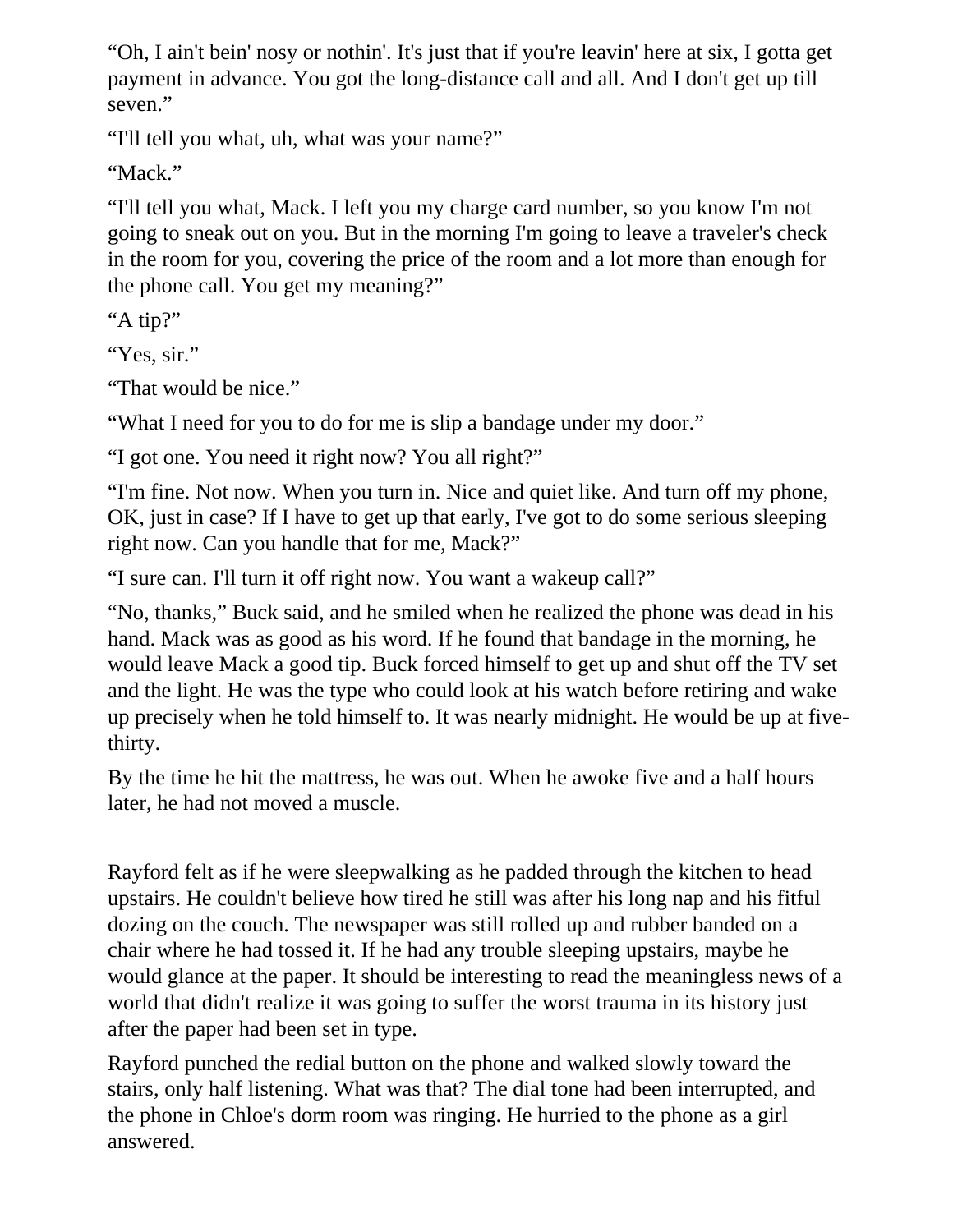"Chloe?"

"No. Mr. Steele?"

"Yes!"

"This is Amy. Chloe's trying to find a way back there. She'll try to call you along the way, sometime tomorrow. If she can't get through, she'll call you when she gets there or she'll get a cab home."

"She's on her way?"

"Yeah. She didn't want to wait. She tried calling and calling, but—"

"Yeah, I know. Thanks, Amy. Are you all right?"

"Scared to death, like everybody else."

"I can imagine. Did you lose anyone?"

"No, and I feel kinda guilty about that. Seems like everyone I know lost somebody. I mean I lost a few friends, but nobody close, no family."

Rayford didn't know whether to express congratulations or remorse. If this was what he now believed it had been, this poor child hardly knew anyone who'd been taken to heaven.

"Well," he said, "I'm glad you're all right."

"How about you?" she said. "Chloe's mom and brother?"

"I'm afraid they're gone, Amy."

"Oh, no!"

"But I would appreciate your letting me tell Chloe, just in case she reaches you before she reaches me."

"Oh, don't worry. I don't think I could tell her even if you wanted me to."

Rayford lay in bed several minutes, then idly thumbed through the first section of the paper. Hmm. A surprise move in Romania.

Democratic elections became passé when, with the seeming unanimous consensus of the people and both the upper and lower houses of government, a popular young businessman/politician assumed the role of president of the country. Nicolae Carpathia, a 33-year-old born in Cluj, had in recent months taken the nation by storm with his popular, persuasive speaking, charming the populace, friend and foe alike. Reforms he proposed for the country saw him swept to prominence and power.

Rayford glanced at the photo of the young Carpathia, a strikingly handsome blonde who looked not unlike a young Robert Redford. Wonder if he would've wanted the job had he known what was about to happen? Rayford thought. Whatever he has to offer won't amount to a hill of beans now.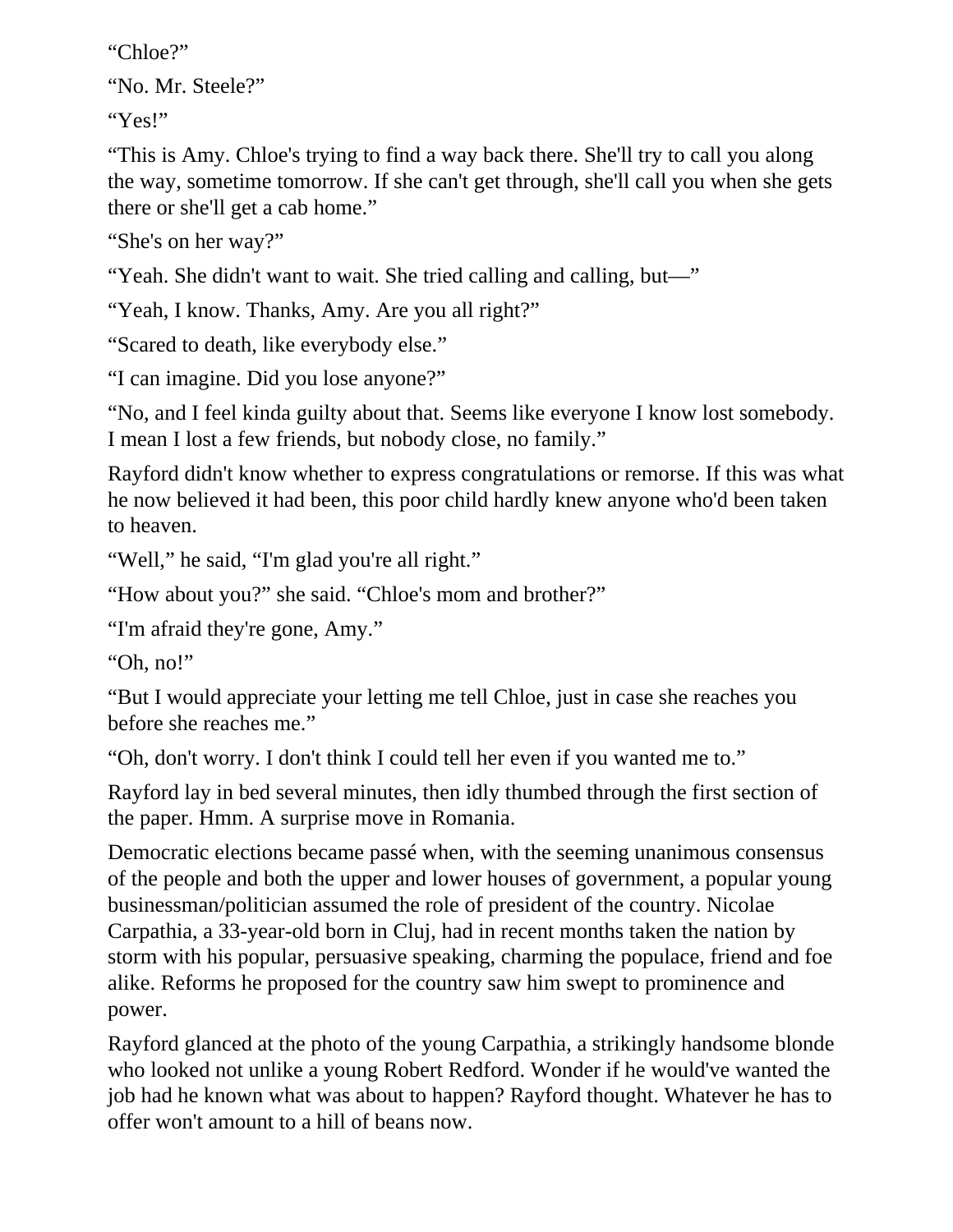## **CHAPTER SEVEN**

KEN Ritz roared up to the Midpoint precisely at six, rolled down his window, and said, "You Williams?"

"I'm your man," Buck said. He climbed into the late model four-wheel drive with his one bag. Fingering his freshly bandaged head, Buck smiled at the thought of Mack enjoying his extra twenty bucks.

Ritz was tall and lean with a weathered face and a shock of salt-and-pepper hair. "Let's get down to business," he said. "It's 740 miles from O'Hare to JFK and 746 from Milwaukee to JFK. I'm gonna get you as close to JFK as I can, and we're about equidistant between O'Hare and Milwaukee, so let's call it 743 air miles. Multiply that by two bucks, you're talkin' fourteen hundred and eighty-six. Round it off to fifteen hundred for the taxi service, and we got us a deal."

"Deal," Buck said, pulling out his checks and starting to sign. "Pretty expensive taxi."

Ritz laughed. "Especially for a guy coming out of the Midpoint."

"It was lovely."

Ritz parked in a metal Quonset hut at the Waukegan airport and chatted while running through preflight procedures. "No crashes here," he said. "There were two at Palwaukee. They lost a couple of staff people here though. Weirder than weird, wasn't it?"

Buck and Ritz shared stories of lost relatives, where they were when it happened, and exactly who they were. "Never flew a writer before," Ken said. "Charter, I mean. Must've flown a bunch of your types when I was commercial."

"Better money on your own"

"Yeah, but I didn't know that when I switched. It wasn't my choice."

They were climbing into the Lear. Buck shot him a double take. "You were grounded?"

"Don't worry, partner," the pilot said. "I'll get you there."

"You owe it to me to tell me if you were grounded."

"I was fired. There's a difference."

"Depends on what you were fired for, doesn't it?"

"True enough. This ought to make you feel real good. I was fired for bein' too careful. Beat that."

"Talk to me," Buck said.

"You remember a lot of years ago when there was all that flak about puddle jumpers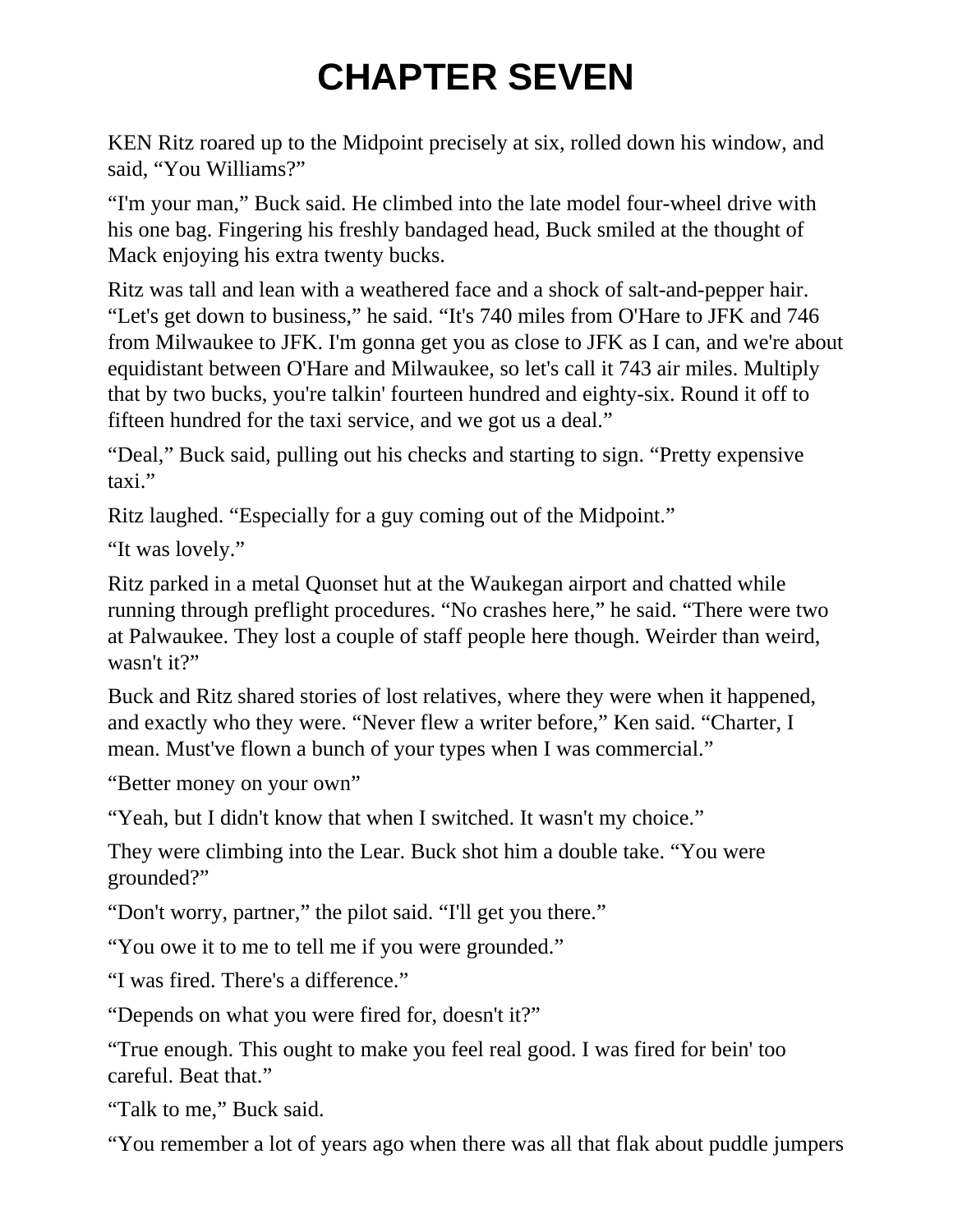goin' down in icy weather?"

"Yeah, until they made some adjustments or something."

"Right. Well, you remember that one pilot refused to fly even after he was told to and the public was assured everything up to that point was explainable or a fluke?"

"Uh-huh."

"And you remember that there was another crash right after that, which proved the pilot right?"

"Vaguely."

"Well, I remember it plain as day, because you're lookin' at him."

"I do feel better."

"You know how many of those same model puddle jumpers are in the air today? Not a one. When you're right, you're right. But was I reinstated? No. Once a troublemaker, always a troublemaker. Lots of my colleagues were grateful though. And some pilots' widows were pretty angry that I got ignored and then canned, too late for their husbands."

"Ouch!"

As the jet screamed east, Ritz wanted to know what Buck thought of the disappearances. "Funny you should ask," Buck said.

"I've got to start working on that in earnest today. What's your read of it? And do you mind if I flip on a tape recorder?"

"Fine," Ritz said. "Dangedest thing I've ever seen. 'Course, that doesn't make me unique. I have to say, though, I've always believed in UFOs."

"You're kidding! A levelheaded, safety-conscious pilot?"

Ritz nodded. "I'm not talking about little green men or space aliens who kidnap people. I'm talking about some of the more documentable stuff, like some astronauts have seen, and some pilots,"

"You ever see anything?"

"Nope. Well, a couple of unexplainable things. Some lights or mirages. Once I thought I was flying too close to a squad of helicopters. Not too far from here either. Glenview Naval Air Station. I radioed a warning, then lost sight of them. I suppose that's explainable. I could have been going faster than I realized and not been as close as I thought. But I never got an answer, no acknowledgment that they were even airborne. Glenview wouldn't confirm it. I shrugged it off, but a few weeks later, close to the same spot, my instruments went wacky on me. Dials spinning, meters sticking, that kind of thing."

"What did you make of that?"

"Magnetic field or some force like that. Could be explainable, too. You know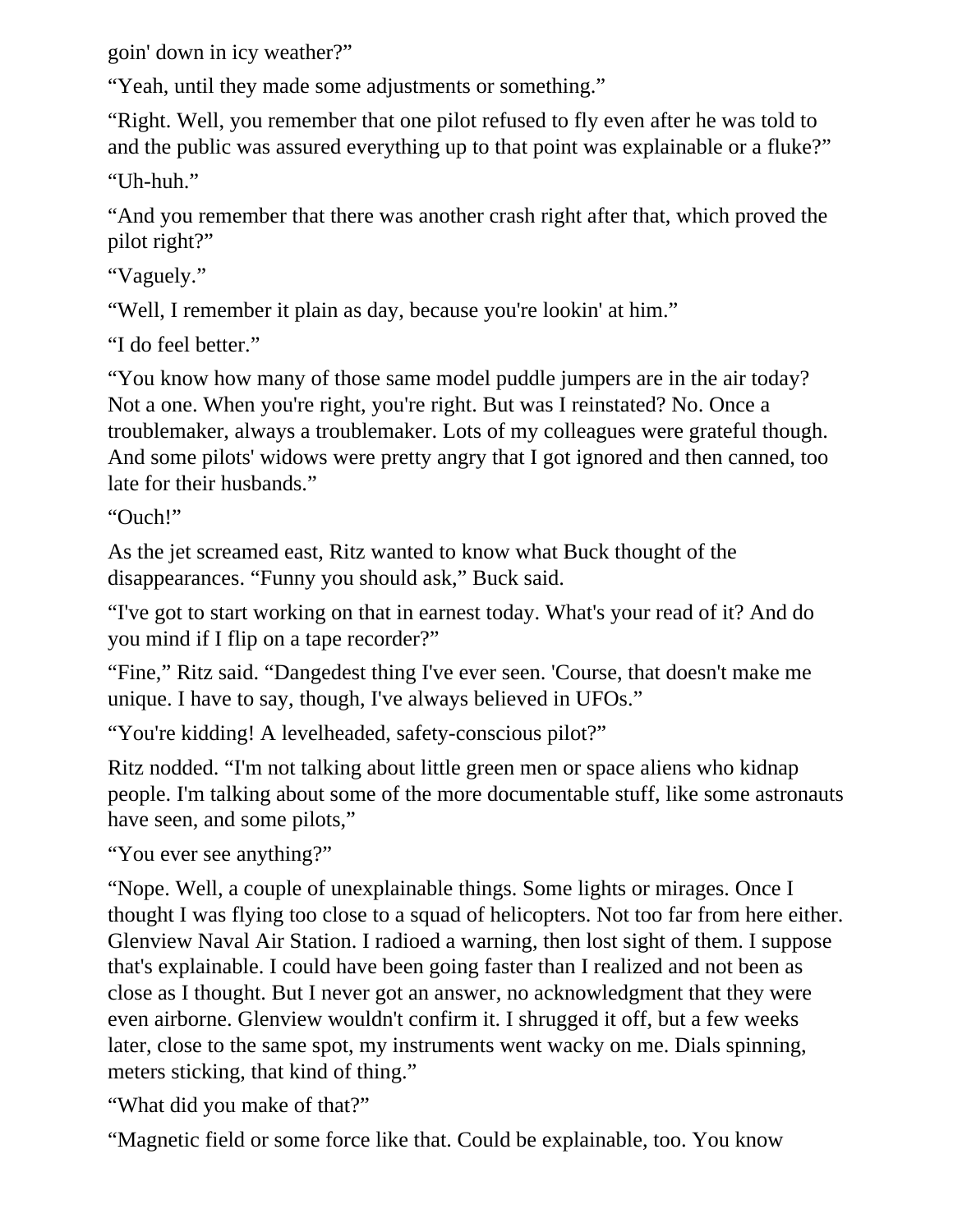there's no sense reporting strange occurrences or sightings near a military base, because they just reject them out of hand. They don't even take seriously anything strange within several miles of a commercial airport. That's why you never hear stories of UFOs near O'Hare. Not even considered."

"So, you don't buy the kidnapping space aliens, but you connect the disappearances with UFOs?"

"I'm just sayin' it's not like E.T, with creatures and all that. I think our ideas of what space people would look like is way too simple and rudimentary. If there is intelligent life out there, and there has to be just because of the sheer odds—"

"What do you mean?"

"The vastness of space."

"Oh, so many stars and so much area that something has to be out there somewhere."

"Exactly. And I agree with people who think those beings are more intelligent than we are. Otherwise, they wouldn't have made it here, if they are here. And if they are, I'm thinking they're sophisticated and advanced enough that they can do things to us we've never dreamed of."

"Like making people disappear right out of their clothes."

"Sounded pretty silly until the other night, didn't it?"

Buck nodded.

"I've always laughed about people assuming these beings could read our thoughts or get into our heads and stuff," Ritz continued. "But look who's missing. Everybody I've read about or heard about or knew who's now gone was either under twelve years old or was an unusual personality."

"With all the people who disappeared, you think they had something in common?"

"Well, they've got something in common now, wouldn't you say?"

"But something set them apart, made them easier to snatch?" Buck asked.

"That's what I think."

"So we're still here because we were strong enough to resist, or maybe we weren't worth the trouble."

Ritz nodded. "Something like that. It's almost like some force or power was able to read the level of resistance or weakness, and once that force got sunk in, it was able to rip those people right off the earth. They disappeared in an instant, so they had to be dematerialized. The question is whether they were destroyed in the process or could be reassembled."

"What do you think, Mr. Ritz?"

"At first I would have said no. But a week ago I would have told you that millions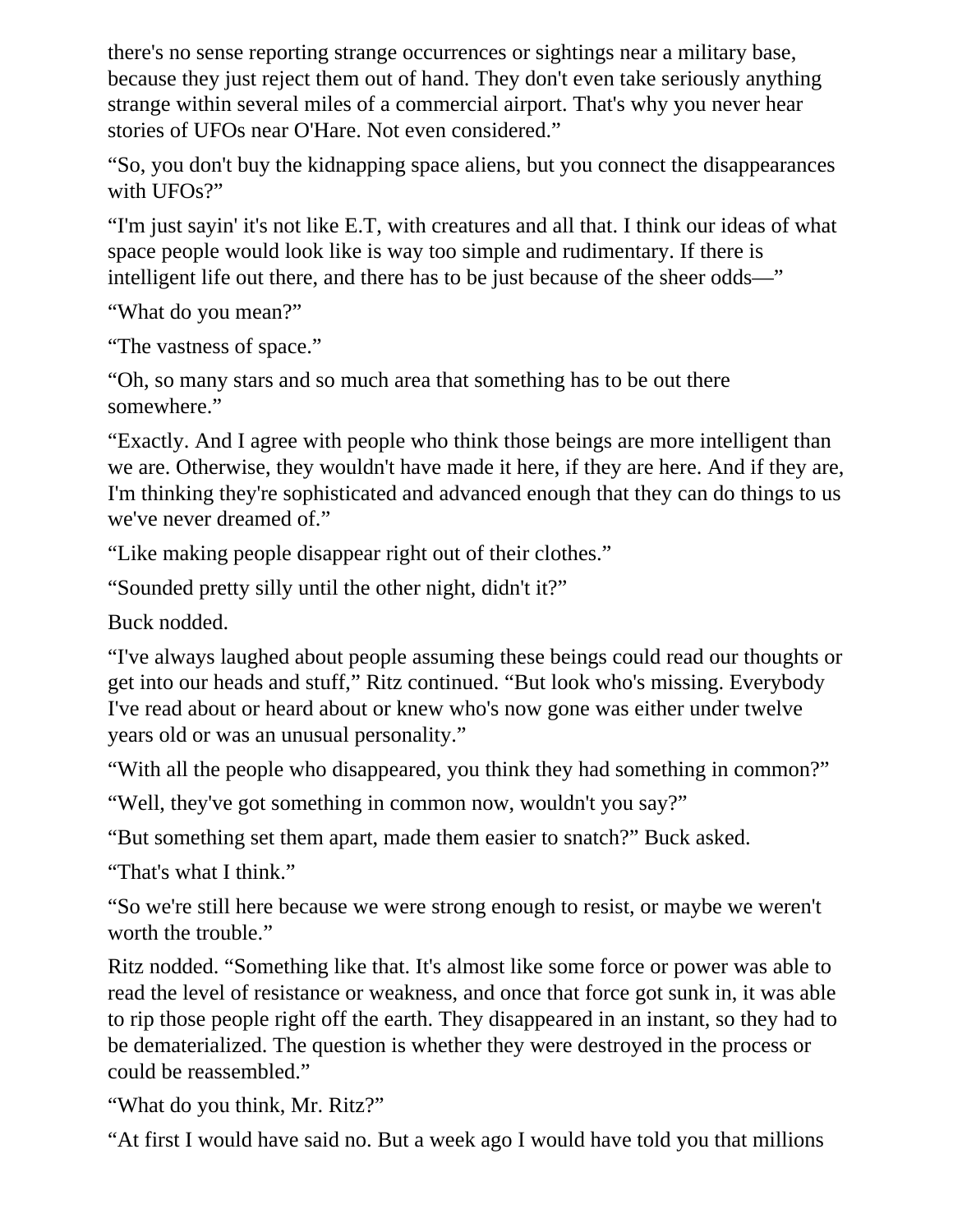of people all over the world disappearing into thin air sounds like a B movie. When I allow for the fact that it actually happened, I have to allow for the next logical step. Maybe they're somewhere specific in some form, and maybe they can return."

"That's a comforting thought," Buck said. "But is it more than wishful thinking?"

"Hardly. That idea and fifty cents would be worth half a dollar. I fly planes for money. I haven't got a clue. I'm still as much in shock as the next guy, and I don't mind tellin' you, I'm scared."

"Of?"

"That it might happen again. If it was anything like I think it was, maybe all this force needs to do now is crank up the power somehow and they can get older people, smarter people, people with more resistance that they ignored the first time, around."

Buck shrugged and sat in silence for a few minutes. Finally he said, "There's a little hole in your argument. I know of some people who are missing who seem as strong as anyone."

"I wasn't talking physical strength."

"Neither was I." Buck thought about Lucinda Washington. "I lost a friend and coworker who was bright, healthy, happy, strong, and a forceful personality."

"Well, I'm not saying I know everything or even anything. You wanted my theory, there it is."

Rayford Steele lay on his back, staring at the ceiling. Sleep had come hard and intermittently, and he hated the logy feeling. He didn't want to watch the news. He didn't want to read the paper, even knowing a new one had flopped up onto the porch before dawn. All he wanted was for Chloe to get home so they could grieve together. There was nothing, he decided, more lonely than grief.

He and his daughter would have work to do, too. He wanted to investigate, to learn, to know, to act. He started by searching for a Bible, not the family Bible that had collected dust on his shelf for years, but Irene's. Hers would have notes in it, maybe something that would point him in the right direction.

It wasn't hard to find. It was usually within arm's reach of where she slept. He found it on the floor, next to the bed. Would there be some guide? An index? Something that referred to the Rapture or the judgment or something? If not, maybe he'd start at the end. If genesis meant "beginning," maybe revelation had some thing to do with the end, even though it didn't mean that. The only Bible verse Rayford could quote by heart was Genesis 1:1: "In the beginning God created the heavens and the earth." He hoped there'd be some corresponding verse at the end of the Bible that said something like, "In the end God took all his people to heaven and gave everybody else one more chance."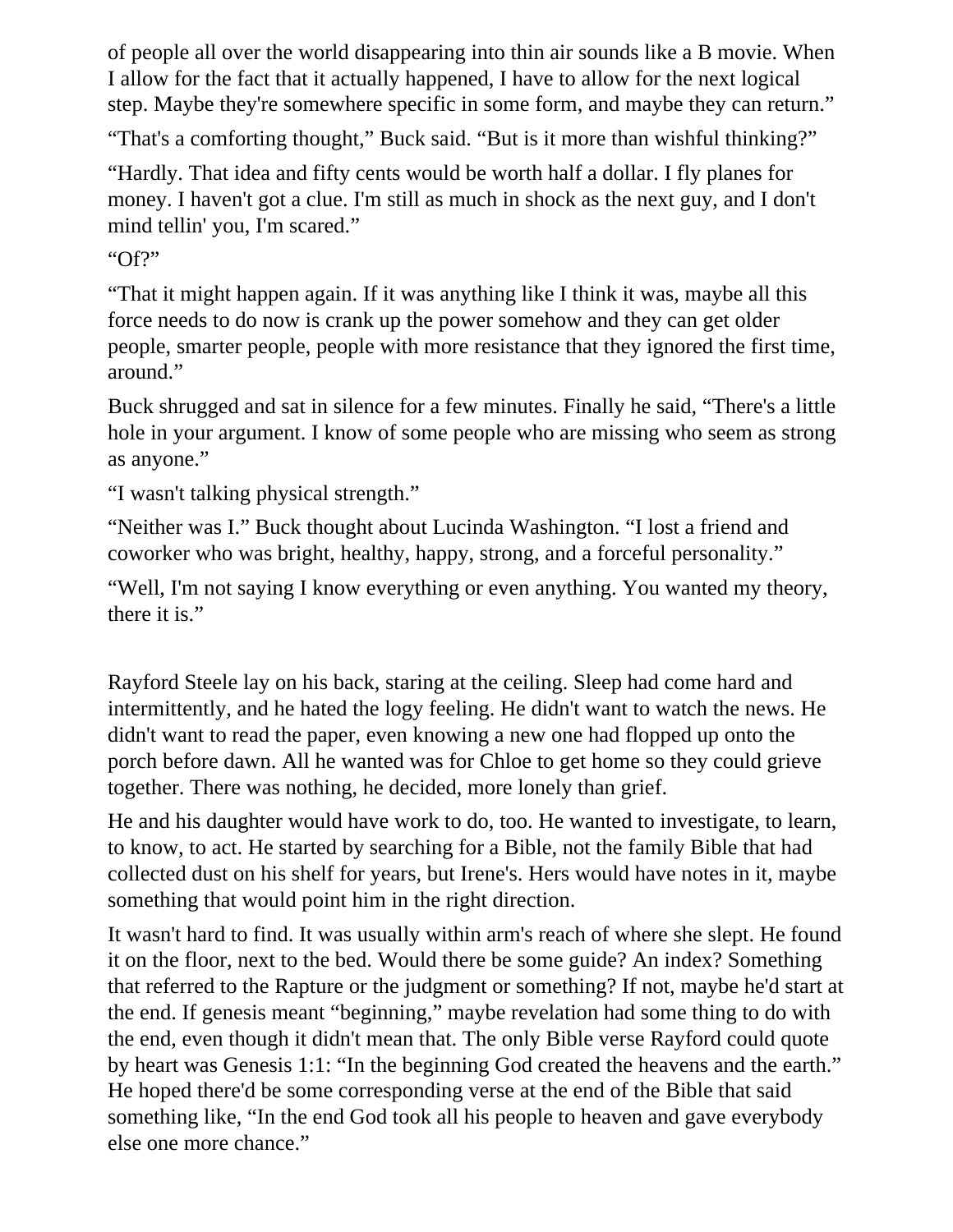But no such luck. The very last verse in the Bible meant nothing to him. It said, "The grace of the Lord Jesus be with you all. Amen." And it sounded like the religious mumbo jumbo he had heard in church. He backed up a verse and read, "He who testifies to these things says, 'Yes, I am coming quickly.' Amen. Come, Lord Jesus."

Now he was getting somewhere. Who was this who testified of these things, and what were these things? The quoted words were in red. What did that mean? He looked through the Bible and then noticed on the spine, "Words of Christ in red." So Jesus said he was coming quickly. Had he come? And if the Bible was as old as it seemed, what did "quickly" mean? It must not have meant soon, unless it was from the perspective of—someone with a long view of history. Maybe Jesus meant that when he came, he would do it quickly. Was that what this was all about? Rayford glanced at the last chapter as a whole. Three other verses had red letters, and two of those repeated the business about coming quickly.

Rayford could make no sense of the text of the chapter. It seemed old and formal. But near the end of the chapter was a verse that ended with words that had a strange impact on him. Without a hint of their meaning, he read, "Let the one who is thirsty come; let the one who wishes take the water of life without cost."

Jesus wouldn't have been the one who was thirsty. He would not have been the one who wished to take the water of life. That, Rayford assumed, referred to the reader. It struck him that he was thirsty, soul thirsty. But what was the water of life? He had already paid a terrible cost for missing it. Whatever it was, it had been in this book for hundreds of years.

Rayford idly leafed through the Bible to other passages, none of which made sense to him. They discouraged him because they didn't seem to flow together, to refer to each other, to have a direction. Language and concepts foreign to him were not helping.

Here and there he saw notes in the margins in Irene's delicate handwriting. Sometimes she simply wrote, "Precious." He was determined to study and find someone who could explain those passages to him. He was tempted to write, "precious," next to that verse in Revelation, about taking the water of life without cost. It sounded precious to him, though he couldn't yet make it compute.

Worst of all, he feared he was reading the Bible too late. Clearly he was too late to have gone to heaven with his wife and son. But was he too late, period?

In the front flyleaf was last Sunday's church bulletin. What was this, Wednesday morning? Three days ago he had been where? In the garage. Raymie had begged him to go with them to church. He promised he would next Sunday. "That's what you said last week," Raymie had said.

"Do you want me to fix this four-wheeler for you or not? I don't have all the time in the world."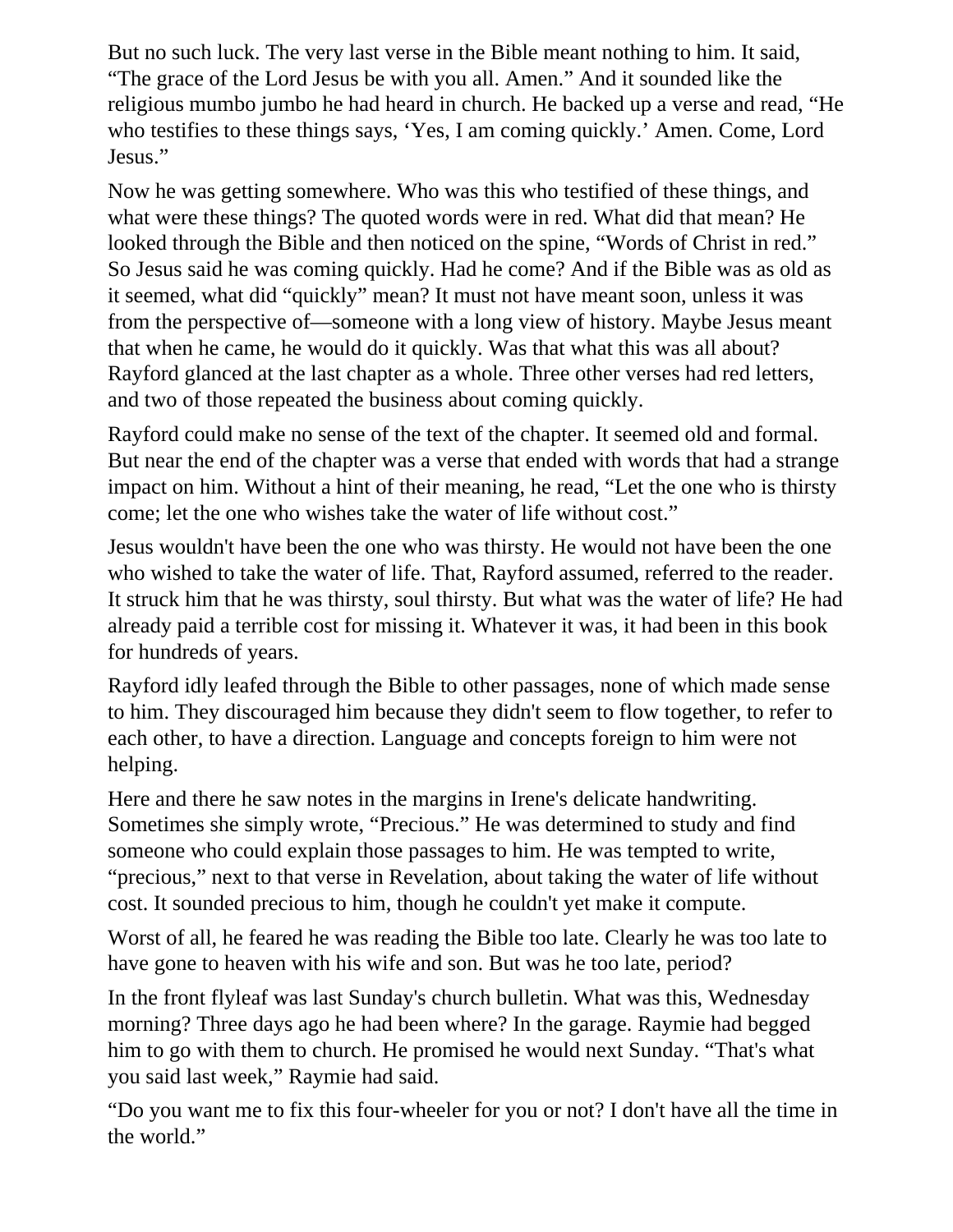Raymie was not one for pushing a guilt trip. He just repeated, "Next Sunday?" "For sure," Rayford had said. And now he wished next Sunday were here. He wished even more that Raymie were there to go with him because he would go. Or would he? Would he be off work that day? And would there be church? Was anyone left in that congregation? He pulled the bulletin from Irene's Bible and circled the phone number. Later that day, after he checked in with Pan-Continental, he would call the church office and see if anything was going on.

He was about to set the Bible on the bed table when he grew curious and opened the front flyleaf again. On the first white-papered page he saw the inscription. He had given this Bible to Irene on their first wedding anniversary. How could he have forgotten, and what had he been thinking? She was no more devout than he back then, but she talked about wanting to get serious about church attendance before the children came along. He had been angling for something or trying to impress her. Maybe he thought she would think him spiritual if he gave her a gift like that. Maybe he was hoping she would let him off the hook and go to church by herself if he proved his spiritual sensitivity with this gift.

For years he had tolerated church. They had gone to one that demanded little and offered a lot. They made many friends and had found their doctor, dentist, insurance man, and even country club members in that church. Rayford was revered, proudly introduced as a 747 captain to newcomers and guests, and even served on the church board for several years.

When Irene discovered the Christian radio station and what she called "real preaching and teaching," she grew disenchanted with their church and began searching for a new one. That gave Rayford the opportunity to quit going at all, telling her that when she found one she really liked, he would start going again. She found one, and he tried it occasionally, but it was a little too literal and personal and challenging for him. He was not revered. He felt like a project. And he pretty much stayed away.

Rayford noticed another bit of Irene's handwriting. It was labeled her prayer list, and he was at the top. She had written, 'Rafe, for his salvation and that I be a loving wife to him. Chloe, that she come to Christ and live in purity. Ray Jr., that he never stray from his strong, childlike faith.' Then she had listed her pastor, political leaders, missionaries, world conflict, and several friends and other relatives.

"For his salvation," Rayford whispered. "Salvation." Another ten-dollar church word that had never really impressed him. He knew Irene's new church was interested in the salvation of souls, something he'd never heard in the previous church. But the closer he had gotten to the concept, the more he had been repelled. Didn't salvation have something to do with confirmation, baptism, testifying, getting religion, being holy? He hadn't wanted to deal with it, whatever it was. And now he was desperate to know exactly what it meant.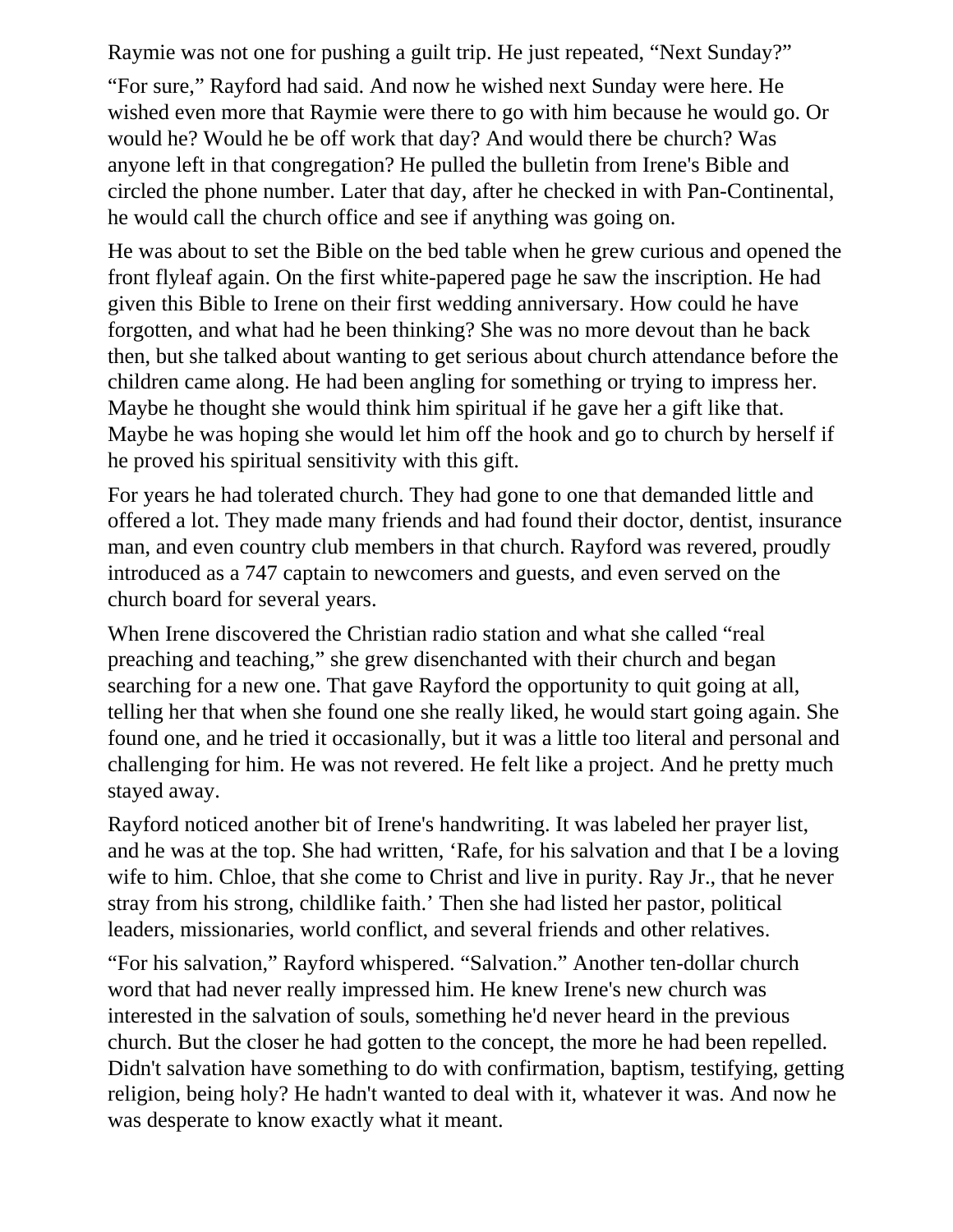Ken Ritz radioed ahead to airports in suburban New York, finally getting clearance to touch down at Easton, Pennsylvania. "You know," Ritz said, "these are the old stompin' grounds of Larry Holmes, once the heavyweight champion of the world."

"The guy that beat Ali?"

"One and the same. If he was still around, whoever was takin' people might've got a knock on the noggin from ol' Larry. You can bet on that."

The pilot asked personnel in Easton if they could arrange a ride to New York City for his passenger.

```
"You're joking, right, Lear?"
```

```
"Didn't mean to, over."
```
"We got a guy can get him to within a couple of miles of the subway. No cars in or out of the city yet, and even the trains have some kind of a complicated route that takes them around bad sites."

"Bad sites?" Buck repeated.

"Say again," Ritz radioed.

"Haven't you been watching the news? Some of the worst disasters in the city were the result of disappearing motormen and dispatchers. Six trains were involved in head-ons with lots of deaths. Several trains ran up the back of other ones. It'll be days before they clear all, the tracks and replace cars. You sure your man wants to get into midtown?"

"Roger. Seems like the type who can handle it."

"Hope he's got good hiking boots, over."

It cost Buck another premium for a ride close enough to the train that he could walk the rest of the way. His driver had not even been a cabbie, nor the vehicle a cab. But it might as well have been. It was just as decrepit and unsafe.

A two-mile walk got him to the train platform at about noon, where he waited more than forty minutes with a mass of humanity, only to find himself among the last half who had to wait another half an hour for the next train. The zigzag ride took two hours to get to Manhattan, and all during the trip Buck tapped at the keys on his laptop or stared out the window at the gridlock that went on for miles. He knew many of his locally based colleagues would have already filed similar reports, so his only hope of scoring with Steve Plank and having this see publication was if his were more powerfully or eloquently written. He was in such awe of the scene that he doubted he could pull it off. At the very least he was adding drama to his own memoirs. New York City was at a standstill, and the biggest surprise was that they were letting people in at all. No doubt many of these, like him, lived here and needed to get to their homes and apartments.

The train lurched to a stop, far short of where he had been told it would reach. The garbled announcement, the best he could make out, informed passengers that this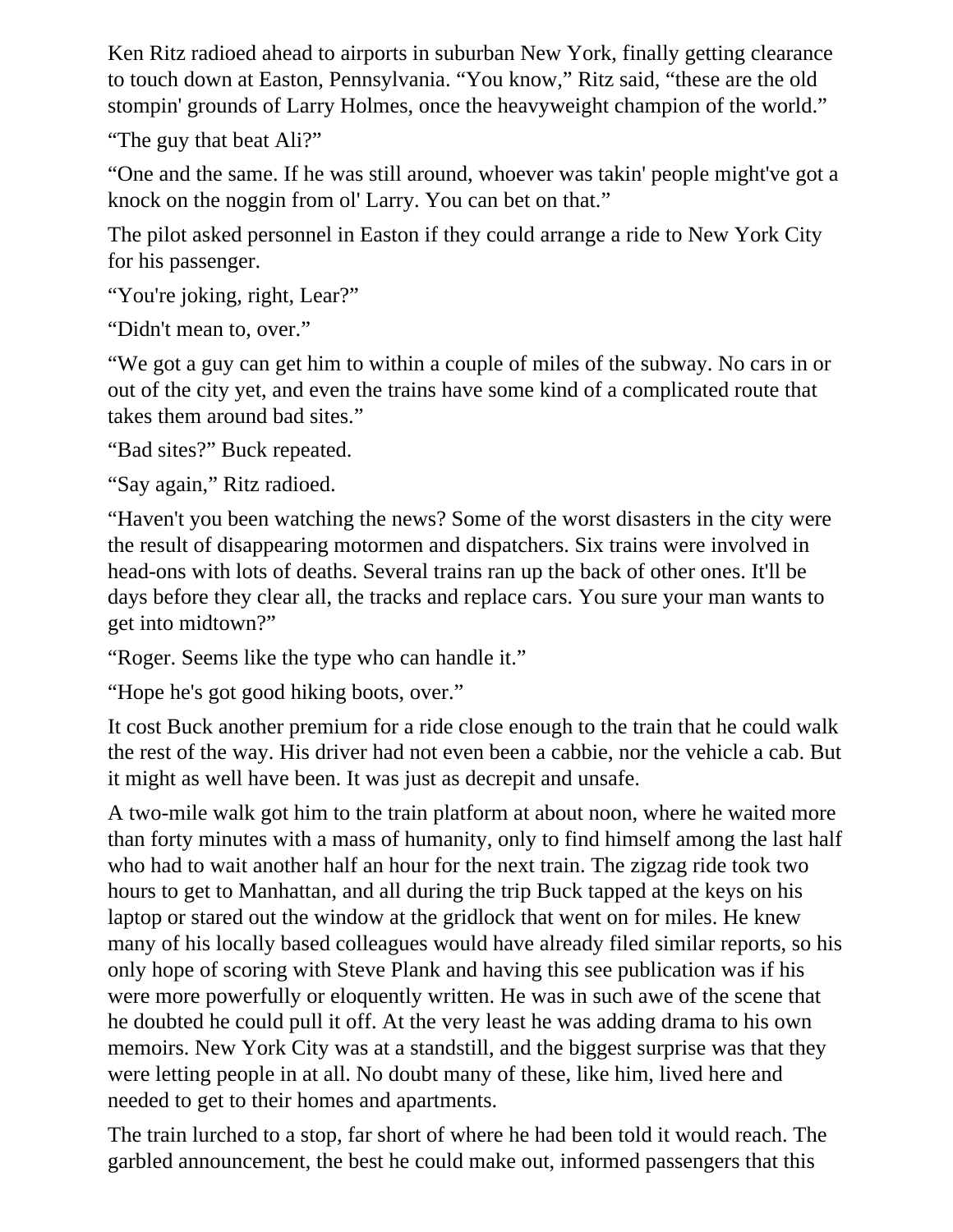was the new last stop. Their next log would have put them in the middle of a crane site where cars were being lifted off the track. Buck calculated about a fifteen mile walk to his office and another five to his apartment.

Fortunately, Buck was in great shape. He put everything into his bag and shortened the strap so he could carry it close to his body without it swinging. He set off at what he guessed was a four-mile-per-hour pace, and three hours later he was hurting. He was sure he had blisters, and his neck and shoulders were tired from the bag and strap. He was sweating through his clothes, and there was no way he was going to get to his apartment before stopping in at the office.

"Oh, God, help me," Buck breathed, more exasperated than praying. But if there was a God, he decided, God had a sense of humor. Leaning against a brick wall in an alley in plain sight was a yellow bicycle with a cardboard sign clipped to it. It read, "Borrow this bike. Take it where you like. Leave it for someone else in need. No charge."

Only in New York, he thought. Nobody steals something that's free.

He thought about breathing a prayer of thanks, but somehow the world he was looking at didn't show any other evidence of a benevolent Creator. He mounted the bike, realized how long it had been since he had been aboard one, and wobbled off till he found his balance. It wasn't long before he cruised into midtown between the snarl of wreckage and wreckers. Only a few other people were traveling as efficiently as he was—couriers on bikes, two others on yellow bikes just like his, and cops on horseback.

Security was tight at the Global Weekly building, which somehow didn't surprise him. After identifying himself to a new desk clerk, he rode to the twenty-seventh floor, stopped in the public washroom to freshen up, and finally entered the main suites of the magazine. The receptionist immediately buzzed Steve Plank's office, and both Steve and Marge Potter hurried out to embrace and welcome him.

Buck Williams was hit with a strange, new emotion. He nearly wept. He realized he, along with everyone else, was enduring a hideous trauma and that he had no doubt been running on adrenaline. But somehow, getting back to familiar territory—especially with the expense and effort it had taken—made him feel as if he had come home. He was with people who cared about him. This was his family. He was really, really glad to see them, and it appeared the feeling was mutual.

He bit his lip to keep from clouding up, and as he followed Steve and Marge down the hall past his tiny, cluttered office and into Steve's spacious office/conference room, he asked if they had heard about Lucinda Washington.

Marge stopped in the corridor, bringing her hands to her face. "Yes," she managed, "and I wasn't going to do this again. We've lost several. Where does the grieving start and end?"

With that, Buck lost it. He couldn't pretend any longer, though he was as surprised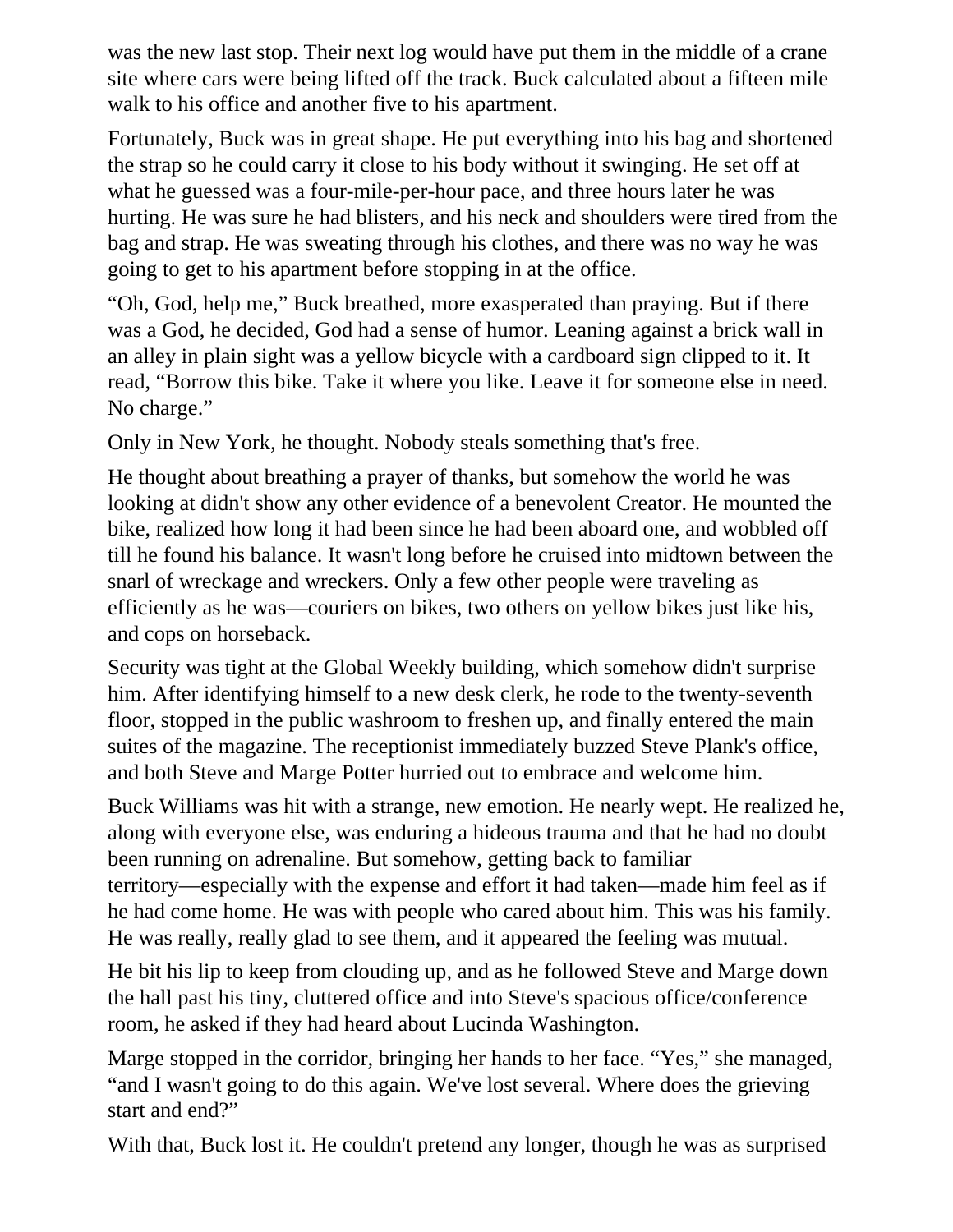as anyone at his own sensitivity. Steve put an arm around his secretary and guided her and Buck into his office, where others from the senior staff waited.

They cheered when they saw Buck. These people, the ones he had worked with, fought with, feuded with, irritated, and scooped, now seemed genuinely glad to see him. They could have no idea how he felt. "Boy, it's good to be back here," he said, then sat and buried his head in his hands. His body began to shake, and he could fight the tears no longer. He began to sob, right there in front of his colleagues and competitors.

He tried to wipe the tears away and compose himself, but when he looked up, forcing an embarrassed smile, he noticed everyone else was emotional, too. "It's all right, Buck," one said. "If this is your first cry, you'll discover it won't be your last. We're all just as scared and stunned and grief stricken as you are."

"Yeah," another said, "but his personal account will no doubt be more compelling." Which made everyone laugh and cry all the more.

Rayford talked himself into calling the Pan-Con Flight Center early in the afternoon. He learned that he was to report in for a Friday flight two days later. "Really?" he said.

"Don't count on actually flying it," he was told. "Not too many flights are expected to be lifting off by then. Certainly none till late tomorrow, and maybe not even then."

"There's a chance I'll get called off before I leave home?"

"More than a chance, but that's your assignment for now."

"What's the route?"

"ORD to BOS to JFK."

"Hmm. Chicago, Boston, New York. Home when?"

"Saturday night."

"Good."

"Why? Got a date?"

"Not funny."

"Oh, gosh, I'm sorry, Captain. I forgot who I was talking to."

"You know about my family?"

"Everybody here knows, sir. We're sorry. We heard it from the senior flight attendant on your aborted Heathrow run. You got the word on your first officer on that flight, didn't you?"

"I heard something but never got any official word."

"What'd you hear?"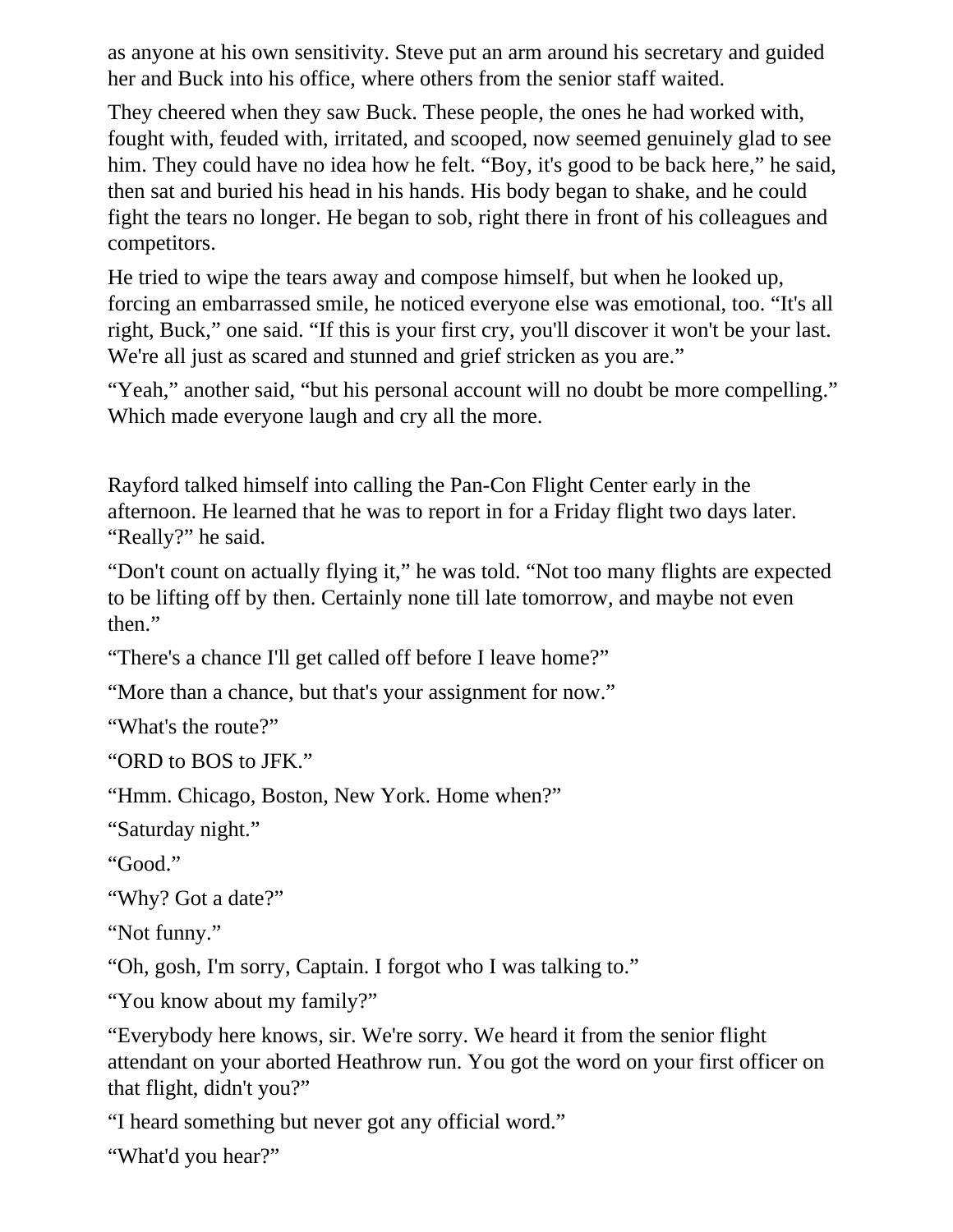"Suicide."

"Right. Awful."

"Can you check on something for me?"

"If it's in my power, Captain."

"My daughter is trying to get back this way from California."

"Unlikely."

"I know, but she's on her way. Trying anyway. She'll more than likely try to fly Pan. Can you check and see if she's on any of the manifests coming east?"

"Shouldn't be too hard. There are precious few, and you know none of them will be landing here."

"How about Milwaukee?"

"Don't think so." He was tapping computer keys.

"Where would she originate?"

"Somewhere near Palo Alto."

"Not good."

"Why?"

"Hardly anything coming out of there. Let me check."

Rayford could hear the man talking to himself, trying things, suggesting options. "Air California to Utah. Hey! Found her! Name Chloe with your last name?"

"That's her!"

"She checked in at Palo Alto. Pan put her on a bus to some outlying strip. Flew her to Salt Lake City on Air California. First time out of the state for that plane, I'll bet. She got on a Pan-Con plane, oh, an oldie, and they took her to, um, oh brother. Enid, Oklahoma."

"Enid? That's never been on our routes."

"No kidding. They were overrun with Dallas's spillover, too. Anyway, she's flying Ozark to Springfield, Illinois."

"Ozark!"

"I just work here, Cap."

"Well, somebody's trying to make it work, aren't they?"

"Yeah, the good news is, we've got a turboprop or two down there that can get her up into the area, but it doesn't say where she might land. It might not even come up on this screen because they won't know till they get close."

"How will I know where to pick her up?"

"You may not. I'm sure she'll call you when she lands. Who knows? Maybe she'll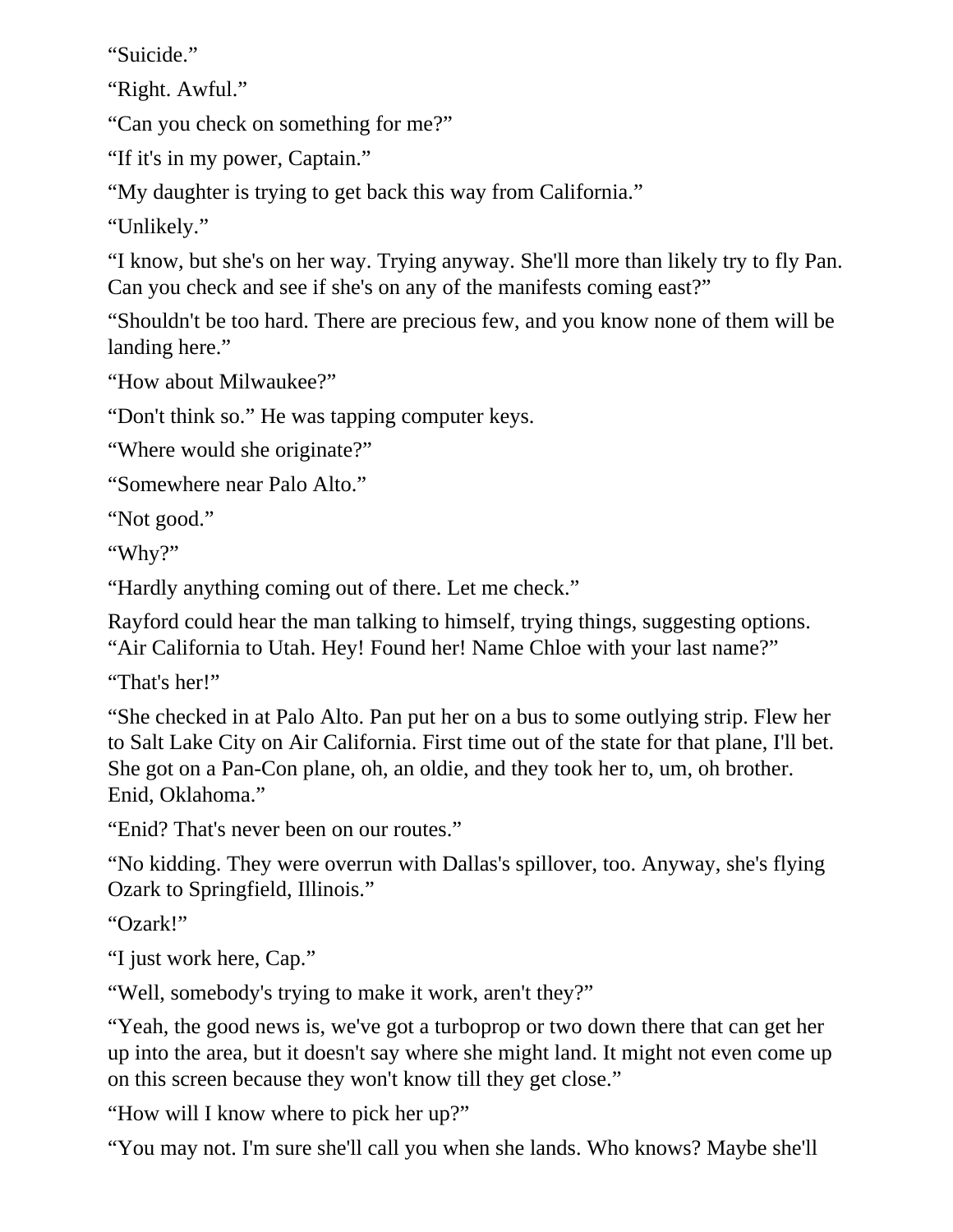just show up."

"That would be nice."

"Well, I'm sorry for what you're going through, sir, but you can be grateful your daughter didn't get on Pan-Con directly out of Palo Alto. The last one out of there went down last night. No survivors."

"And this was after the disappearances?"

"Just last night. Totally unrelated."

"Wouldn't that have been a kick in the teeth?" Rayford said.

"Indeed."

## **CHAPTER EIGHT**

WHEN the other senior writers and editors drifted back to their offices, Steve Plank insisted Buck Williams go home and rest before coming back for an eight o'clock meeting that evening.

"I'd rather get done now and go home for the night."

"I know," the executive editor said, "but we've got a lot to do and I want you sharp."

Still, Buck was reluctant. "How soon can I get to London?"

"What have you got there?"

Buck filled Steve in on his tip about a major U.S. financier meeting with international colleagues and introducing a rising European politico. "Oh, man, Buck," Steve said, "we're all over that. You mean Carpathia."

Buck was stunned. "I do?"

"He was the guy Rosenzweig was so impressed with."

"Yeah, but you think he's the one my informant is hinting at."

"Man, you have been out of touch," Steve said. "It's not that big a deal. The financier has to be Jonathan Stonagal, who seems to be sponsoring him. I told you Carpathia was coming to address the U.N., didn't I?"

"So he's the new Romanian ambassador to the U.N." Buck said.

"Hardly."

"What then?"

"President of the country."

"Didn't they just elect a leader, what, eighteen months ago?" Buck said, remembering Dirk's tip that a new leader would seem out of place and time.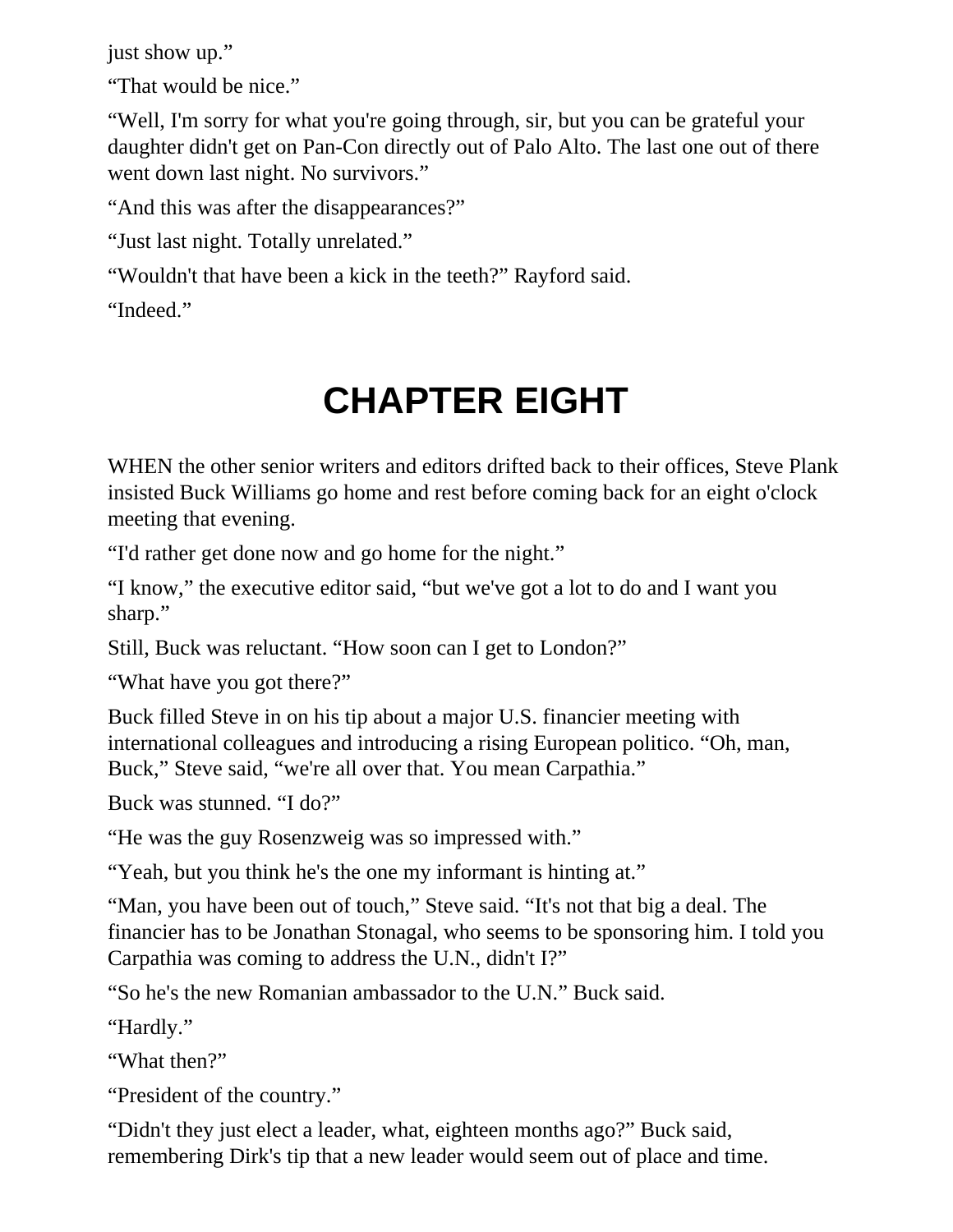"Big shake-up there," Steve said. "Better check it out."

"I will."

"I don't mean you. I really don't think there's much of a story. The guy is young and dashing and all that, charming and persuasive as I understand it. He had been a meteoric business star, making a killing when Romanian markets opened to the West years ago. But as of last week he wasn't even in their senate yet. He was only in the lower house."

"The House of Deputies," Buck said.

"How did you know that?"

Buck grinned. "Rosenzweig educated me."

"For a minute there I thought you really did know everything. That's what you get accused of around here, you know."

"What a crime."

"But you play it with such humility."

"That's me. So, Steve, why don't you think it's important that a guy like Carpathia comes from nowhere to unseat the president of Romania?"

"He didn't exactly come from nowhere. His businesses were built on Stonagal financing. And Carpathia has been a disarmament crusader, very popular with his colleagues and the people."

"But disarmament doesn't fit with Stonagal. Isn't he a closet hawk?"

Plank nodded.

"So there are mysteries."

"Some, but, Buck, what could be bigger than the story you're on? You haven't got time to fool with a guy who becomes president of a non-strategic country."

"There's something there, though, Steve. My guy in London tips me off. Carpathia's tied in with the most influential non-politician in the world. He goes from lower house to president without a popular election."

" $And$ "

"There's more? Which side of this argument are you on? Did he have the sitting president killed or something?"

"Interesting you should say that, because the only wrinkle in Carpathia's history are some rumors that he was ruthless with his business competition years ago."

"How ruthless?"

"People took dirt naps."

"Ooh, Steve, you talk just like a mobster."

"And listen, the previous president stepped down for Carpathia. Insisted on his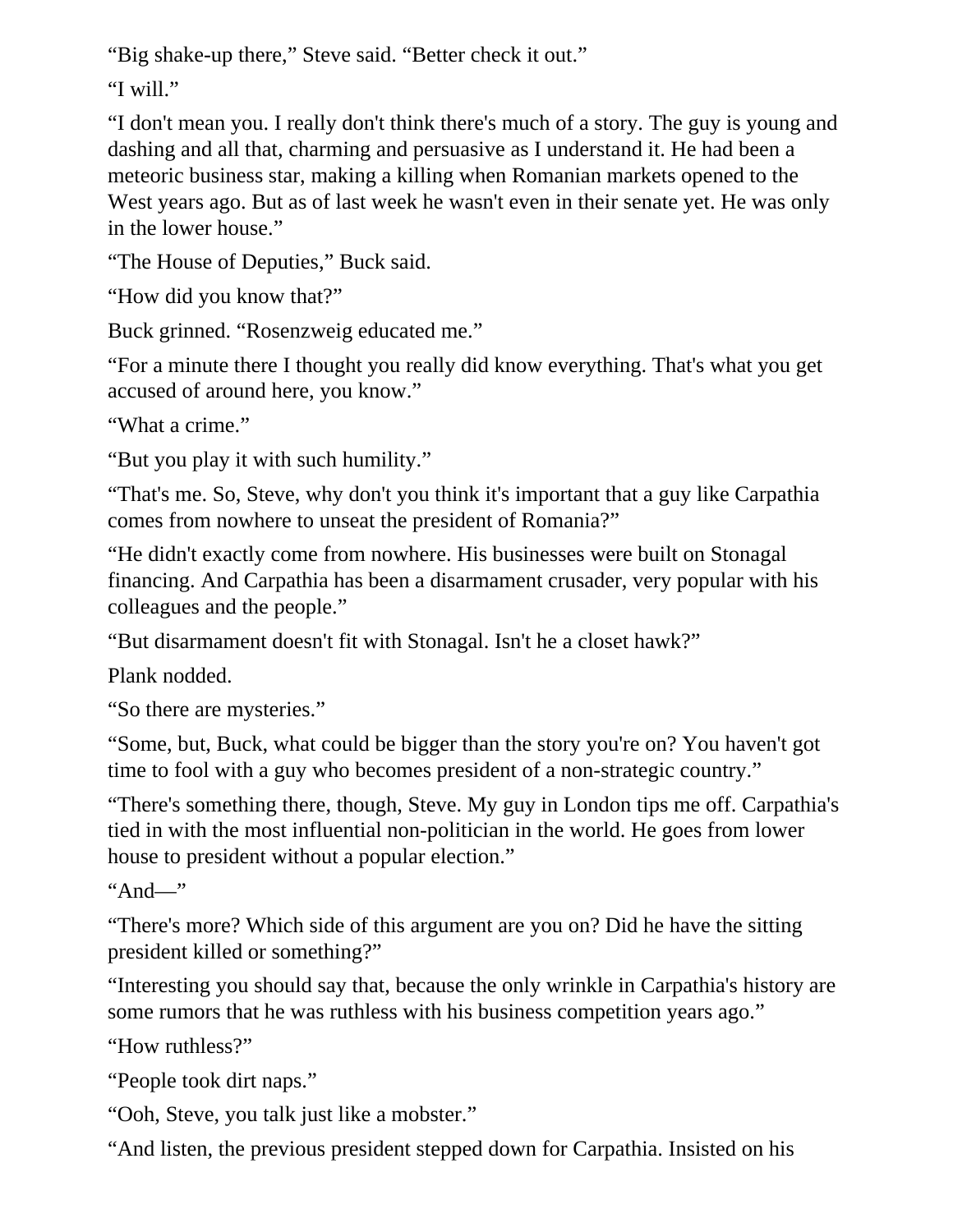installation."

"And you say there's no story here?"

"This is like the old South American coups, Buck. A new one every week. Big deal. So Carpathia's beholden to Stonagal. All that means is that Stonagal will have free rein in the financial world of an Eastern European country that thinks the best thing that ever happened to it was the destruction of Russia."

"But, Steve, this is like a freshman congressman becoming president of the United States in an off-election year, no vote, president steps aside, and everybody's happy."

"No, no, no, big difference. We're talking Romania here, Buck. Romania. Nonstrategic, scant gross national product, never invaded anybody, never anyone's strategically. There's nothing there but low-level internal politics."

"It still smells major to me," Buck said. "Rosenzweig was high on this guy, and he's an astute observer. Now Carpathia's coming to speak at the U.N. What next?"

"You forget he was coming to the U.N. before he became president of Romania."

"That's another puzzle. He was a nobody."

"He's a new name and face in disarmament. He gets his season in the sun, his fifteen minutes of fame. Trust me, you're not going to hear of him again."

"Stonagal had to be behind the U.N. gig, too," Buck said. "You know Diamond John is a personal friend of our ambassador."

"Stonagal is a personal friend of every elected official from the president to the mayors of most medium-sized cities, Buck. So what? He knows how to play the game. He reminds me of old Joe Kennedy or one of the Rockefellers, all right? What's your point?"

"Just that Carpathia is speaking at the U.N. on Stonagal's influence."

"Probably. So what?"

"He's up to something."

"Stonagal's always up to something, keeping the skids greased for one of his projects. OK, so he gets a businessman into Romanian politics, maybe even gets him installed as president. Who knows, maybe he even got him his little audience with Rosenzweig, which never amounted to anything. Now he gets Carpathia a little international exposure. That happens all the time because of guys like Stonagal. Would you rather chase this non-story than tie together a cover piece that tries to make sense of the most monumental and tragic phenomenon in the history of the world?"

"Hmm, let me think about that," Buck said, smiling, as Plank punched him.

"Man, you can sure chase rabbit trails," the executive editor said.

"You used to like my instincts."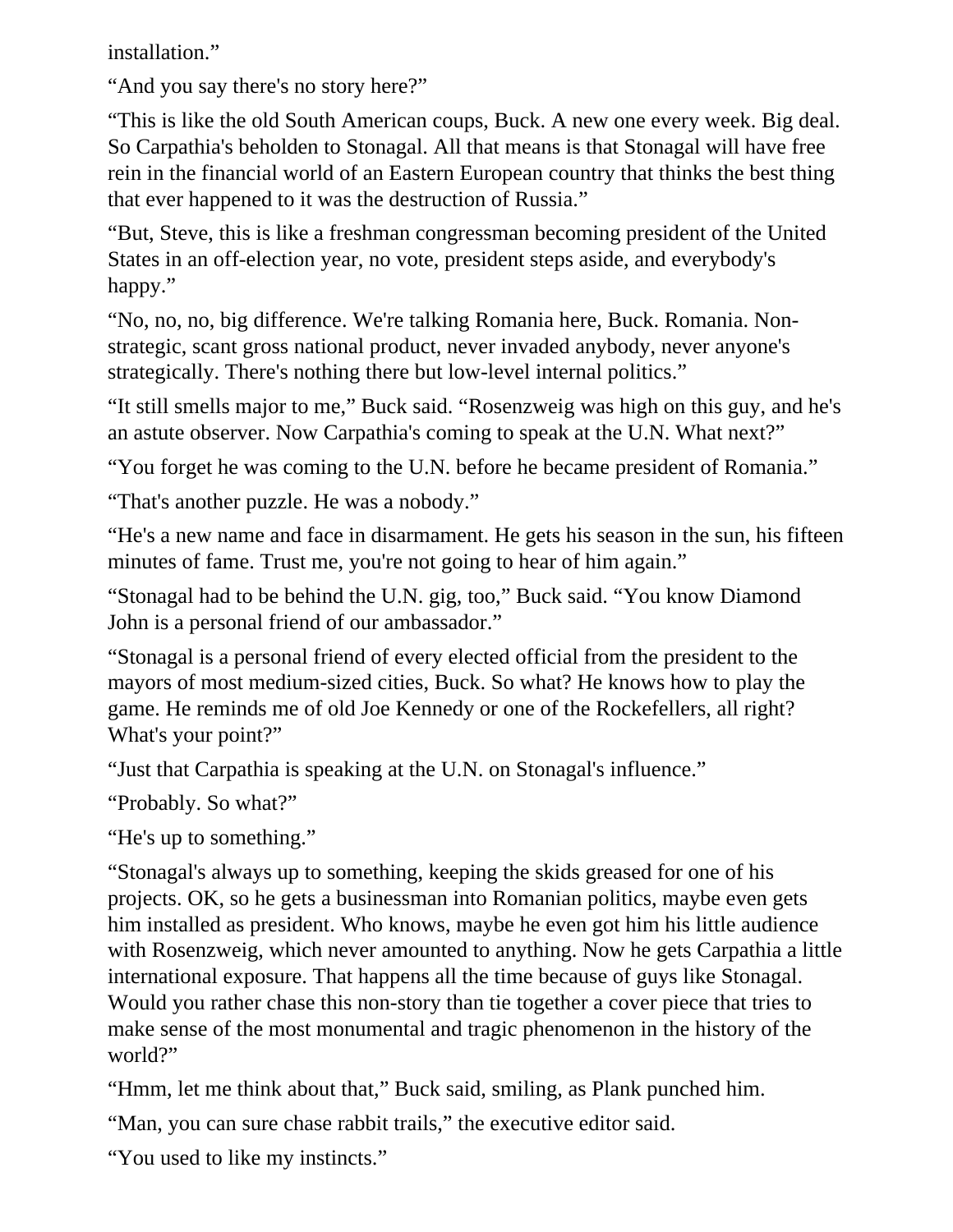"I still do, but you're a little sleep-deprived right now."

"I'm definitely not going to London? Because I've got to tell my guy."

"Marge tried to reach the guy who was supposed to meet your plane. She can tell you how to get through and all that. But be back here by eight. I'm bringing in the department editors interested in the various international meetings coming here this month. You're going to be tying that coverage together, so-"

"So they can all hate me in the same meeting?" Buck said.

"They'll feel important."

"But is it important? You want me to ignore Carpathia, but you're going to complicate my life with, what was it, an ecumenical religious convention and a oneworld-currency confab?"

"You are short on sleep, aren't you, Buck? This is why I'm still your boss. Don't you get it? Yes, I want coordination and I want a well-written piece. But think about it. This gives you automatic entry to all these dignitaries. We're talking Jewish Nationalist leaders interested in one world government—"

"Unlikely and hardly compelling."

"—Orthodox Jews from all over the world looking at rebuilding the temple, or some such—"

"I'm being overrun by Jews."

"—international monetarists setting the stage for one world currency—"

"Also unlikely."

"But this will let you keep an eye on your favorite power broker—"

"Stonagal."

"Right, and heads of various religious groups looking to cooperate internationally."

"Bore me to death, why don't you? These people are discussing impossibilities. Since when have religious groups been able to get along?"

"You're still not getting it, Buck. You're going to have access to all these peoplereligious, moneyed, political while trying to write a piece about what happened and why it happened. You can get the thinking of the greatest minds from the most diverse viewpoints."

Buck shrugged in surrender. "You've got a point. I still say our department editors are going to resent me."

"There's something to be said for consistency."

"I still want to try to get to Carpathia."

"That won't be hard. He's already a media darling in Europe. Eager to talk."

"And Stonagal."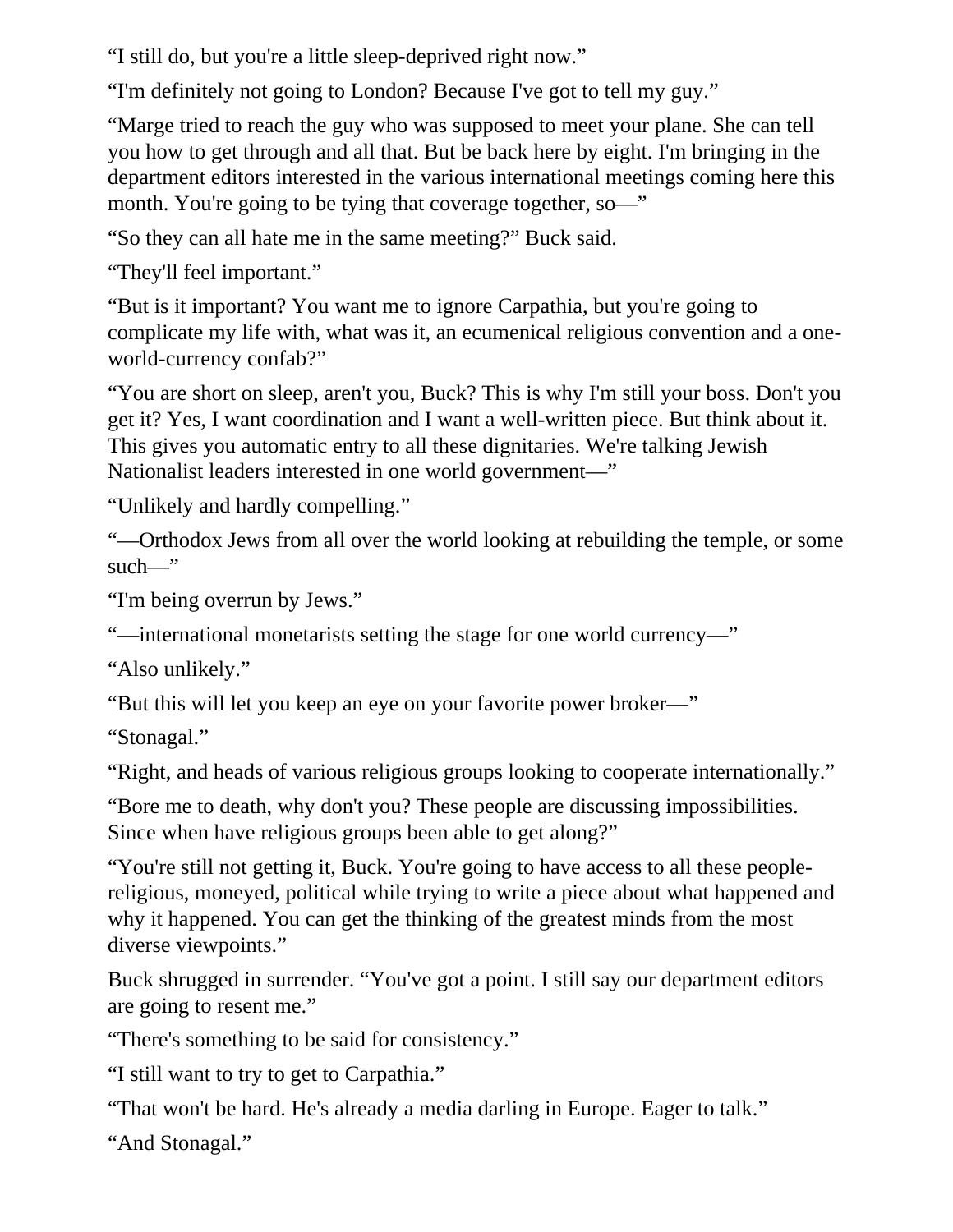"You know he never talks to the press, Buck."

"I like a challenge."

"Go home and take a load off. See you at eight."

Marge Potter was preparing to leave as Buck approached. "Oh yes," Marge said, setting down her stuff and flipping through her notebook. "I tried Dirk Burton several times. Got through once to his voice mail and left him your message. Received no confirmation. OK?"

"Thanks."

Buck wasn't sure he'd be able to rest at home with everything flying through his brain. He was pleasantly surprised when he reached street level to find that representatives of various cab companies were posted outside office buildings, directing people to cabs that could reach certain areas via circuitous routes. For premium fares, of course. For thirty dollars, in a shared cab, Buck was let off two blocks from his apartment. In three hours he would have to be back at the office, so he made arrangements with the cabbie to meet him at the same spot at seven fortyfive. That, he decided, would be a miracle. With all the cabs in New York, he had never before had to make such an arrangement, and to his knowledge had never even seen the same cabbie twice.

Rayford was pacing, miserable. He came to the painful realization that this was the worst season of his life. He had never even come close before. His parents had been older than those of his peers. When they had died within two years of each other, it had been a relief. They were not well, not lucid. He loved them and they were no burden, but they had virtually died to him years before, due to strokes and other ailments. When they did pass, Rayford had grieved in a way, but mostly he was just sentimental about them. He had good memories, he appreciated the kindness and sympathy he received at their funerals, and he got on with his life. Whatever tears he shed were not from remorse or heartache. He felt primarily nostalgic and melancholy.

The rest of his life had been without complication or pain. Becoming a pilot was akin to rising to any other highly paid professional level. You had to be intelligent and disciplined, accomplished. He came through the ranks in the usual way-militaryreserve duty, small planes, then bigger ones, then jets and fighters. Finally he had reached the pinnacle.

He had met Irene in Reserve Officer Training Corps in college. She had been an army brat who had never rebelled. Many of her chums had turned their backs on military life and didn't even want to own up to it. Her father had been killed in Vietnam and her mother married another military man, so Irene had seen or lived on nearly every army base in the United States.

They were married when Rayford was a senior in college and Irene a sophomore.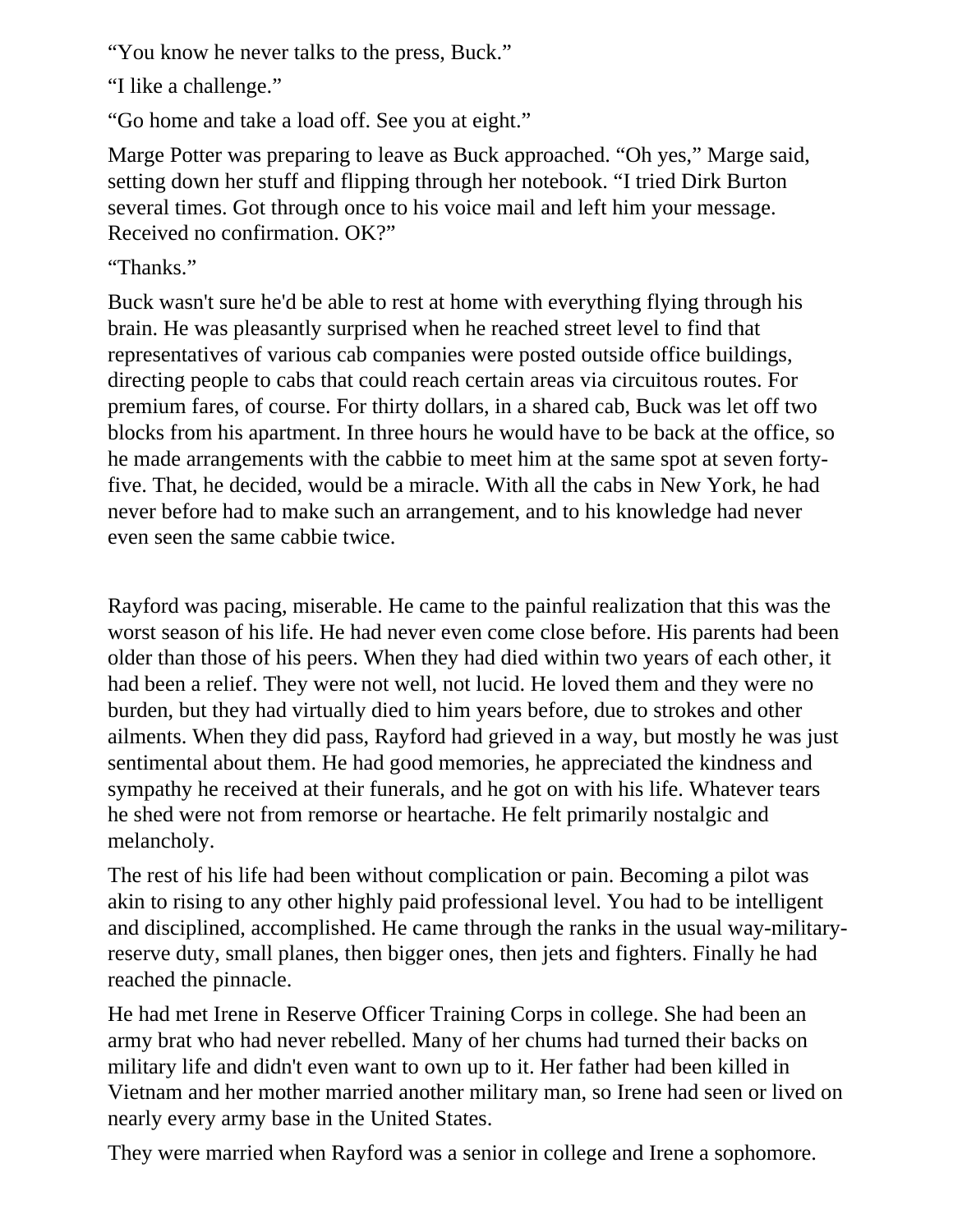She dropped out when he went into the military, and everything had been on schedule since. They had Chloe during their first year of marriage but, due to complications, waited another eight years for Ray Jr. Rayford was thrilled with both children, but he had to admit he had longed for a namesake boy.

Unfortunately, Raymie came along during a bleak period for Rayford. He was thirty and feeling older, and he didn't enjoy having a pregnant wife. Many people thought, because of his premature but not unattractive gray hair, that he was older, and so he endured the jokes about being an old father. It was a particularly difficult pregnancy for Irene, and Raymie was a couple of weeks late. Chloe was a spirited eight-yearold, so Rayford disengaged as much as possible.

Irene, he believed, slipped into at least some mild depression during that time and was short tempered with him and weepy. At work Rayford was in charge, listened to, and admired. He had been rated for the biggest, latest, and most sophisticated planes in the Pan-Continental stable. His work life was going swimmingly; he didn't enjoy going home.

He had drunk more during that period than ever before or since, and the marriage had gone through its most trying time. He was frequently late getting home and at times even fibbed about his schedule so he could leave a day early or come back a day late. Irene accused him of all manner of affairs, and because she was wrong, he denied them with great vigor and, he felt, justified anger.

The truth was, he was hoping for and angling for just what she was charging. What frustrated him so was that, despite his looks and bearing, it just wasn't in him to pull it off. He didn't have the moves, the patter, the style. A flight attendant had once called him a hunk, but he felt like a geek, an egghead. Sure, he had access to any woman with a price, but that was beneath him. While he toyed with and hoped for an old-fashioned affair, he somehow couldn't bring himself to stoop to something as tawdry as paying for sex.

Had Irene known how hard he was trying to be unfaithful, she would have left him. As it was, he had indulged in that make-out session at the Christmas party before Raymie was born, but he was so inebriated he could hardly remember it.

The guilt and nearly spoiling his image straightened him up and made him cut down on his drinking. Seeing Raymie born sobered him even more. It was time to grow up and take as much responsibility as a husband and father as he did as a pilot.

But now, as Rayford ran all those memories through his throbbing head, he felt the deepest regret and remorse a man can feel. He felt like a failure. He was so unworthy of Irene. Somehow he knew now, though he had never allowed himself to consider it before, that she couldn't in any way have been as naive or stupid had hoped and imagined. She had to have known how vapid he was, how shallow, and yes, cheap. And yet she had stayed by him, loved him, fought to keep the marriage together.

He couldn't argue that she became a different person after she switched churches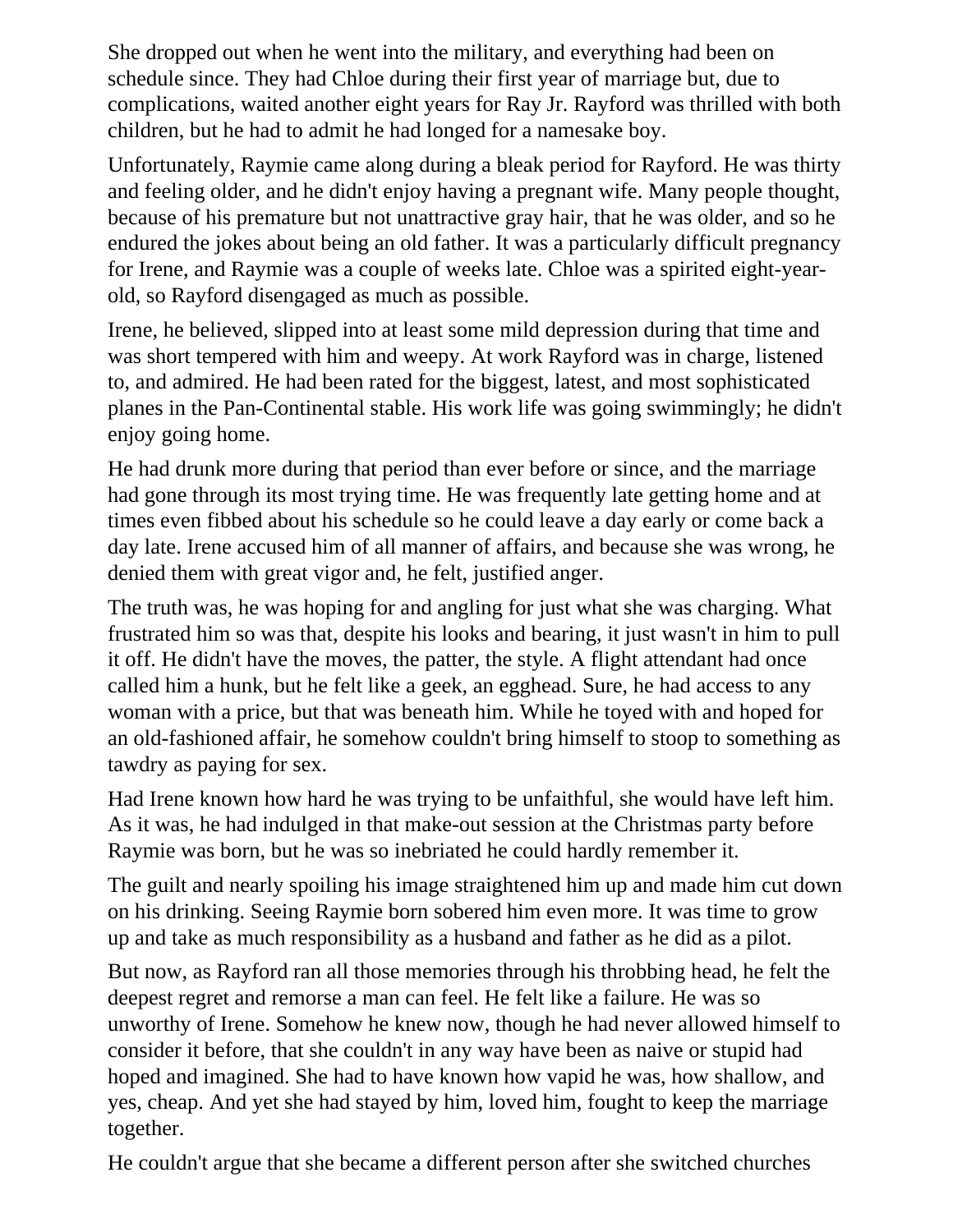and got serious about her faith. She preached at him at first, sure. She was excited and wanted him to discover what she had found. He ran. Eventually she either gave up or resigned herself to the fact that he was not going to come around by her pleading or cajoling. Now he knew from seeing her list that she had never given up. She had simply taken to praying for him.

No wonder Rayford had never gotten that close to ultimately defiling his marriage with Hattie Durham. Hattie! How ashamed he was of that silly pursuit! For all he knew, Hattie was innocent. She had never bad-mouthed his wife or the fact that he was married. She had never suggested anything inappropriate, at least for her age. Young people were more touchy and flirtatious, and she claimed no moral or religious code. That Rayford had obsessed over the possibilities with Hattie, while she probably hardly knew it, made him feel all the more foolish.

Where was this guilt coming from? He had locked eyes with Hattie numerous times, and they had spent hours alone together over dinners in various cities. But she had never asked him to her room or tried to kiss him or even hold his hand. Maybe she would have responded had he been the aggressor, but maybe not. She might just as easily have been offended, insulted, disappointed.

Rayford shook his head. Not only was he guilty of lusting after a woman to whom he had no right, but he was still such a klutz he hadn't even known how to pursue her.

And now he faced the darkest hours of his soul. He was nervous about Chloe. He wanted her home and safe in the worst way, hoping that having his own flesh and blood in the house would somehow assuage his grief and pain. He knew he should be hungry again, but nothing appealed. Even the fragrant and tasty cookies he thought he would have to ration had become painful reminders of Irene. Maybe tomorrow.

Rayford switched on the television, not out of interest in seeing more mayhem, but with the hope of some news of order, traffic clearing, people connecting. After a minute or two of the same old same old, he turned it off again. He rejected the idea of calling O'Hare about the likelihood of getting in to get his car, because he didn't want to tie up the phone for even a minute in case Chloe was trying to get through. It had been hours since he'd heard she left Palo Alto. How long would it take to make all those crazy connections and finally get on an Ozark flight from Springfield to the Chicago area? He remembered the oldest joke in the airline industry: Ozark spelled backward is Krazo. Only it didn't amuse him just then.

He leaped when the phone rang, but it was not Chloe.

"I'm sorry, Captain," Hattie said. "I promised to call you back, but I fell asleep after the call I took and have been out ever since."

"That's quite all right, Hattie. In fact, I need to—"

"I mean, I didn't want to bother you anyway at a time like this."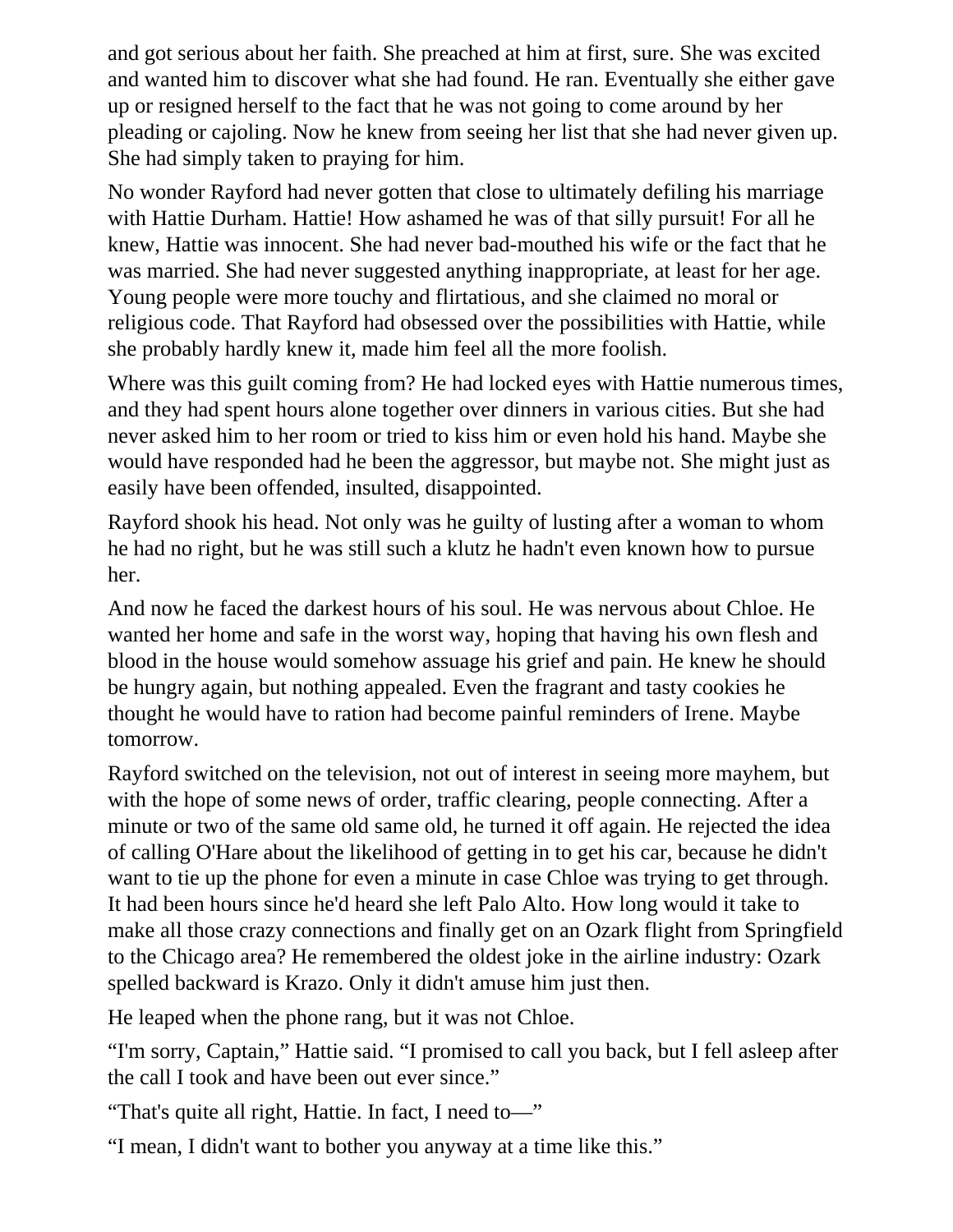"No, that's OK, I just—"

"Have you talked to Chloe?"

"I'm waiting for her to call right now, so I really have to get off!"

Rayford had been more curt than he intended and Hattie was, at first, silent.

```
"Well, all right then. I'm sorry."
```
"I'll call you, Hattie. OK?"

"OK."

She had sounded hurt. He was sorry about that, but not sorry that he had gotten rid of her for the time being. He knew she was only trying to help and be kind, but she hadn't been listening. She was alone and afraid just like he was, and no doubt by now she had found out about her family. Oh, no! He hadn't even asked about them! She would hate him, and why shouldn't she? How selfish could I be? he wondered.

Eager as he was to hear from Chloe, he had to risk a couple more minutes on the phone. He dialed Hattie, but her line was busy.

Buck tried calling Dirk Burton in London as soon as he got home, not wanting to wait longer with the time difference overseas. He got a puzzling response. Dirk's personal answering machine ran through its usual message, but as soon as the leavea-message beep sounded, a longer tone indicated that the tape was full. Strange. Dirk was either sleeping through it all or Buck had not considered that Dirk could have disappeared. Besides leaving Buck with a million questions about Stonagal, Carpathia, Todd-Cothran, and the whole phenomenon, Dirk was one of his best friends from Princeton. Ob, please let this be a coincidence, he thought. Let him be traveling.

As soon as Buck hung up, his phone rang. Of all people, it was Hattie Durham. She was crying. "I'm sorry to bother you, Mr. Williams, and I had promised myself I would never use your home number—"

"That's all right, Hattie. What is it?"

"Well, it's silly really, but I just went through something, and I don't have anybody to talk to about it. I couldn't get through to my mother and sisters, and well, I just thought maybe you'd understand."

"Try me."

She told Buck about her call to Captain Steele and brought him up to date on who Steele was, that he had lost his wife and son, and that she had been late calling him back after hearing her good news from Buck. "And then he just brushed me off because he's waiting for a call from his daughter."

"I can understand that," Buck tried, rolling his eyes. How did he get into this lonely hearts club? Didn't she have any girlfriends to unload on?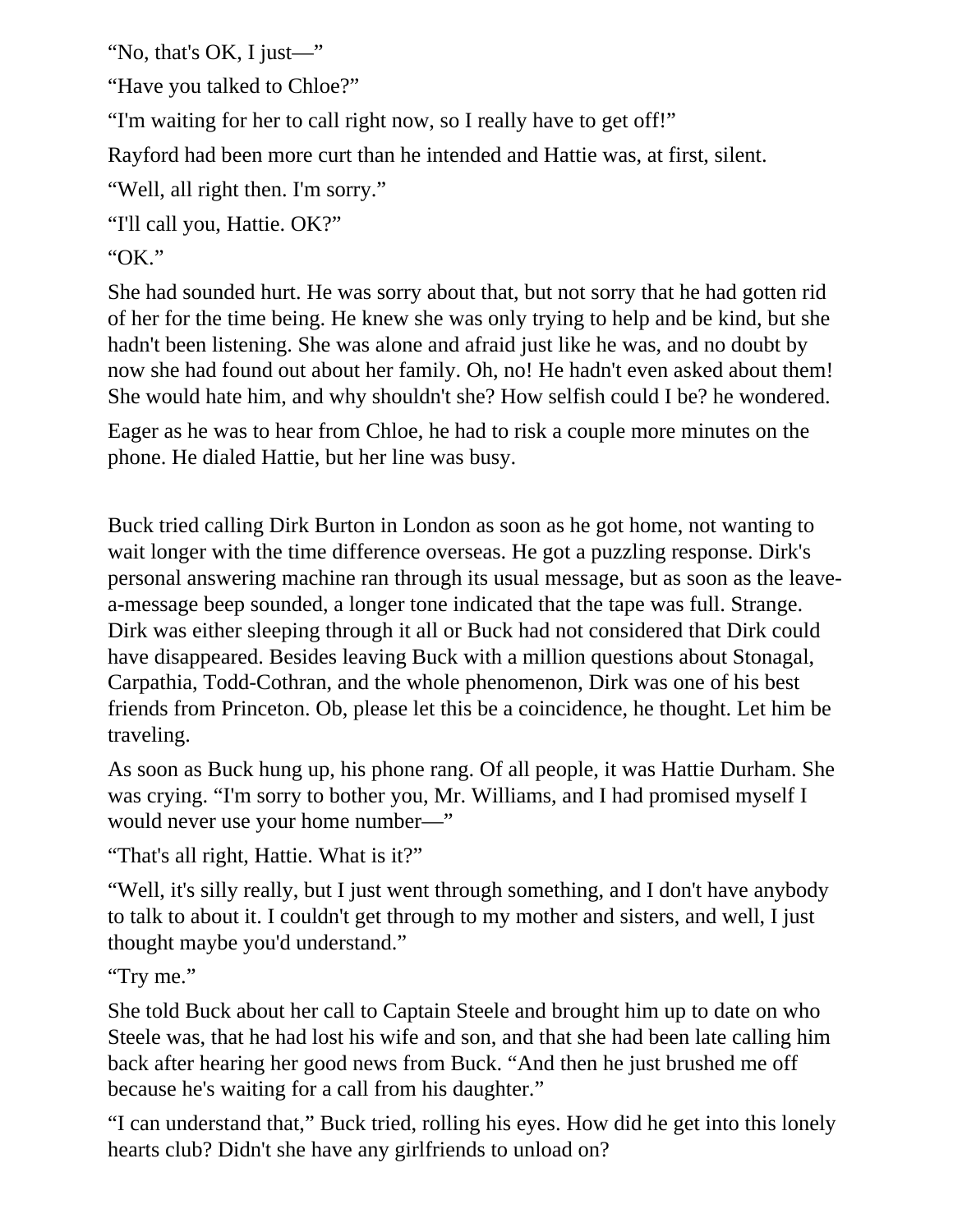"I can, too," she said. "That's just it. And I know he's grieving because it's like his wife and son are dead, but he knew I was on pins and needles about my family, and he never even asked."

"Well, I'm sure it is all just part of the tension of the moment, the grief, like you say, and—"

"Oh, I know it. I just wanted to talk to somebody, and I thought of you."

"Well, hey, anytime," Buck lied. Oh, boy, he thought. My home number is definitely going to come off that next batch of business cards. "Listen, I'd better let you go. I've got an evening meeting tonight myself, and—"

"Well, thanks for listening."

"I understand," he said, though he doubted he ever would. Maybe Hattie showed more depth and sense when she wasn't under stress. He hoped so.

Rayford was glad Hattie's line was busy, because he could tell her he had tried to call her right back, but he didn't have to tie up his phone any longer. A minute later, his phone rang again.

"Captain, it's me again. I'm sorry, I won't keep you long, but I thought you might have tried to call me, and I've been on the phone, so—"

"As a matter of fact, I did, Hattie. What have you found out about your family?"

"They're fine." She was crying.

"Oh, thank God," he said.

Rayford wondered what had gotten into him. He said he was happy for her, but he had come to the conclusion that those who had not disappeared had missed out on the greatest event of cosmic history. But what was he supposed to say—"Oh, I'm sorry your family was, too"?

When he hung up, Rayford sat next to the phone with a nagging feeling that he had for sure missed Chloe's call this time. It made him mad. His stomach was growling and he knew he should eat, but he had decided he would hold off as long as possible, hoping to eat with Chloe when she arrived. Knowing her, she wouldn't have eaten a thing.

## **CHAPTER NINE**

BUCK'S subconscious waking system failed him that evening, but by 8:45 Pm. he was back in Steve Plank's office, disheveled and apologetic. And he had been right. He felt the resentment from veteran department editors. Juan Ortiz, chief of the international politics section, was incensed that Buck should have anything to do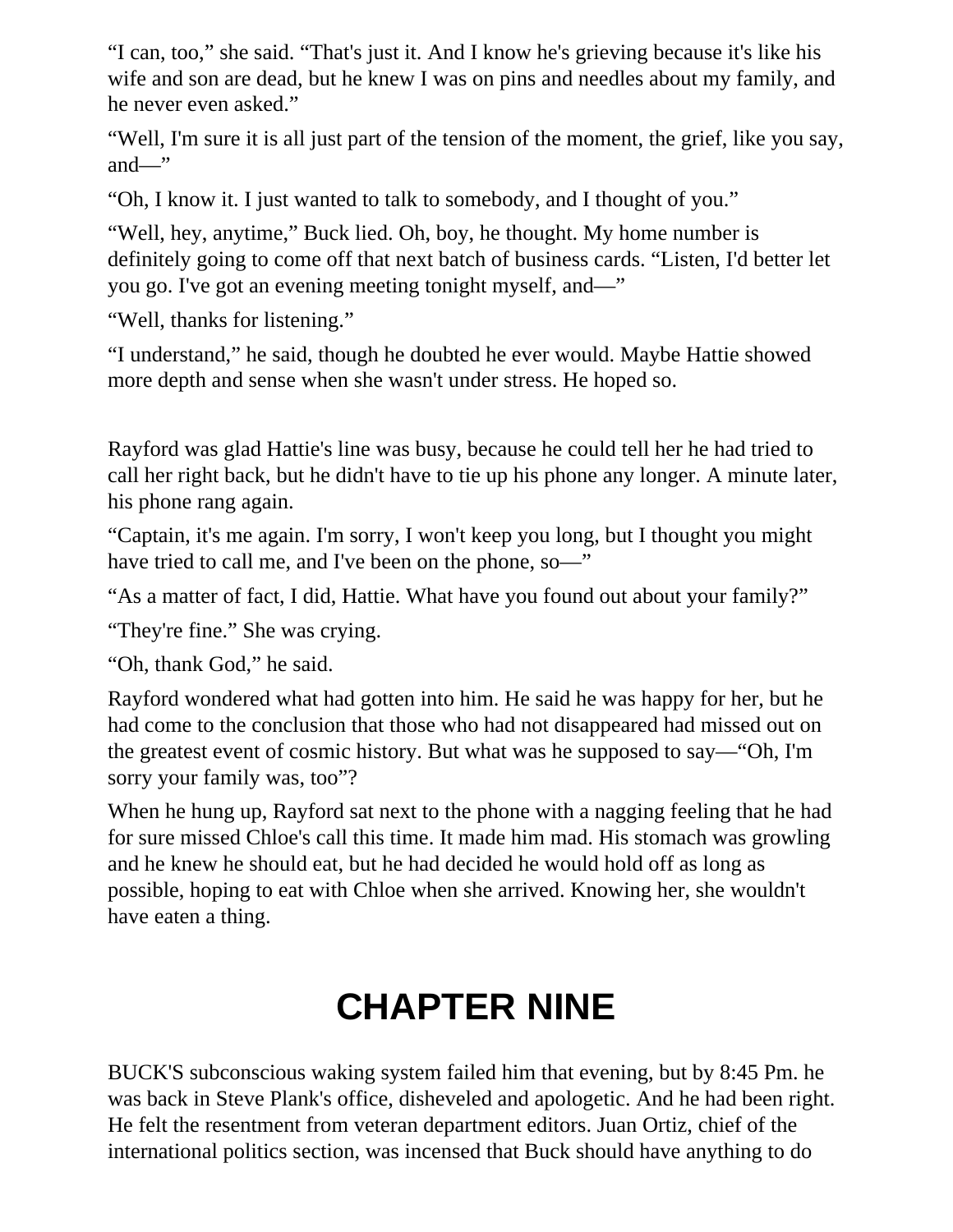with the summit conference Juan planned to cover in two weeks.

"The Jewish Nationalists are discussing an issue I have been following for years. Who would have believed they would consider warming to one world government? That they would even entertain the discussion is monumental. They're meeting here, rather than in Jerusalem or Tel Aviv, because their idea is so revolutionary. Most Israeli Nationalists think the Holy Land has gone too far with its bounty already. This is historic."

"Then what's your problem," Plank said, "with my adding our top guy to the coverage?"

"Because I am your top guy on this."

"I'm trying to make sense of all these meetings," Plank said.

Jimmy Borland, the religion editor, weighed in. "I understand Juan's objections, but I've got two meetings at the same time. I welcome the help."

"Now we're getting somewhere," Plank said.

"But I'll be frank, Buck," Borland added. "I want a say in the final piece."

"Of course," Plank said.

"Not so fast," Buck said. "I don't want to be treated like a pool reporter here. I'm going to have my own take on these meetings, and I'm not trying to horn in on your expert territories. I wouldn't want to do the coverages of the individual meetings themselves. I want to bring some coordination, find the meaning, the common denominators. Jimmy, your two groups—the religious Jews who want to rebuild the temple and the ecumenicalists who want some sort of one-world religious order—are they going to be at odds with each other? Will there be religious Jews—"

"Orthodox."

"OK, Orthodox Jews at the ecumenical meeting? Because that seems at cross purposes with rebuilding the temple."

"Well, at least you're thinking like a religion editor," Jimmy said. "That's encouraging."

"But what's your thought?"

"I don't know. That's what makes this so interesting. That they should meet at the same time in the same city is too good to be true."

Financial editor Barbara Donahue brought closure to the discussion. "I've dealt with you before on these kinds of efforts, Steve," she said. "And I appreciate the way you let everybody vent without threat. But we all know your mind is made up about Buck's involvement, so let's lick our wounds and get on with it. If we each get to put our own spin on the coverage in our departments and have some input on the overall piece that I assume goes in the main well, let's get on with it."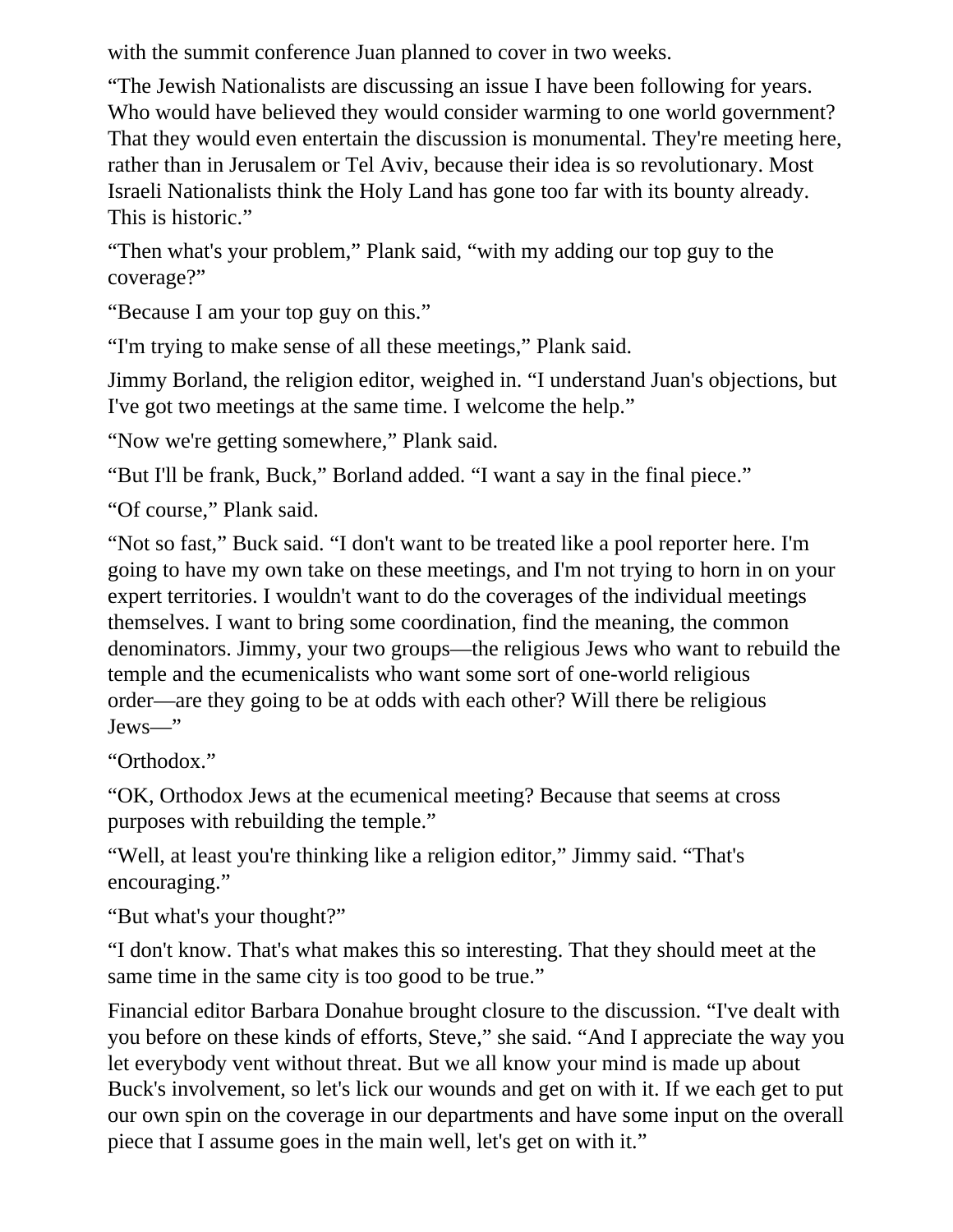Even Ortiz nodded, though to Buck he seemed reluctant.

"Buck's the quarterback," Plank said, "so keep in touch with him. He'll report to me. You want to say anything, Buck?"

"Just thanks a lot," he said ruefully, causing everyone to chuckle. "Barbara, your monetarists are meeting right at the U.N., like they did when they went to the three currency thing?"

She nodded. "Same place and pretty much the same people."

"How involved is Jonathan Stonagal?"

"Overtly, you mean?" she said.

"Well, everybody knows he's circumspect. But is there a Stonagal influence?"

"Does a duck have lips?"

Buck smiled and jotted a note. "I'll take that as a yes. I'd like to hang around that one, maybe try to get to Diamond John."

"Good luck. He probably won't show his face."

"But he'll be in town, won't he, Barbara? Wasn't he at the Plaza for the duration last time?"

"You do get around, don't you?" she said.

"Well, he only had each of the principals up to his suite every day."

Juan Ortiz raised a hand. "I'm going along with this, and I have nothing personal against you, Buck. But I don't believe there is a way to coordinate this story without inventing some tie-in. I mean, if you want to lead off a feature story by saying there were four important international meetings in town almost all at once, fine. But to make them interrelated would be stretching."

"If I find that they aren't interrelated, there won't be an overall story," Buck said. "Fair enough?"

Rayford Steele was nearly beside himself with worry, compounded by his grief. Where was Chloe? He had been inside all day, pacing, mourning, thinking. He felt stale and claustrophobic. He had called Pan-Continental and was told his car might be released by the time he got back from his weekend flight. The news on TV showed the amazing progress being made at clearing the roadways and getting mass transportation rolling again. But the landscape would appear tacky for months. Cranes and wreckers had run out of junkyards, so the twisted wreckages remained in hazardous piles at the sides of roads and expressways.

By the time Rayford got around to calling his wife's church, it was after hours, and he was grateful he wouldn't have to talk to anyone. As he hoped, a new message was on their answering machine, though it was communicated by a stunnedsounding male voice.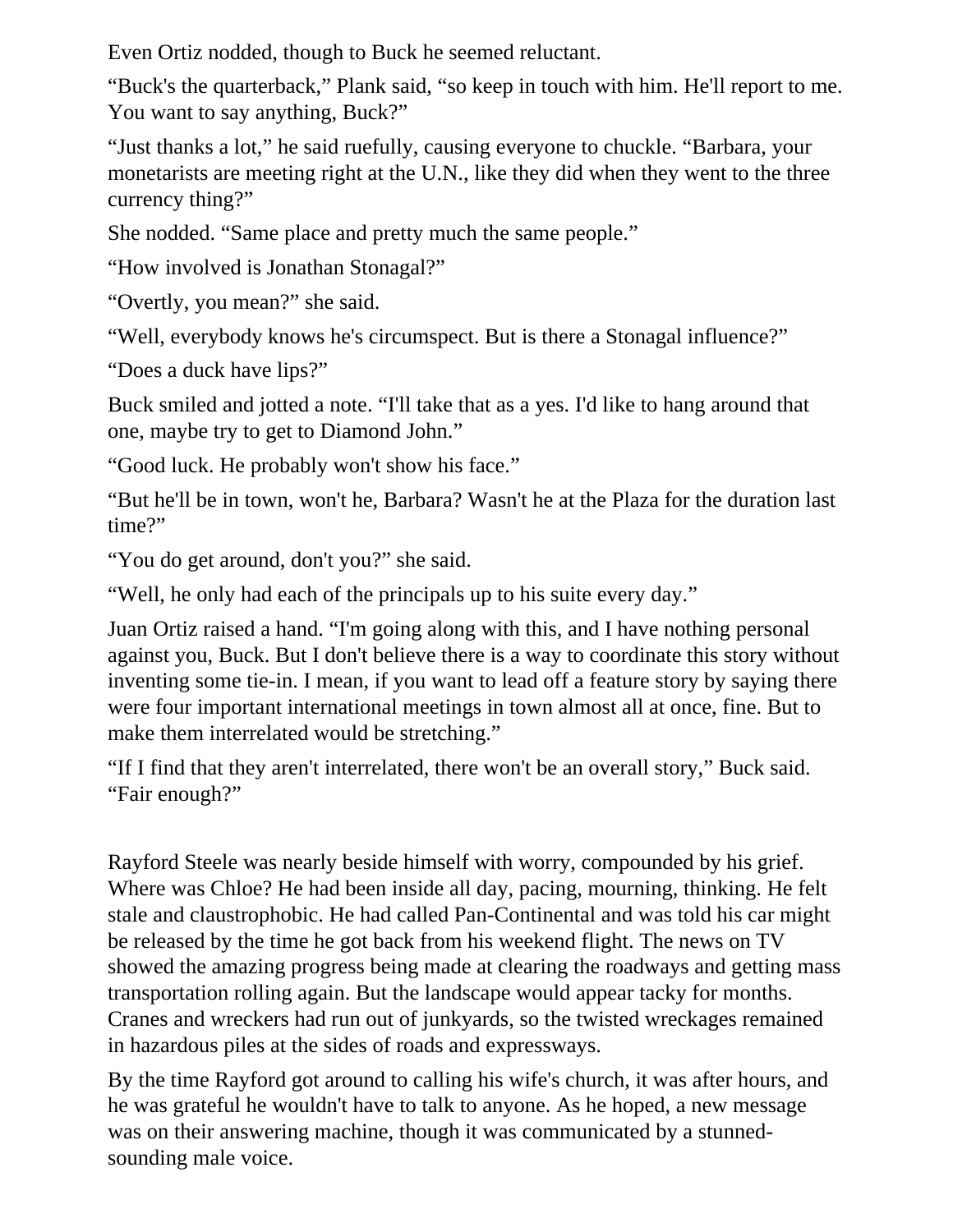"You have reached New Hope Village Church. We are planning a weekly Bible study, but for the time being we will meet just once each Sunday at 10 A.M. While our entire staff, except me, and most of our congregation are gone, the few of us left are maintaining the building and distributing a videotape our senior pastor prepared for a time such as this. You may come by the church office anytime to pick up a free copy, and we look forward to seeing you Sunday morning."

Well, of course, Rayford thought, that pastor had often spoken of the Rapture of the church. That was why Irene was so enamored with it. What a creative idea, to tape a message for those who had been! He and Chloe would have to get one the next day. He hoped she would be as interested as he was in discovering the truth.

Rayford gazed out the front window in the darkness, just in time to see Chloe, one big suitcase on the ground next to her, paying a cabdriver. He ran from the house in his stocking feet and gathered her into his arms. "Oh, Daddy!" she wailed. "How's everybody?"

He shook his head.

"I don't want to hear this," she said, pulling away from him and looking to the house as if expecting her mother or brother to appear in the doorway.

"It's just you and me, Chloe," Rayford said, and they stood together in the darkness, crying.

It was Friday before Buck Williams was able to track down Dirk Burton. He reached the supervisor in Dirk's area of the London Exchange. "You must tell me precisely who you are and your specific relationship to Mr. Burton before I am allowed to inform you as to his disposition," Nigel Leonard said. "I am also constrained to inform you that this conversation shall be taped, beginning immediately."

"I'm sorry?"

"I'm taping our conversation, sir. If that is a problem for you, you may disconnect."

"I don't follow."

"What's to follow? You understand what a tape is, do you?"

"Of course, and I'm turning mine on now as well, if you don't mind."

"Well, I do mind, Mr. Williams. Why on earth would you be taping?"

"Why would you?"

"We are the ones with a most unfortunate situation, and we need to investigate all leads."

"What situation? Was Dirk among those who disappeared?"

"Nothing so tidy as that, I'm afraid."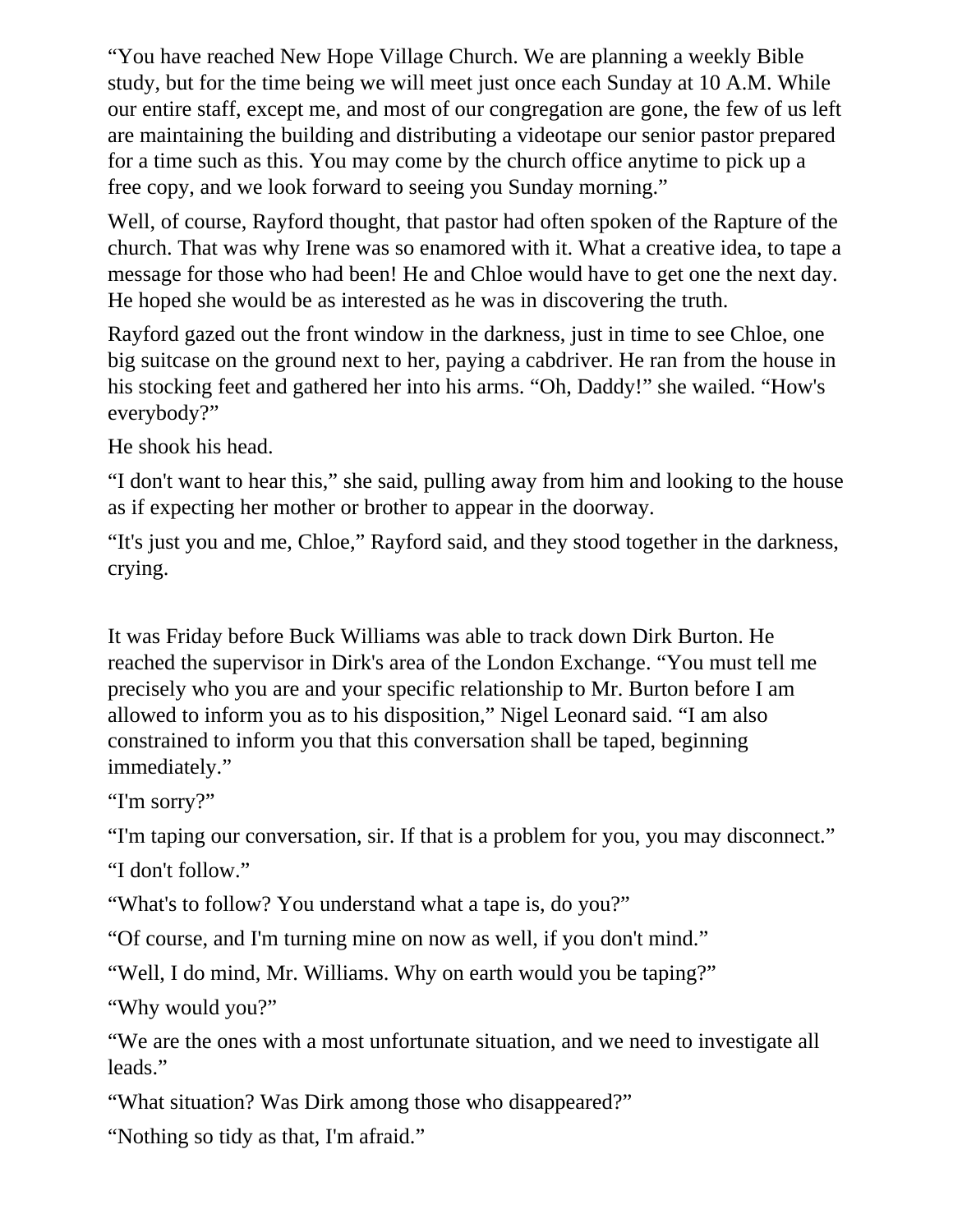"Tell me."

"First your reason for asking."

"I'm an old friend. We were college classmates."

"Where?"

"Princeton."

"Very well. When?"

Buck told him.

"Very well. The last time you spoke to him?"

"I don't recall, OK? We've been trading voice-mail messages."

"Your occupation?"

Buck hesitated. "Senior writer, Global Weekly, New York."

"Would your interest be journalistic in nature?"

"I won't preclude that," Buck said, trying not to let his anger seep through, "but I can't imagine that my friend, important as he is to me, is of interest to my readers."

"Mr. Williams," Nigel said carefully, "allow me to state categorically, on both our tapes apparently, that what I am about to say is strictly off the record. Do you understand?

"Because I am aware that both in your country and in the British Commonwealth, anything said following an assertion that we are off the record is protected."

"Granted," Buck said.

"Beg pardon?"

"You heard me. Granted. We're off the record. Now where is Dirk?"

"Mr. Burton's body was discovered in his flat this morning. He had suffered a bullet wound to the head. I'm sorry, as you were a friend, but suicide has been determined."

Buck was nearly speechless. "By whom?" he managed.

"The authorities."

"What authorities?"

"Scotland Yard and security personnel here at the exchange."

Scotland Yard? Buck thought. We'll see about that. "Why is the exchange involved?"

"We're protective of our information and our personnel, sir."

"Suicide is impossible, you know," Buck said.

"Do I?"

"If you are his supervisor, you know."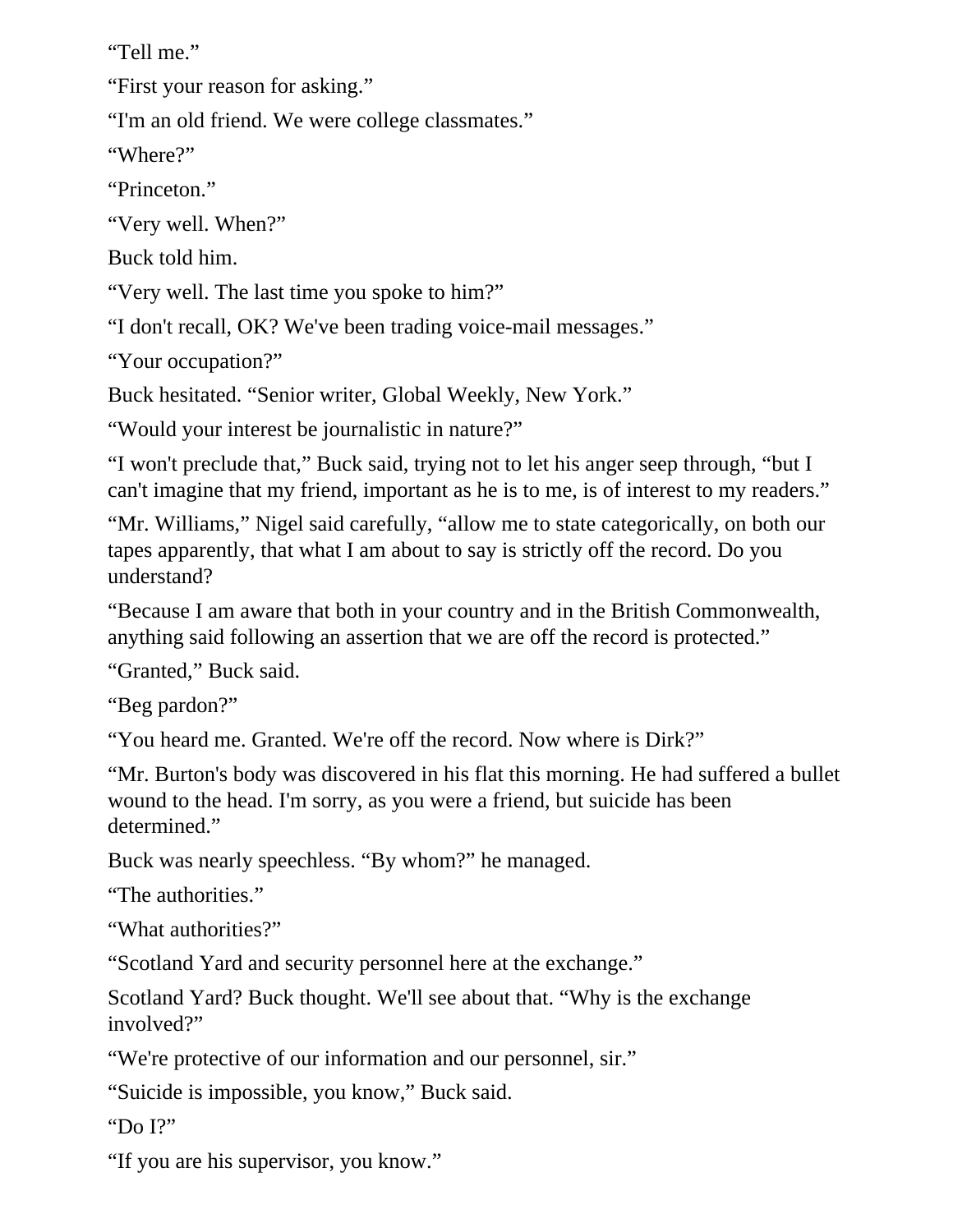"There have been countless suicides since the disappearances, sir."

Buck was shaking his head as if Nigel could see him from across the Atlantic. "Dirk didn't kill himself, and you know it."

"Sir, I can appreciate your sentiments, but I don't know any more than you did what was in Mr. Burton's mind. I was partial to him, but I would not be in a position to question the conclusion of the medical examiner."

Buck slammed the phone down and marched into Steve Plank's office. He told Steve what he had heard.

"That's terrible," Steve said.

"I have a contact at Scotland Yard who knows Dirk, but I don't dare talk to him about it by phone. Can I have Marge book me on the next flight to London? I'll be back in time for all these summits, but I've got to go."

"You can get a flight. I don't know that JFK is even open yet."

"How about La Guardia?"

"Ask Marge. You know Carpathia will be here tomorrow."

"You said yourself he was small potatoes. Maybe he'll still be here when I get back."

Rayford Steele hadn't been able to talk his grieving daughter into leaving the house. Chloe had spent hours in her little brother's room, and then in her parents' bedroom, picking through their personal effects to add to the boxes of memories her father had put together. Rayford felt so bad for her. He had secretly hoped she would be of comfort to him. He knew she would be eventually. But for now she needed time to face her own loss. Once she had cried herself out, she was ready to talk. And after she had reminisced to the point where Rayford didn't know if his heart could take any more, she finally changed the subject to the phenomenon of the disappearances themselves.

"Daddy, in California they're actually buying into the space invasion theory."

"You're kidding."

"No. Maybe it's because you were always so practical and skeptical about all that tabloid newspaper stuff, but I just can't get into it. I mean, it has to be something supernatural or otherworldly, but—"

"But what?"

"It just seems that if some alien life force was capable of doing this, they would also be capable of communicating to us. Wouldn't they want to take over now or demand ransom or get us to do something for them?"

"Who? Martians?"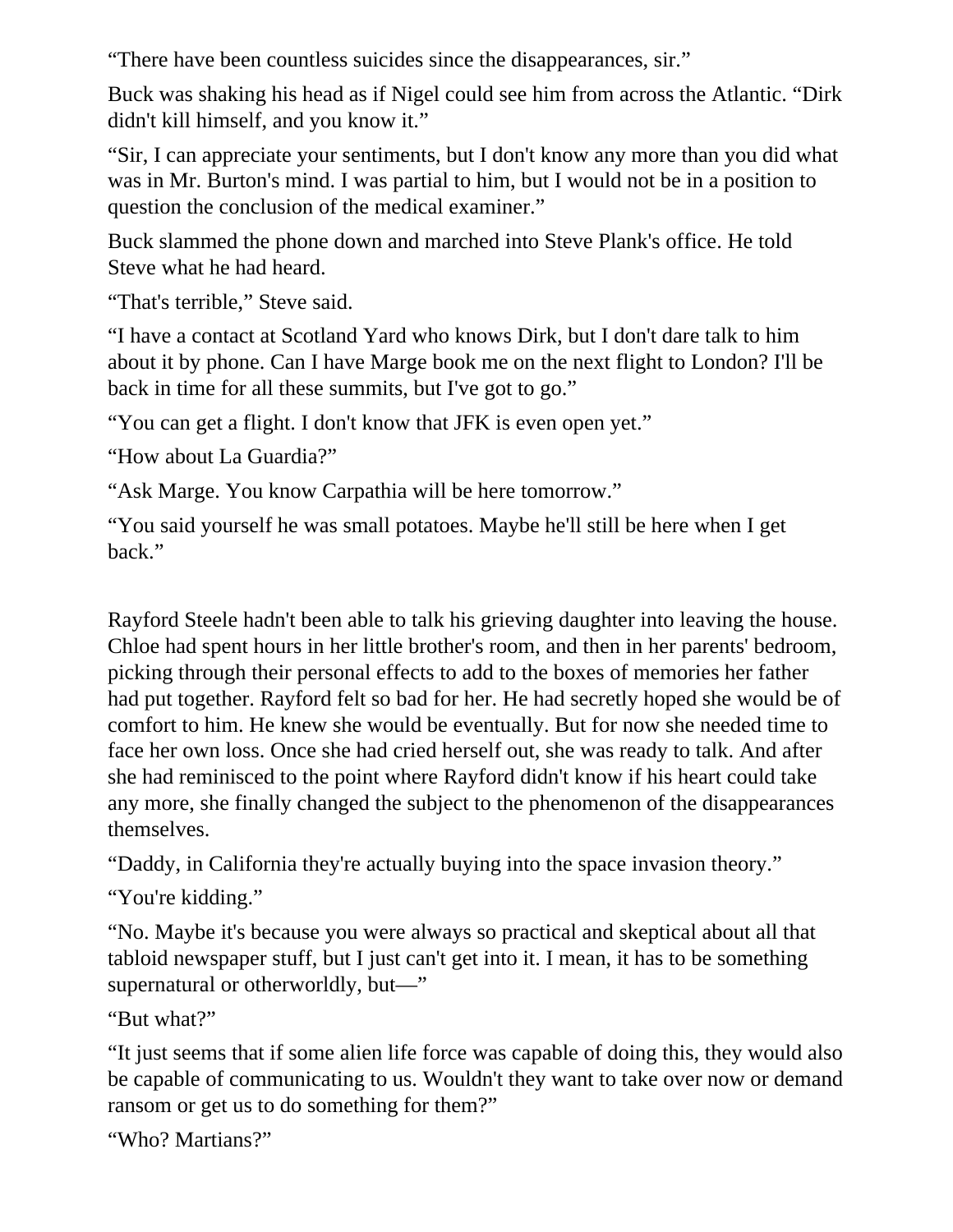"Daddy! I'm not saying I believe it. I'm saying I don't. But doesn't my reasoning make sense?"

"You don't have to convince me. I admit I wouldn't have dreamed any of this even possible a week ago, but my logic has been stretched to the breaking point."

Rayford hoped Chloe would ask his theory. He didn't want to start right in on a religious theme. She had always been antagonistic about that, having stopped going to church in high school when both he and Irene gave up fighting with her over it. She was a good kid, never in trouble. She made grades good enough to get her a partial academic scholarship, and though she occasionally stayed out too late and went through a boy crazy period in high school, they had never had to bail her out of jail and there was never any evidence of drug use. He didn't take that lightly.

Rayford and Irene knew Chloe had come home from more than one party drunk enough to spend the night vomiting. The first time, he and Irene chose to ignore it, to act as if it didn't happen. They believed she was levelheaded enough to know better the next time. When the next time came, Rayford had a chat with her.

"I know, I know, I know, OK, Dad? You don't need to start in on me."

"I'm not starting in on you. I want to make sure you know enough to not drive if you drink too much."

"Of course I do."

"And you know how stupid and dangerous it is to drink too much."

"I thought you weren't starting in on me."

"Just tell me you know."

"I think I already said that."

He had shaken his head and said nothing.

"Daddy, don't give up on me. Go ahead, give me both barrels. Prove you care."

"Don't make fun of me," he had said. "Someday you're going to have a child and you won't know what to say or do either. When you love somebody with all your heart and all you care about is her welfare—"

Rayford hadn't been able to continue. For the first time in his adult life, he had choked up. It had never happened during his arguments with Irene. He had always been too defensive, concerned too much about making his point to think about how much he cared for her. But with Chloe, he really wanted to say the right thing, to protect her from herself. He wanted her to know how much he loved her, and it was coming out all wrong. It was as if he were punishing, lecturing, reprimanding, condescending. That had caused him to break.

Though he hadn't planned it, that involuntary show of emotion got through to Chloe. For months she had been drifting from him, from both her parents. She had been sullen, cold, independent, sarcastic, challenging. He knew it was all part of growing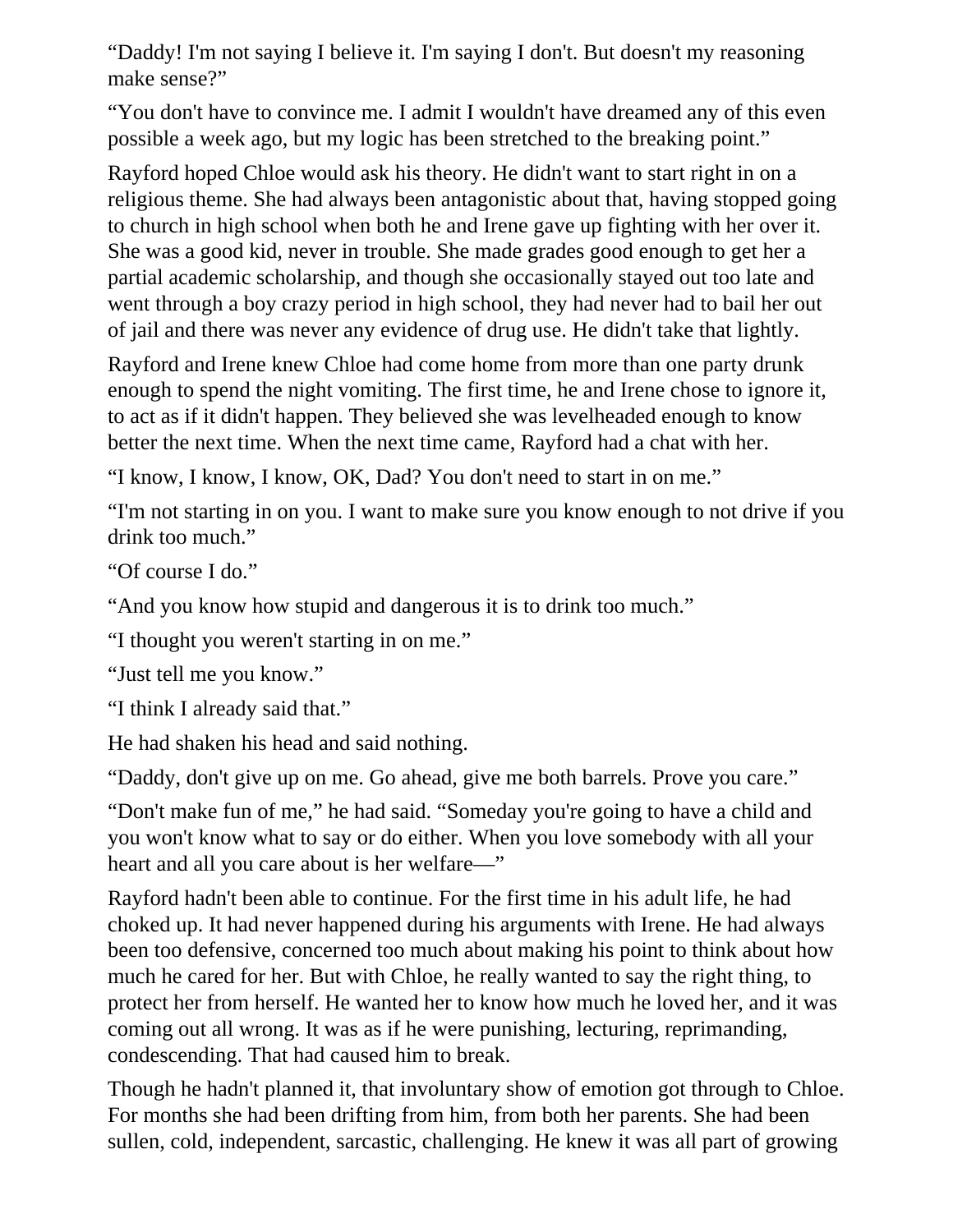up and becoming one's own person, but it was a painful, scary time.

As he bit his lip and breathed deeply, hoping to regain composure and not embarrass himself, Chloe had come to him and wrapped her arms around his neck, just as she had as a little girl. "Oh, Daddy, don't cry," she had said. "I know you love me. I know you care. Don't worry about me. I learned my lesson and I won't be stupid again, I promise."

He had dissolved into tears, and so had she. They had bonded as never before. He didn't recall ever having to discipline her again, and though she had not come back to church, he had started to drift by then himself. They had become buddies, and she was growing up to be just like him. Irene had kidded him that their children each had their own favorite parent.

Now, just days after Irene and Raymie had disappeared, Rayford hoped the relationship that had really begun with an emotional moment when Chloe was in high school would blossom so they could talk. What was more important than what had happened? He knew now what her crazy college friends and the typical Californian believed. What else was new? He always generalized that people on the West Coast afforded the tabloids the same weight Midwesterners gave the Chicago Tribune or even the New York Times.

Late in the day, Friday, Rayford and Chloe reluctantly agreed they should eat, and they worked together in the kitchen, rustling up a healthy mixture of fruits and vegetables. There was something calming and healing about working with her in silence. It was painful on the one hand, because anything domestic reminded him of Irene. And when they sat to eat, they automatically sat in their customary spots at either end of the table-which made the other two open spots that much more conspicuous.

Rayford noticed Chloe clouding up again, and he knew she was feeling what he was. It hadn't been that many years since they had enjoyed three or four meals a week together as a family. Irene had always sat on his left, Raymie on his right, and Chloe directly across. The emptiness and the silence were jarring.

Rayford was ravenous and finished a huge salad. Chloe stopped eating soon after she had begun and wept silently, her head down, tears falling in her lap. Her father took her hand, and she rose and sat in his lap, hiding her face and sobbing. His heart aching for her, Rayford rocked her until she was silent. "Where are they?" she whined at last.

"You want to know where I think they are?" he said. "Do you really want to know?"

"Of course!"

"I believe they are in heaven."

"Oh, Daddy! There were some religious nuts at school who were saying that, but if they knew so much about it, how come they didn't go?"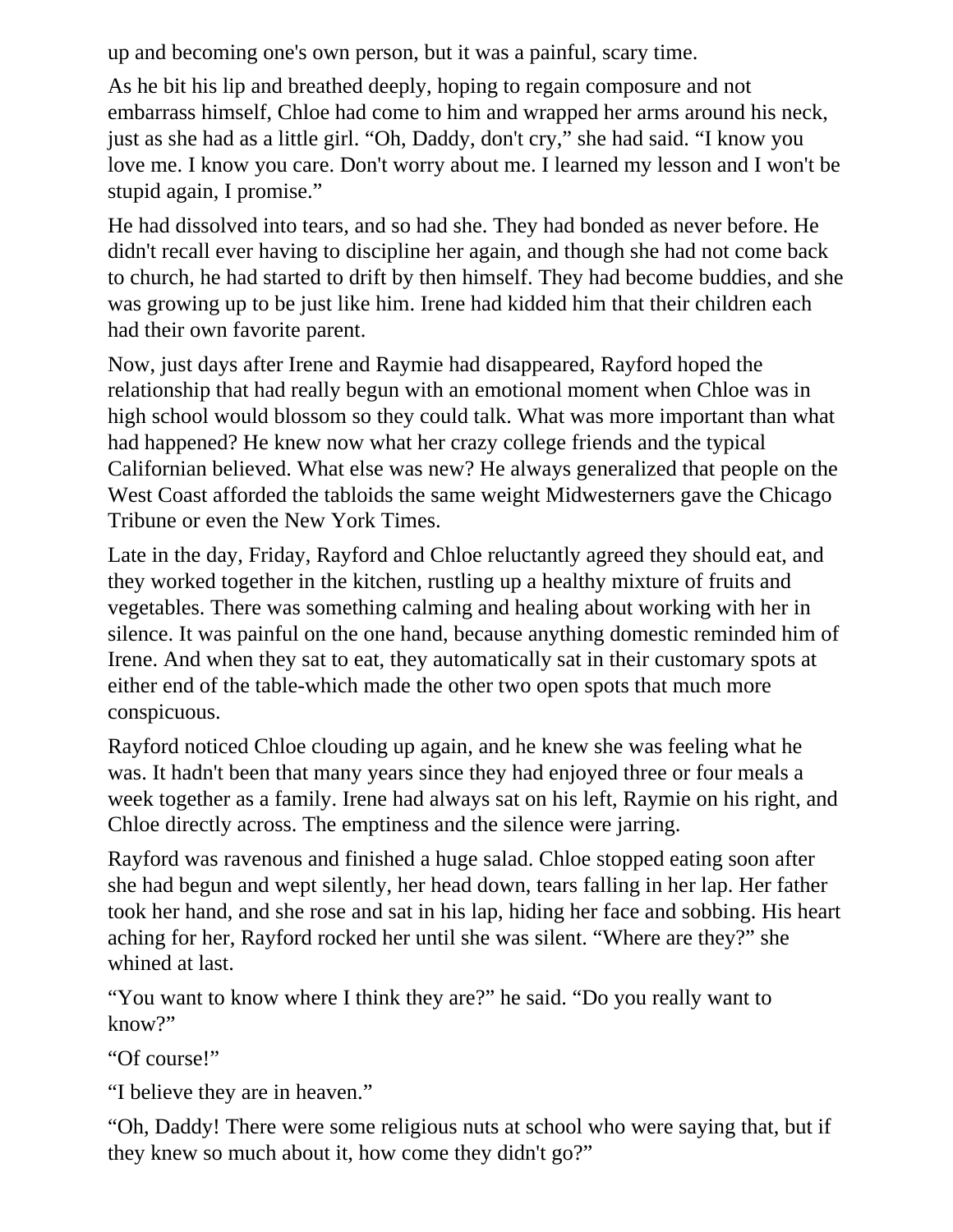"Maybe they realized they had been wrong and had missed their opportunity."

"You think that's what we've done?" Chloe said, returning to her chair.

"I'm afraid so. Didn't your mother tell you she believed that Jesus could come back some day and take his people directly to heaven before they died?"

"Sure, but she was always more religious than the rest of us. I thought she was just getting a little carried away."

"Good choice of words."

"Hm?"

"She got carried away, Chloe. Raymie too."

"You don't really believe that, do you?"

"I do."

"That's about as crazy as the Martian invasion theory."

Rayford felt defensive. "So what's your theory?"

Chloe began to clear the table and spoke with her back to him. "I'm honest enough to admit I don't know"

"So now I'm not being honest?"

Chloe turned to face him, sympathy on her face. "Don't you see, Dad? You've gravitated to the least painful possibility. If we were voting, my first choice would be that my mom and my little brother are in heaven with God, sitting on clouds, playing their harps."

"So I'm deluding myself, is that what you're saying?"

"Daddy, I don't fault you. But you have to admit this is pretty far-fetched."

Now Rayford was angry. "What's more far-fetched than people disappearing right out of their clothes? Who else could have done that? Years ago we'd have blamed it on the Soviets, said they had developed some super new technology, some death ray that affected only human flesh and bone. But there's no Soviet threat anymore, and the Russians lost people, too. And how did this ... this whatever it was—how did it choose who to take and who to leave?"

"You're saying the only logical explanation is God, that he took his own and left the rest of us?"

"That's what I'm saying."

"I don't want to hear this."

"Chloe, our own family is a perfect picture of what happened. If what I'm saying is right, the logical two people are gone and the logical two were left."

"You think I'm that much of a sinner?"

"Chloe, listen. Whatever you are, I am. I'm not judging you. If I'm right about this,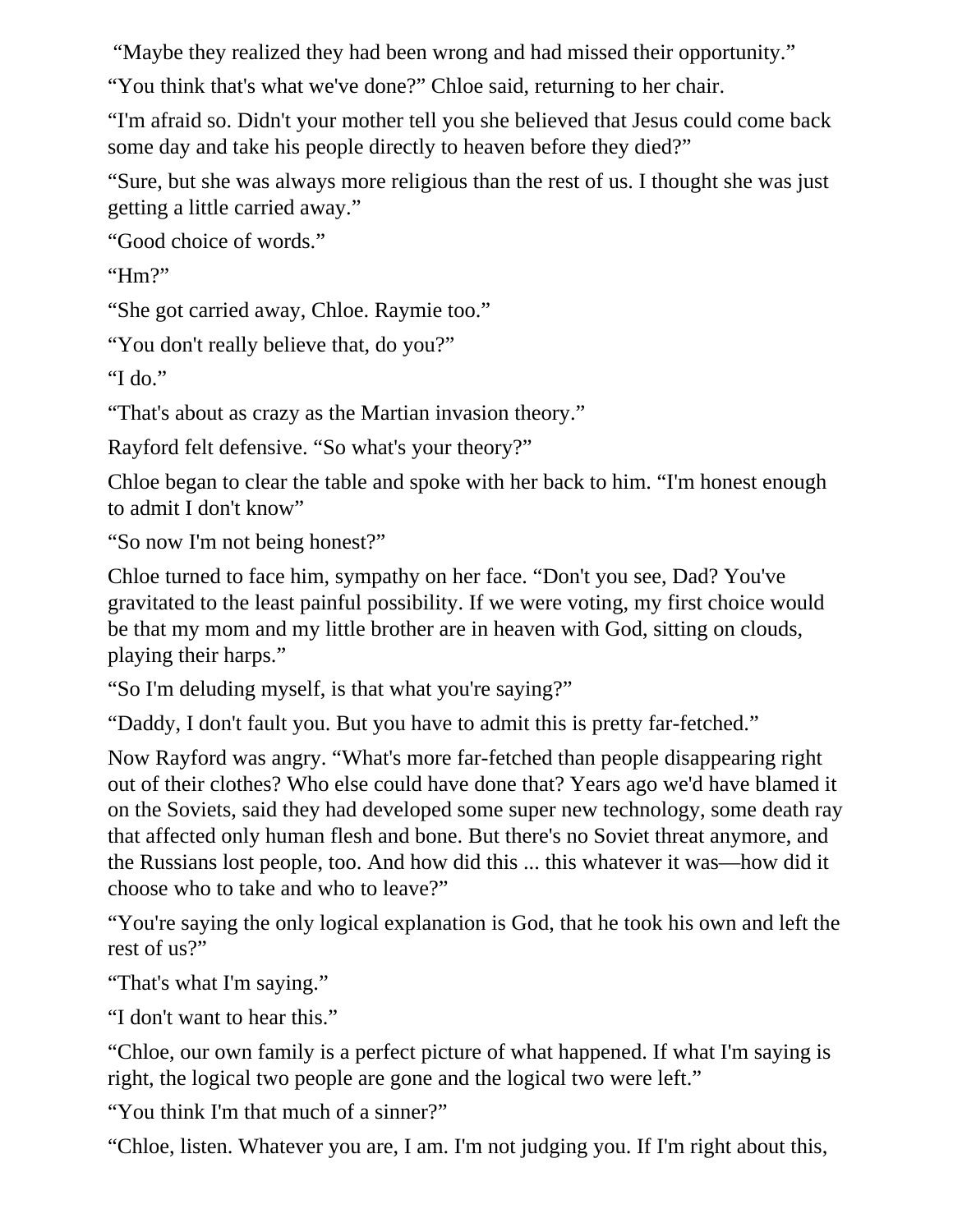we missed something. I always called myself a Christian, mostly because I was raised that way and I wasn't Jewish."

"Now you're saying you're not a Christian?"

"Chloe, I think the Christians are gone."

"So I'm not a Christian either?"

"You're my daughter and the only other member of my family still left; I love you more than anything on earth. But if the Christians are gone and everyone else is left, I don't think anyone is a Christian."

"Some kind of a super Christian, you mean."

"Yeah, a true Christian. Apparently those who were taken were recognized by God as truly his. How else can I say it?"

"Daddy, what does this make God? Some sick, sadistic dictator?"

"Careful, honey. You think I'm wrong, but what if I'm right?"

"Then God is spiteful, hateful, mean. Who wants to go to heaven with a God like that?"

"If that's where your mom and Raymie are, that's where I want to be."

"I want to be with them, too, Daddy! But tell me how this fits with a loving, merciful God. When I went to church, I got tired of hearing how loving God is. He never answered my prayers and I never felt like he knew me or cared about me. Now you're saying I was right."

He didn't. "I didn't qualify, so I got left behind."

"You'd better hope you're not right."

"But if I'm not right, who is right, Chloe? Where are they? Where is everybody?"

"See? You've latched onto this heaven thing because it makes you feel better. But it makes me feel worse. I don't buy it. I don't even want to consider it."

Rayford dropped the subject and went to watch television. Limited regular programming had resumed, but he was still able to find continuing news coverage. He was' struck by the unusual name of the new Romanian president he had recently read about. Carpathia. He was scheduled to arrive at La Guardia in New York on Saturday and hold a press conference Monday morning before addressing the United Nations.

So La Guardia was open. That was where Rayford was supposed to fly later that evening with an oversold flight. He called Pan-Continental at O'Hare. "Glad you called," a supervisor said. "I was about to call you. Is your 757 rating up to date?"

"No. I used to fly them regularly, but I prefer the 747 and haven't been rated this year on the 757."

"That's all we're flying east this weekend. We'll have to get somebody else. And you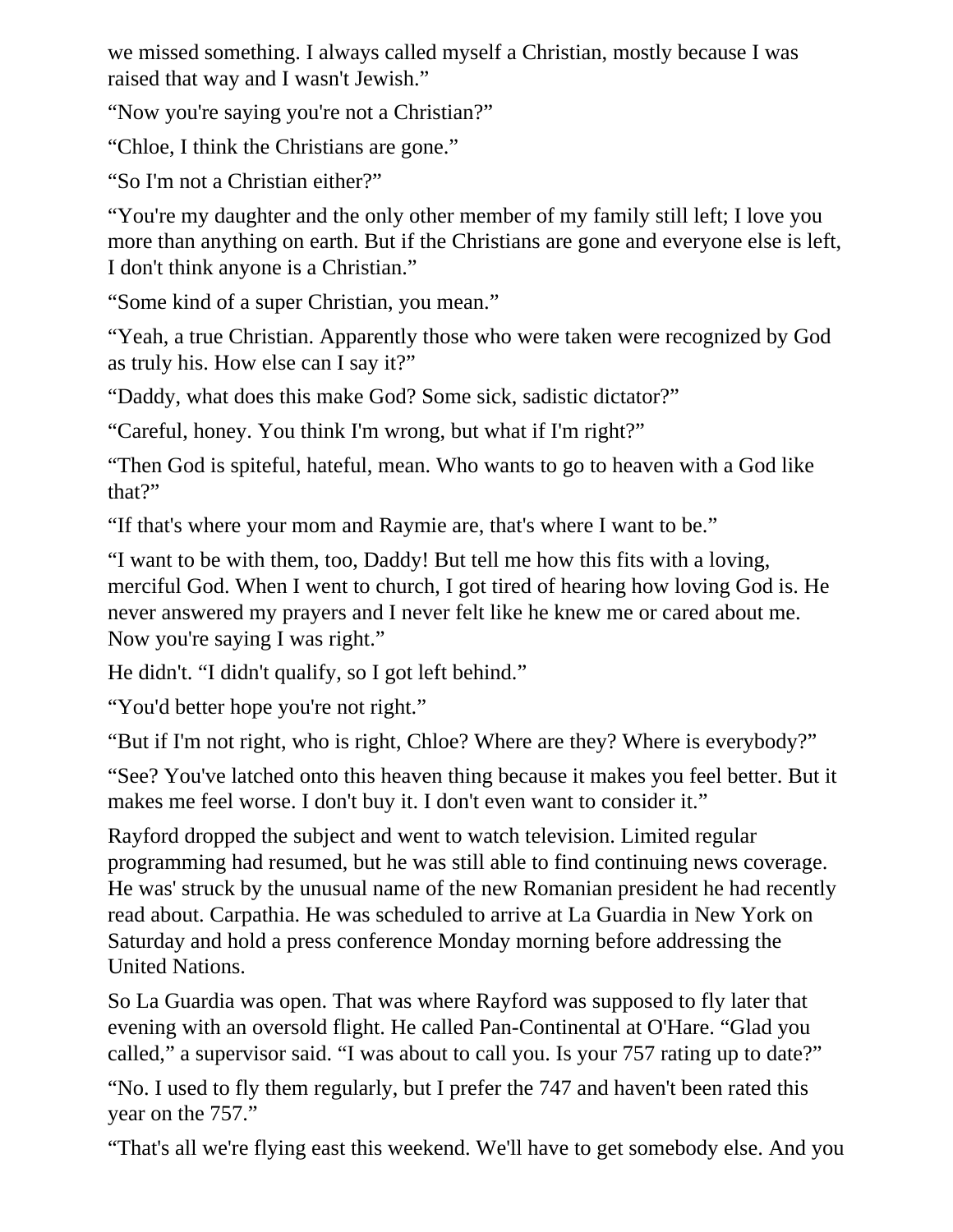need to get rated soon, just so we have flexibility."

"Duly noted. What's next for me?"

"You want a Monday run to Atlanta and back the same day?"

"On a ... ?"

"747."

"Sounds perfect. Can you tell me if there'll be room on that flight?"

"For?"

"A family member."

"Let me check." Rayford heard the computer keys and the distracted voice. "While I'm checking, ah, we got a request from a crew member to be assigned to your next flight, only I think she was thinking you'd be going on that run tonight, Logan to JFK and back."

"Who? Hattie Durham?"

"Let me see. Right."

"So is she assigned to Boston and New York?"

"Uh-huh."

"And I'm not, so that question is moot, right?"

"I guess so. You got any leanings one way or the other?"

"I'm sorry?"

"She's gonna ask again, is my guess. You have any objection to her being assigned to one of your upcoming flights?"

"Well, it won't be Atlanta, right? That's too soon."

"Right." Rayford sighed. "No objections, I guess. No, wait. Let's just let it happen if it happens."

"I'm not following you, Captain."

"I'm just saying if she gets assigned in the normal course, I have no objection. But let's not go through any gymnastics to make it happen."

"Gotcha. And your flight to Atlanta looks like it could handle your freebie. Name?" "Chloe Steele."

"I'll put her in first class, but if they sell out, you know I've got to bump her back."

When Rayford got off the phone, Chloe drifted into the room. "I'm not flying tonight," he said.

"Is that good news or bad news?"

"I'm relieved. I get to spend more time with you."

"After the way I talked to you? I figured you'd want me out of sight and out of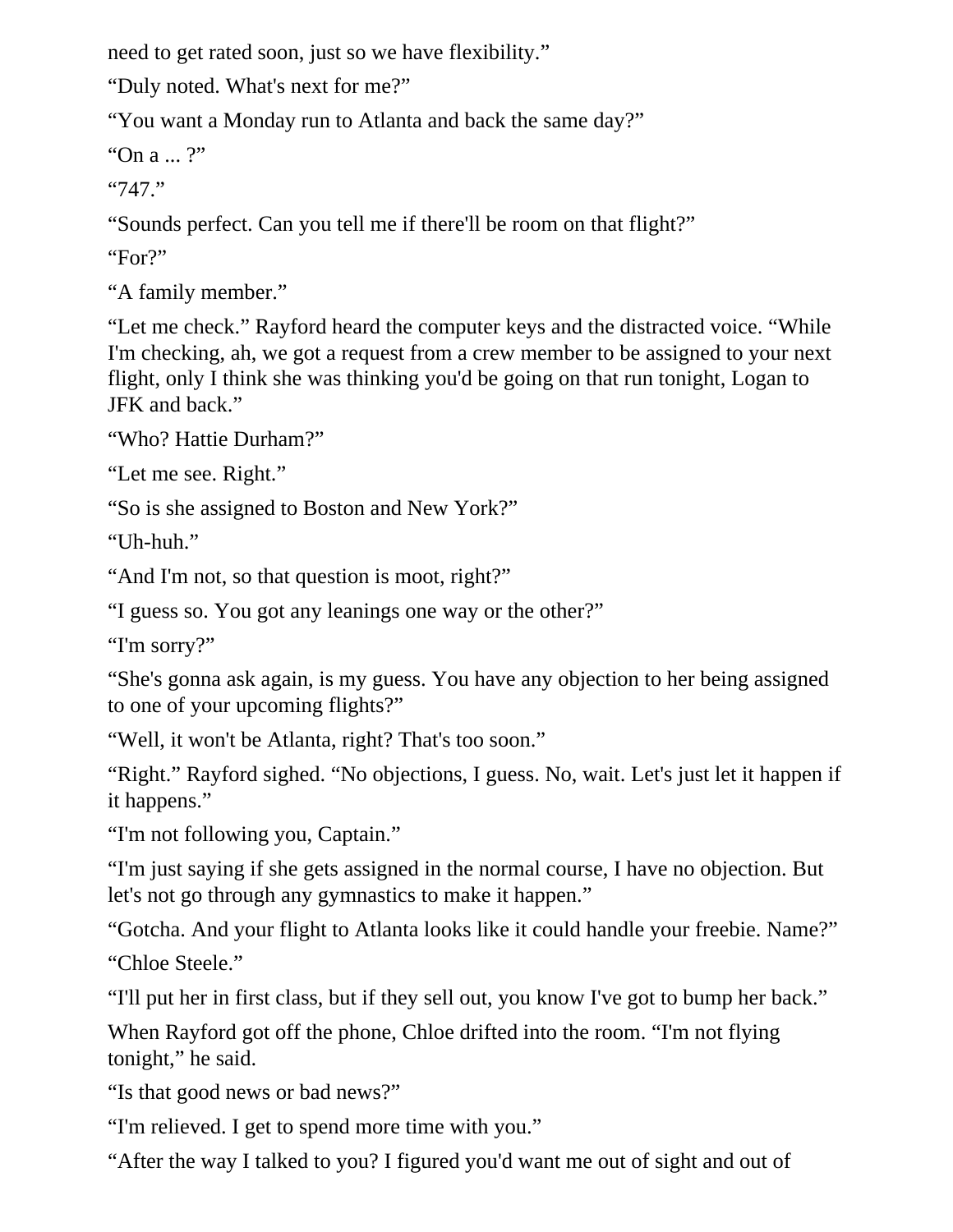mind."

"Chloe, we can talk frankly to each other. You're my family. I hate to think of being away from you at all. I've got a down-and-back flight to Atlanta Monday and have you booked in first class if you want to go."

"Sure."

"And I only wish you hadn't said one thing."

"Which?"

"That you don't even want to consider my theory. You've always liked my theories. I don't mind your saying you don't buy it. I don't know enough to articulate it in, a way that makes any sense. But your mother talked about this. Once she even warned me that if I didn't know for sure I'd be going if Christ returned for his people, I shouldn't be flip about it."

"But you were?"

"I sure was. But never again."

"Well, Daddy, I'm not being flip about it. I just can't accept it, that's all."

"That's fair. But don't say you won't even consider it."

"Well, did you consider the space invaders theory?"

"As a matter of fact, I did."

"You're kidding."

"I considered everything. This was so far beyond human experience, what were we supposed to think?"

"OK, so if I take back that I won't even consider it, what does that mean? We become religious fanatics all of a sudden, start going to church, what? And who says it's not too late? If you're right, maybe we missed our chance forever."

"That's what we have to find out, don't you think? Let's check this out, see if there's anything to it. If there is, we should want nothing more than to know if there's still a chance we can be with Mom and Raymie again someday."

Chloe sat shaking her head. "Gee, Dad. I don't know. I'll think about it."

"Listen, I called the church your mom was going to."

"Oh, brother."

He told her about the recording and the offer of the tape.

"Dad! A tape for those? Please!"

"You're coming at this as a skeptic, so sure it sounds ridiculous to you. I see no other logical explanation, so I can't wait to hear the tape."

"You're desperate."

"Of course I am! Aren't you?"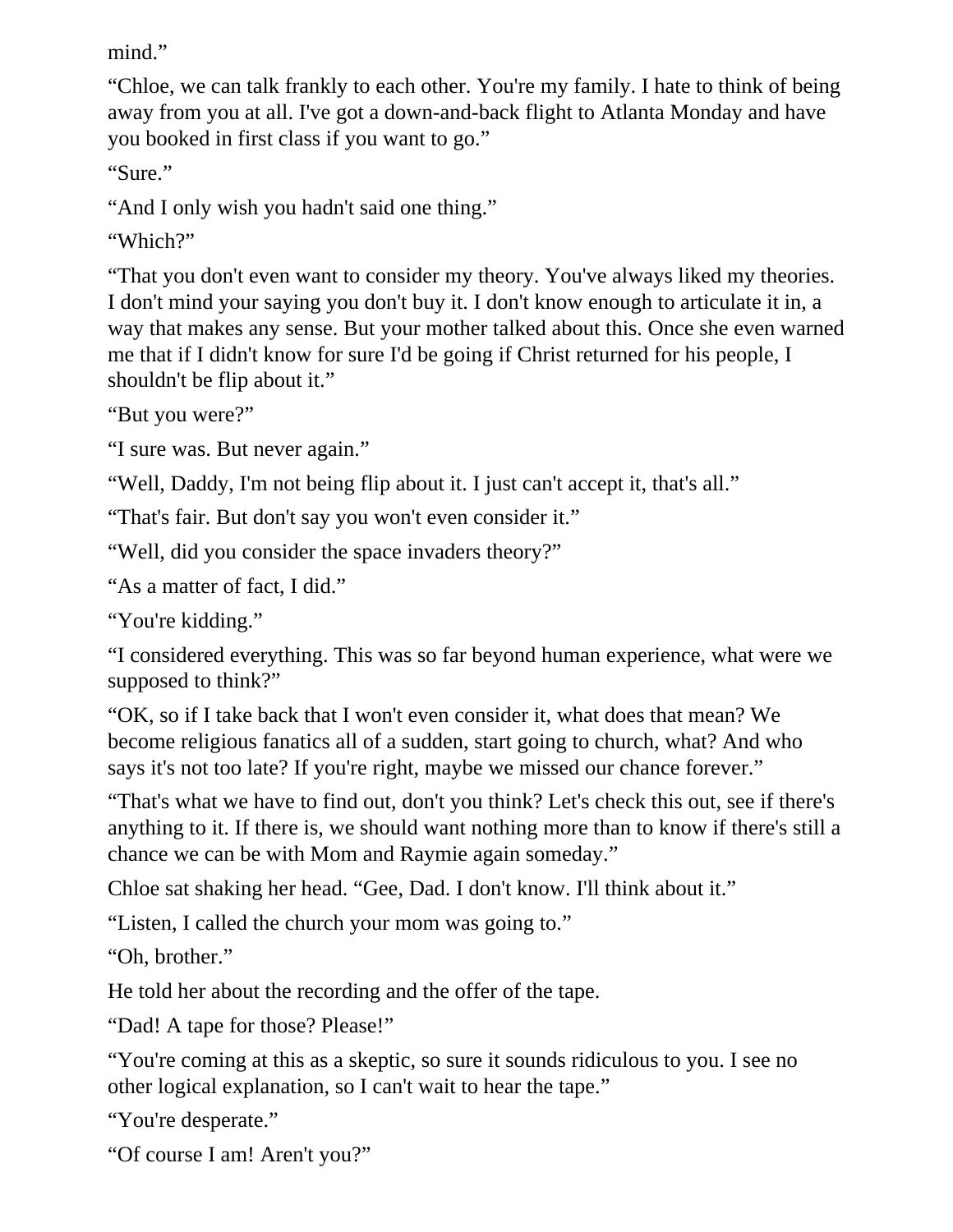"I'm miserable and scared, but I'm not so desperate that I'm going to lose my faculties. Oh, Daddy, I'm sorry. Don't look at me like that. I don't blame you for checking this out. Go ahead, and don't worry about me."

"Will you go with me?"

"I'd rather not. But if you want me to … "

"You can wait in the car."

"It's not that. I'm not afraid of meeting someone I disagree with."

"We'll go over there tomorrow," Rayford said, disappointed in her reaction but no less determined to follow through, for her sake as much as his. If he was right, he did not want to fail his own daughter.

## **CHAPTER TEN**

CAMERON Williams convinced himself he should not call his and Dirk Burton's mutual friend at Scotland Yard before leaving New York. With communications as difficult as they had been for days and after the strange conversation with Dirk's supervisor, Buck didn't want to risk someone listening in. The last thing he wanted was to compromise his Scotland Yard contact's integrity.

Buck took both his real and his phony passport and visa—a customary safety precaution—caught a late flight to London out of La Guardia Friday night, and arrived at Heathrow Saturday morning. He checked into the Tavistock Hotel and slept until mid afternoon. Then he set out to find the truth about Dirk's death.

He started by calling Scotland Yard and asking for his friend Alan Tompkins, a mid level operative. They were almost the same age, and Tompkins was a thin, dark haired, and slightly rumpled investigator Buck had interviewed for a story on British terrorism.

They had taken to each other and even enjoyed an evening at a pub with Dirk. Dirk, Alan, and Buck had become pals, and whenever Buck visited, the three got together. Now, by phone, he tried to communicate to Tompkins in such a way that Alan would catch on quickly and not give away that they were friends—in case the line was tapped.

"Mr. Tompkins, you don't know me, but my name is Cameron Williams of Global Weekly." Before Alan could laugh and greet his friend, Buck quickly continued, "I'm here in London to do a story preliminary to the international monetary conference at the United Nations."

Alan sounded suddenly serious. "How can I help you, sir? What does that have to do with Scotland Yard?"

"I'm having trouble locating my interview subject, and I suspect foul play."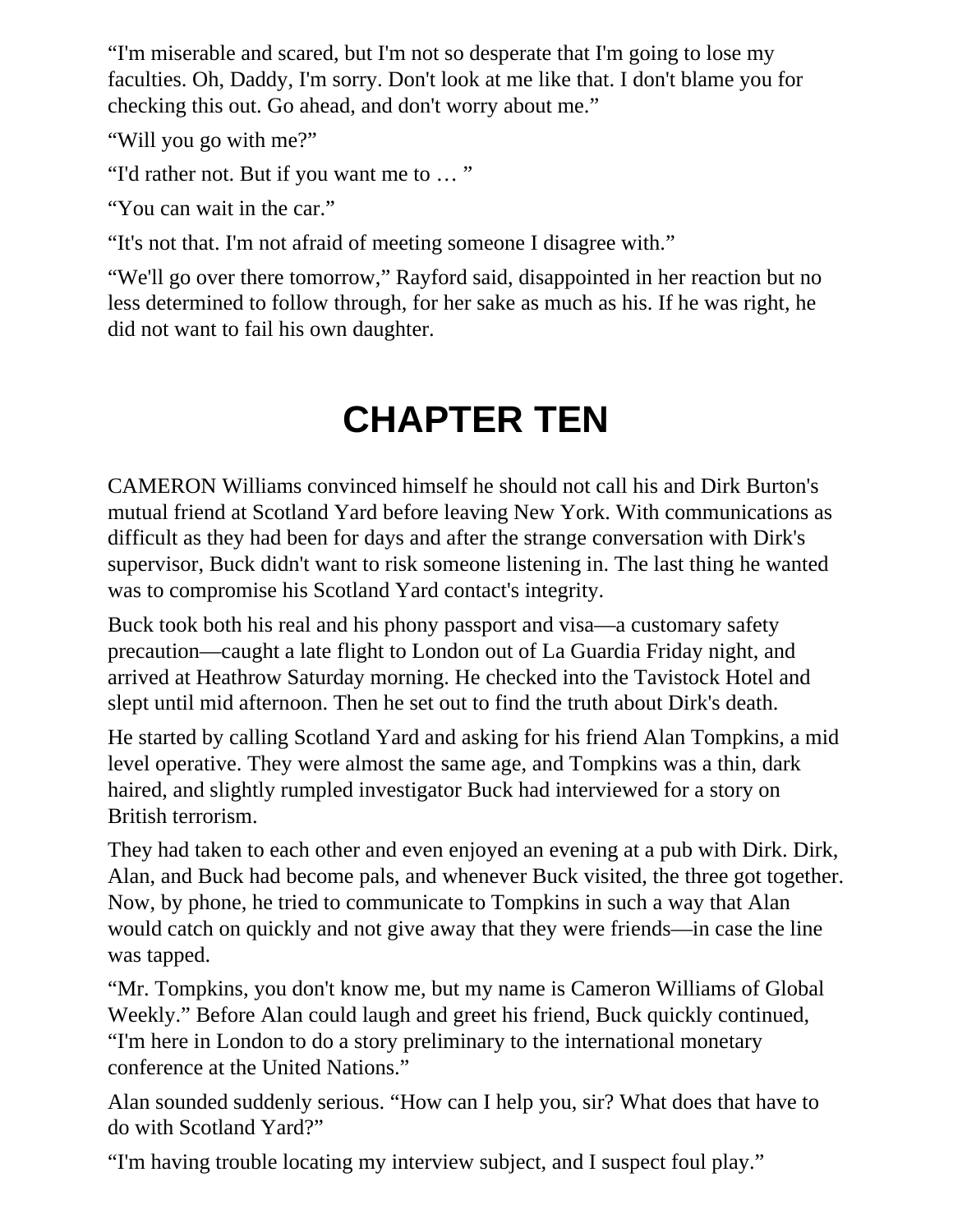"And your subject?"

"His name is Burton. Dirk Burton. He works at the exchange."

"Let me do some checking and call you back."

A few minutes later, Buck's phone rang.

"Yes, Tompkins from the Yard. I wonder if you would be so kind as to come in and see me."

Early on Saturday morning in Mount Prospect, Illinois, Rayford Steele phoned the New Hope Village Church again. This time a man answered the phone. Rayford introduced himself as the husband of a former parishioner. "I know you, sir," the man said. "We've met. I'm Bruce Barnes, the visitation pastor."

"Oh, yes."

"By former parishioner, I assume you're telling me that Irene is no longer with us?" "That's right, and our son."

"Ray Jr., wasn't it?"

"Right."

"You also had an older daughter, did you not, a non-attender?"

"Chloe."

"And she—?"

"Is here with me. I was wondering what you all make of this—how many people have disappeared, are you still meeting, that kind of thing. I know you have a service on Sundays and that you're offering this tape."

"Well, you know just about everything then, Mr. Steele. Nearly every member and regular attender of this church is gone. I am the only person on the staff who remains. I have asked a few women to help out in the office. I have no idea how many will show up Sunday, but it would be a privilege to see you again."

"I'm very interested in that tape."

"I'd be happy to give you one in advance. It's what I will be discussing Sunday morning."

"I don't know how to ask this, Mr. Barnes."

"Bruce."

"Bruce. You'll be teaching or preaching or what?"

"Discussing. I will be playing the tape for any who have not heard it, and then we will discuss it."

"But you ... I mean, how do you account for the fact that you are still here?"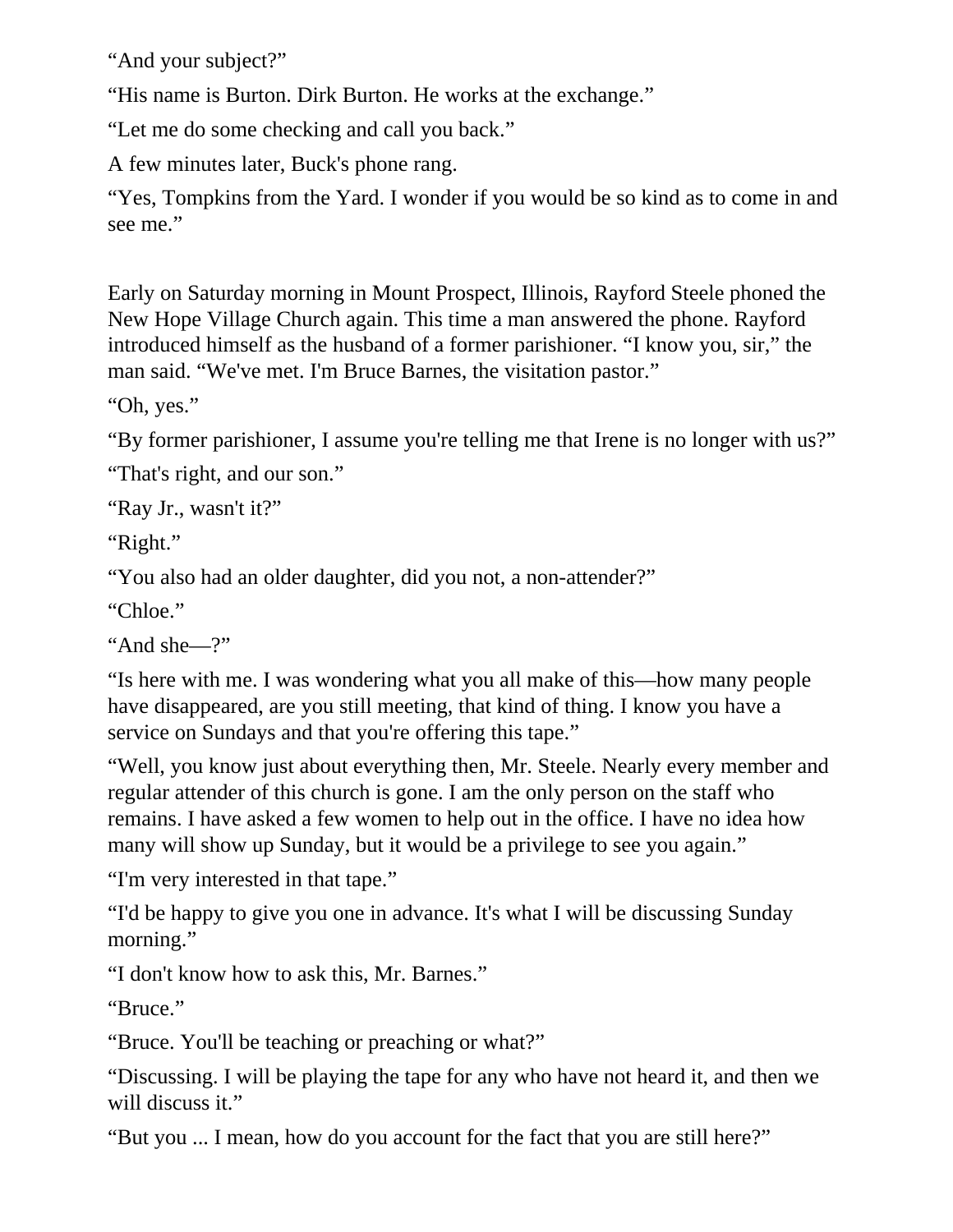"Mr. Steele, there is only one explanation for that, and I would prefer to discuss it with you in person. If I know when you might come by for the tape, I'll be sure to be here."

Rayford told him he and perhaps Chloe would come by that afternoon.

Alan Tompkins waited just inside the vestibule at Scotland Yard. When Buck arrived, Alan formally shook his hand and led him to a rundown compact, which he drove quickly to a dark pub a few miles away. "Let's not talk till we get there," Alan said, continually checking his mirrors. "I need to concentrate." Buck had never seen his friend so agitated and, yes, scared.

The pair took pints of dark ale to a booth in a secluded corner, but Alan never touched his. Buck, who hadn't eaten since the flight, switched his empty mug for Alan's full one and downed it, too. When the waitress came for the mugs, Buck ordered a sandwich. Alan declined and Buck, knowing his limit, ordered a soda.

"I know this will be like pouring petrol on a flame," Alan began, "but I need to tell you this is a nasty business and that you want to stay as far away from it as you can."

"Darn right you're fanning my flame," Buck said. "What's going on."

"Well, they say it's suicide, but—"

"But you and I both know that's nonsense. What's the evidence? Have you been to the scene?"

"I have. Shot through the temple, gun in his hand. No note."

"Anything missing?"

"Didn't appear to be, but, Cameron, you know what this is about."

"I don't!"

"Come, come, man. Dirk was a conspiracy theorist, always sniffing around Todd-Cothran's involvement with international money men, his role in the three currency conference, even his association with your Stonagal chap."

"Alan, there are books about this stuff. People make a hobby of ascribing all manner of evil to the Tri-Lateral Commission, the Illuminati, even the Freemasons, for goodness sake. Dirk thought Todd-Cothran and Stonagal were part of something he called the Council of Ten or the Council of Wise Men. So what? It's harmless."

"But when you have an employee, admittedly several levels removed from the head of the exchange, trying to connect his boss to conspiracy theories, he has a problem."

Buck sighed. "So he gets called on the carpet, maybe he gets fired. But tell me how he gets dead or pushed to suicide."

"I'm going to tell you something, Cameron," Alan said. "I know he was murdered."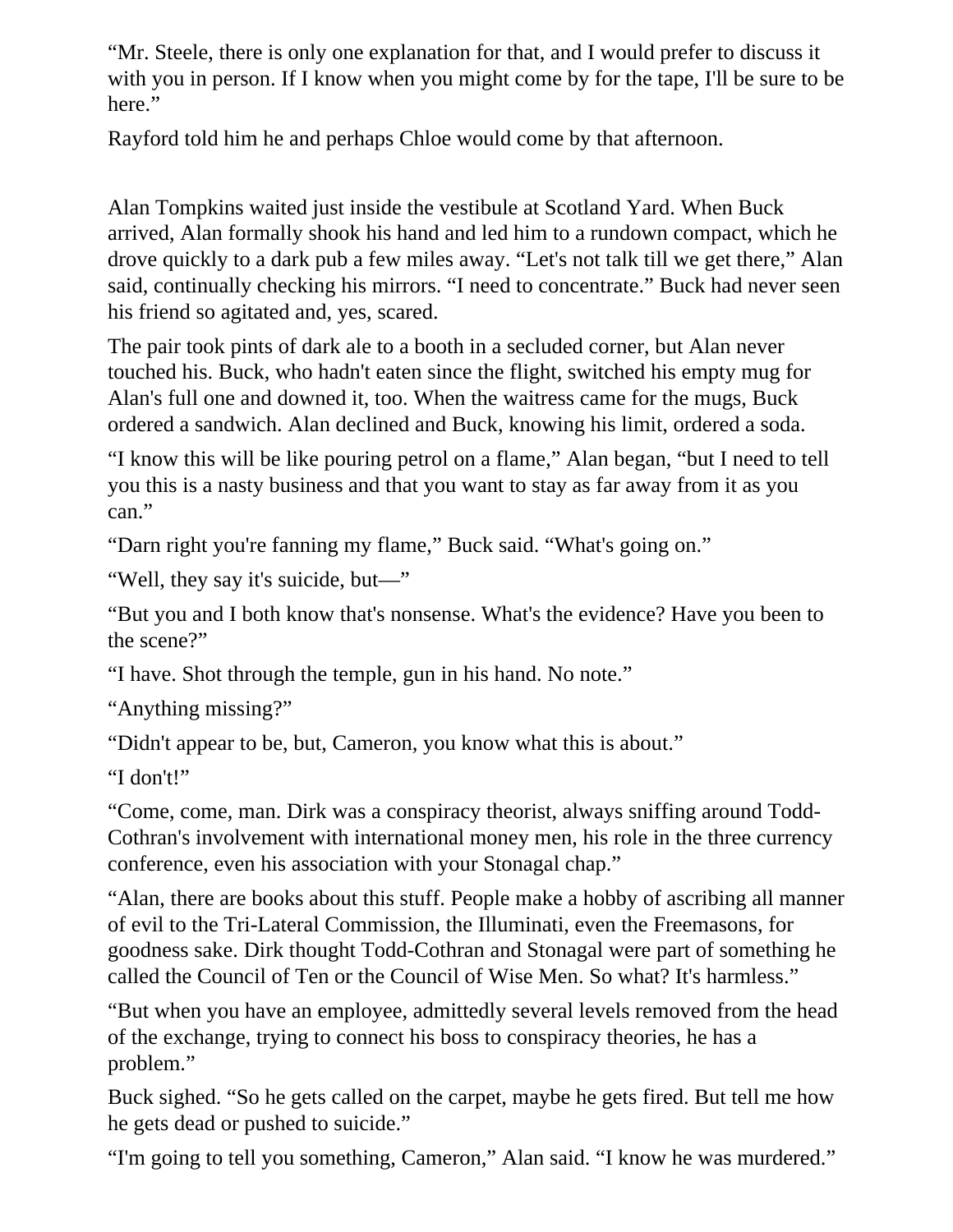"Well, I'm pretty sure he was, too, because I think I'd have had a clue if he was suicidal."

"They're trying to pin it on his remorse over losing people in the great disappearance, but it won't wash. He didn't lose anybody close as far as I know."

"But you know he was murdered? Pretty strong words for an investigator."

"I know because I knew him, not because I'm an investigator."

"That won't hold up," Buck said. "I can also say I knew him and that he couldn't have committed suicide, but I'm prejudiced."

"Cameron, this is so simple it would be a cliché if Dirk wasn't our friend. What did we always kid him about?"

"Lots of things. Why?"

"We kidded him about being such a klutz."

"Yeah. So?"

"If he was with us right now, where would he be sitting?"

It suddenly dawned on Buck what Alan was driving at. "He would be sitting to one of our lefts, and he was such a klutz because he was left-handed."

"He was shot through the right temple and the so called suicide weapon was found in his right hand."

"So what did your bosses say when you told them he was left-handed and that this had to be murder?"

"You're the first person I've told."

"Alan! What are you saying?"

"I'm saying I love my family. My parents are still living and I have an older brother and sister. I have a life I'm still fond of. I wouldn't mind snuffing her myself, but I certainly wouldn't want anyone else harming her."

"What are you afraid of?"

"I'm afraid of whoever was behind Dirk's murder, of course."

"But you'd have all of Scotland Yard behind you, man! You call yourself a lawenforcement officer and you're going to let this slide?"

"Yes, and that's just what you're going to do!"

"I am not. I wouldn't be able to live with myself."

"Do something about this and you won't be alive at all."

Buck waved the barmaid over and asked for chips. She brought him a heaping, greasy mass. It was just what he wanted. The ale had worked on him and the sandwich had not been enough to counteract it. He felt lightheaded, and he was afraid he might not be hungry again for a long time.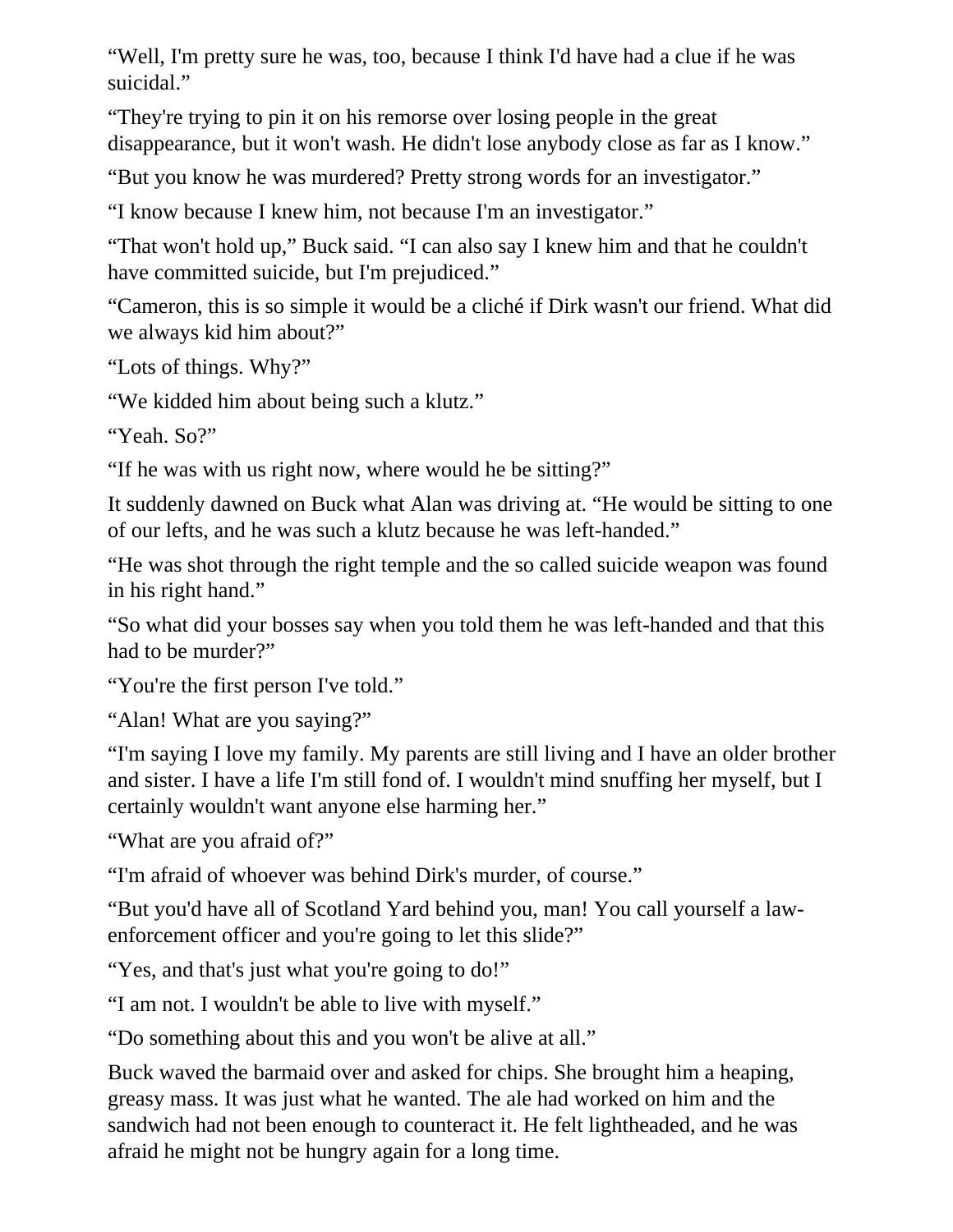"I'm listening," he whispered. "What are you trying to tell me. Who's gotten to you?"

"If you believe me, you won't like it."

"I have no reason not to believe you and I already don't like it. Now spill."

"Dirk's death was ruled a suicide and that was that. Scene cleared, body cremated. I asked about an autopsy and was laughed off. My superior officer, Captain Sullivan, asked what I thought an autopsy would show. I told him abrasions, scrapes, signs of a struggle. He asked if I thought it made sense that a bloke would wrestle with himself before shooting himself. I kept the personal knowledge to myself."

"Why?"

"I smelled something."

"What if I put a story in an international magazine that pointed out the discrepancies? Something would have to happen."

"I have been told to tell you to go home and forget you ever heard about this suicide."

Buck squinted in disbelief. "Nobody knew I was coming."

"I think that's true, but somebody assumed you might show up. I wasn't surprised you came."

"Why should you be? My friend is dead, ostensibly by his own hand. I wasn't going to ignore that."

"You're going to ignore it now."

"You think I'm going to turn coward just because you did?"

"Cameron, you know me better than that."

"I wonder if I know you at all! I thought we were kindred spirits. We were justice freaks, Alan. Seekers of truth. I'm a journalist, you're an investigator. We're skeptics. What is this running from the truth, especially when it concerns our friend?"

"Did you hear me? I said I was told to call you off, if and when you showed up."

"Then why did you let me come to the Yard?"

"I'd have been in trouble if I had tipped you off."

"With whom?"

"I thought you'd never ask. I was visited by what you in America call a goon."

"A heavy?"

"Precisely."

"He threatened you?"

"He did. He said if I didn't want what had happened, to my friend to happen to me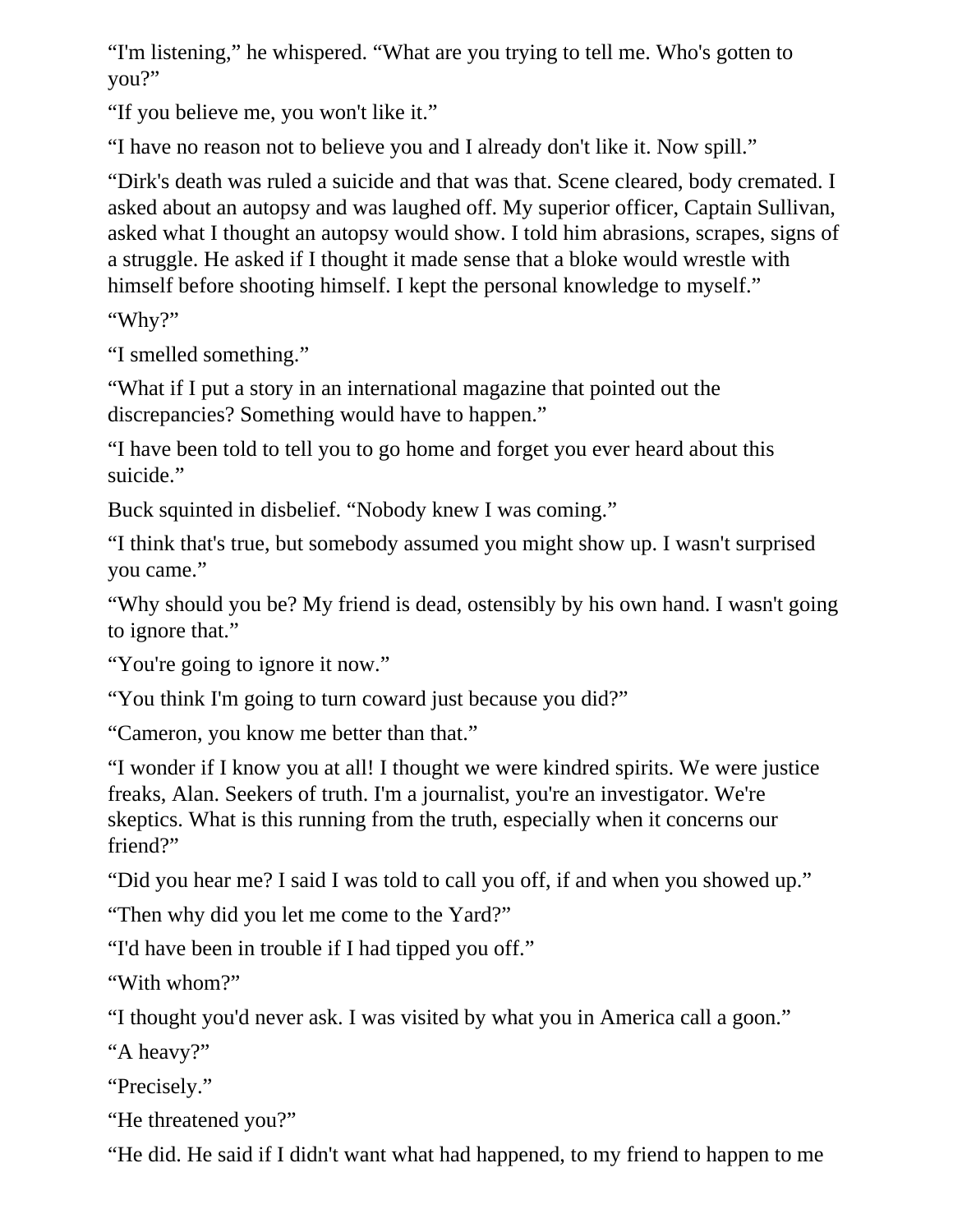or to my family, I would do as he said. I was afraid he was the same guy who had murdered Dirk."

"And he probably was. So, why didn't you report the threat?"

"I was going to. I started by trying to handle it myself. I told him he didn't have to worry about me. The next day I went to the exchange and asked for a meeting with Mr. Todd-Cothran."

"The big man himself?"

"In the flesh. I don't have an appointment, of course, but I insist it's Scotland Yard business, and he allows me in. His very office is intimidating. All mahogany and dark green draperies. Well, I get right down to business. I tell him, 'Sir, I believe you've had an employee murdered.' And just as calm as you like, he says, 'Tell you what, governor'—which is a term cockneys use on each other, not something people of his station usually call people of mine. Anyway, he says, 'Tell you what, governor, the next time somebody visits your flat at ten O'clock at night, as a certain gentleman did last night, greet him for me, won't you?'"

"What did you say?"

"What could I say? I was stunned to silence! I just looked at him and nodded. 'And let me tell you something else,' he says. 'Tell your friend Williams to keep out of this.' I say, 'Williams?' like I don't know who he's talking about. He ignores that because, of course, he knows better."

"Somebody listened to Dirk's voice mail."

"No question. And he says, 'If he needs convincing, just tell him I'm as partial as he is to Dad and Jeff.' That your brother?"

Buck nodded. "So you caved?"

"What was I supposed to do? I tried playing Mr. Brave Boy. I said, 'I could be wired. I could be recording this conversation.' Cool as can be, he said, 'Metal detector would have picked it up.' 'I've got a good memory. I'll expose you,' I told him. He said, 'At your own risk, governor. Who's going to believe you over me? Marianne wouldn't even believe you—of course, she might not be healthy enough to understand."

"Marianne?"

"My sister. But that's not the half of it. As if he needs to drive the point home, he called my captain on his speakerphone. He said to him, 'Sullivan, if one of your men was to come to my office and harass me about anything, what should I do?' And Sullivan, one of my idols, sounded like a little baby. He said, 'Mr. Todd-Cothran, sir, you do whatever you need to do.' And Todd-Cothran said, 'What if I was to kill him where he sits?' And Sullivan said, 'Sir, I'm sure it would be justifiable homicide.' Now get this. Todd-Cothran said, right over the phone to Scotland Yard, where you know they tape every incoming call, and Todd-Cothran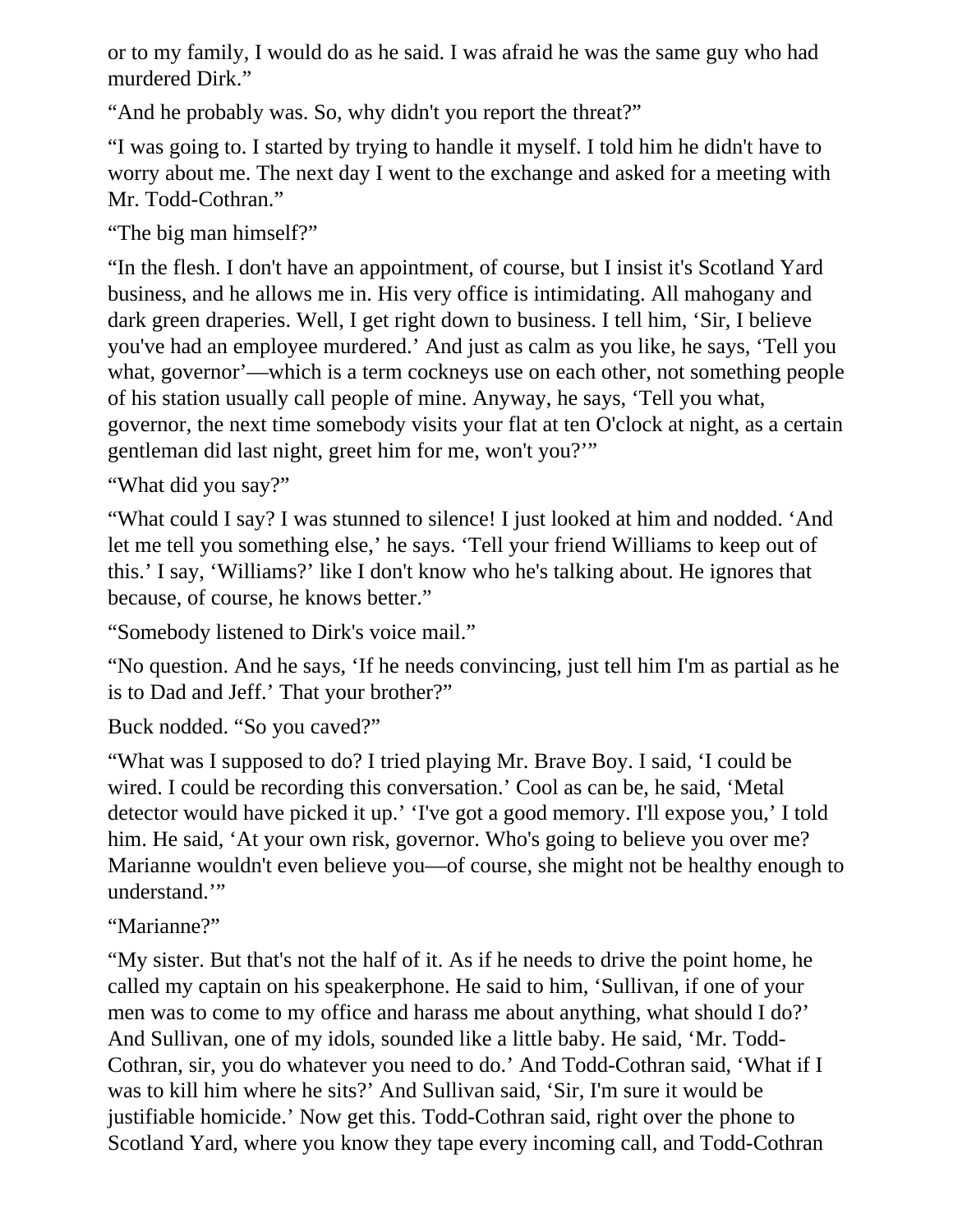knows it just as well, 'What if his name happened to be Alan Tompkins? Just like that, plain as day.' And Sullivan said, 'I'd come over there, and dispose of the body myself.' Well, I got the picture."

"So you have no one to turn to."

"Nobody I can think of."

"And I'm supposed to just turn tail and run."

Alan nodded. "I have to report back to Todd-Cothran that I've delivered the message. He'll expect you on the next plane out."

"And if I'm not?"

"No guarantees, but I wouldn't push it."

Buck shoved the plates aside and pushed his chair back. "Alan, you don't know me well, but you have to know I'm not the type of guy who takes this stuff sitting down."

"That's what I was afraid of. I'm not either, but where do I turn? What do I do? You'd think someone somewhere can be trusted, but what can anyone do? If this proves Dirk was right, that he got too close to some clandestine thing Todd-Cothran was into, where does it end? Does it include your man Stonagal? And how about the others on the international team of financiers they meet with? Have you considered that they may own everybody? I grew up reading the stories about your Chicago mobsters who had paid off cops and judges and even politicians. No one could touch them."

Buck nodded. "No one could touch them except the ones who couldn't be bought."

"The Untouchables?"

"Those were my heroes," Buck said.

"Mine too," Alan said. "That's why I'm an investigator. But if the Yard is dirty, who do I turn to?"

Buck rested his chin in his hand. "Do you think you're being watched? Followed?"

"I've been looking for that. So far, no."

"Nobody knows where we are now?"

"I tried to keep an eye out for a tall. In my professional opinion, we're here unnoticed. What are you going to do, Cameron?"

"There's precious little I can do here, apparently. Maybe I'll head back right away under a different name and make it look, to whoever cares, like I'm being obstinate and staying here."

"What's the use?"

"I may be scared, Alan, but I will look for my angle. And somehow I will find the person with the clout to help. I don't know your country well enough to know whom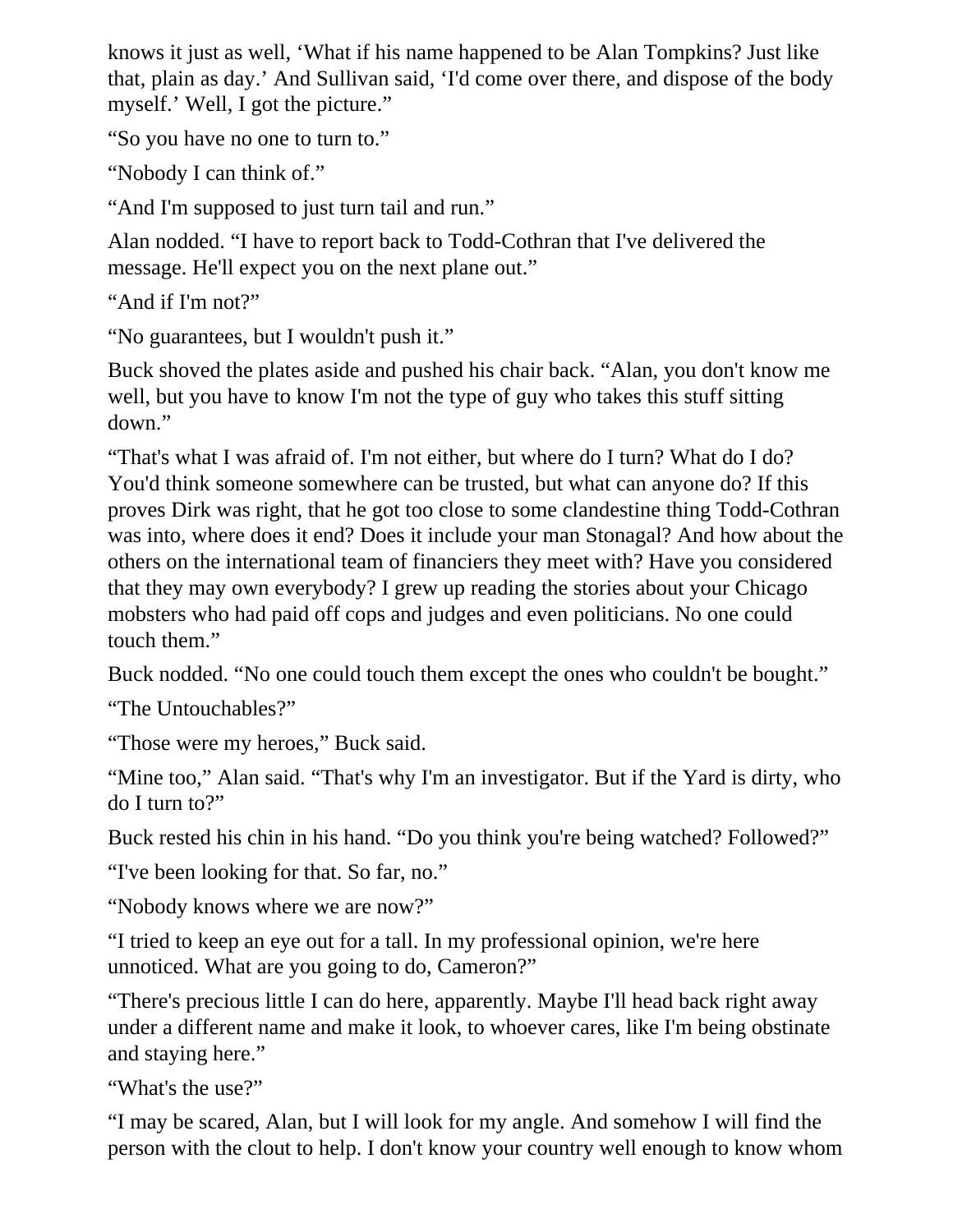to trust. Of course I trust you, but you've been incapacitated."

"Am I weak, Cameron? Do you see that I have a choice?"

Buck shook his head. "I feel for you," he said. "I can't say what I'd do in your place."

The barmaid was making some sort of an announcement, asking people a question at every other table or so. As she neared them, Buck and Alan fell silent to hear. "Anyone drivin' a light green sedan? Fella says the inside light is on."

"That's mine," Alan said. "I don't remember even having the inside light on."

"Me either," Buck said, "but it was light out when we got here. Maybe we didn't notice."

"I'll get it. Probably won't hurt anything, but that old beater's battery can't take much."

"Careful," Buck said. "Be sure no one was tampering with it."

"Unlikely. We're right in front, remember."

Buck leaned out of his chair and followed Alan with his eyes as the investigator strolled out. Sure enough, the car's inside light could be seen from inside the pub. Alan went around to the driver's side and reached in to turn the light off. When he came back he said, "Gettin' daft in my old age. Next I'll be leavin' the headlights on."

Buck was sad, thinking of his friend's predicament. What a spot, working at something you'd wanted all your life to do and knowing that your superiors were beholden to what amounted to an international thug. "I'm going to call the airport and see if I can get a flight tonight."

"Nothin's going your way this time of the evening," Alan said.

"I'll take something to Frankfurt and head back from there in the morning. I don't think I should test my luck here."

"There's a phone up by the door. I'll pay the girl."

"I insist," Buck said, sliding a fifty-mark bill across the table.

Buck was on the phone to Heathrow while Alan counted the change from the barmaid. Buck got a seat on a flight to Frankfurt forty-five minutes later that would allow him to catch a Sunday morning flight to JFK.

"Oh, Kennedy's open, is it?" he said.

"Just an hour ago," the woman said. "Limited flights, but your Pan-Continental out of Germany goes there in the morning. How many passengers?"

"0ne."

"Name?"

Buck peeked in his wallet to remind himself of the name on his phony British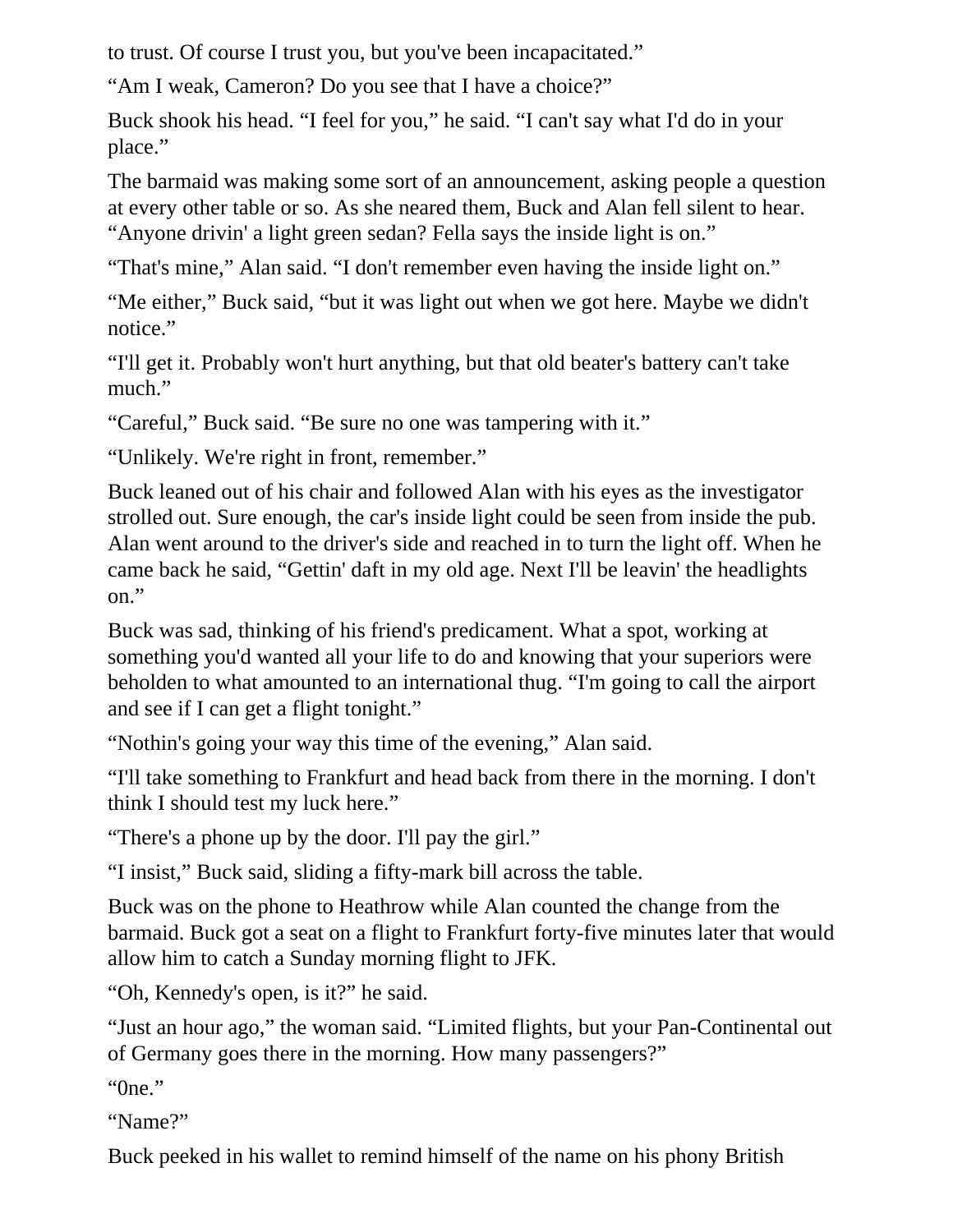passport. "Pardon?" he said, stalling, as Alan approached.

"Name, sir."

"Oh, sorry. Oreskovich. George Oreskovich."

Alan mouthed that he would be in the car. Buck nodded.

"All right, sir," the woman said. "You're all set with a flight to Frankfurt this evening, continuing to JFK in New York tomorrow. Can I do anything else for you?"

"No, thank you."

As Buck hung up, the door of the pub was blown into the room and a blinding flash and deafening crash sent patrons screaming to the floor. As people crept to the door to see what had happened, Buck stared in horror at the frame and melted tires of what had been Alan's Scotland Yard-issue sedan. Windows had been blown out all up and down the street and a siren was already sounding. A leg and part of a torso lay on the sidewalk—the remains of Alan Tompkins.

As the patrons surged out to get a look at the burning wreckage, Buck elbowed his way through them, pulling his real passport and identification from his wallet. In the confusion he flipped the documents near what was left of the car and hoped they wouldn't get burned beyond readability. Whoever wanted him dead could assume him dead. Then he slipped through the crowd into the now-empty pub and sprinted to the back. But there was no back door, only a window. He raised it and crawled through, finding himself in a two-foot alleyway between buildings. Scraping his clothes on both sides as he hurried to a side street, he ran two blocks and hailed a cab. "The Tavistock," he said.

A few minutes later, when the cabbie was within three blocks of his hotel, Buck saw squad cars in front of the place and blocking traffic. "Just run me out to Heathrow, please," he said. He realized he had left his laptop among his things, but he had no choice. He had transferred the best stuff electronically already, but who knew who would have access to his material now?

"You don't need anything at the hotel then?" the cabbie said.

"No. I was just going to see someone."

"Very good, sir."

More authorities seemed to be combing Heathrow. "You wouldn't know where a fellow could get a hat like yours, would you?" Buck asked the cabbie as he paid.

"This old thing? I might be persuaded to part with it. I've got more than one other just like it. A souvenir, eh?"

"Will this do?" Buck said, pressing a large bill into his hand.

"It'll more than do, sir, and thank you kindly." The driver removed his official London cabbie pin and handed over the cap.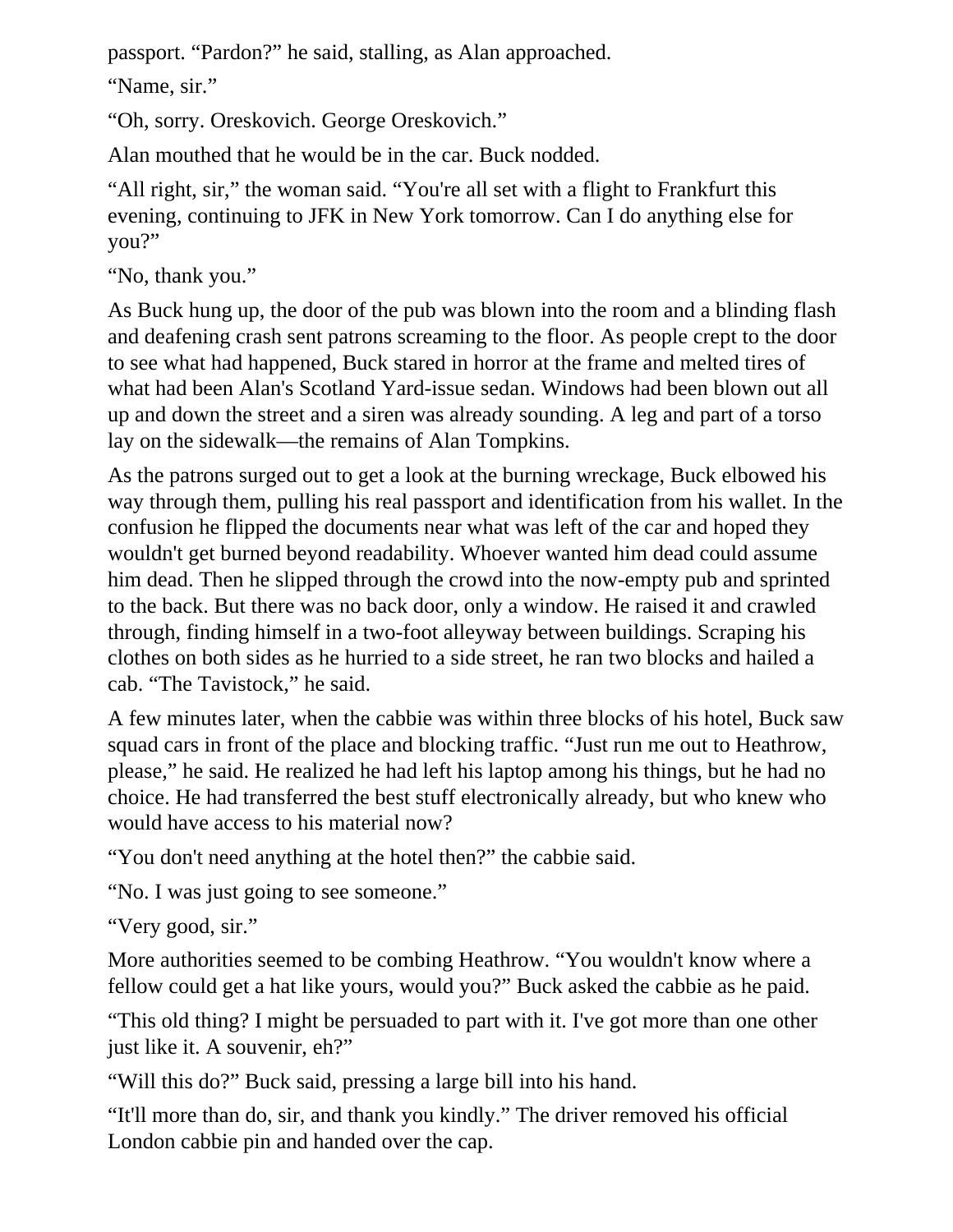Buck pressed the too-large fisherman's style hat down over his ears and hurried into the terminal. He paid cash for his tickets in the name of George Oreskovich, a naturalized Englishman from Poland on his way to a holiday in the States, via Frankfurt. He was in the air before the authorities knew he was gone.

## **CHAPTER ELEVEN**

RAYFORD was glad he could take Chloe out for a drive Saturday after having been cooped up with their grief. He was glad she had agreed to accompany him to the church.

Chloe had been sleepy and quiet all day. She had mentioned the idea of dropping out of the university for a semester and taking some classes locally. Rayford liked it. He was thinking of her. Then he realized she was thinking of him, and he was touched.

As they chatted on the short drive, he reminded her that after their day trip to Atlanta Monday they would have to drive home separately from O'Hare so he could get his car back. She smiled at him. "I think I can handle that, now that I'm twenty."

"I do treat you like a little girl sometimes, don't I?" he said.

"Not too much anymore," she said. "You can make up for it, though."

"I know what you're going to say."

"You don't either," she said. "Guess."

"You're going to say I can make up for treating you like a little girl by letting you have your own mind today, by not trying to talk you into anything."

"That goes without saying, I hope. But you're wrong, smart guy. I was going to say you could convince me you see me as a responsible adult by letting me drive your car back from the airport Monday."

"That's easy," Rayford said, suddenly switching to a babyish voice. "Would that make you feel like a big girl? OK, Daddy will do that."

She punched him and smiled, then quickly sobered. "It's amazing what amuses me these days," she said. "Good grief, I feel like an awful person."

Rayford let that comment hang in the air as he turned the corner and the tasteful little church came into view. "Don't make too much of what I just said," Chloe said. "I don't have to come in, do I?"

"No, but I'd appreciate it."

She pursed her lips and shook her head, but when he parked and got out, she followed.

Bruce Barnes was short and slightly pudgy, with curly hair and wire-rimmed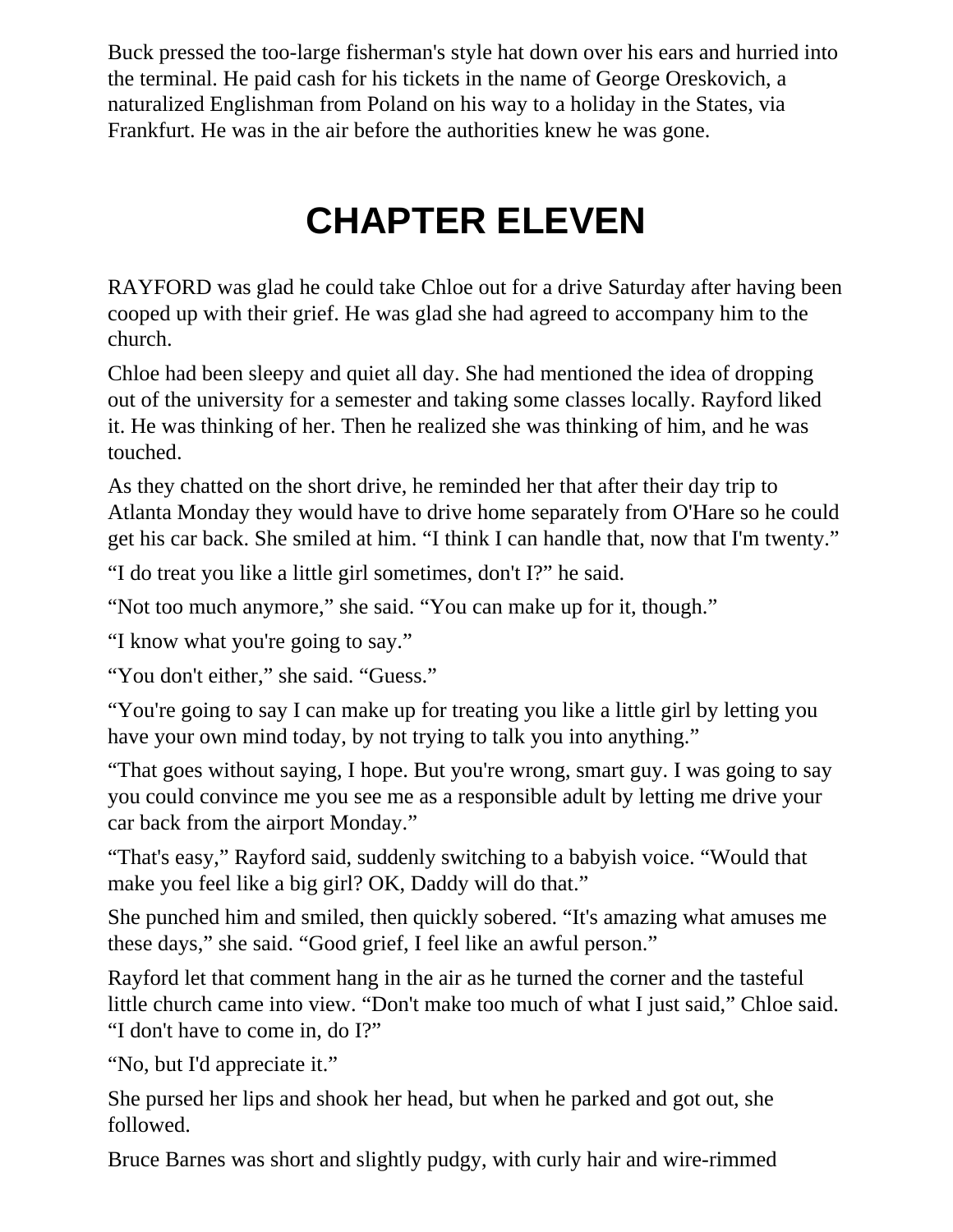glasses. He dressed casually but with class, and Rayford guessed him to be in his early thirties. He emerged from the sanctuary with a small vacuum in his hands. "Sorry," he said. "You must be the Steele's. I'm kind of the whole staff around here now, except for Loretta."

"Hello," an older woman said from behind Rayford and Chloe. She stood in the doorway of the church offices sunken-eyed and disheveled, as if she'd come through a war. After pleasantries she retreated to a desk in the outer office.

"She's putting together a little program for tomorrow," Barnes said. "Tough thing is, we have no idea how many to expect. Will you be here?"

"Not sure yet," Rayford said. "I probably will be."

They both looked at Chloe. She smiled politely. "I probably won't be," she said.

"Well, I've got the tape for you," Barnes said. "But I'd like to ask for a few more minutes of your time."

"I've got time," Rayford said.

"I'm with him," Chloe said resignedly.

Barnes led them to the senior pastor's office. "I don't sit at his desk or use his library," the younger man said, "but I do work in here at his conference table. I don't know what's going to happen to me or to the church, and I certainly don't want to be presumptuous. I can't imagine God would call me to take over this work, but if he does, I want to be ready."

"And how will he call you?" Chloe said, a smile playing at her mouth. "By phone?"

Barnes didn't respond in kind. "To tell you the truth, it wouldn't surprise me. I don't know about you, but he got my attention last week. A phone call from heaven would have been less traumatic."

Chloe raised her eyebrows, apparently in surrender to his point.

"Folks, Loretta there looks like I feel. We're shell-shocked and we're devastated, because we know exactly what happened."

"Or you think you do," Chloe said. Rayford tried to catch her eye to encourage her to back off, but she seemed unwilling to look at him. "There's every kind of theory you want on every TV show in the country."

"I know that," Barnes said.

"And each is self-serving," she added. "The tabloids say it was space invaders, which would prove the stupid stories they've been running for years. The government says it's some sort of enemy, so we can spend more on high-tech defense. You're going to say it was God so you can start remodeling your church."

Bruce Barnes sat back and looked at Chloe, then at her father. "I'm going to ask you something," he said, turning to her again. "Could you let me tell you my story briefly, without interrupting or saying anything, unless there's something you don't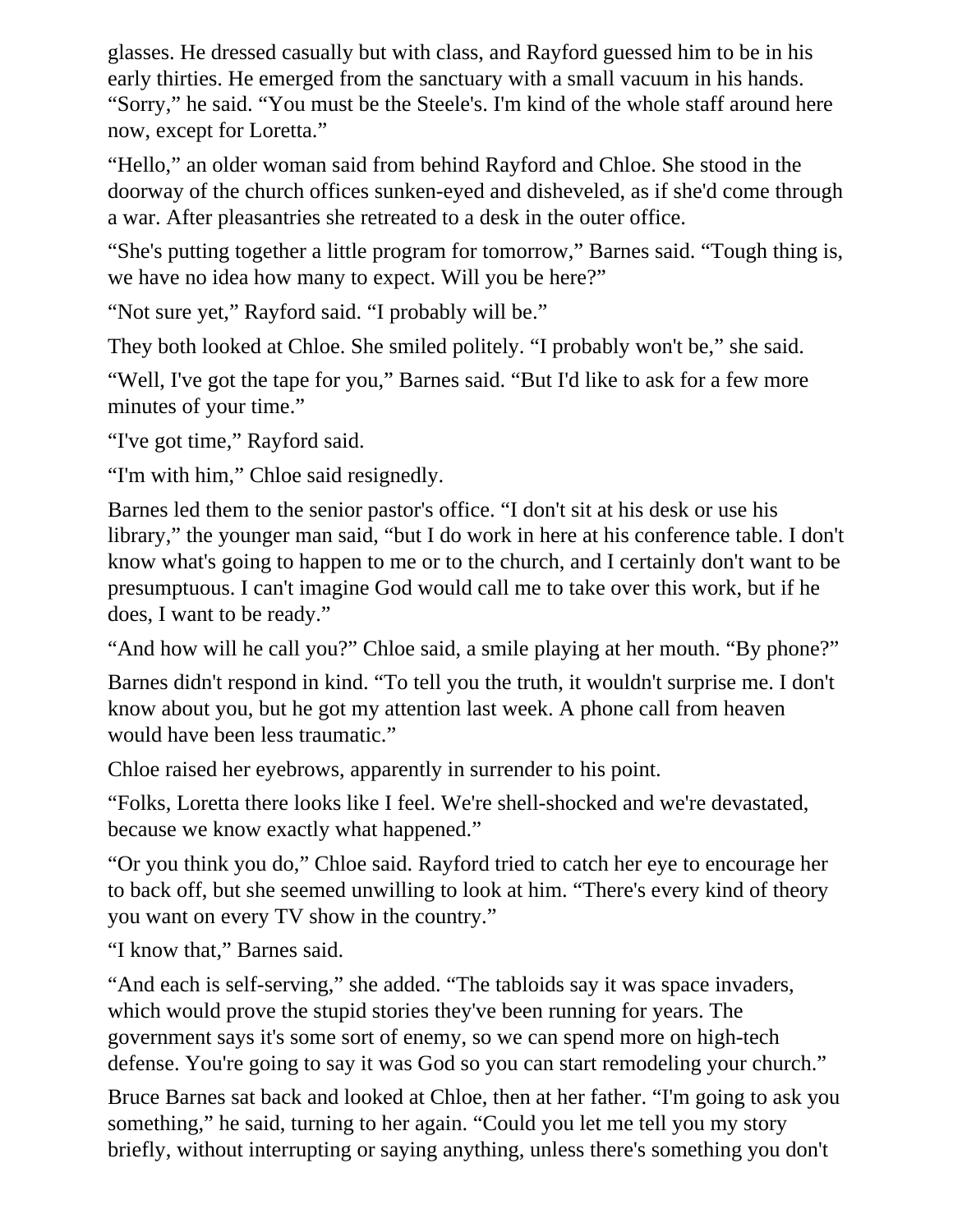understand?"

Chloe stared at him without responding.

"I don't want to be rude, but I don't want you to be either. I asked for a few moments of your time. If I still have it, I want to try to make use of it. Then I'll leave you alone. You can do anything you want with what I tell you. Tell me I'm crazy, tell me I'm self-serving. Leave and never come back. That's up to you. But can I have the floor for a few minutes?"

Rayford thought Barnes was brilliant. He had put Chloe in her place, leaving her no smart remark. She merely waved a hand of permission, for which Barnes thanked her, and he began.

"May I call you by your first names?"

Rayford nodded. Chloe didn't respond.

"Ray, is it? And Chloe? I sit here before you a broken man. And Loretta? If anyone has a right to feel as bad as I do, it's Loretta. She's the only person in her whole clan who is still here. She had six living brothers and sisters, I don't know how many aunts and uncles and cousins and nieces and nephews. They had a wedding here last year and she must have had a hundred relatives alone. They're all gone, every one of them."

"That's awful," Chloe said. "We lost my mom and my little brother, you know. Oh, I'm sorry. I wasn't going to say anything."

"It's all right," Barnes said. "My situation is almost as bad as Loretta's, only on a smaller scale. Of course it's not small for me. Let me tell you my story." As soon as he began with seemingly innocuous details, his voice grew thick and quiet. "I was in bed with my wife. She was sleeping. I was reading. Our children had been down for a couple of hours. They were five, three, and one. The oldest was a girl, the other two boys. That was normal for us, me reading while my wife slept. She worked so hard with the kids and a part-time job that she was always knocked out by nine or so.

"I was reading a sports magazine, trying to turn the pages quietly, and every once in a while she would sigh. Once she even asked how much longer I would be. I knew I should go in the other room or just turn the light off and try to sleep myself. But I told her, 'Not long,' hoping she'd fall asleep and I could just read the whole magazine. I can usually tell by her breathing if she's sleeping soundly enough that my light doesn't bother her. And after a while I heard that deep breathing.

"I was glad. My plan was to read till midnight. I was propped up on an elbow with my back to her, using a pillow to shield the light a little. I don't know how much longer I had been reading when I felt the bed move and sensed she had gotten up. I assumed she was going to the bathroom and only hoped she didn't wake up to the point where she'd bug me about still having the light on when she got back. She's a tiny little thing, and it didn't hit me that I didn't hear her walk to the bathroom. But,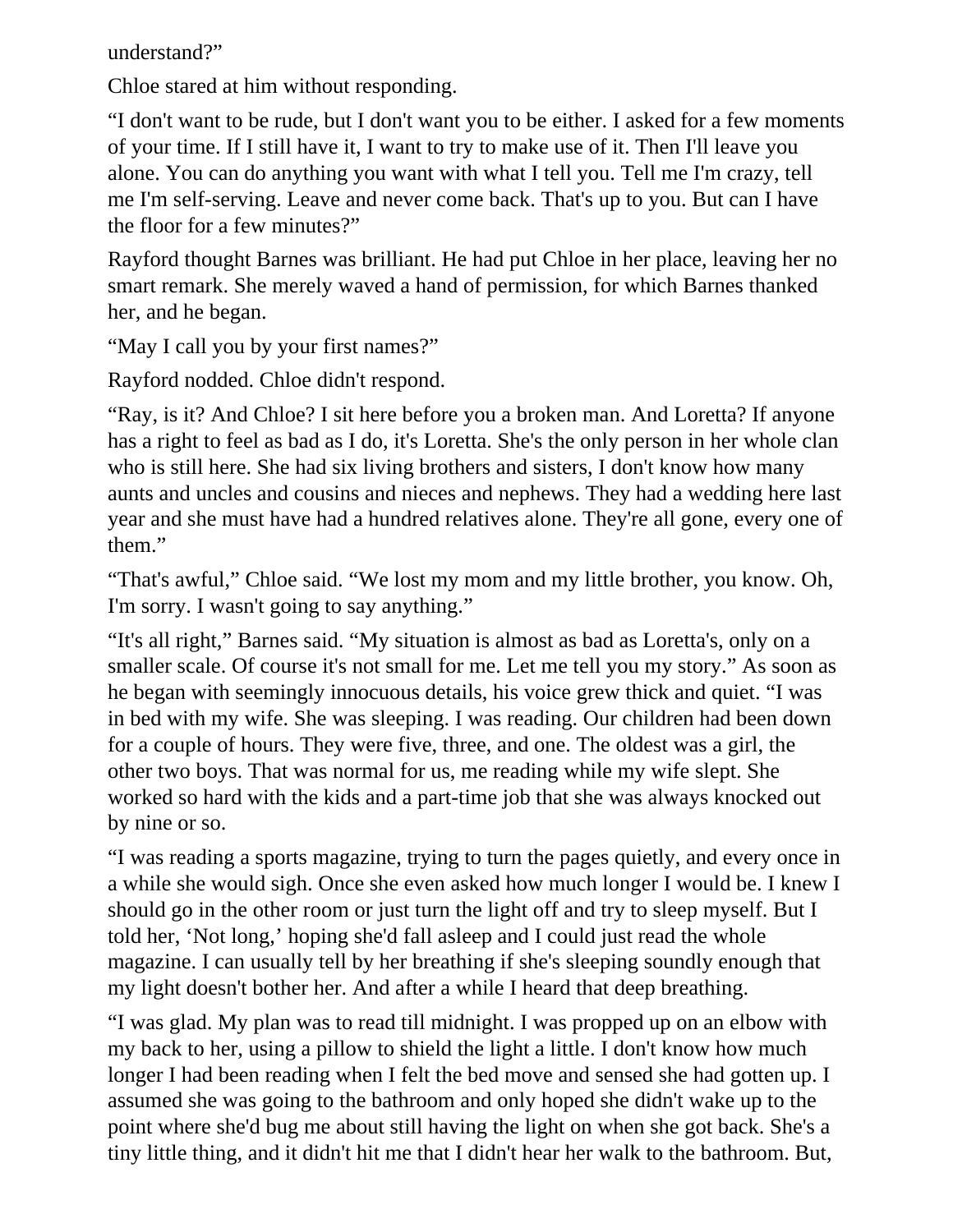like I say, I was engrossed in my reading.

"After a few more minutes I called out, 'Hon, you OK?' And I didn't hear anything. I began wondering, was it just my imagination that she had gotten up? I reached behind me and she was not there, so I called out again. I thought maybe she was checking on the kids, but usually she's such a sound sleeper that unless she's heard one of them she doesn't do that.

"Well, probably another minute or two went by before I turned over and noticed that she was not only gone, but that it also appeared she had pulled the sheet and covers back up toward her pillow. Now you can imagine what I thought. I thought she was so frustrated at me for still reading that she had given up waiting for me to turn off the light and decided to go sleep on the couch. I'm a fairly decent husband, so I went out to apologize and bring her back to bed.

"You know what happened. She wasn't out on the couch. She wasn't in the bathroom. I poked my head into each of the kids' rooms and whispered for her, thinking maybe she was rocking one of them or sitting in there. Nothing. The lights were off all over the house, except for my bedside. I didn't want to wake the kids by yelling for her, so I just turned on the hall light and checked their rooms again.

"I'm ashamed to say I still didn't have a clue until I noticed my oldest two kids weren't in their beds. My first thought was that they had gone into the baby's room, like they do sometimes, to sleep on the floor. Then I thought my wife had taken one or both of them to the kitchen for something. Frankly I was just a little perturbed that I didn't know what was going on in the middle of the night.

"When the baby was not in his crib, I turned the light on, stuck my head out the door and called down the hall for my wife. No answer. Then I noticed the baby's footie pajamas in the crib, and I knew. I just knew. It hit me all of a sudden. I ran from room to room, pulling back the covers and finding the kids' pajamas. I didn't want to, but I tore the cover back from my wife's side of the bed and there was her nightgown, her rings, and even her hair clips on the pillow."

Rayford was fighting the tears, remembering his own similar experience. Barnes took a deep breath and exhaled, wiping his eyes. "Well, I started phoning around," he said. "I started with the pastor, but of course I got his answering machine. A couple of other places I got answering machines, too, so I grabbed the church directory and started looking up older folks, the people I thought might not like answering machines and wouldn't have one. I let their phones ring off the hook. No answers.

"Of course I knew it was unlikely I'd find anybody. For some reason I ran out and jumped in my car and raced over here to the church. There was Loretta, sitting in her car in her robe, hair up in curlers, crying her eyes out. We came into the foyer and sat by the potted plants, crying and holding each other, knowing exactly what had happened. Within about half an hour, a few others showed up. We basically commiserated and wondered aloud what we were supposed to do next. Then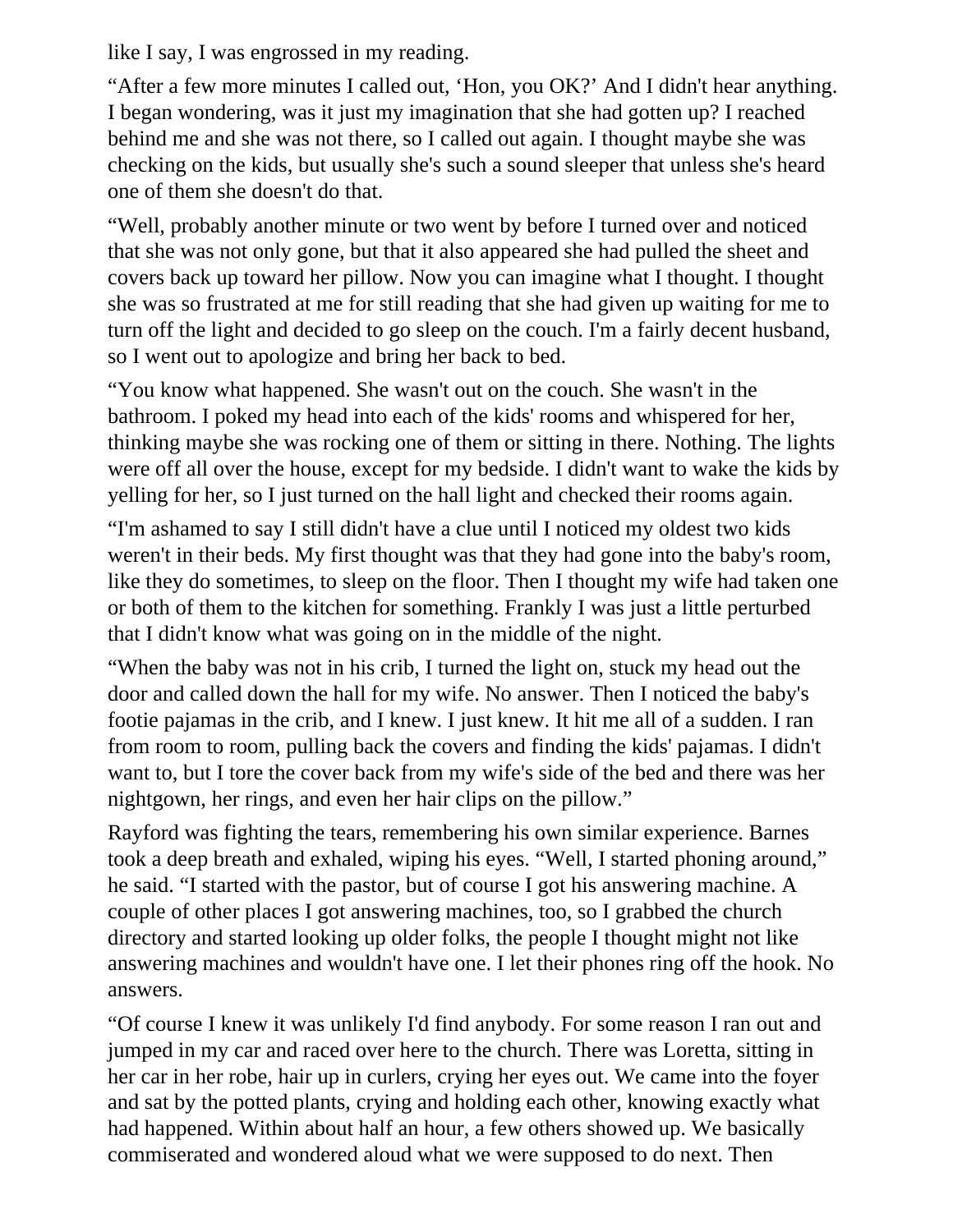somebody remembered Pastor's Rapture tape."

"His what?" Chloe asked.

"Our senior pastor loved to preach about the coming of Christ to rapture his church, to take believers, dead and alive, to heaven before a period of tribulation on the earth. He was particularly inspired once a couple of years ago."

Rayford turned to Chloe. "You remember your mother talking about that. She was so enthusiastic about it."

"Oh yeah, I do."

"Well," Barnes said, "the pastor used that sermon and had himself videotaped in this office speaking directly to people who were. He put it in the church library with instructions to get it out and play it if most everyone seemed to have disappeared. We all watched it a couple of times the other night. A few people wanted to argue with God, trying to tell us that they really had been believers and should have been taken with the others, but we all knew the truth. We had been phony. There wasn't a one of us who didn't know what it meant to be a true Christian. We knew we weren't and that we had been."

Rayford had trouble speaking, but he had to ask. "Mr. Barnes, you were on the staff here."

"Right."

"How did you miss it?"

"I'm going to tell you, Ray, because I no longer have anything to hide. I'm ashamed of myself, and if I never really had the desire or the motivation to tell others about Christ before, I sure have it now. I just feel awful that it took the most cataclysmic event in history to reach me. I was raised in the church. My parents and brothers and sisters were all Christians.

"I loved church. It was my life, my culture. I thought I believed everything there was to believe in the Bible. The Bible says that if you believe in Christ you have eternal life, so I assumed I was covered.

"I especially liked the parts about God being forgiving. I was a sinner, and I never changed. I just kept getting forgiveness because I thought God was bound to do that. He had to. Verses that said if we confessed our sins he was faithful and just to forgive us and to cleanse us. I knew other verses said you had to believe and receive, to trust and to abide, but to me that was sort of theological mumbo jumbo. I wanted the bottom line, the easiest route, the simplest path. I knew other verses said that we are not to continue in sin just because God shows grace."

"I thought I had a great life. I even went to Bible college. In church and at school, I said the right things and prayed in public and even encouraged people in their Christian lives. But I was still a sinner. I even said that. I told people I wasn't perfect; I was forgiven."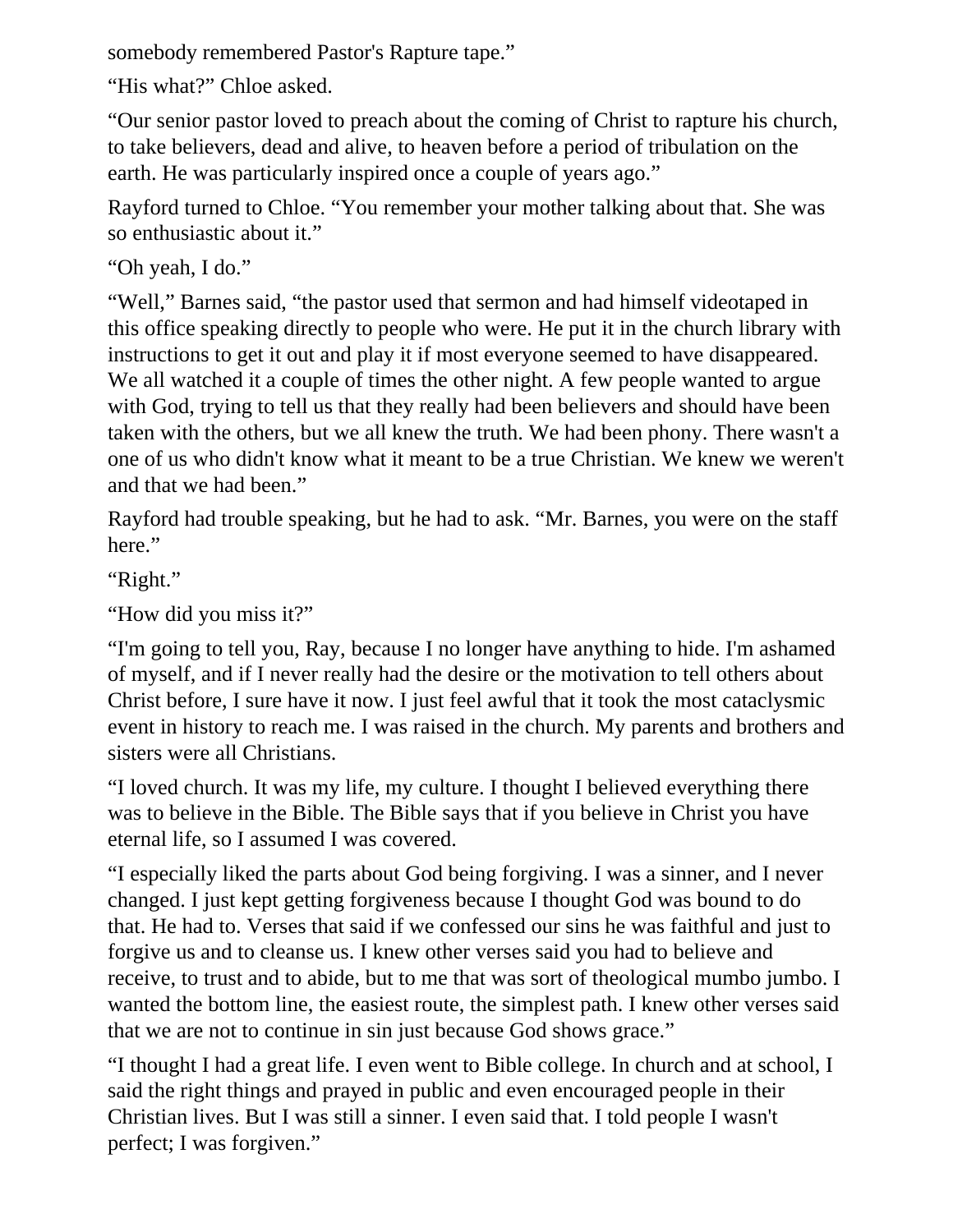"My wife said that," Rayford said.

"The difference is," Bruce said, "she was sincere. I lied. I told my wife that we tithed to the church, you know, that we gave ten percent of our income. I hardly ever gave any, except when the plate was passed I might drop in a few bills to make it look good. Every week I would confess that to God, promising to do better next time.

"I encouraged people to share their faith, to tell other people how to become Christians. But on my own I never did that. My job was to visit people in their homes and nursing homes and hospitals every day. I was good at it. I encouraged them, smiled at them, talked with them, prayed with them, even read Scripture to them. But I never did that on my own, privately.

"I was lazy. I cut corners. When people thought I was out calling, I might be at a movie in another town. I was also lustful. I read things I shouldn't have read, looked at magazines that fed my lusts."

Rayford winced. That hit too close to home.

"I had a real racket going," Barnes was saying, "and I bought into it. Down deep, way down deep, I knew better. I knew it was too good to be true. I knew that true Christians were known by what their lives produced and that I was producing nothing. But I comforted myself that there were worse people around who called themselves Christians.

"I wasn't a rapist or a child molester or an adulterer, though many times I felt unfaithful to my wife because of my lusts. But I could always pray and confess and feel as though I was clean. It should have been obvious to me. When people found out I was on the pastoral staff at New Hope, I would tell them about the cool pastor and the neat church, but I was shy about telling them about Christ. If they challenged me and asked if New Hope was one of those churches that said Jesus was the only way to God, I did everything but deny it. I wanted them to think I was OK, that I was with it. I may be a Christian and even a pastor, but don't lump me with the weirdos. Above all, don't do that.

"I see now, of course, that God is a sin-forgiving God, because we're human and we need that. But we are to receive his gift, abide in Christ, and allow him to live through us. I used what I thought was my security as a license to do what I wanted. I could basically live in sin and pretend to be devout. I had a great family and a nice work environment. And as miserable as I was privately most of the time, I really believed I would go to heaven when I died.

"I hardly ever read my Bible except when preparing a talk or lesson. I didn't have the 'mind of Christ.' Christian, I knew vaguely, means 'Christ one' or 'one like Christ.' That sure wasn't me, and I found out in the worst way possible.

"Let me just say to you both this is your decision.

"These are your lives. But I know, and Loretta knows, and a few others who were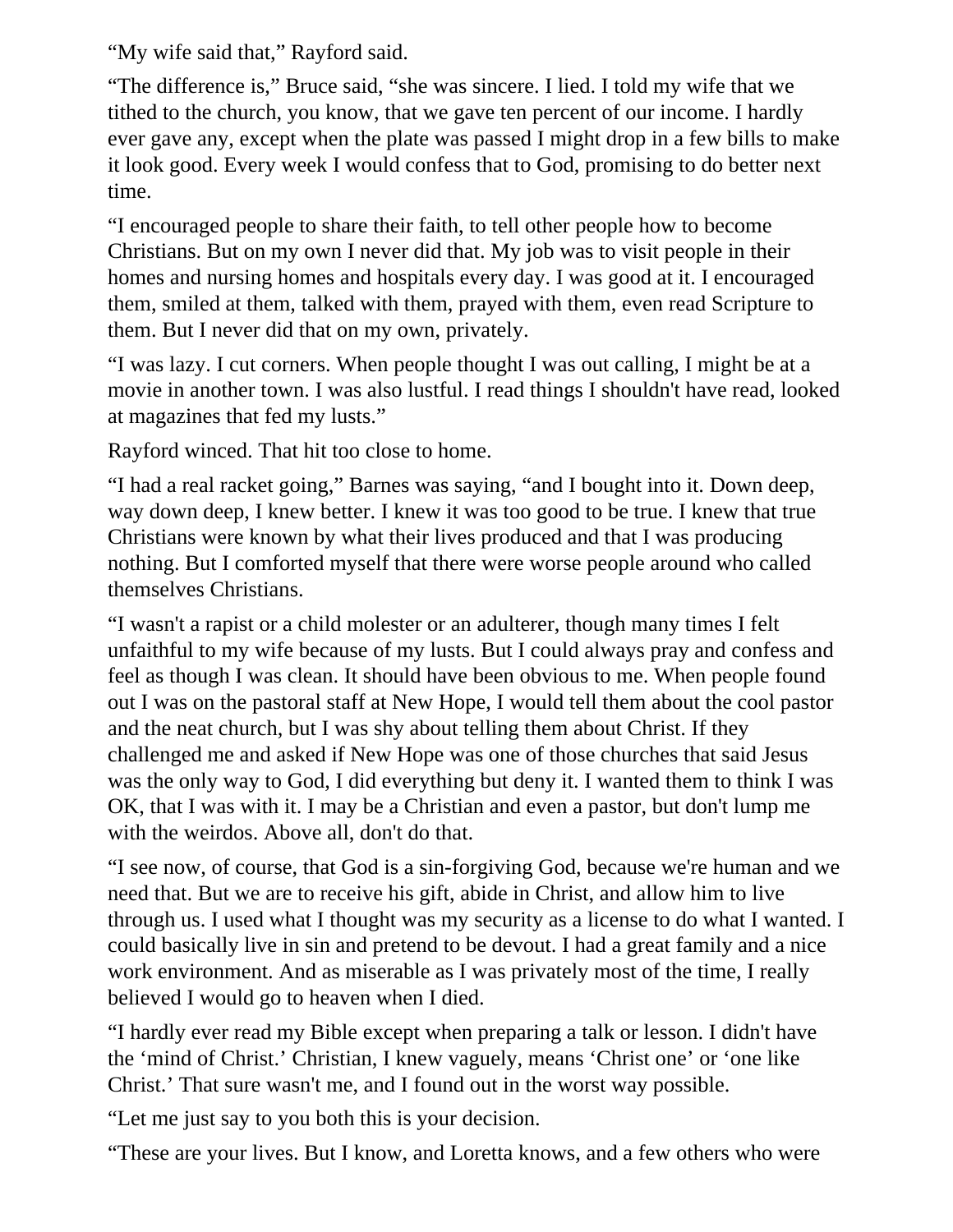playing around the edges here at this church know exactly what happened a few nights ago. Jesus Christ returned for his true family, and the rest of us were."

Bruce looked Chloe in the eyes. "There is no doubt in my mind that we have witnessed the Rapture. My biggest fear, once I realized the truth, was that there was no more hope for me. I had missed it, I had been a phony, I had set up my own brand of Christianity that may have made for a life of freedom but had cost me my soul. I had heard people say that when the church was raptured, God's Spirit would be gone from the earth. The logic was that when Jesus went to heaven after his resurrection, the Holy Spirit that God gave to the church was embodied in believers. So when they were taken, the Spirit would be gone, and there would be no more hope for anyone left. You can't know the relief when Pastor's tape showed me otherwise.

"We realize how stupid we were, but those of us in this church—at least the ones who felt drawn to this building the night everyone else disappeared—are now as zealous as we can be. No one who comes here will leave without knowing exactly what we believe and what we think is necessary for them to have a relationship with God."

Chloe stood and paced, her arms folded across her chest. "That's a pretty interesting story," she said. "What was the deal with Loretta? How did she miss it if her whole extended family were true Christians?"

"You should have her tell you sometime," Bruce said. "But she tells me it was pride and embarrassment that kept her from Christ. She was a middle child in a very religious family, and she said she was in her late teens before she even thought seriously about her personal faith. She had just drifted along with the family to church and all the related activities. As she grew up, got married, became a mother and a grandmother, she just let everyone assume she was a spiritual giant. She was revered around here. Only she had never believed and received Christ for herself."

"So," Chloe said, "this believing and receiving stuff, this living for Christ or letting him live through you, that's what my mother meant when she talked about salvation, getting saved?"

Bruce nodded. "From sin and hell and judgment."

"Meantime, we're not saved from all that."

"That's right."

"You really believe this."

"I do."

"It's pretty freaky stuff, you have to admit."

"Not to me. Not anymore."

Rayford, always one for precision and order, asked, "So, what did you do? What did my wife do? What made her more of a Christian, or, ah ... what, uh—"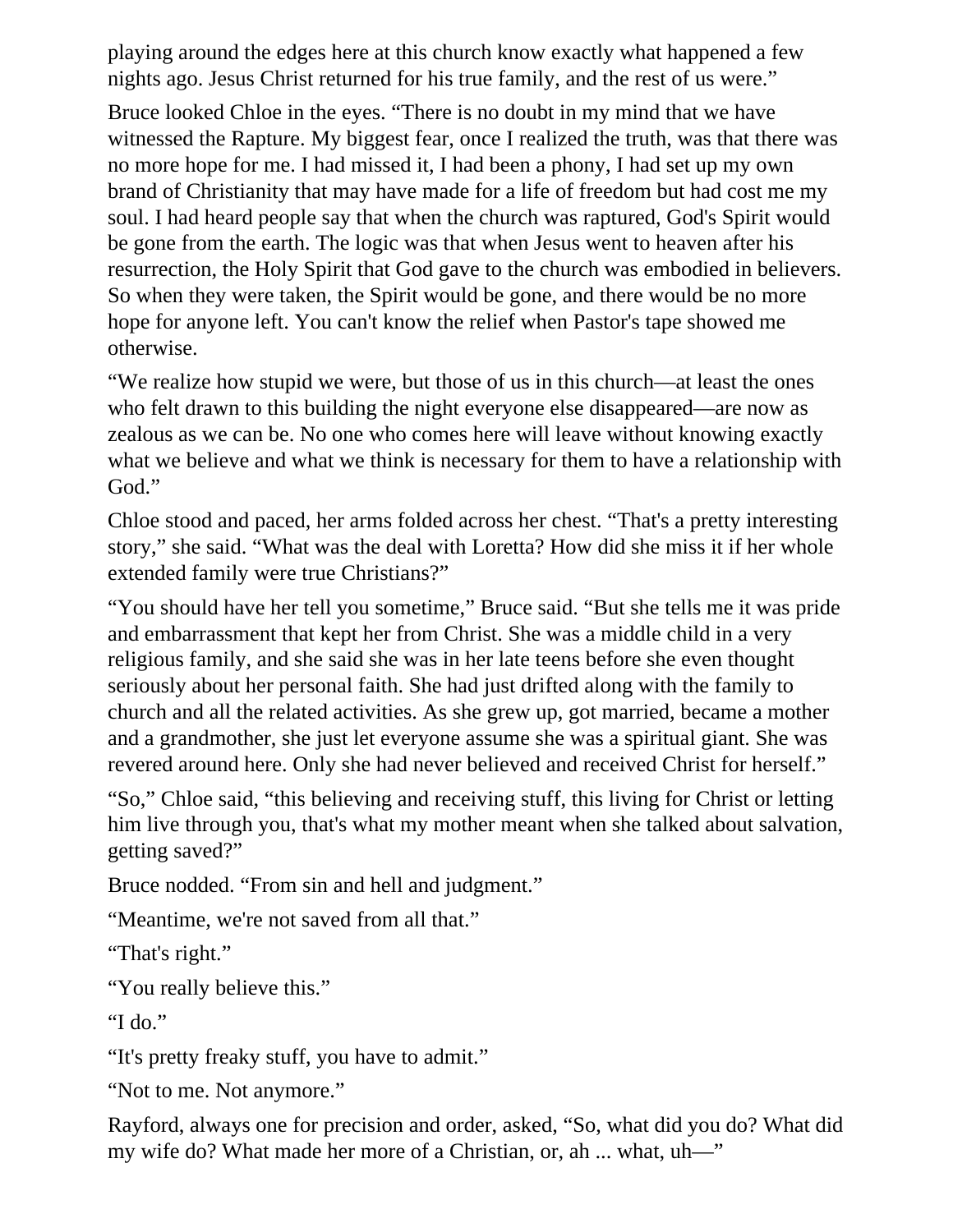"Saved her?" Bruce said.

"Yes," Rayford said. "That's exactly what I want to know. If you're right, and I've already told Chloe that I think I see this now, we need to know how it works.

"How it goes. How does a person get from one situation to the other? Obviously, we were not saved from being left, and we're here to face life without our loved ones who were true Christians. So, how do we become true Christians?"

"I'm going to walk you through that," Bruce said. "And I'm going to send you home with the tape. And I'm going to go through this all in detail tomorrow morning at ten for whoever shows up. I'll probably do the same lesson every Sunday morning for as long as people need to know. One thing I'm sure of, as important as all the other sermons and lessons are, nothing matters like this one."

While Chloe stood with her back to the wall, arms still folded, watching and listening, Bruce turned to Rayford. "It's really quite simple. God made it easy. That doesn't mean it's not a supernatural transaction or that we can pick and choose the good parts—as I tried to do. But if we see the truth and act on it, God won't withhold salvation from us.

"First, we have to see ourselves as God sees us. The Bible says all have sinned, that there is none righteous, no not one. It also says we can't save ourselves. Lots of people thought they could earn their way to God or to heaven by doing good things, but that's probably the biggest misconception ever. Ask anyone on the street what they think the Bible or the church says about getting to heaven, and nine of ten would say it has something to do with doing good and living right.

"We're to do that, of course, but not so we can earn our salvation. We're to do that in response to our salvation. The Bible says that it's not by works of righteousness that we have done, but by his mercy God saved us. It also says that we are saved by grace through Christ, not of ourselves, so we can't brag about our goodness.

"Jesus took our sins and paid the penalty for them so we wouldn't have to. The payment is death, and he died in our place because he loved us. When we tell Christ that we acknowledge ourselves as sinners and lost, and receive his gift of salvation, he saves us. A transaction takes place. We go from darkness to light, from lost to found; we're saved. The Bible says that to those who receive him, he gives the power to become sons of God. That's what Jesus is—the Son of God. When we become sons of God, we have what Jesus has: a relationship with God, eternal life, and because Jesus paid our penalty, we also have forgiveness for our sins."

Rayford sat stunned. He sneaked a peek at Chloe. She looked frozen, but she didn't appear antagonistic. Rayford felt he had found exactly what he was looking for. It was what he had suspected and had heard bits and pieces of over the years, but he had never put it all together. In spite of himself, he was still reserved enough to want to mull it over, to see and hear the tape, and to discuss it with Chloe.

"I have to ask you," Bruce said, "something I never wanted to ask people before. I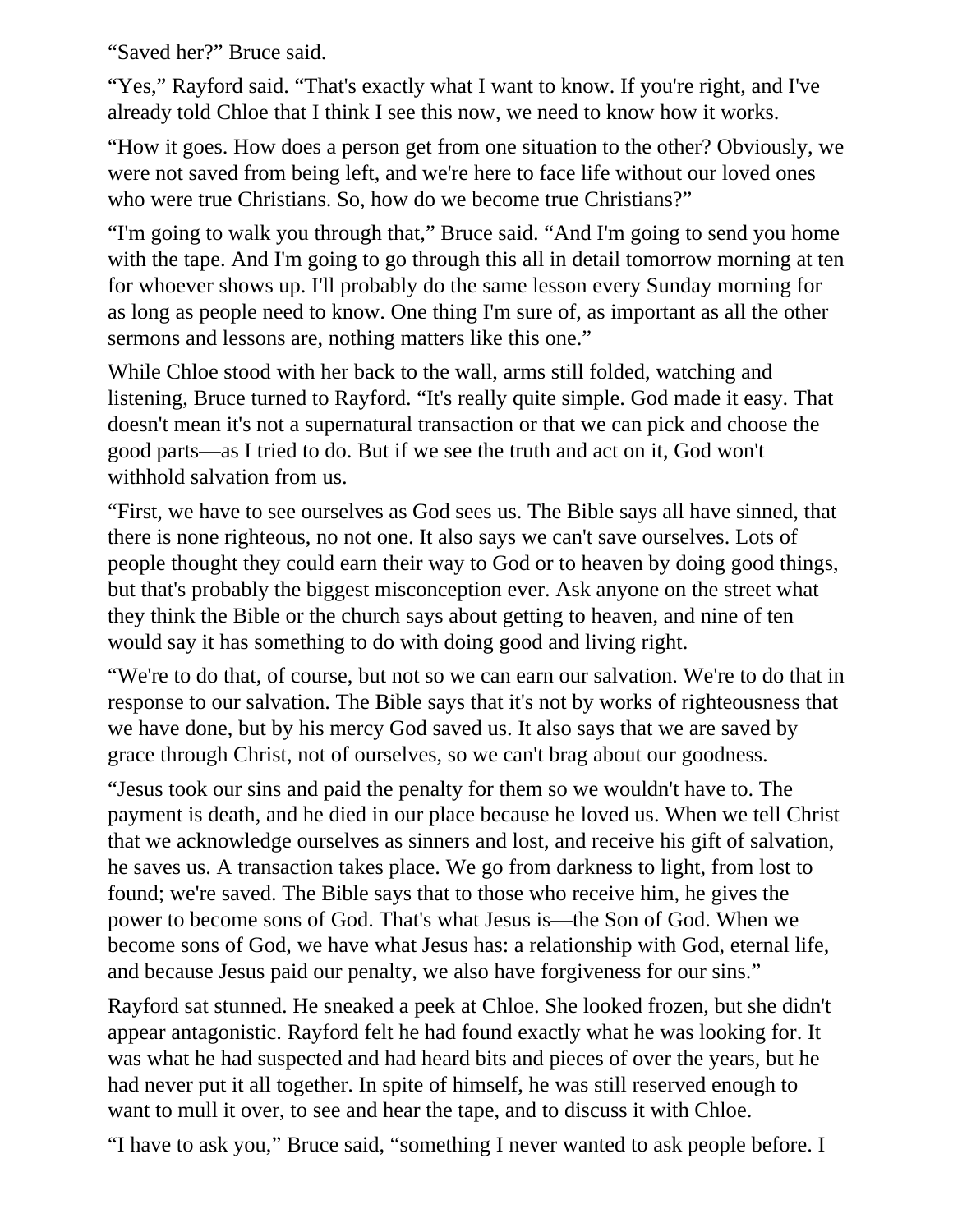want to know if you're ready to receive Christ right now. I would be happy to pray with you and lead you in how to talk to God about this.

"No?" Bruce was clearly surprised.

"Need more time?"

"That's all I can ask," Bruce said.

"But let me leave you with one little reminder of urgency. You may have little time."

"At least," Chloe said. "Surely this isn't something you rush into."

"But then who would tell us about this?" Rayford "About him because you waited too long?" asked.

"Oh, I'm grateful for that opportunity," Bruce said. "But it has cost me dearly."

"I understand." Rayford could feel Bruce's eyes burning into him as if the young man knew Rayford was nearly ready to make a commitment. But he had never rushed into anything in his life. And while he didn't put this on the same scale as dealing with a salesman, he needed time to think, a cooling-off period. He was analytical, and while this suddenly made a world of sense to him and he didn't doubt at all Bruce's theory of the disappearances, he would not act immediately. "I'd appreciate the tape, and I can guarantee you, I will be back tomorrow."

Bruce looked at Chloe. "No guarantees from me," she said, "but I appreciate your time and I will watch the tape."

"That's all I can ask," Bruce said. "But let me leave you with one little reminder of urgency. You may have heard this off and on your whole lives, the way I did. Maybe you haven't. But I need to tell you that you don't have any guarantees. It's too late for you to disappear like your loved ones did a few days ago. But people die every day in car accidents, plane crashes—oh, sorry, I'm sure you're a good pilot—all kinds of tragedies. I'm not going to push you into something you're not ready for, but just let me encourage you that if God impresses upon you that this is true, don't put it off. What would be worse than finally finding God and then dying without him because you waited too long?"

## **CHAPTER TWELVE**

BUCK checked into the Frankfurt Hilton at the airport under his phony name, knowing he had to call the States before his family and his colleagues heard he was dead. He started by finding a pay phone in the lobby and dialing his father's number in Arizona. With the time difference, it was shortly after noon on Saturday there.

"I'm really sorry about this, Dad, but you're going to hear I was killed in some sort of a car bombing, terrorist attack, that kind of thing."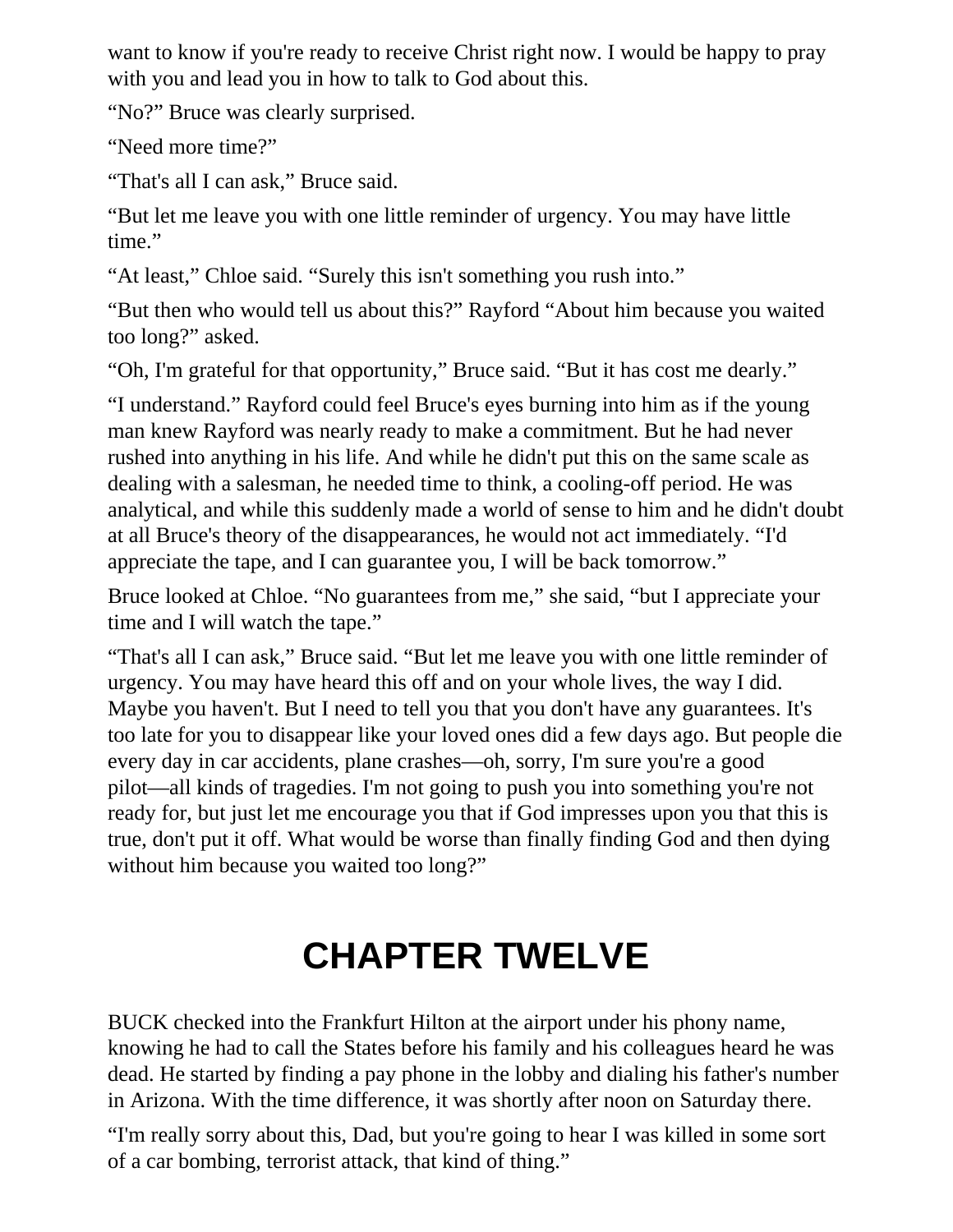"What the devil is going on, Cameron?"

"I can't get into it now, Dad. I just want you to know I'm all right. I'm calling from overseas, but I'd rather not say where. I'll be back tomorrow, but I'm going to have to lay low for a while."

"Your sister-in-law and niece and nephew's memorial services are tomorrow evening," Mr. Williams said.

"Oh, no. Dad, it would really be obvious if I showed up there. I'm sorry. Tell Jeff how really sorry I am."

"Well, do we have to play this charade out? I mean should we make it a memorial for you, too?"

"No, I'm not going to be able to play dead that long. Once the people at the Global find out I'm all right, the secret won't hold for long."

"Are you going to be in danger when whoever thinks they killed you finds out?"

"Probably, but Dad, I've got to get off now. Tell Jeff for me, huh?"

"I will. Be careful."

Buck switched to another phone and called the Global. Disguising his voice, he asked the receptionist to plug him into Steve Plank's after-hours voice mail. "Steve, you know who this is. No matter what you hear in the next twenty-four hours, I'm all right. I will call you tomorrow and we can meet. Let the others believe what they hear for now. I'm going to need to remain incognito until I can find someone who can really help. Talk to you soon, Steve."

Chloe was silent in the car. Rayford fought the urge to jabber. That was not his nature, but he felt the same urgency he had sensed in Bruce Barnes. He wanted to remain sensible, yes, analytical. He wanted to study, to pray, to be sure. But wasn't that just insurance? Could he be more sure?

What had he done in his raising of Chloe that could make her so cautious, so careful, that she might look down her nose at what was so obvious to him? He had found the truth, and Bruce was right. They needed to act on it before anything happened to them.

The news was full of crime, looting, people taking advantage of the chaos. People were being shot, maimed, raped, killed. The roadways were more dangerous than ever. Emergency units were understaffed, fewer air and ground traffic controllers manned the airports, fewer qualified pilots and crews flew the planes.

People checked the graves of loved ones to see if their corpses had disappeared, and unscrupulous types pretended to do the same while looking for valuables that might have been buried with the wealthy. It had become an ugly world overnight, and Rayford was worried about his and Chloe's safety. He didn't want to go much longer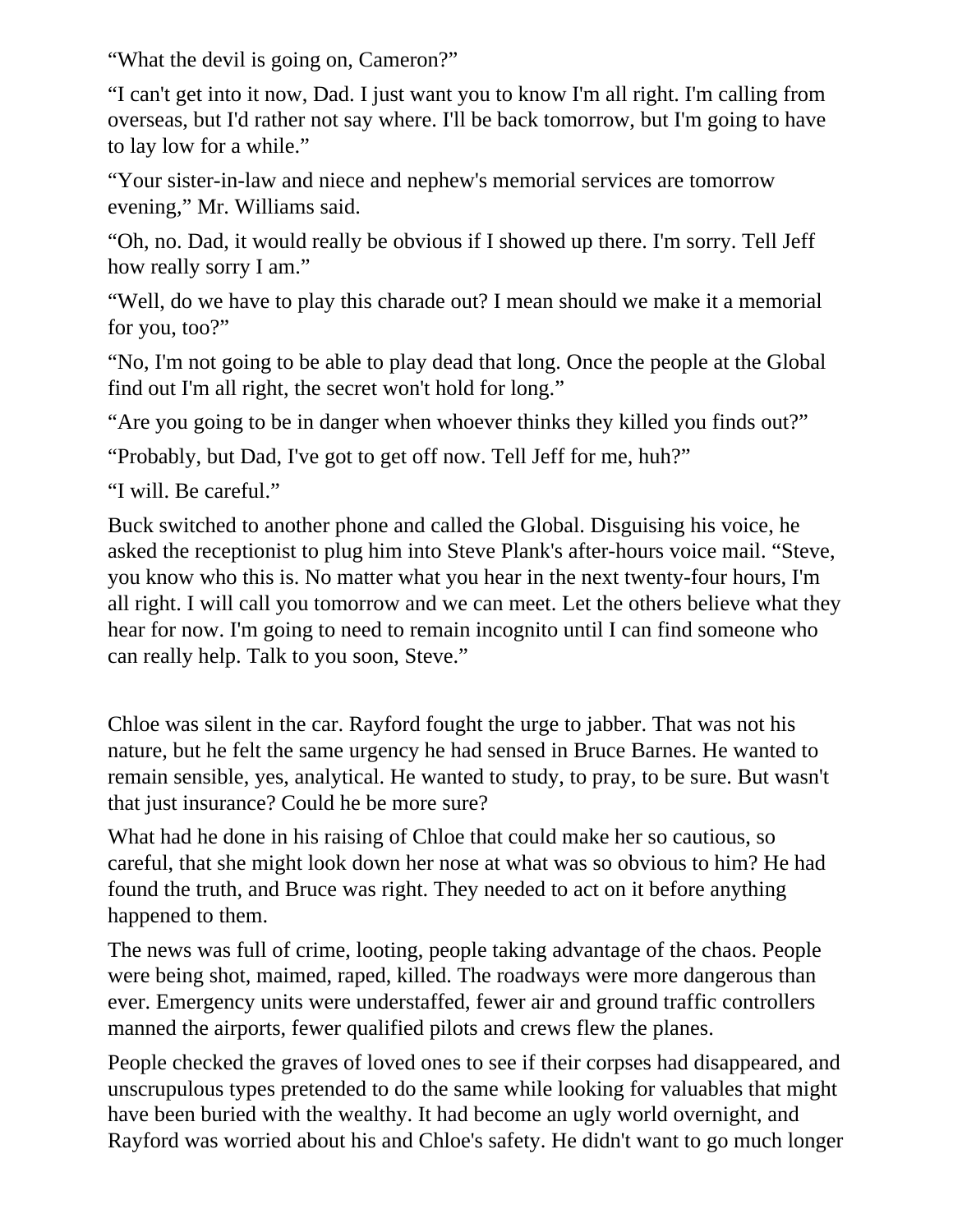without watching the tape and making good on the decision he had already made.

"Can we watch it together?" he suggested.

"I'd really rather not, Dad. I can see where you're going with this, and I'm not comfortable with it yet. This is very personal. It isn't a group or family thing."

"I'm not so sure about that."

"Well, don't push me. You deal with it on your own, and I will later."

"You know I'm just worried about you and that I love you and care about you, don't you?"

"Of course."

"Will you watch it before the church meeting tomorrow?"

"Daddy, please. You're going to push me away if you keep bugging me about it. I'm not sure I even want to go to that. I heard his pitch today and he said himself it's going to be the same thing tomorrow."

"Well, what if I decide to become a Christian tomorrow? I'd kind of like you there."

Chloe looked at him. "I don't know, Dad. It's not like graduation or something."

"Maybe it is. I feel like your mother and your brother got promoted and I didn't." "Gross."

"I'm serious. They qualified for heaven. I didn't."

"I don't want to talk about this now."

"OK, but let me just say one more thing. If you don't go tomorrow, I wish you'd watch the tape while I'm gone."

"Oh."

"Because I'd really like to have you settle this thing before our flight Monday. Air travel is becoming more dangerous, and you never know what might happen."

"Daddy, come on! All my life all I've heard you do is set people straight about how safe flying is. Every time there's a crash, someone asks if you aren't afraid or if you've ever had a close call, and you rattle off all these statistics about how flying is so many times safer than riding in a car. So don't start with that."

Rayford gave up. He would deal with his own soul and pray for his daughter, but clearly there would be no badgering her into the faith.

Chloe went to bed early Saturday night while Rayford settled in front of the television and popped in the video. "Hello," came the pleasant voice of the pastor Rayford had met several times. As he spoke he sat on the edge of the desk in the very office Rayford had just visited. "My name is Vernon Billings, and I'm pastor of the New Hope Village Church of Mount Prospect, Illinois. As you watch this tape, I can only imagine the fear and despair you face, for this is being recorded for viewing only after the disappearance of God's people from the earth.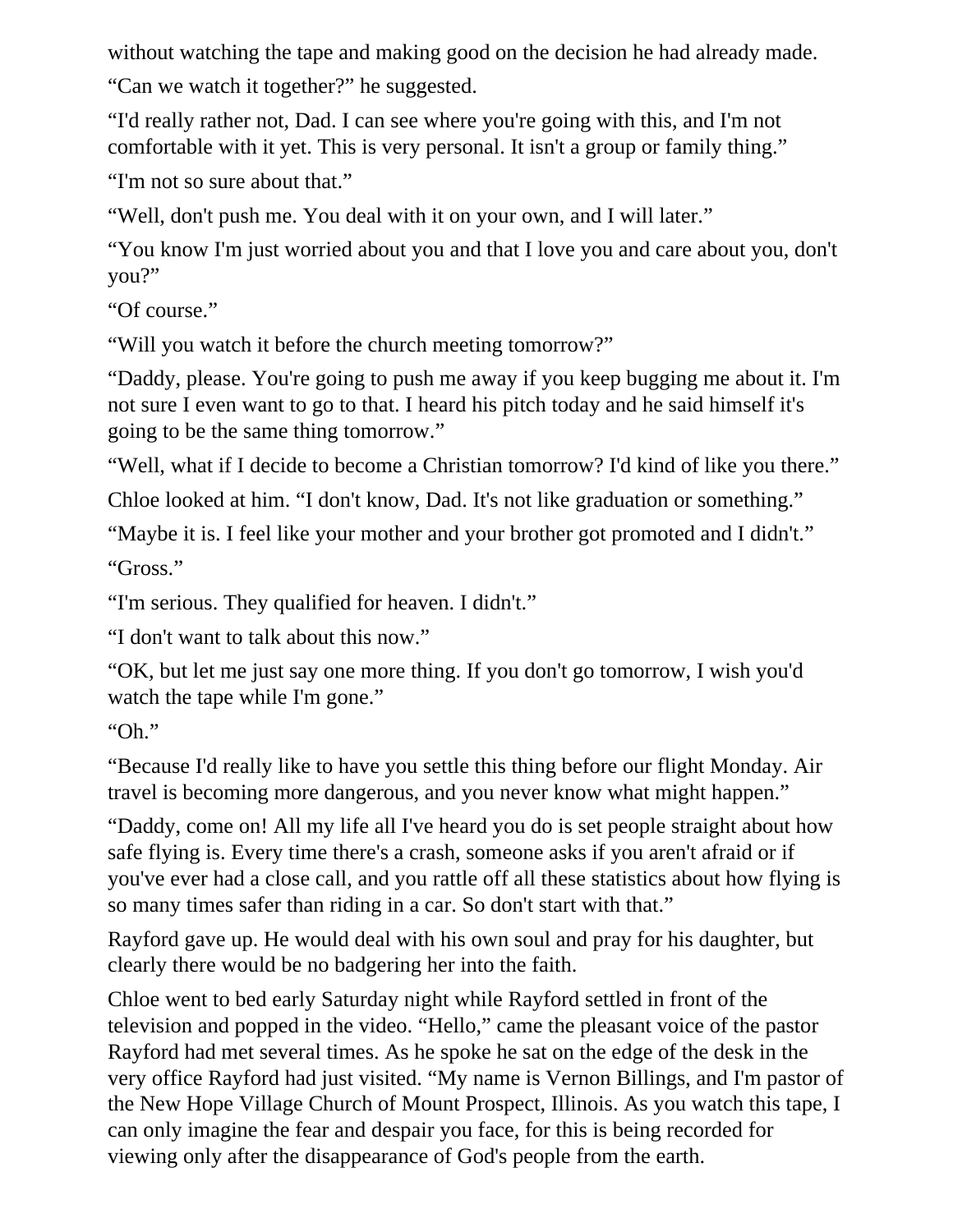"That you are watching indicates you have been. You are no doubt stunned, shocked, afraid, and remorseful. I would like you to consider what I have to say here as instructions for life following Christ's rapture of his church. That is what has happened. Anyone you know or knew of who had placed his or her trust in Christ alone for salvation has been taken to heaven by Christ.

"Let me show you from the Bible exactly what has happened. You won't need this proof by now, because you will have experienced the most shocking event of history. But as this tape was made beforehand and I am confident that I will be gone, ask yourself, how did he know? Here's how, from Corinthians 18:81-87."

The screen began to scroll with the passage of Scripture. Rayford hit the pause button and ran to get Irene's Bible. It took him a while to find Corinthians, and though it was slightly different in her translation, the meaning was the same.

The pastor said, "Let me read to you what the great missionary evangelist, the apostle Paul, wrote to the Christians at the church in the city of Corinth:

"Behold, I tell you a mystery: We shall not all sleep, but we shall all be changed—in a moment, in the twinkling of an eye, at the last trumpet. For the trumpet will sound, and the dead will be raised incorruptible, and we shall be changed. For this corruptible must put on incorruption, and this mortal must put on immortality. So when this corruptible has put on incorruption, and this mortal has put on immortality, then shall be brought to pass the saying that is written: 'Death is swallowed up in victory. O Death, where is your sting? O Hades, where is your victory?' The sting of death is sin, and the strength of sin is the law. But thanks be to God, who gives us the victory through our Lord Jesus Christ."

Rayford was confused. He could follow some of that, but the rest was like gibberish to him. He let the tape roll. Pastor Billings continued, "Let me paraphrase some of that so you'll understand it clearly. When Paul says we shall not all sleep, he means that we shall not all die. And he's saying that this corruptible being must put on an incorruptible body which is to last for all of eternity. When these things have happened, when the Christians who have already died and those that are still living receive their immortal bodies, the Rapture of the church will have taken place.

"Every person who believed in and accepted the sacrificial death, burial, and resurrection of Jesus Christ anticipated his coming again for them. As you see this tape, all those will have already seen the fulfillment of the promise of Christ when he said, 'I will come again and receive you unto Myself; that where I am, there you may be also.

"I believe that all such people were literally taken from the earth, leaving everything material behind. If you have discovered that millions of people are missing and that babies and children have vanished, you know what I am saying is true. Up to a certain age, which is probably different for each individual, we believe God will not hold a child accountable for a decision that must be made with heart and mind, fully cognizant of the ramifications. You may also find that unborn children have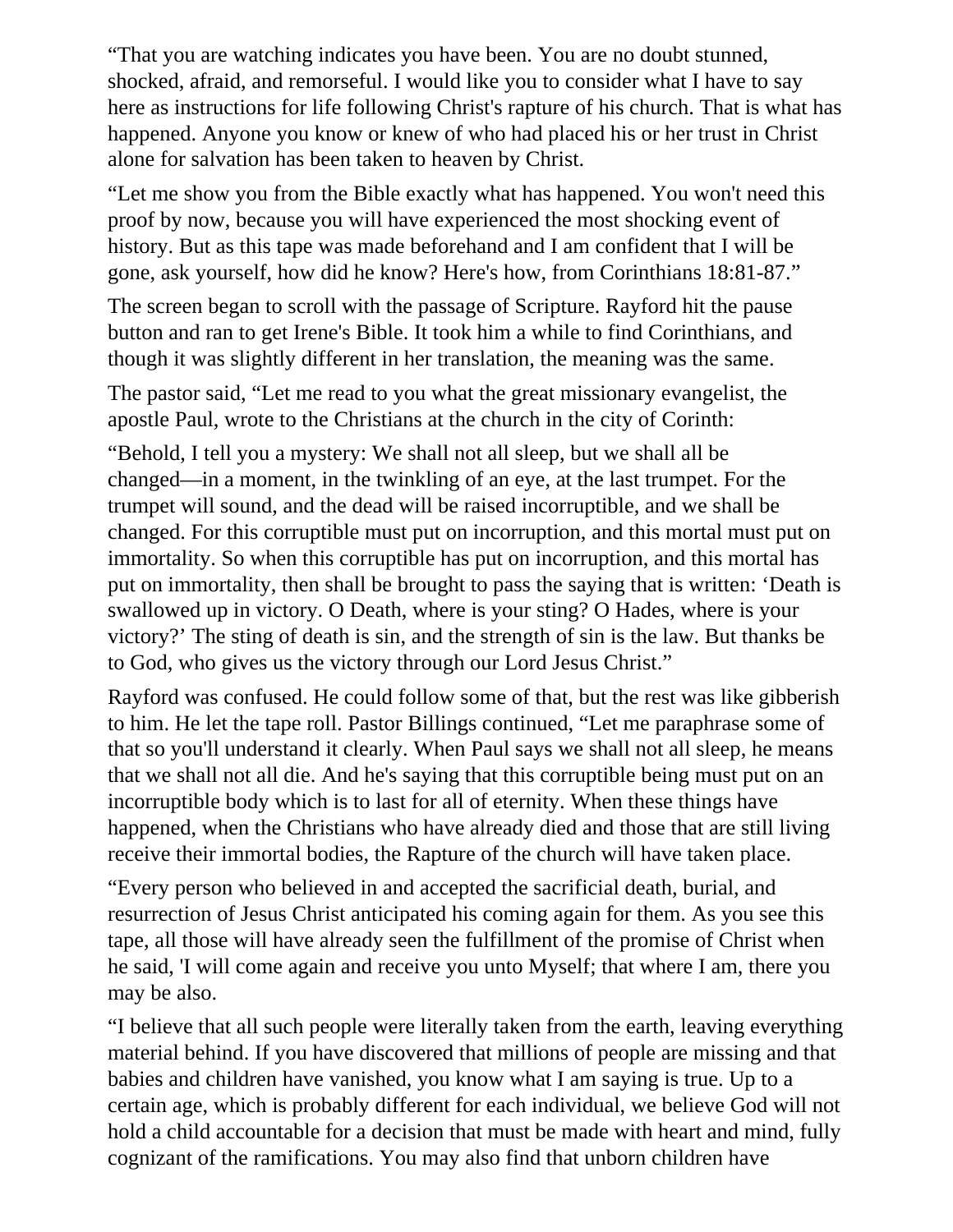disappeared from their mothers' wombs. I can only imagine the pain and heartache of a world without precious children, and the deep despair of parents who will miss them so.

"Paul's prophetic letter to the Corinthians said this would occur in the twinkling of an eye. You may have seen a loved one standing before you, and suddenly they were gone. I don't envy you that shock.

"The Bible says that men's hearts will fail them for fear. That means to me that there will be heart attacks due to shock, people will commit suicide in their despair, and you know better than I the chaos that will result from Christians disappearing from various modes of transportation, with the loss of firefighters and police officers and emergency workers of all sorts.

"Depending on when you're viewing this tape, you may have already found that martial law is In effect in many places, emergency measures trying to keep evil elements from looting and fighting over the spoils of what is left. Governments will tumble and there will be international disorder.

"You may wonder why this has happened. Some believe this is the judgment of God on an ungodly world. Actually, that is to come later. Strange as this may sound to you, this is God's final effort to get the attention of every person who has ignored or rejected him. He is allowing now a vast period of trial and tribulation to come to you who remain. He has removed his church from a corrupt world that seeks its own way, its own pleasures, its own ends.

"I believe God's purpose in this is to allow those who remain to take stock of themselves and leave their frantic search for pleasure and selffulfillment, and turn to the Bible for truth and to Christ for salvation.

"Let me encourage you that your loved ones, your children and infants, your friends, and your acquaintances have not been snatched away by some evil force or some invasion from outer space. That will likely be a common explanation. What sounded ludicrous to you before might sound logical now, but it is not.

"Also, Scripture indicates that there will be a great lie, announced with the help of the media and perpetrated by a self-styled world leader. Jesus himself prophesied about such a person. He said, 'I have come in My Father's name, and you do not receive Me; if another comes in his own name, him you will receive.'

"Let me warn you personally to beware of such a leader of humanity who may emerge from Europe. He will turn out to be a great deceiver who will step forward with signs and wonders that will be so impressive that many will believe he is of God. He will gain a great following among those who are left, and many will believe he is a miracle worker.

"The deceiver will promise strength and peace and security, but the Bible says he will speak out against the Most High and will wear down the saints of the Most High. That's why I warn you to beware now of a new leader with great charisma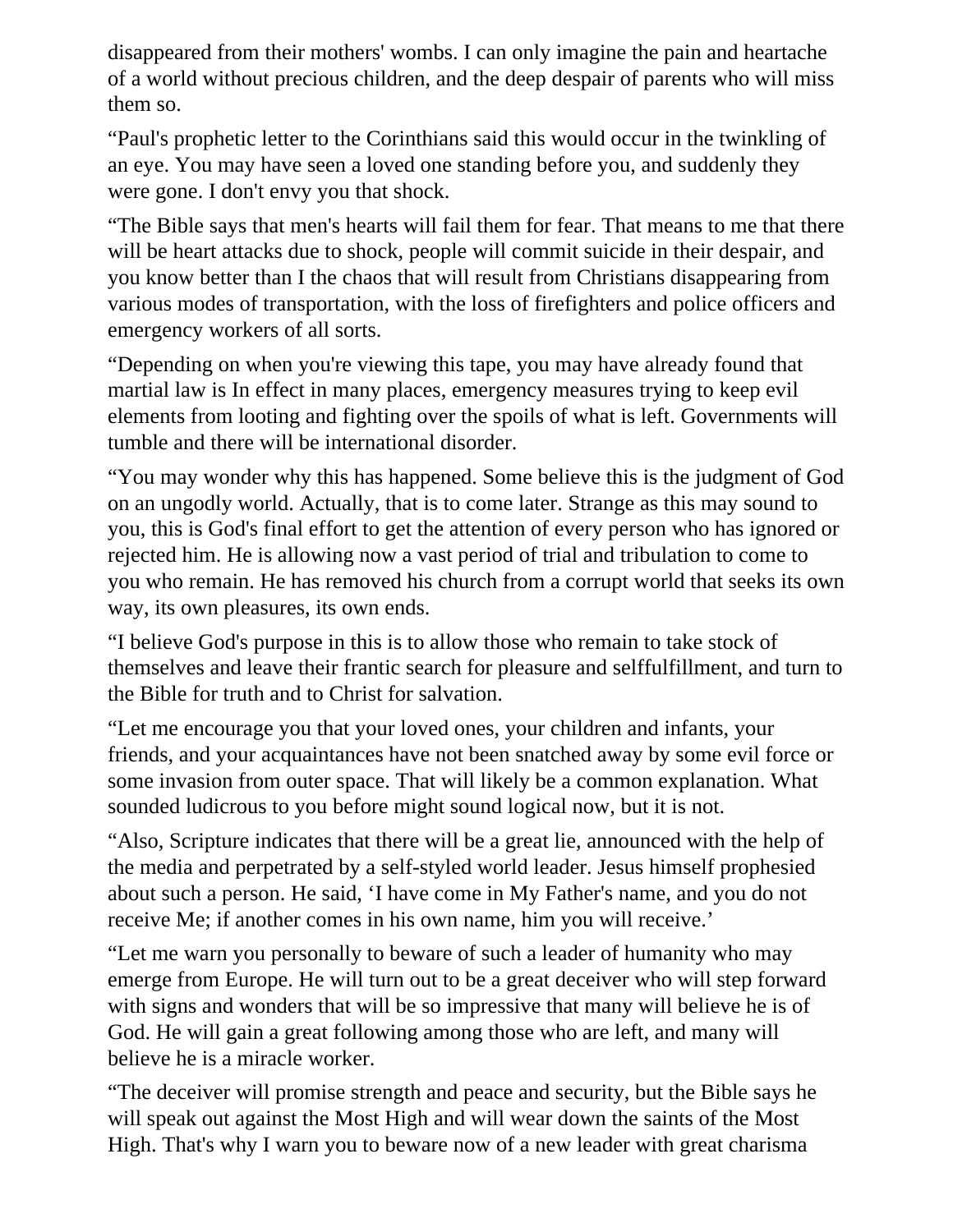trying to take over the world during this terrible time of chaos and confusion. This person is known in the Bible as Antichrist. He will make many promises, but he will not keep them. You must trust in the promises of God Almighty through his Son, Jesus Christ.

"I believe the Bible teaches that the Rapture of the church ushers in a seven-year period of trial and tribulation, during which terrible things will happen. If you have not received Christ as your Savior, your soul is in jeopardy. And because of the cataclysmic events that will take place during this period, your very life is in danger. If you turn to Christ, you may still have to die as a martyr." Rayford paused the tape. He had been prepared for the salvation stuff. But tribulation and trial? Losing his loved ones, facing the pride and self-centeredness that had kept him out of heaven—wasn't that enough? There would be more?

And what of this "great deceiver" the pastor had talked about? Maybe he had taken this prophecy business too far. But this was no snake-oil salesman. This was a sincere, honest, trustworthy man—a man of God. If what the pastor said about the disappearances was true—and Rayford knew in his heart that it was—then the man deserved his attention, his respect.

It was time to move beyond being a critic, an analyst never satisfied with the evidence. The proof was before him: the empty chairs, the lonely bed, the hole in his heart. There was only one course of action. He punched the play button.

"It doesn't make any difference, at this point, why you're still on earth. You may have been too selfish or prideful or busy, or perhaps you simply didn't take the time to examine the claims of Christ for yourself. The point now is, you have another chance. Don't miss it.

"The disappearance of the saints and children, the chaos, and the despairing of the heartbroken are evidence that what I'm saying is true. Pray that God will help you. Receive his salvation gift right now. And resist the lies and efforts of the Antichrist, who is sure to rise up soon. Remember, he will deceive many. Don't be counted among them.

"Nearly eight hundred years before Jesus came to earth the first time, Isaiah in the Old Testament prophesied that the kingdoms of nations will be in great conflict and their faces shall be as flames. To me, this portends World War III, a thermonuclear war that will wipe out millions.

"Bible prophecy is history written in advance. I urge you to find books on this subject or find people who may have been experts in this area but who for some reason did not receive Christ before and were. Study so you'll know what is coming and you can be prepared.

"You'll find that government and religion will change, war and inflation will erupt, there will be widespread death and destruction, martyrdom of saints, and even a devastating earthquake. Be prepared.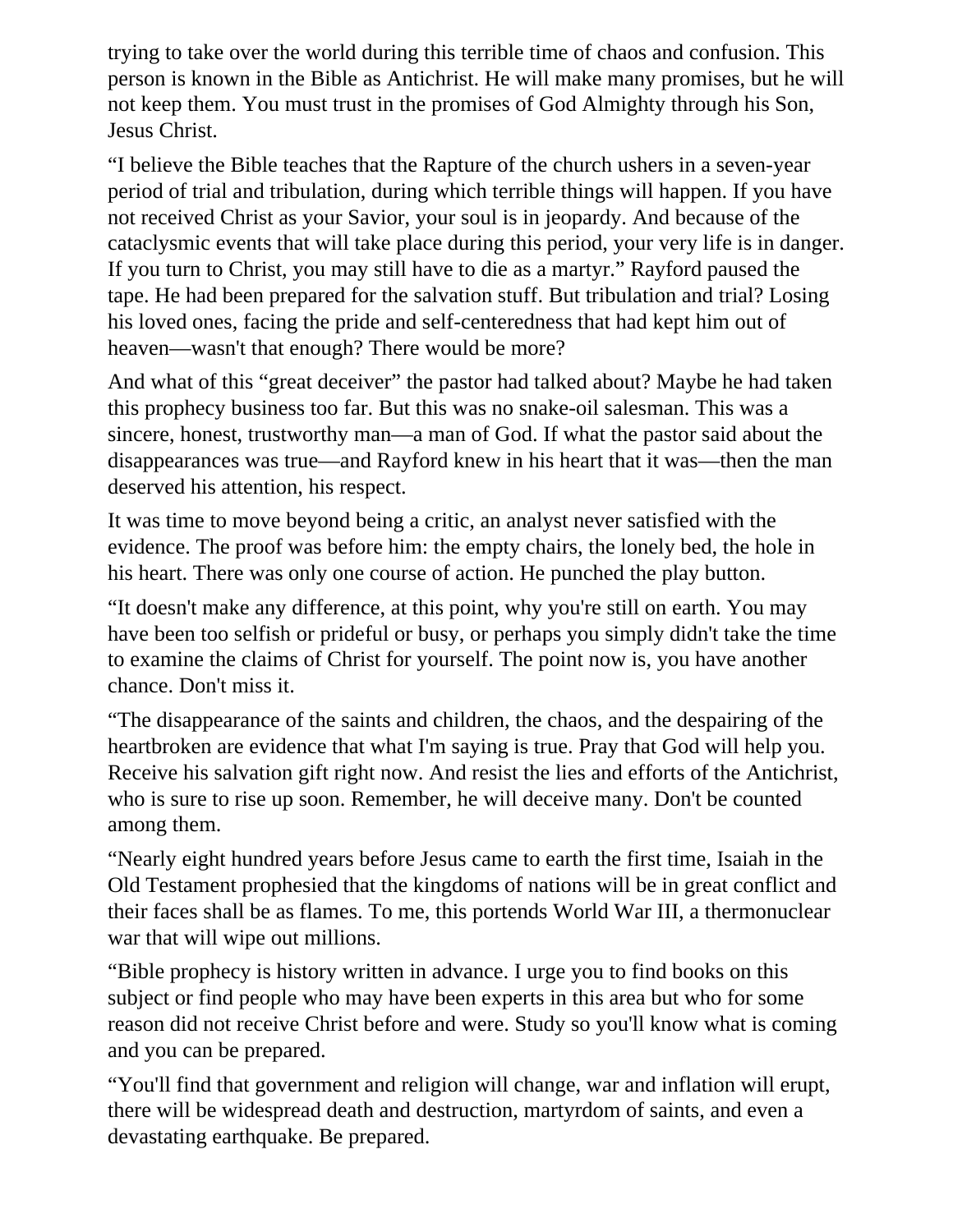"God wants to forgive you your sins and assure you of heaven. Listen to Ezekiel 33:11, 'I have no pleasure in the death of the wicked, but that the wicked turn from his way and live.'

"If you accept God's message of salvation, his Holy Spirit will come in unto you and make you spiritually born anew. You don't need to understand all this theologically. You can become a child of God by praying to him right now as I lead you—"

Rayford paused the tape again and saw the concern on the pastor's face, the compassion in his eyes. He knew friends and acquaintances would think him crazy, perhaps even his own daughter would. But this rang true with him. Rayford didn't understand about the seven years of tribulation and this new leader, the liar who was supposed to emerge. But he knew he needed Christ in his life. He needed forgiveness of sin and the assurance that one day he would join his wife and son in heaven.

Rayford sat with his head in his hands, his heart pounding. There was no sound from upstairs where Chloe rested. He was alone with his thoughts, alone with God, and he felt God's presence. Rayford slid to his knees on the carpet. He had never knelt in worship before, but he sensed the seriousness and the reverence of the moment. He pushed the play button and tossed the remote control aside. He set his hands palms down before him and rested his forehead on them, his face on the floor. The pastor said, "Pray after me," and Rayford did.

"Dear God, I admit that I'm a sinner. I am sorry for my sins. Please forgive me and save me. I ask this in the name of Jesus, who died for me. I trust in him right now. I believe that the sinless blood of Jesus is sufficient to pay the price for my salvation. Thank you for hearing me and receiving me. Thank you for saving my soul."

As the pastor continued with words of assurance, quoting verses that promised that whoever called upon the name of the Lord would be saved and that God would not cast out anyone who sought him, Rayford stayed where he was. As the tape finished the pastor said, "If you were genuine, you are saved, born again, a child of God." Rayford wanted to talk to God more. He wanted to be specific about his sin. He knew he was forgiven, but in a childlike way, he wanted God to know that he knew what kind of a person he had been.

He confessed his pride. Pride in his intelligence. Pride in his looks. Pride in his abilities. He confessed his lusts, how he had neglected his wife, how he had sought his own pleasure. How he had worshiped money and things. When he was through, he felt clean. The tape had scared him, all that talk about the tough times ahead, but he knew he would rather face them as a true believer than in the state he had been.

His first prayer following that was for Chloe. He would worry about her and pray for her constantly until he was sure she had joined him in this new life.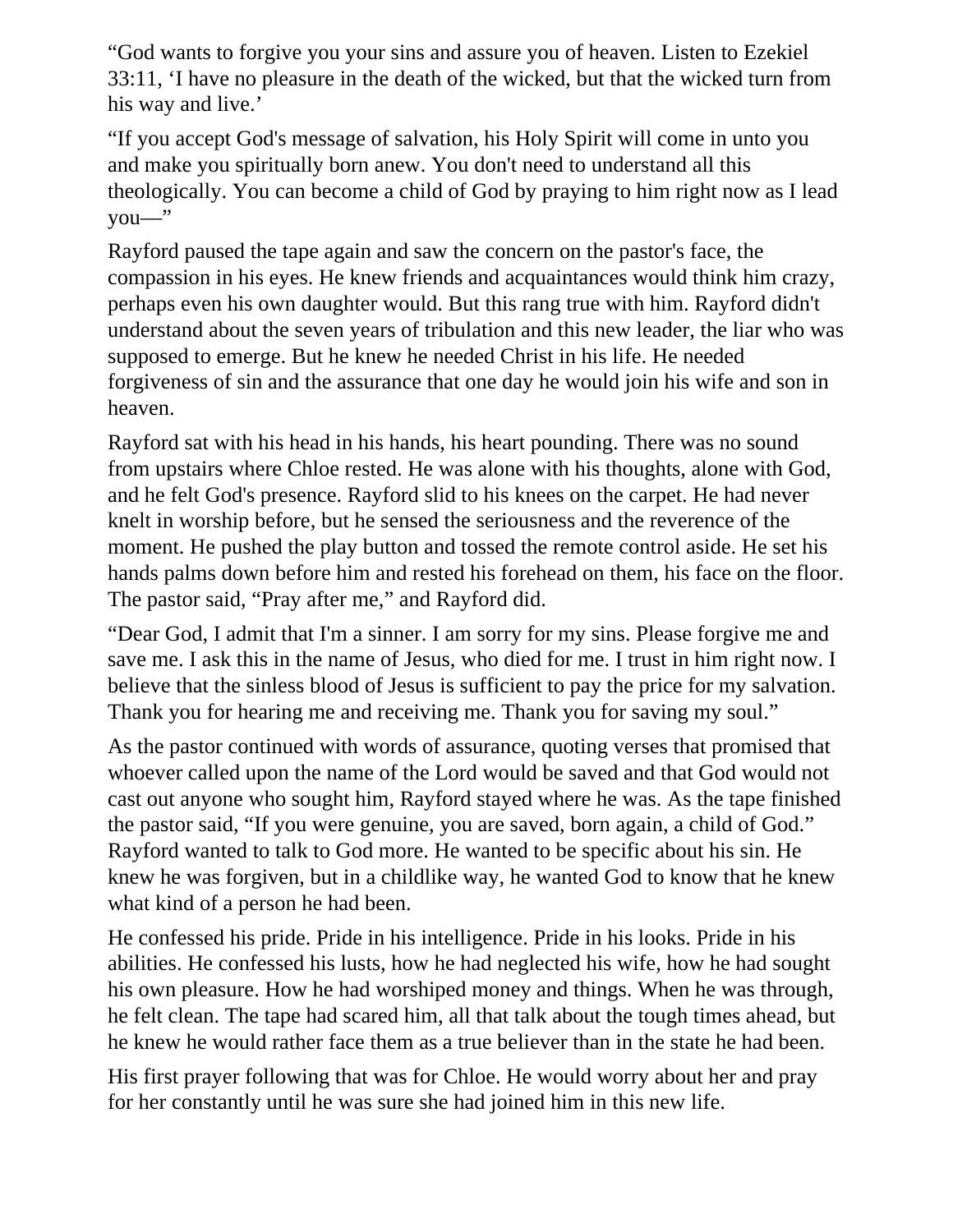Buck arrived at JFK and immediately called Steve Plank. "Stay right where you are, Buck, you renegade. Do you know who wants to talk with you?"

"I couldn't guess."

"Nicolae Carpathia himself."

"Yeah, right."

"I'm serious. He's here and he's got your old friend Chaim Rosenzweig with him. Apparently Chaim sang your praises, and with all the media after him, he's asking for you. So I'll come get you, you'll tell me what in the world you've gotten yourself into, we'll get you undead, and you can have that great interview you've been looking for."

Buck hung up and clapped. This is too good to be true, he thought. If there's one guy who's above these international terrorists and bullies and even the dirt at the London Exchange and Scotland Yard, it will be this Carpathia. If Rosenzweig likes him, he's got to be all right.

Rayford couldn't wait to go to New Hope the next morning. He began reading the New Testament, and he scrounged around the house for any books or study guides Irene had collected. Though much of it was still difficult to understand, he found himself so hungry and thirsty for the story of the life of Christ that he read through all four Gospels until it was late and he fell asleep.

All Rayford could think of throughout the reading was that he was now part of this family that included his wife and son. Though he was scared of what the pastor had predicted on the tape about all the bad things that would happen in the world now that the church had been raptured, he was also excited about his new faith. He knew he would one day be with God and Christ, and he wanted that for Chloe more than ever.

Rayford kept himself from bugging her. He determined not to tell her what he had done unless she asked. She didn't ask before he left for church in the morning, but she apologized for not going with him. "I will go with you sometime," she said. "I promise. I'm not being antagonistic. I'm just not ready."

Rayford fought the urge to warn her not to wait too long. He also wanted to plead with her to watch the tape, but she knew he had watched it and she asked him nothing about it. He had rewound it and left it in the VCR, hoping and praying she would watch it while he was gone.

Rayford got to the church just before ten o'clock and was shocked to have to park nearly three blocks away. The place was packed. Few were carrying Bibles, and hardly anyone was dressed up. These were scared, desperate people who filled every pew, including in the balcony. Rayford wound up standing in the back with nowhere to sit.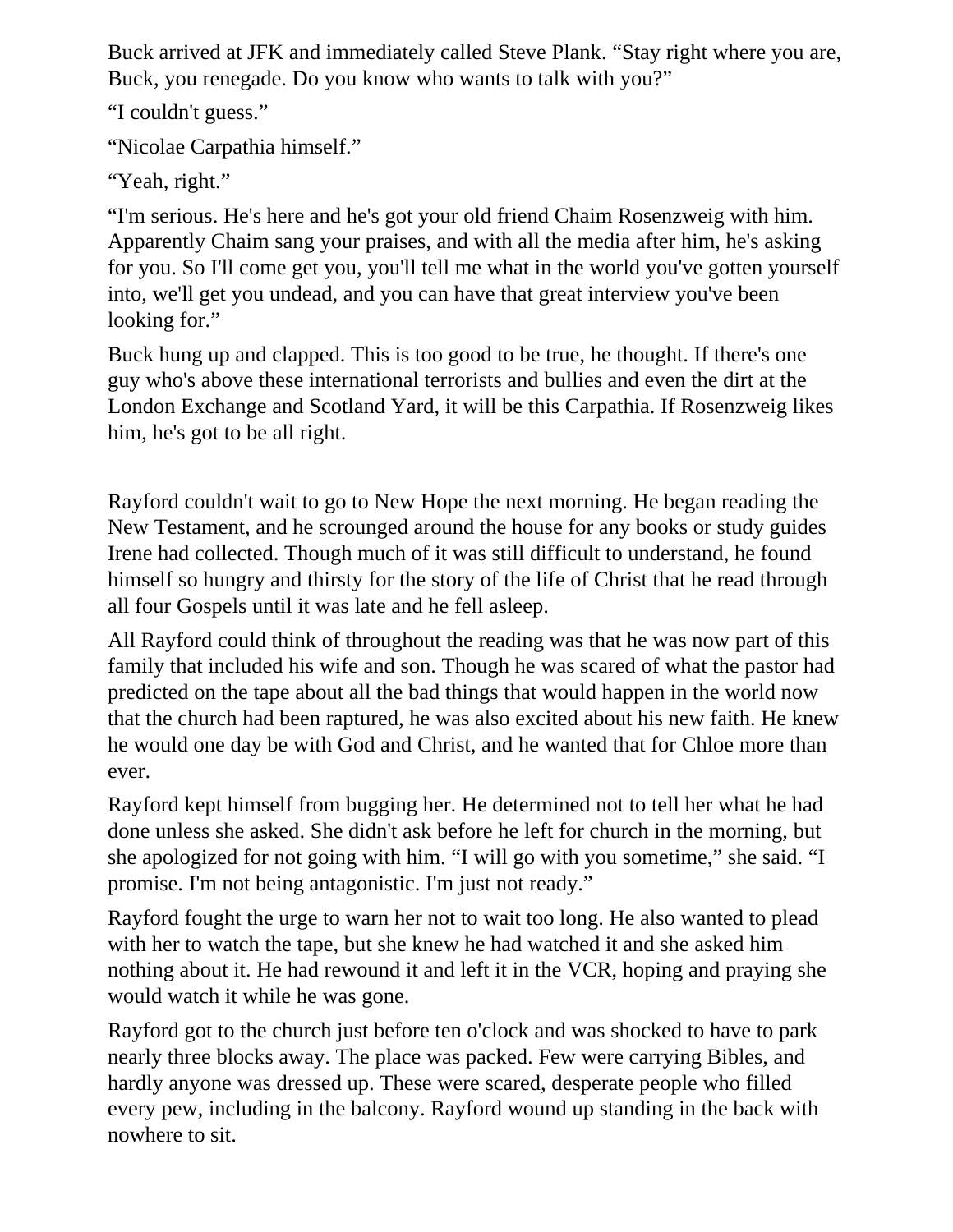Right at ten o'clock, Bruce began, but he asked Loretta to stand by the door and make sure any latecomers were welcomed. Despite the crowd, he did not use the platform spotlights, nor did he stand in the pulpit. He had placed a single microphone stand in front of the first pew, and he simply talked to the people.

Bruce introduced himself and said, "I'm not in the pulpit because that is a place for people, who are trained and called to it. I am in a place of leadership and teaching today by default. Normally we at this church would be thrilled to see a crowd like this," he said. "But I'm not about to tell you how great it is to see you here. I know you're here seeking to know what happened to your children and loved ones, and I believe I have the answer. Obviously, I didn't have it before, or I too would be gone. We'll not be singing or making any announcements, except to tell you we have a Bible study scheduled for Wednesday night at seven. We will not be taking any offering, though we will have to start doing that next week to meet our expenses. The church has some money in the bank, but we do have a mortgage and I have living expenses."

Bruce then told the same story he had told Rayford and Chloe the day before, and his voice was the only sound in the place. Many wept. He showed the videotape, and more than a hundred people prayed along with the pastor at the end. Bruce urged them to begin coming to New Hope.

He added, "I know many of you may still be skeptical. You may believe what happened was of God, but you still don't like it and you resent him for it. If you would like to come back and vent and ask questions this evening, I will be here. But I choose not to offer that opportunity this morning because so many here are brandnew in their faith and I don't want to confuse the issue. Rest assured we will be open to any honest question.

"I do want to open the floor to anyone who received Christ this morning and would like to confess it before us. The Bible tells us to do that, to make known our decision and our stand. Feel free to come to the microphone."

Rayford was the first to move, but as he came down the aisle he sensed many falling in behind him. Dozens waited to tell their stories, to say where they'd been on their spiritual journey. Most were just like he was, having been on the edges of the truth through a loved one or friend, but never fully accepting the truth about Christ.

Their stories were moving and hardly anyone left, even when the clock swept past noon and forty or fifty more still stood in line. All seemed to need to tell of the ones who had left them. At two o'clock, when everyone was hungry and tired, Bruce said, "I'm going to have to bring this to a close. One thing I wasn't going to do today was anything traditionally churchy, including singing. But I feel we need to praise the Lord for what has happened here today. Let me teach you a simple chorus of adoration."

Bruce sang a brief song from Scripture, honoring God the Father, Jesus his Son, and the Holy Spirit. When the people joined in, quietly and reverently and heartfelt,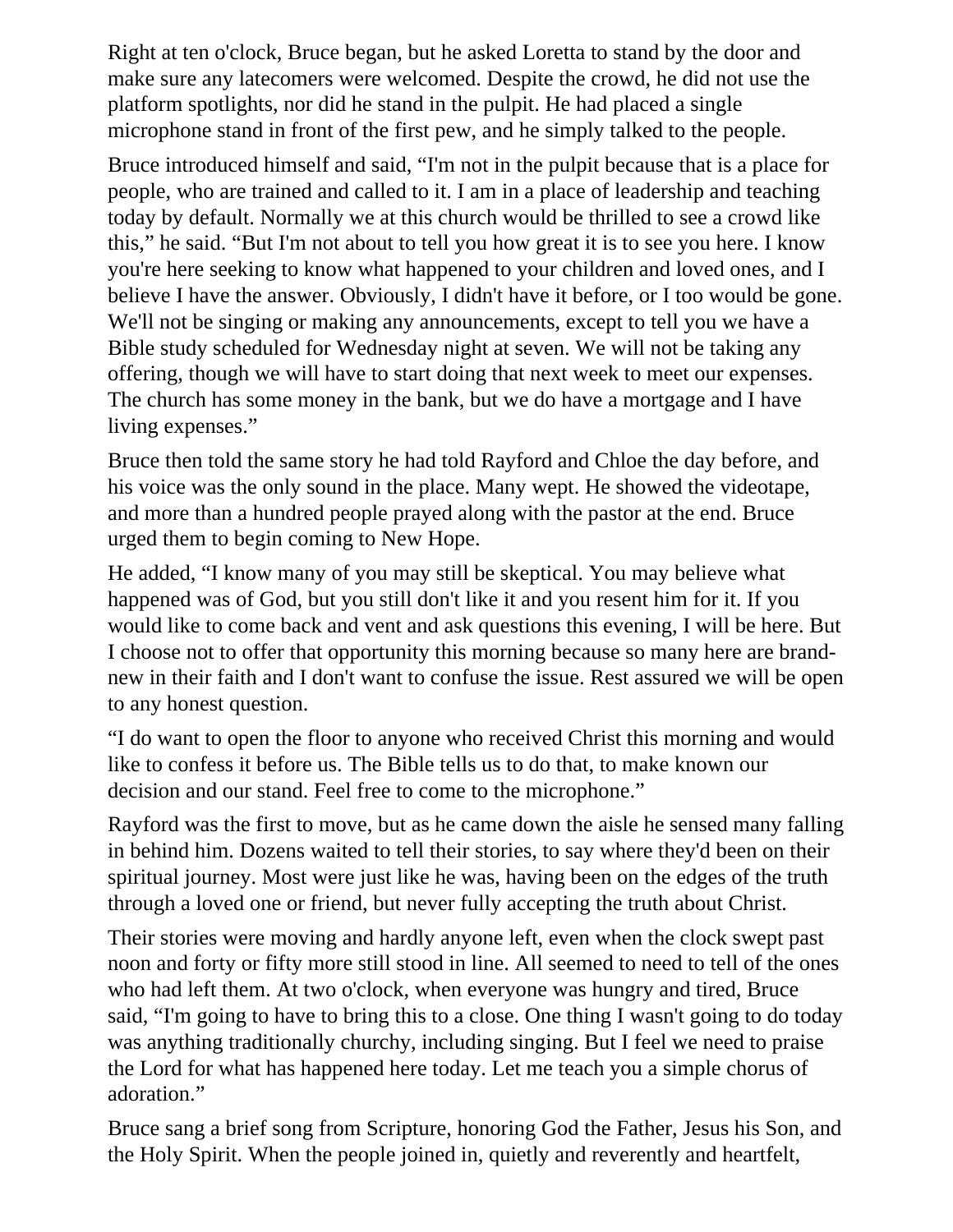Rayford was too choked up to sing. One by one people stopped singing and mouthed the words or hummed, they were so overcome. Rayford believed it was the most moving moment of his life. How he longed to share it with Irene and Raymie and Chloe.

People seemed reluctant to leave, even after Bruce closed in prayer. Many stayed to get acquainted, and it became obvious a new congregation had begun. The name of the church was more appropriate than ever. New Hope. Bruce shook hands with people as they left, and no one ducked him or hurried past. When Rayford shook his hand, Bruce asked, "Are you busy this afternoon? Would you be able to join me for a bite?"

"I'd want to call my daughter first, but sure."

Rayford let Chloe know where he'd be. She didn't ask about the church meeting, except to say, "It went long, huh? Lot of people there?" And he simply told her yes on both counts. He was committed to not saying more unless she asked. He hoped and prayed her curiosity would get the best of her, and if he then could do justice to what had happened that day, maybe she would wish she'd been in on it. At the very least, she would have to recognize how it had affected him.

At a small restaurant in nearby Arlington Heights, Bruce looked exhausted but happy. He told Rayford he felt such a mix of emotions he hardly knew what to make of them. "My grief over the loss of my family is still so raw I can hardly function. I still feel shame over my phoniness. And yet since I repented of my sins and truly received Christ, in just a few days he has blessed me beyond anything I could have imagined. My house is lonely and cold and carries painful memories. And yet look what happened today. I've been given this new flock to shepherd, a reason for living."

Rayford merely nodded. He sensed Bruce simply needed someone to talk to.

"Ray," Bruce said, "churches are usually built by seminary—trained pastors and elders who have been Christians most of their lives. We don't have that luxury. I don't know what kind of leadership model we're going to have. It doesn't make sense to have elders when the interim pastor, which is all I can call myself, is himself a brand—new Christian and so is everybody else. But we're going to need a core of people who care about each other and are committed to the body. Loretta and a few of the people I met with the night of the Rapture are already part of that team, along with a couple of older men who were in the church for years but somehow missed the point as well.

"I know this is very new to you, but I feel as if I should ask you to join our little core group. We will be at the church for the Sunday morning meeting, the occasional Sunday evening meeting, the Wednesday night Bible study, and we will meet at my home one other evening every week. That's where we will pray for each other, keep each other accountable, and study a little deeper to stay ahead, of the new congregation. Are you willing?"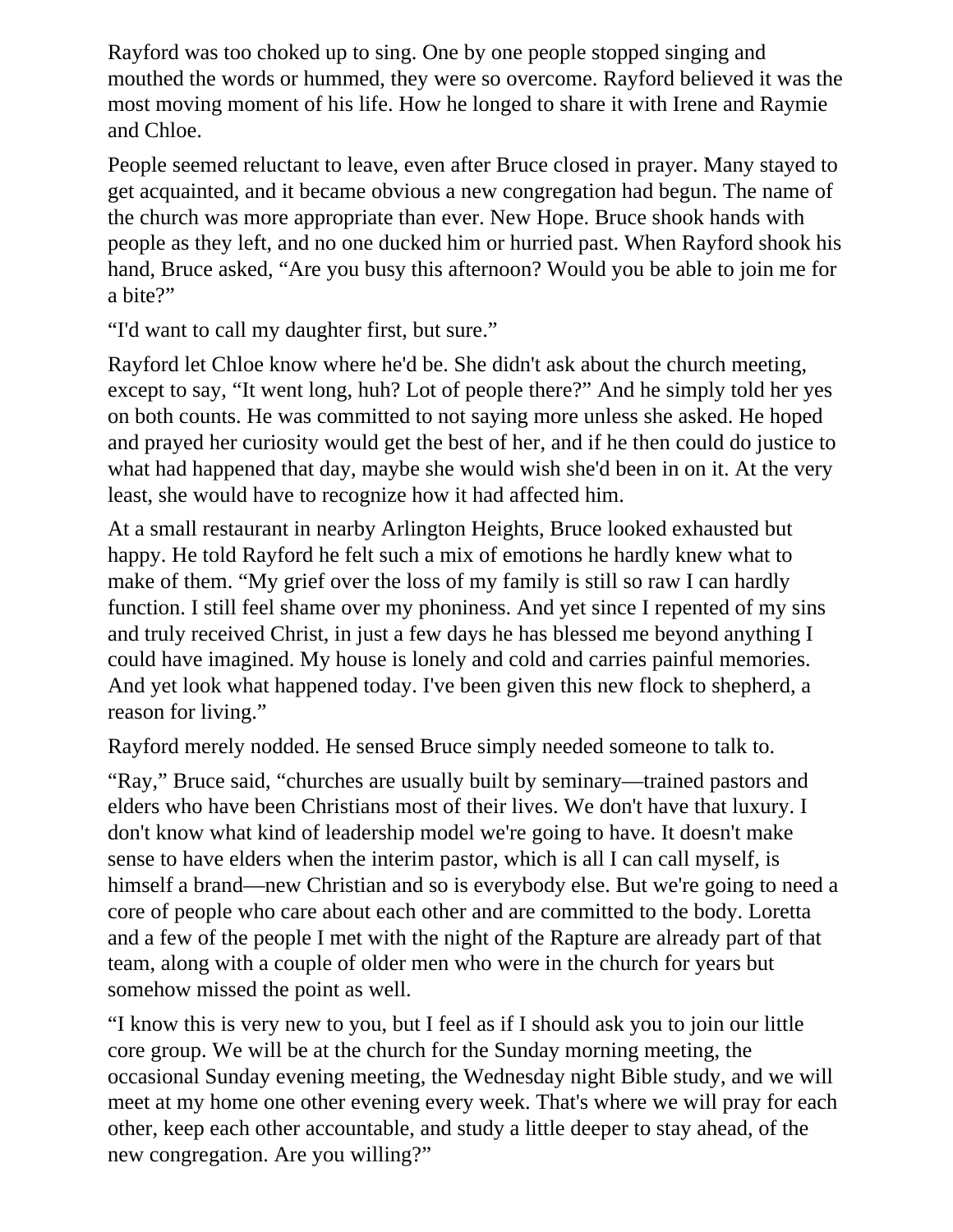Rayford sat back. "Wow," he said. "I don't know. I'm so new at this."

"We all are."

"Yeah, but you were raised in it, Bruce. You know this stuff."

"I only missed the most important point."

"Well, I'll tell you what appeals to me about it. I'm hungry for knowledge of the Bible. And I need a friend."

"So do I," Bruce said. "That's the risk. We could wind up grating on each other."

"I'm willing to take the risk if you are," Rayford said. "As long as I'm not expected to take any leadership role."

"Deal," Barnes said, thrusting out his hand. Rayford shook it. Neither smiled. Rayford had the feeling this was the beginning of a relationship born of tragedy and need. He just hoped it worked out. When Rayford finally arrived home, Chloe was eager to hear all about it. She was amazed at what her father told her and said she was embarrassed to say she had not watched the tape yet. "But I will now, Dad, before we go to Atlanta. You're really into this, aren't you? It sounds like something I want to check out, even if I don't do anything about it."

Rayford had been home about twenty minutes and had changed into his pajamas and robe to relax for the rest of the evening when Chloe called out to him. "Dad, I almost forgot. A Hattie Durham called for you several times. She sounded pretty agitated. Said she works with you."

"Yeah," Rayford said. "She wanted to be assigned to my next flight and I ducked her. She probably found out and wants to know why."

"Why did you duck her?"

"It's a long story. I'll tell you sometime."

Rayford was reaching for the phone when it rang. It was Bruce. "I forgot to confirm," he said. "If you've agreed to be part of the core team, the first responsibility is tonight's meeting with the disenchanted and the skeptics."

"You are going to be a tough taskmaster, aren't you?"

"I'll understand if you weren't planning on it."

"Bruce," Rayford said, "except for heaven, there's no place I'd rather be. I wouldn't miss it. I might even be able to get Chloe to come to this one."

"What one?" Chloe asked when he hung up.

"In a minute," he said. "Let me call Hattie and calm the waters."

Rayford was surprised that Hattie said nothing about their flight assignments. "I just got some disconcerting news," she said. "You remember that writer from Global Weekly who was on our flight, the one who had his computer hooked up to the inflight phone?"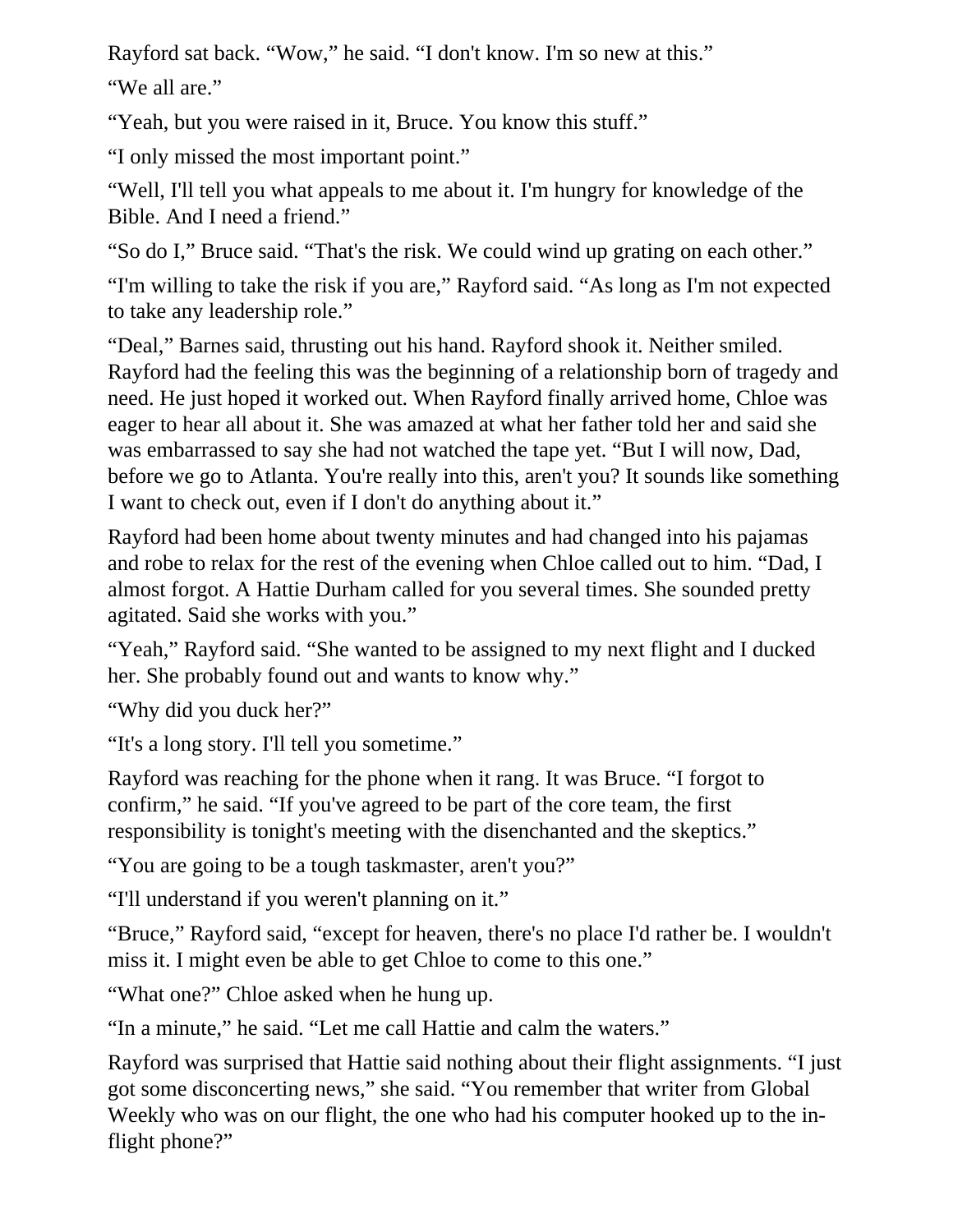"Vaguely."

"His name was Cameron Williams, and I talked to him by phone a couple of times since the flight. I tried calling him from the airport in New York last night but couldn't get through."

"Uh-huh."

"I just heard on the news that he was killed in England In a car bombing."

"You're kidding!"

"I'm not. Isn't that too bizarre? Rayford, sometimes I don't know how much of this I can take. I hardly knew this guy, but I was so shocked I just broke down when I heard. I'm sorry to bother you with it, but I thought you might remember him."

"No, that's all right, Hattie. And I know how overwhelming this is for you because it has been for me, too. I've got a lot to talk to you about, actually."

"You do?"

"Could we get together sometime soon?"

"I've put in to work one of your flights," she said. "Maybe if that works out."

"Maybe," he said. "And if it doesn't, maybe you could come over for dinner with Chloe and me."

"I'd like that, Rayford. I really would.'"

## **CHAPTER THIRTEEN**

BUCK Williams sat near an exit at JFK Airport reading his own obituary. "Magazine Writer Assumed Dead," the headline read.

Cameron Williams, 30, the youngest senior writer on the staff of any weekly newsmagazine, is feared dead after a mysterious car bombing outside a London pub Saturday night that took the life of a Scotland Yard investigator.

Williams, a five-year employee of Global Weekly, had won a Pulitzer as a reporter for the Boston Globe before joining the magazine as a staff reporter at 25. He quickly rose to the position of senior writer and has since written more than three dozen cover stories, four times assigned the Weekly's Newsmaker of the Year story.

The journalist won the prestigious Ernest Hemingway Prize for war correspondence when he chronicled the destruction of the Russian air force over Israel 14 months ago. According to Steve Plank, executive editor of Global Weekly, the administration of the magazine is refusing to confirm the report of Williams's death "until we see hard evidence."

Williams's father and a married brother reside in Tucson, where Williams lost his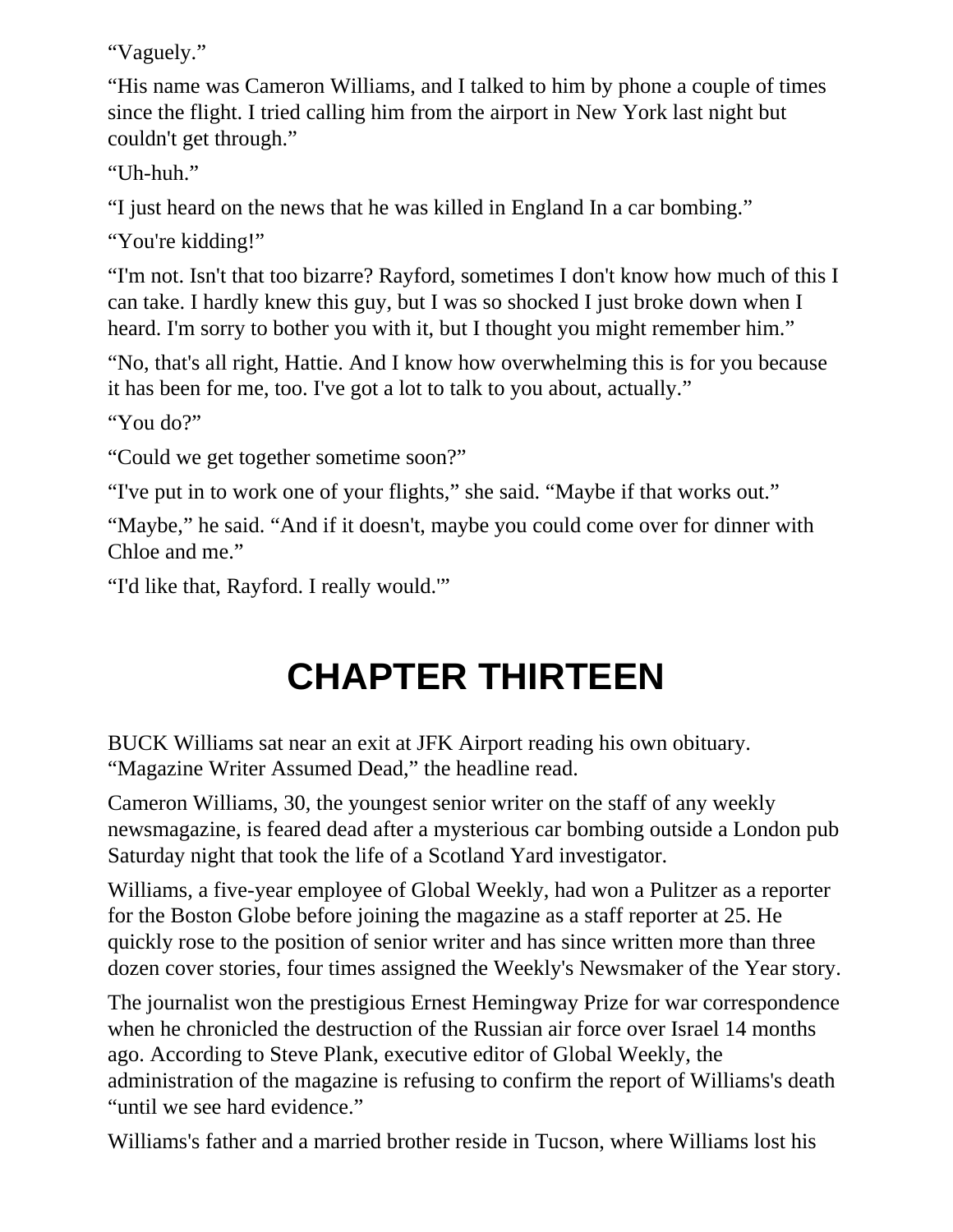sister-in-law, niece, and nephew in last week's disappearances.

Scotland Yard reports that the London bombing appeared to be the work of Northern Ireland terrorists and might have been a case of retribution. Captain Howard Sullivan called his 29-year-old subordinate, victim Alan Tompkins, "one of the finest men and brightest investigators it has been my privilege to work with."

Sullivan added that Williams and Tompkins had become friends after the writer had interviewed the investigator for an article on terrorism in England several years ago. The two had just emerged from the Armitage Arms Pub in London when a bomb exploded in Tompkins's Scotland Yard vehicle.

Tompkins's remains have been identified, though only items of personal identification of Williams were recovered from the scene.

Rayford Steele had a plan. He had decided to be honest with Chloe about his attraction to Hattie Durham and how guilty he felt about it. He knew it would disappoint Chloe, even if it didn't shock her. He intended to talk about his new desire to share his faith with Hattie, hoping he could make some progress with Chloe without her feeling threatened. Chloe had gone with him to the church meeting for skeptics the night before, as she promised. But she had left a little over halfway through. She also fulfilled her promise to watch the video the former pastor had taped. They had discussed neither the meeting nor the video.

They wouldn't have much time together once they arrived at O'Hare, so Rayford broached the subject in the car as they gaped at the wreckage and debris lining the roadways. Between their house and the airport, they saw more than a dozen homes that had been gutted by fire. Rayford's theory was that families had disappeared, leaving something on the stove.

"And you think this was God's doing?" Chloe said, not disrespectfully.

"I do."

"I thought he was supposed to be a God of love and order," she said.

"I believe he is. This was his plan."

"There were plenty of tragedies and senseless deaths before this."

"I don't understand all that either," Rayford said. "But like Bruce said last night, we live in a fallen world. God left control of it pretty much to Satan."

"Oh, brother," she said. "Do you wonder why I walked out?"

"I figured it was because the questions and answers were hitting a little too close to home."

"Maybe they were, but all this stuff about Satan and the Fall and sin and all that ... " She stopped and shook her head.

"I don't claim to understand it any better than you do, honey," Rayford said. "But I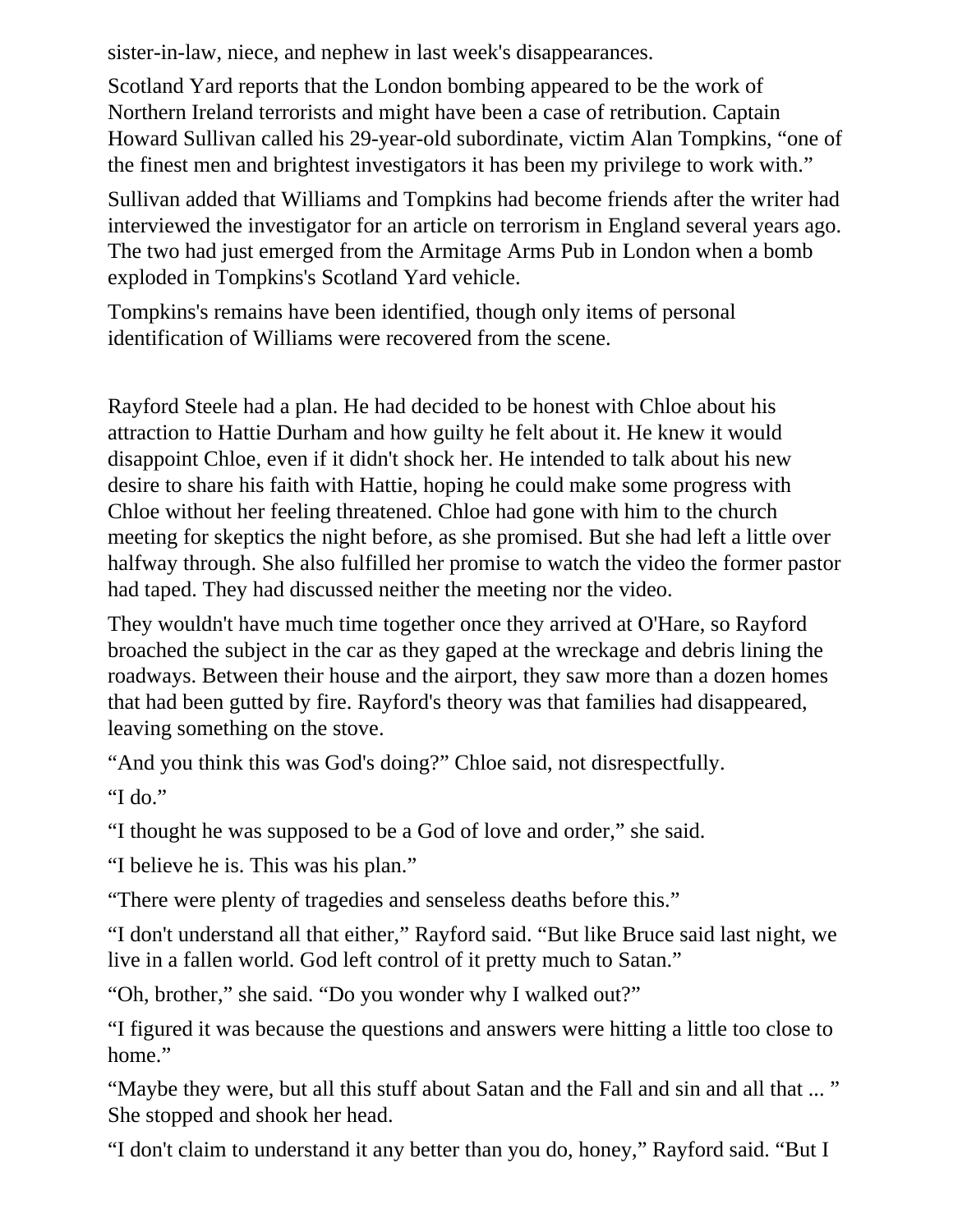know I'm a sinner and that this world is full of them."

"And you consider me one."

"If you're part of everybody, then, yes, I do. Don't you?"

"Not on purpose."

"You're never selfish, greedy, jealous, petty, spiteful?"

"I try not to be, at least not at anyone else's expense."

"But you think you're exempt from what the Bible says about everybody being a sinner, about there not being one righteous person anywhere, 'No not one'?"

"I don't know, Daddy. I just have no idea."

"You know what I'm worried about, of course."

"Yeah, I know. You think the time is short, that in this new dangerous world I'm going to wait too long to decide what I'm going to do, and then it'll be too late."

"I couldn't have said it better myself, Chloe. I just hope you know I'm thinking only of you, nothing else."

"You don't have to worry about that, Daddy."

"What did you think of the video? Did it make sense to you?"

"It made a lot of sense if you buy into all that. I mean, you have to start with that as a foundation. Then it all works neatly. But if you're not sure about God and the Bible and sin and heaven and hell, then you're still wondering what happened and why."

"And that's where you are?"

"I don't know where I am, Dad."

Rayford fought the urge to plead with her. If they had enough time over lunch in Atlanta, he would try the approach of telling her about Hattie. The plane was supposed to sit only about forty-five minutes before the return to O'Hare. Rayford wondered if it was fair to pray for a delay.

"Nice cap," Steve Plank said as he hurried into JFK and slapped Buck on the shoulder. "And what's this? Two day's growth?"

"I was never too much for disguises," Buck said.

"You're not famous enough to need to hide," Steve said. "You staying away from your apartment for a while?"

"Yeah, and probably yours. You sure you weren't followed?"`

"You're being a little paranoid, aren't you, Buck?"

"I have a right," Buck said as they climbed into a cab. "Central Park," he informed the driver. Then he told Steve the entire story.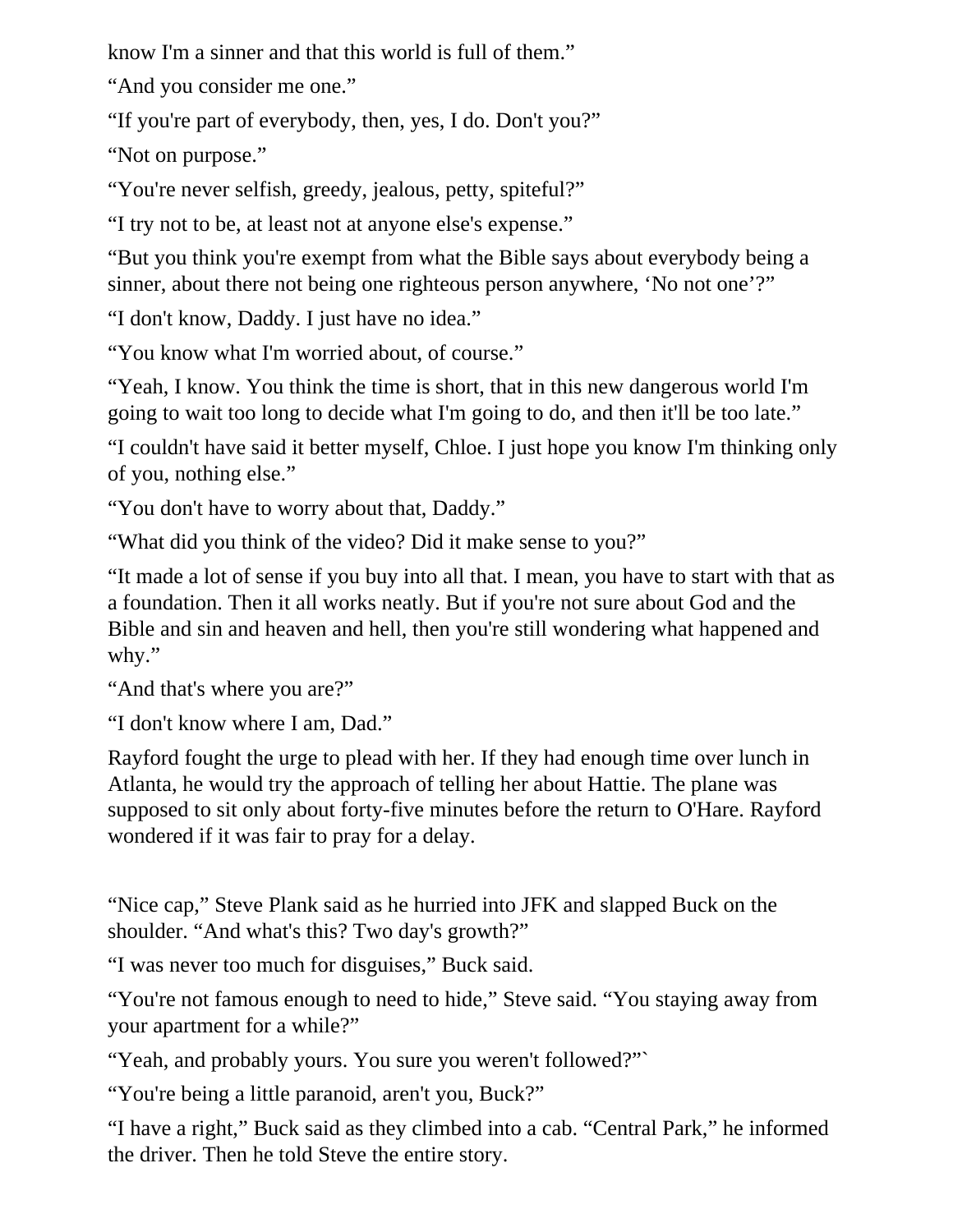"What makes you think Carpathia is going to help?" Plank asked later as they walked through the park. "If the Yard and the exchange are behind this, and you think Carpathia is linked to Todd-Cothran and Stonagal, you might be asking Carpathia to turn against his own angels."

They strolled under a bridge to elude the hot spring sun. "I have a hunch about this guy," Buck said, his voice echoing off the cobblestone walls. "It wouldn't surprise me to discover that he met with Stonagal and Todd-Cothran in London the other day. But I have to believe he's a pawn."

Steve pointed to a bench and they sat. "Well, I met Carpathia this morning at his press conference," Steve said, "and all I can say is that I hope you're right."

"Rosenzweig was impressed with him, and that's one insightful old scientist."

"Carpathia's impressive," Steve conceded. "He's handsome as a young Robert Redford, and this morning he spoke in nine languages, so fluently you'd have thought each was his native tongue. The media is eating him up."

"You say that as if you're not the media," Buck said.

Steve shrugged. "I'm proving my own point. I've learned to be a skeptic, to let People and the tabloids chase the personalities. But here's a guy, with substance, with a brain, with something to say. I liked him. I mean, I saw him only in a press conference setting, but he seems to have a plan. You'll like him, and you're a bigger skeptic than I am. Plus he wants to see you."

"Tell me about that."

"I told you. He's got a little entourage of nobodies, with one exception."

"Rosenzweig."

"Right."

"What's Chaim's connection?"

"Nobody's sure yet, but Carpathia seems to attract experts and consultants who keep him up to speed on technology, politics, finances, and all that. And you know, Buck, he's not that much older than you are. I think they said this morning he's thirty-three."

"Nine languages?"

Plank nodded.

"Do you remember which ones?"

"Why would you ask that?"

"Just thinking."

Steve pulled a reporter's notebook from his side pocket. "You want'em in alphabetical order?"

"Sure."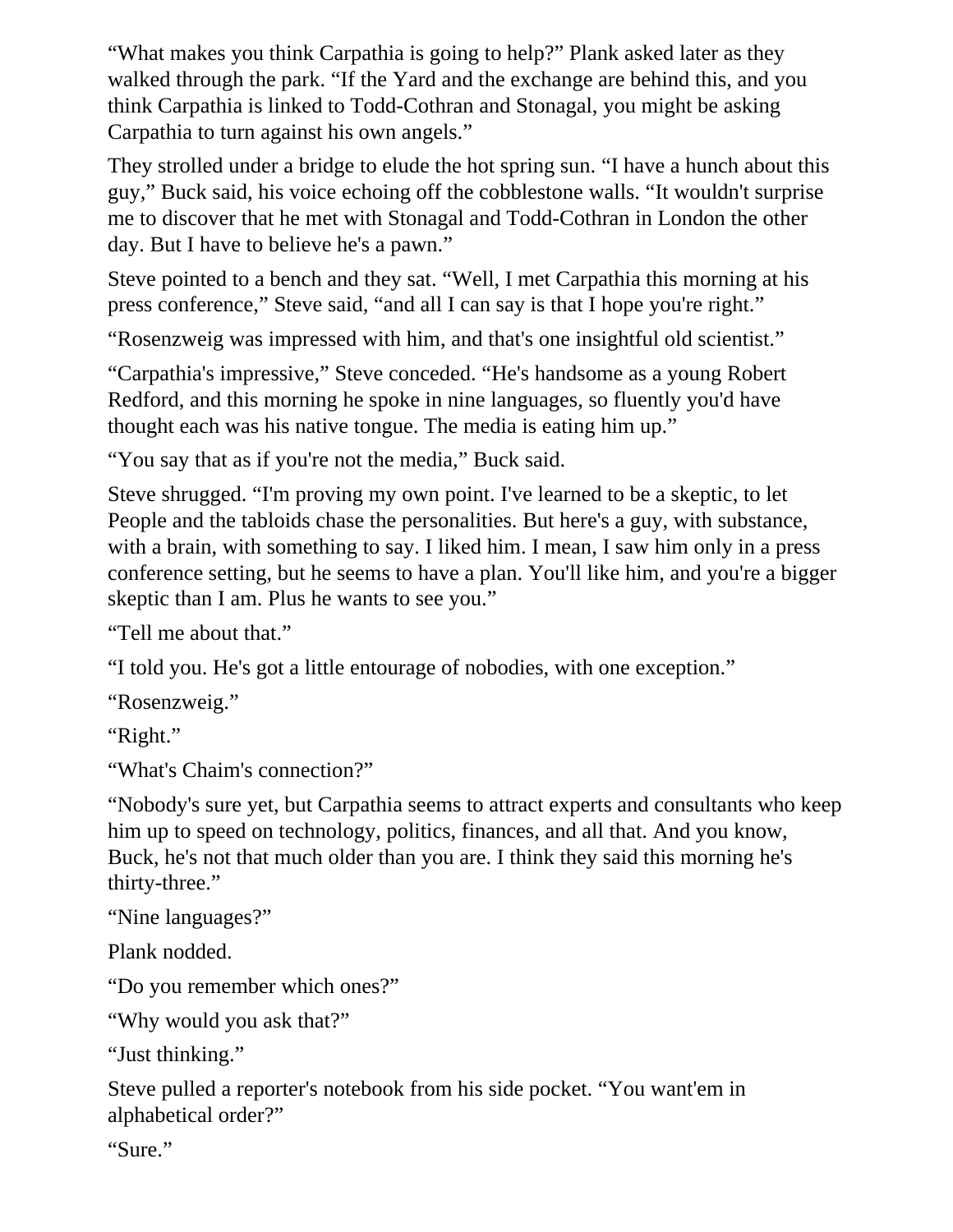"Arabic, Chinese, English, French, German, Hungarian, Romanian, Russian, and Spanish."

"One more time," Buck said, thinking.

Steve repeated them. "What's on your mind?"

"This guy's the consummate politician."

"He is not. Trust me, this was no trick. He knew these languages well and used them effectively."

"But don't you see which languages they are, Steve? Think about it."

"Spare me the effort."

"The six languages of the United Nations, plus the three languages of his own country."

"No kidding?"

Buck nodded. "So am I gonna get to meet him soon?"

The flight to Atlanta was full and busy, and Rayford had to change altitudes continually to avoid choppy air. He got to see Chloe for only a few seconds while his first officer was in the cockpit and the plane was on autopilot. Rayford made a hurried walk-through but had no time to chat.

He got his wish in Atlanta. Another 747 had to be flown back to. Chicago in the middle of the afternoon, and the only other pilot available had to be back earlier. Chicago coordinated with Atlanta, switched the two assignments, and found a seat for Chloe, too. That gave Rayford and Chloe more than two hours for lunch, enough time to get away from the airport.

Their cab driver, a young woman with a beautiful lilt to her voice, asked if they wanted to see "a truly unbelievable sight."

"If it's not out of the way."

"It's just a couple of blocks from where y'all are going," she said.

She maneuvered around several detours and construction horses, then through two streets manned by traffic cops. "Over yonder," she said, pointing, and she pulled into a sandy parking lot rimmed by three-foot concrete block walls. "Can you see that parking garage 'cross the way?"

"What in the world?" Chloe said.

"Strange, isn't it?" the cabbie said.

"What happened?" Rayford asked.

"This has been going on since the vanishings," she said.

They peered at a six-story garage with cars seemingly jammed into each other at all angles in a gridlock so tight and convoluted that cranes worked to lift them out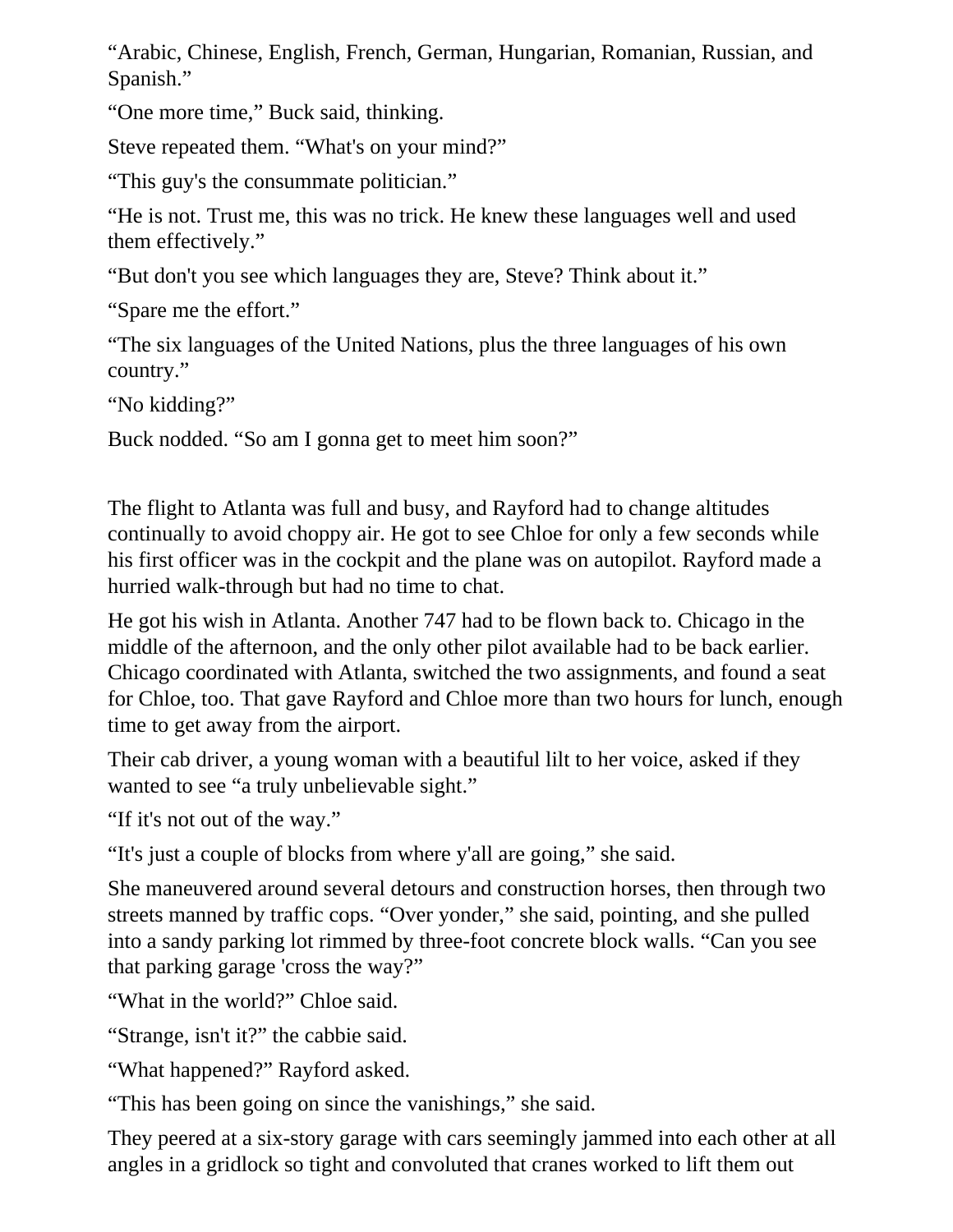through the open sides of the structure.

"They were all in there after a late ballgame that night," she said. "The police say it was bad anyway, long lines of cars trying to get out, people taking turns merging and lots of 'em not taking turns at all. So some people who got tired of waiting just tried to edge in and make other people let 'em in, you know."

"Yeah."

"And then, poof, they say more than a third of the cars ain't got drivers, just like that. If they had room, they kept going till they hit other cars or the wall. If they didn't have room, they just pushed up against the car in front of 'em. The ones that were left couldn't go one way or the other. It was such a mess that people just left their cars and climbed over other cars and went looking for help. They started at dawn moving the cars on the ground levels with tow trucks, then they got them cranes in there by noon, and they been at it ever since."

Rayford and Chloe sat and watched, shaking their heads. Cranes normally used for hoisting beams up to new buildings were wrapping cables around cars, tugging, yanking, dragging them past each other and through openings in the concrete to clear the garage. It appeared it would take several more days.

"How about you?" Rayford asked the driver. "Did you lose people?"

"Yes, sir. My mama and my grandmama and two baby sisters. But I know where they are. They're in heaven, just like my mama always said."

"I believe you're right," Rayford said. "My wife and son are gone, too."

"Are you saved now?" the girl asked.

Rayford was shocked by her forthrightness, but he knew exactly what she meant. "I am," he said.

"I am, too. You got to be blind or somethin' to not see the light now."

Rayford wanted to peek at Chloe, but he did not. He tipped the young woman generously when they got to the restaurant. Over lunch he told Chloe of his history with Hattie, such as it was.

She was silent a long time, and when she spoke her voice was weak. "So you never actually acted on it?" she said.

"Thankfully, no. I never would have been able to live with myself."

"It would have broken Mom's heart, that's for sure."

He nodded miserably. "Sometimes I feel as bad as if I had been unfaithful to her. But I justified my considering it because your mom was so obsessed with her faith."

"I know. Funny thing, though. That kept me straighter at school than I might have been otherwise. I mean, I'm sure Mom would be disappointed to know a lot of the things I've said and done while I've been away—don't ask. But knowing how sincere and devout she was, and what high hopes and expectations she had for me,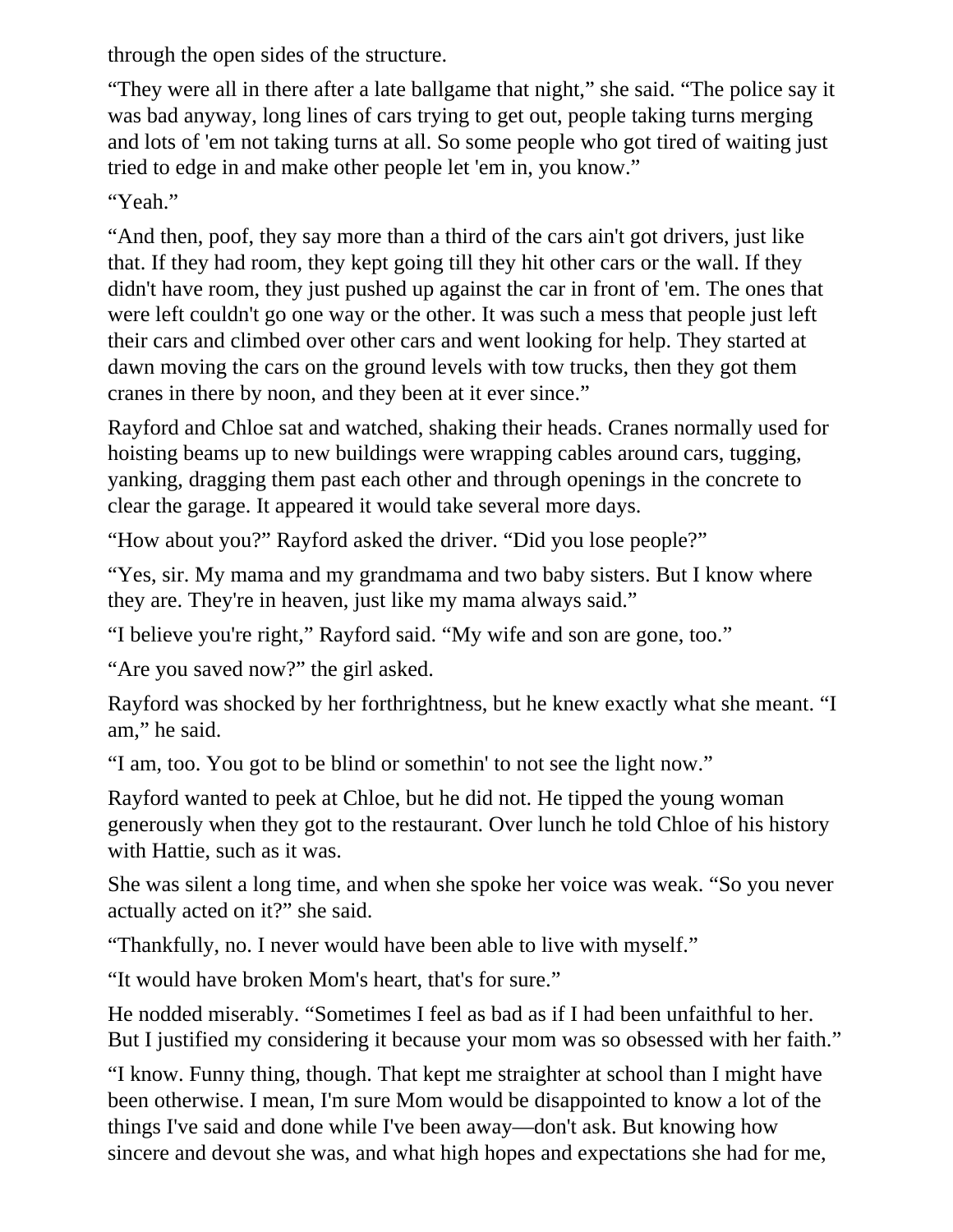kept me from doing something really stupid. I knew she was praying for me. She told me every time she wrote."

"Did she also tell you about the end times, Chloe?"

"Sure. All the time."

"But you still don't buy it?"

"I want to, Dad. I really do. But I have to be intellectually honest with myself."

It was all Rayford could do to stay calm. Had he been this pseudo-sophisticated at that age? Of course he had. He had run everything through that maddening intellectual grid—until recently, when the supernatural came crashing through his academic pretense. But like the cabbie had said, you'd have to be blind not to see the light now, no matter how educated you thought you were.

"I'm going to invite Hattie to dinner with us this week," he said.

Chloe narrowed her eyes. "What, you feel like you're available now?"

Rayford was stunned at his own reaction. He had to keep himself from slapping his own daughter, something he had never done. He gritted his teeth. "How can you say that after all I've just told you?" he said. "That's insulting."

"So was what you were hoping for with this Hattie Durham, Dad. Do you think she was unaware of what was going on? How do you think she'll interpret this? She may come on like gangbusters."

"I'm going to make it clear what my intentions are, and they are totally honorable, more honorable than they ever could have been before, because I had nothing of worth to offer her."

"So, now you're going to switch from hitting on her to preaching at her."

He wanted to argue, but he couldn't. "I care about her as a person, and I want her to know the truth and be able to act on it."

"And what if she doesn't?"

"That's her choice. I can only do my part."

"Is that how you feel about me, too? If I don't act on it the way you want, you'll be satisfied that you've done your part?"

"I should, but obviously I care much more about you than I do Hattie."

"You should have thought of that before you risked everything to chase her."

Rayford was offended again, but he had brought this on himself and felt he deserved it. "Maybe that's why I never did anything about it," he said. "Ever think of that?"

"This is all news to me," she said. "I hope you restrained yourself because of your wife and kids."

"I almost didn't."

"So I gather. What if this strategy with Hattie just makes you all the more attractive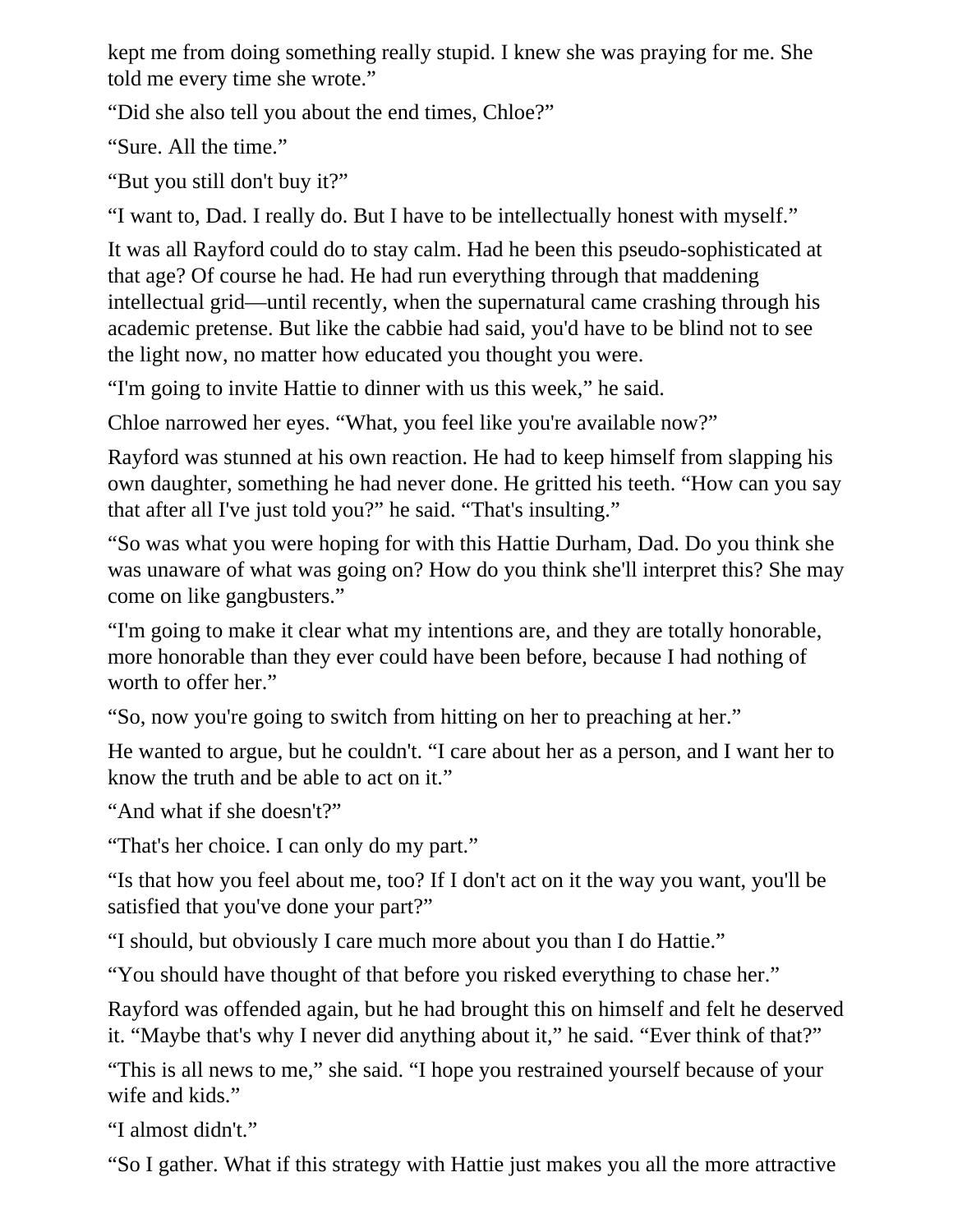to her? What's to keep you from being attracted to her, too? It's not like you're still married, if you're convinced Mom is in heaven."

Rayford ordered dessert and laid his napkin on the table. "Maybe I'm being naive, but your mother being in heaven is just like losing her to sudden death. The last thing on my mind is another woman, and certainly not Hattie. She's too young and immature, and I'm too disgusted with myself for having been tempted by her in the first place. I want to be up front with her and see what she says. It'll be instructive to know whether all this was just in my mind."

"You mean for future reference?"

"Chloe, I love you, but you're being bratty."

"I know. I'm sorry. That was uncalled for. But seriously, how will you know if she tells you the truth? If you tell her you were interested for the wrong reasons and that you aren't interested anymore, why should she be vulnerable enough to admit she thought you two had possibilities?"

Rayford shrugged. "You may be right. But I have to be honest with her even if she's not honest with me. I owe her that much. I want her to take me seriously when I tell her what I think she needs now."

"I don't know, Dad. I think it's a little too soon to be pushing her toward God."

"How soon is too soon, Chloe? There are no guarantees, not now."

Steve pulled from his breast pocket two sets of press credentials, permitting the bearers to attend Nicolae Carpathia's speech to the General Assembly of the United Nations that very afternoon. Buck's credentials were in the name of George Oreskovich.

"Do I take care of you, or what?"

"Unbelievable," Buck said. "How much time do we have?"

"A little over an hour," Steve said, rising to hail a cab. "And like I said, he wants to meet you."

"He reads, doesn't he? He's got to think I'm dead."

"I suppose. But he'll remember me from this morning and I'll be able to assure him it will be just as valuable for him to be interviewed by George Oreskovich as by the legendary Cameron Williams."

"Yeah, but Steve, if he's like the other politicians I know, he's hung up on image, on high-profile journalists. Like it or not, that's what I've become. How are you going to get him to settle for an unknown?"

"I don't know. Maybe I'll tell him it's really you. Then, while you're with him, I'll release the report that your obit was wrong and that right now you're doing a coverstory interview with Carpathia."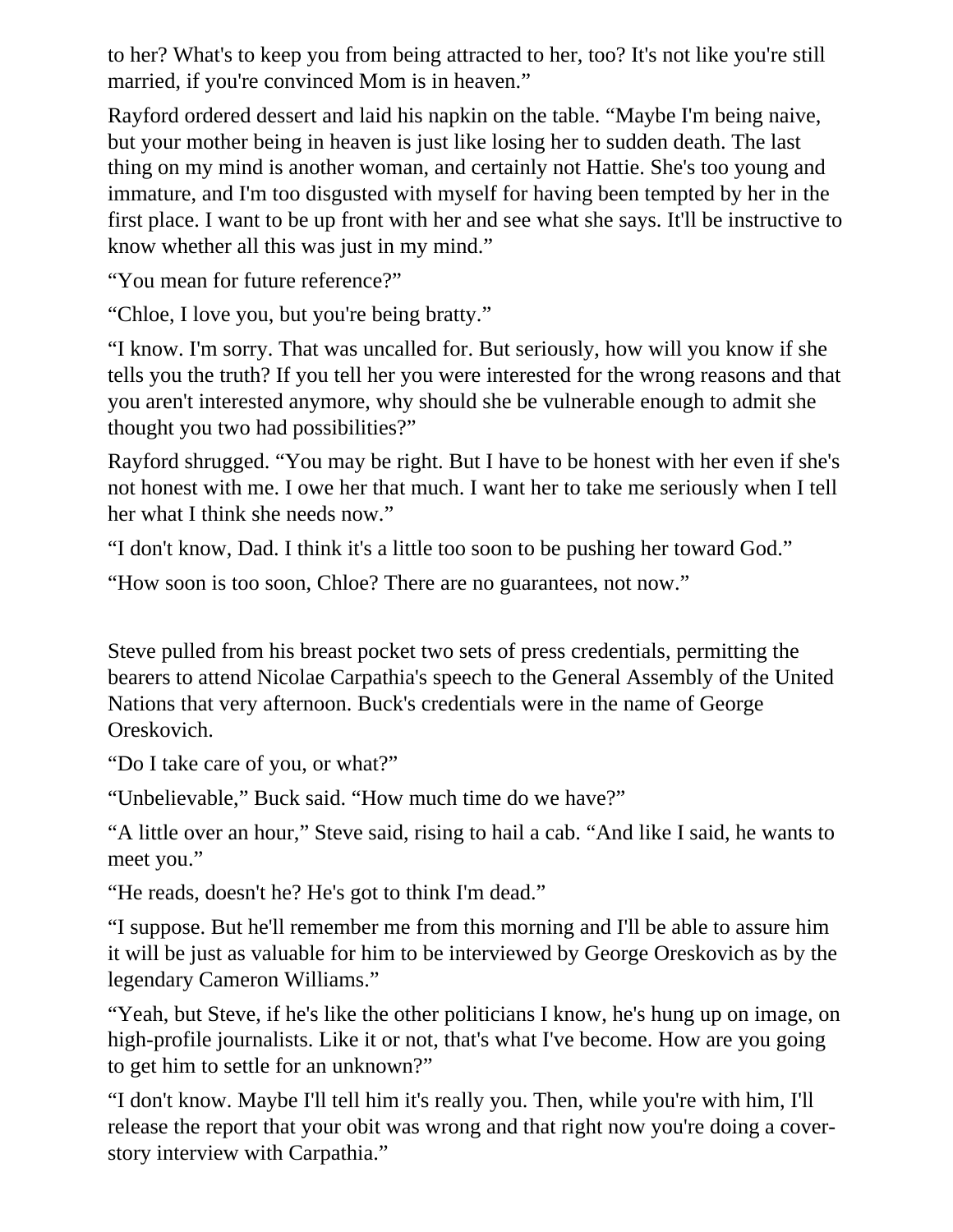"A cover story? You've come a long way from calling him a low-level bureaucrat from a non-strategic country."

"I was at the press conference, Buck. I met him. And I can at least gauge the competition. If we don't feature him prominently, we'll be the only national magazine that doesn't."

"Like I say, if he's like the typical politician—"

"You can put that out of your mind, Buck. You're going to find this guy the farthest thing you've ever seen from the typical politician. You're going to thank me for getting you the exclusive interview with him."

"I thought that was his idea because of my colossal name," Buck said, smiling.

"So? I could have turned him down."

"Yeah, and been the executive editor of the only national magazine that fails to cover the most exciting new face to visit the States."

"Believe me, Buck," Steve said during the ride to the U.N. building, "this is going to be a refreshing change from the doom and gloom we've been writing and reading for days."

The two used their press credentials to get in, but Buck hung back out of sight of his colleagues and the competition until all were seated in the General Assembly. Steve held a seat for him in the back, where he would not draw attention when he slipped in at the last minute. Meanwhile, Steve would use his cellular phone to call in the story of Buck's reappearance, so it would hit the news by the end of the day.

Carpathia entered the assembly in a dignified yet inauspicious manner, though he had an entourage of a half dozen, including Chaim Rosenzweig and a financial wizard from the French government. Carpathia appeared an inch or two over six feet tall, broad shouldered, thick chested, trim, athletic, tanned, and blonde. His thick shock of hair was trimmed neatly around the ears, sideburns, and neck, and his navy-on-navy pinstripe suit and matching tie were exquisitely conservative.

Even from a distance, the man seemed to carry himself with a sense of humility and purpose. His presence dominated the room, and yet he did not seem preoccupied or impressed with himself. His jewelry was understated. His jaw and nose were Roman and strong, his piercing blue eyes set deep under thick brows.

Buck was struck that Carpathia carried no notebook, and he assumed the man must have his speech notes in his breast pocket. Either that or they were being carried by an aide. Buck was wrong on both counts.

Secretary-General Mwangati Ngumo of Botswana announced that the assembly was privileged to hear briefly from the new president of the nation of Romania and that the formal introduction of their guest would be made by the Honorable Dr. Chaim Rosenzweig, with whom they were all familiar.

Rosenzweig hurried to the podium with a vigor that belied his age, and he initially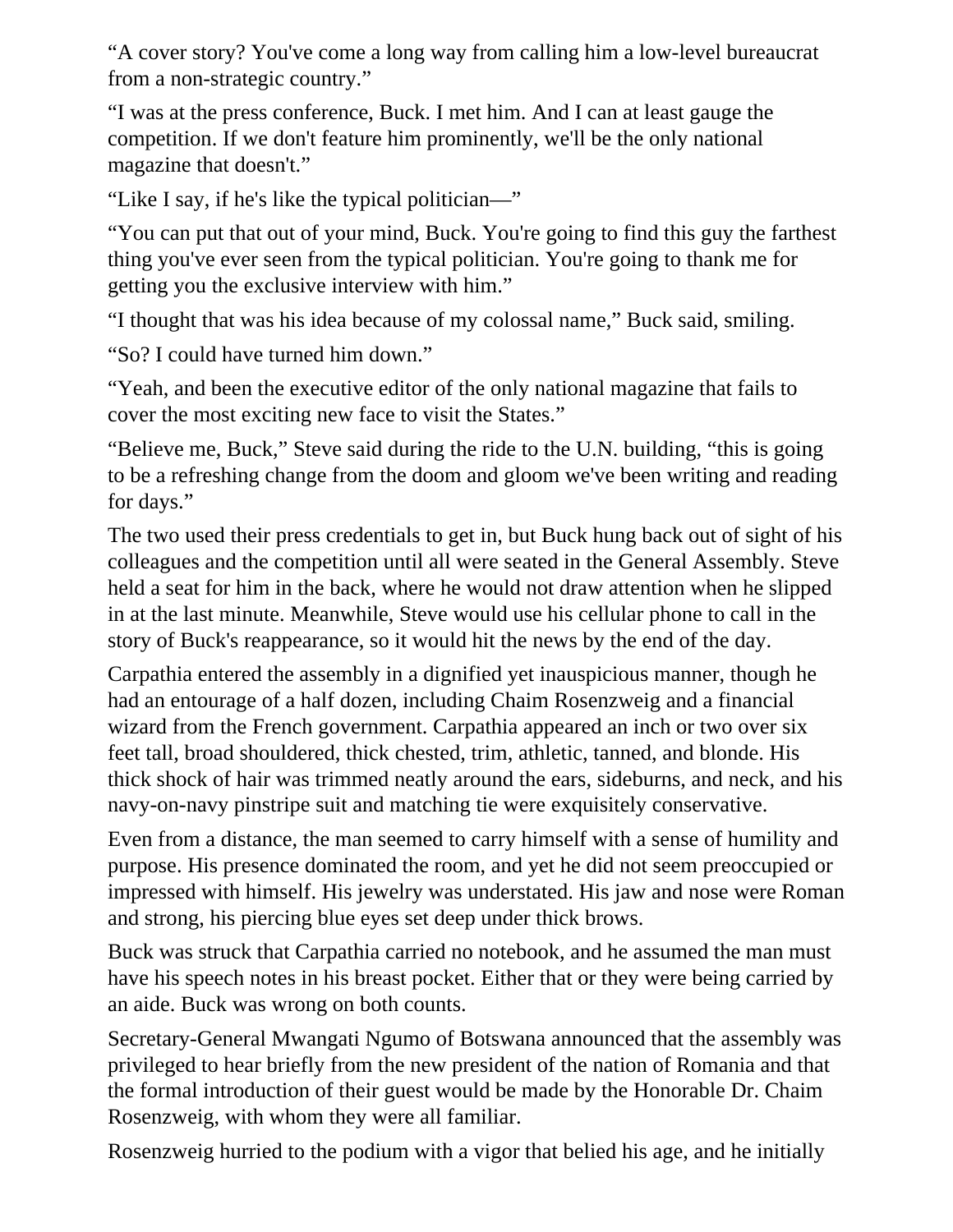received a more enthusiastic response than did Carpathia. The popular Israeli statesman and scholar said simply that it gave him great pleasure to introduce "to this worthy and august body a young man I respect and admire as much as anyone I've ever met. Please welcome His Honor, President Nicolae Carpathia of Romania."

Carpathia rose, turned to the assembly, and nodded humbly, then shook hands warmly with Rosenzweig. With courtly manners he remained at the side of the lectern until the older man was seated, then stood relaxed and smiling before speaking extemporaneously. Not only did he not use notes, but he also never hesitated, misspoke, or took his eyes off his audience.

He spoke earnestly, with passion, with a frequent smile, and with occasional, appropriate humor. He mentioned respectfully that he was aware that it had not been a full week yet since the disappearance of millions all over the world, including many who would have been "in this very room." Carpathia spoke primarily in perfect English with only a hint of a Romanian accent. He used no contractions and enunciated every syllable of every word. Once again he employed all nine languages with which he was fluent, each time translating himself into English.

In one of the most touching scenes Buck had ever witnessed, Carpathia began by announcing that he was humbled and moved to visit for the first time this historic site, where nation after nation has set its sights. One by one they have come from all over the globe on pilgrimages as sacred as any to the Holy Lands, exposing their faces to the heat of the rising sun. Here they have taken their stand for peace in a once-and-for-all, rock solid commitment to putting behind them the insanity of war and bloodshed. These nations, great and small, have had their fill of the death and maiming of their most promising citizens in the prime of their youth.

"Our forebears were thinking globally long before I was born," Carpathia said. "In 1944, the year the International Monetary Fund and the World Bank were established, this great host nation, the United States of America, along with the British Commonwealth and the Union of Soviet Socialist Republics, met at the famous Dumbarton Oaks Conference to propose the birth of this body."

Displaying his grasp of history and his photographic memory of dates and places, Carpathia intoned, "From its official birth on October 24, 1945, and that first meeting of your General Assembly in London, January 10, 1946, to this day, tribes and nations have come together to pledge their wholehearted commitment to peace, brotherhood, and the global community."

He began in almost a whisper, "From lands distant and near they have come: from Afghanistan, Albania, Algeria ... " He continued, his voice rising and falling dramatically with the careful pronunciation of the name of each member country of the United Nations. Buck sensed a passion, a love for these countries and the ideals of the U.N. Carpathia was clearly moved as he plunged on, listing country after country, not droning but neither in any hurry.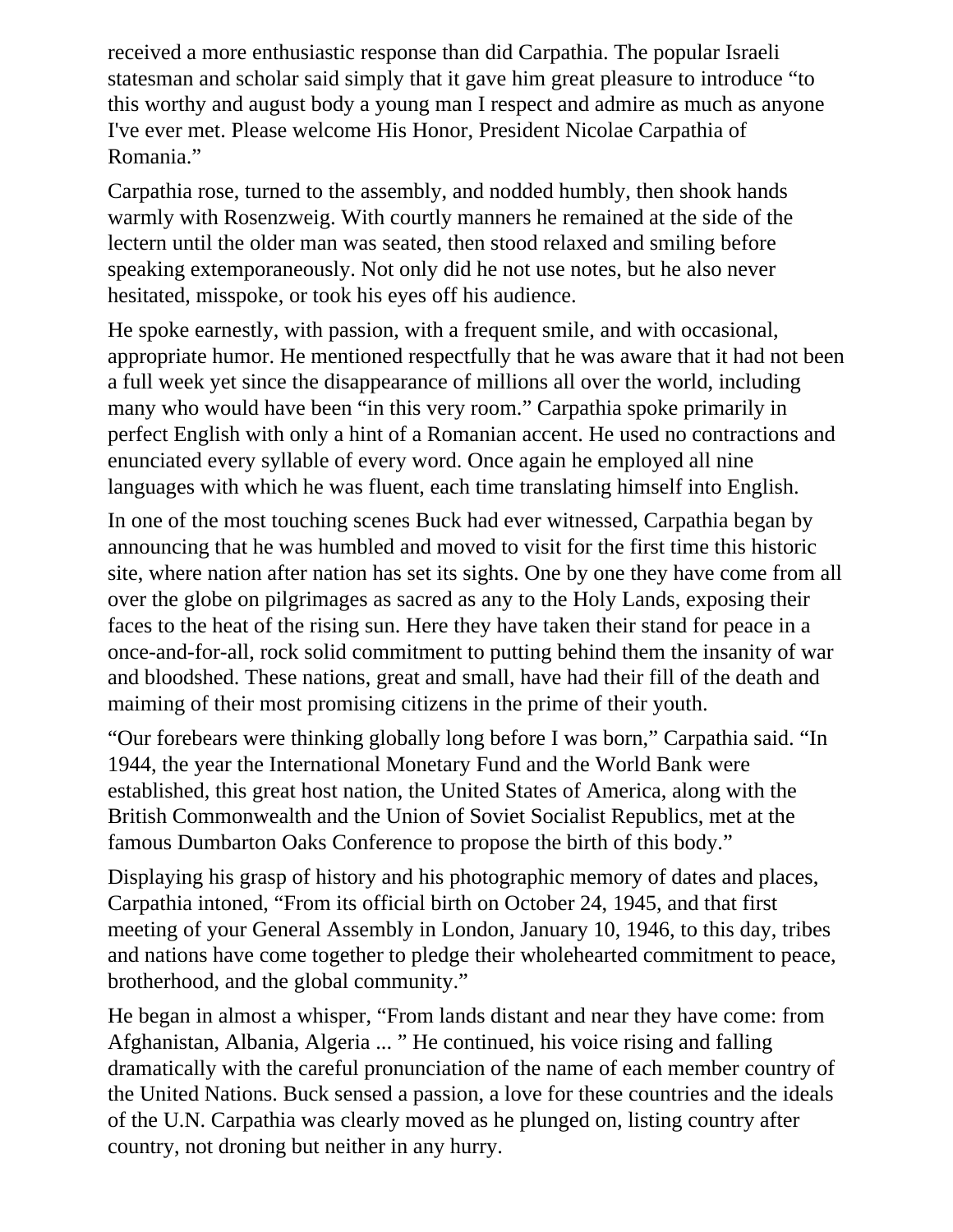A minute into his list, representatives noticed that with each name, someone from that country rose in dignity and stood erect, as if voting anew for peace among nations. Carpathia smiled and nodded at each as they rose, and nearly every country was represented. Because of the cosmic trauma the world had endured, they had come looking for answers, for help, for support. Now they had been given the opportunity to take their stand once again.

Buck was tired and felt grimy, wearing two-day-old. clothes. But his worries were a distant memory as Carpathia moved along. By the time he got into the S's in his alphabetical listing, those standing had begun to quietly applaud each new country mentioned. It was a dignified, powerful thing, this show of respect and admiration, this welcome into the global village. The applause was not so loud that it kept anyone from hearing Carpathia, but it was so heartfelt and moving that Buck couldn't suppress the lump in his throat. Then he noticed something peculiar. The press representatives from various countries were standing with their ambassadors and delegations. Even the objectivity of the world press had temporarily vanished in what they might previously have written off as jingoism, super patriotism, or sanctimony.

Buck found himself eager to stand as well, ruing the fact that his country was near the end of the alphabet, but feeling pride and anticipation welling up within him. As more and more countries were named and their people stood proudly, the applause grew louder, merely because of the increased numbers. Carpathia was up to the task, his voice growing more emotional and powerful with each new country name.

On and on he thundered as people stood and clapped "Somalia! South Africa! Spain! Sri Lanka! Sudan! Suriname! Swaziland! Sweden! Syria!"

More than five minutes into the recitation, Carpathia had not missed a beat. He had never once hesitated, stammered, or mispronounced a syllable. Buck was on the edge of his seat as the speaker swept through the Ts and reached "Uganda! Ukraine! The United Arab Emirates! The United Kingdom! The United States of America!" And Buck leaped to his feet, Steve right with him, along with dozens of other members of the press.

Something had happened in the disappearances of loved ones all over the globe. Journalism might never be the same. Oh, there would be skeptics and those who worshiped objectivity. But what had happened to brotherly love? What had become of depending on one another? What had happened to the brotherhood of men and nations?

It was back. And while no one expected that the press might become the publicrelations agency for a new political star, Carpathia certainly had them in his corner this afternoon. By the end of his litany, of nearly two hundred nations, young Nicolae was at an emotional fevered pitch. With such electricity and power in the simple naming of all the countries who had longed to be united with each other, Carpathia had brought the entire crowd to its feet in full voice and applause, press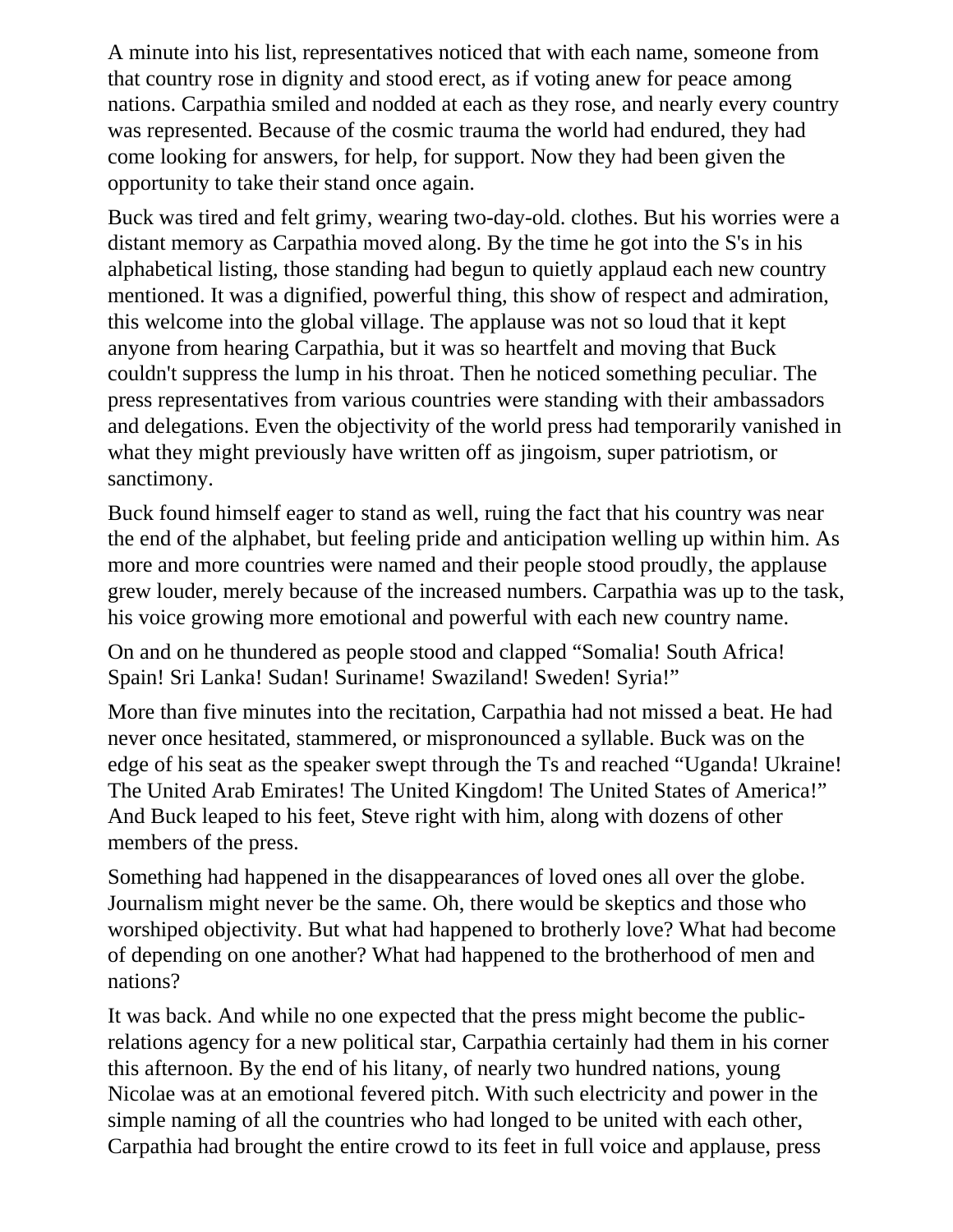and representative alike. Even the cynical Steve Plank and Buck Williams continued to clap and cheer, never once appearing embarrassed at their loss of detached objectivity.

And there was more, as the Nicolae Carpathia juggernaut sailed on. Over the next half hour he displayed such an intimate knowledge of the United Nations that it was as if he had invented and developed the organization himself. For someone who had never before set foot on American soil, let alone visited the United Nations, he displayed amazing understanding of its inner workings.

During his speech he casually worked in the name of every secretary-general from Trygve Lie of Norway to Ngumo and mentioned their terms of office not just by year but also by specific day and date of their installation and conclusion. He displayed awareness and understanding of each of the six principal organs of the U.N., their functions, their current members, and their particular challenges.

Then he swept through the eighteen U.N. agencies, mentioning every one, its current director, and its headquarters city. This was an amazing display, and suddenly it was no wonder this man had risen so quickly in his own nation, no wonder the previous leader had stepped aside. No wonder New York had already embraced him.

After this, Buck knew, Nicolae Carpathia would be embraced by all of America. And then the world.

## **CHAPTER FOURTEEN**

Rayford's plane touched down in Chicago during rush hour late Monday afternoon. By the time he and Chloe got to their cars, they had not had the opportunity to continue their conversation. "Remember, you promised to let me drive your car home," Chloe said.

"Is it that important to you?" he asked.

"Not really. I just like it. May I?"

"Sure. Just let me get my phone out of it. I want to see when Hattie can join us for dinner. That's all right with you, isn't it?"

"As long as you don't expect me to cook or something sexist and domestic like that."

"I hadn't even thought of it. She loves Chinese. We'll order some."

"She loves Chinese?" Chloe repeated. "You are familiar with this woman, aren't you?"

Rayford shook his head. "It's not like that. I mean, yes, I probably know more about her than I should. But I can tell you the culinary preferences of a dozen crew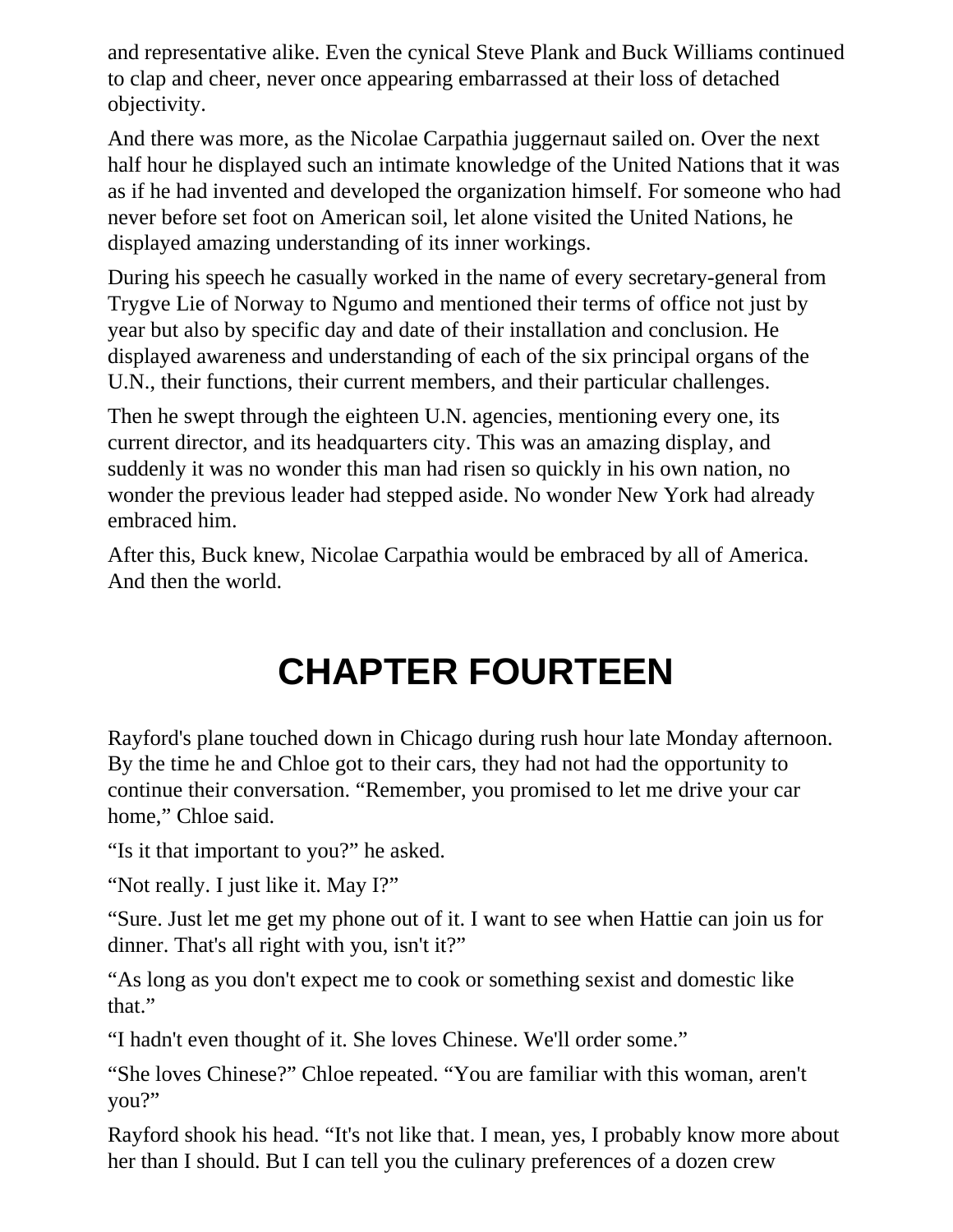members, and I hardly know anything else about them."

Rayford retrieved his phone from the BMW and turned the ignition switch far enough to read the gas gauge. "You picked the right car," he said. "It's almost full. You'll beat me home. Your mother's car is on empty. You going to be all right there by yourself for a few minutes? I think I'll pick up a few groceries while I'm out."

Chloe hesitated. "It's eerie in there when you're by yourself, isn't it?" she said.

"A little. But we've got to get used to it."

"You're right," she said quickly. "They're gone. And I don't believe in ghosts. I'll be fine. But don't be long."

At the post-U.N.-appearance press conference for Nicolae Carpathia of Romania, Buck briefly found himself the center of attention. Someone recognized him and expressed surprise and pleasure that he was alive. Buck tried to quiet everyone and tell them that it had all been a misunderstanding, but the furor continued as Chaim Rosenzweig saw him and hurried over, covering Buck's hand with both of his and pumping vigorously. "Oh, I am so glad to see you alive and well," he said. "I heard dreadful news about your demise. And President Carpathia was also disappointed to hear of it. He had so wanted to meet you and had agreed to an exclusive interview."

"Can we still do that?" Buck whispered, to the boos and catcalls of the competition.

"You'll do anything to get a scoop," someone groused. "Even have yourself blown up."

"It will probably not be possible until late tonight," Rosenzweig said. His hand swept the room, crowded with TV cameras, lights, microphones, and the press. "His schedule is full all day, and he has a photo shoot at People magazine early this evening. Perhaps following that. I'll speak to him."

"What's your connection?" Buck asked, but the old man put a finger to his lips and pulled away to return and sit near Carpathia as the press conference began.

The young Romanian was no less impressive and persuasive up close, beginning the session with his own statement before fielding questions. He conducted himself like an old pro, though Buck knew his press relations in Romania and the limited other areas of Europe he had visited would not have provided him this experience.

At one point or another, Buck noticed, Carpathia met the eyes of every person in the room, at least briefly. He never looked down, never looked away, never looked up. It was as if he had nothing to hide and nothing to fear. He was in command of himself and seemingly unaffected by the fuss and attention.

He seemed to have unusually good eyesight; it was clear he could see people's name tags from across the room. Anytime he spoke to a member of the press, he referred to them by name as Mr. or Ms. so-and-so. He insisted that people call him by whatever name made them comfortable. "Even Nick," he said, smiling. But no one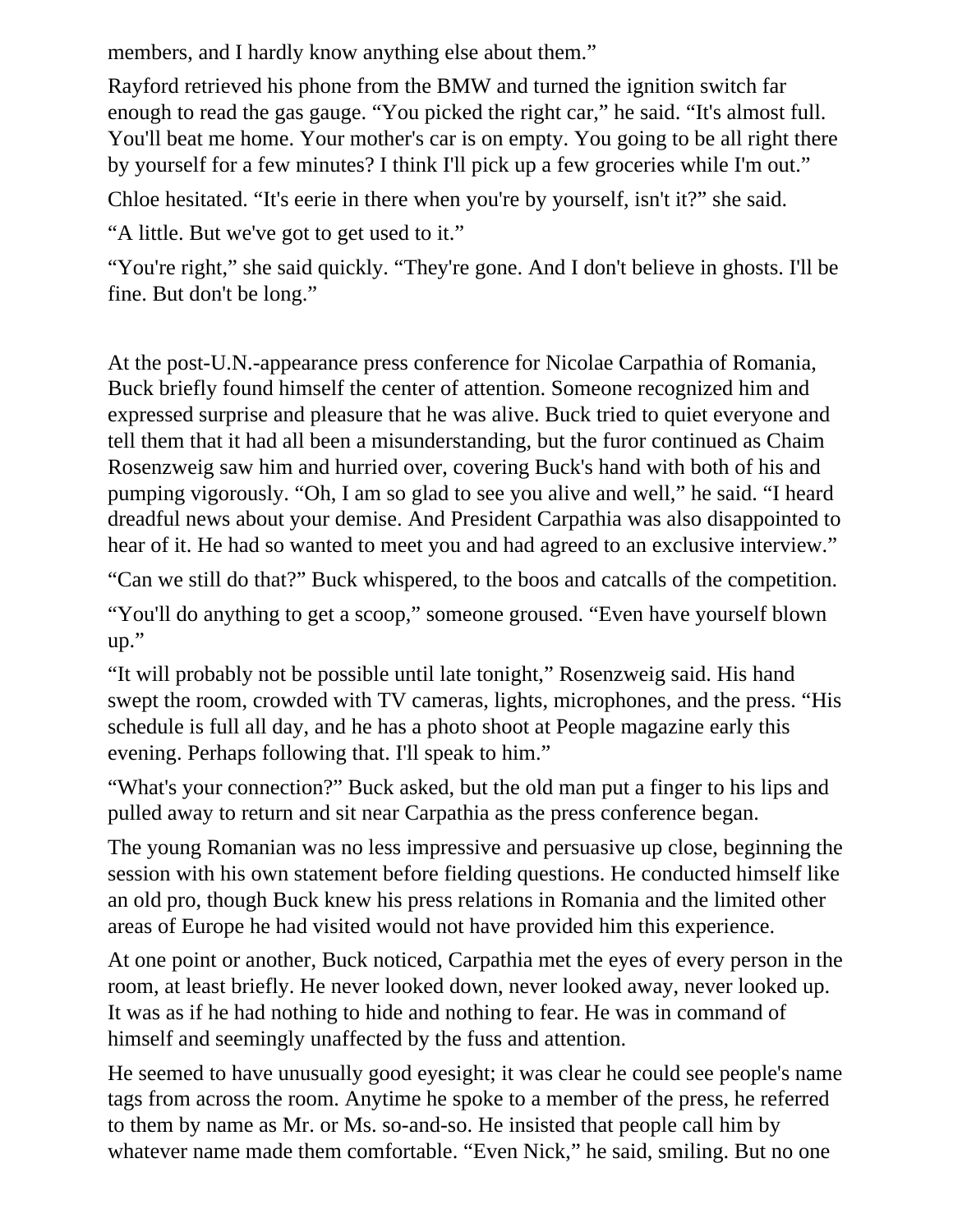did. They followed his lead and called him "Mr. President" or "Mr. Carpathia."

Carpathia spoke in the same impassioned and articulate tones he had used in his speech. Buck wondered if this was always the same, in public or private. Whatever else he brought to the world scene, he had a mastery of spoken communication second to none.

"Let me begin by saying what an honor it is for me to be in this country and at this historic site. It has been a dream of mine since I was a small boy in Cluj to one day see this place."

The initial pleasantries over, Carpathia launched into another mini-speech, again showing incredible knowledge and grasp of the U.N. and its mission. "You will recall," he said, "that in the previous century the U.N. seemed to be in decline. U.S. president Ronald Reagan escalated the East-West controversies, and the U.N. seemed a thing of the past with its emphasis on North-South conflicts. This organization was in trouble financially, with few members willing to pay their share. With the end of the Cold War in the 1990s, however, your next president, Mr. Bush, recognized what he called the 'new world order,' which resonated deep within my young heart. The original basis for the U.N. charter promised cooperation among the first fifty-one members, including the great powers."

Carpathia went on to discuss the various peacekeeping military actions the U.N. had taken since the Korean conflict of the 1950s. "As you know," he said, speaking again of things long before he was born, "the U.N. has its legacy in the League of Nations, which I believe was the first international peacekeeping body. It came about at the end of the First World War, but when it failed to prevent a second, it became anachronistic. Out of that failure came the United Nations, which must remain strong to prevent World War III, which would result in the end of life as we know it."

After Carpathia outlined his eagerness to support the U.N. in any way possible, someone interjected a question about the disappearances. He became suddenly serious and unsmiling, and spoke with compassion and warmth.

"Many people in my country lost loved ones to this horrible phenomenon. I know that many people all over the world have theories, and I wish not to denigrate any one of them, the people or their ideas. I have asked Dr. Chaim Rosenzweig of Israel to work with a team to try to make sense of this great tragedy and allow us to take steps toward preventing anything similar from ever happening again.

"When the time is appropriate I will allow Dr. Rosenzweig to speak for himself, but for now I can tell you that the theory that makes the most sense to me is briefly as follows: The world has been stockpiling nuclear weapons for innumerable years. Since the United States dropped atomic bombs on Japan in 1945 and the Soviet Union first detonated its own devices September 23, 1949, the world has been at risk of nuclear holocaust. Dr. Rosenzweig and his team of renowned scholars is close to the discovery of an atmospheric phenomenon that may have caused the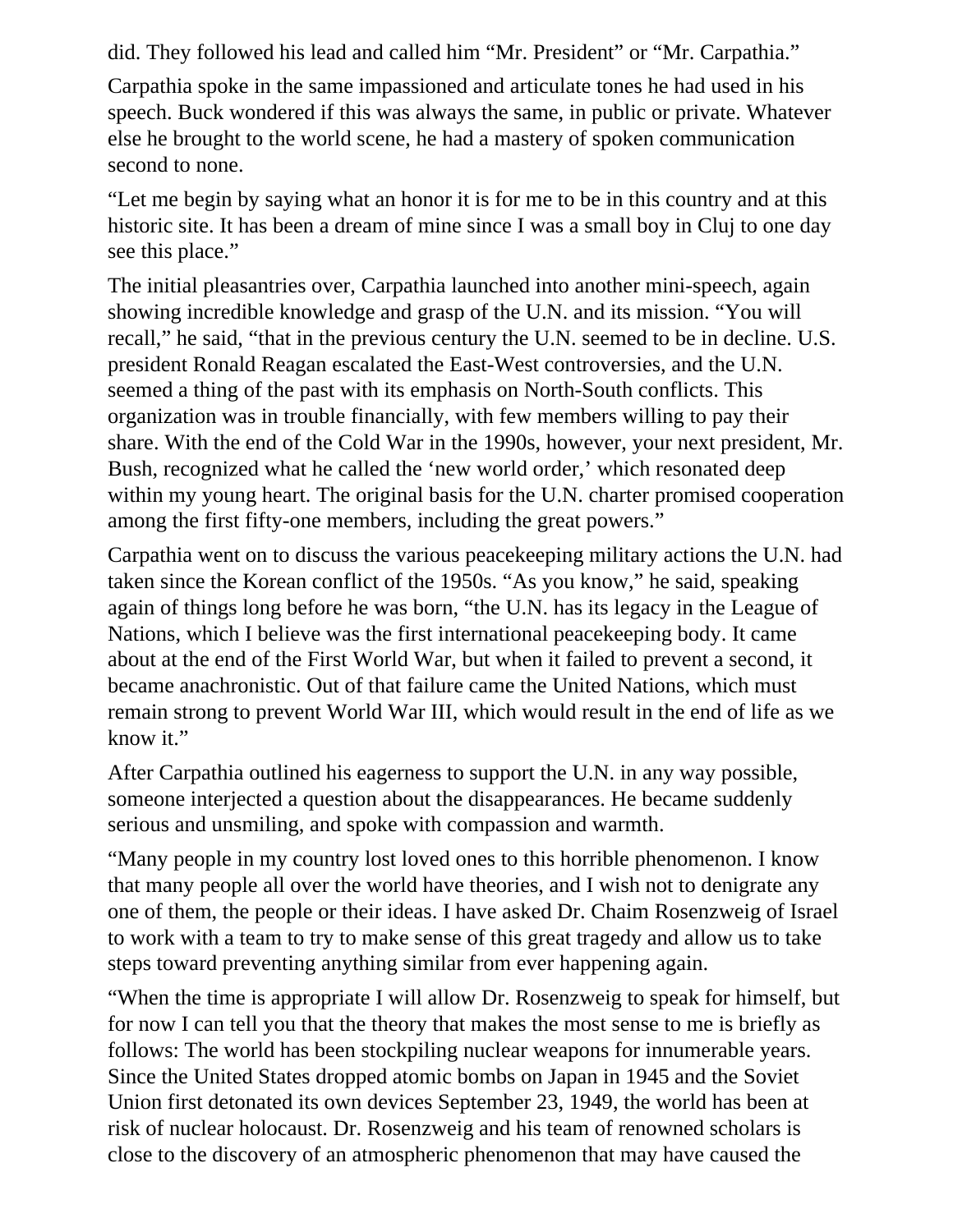vanishing of so many people instantaneously."

"What kind of a phenomenon?" Buck asked.

Carpathia glanced briefly at his name tag and then into his eyes. "I do not want to be premature, Mr. Oreskovich," he said. Several members of the press snickered, but Carpathia never lost pace. "Or I should say, 'Mr. Cameron Williams of Global Weekly.'" This elicited amused applause throughout the room. Buck was stunned.

"Dr. Rosenzweig believes that some confluence of electromagnetism in the atmosphere, combined with as yet unknown or unexplained atomic ionization from the nuclear power and weaponry throughout the world, could have been ignited or triggered-perhaps by a natural cause like lightning, or even by an intelligent lifeform that discovered this possibility before we did—and caused this instant action throughout the world."

"Sort of like someone striking a match in a room full of gasoline vapors?" a journalist suggested.

Carpathia nodded thoughtfully.

"How is that different from the idea of aliens from outer space zapping everybody?"

"It is not wholly different," Carpathia conceded, "but I am more inclined to believe in the natural theory, that lightning reacted with some subatomic field."

"Why would the disappearances be so random? Why some people and not others?"

"I do not know," Carpathia said. "And Dr. Rosenzweig tells me they have come to no conclusions on that either. At this point they are postulating that certain people's levels of electricity made them more likely to be affected. That would account for all the children and babies and even fetal material that vanished. Their electromagnetism was not developed to the point where it could resist whatever happened."

"What do you say to people who believe this was the work of God, that he raptured his church?"

Carpathia smiled compassionately. "Let me be careful to say that I do not and will not criticize any sincere person's belief system. That is the basis for true harmony and brotherhood, peace and respect among peoples. I do not accept that theory because I know many, many more people who should be gone the righteous were taken to heaven. If there is a God, I respectfully submit that this is not the capricious way in which he would operate. By the same token, you will not hear me express any disrespect for those who disagree."

Buck was then astonished to hear Carpathia say that he had been invited to speak at the upcoming ecumenical religious confab scheduled that month in New York. "There I will discuss my views of millenarianism, eschatology, the Last judgment, and the second coming of Christ. Dr. Rosenzweig was kind enough to arrange that invitation, and until then I think it would be best if I did not attempt to speak on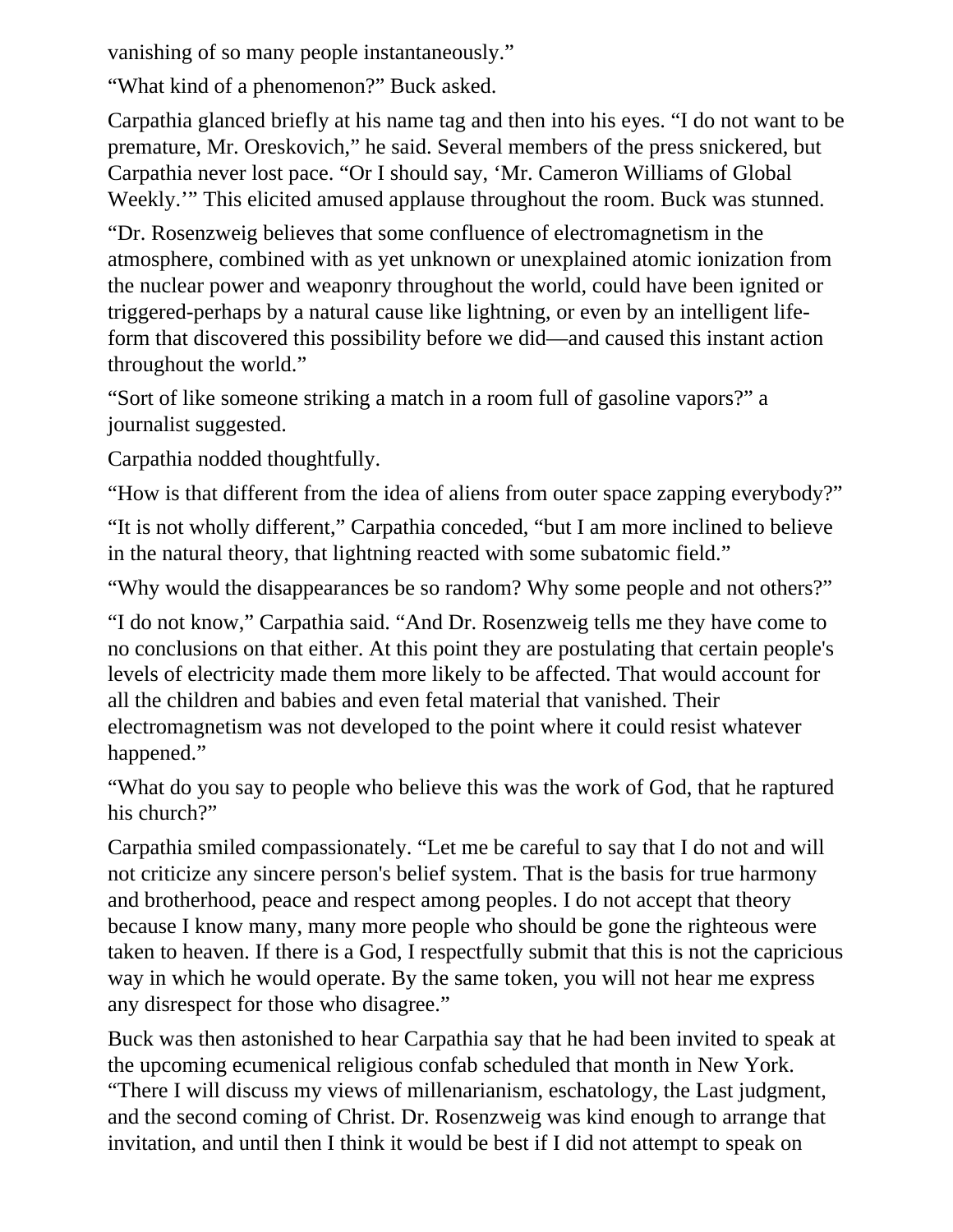those subjects informally."

"How long will you be in New York?"

"If the people of Romania will permit me, I may be here an entire month. I hate to be away from my people, but they understand that I am concerned for the greater global good, and with technology as it is today and the wonderful people in positions of influence in Romania, I feel confident I can keep in contact and that my nation will not suffer for my brief absence."

By the time of the evening network news, a new international star had been born. He even had a nickname: Saint Nick. More than sound bites had been taken from the floor of the U.N. and the press conference. Carpathia enjoyed several minutes on each telecast, rousing the U.N. audience with the recitation of countries, urgently calling for a recommitment to world peace.

He had carefully avoided specific talk of global disarmament. His was a message of love and peace and understanding and brotherhood, and to quit fighting seemed to go without saying. No doubt he would be back to hammer home that point, but in the meantime, Carpathia was on the charmed ride of his life.

Broadcast commentators urged that he be named an adjunct adviser to the U.N. secretary-general and that he visit each headquarters of the various U.N. agencies around the world. By late that evening, he was invited to make appearances at each of the international meetings coming up within the next few weeks.

He was seen in the company of Jonathan Stonagal, no surprise to Buck. And immediately following the press conference he was whisked away to other appointments. Dr. Rosenzweig found Buck. "I was able to get a commitment from him for late this evening," the old man said. "He has several interviews, mostly with the television people, and then he will be live on ABCs Nightline with Wallace Theodore. Following that, he will return to his hotel and will be happy to give you an uninterrupted half hour."

Buck told Steve he wanted to hurry home to his apartment, get freshened up, get his messages, run to the office and educate himself as quickly as possible from the files, and be totally prepared for the interview. Steve agreed to accompany him.

"But I'm still paranoid," Buck admitted. "If Stonagal is related in any way to Todd-Cothran, and we know he is, who knows what he thinks about what happened in London?"

"That's a long shot," Steve said. "Even if that dirt goes into the exchange and Scotland Yard, that doesn't mean Stonagal would have any interest in It. I would think he'd want to stay as far from it as possible."

"But, Steve, you have to agree it's likely that Dirk Burton was murdered because he got too close to Todd-Cothran's secret connections with Stonagal's international group. If they wipe out people they see as their enemies, even friends of their enemies like Alan Tompkins and I were—where will they stop?"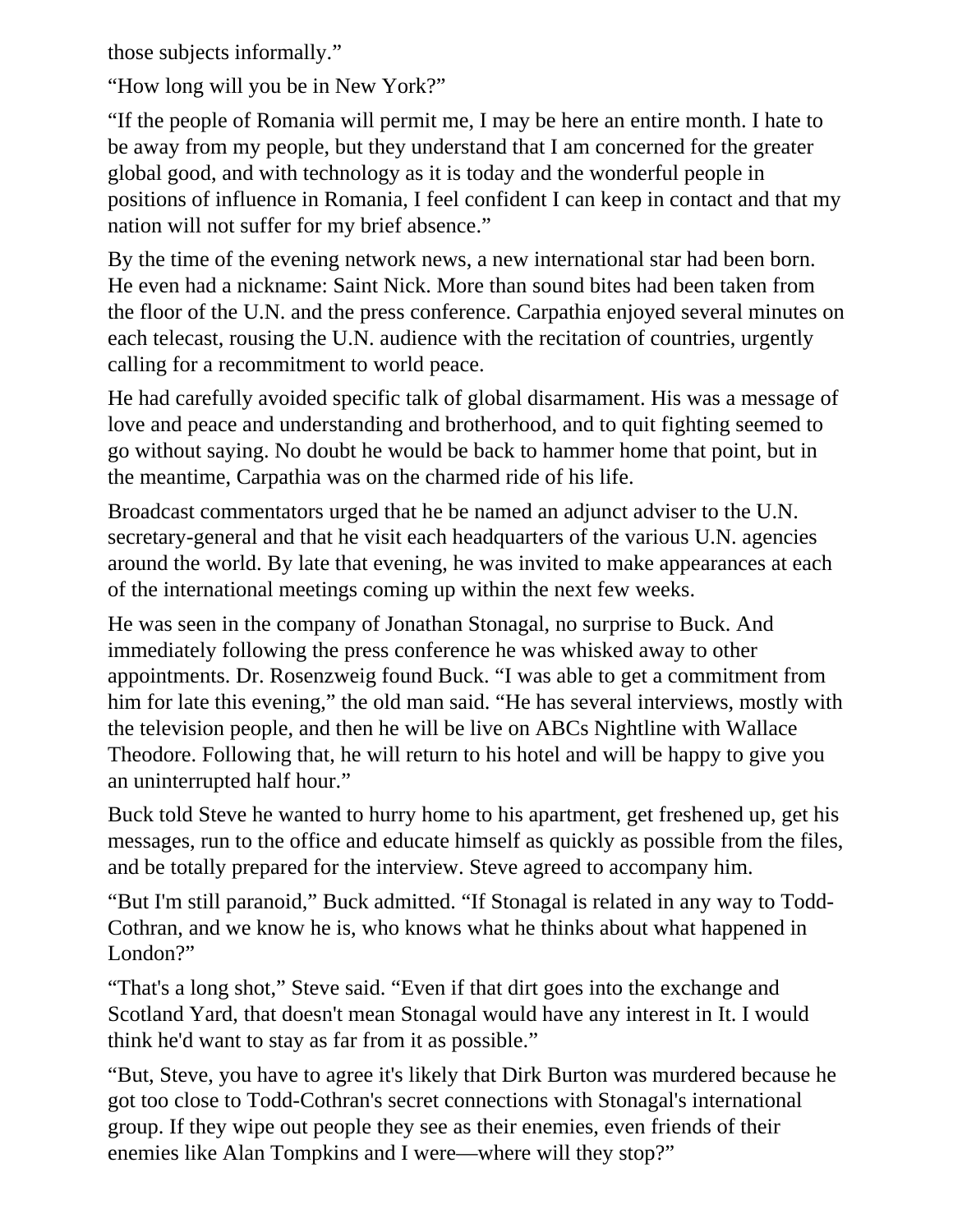"But you're assuming Stonagal was aware of what happened in London. He's bigger than that. Todd-Cothran or the guy at the Yard may have seen you as a threat, but Stonagal has probably never heard of you."

"You don't think he reads the Weekly?"

"Don't be hurt. You're like a gnat to him if he even knows your name."

"You know what a swat with a magazine can do to a gnat, Steve?"

"There's one big hole in your argument," Steve said later as they entered Buck's apartment. "If Stonagal is dangerous to you, what does that make Carpathia?"

"Like I said, Carpathia can be only a pawn."

"Buck! You just heard him. Did I overrate him?"

"No."

"Were you blown away?"

"Yes."

"Does he look like anybody's pawn?"

"No. So I can assume only that he knows nothing about this."

"You're pretty sure he met with Todd-Cothran and Stonagal in London before coming here?"

"That had to be business," Buck said. "Planning for the trip and his involvement with international advisers."

"You're taking a big risk," Steve said.

"I have no choice. Anyway, I'm willing. Until he proves otherwise, I'm going to trust Nicolae Carpathia."

"Hmph," Steve said.

"What?"

"It's just that usually you work the other way around. You distrust someone until they prove otherwise."

"Well, it's a new world, Steve. Nothing's the same as it was last week, is it?"

And Buck pushed the button on his answering machine while beginning to undress for his shower.

Rayford pulled into his driveway with a sack of groceries on the seat beside him. He had gotten a hold of Hattie Durham, who wanted to keep him on the phone talking until he begged off. She was delighted with the dinner invitation and said she could come three nights later, on Thursday.

Rayford guessed he was half an hour behind Chloe, and he was impressed that she had left the garage door open for him. When he found the door locked between the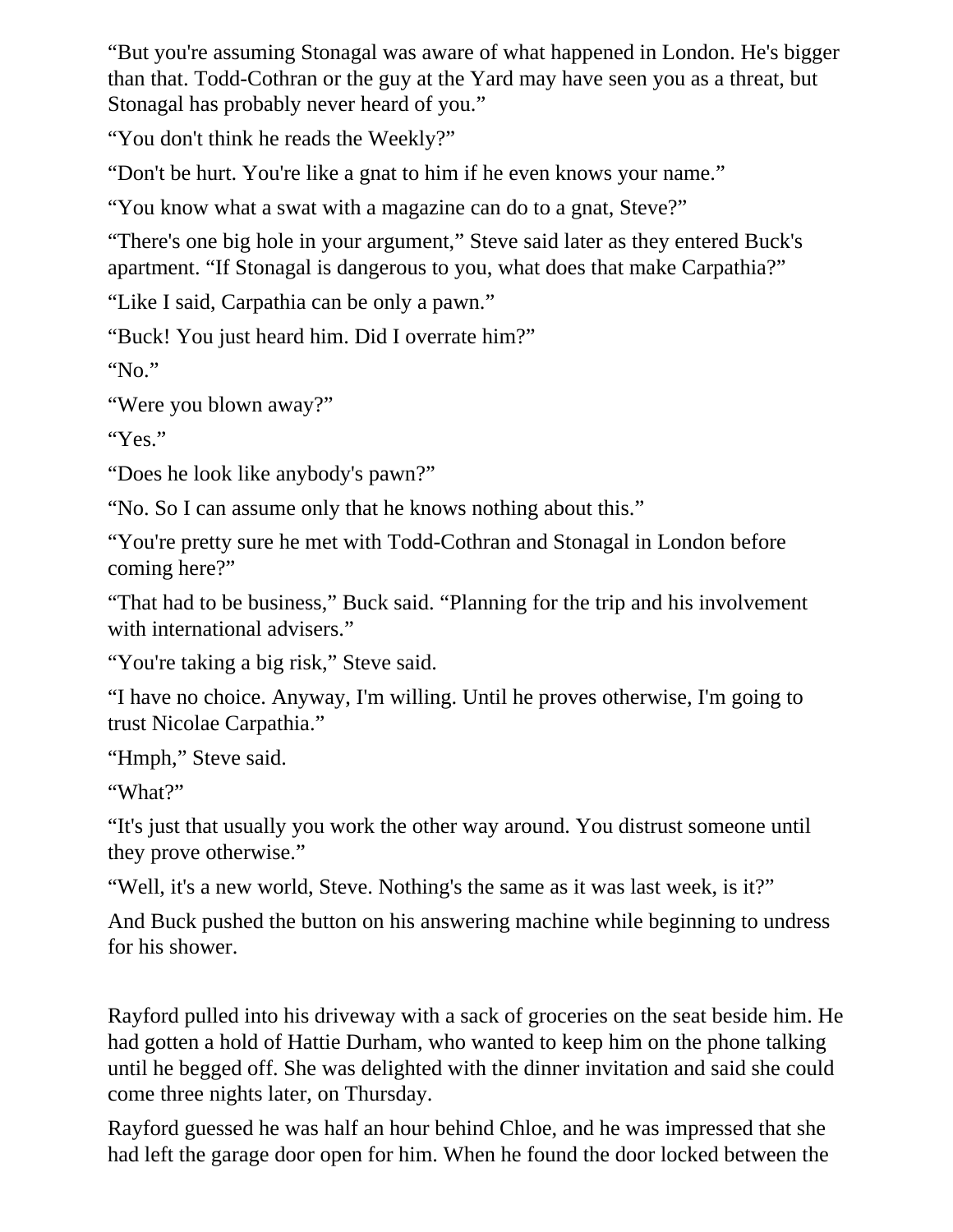garage and the house, however, he was concerned. He knocked. No answer.

Rayford reopened the garage door to go around to the front, but just before shutting it on his way out, he stopped. Something was different in the garage. He flipped on the light to add to the single bulb of the door opener. All three cars were in their places, but—

Rayford walked around the jeep at the end. Raymie's stuff was missing! His bike. His four-wheeler. What was this?

Rayford jogged to the front door. The window of the storm door was broken and the door hung on one hinge. The main door had been kicked in. No small feat, as the door was huge and heavy with a dead bolt. The entire frame had been obliterated and lay in pieces on the floor of the entryway. Rayford rushed in, calling for Chloe.

He ran from room to room, praying nothing had happened to the only family member he had left. Everything of immediate material value seemed to be gone. Radios, televisions, VCRs, jewelry, CD players, video games, the silver, even the china. To his relief there was no sign of blood or struggle.

Rayford was on the phone to the police when his call waiting clicked. "I hate to put you on hold," he said, "but that may be my daughter."

It was. "Oh, Daddy!" she said, crying. "Are you all right? I came in through the garage and saw all that stuff missing. I thought maybe they'd come back, so I locked the door to the garage and was going to lock the front, but I saw the glass and wood and everything, so I ran out the back. I'm three doors down."

"They're not coming back, hon," he said. "I'll come get you."

"Mr. Anderson said he would walk me home."

A few minutes later Chloe sat rocking on the couch, her arms folded across her stomach. She told the police officer what she had told her father; then he took Rayford's statement. "You folks don't use your burglar alarm?"

Rayford shook his head. "That's my fault. We used it for years when we didn't need it, and I got tired of being awakened in the middle of the night with the false alarms and the ... the, uh—"

"Calls from us, I know," the cop said. "That's what everybody says. But this time it would have been worth it, huh?"

"Hindsight and all that," Rayford said. "Never really thought we needed the security in this neighborhood."

"This kind of crime is up two hundred percent here in the last week alone," the officer said. "The bad guys know we don't have the time or manpower to do a blessed thing about it."

"Well, will you put my daughter's mind at ease and tell her they aren't interested in hurting us and that they won't be back?"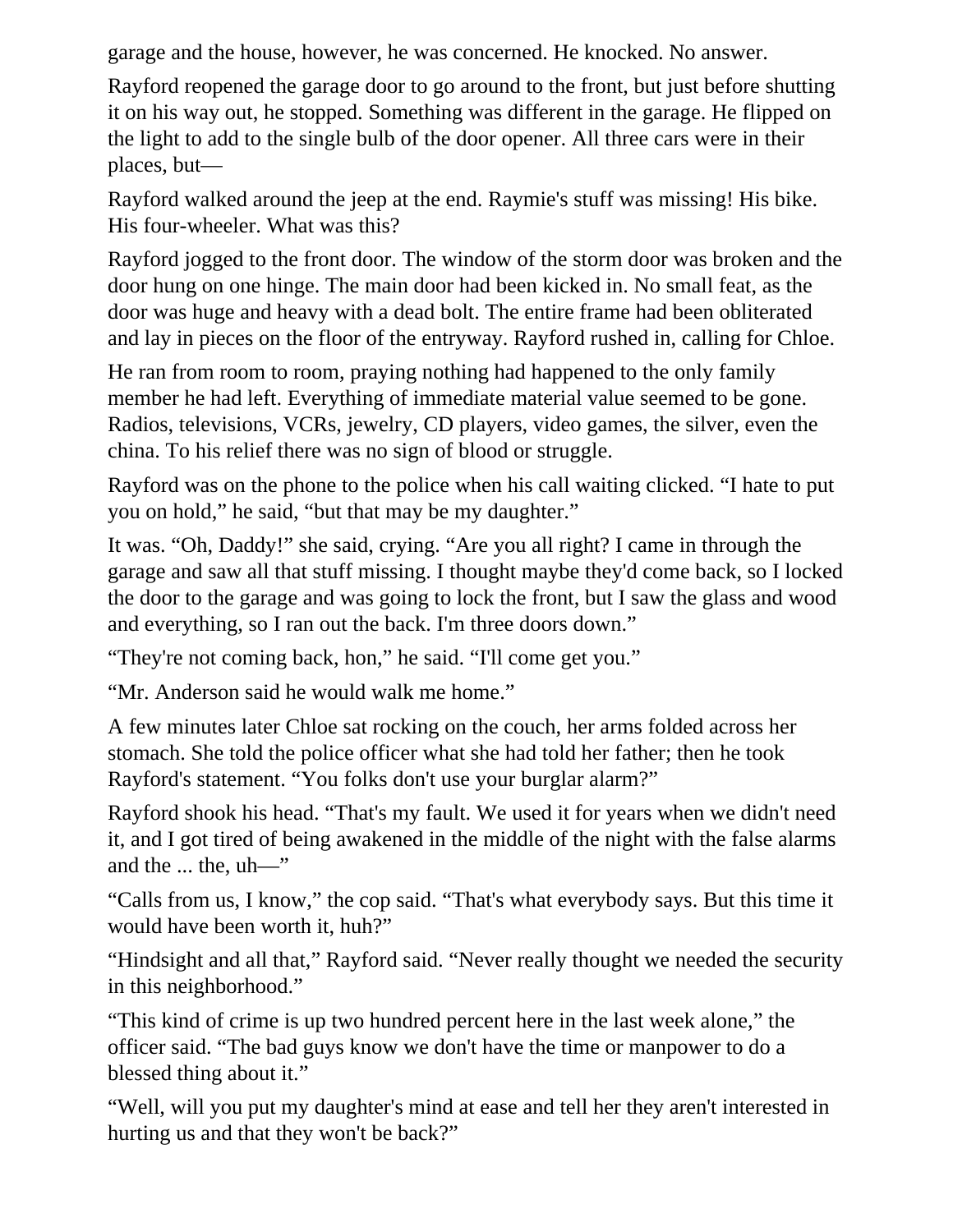"That's right, miss," he said. "Your dad should get this door boarded up till it can be fixed, and I would arm that security system. But I wouldn't expect a repeat visit, at least not by the same bunch. We talked to the people across the street. They saw some kind of a carpet service minivan here for about half an hour this afternoon. They went in the front, came through, opened the garage door, backed into the empty space in there, and carted your stuff off almost under your noses."

"Nobody saw them break in the front?"

"Your neighbors don't have a clear view of your entrance. Nobody really does. Slick job."

"I'm just glad Chloe didn't walk in on them," Rayford said.

The cop nodded on his way out. "You can be grateful for that. I imagine your insurance will take care of a lot of this. I don't expect to be recovering any of it. We haven't had any luck with the other cases."

Rayford embraced Chloe, who was still shaking. "Can you do me a favor, Dad?" she said.

"Anything."

"I want another copy of that video, the one from the pastor."

"I'll call Bruce, and we'll pick one up tonight."

Suddenly Chloe laughed.

"Now this is funny?" Rayford said.

"I just had a thought," she said, smiling through her tears. "What if the burglars watch that tape?"

## **CHAPTER FIFTEEN**

ONE of the first messages on Buck's answering machine was from the flight attendant he had met the week before. "Mr. Williams, this is Hattie Durham," she said. "I'm in New York on another flight and thought I'd call to say hi and thanks again for helping me make contact with my family. I'll wait a second and keep jabbering here, in case you're screening your calls. It would be fun to get together for a drink or something, but don't feel obligated. Well, maybe another time."

"So who's that?" Steve called out as Buck hesitated near the bathroom door, waiting to hear all the messages before getting into the shower.

"Just a girl," he said.

"Nice?"

"Better than nice. Gorgeous."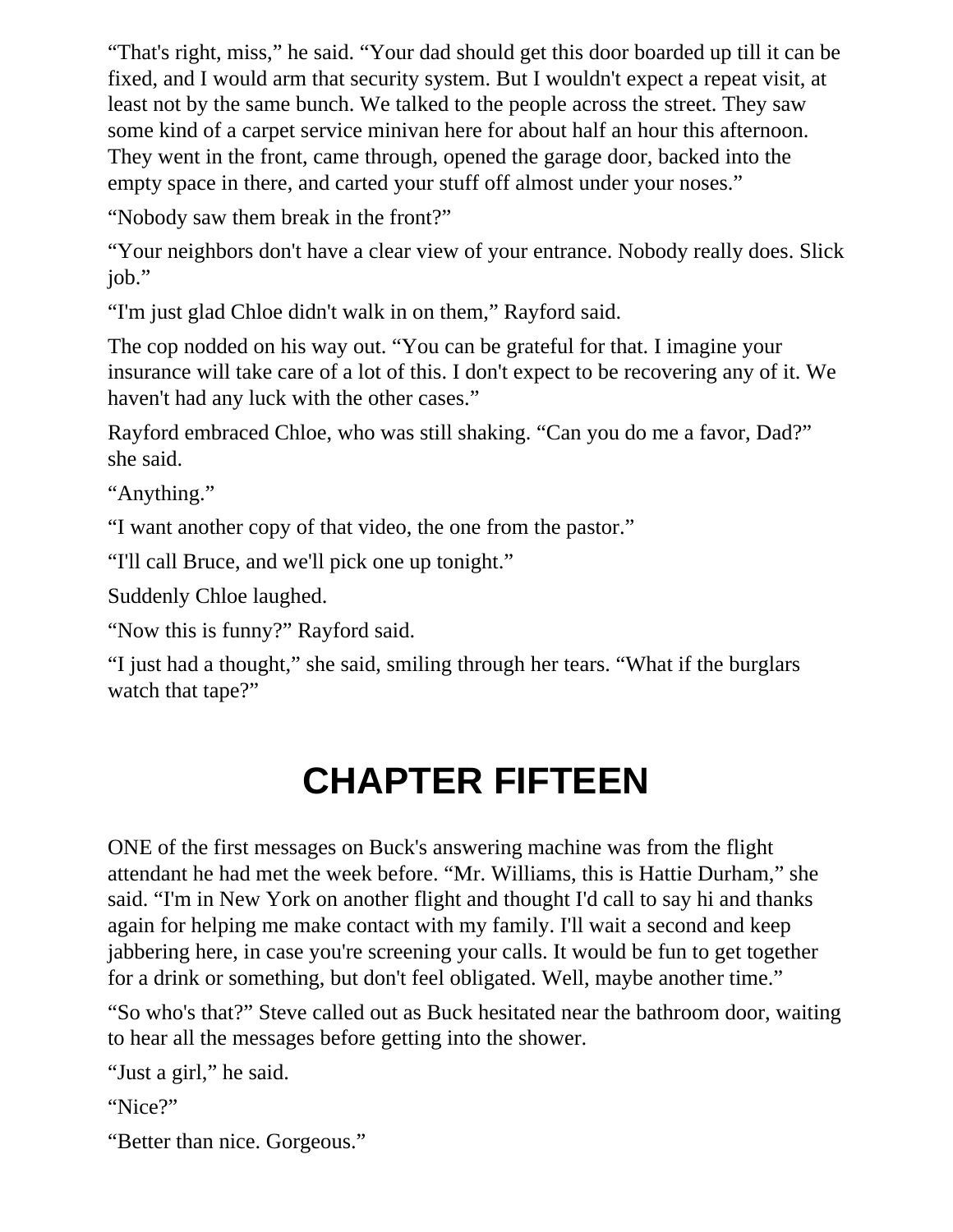"Better call her back."

"Don't worry."

Several other messages were unimportant. Then came two that had been left that very afternoon. The first was from Captain Howard Sullivan of Scotland Yard. "Ah yes, Mr. Williams. I hesitate to leave this message on your machine, but I would like to speak with you at your earliest convenience. As you know, two gentlemen with whom you were associated have met with untimely demises here in London. I would like to ask you a few questions. You may be hearing from other agencies, as you were seen with one of the victims just before his unfortunate end. Please call me." And he left the number.

The next message had come less than half an hour later and was from Georges Lafitte, an operative with Interpol, the international police organization headquartered in Lyons, France. "Mr. Williams," he said in a thick French accent, "as soon as you get this message, I would like you to call me from the nearest police station. They will know how to contact us directly, and they will have a printout of information on why we need to speak with you. For your own sake, I would urge you not to delay."

Buck leaned out to stare at Steve, who looked as puzzled as Buck was. "What are you now?" Steve asked. "A suspect?"

"I'd better not be. After what I heard from Alan about Sullivan and how he's in Todd-Cothran's pocket, there's no way I'm going to London and voluntarily put myself in their custody. These messages aren't binding, are they? I don't have to act on them just because I heard them, do I?"

Steve shrugged. "Nobody but me knows you heard them. Anyway, international agencies have no jurisdiction here."

"You think I might be extradited?"

"If they try to link you with either of those deaths."

Chloe didn't want to stay home alone that evening. She rode with her father to the church where Bruce Barnes met them and gave them another video. He shook his head when he heard about the break-in. "It's becoming epidemic," he said. "It's as if the inner city has moved to the suburbs. We're no safer here anymore."

It was all Rayford could do to keep from telling Bruce that replacing the stolen tape was Chloe's idea. He wanted to tell Bruce to keep praying, that she must still be thinking about things. Maybe the invasion of the house had made her feel vulnerable. Maybe she was getting the point that the world was much more dangerous now, that there were no guarantees, that her own time could be short. But Rayford also knew he could offend her, insult her, push her away if he used this situation to sic Bruce on her. She had enough information; he just had to let God work on her. Still, he was encouraged and wanted to let Bruce know what was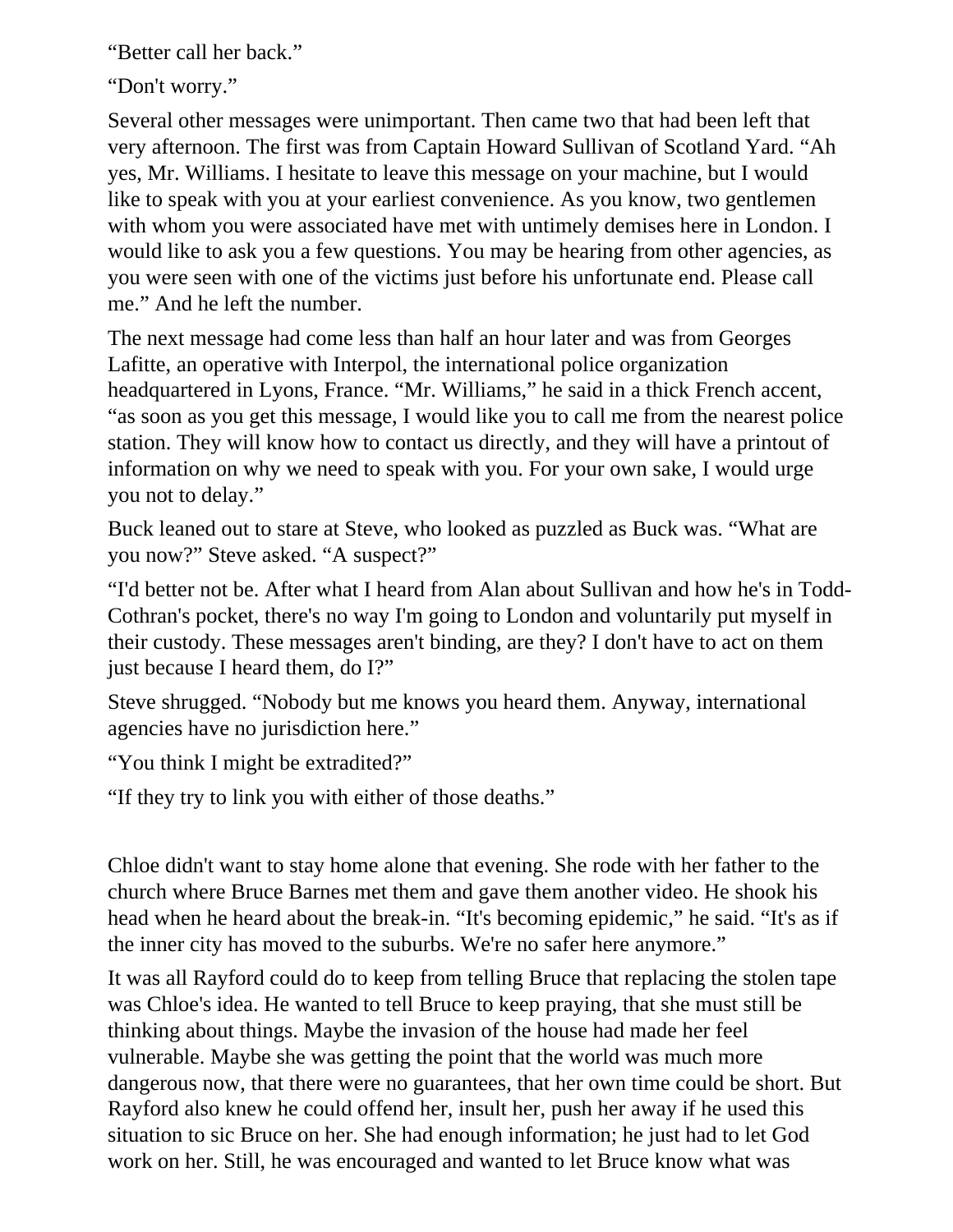going on. He supposed he would have to wait for a more opportune time.

While they were out, Rayford bought items that needed to be replaced right away, including a TV and VCR. He arranged to have the front door fixed and got the insurance paperwork started. Most important, he armed the security system. Still, he knew, neither he nor Chloe would sleep soundly that night.

They came home to a phone call from Hattie Durham. Rayford thought she sounded lonely. She didn't seem to have a real reason to call. She simply told him she was grateful for the dinner invitation and was looking forward to it. He told her what had happened at their home, and she sounded genuinely troubled.

"Things are getting so strange," she said. "You know I have a sister who works in a pregnancy clinic."

"Uh-huh," Rayford said. "You've mentioned it."

"They do family planning and counseling and referrals for terminating pregnancies."

"Right."

"And they're set up to do abortions right there."

Hattie seemed to be waiting for some signal of affirmation or acknowledgment that he was listening. Rayford grew impatient and remained silent.

"Anyway," she said, "I won't keep you. But my sister told me they have zero business."

"Well, that would make sense, given the disappearances of unborn babies."

"My sister didn't sound too happy about that."

"Hattie, I imagine everyone's horrified by that. Parents are grieving all over the world."

"But the women my sister and her people were counseling wanted abortions."

Rayford groped for a pertinent response. "Yes, so maybe those women are grateful they didn't have to go through the abortion itself."

"Maybe, but my sister and her bosses and the rest of the staff are out of work now until people start getting pregnant again."

"I get it. It's a money thing."

"They have to work. They have expenses and families."

"And aside from abortion counseling and abortions, they have nothing to do?"

"Nothing. Isn't that awful? I mean, whatever happened put my sister and a lot of people like her out of business, and nobody really knows yet whether anyone will be able to get pregnant again."

Rayford had to admit he had never found Hattie guilty of brilliance, but now he wished he could look into her eyes. "Hattie, um, I don't know how to ask this. But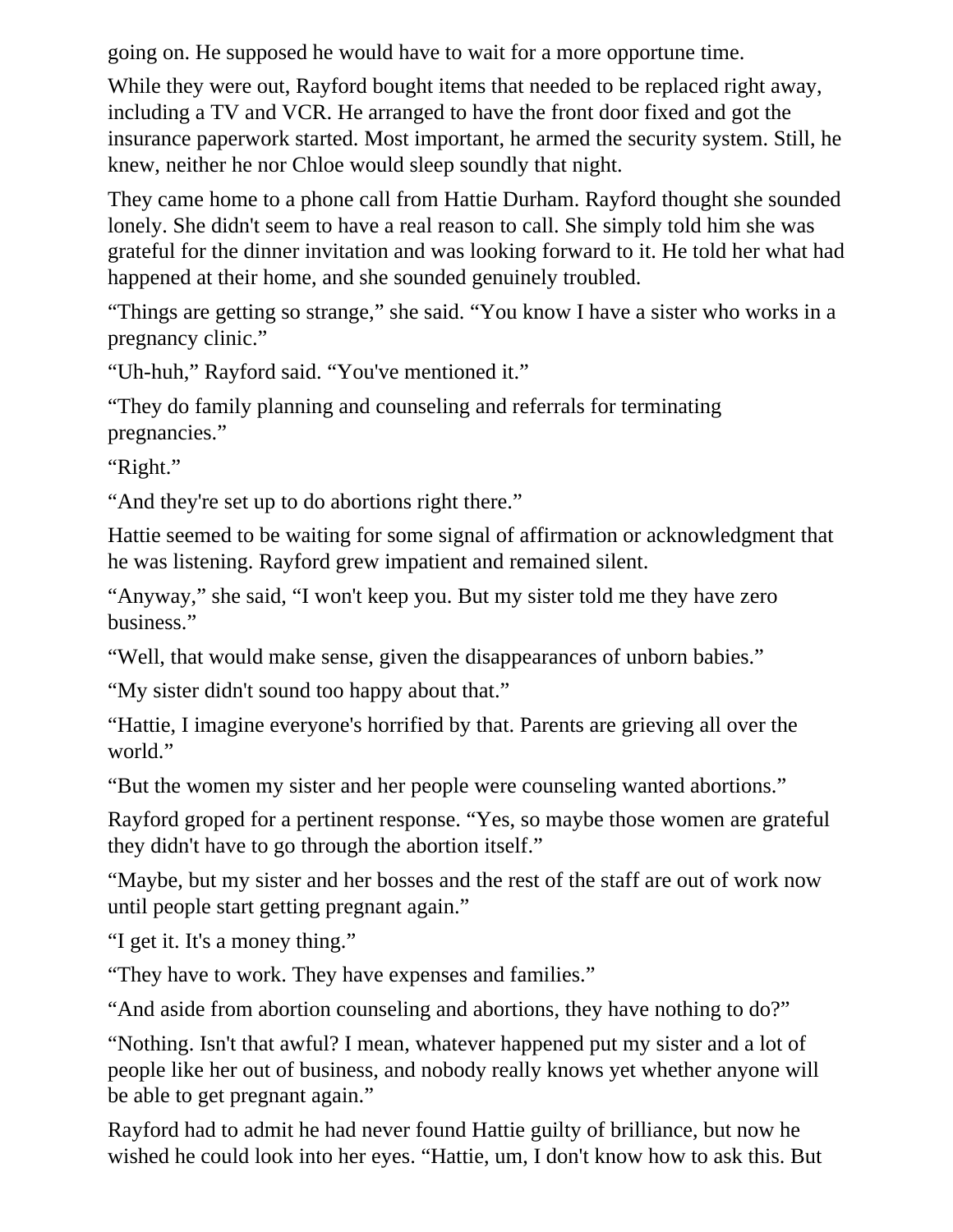are you saying your sister is hoping women can get pregnant again so they'll need abortions and she can keep working?"

"Well, sure. What is she going to do otherwise? Counseling jobs in other fields are pretty hard to come by, you know."

He nodded, feeling stupid, knowing she couldn't see him. What kind of lunacy was this? He shouldn't waste his energy arguing with someone who clearly didn't have a clue, but he couldn't help himself.

"I guess I always thought clinics like the one where your sister works considered these unwanted pregnancies a nuisance. Shouldn't they be glad if such problems disappear, and even happier—except for the small complication that the human race will eventually cease to exist—if pregnancies never happen again?"

The irony was lost on her. "But Rayford, that's her job. That's what the center is all about. It's sort of like owning a gas station and nobody needing gas or oil or tires anymore."

"Supply and demand."

"Exactly! See? They need unwanted pregnancies because that's their business."

"Sort of like doctors wanting people to be sick or injured so they have something to do?"

"Now you've got it, Rayford."

After Buck had shaved and showered, Steve told him, "I was paged a minute ago. New York City detectives are looking for you at the office. Unfortunately, someone told them you would be at the Plaza with Carpathia later."

"Brilliant!"

"I know. Maybe you ought to just face this."

"Not yet, Steve. Let me get the Carpathia interview and get that piece started. Then I can extricate myself from this mess."

"You're hoping Carpathia can help."

"Precisely."

"What if you can't get to him before somebody gets to you?"

"I've got to. I've still got my Oreskovich press credentials and identification. If the cops are waiting for me at the Plaza, maybe they won't recognize me at first."

"C'mon, Buck. You think they aren't on to your phony ID by now, after you slipped out of Europe with it? Let me switch with you. If they think I'm you trying to pass yourself off as Oreskovich, that may buy you enough time to get in to see Carpathia."

Buck shrugged. "Worth a try," he said. "I don't want to stay here, but I want to see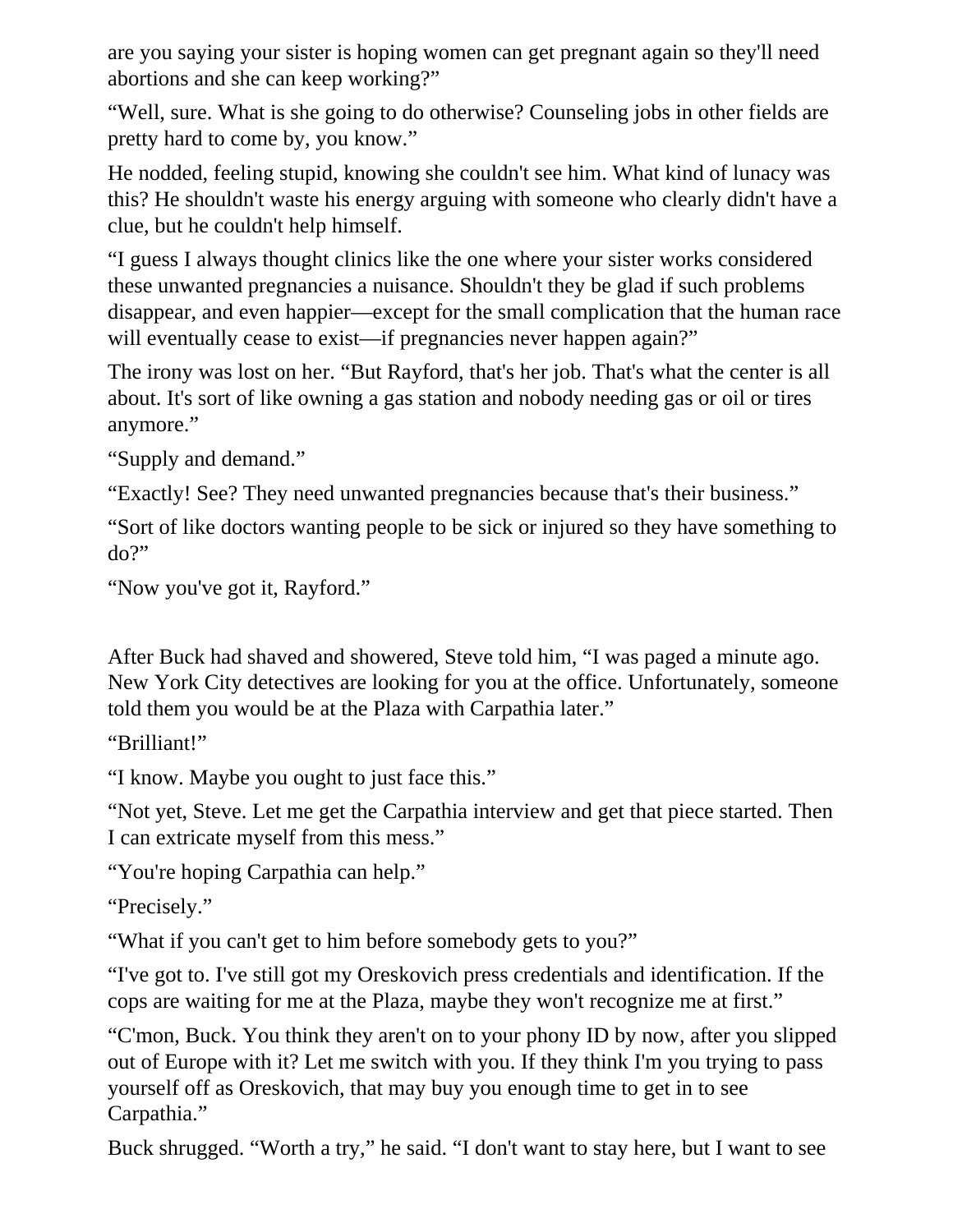Carpathia on Nightline."

"Want to come to my place?"

"They'll probably look for me there before long."

"Let me call Marge. She and her husband don't live far away."

"Don't use my phone."

Steve grimaced. "You act like you're in a spy movie." Steve used his own cellular phone. Marge insisted they come over right away. She said her husband liked to watch his M\*A\*S\*H rerun at that time of night but that she could talk him into taping it tonight.

Buck and Steve saw two unmarked squad cars pull up in front of Buck's apartment building as they climbed into a cab. "It is like a spy movie," Buck said.

Marge's husband was none too pleased to be displaced from his favorite spot and his favorite show, but even he was intrigued when Nightline began. Carpathia was either a natural or well-coached. He looked directly into the camera whenever possible and appeared to be speaking to individual viewers.

"Your speech at the United Nations," Wallace Theodore began, "which was sandwiched between two press conferences today, seems to have electrified New York, and because so much of it has been aired on both early evening and late night local newscasts, you've become a popular man in this country seemingly all at once."

Carpathia smiled. "Like anyone from Europe, particularly Eastern Europe, I am amazed at your technology."

"But isn't it true, sir, that your roots are actually in Western Europe? Though you were born in Romania, are you not by heritage actually Italian?"

"That is true, as it is true of many native Romanians. Thus the name of our country. But as I was saying about your technology. It is amazing, but I confess I did not come to your country to become or to be made into a celebrity. I have a goal, a mission, a message, and it has nothing to do with my popularity or my personal—"

"But is it not true that you just came from a photo session with People magazine"

"Yes, but I—"

"And is it not also true that they have already named you their newest Sexiest Man Alive?"

"I do not know what that means, really. I submitted to an interview that was mostly about my childhood and my business and political career, and I was under the impression that they do this sexy-man coverage in January each year, so it is too early for next year and too close to this year's."

"Yes, and I'm sure, Mr. Carpathia, that you were as thrilled as we were over the young singing star who was so named two months ago, but—"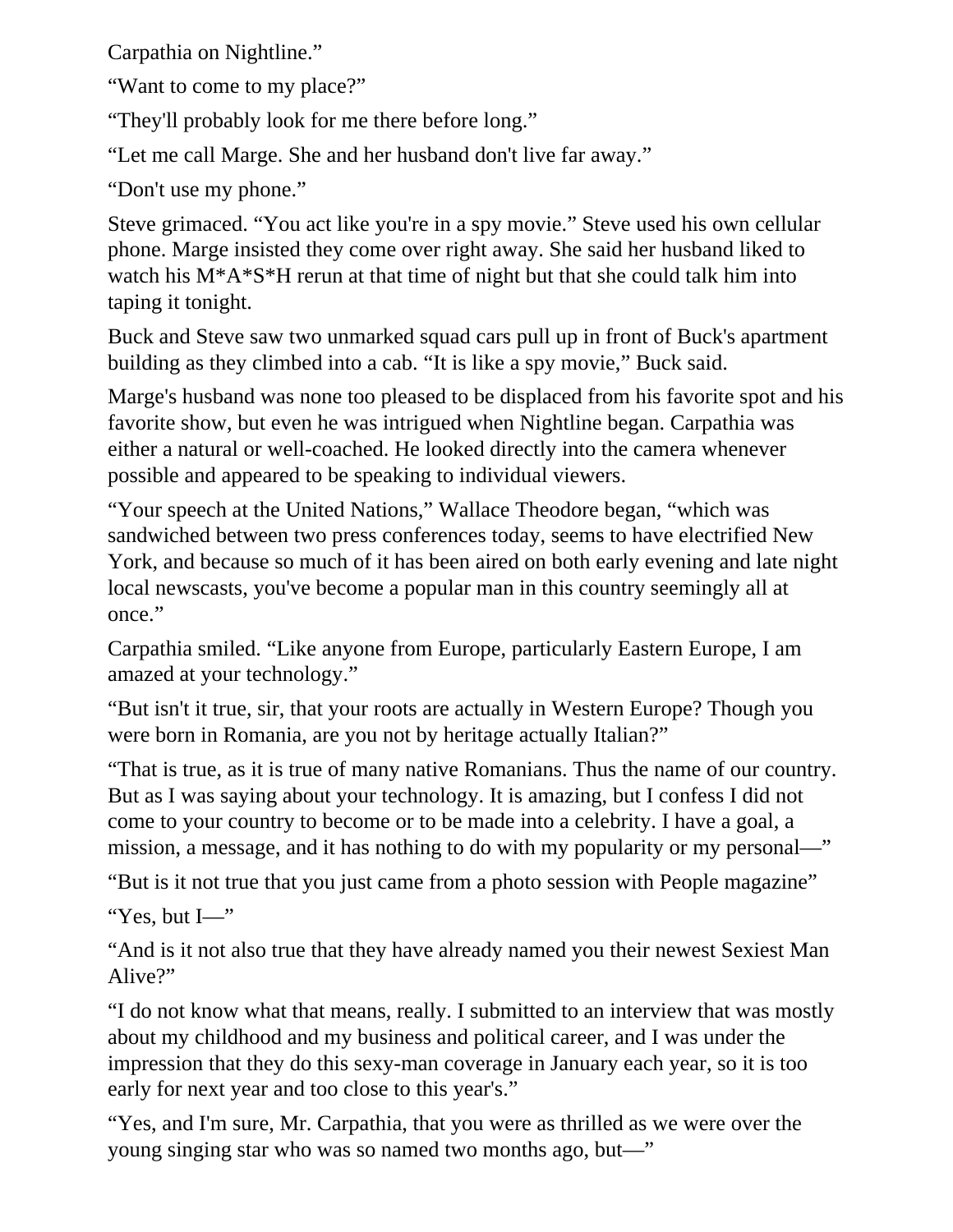"I regret to say I was not aware of the young man before I saw his photograph on the cover of the magazine."

"But, sir, are you saying you are not aware that People magazine is breaking tradition by, in effect, unseating their current sexiest man and installing you in his place with next week's issue?"

"I believe they tried to tell me that, but I do not understand. The young man did some damage to a hotel or some such thing, and so-"

"And so you were a convenient replacement for him."

"I know nothing about that, and to be perfectly honest, I might not have submitted to the interview under those circumstances. I do not consider myself sexy. I am on a crusade to see the peoples of the world come together. I do not seek a position of power or authority. I simply ask to be heard. I hope my message comes through in the article in the magazine as well."

"You already have a position of both power and authority, Mr. Carpathia."

"Well, our little country asked me to serve, and I was willing."

"How do you respond to those who say you skirted protocol and that your elevation to the presidency in Romania was partially effected by strong-arm tactics?"

"I would say that that is the perfect way to attack a pacifist, one who is committed to disarmament not only in Romania and the rest of Europe but also globally."

"So you deny having a business rival murdered seven years ago and using intimidation and powerful friends in America to usurp the president's authority in Romania?"

"The so-called murdered rival was one of my dearest friends, and I mourn him bitterly to this day. The few American friends I have may be influential here, but they could not have any bearing on Romanian politics. You must know that our former president asked me to replace him for personal reasons."

"But that completely ignores your constitution's procedure for succession to power."

"This was voted upon by the people and by the government and ratified with a huge majority."

"After the fact."

"In a way, yes. But in another way, had they not ratified it, both popularly and within the houses of government, I would have been the briefest reigning president in our nation's history."

Marge's husband growled, "This Roman kid is light on his feet."

"Romanian," Marge corrected.

"I heard him say he's a full-blood Eye-talian," her husband said. Marge winked at Steve and Buck.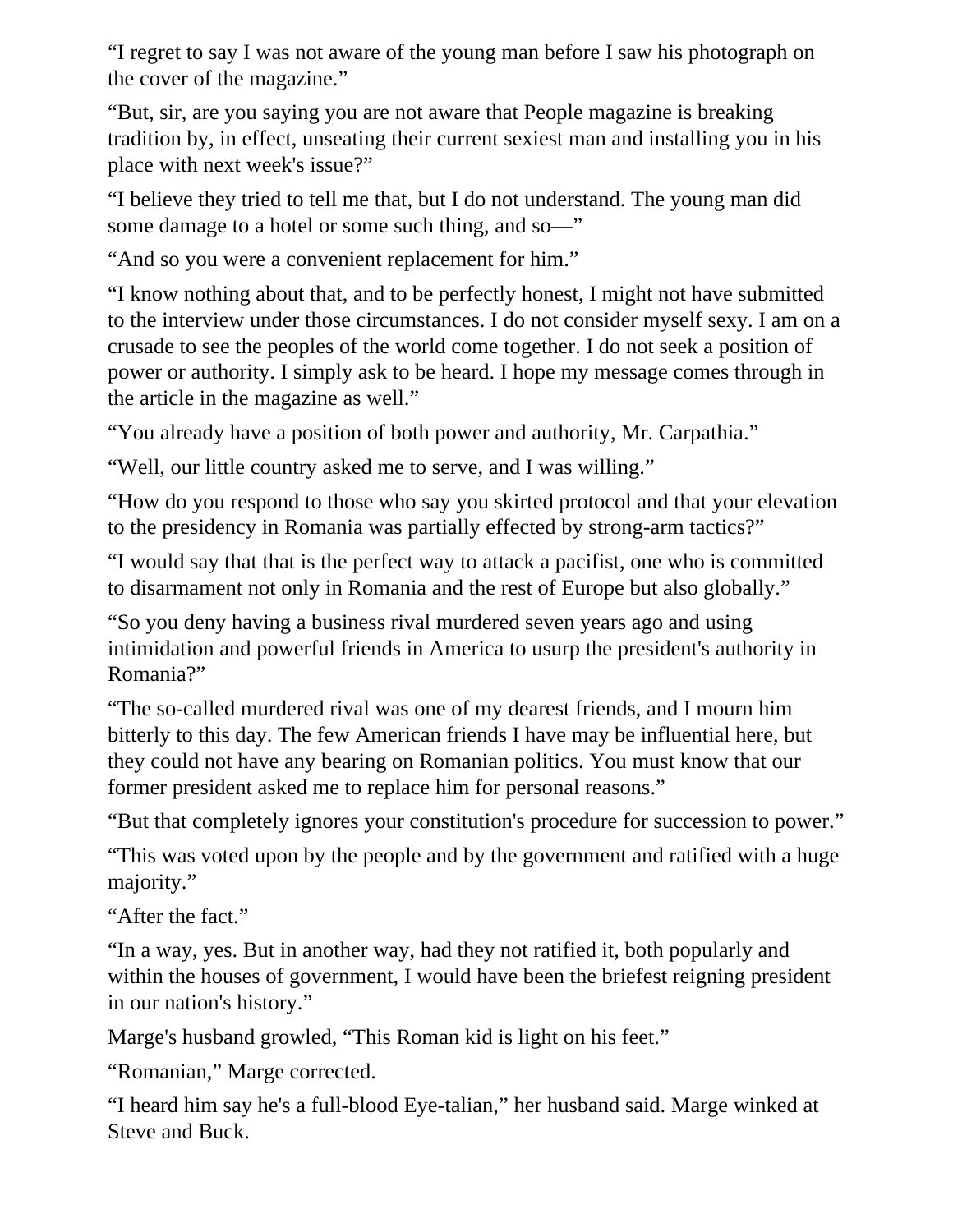Buck was amazed at Carpathia's thought processes and command of language. Theodore asked him, "Why the United Nations? Some would say you would have more impact and get more mileage out of an appearance before our Senate and House of Representatives."

"I would not even dream of such a privilege," Carpathia said. "But, you see, I was not looking for mileage. The U.N. was envisioned originally as a peacekeeping effort. It must return to that role."

"You hinted today, and I hear it in your voice even now, that you have a specific plan for the U.N. that would make it better and which would be of some help during this unusually horrific season in history."

"I do. I did not feel it was my place to suggest such changes when I was a guest; however, I have no hesitation in this context. I am a proponent of disarmament. That is no secret. While I am impressed with the wide-ranging capabilities, plans, and programs of the United Nations, I do believe, with a few minor adjustments and the cooperation of its members, it can be all it was meant to be. We can truly become a global community."

"Can you briefly outline that in a few seconds?"

Carpathia's laugh appeared deep and genuine. "That is always dangerous," he said, "but I will try. As you know, the Security Council of the United Nations has five permanent members: the United States, the Russian Federation, Britain, France, and China. There are also ten temporary members, two each from five different regions of the world, which serve for two-year terms. I respect the proprietary nature of the original five. I propose choosing another five, just one each from the five different regions of the world. Drop the temporary members. Then you would have ten permanent members of the Security Council, but the rest of my plan is revolutionary. Currently the five permanent members have veto power. Votes on procedure require, a nine-vote majority; votes on substance require a majority, including all five permanent members. I propose a tougher system. I propose unanimity."

"I beg your pardon?"

"Select carefully the representative ten permanent members. They must get input and support from all the countries in their respective regions."

"It sounds like a nightmare."

"But it would work, and here is why. A nightmare is what happened to us last week. The time is right for the peoples of the world to rise up and insist that their governments disarm and destroy all but ten percent of their weapons. That ten percent would be, in effect, donated to the United Nations so it could return to its rightful place as a global peacekeeping body, with the authority and the power and the equipment to do the job."

Carpathia went on to educate the audience that it was in 1965 that the U.N.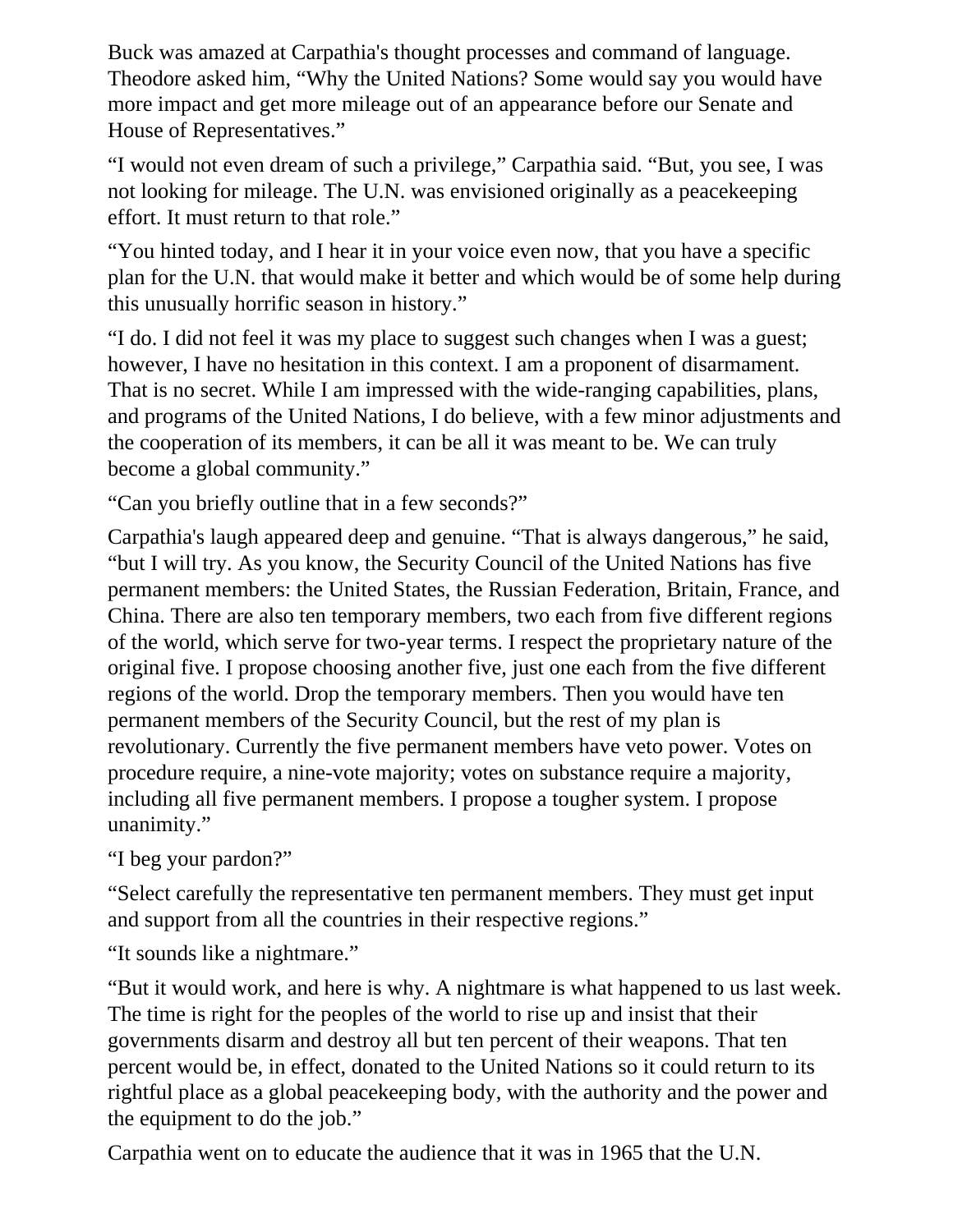amended its original charter to increase the Security Council from 11 to 15. He said that the original veto power of the permanent members had hampered military peace efforts, such as in Korea and during the Cold War.

"Sir, where did you get your encyclopedic knowledge of the U.N. and world affairs?"

"We all find time to do what we really want to do. This is my passion."

"What is your personal goal? A leadership role in the European Common Market?"

"Romania is not even a member, as you know. But no, I have no personal goal of leadership, except as a voice. We must disarm, we must empower the United Nations, we must move to one currency, and we must become a global village."

Rayford and Chloe sat in silence before their new television, taken with the fresh face and encouraging ideas of Nicolae Carpathia. "What a guy!" Chloe said at last. "I haven't heard a politician with anything to say since I was a little girl, and I didn't understand half of it then."

"He is something," Rayford agreed. "It's especially nice to see somebody who doesn't seem to have a personal agenda."

Chloe smiled. "So you're not going to start comparing him with the liar the pastor's tape warned us of, somebody from Europe who tries to take over the world?"

"Hardly," Rayford said. "There's nothing evil or self-seeking about this guy. Something tells me the deceiver the pastor talked about would be a little more obvious."

"But," Chloe said, "if he's a deceiver, maybe he's a good one."

"Hey, which side of this argument are you on? Does this guy look like the Antichrist to you?"

She shook her head. "He looks like a breath of fresh air to me. If he starts trying to weasel his way into power, I might be suspicious, but a pacifist, content to be president of a small country? His only influence is his wisdom, and his only power is his sincerity and humility."

The phone rang. It was Hattie, eager to talk to Rayford. She was nearly manic with praise for Carpathia. "Did you see that guy? He's so handsome! I just have to meet him. Do you have any flights scheduled to New York?"

"Wednesday I have a late morning flight and come back the next morning. Then we're going to see you for dinner that night, right?"

"Yeah, and that's great, but Rayford, would you mind if I tried to work that flight? I heard on the news that the death report on that magazine writer was wrong and he's in New York. I'm going to see if I can meet with him and get him to introduce me to this Carpathia."

"You think he knows him?"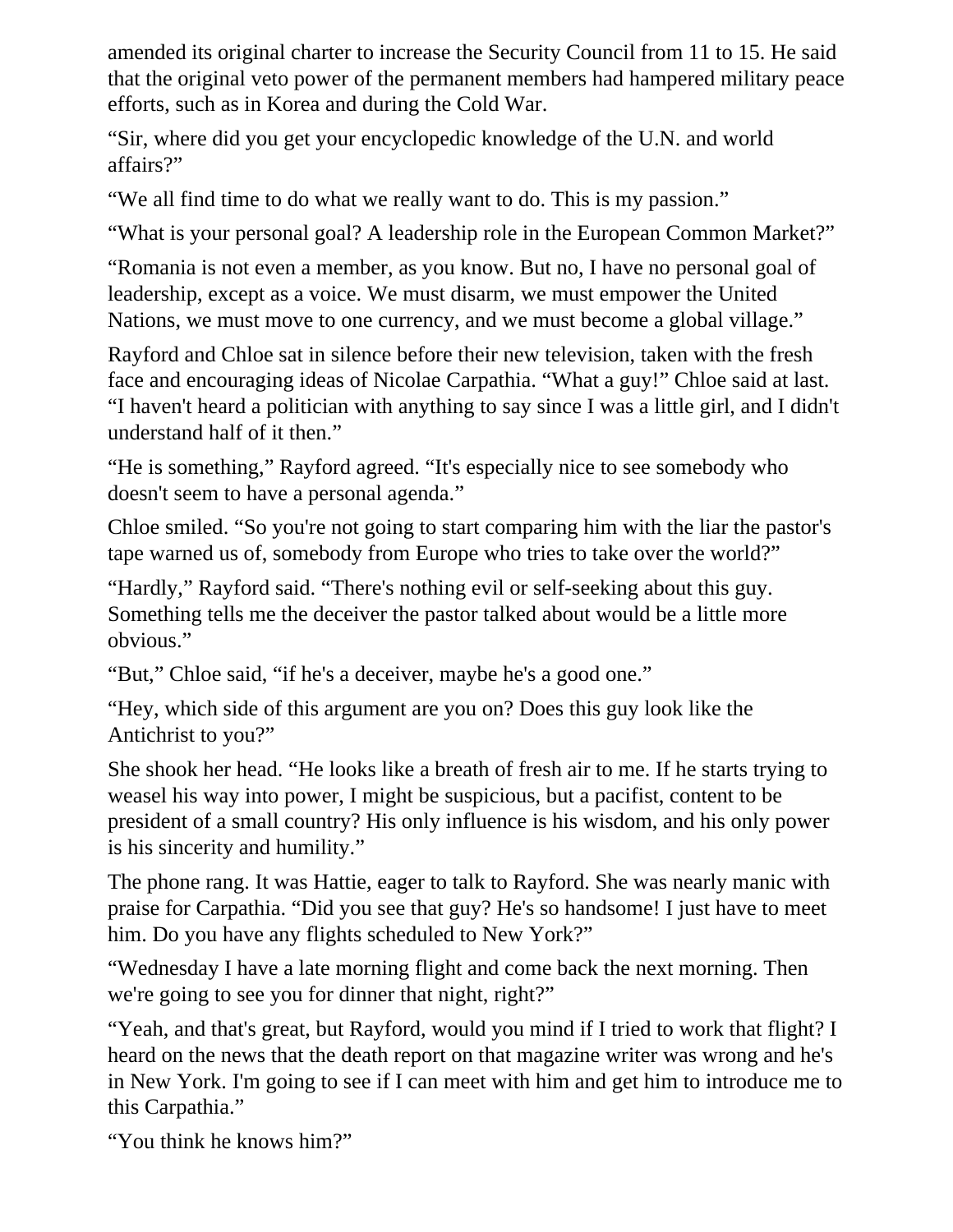"Buck knows everybody. He does all these big international stories. He's got to. Even if he doesn't, I wouldn't mind seeing Buck."

That was a relief to Rayford. So Hattie wasn't afraid to talk about two younger guys she was clearly interested in seeing, or at least meeting. He was sure she wasn't just saying it to test his level of interest. Surely she knew he wasn't interested in anyone with his wife so recently gone. Rayford wondered whether he should follow through on his plan to be honest with her about his past feelings for her. Maybe he should just jump right into urging that she watch the pastor's videotape.

"Well, good luck with it," Rayford said lamely.

"But can I apply for your flight?"

"Why don't you just see if it comes up that way on the schedule?"

"Rayford!"

"What?"

"You don't want me on your flight! Why? Have I said or done something?"

"Why do you think that?"

"You think I don't know you squashed my last request?"

"I didn't exactly squash it. I just said—"

"You might as well have."

"I said what I just told you. I'm not opposed to your working my flights, but why don't you just let them come as they come?"

"You know the odds of that! If I wait, the odds are against me. If I push for certain ones, with my seniority I can usually get them. Now what's the deal, Rayford?"

"Can we talk about this when you come for dinner?"

"Let's talk about it now."

Rayford paused, groping for words. "Look what your special requests do to the schedules, Hattie. Everybody else has to slide to accommodate you."

"That's your reason? You're worried about everybody else?"

He didn't want to lie. "Partly," he said.

"That never bothered you before. You used to encourage me to request your flights and sometimes you checked with me to make sure I had done it."

"I know."

"So, what's changed?"

"Hattie, please. I don't want to discuss this by phone."

"Then meet me somewhere."

"I can't do that. I can't leave Chloe so soon after we've had a burglary."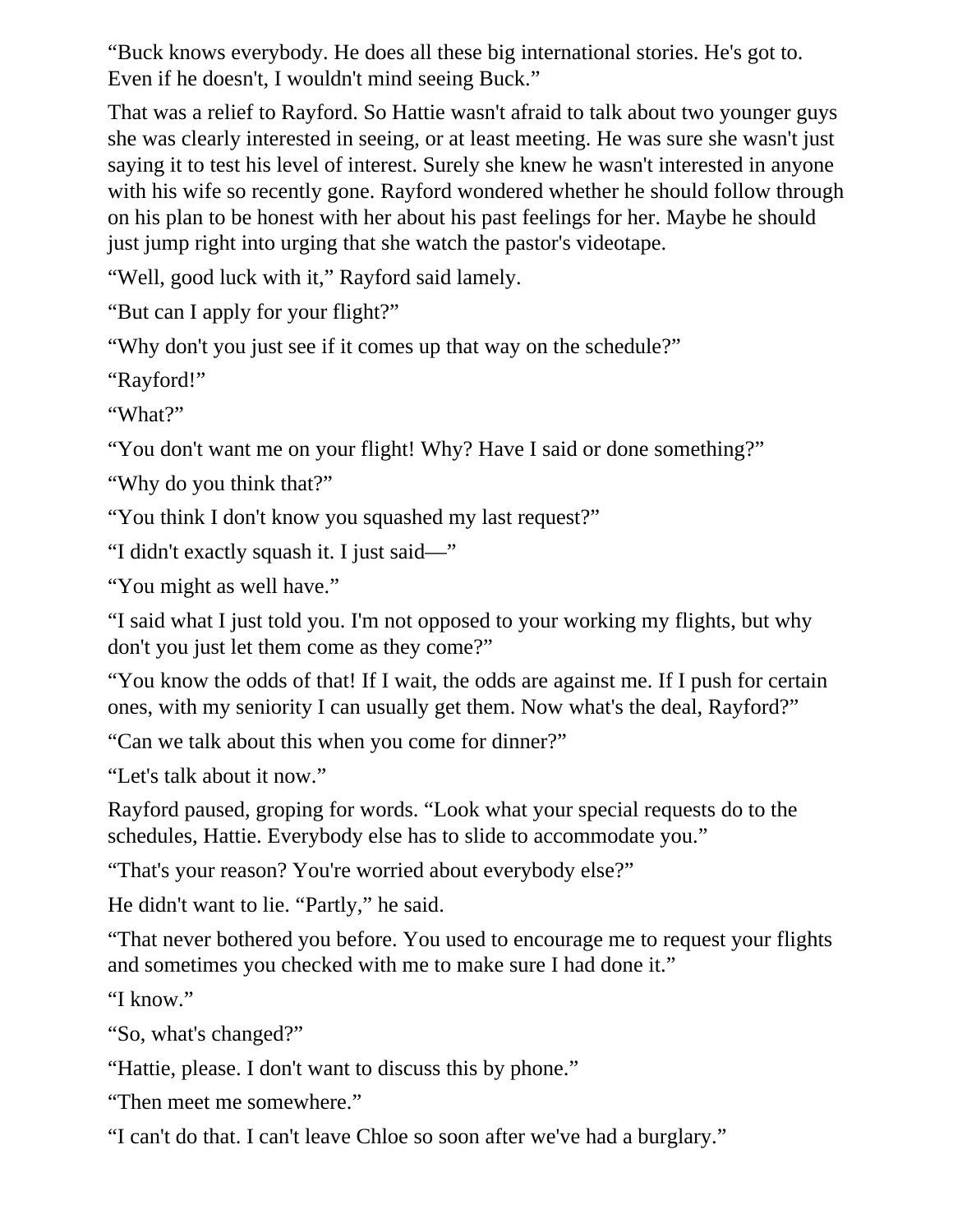"Then I'll come there."

"It's late."

"Rayford! Are you brushing me off?"

"If I was brushing you off, I wouldn't have invited you to dinner."

"With your daughter at your home? I think I'm getting set up for the royal brush."

"Hattie, what are you saying?"

"Only that you enjoyed running around with me in private, pretending like something was going on."

"I'll admit that."

"And I do feel bad about your wife, Rayford, I really do. You're probably feeling guilty, even though we never did anything to feel guilty about. But don't cast me aside before you have a chance to get over your loss and start living again."

"That's not it. Hattie, what's to cast aside? It's not like we had a relationship. If we did, why are you so interested in this magazine guy and the Romanian?"

"Everybody's interested in Carpathia," she said. "And Buck is the only way I know of to get to him. You can't think I have designs on him. Really! An international newsmaker? Come on, Rayford."

"I don't care if you do. I'm only saying, how does that jibe with whatever you thought we had going?"

"You want me to not go to New York and to forget about both of them?"

"Not at all. I'm hardly saying that."

"Because I will. If I had ever thought there was really a chance with you, I'd have pursued it, believe me."

Rayford was taken aback. His fears and assumptions were correct, but now he felt defensive. "You never thought there was a chance?"

"You hardly gave me any indication. For all I knew you thought I was a cute kid, way too young, fun to be with, but don't touch."

"There's some truth to that."

"But you never once wished it was something more, Rayford?"

"That's something I would like to talk with you about, Hattie."

"You can answer it right now."

Rayford sighed. "Yes, there were times I wished it was something more."

"Well, glory be. I missed my guess. I had given up, figured you were an untouchable."

"I am."

"Now, sure. I can understand that. You're in pain and probably worse because you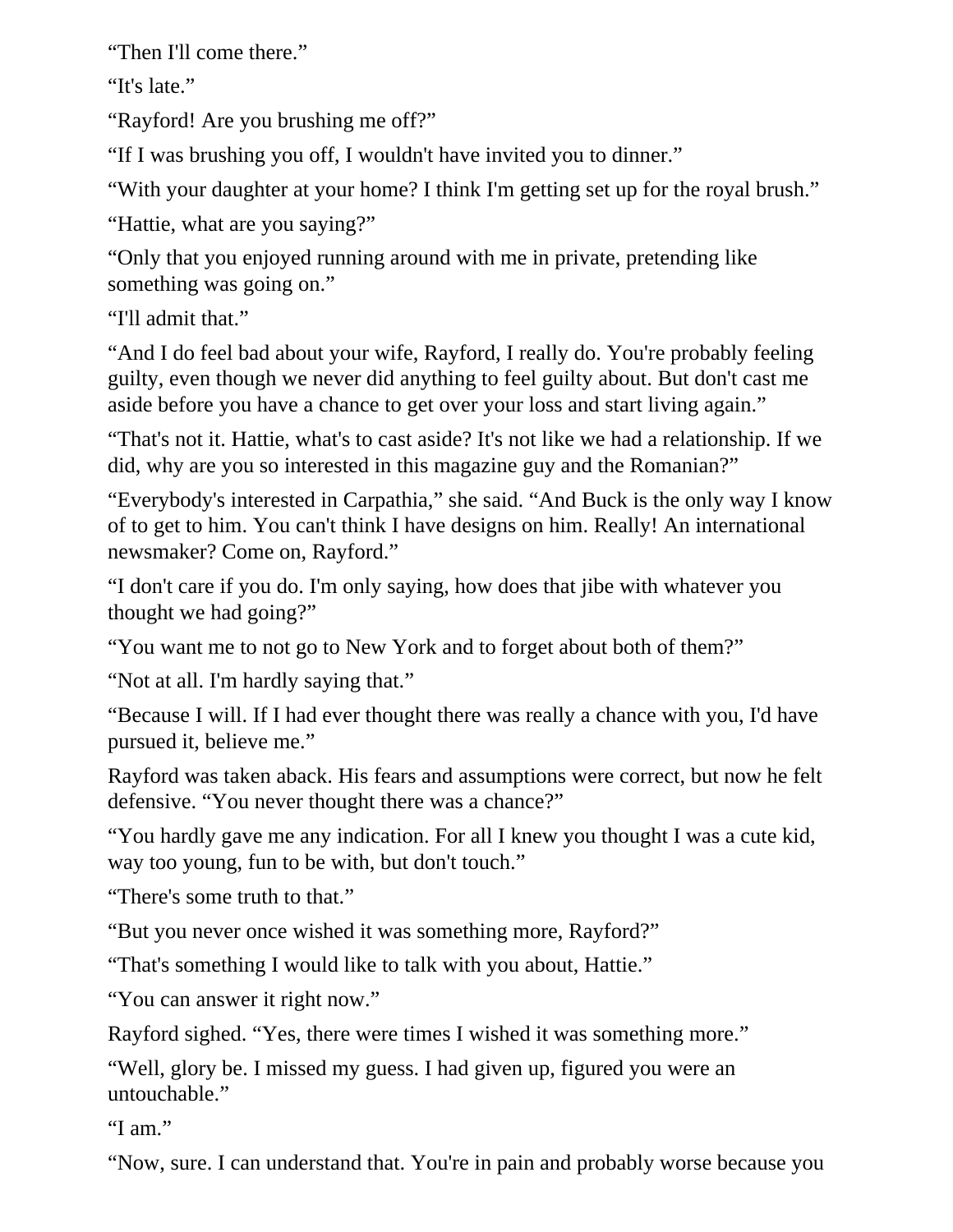were considering someone besides your wife for a while. But does that mean I can't even fly with you, talk to you, have a drink with you? We could go back to the way things used to be, and except for what's in your mind there still wouldn't be anything wrong with it."

"It doesn't mean you can't talk with me or work with me when our schedules coincide. If I didn't want to have anything to do with you, I wouldn't have invited you over."

"I can see what that's all about, Rayford. You can't tell me I wasn't going to get the 'let's be friends' routine."

"Maybe that and a little more."

"Like what?"

"Just something I want to tell you about."

"What if I told you I'm not interested in that kind of socializing? I don't expect you to run to me now that your wife is gone, but I didn't expect to be ignored either."

"How is having you over for dinner ignoring you?"

"Why did you never have me over before?"

Rayford was silent.

"Well?"

"It would have been inappropriate," he muttered.

"And now it's inappropriate to meet any other way?"

"Frankly, yes. But I do want to talk to you, and it isn't about brushing you off."

"Is my curiosity supposed to force me to come now, Rayford? Because, I'll tell you what, I have to decline. I'm going to be busy. Accept my regrets. Something came up, unavoidable, you understand."

"Please. Hattie. We really want you to come. I want you to."

"Rayford, don't bother. There are plenty of flights to New York. I won't go through any gymnastics to get on yours. In fact, I'll make sure I stay away from them."

"You don't have to do that."

"Of course I do. No hard feelings. I would have liked to have met Chloe, but you probably would have felt obligated to tell her you once nearly fell for me."

"Hattie, will you listen to me for a second? Please."

"No."

"I want you to come over Thursday night, and I really have something important to talk to you about."

"Tell me what it is."

"Not on the phone."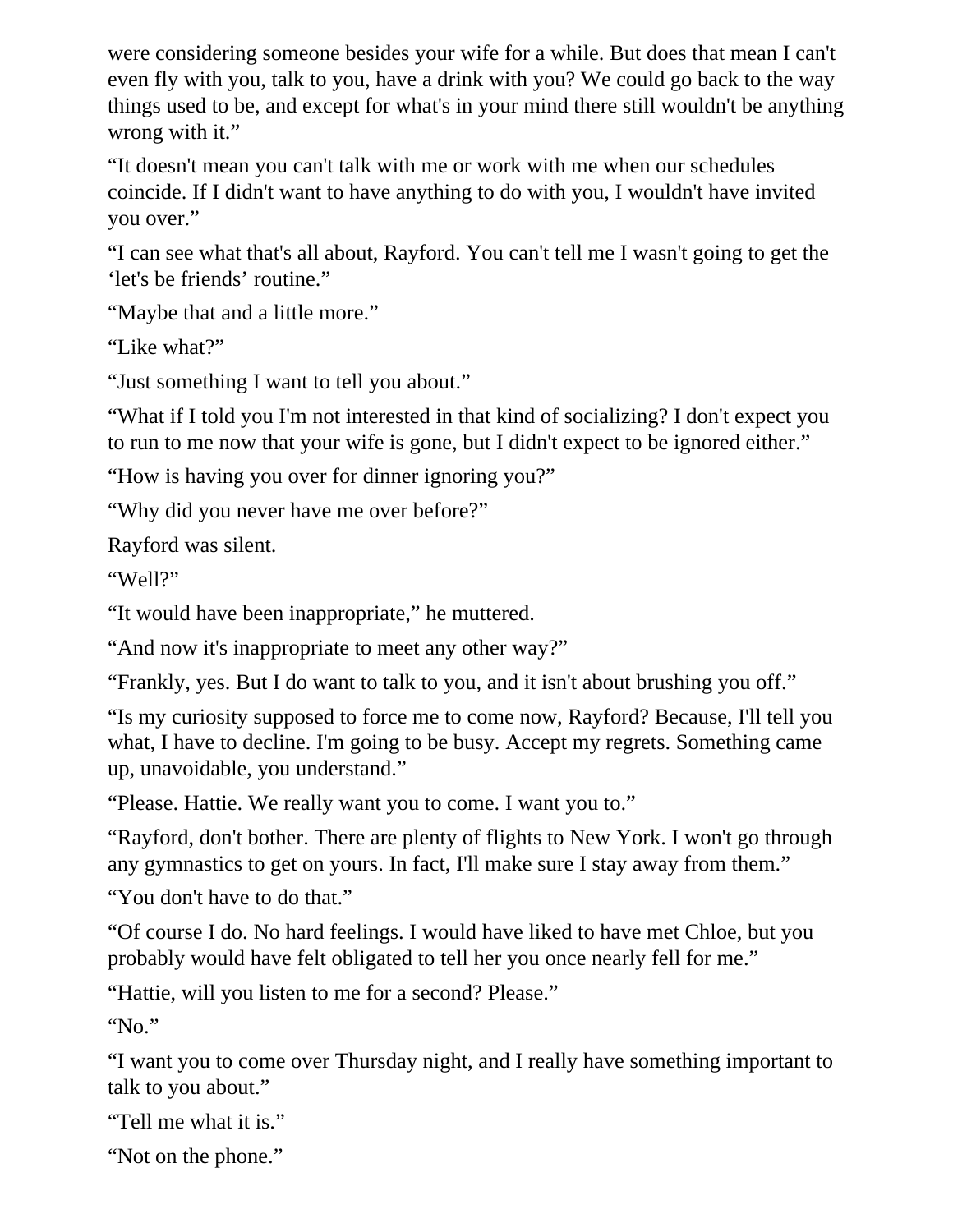"Then I'm not coming."

"If I tell you generally, will you?"

"Depends."

"Well, I know what the disappearances were all about, all right? I know what they meant, and I want to help you find the truth."

Hattie was dead silent for a long moment. "You haven't become some kind of a fanatic, have you?"

Rayford had to think about that one. The answer was yes, he most certainly had, but he wasn't going to say that. "You know me better than that."

"I thought I did."

"Trust me, this is worth your time."

"Give me the basics, and I'll tell you if I want to hear it."

"Absolutely not," Rayford said, surprising himself with his resolve. "That I will not do, except in person."

"Then I'm not coming."

"Hattie!"

"Good-bye, Rayford."

"Hat—"

She hung up.

## **CHAPTER SIXTEEN**

"I wouldn't do this for just anybody," Steve Plank said after he and Buck had thanked Marge and headed to separate cabs. "I don't know how long I can hold them off and convince them I'm you pretending to be someone else, so don't be far behind."

"Don't worry."

Steve took the first cab, Buck's George Oreskovich press credentials on his chest. He was to go directly to the Plaza Hotel, where he would ask for his appointment with Carpathia. Buck's hope was that Steve would be immediately intercepted, arrested as Buck, and clear the way for Buck to get in. If Buck was accosted by authorities, he would show his identity as Steve Plank. Both knew the plan was flimsy, but Buck was willing to try anything to keep from being extradited and framed for Alan Tompkins's murder, and possibly even Dirk Burton's.

Buck asked his cabbie to wait about a minute after Steve had left for the Plaza. He arrived at the hotel in the midst of flashing police lights, a paddy wagon, and several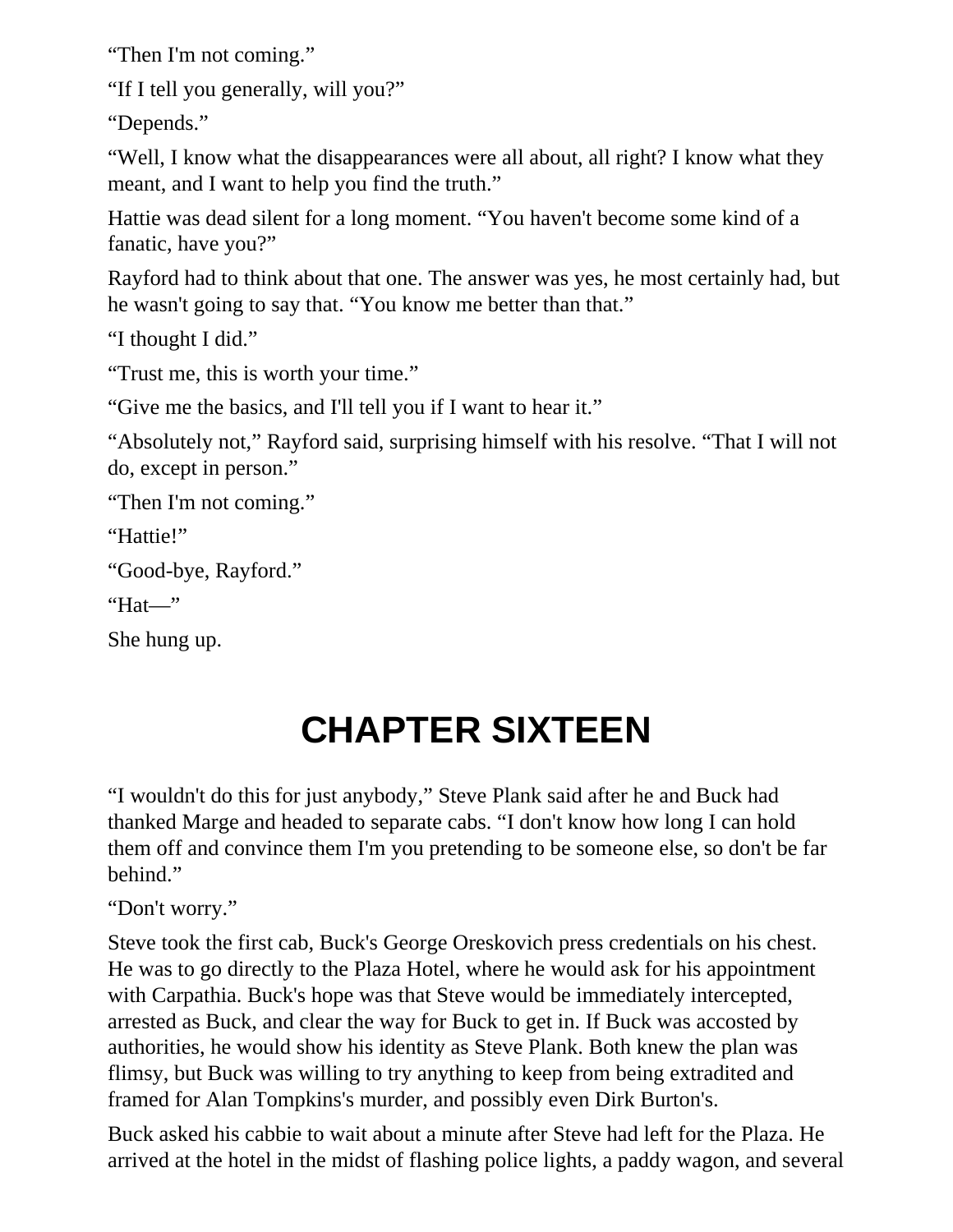unmarked cars. As he threaded his way through onlookers, the police hustled Steve, hands cuffed behind his back, out the door and down the steps.

"I'm telling you," Steve said. "The name's Oreskovich!"

"We know who you are, Williams. Save your breath."

"That's not Cam Williams!" another reporter said, pointing and laughing. "You idiots! That's Steve Plank."

"Yeah, that's it," Plank joined in. "I'm Williams's boss from the Weekly!"

"Sure you are," a plainclothesman said, stuffing him into an unmarked car.

Buck ducked the reporter who had recognized Plank, but when he got inside and picked up a courtesy phone to call Rosenzweig's room, another press colleague, Eric Miller, whirled around and covered his own phone, whispering, "Williams, what's going on? The cops just shuttled your boss out of here, claiming he was you!"

"Do me a favor," Buck said. "Sit on this for at least half an hour. You owe me that."

"I owe you nothing, Williams," Miller said. "But you look scared enough. Give me your word you'll tell me first what's going on."

"All right. You'll be the first press guy I tell anyway. Can't promise I won't tell someone else."

"Who?"

"Nice try."

"If you're trying to call Carpathia, Cameron, you can forget it. We've been trying all night. He's not giving any more interviews tonight."

"Is he back?"

"He's back, but he's incommunicado."

Rosenzweig answered Buck's call. "Chaim, it's Cameron Williams. May I come up?"

Eric Miller slammed his phone down and moved close.

"Cameron!" Rosenzweig said. "I can't keep up with you. First you're dead, then you're alive. We just got a call that you had been arrested in the lobby and would be questioned about a murder in London."

Buck didn't want Miller to detect anything. "Chaim, I have to move quickly. I'll be using the name Plank, all right?"

"I'll arrange it with Nicolae and get him to my room somehow. You come." He told Buck the number.

Buck put a finger to his lips so Miller wouldn't ask, but he couldn't shake him. He jogged to the elevator, but Eric stepped on with him. A couple tried to join them. "I'm sorry, folks," Buck said. "This car is malfunctioning." The couple left but Miller stayed. Buck didn't want him to see what floor he was going to, so he waited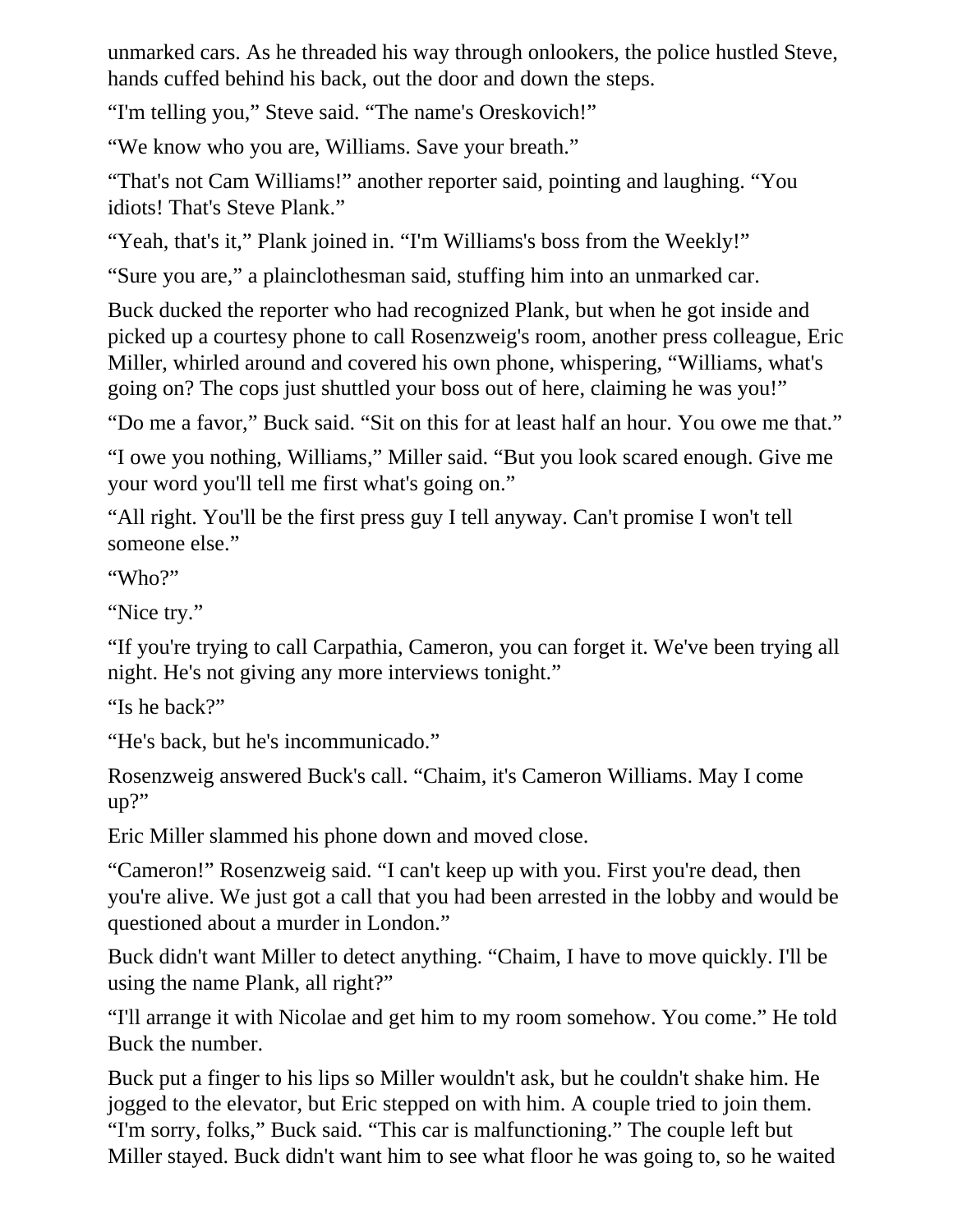till the doors shut, then turned the car off. He grabbed Miller's shirt at the neck and pressed him against the wall.

"Listen, Eric, I told you I'd call you first with what's shakin' here, but if you try to horn in on this or follow me, I'm gonna leave you dry."

Miller shook loose and straightened his clothes. "All right, Williams! Geez! Lighten up!"

"Yeah, I lighten up and you come snooping around."

"That's my job, man. Don't forget that."

"Mine too, Eric, but I don't follow other people's leads. I make my own."

"You interviewing Carpathia? Just tell me that."

"No, I'm risking my life to see if a movie star's in the house."

"So it's Carpathia then, really?"

"I didn't say that."

"C'mon, man, let me in on it! I'll give you anything!"

"You said Carpathia wasn't giving any more interviews tonight," Buck said.

"And he's not giving any more to anybody except the networks and national outlets, so I'll never get to him."

"That's your problem."

"Williams!"

Buck reached for Miller's throat again. "I'm going!" Eric said.

When Buck emerged at the VIP floor, he was astounded to see that Miller had somehow beat him there and was hurriedly introducing himself to a uniformed guard as Steve Plank. "Mr. Rosenzweig is waiting for you, sir," the guard said.

"Wait a minute!" Buck shouted, showing Steve's press credentials. "I'm Plank. Run this impostor off."

The guard put a hand on each man. "You'll both have to wait here while I call the house detective."

Buck said, "Just call Rosenzweig and have him come out here."

The guard shrugged and punched in the room number on a portable phone. Miller leaned in, saw the number, and sprinted toward the room. Buck took off after him, the unarmed guard yelling and still trying to reach someone on the phone.

Buck, younger and in better shape, overtook Miller and tackled him in the hallway, causing doors up and down the corridor to open. "Take your brawl somewhere else," a woman shouted.

Buck yanked Miller to his feet and put him in a headlock. "You are a clown, Eric. You really think Rosenzweig would let a stranger into his room?"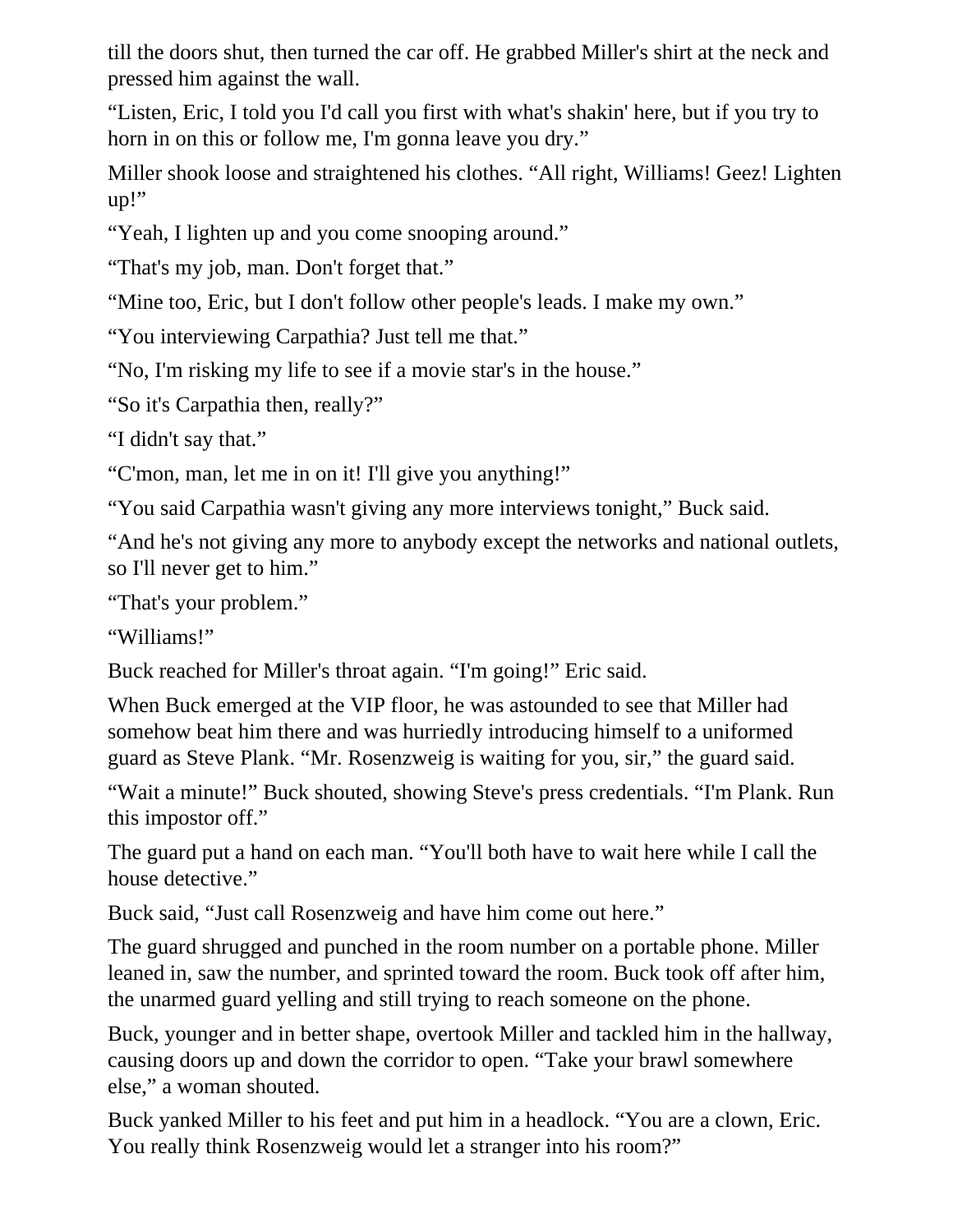"I can sweet-talk my way into anywhere, Buck, and you know you would do the same thing."

"Problem is, I already did. Now beat it."

The guard caught up with them. "Dr. Rosenzweig will be out in a minute."

"I have just one question for him," Miller said.

"No, you don't," Buck said. He turned to the guard. "He doesn't."

"Let the old man decide," the guard said, then just as suddenly stepped aside, pulling Buck and Miller with him to clear the hall. There, sweeping past them, were four men in dark suits, surrounding the unmistakable Nicolae Carpathia.

"Excuse me, gentlemen," Carpathia said. "Pardon me."

"Oh, Mr. Carpathia, sir. I mean President Carpathia," Miller called out.

"Sir?" Carpathia said, turning to face him. The bodyguards glowered. "Oh, hello, Mr. Williams," Carpathia said, noticing Buck. "Or should I say Mr. Oreskovich? Or should I say Mr. Plank?"

The interloper stepped forward. "Eric Miller from Seaboard Monthly."

"I know it well, Mr. Miller," Carpathia said, "but I am late for an appointment. If you will call me tomorrow, I will talk to you by phone. Fair enough?"

Miller looked overwhelmed. He nodded and backed away. "I thought you said your name was Plank!" the guard said, causing everyone but Miller to smile.

"Come on in, Buck," Carpathia said, motioning him to follow. Buck was silent. "That is what they call you, is it not?"

"Yes, sir," Buck said, certain that not even Rosenzweig knew that.

Rayford felt terrible about Hattie Durham. Things couldn't have gone worse. Why hadn't he just let her work his flight? She'd have been none the wiser and he could have eased into his real reason for inviting her to dinner Thursday night. Now he had spoiled everything.

How would he get to Chloe now? His real motive, even for talking with Hattie, was to communicate to Chloe. Hadn't she seen enough yet? Shouldn't he be more encouraged by her insistence on replacing the stolen videotape? He asked if she wanted to go to New York with him for the overnight trip. She said she'd rather stay home and start looking into taking classes locally. He wanted to push, but he didn't dare.

After she had gone to bed, he called Bruce Barnes and told him his frustrations.

"You're trying too hard, Rayford," the younger man said. "I should think telling other people about our faith would be easier than ever now, but I've run into the same kind of resistance."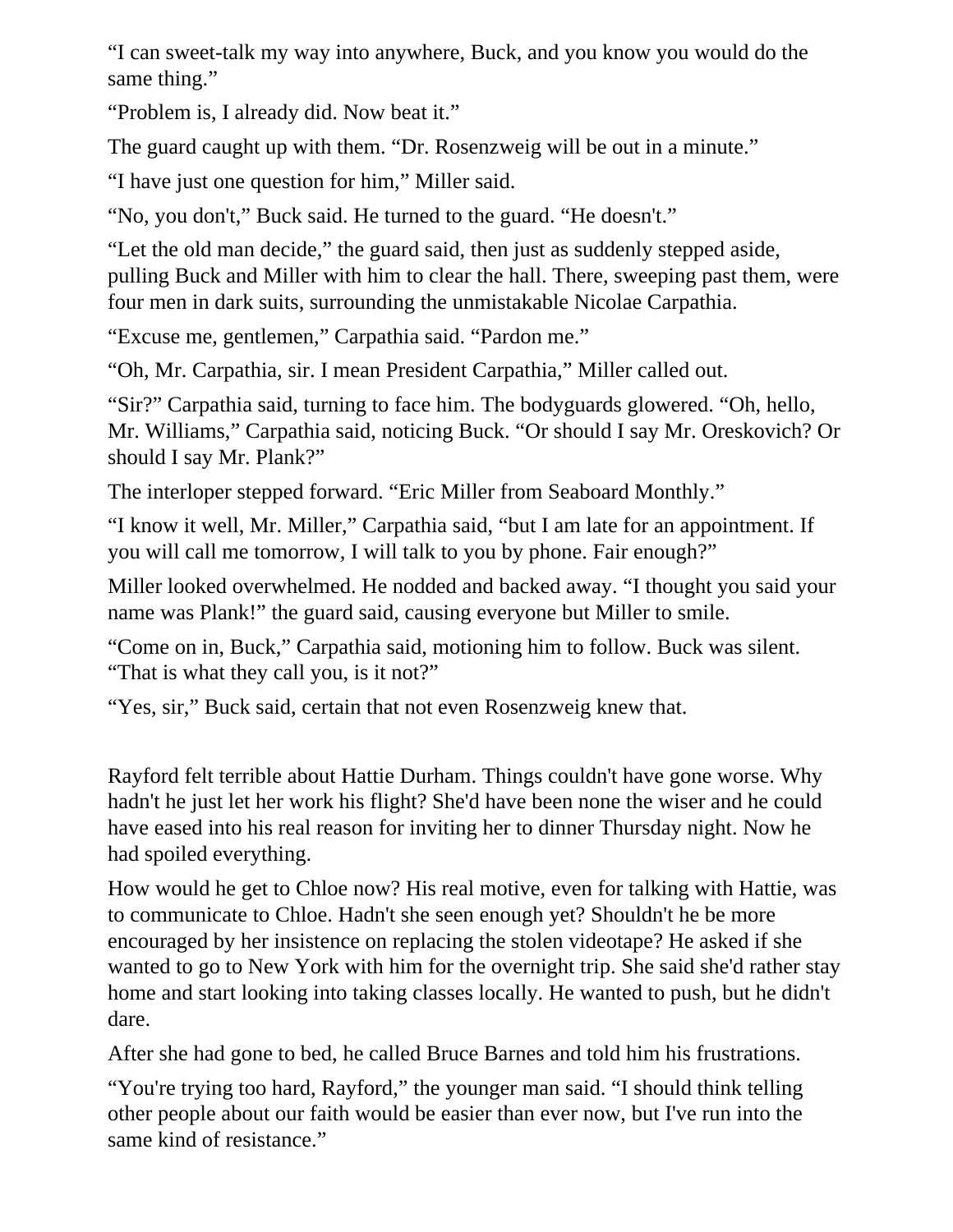"It's really hard when it's your own daughter."

"I can imagine," Bruce said.

"No, you can't," Rayford said. "But it's all right."

Chaim Rosenzweig was in a beautiful suite of rooms. The bodyguards were posted out front, while Carpathia invited Rosenzweig and Buck into a private parlor for a meeting of just the three of them. Carpathia shed his coat and laid it carefully across the back of a couch. "Make yourselves comfortable, gentlemen," he said.

"I do not need to be here, Nicolae," Rosenzweig whispered.

"Oh, nonsense, Doctor!" Carpathia said. "You do not mind, do you, Buck?"

"Not at all."

"You do not mind my calling you Buck, do you?"

"No, sir, but usually it's just people at—"

"Your magazine, yes, I know. They call you that because you buck the traditions and the trends and the conventions, am I right?"

"Yes, but how—"

"Buck, this has been the most incredible day of my life. I have felt so welcome here. And the people have seemed so receptive to my proposals. I am overwhelmed. I shall go back to my country a happy and satisfied man. But not soon. I have been asked to stay longer. Did you know that?"

"I heard."

"It is amazing, is it not, that all those different international meetings right here in New York over the next few weeks are all about the worldwide cooperation in which I am interested?"

"It is," Buck said. "And I've been assigned to cover them."

"Then we will be getting to know each other better."

"I look forward to that, sir. I was most moved at the U.N. today."

"Thank you."

"And Dr. Rosenzweig has told me so much about you."

"As he has told me much about you."

There was a knock at the door. Carpathia looked pained. "I had hoped we would not be disturbed." Rosenzweig rose slowly and shuffled to the door and a subdued conversation.

He slipped back to Buck. "We'll have to give him a couple of minutes, Cameron," he whispered, "for an important phone call."

"Oh, no," Carpathia said. "I will take it later. This meeting is a priority for me—"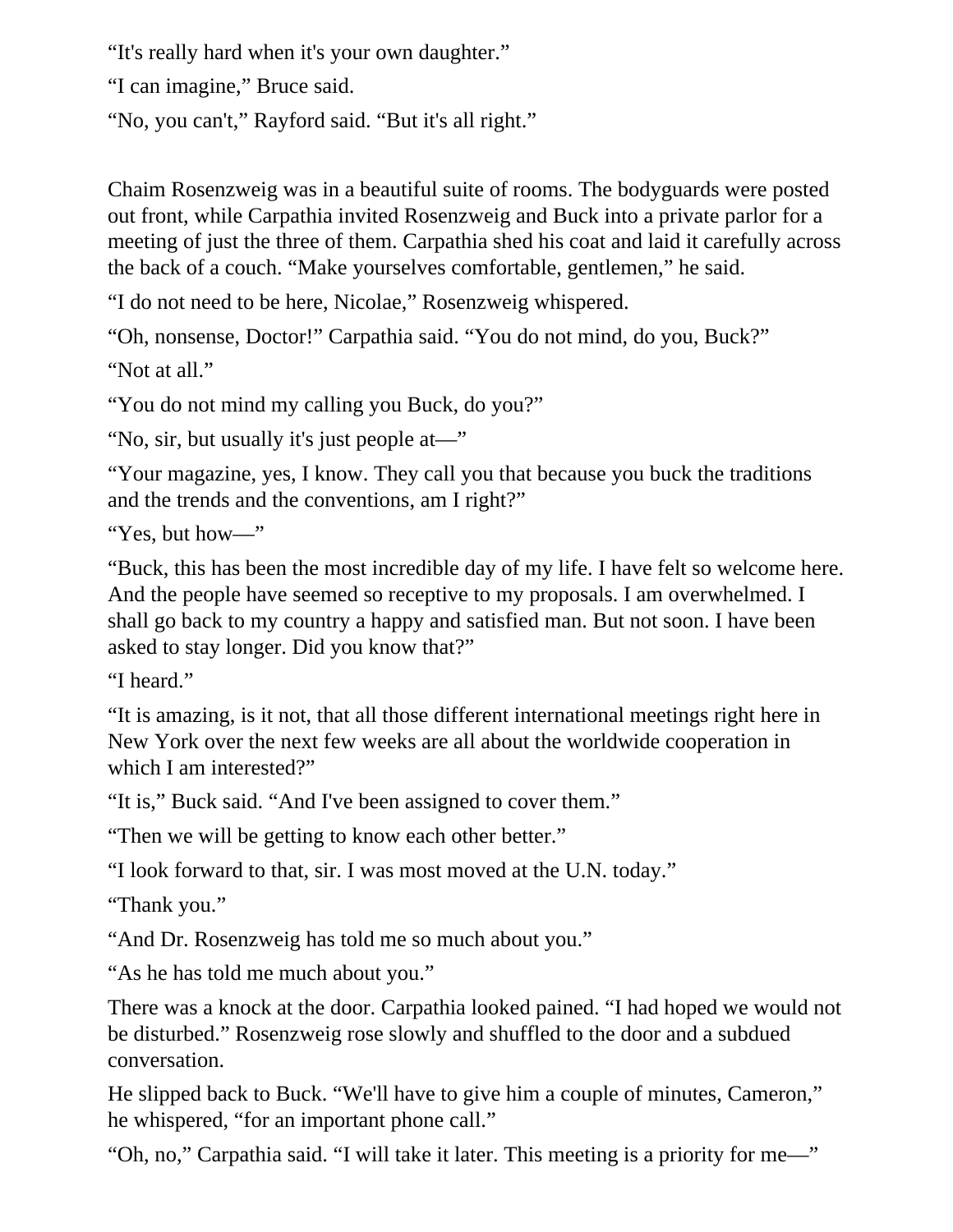"Sir," Rosenzweig said, "begging your pardon ... it is the president."

"The president?"

"Of the United States."

Buck rose quickly to leave with Rosenzweig, but Carpathia insisted they stay. "I am not such a dignitary that I would not share this honor with my old friend and my new friend. Sit down!"

They sat and he pushed the speaker button on the phone. "This is Nicolae Carpathia speaking."

"Mr. Carpathia, this is Fitz. Gerald Fitzhugh."

"Mr. President, I am honored to hear from you."

"Well, hey, it's good to have you here!"

"I appreciated your note of congratulations on my presidency, sir, and your immediate recognition of my administration."

"Boy, that was a heckuva thing, how you took over there. I wasn't sure what had happened at first, but I don't suppose you were either."

"That is exactly right. I am still getting used to it."

"Well, take it from a guy who's been in the saddle for six years. You don't ever get used to it. You just develop calluses in the right places, if you know what I mean." "Yes, sir."

"Listen, the reason I called is this. I know you're gonna be here a little longer than you expected, so I want you to spend a night or two here with me and Wilma. Can you do that?"

"In Washington?"

"Right here at the White House."

"That would be such a privilege."

"We'll have somebody talk to your people about the right time, but it's got to be soon 'cause Congress is in session, and I know they'll want to hear from you."

Carpathia shook his head and Buck thought he seemed overcome emotionally. "I would be more than honored, sir."

"Speaking of something that was a heckuva thing, your speech today and your interview tonight—well, that was something. Look forward to meetin' ya."

"The feeling is mutual, sir."

Buck was only a little less overcome than Carpathia and Rosenzweig. He had long since lost his awe of U.S. presidents, especially this one, who insisted on being called Fitz. He had done a Newsmaker of the Year piece on Fitzhugh—Buck's first, Fitz's second. On the other hand, it wasn't every day that the president called the room in which you sat.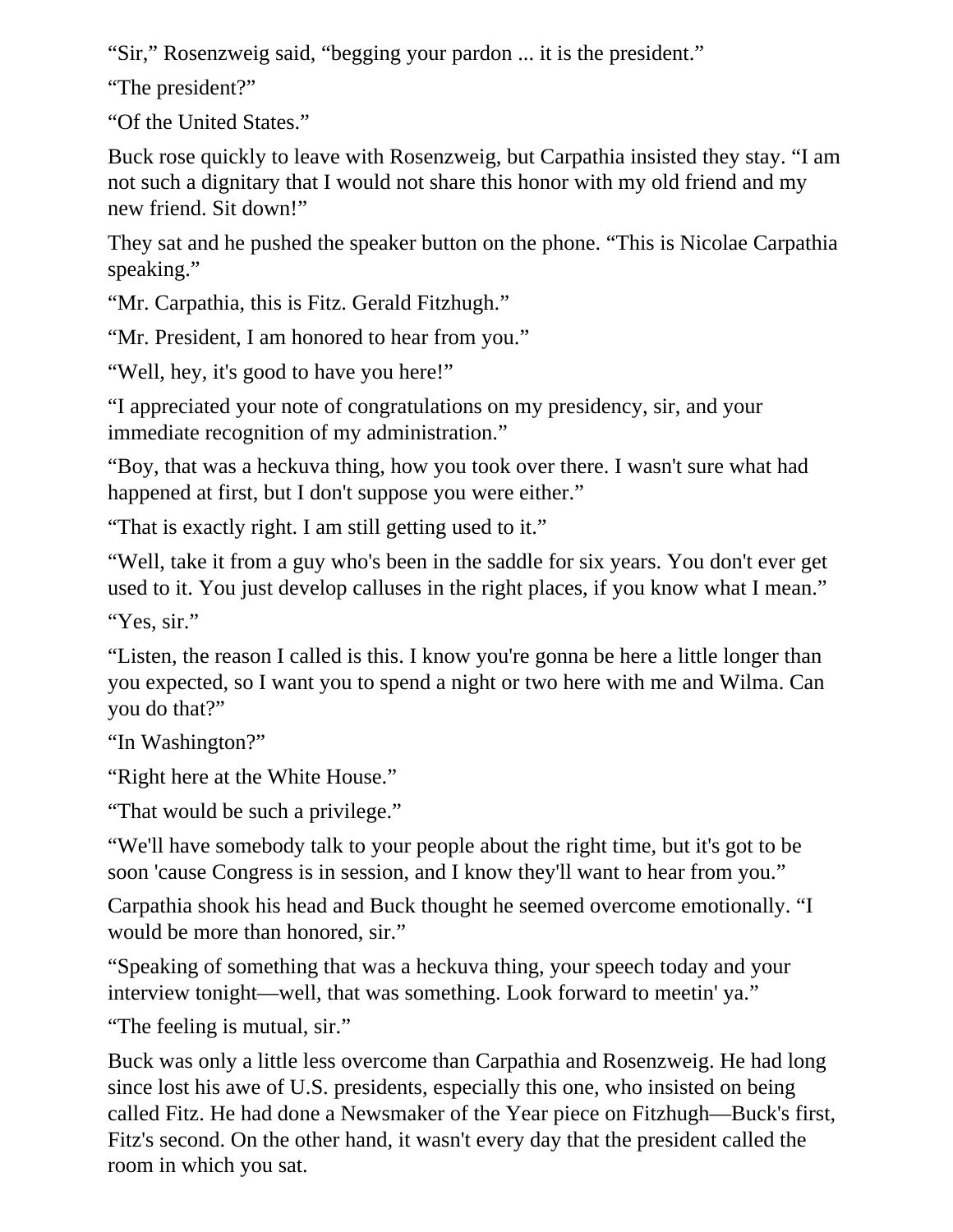The glow of the call seemed to stay with Carpathia, but he quickly changed the subject. "Buck, I want to answer all your questions and give you whatever you need. You have been so good to Chaim, and I am prepared to give you a bit of a secret—you would call it a scoop. But first, you are in deep trouble, my friend. And I want to help you if I can."

Buck had no idea how Carpathia knew he was in trouble. So he wouldn't even have to bring him up to speed and ask for his help? This was too good to be true. The question was, what did Carpathia know, and what did he need to know?

The Romanian sat forward and looked directly into Buck's eyes. That gave Buck such a feeling of peace and security that he felt free to tell him everything. Everything. Even that his friend Dirk had tipped him off about someone meeting with Stonagal and Todd-Cothran, and Buck's assuming it was Carpathia.

"It was I," Carpathia said. "But let me make this very clear. I know nothing of any conspiracy. I have never even heard of such a thing. Mr. Stonagal felt it would be good for me to meet some of his colleagues and men of international Influence. I formed no opinions about any of them, neither am I beholden to any of them.

"I will tell you something, Mr. Williams. I believe your story. I do not know you except by your work and your reputation with people I respect, such as Dr. Rosenzweig. But your account has the ring of truth. I have been told that you are wanted in London for the murder of the Scotland Yard agent and that they have several witnesses who will swear they saw you distract Tompkins, plant the device, and activate it from within the pub."

"That's crazy."

"Well, of course it is if you were mourning the mysterious death of your mutual friend."

"That's exactly what we were doing, Mr. Carpathia. That and trying to get to the bottom of it."

Rosenzweig was called to the door again, then he whispered in Carpathia's ear. "Buck, come here," Carpathia said, rising and leading Buck toward a window, away from Rosenzweig. "Your plan to get in here while being pursued was most ingenious, but your boss has been identified and now they know you are here. They would like to take you into custody and extradite you to England."

"If that happens and Tompkins's theory is right," Buck said, "I'm a dead man."

"You believe they will kill you?"

"They killed Burton and they killed Tompkins. I'm much more dangerous to them with my potential readership."

"If this plot is as you and your friends say it is, Cameron, writing about these people, exposing them, will not protect you."

"I know. Maybe I should do it anyway. I don't see any way out."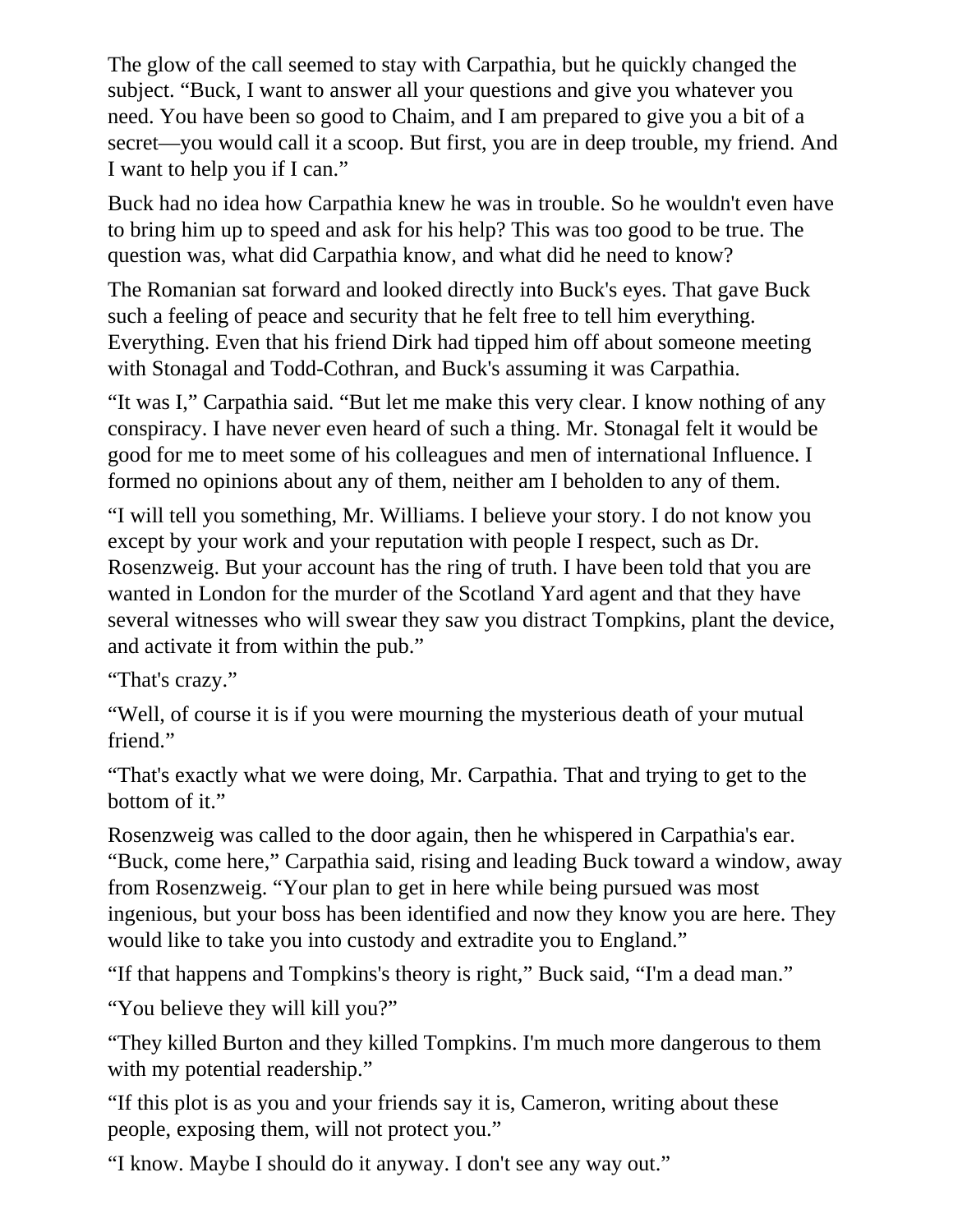"I can make this go away for you."

Buck's mind was suddenly reeling. This was what he had wanted, but he had feared Carpathia could do nothing quickly enough to keep him from getting into Todd-Cothran's and Sullivan's hands. Was it possible Carpathia was in deeper with these people than he had let on?

"Sir, I need your help. But I am a journalist first. I can't be bought or bargained with."

"Oh, of course not. I would never ask such a thing. Let me tell you what I can do for you. I will arrange to have the London tragedies revisited and reevaluated, exonerating you."

"How will you do that?"

"Does it matter, if it is the truth?"

Buck thought a moment. "It is the truth."

"Of course."

"But how will you do that? You have maintained this innocence, Mr. Carpathia, this man-from-nowhere persona. How can you affect what has happened In London?"

Carpathia sighed. "Buck, I told you your friend Dirk was wrong about a conspiracy. That is true. I am not in bed with Todd-Cothran or Stonagal or any of the other international leaders I have been honored to meet recently. However, there are important decisions and actions coming up that will affect them, and it is my privilege to have a say in those developments."

Buck asked Carpathia if he minded if they sat down again. Carpathia signaled to Rosenzweig to leave them for a few minutes. "Look," Buck said when they were seated, "I'm a young man, but I've been around the block. It feels to me as if I'm about to find out just how deep into this—well, if it's not a conspiracy, it's some thing organized—how deep into this thing you are. I can play along and save my life, or I can refuse and you let me take my chances in London."

Carpathia held up a hand and shook his head. "Buck, let me reiterate that we are talking politics and diplomacy, not skullduggery or crime."

"I'm listening."

"First," Carpathia said, "a little background. I believe in the power of money. Do you?"

" $N_0$ "

"You will. I was a better-than-average businessman in Romania while still in secondary school. I studied at night, many languages, the ones I needed to succeed. During the day I ran my own import-and-export businesses and made myself wealthy. But what I thought was wealth was paltry compared to what was possible. I needed to learn that. I learned it the hard way. I borrowed millions from a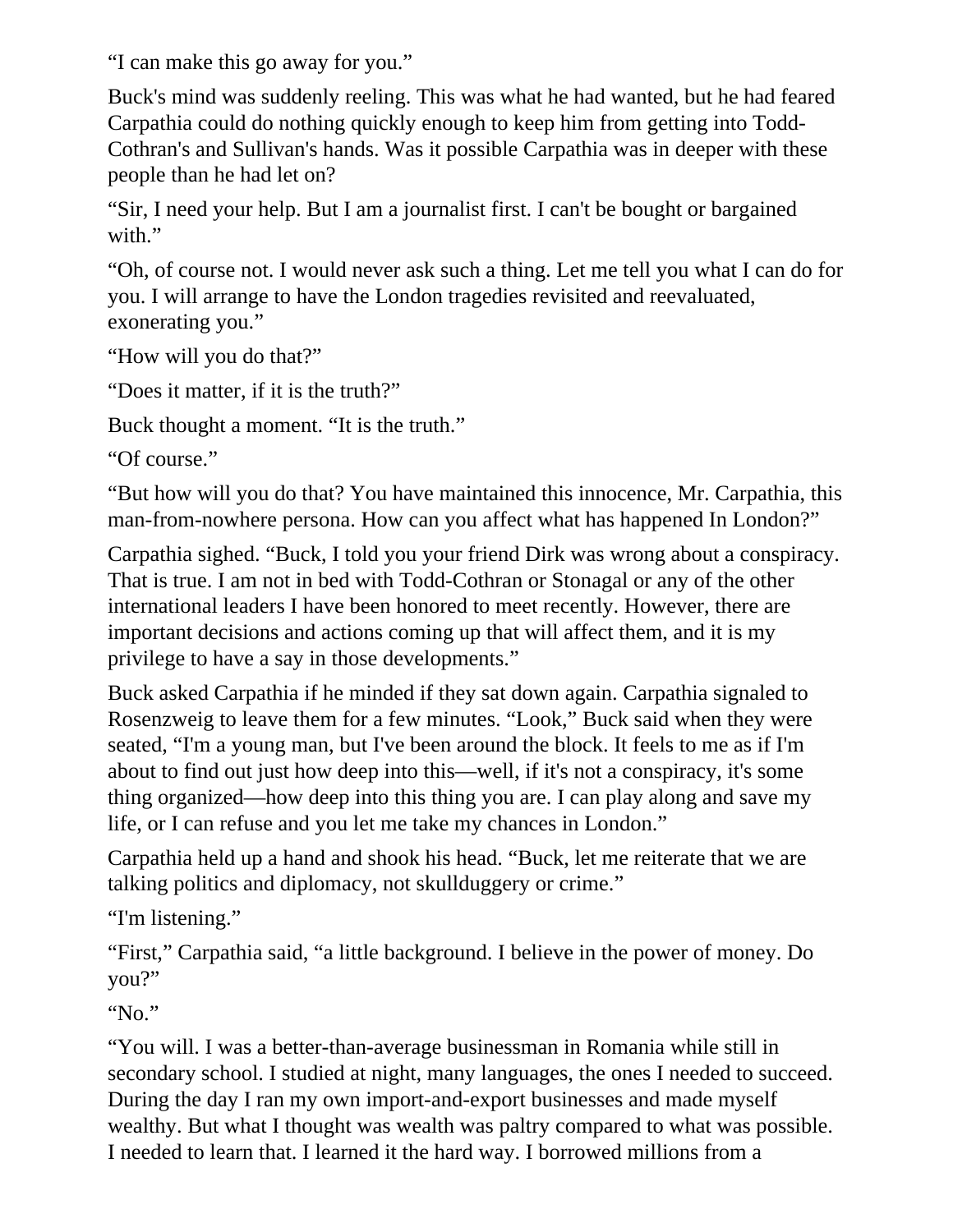European bank, then found that someone in that bank informed my major competitor what I was doing. I was defeated at my own game, defaulted on my loan, and was struggling. Then that same bank bailed me out and ruined my rival. I didn't mean to or want to hurt the rival. He was used by the bank to lock me into a relationship."

"Was that bank owned by an influential American?"

Carpathia ignored the question. "What I had to learn, in just over a decade, is how much money is out there."

"Out there?"

"In the banks of the world."

"Especially those owned by Jonathan Stonagal," Buck suggested.

Carpathia still wasn't biting. "That kind of capital is power."

"This is the kind of thing I write against."

"It is about to save your life."

"I'm still listening."

"That kind of money gets a man's attention. He becomes willing to make concessions for it. He begins to see the wisdom of letting someone else, a younger man, someone with more enthusiasm and vigor and fresh vision take over."

"That's what happened in Romania?"

"Buck, do not insult me. The former president of Romania asked me of his own free will to replace him, and the support for that move was unanimous within the government and almost totally favorable among the masses. Everyone is better off."

"The former president is out of power."

"He lives in luxury."

"I would never seek such a position, but how could I refuse such an honor? Who could turn his back on such an enormous responsibility?"

"How much say will you have about who represents each of the ten permanent members of the Security Council?"

"I will merely be there to provide servant leadership. Are you aware of that concept? One leads by serving, not by dictating."

Buck could not breathe. What was Carpathia implying? Buck stared at him, unable to move, unable to respond. Carpathia continued. "Secretary-General Ngumo presides over a country that is starving. The world is ripe for my plan of ten members of the Security Council. These things will work together. The secretary general must devote his time to the problems within Botswana. With the right incentive, he will do that. He will be a happy, prosperous man, with a happy and prosperous people. But first he will endorse my plan for the Security Council. The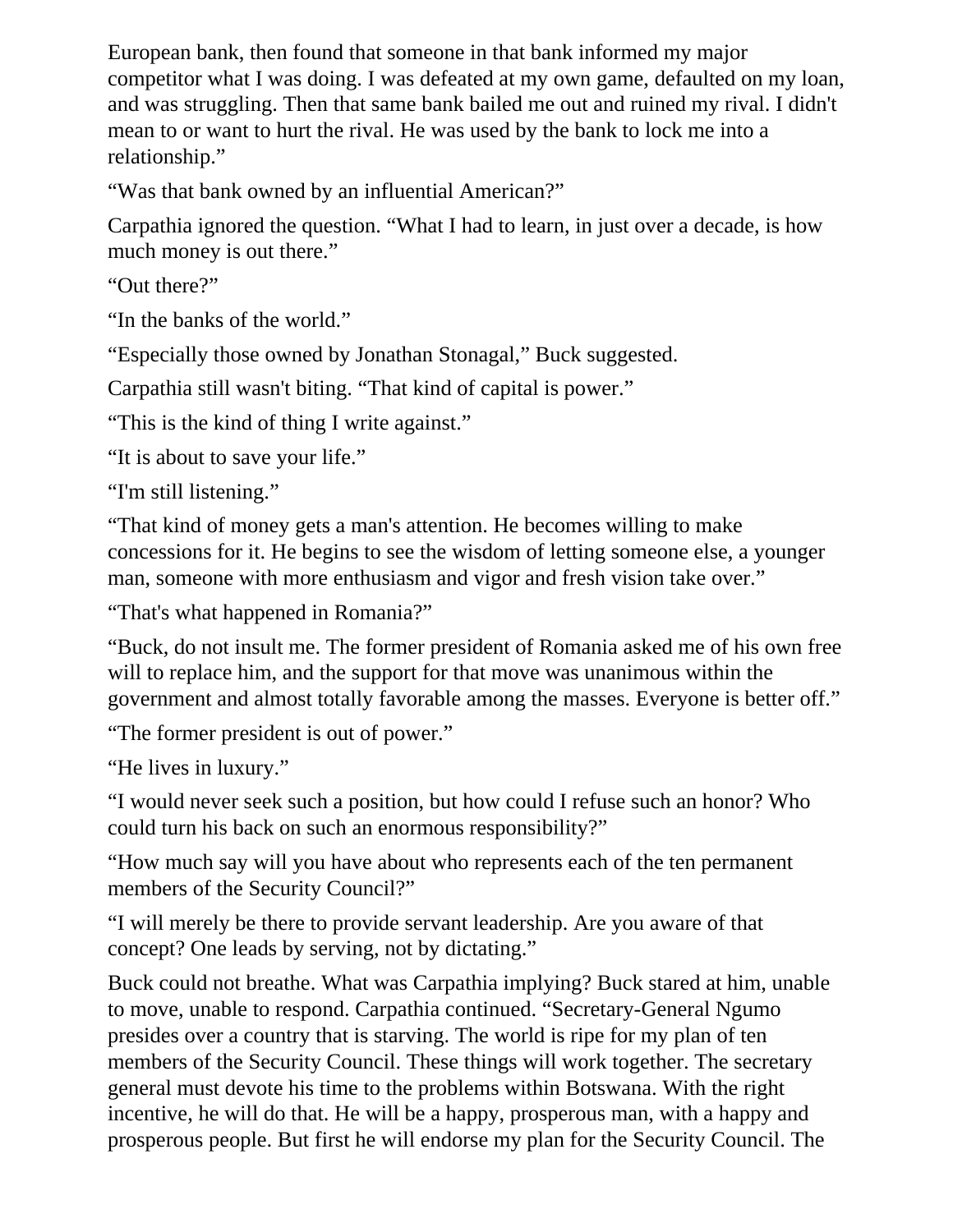representatives from each of the ten will be an interesting mix, some current ambassadors, but mostly new people with good financial backgrounds and progressive ideas."

"Are you telling me you will become secretary-general of the U.N."

"Let me take a wild guess," Buck said. "Todd-Cothran is inline for a role on your new Security Council."

Carpathia sat back, as if learning something. "Would that not be interesting?" he said. "A non-politician, a brilliant financial mind, one who was wise enough and kind enough and globally minded enough to allow the world to go to a threecurrency system that did not include his own pounds sterling? He brings no baggage to such a role. The world would have a certain level of comfort with him, would they not?"

"I suppose they would," Buck said, his mind black with depression as if he was losing his soul before his very eyes. "Unless, that is, Todd-Cothran were in the middle of a mysterious suicide, a car bombing, that sort of a thing."

Carpathia smiled. "I should think a man in a position of international potential like that would want a very clean house just now."

"And you could effect that"

"Buck, you overestimate me. I am just saying that if you are right, I might try to stop what is clearly an unethical and illegal action against an innocent man—you. I cannot see how there is anything wrong with that."

Rayford Steele could not sleep. For some reason he was overcome anew with grief and remorse over the loss of his wife and son. He slid out of bed and onto his knees, burying his face in the sheet on the side where his wife used to sleep. He had been so tired, so tense, so worried about Chloe that he had pushed from his heart and mind and soul his terrible loss. He believed to tally that his wife and son were in heaven, and he knew they were better off than they had ever been.

Rayford knew he had been forgiven for mocking his wife, for never really listening, for having ignored God for so many years. He was grateful he had been given a second chance and that he now had new friends and a place to learn the Bible. But that didn't stop the aching emptiness in his heart, the longing to hold his wife and son, to kiss them and tell them how much he loved them. He prayed for the grief to lessen, but part of him wanted it, needed it, to remain.

In a way he felt he deserved this pain, though he knew better. He was beginning to understand the forgiveness of God, and Bruce had told him that he needn't continue to feel shame over sin that had been dealt with.

As Rayford knelt praying and weeping, a new anguish

He felt hopeless about Chloe. Every thing he had tried had failed. He knew it had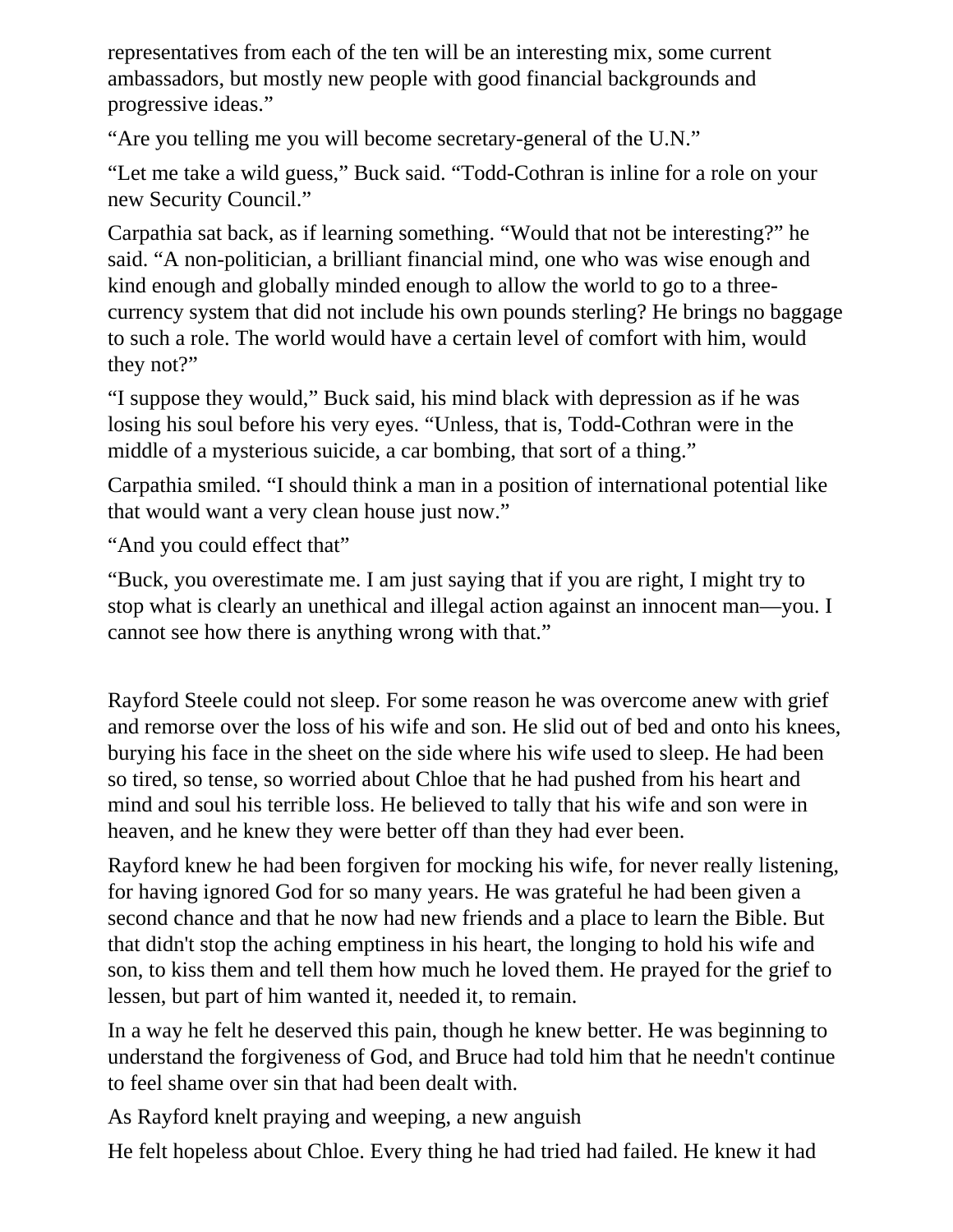been only days since the disappearance of her mother and brother, and even less time since his own conversion. What more could he say or do? Bruce had encouraged him just to pray, but he was not made that way. He would of course, but he had always been a man of action. Now, every action seemed to push her farther away. He felt that if he said or did anything more, he would be responsible for her deciding against Christ once and for all. Rayford had never felt more powerless and desperate. How he longed to have Irene and Raymie with him right then. And how he despaired over Chloe.

He had been praying silently, but the torment welled up within him, and despite himself he heard his own muffled cries, "Chloe! Oh, Chloe! Chloe!"

He wept bitterly in the darkness, suddenly jarred by a creak and footsteps. He turned quickly to see Chloe, the dim light from her room silhouetting her robed form in the doorway. He didn't know what she had heard.

"Are you all right, Dad?" she asked quietly.

"Yeah."

"Nightmare?"

"No. I'm sorry to disturb you."

"I miss them, too," she said, her voice quavery. Rayford turned and sat with his back to the bed. He held his arms open to her. She came and sat next to him, letting him hold her.

"I believe I'll see them again someday," he said.

"I know you do," she said, no disrespect in her voice. "I know you do."

## **CHAPTER SEVENTEEN**

AFTER a few minutes, Chloe gave Rayford evidence that she had heard his cry. "Don't worry about me, Daddy, OK? I'm getting there."

Getting where? Did she mean that her decision was just a matter of time or simply that she was getting over her grief? He wanted so badly to tell her he was worried, but she knew that. Her very presence brought him comfort, but when she padded back to her room he felt desperately alone again.

He could not sleep. He tiptoed downstairs and turned on the new TV, tuning in CNN. From Israel came the strangest report. The screen showed a mob in front of the famous Wailing Wall, surrounding two men who seemed to be shouting.

"No one knows the two men," said the CNN reporter on the scene, "who refer to each other as Ell and Moishe. They have stood here before the Wailing Wall since just before dawn, preaching in a style frankly reminiscent of the old American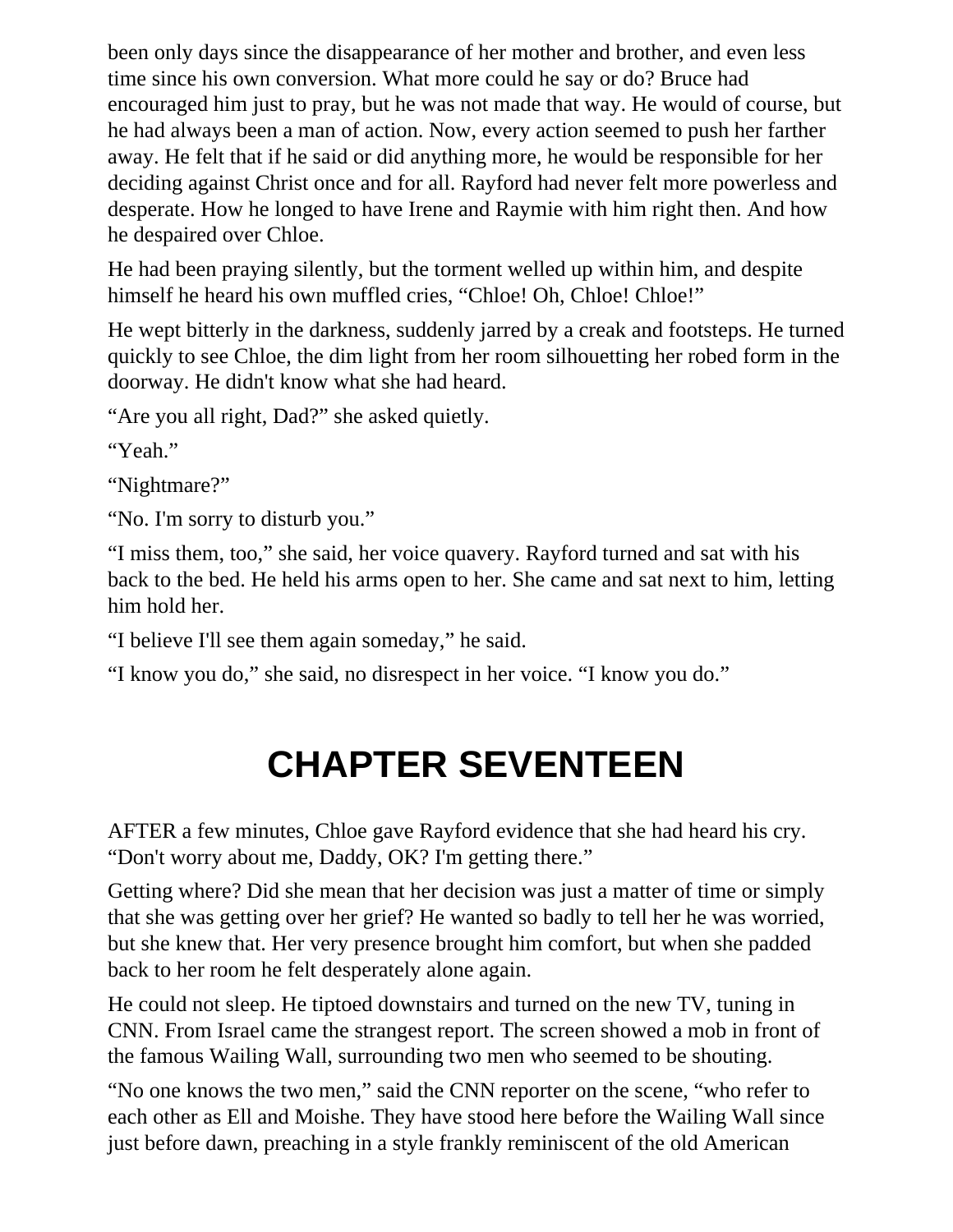evangelists. Of course the Orthodox Jews here are in an uproar, charging the two with desecrating this holy place by proclaiming that Jesus Christ of the New Testament is the fulfillment of the Torah's prophecy of a messiah.

"Thus far there has been no violence, though tempers are flaring, and authorities keep a watchful eye. Israeli police and military personnel have always been loath to enter this area, leaving religious zealots here to handle their own problems. This is the most explosive situation in the Holy Land since the destruction of the Russian air force, and this newly prosperous nation has been concerned almost primarily with outside threats.

"For CNN, this is Dan Bennett in Jerusalem."

Had it not been so late, Rayford would have called Bruce Barnes. He sat there, feeling a part of the family of believers to which the two men in Jerusalem apparently belonged. This was exactly what he had been learning, that Jesus was the Messiah of the Old Testament. Bruce had told him and the rest of the core group at New Hope that there would soon spring up 144,000 Jews who would believe in Christ and begin to evangelize around the world. Were these the first two?

The CNN anchorwoman turned to national news. "New York is still abuzz following several appearances today by new Romanian president Nicolae Carpathia. The thirty-three-year-old leader wowed the media at a small press conference this morning, followed by a masterful speech to the United Nations General Assembly in which he had the entire crowd standing and cheering, including the press. He reportedly sat for a cover photo session with People magazine and will be their first ever Sexiest Man Alive to appear less than a year after the previous designate.

"Associates of Carpathia have announced that he has already extended his schedule to include addresses to several international meetings in New York over the next two weeks and that he has been invited by President Fitzhugh to speak to a joint session of Congress and spend a night at the White House.

"At a press conference this afternoon the president voiced support for the new leader."

The president's image filled the screen. "At this difficult hour in world history, it's crucial that lovers of peace and unity step forward to remind us that we're part of a global community. Any friend of peace is a friend of the United States, and Mr. Carpathia is a friend of peace."

CNN broadcast a question asked of the president. "Sir, what do you think of Carpathia's ideas for the U.N."

"Let me just say this: I don't believe I've ever heard anybody, inside or outside the U.N., show such a total grasp of the history and organization and direction of the place. He's done his homework, and he has a plan. I was listening. I hope the respective ambassadors and Secretary-General Ngumo were, too. No one should see a fresh vision as a threat."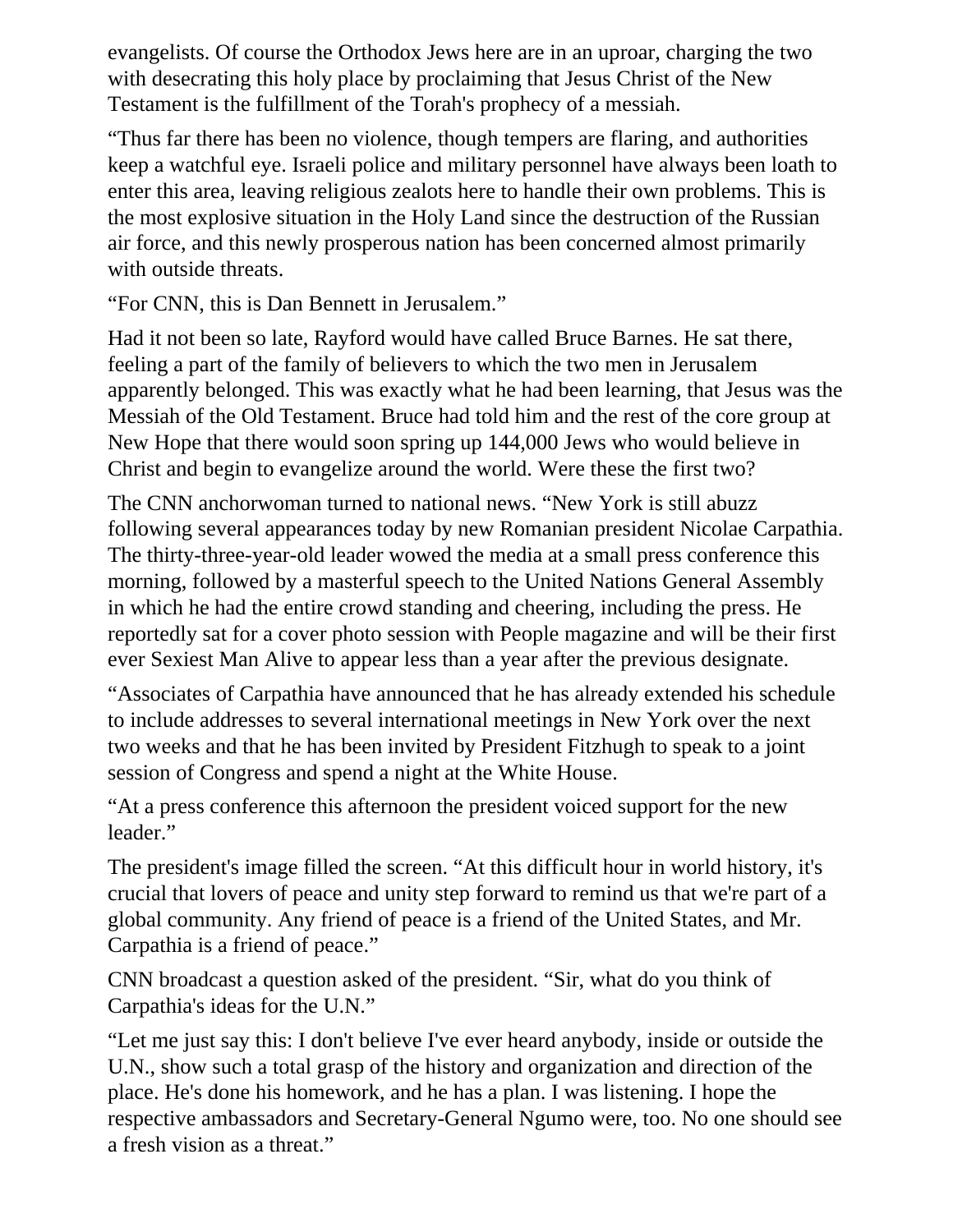The anchorwoman continued: "Out of New York late this evening comes a report that a Global Weekly writer has been cleared of all charges and suspicion in the death of a Scotland Yard investigator. Cameron Williams, award winning senior writer at the Weekly, had been feared dead in a car bombing that took the life of the investigator Alan Tompkins, who was also an acquaintance of Williams.

"Tompkins's remains had been identified and Williams's passport and ID were found among the rubble after the explosion. Williams's assumed death was reported in newspapers across the country, but he reappeared in New York late this afternoon and was seen at the United Nations press conference following Nicolae Carpathia's speech.

"Earlier this evening, Williams was considered an international fugitive, wanted by both Scotland Yard and Interpol for questioning in connection with the bombing death. Both agencies have since announced he has been cleared of all charges and is considered lucky to have escaped unharmed.

"In sports news, Major League Baseball teams in spring training face the daunting task of replacing the dozens of players lost in the cosmic disappearances."

Rayford still was not sleepy. He made himself coffee, then phoned the twenty-fourhour line that kept track of flight and crew assignments. He had an idea. "Can you tell me whether I can still get Hattie Durham assigned to my JFK run Wednesday?" he asked.

"I'll see what I can do," came the response. "Whoops, no. I guess you can't. She's going to New York already. Yours is the 10 A.M. flight. Hers is the 8 A.M."

Buck Williams had returned to his apartment after midnight, assured by Nicolae Carpathia that his worries were over. Carpathia had phoned Jonathan Stonagal, put him on speakerphone, and Stonagal had done the same as he made the middle-of-thenight phone call to London that cleared Williams. Buck heard Todd-Cothran's husky voiced agreement to call off the Yard and Interpol.

"But my package is secure?" Todd-Cothran asked.

"Guaranteed," Stonagal had said.

Most alarming to Buck was that Stonagal did his own dirty work, at least in this instance. Buck had looked accusingly at Carpathia, despite his relief and gratitude.

"Mr. Williams," Carpathia said, "I was confident Jonathan could handle this, but I am just as ignorant of the details as you are."

"But this just proves Dirk was right! Stonagal is conspiring with Todd-Cothran, and you knew it! And Stonagal promised him his package was secure, whatever that means."

"I assure you I knew nothing until you told me, Buck. I had no prior knowledge."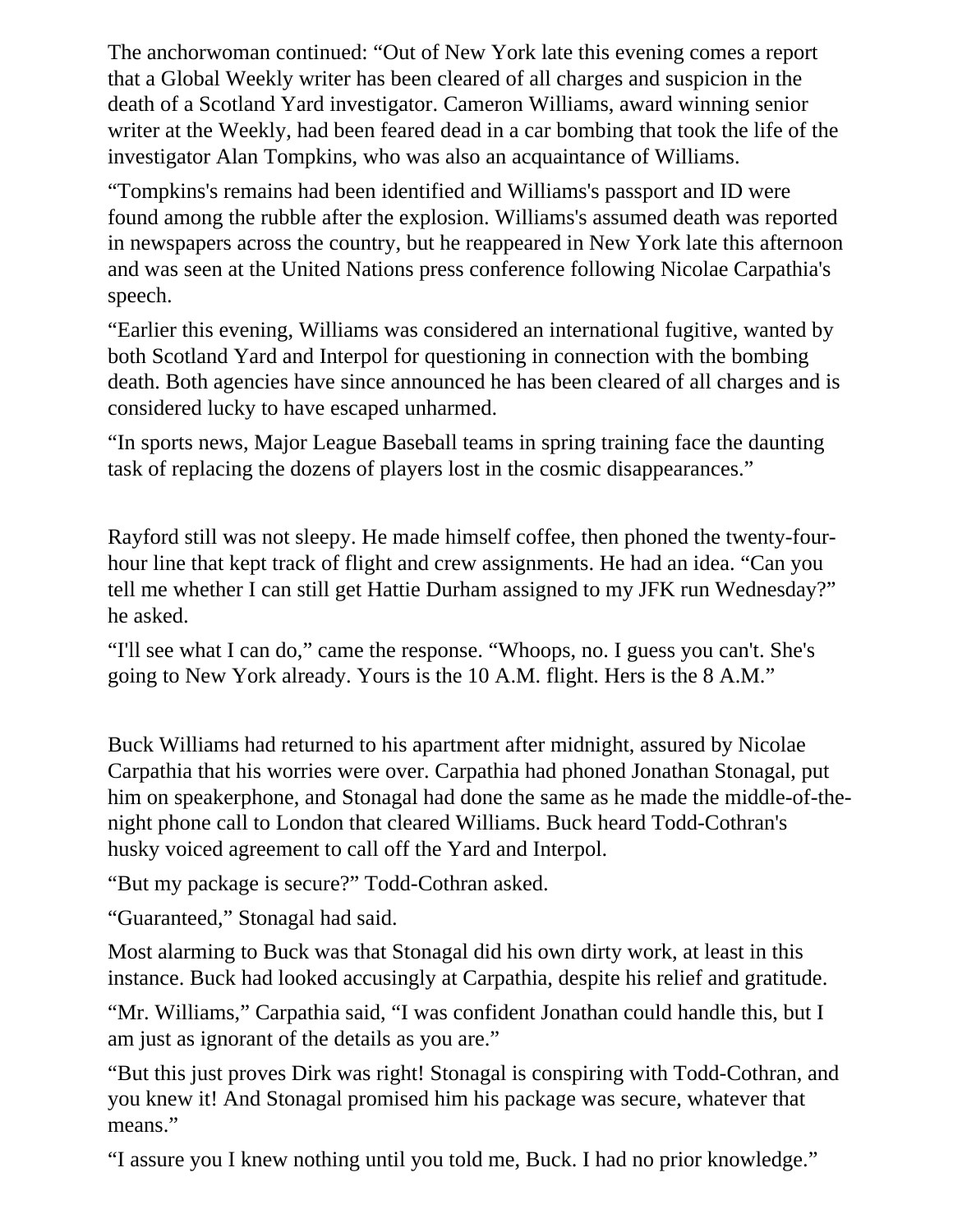"But now you know. Can you still in good conscience allow Stonagal to help promote you in international politics?"

"Trust me, I will deal with them both."

"But there have to be many more! What about all the other so-called dignitaries you met?"

"Buck, just be assured there is no place around me for insincerity or injustice. I will deal with them in due time."

"And meanwhile"

"What would you advise? It seems to me that I am in no position to do anything right now. They seem intent on elevating me, but until they do I can do nothing but what your media calls whistle-blowing. How far would I get with that, before I know how far their tentacles reach? Before recently, would you not have thought Scotland Yard would be a trustworthy place to start?"

Buck nodded miserably. "I know what you mean, but I hate this. They know that you know."

"That may work to my advantage. They may think I am with them, that this makes me even more dependent upon them."

"Doesn't it?"

"Only temporarily. You have my word. I will deal with this. For now I am glad to have extricated you from a most delicate situation."

"I'm glad, too, Mr. Carpathia. Is there anything I can do for you?"

The Romanian smiled. "Well, I need a press secretary."

"I was afraid you were going to say that. I'm not your man."

"Of course not. I would not have dreamed of asking."

As a joke, Buck suggested, "What about the man you met in the hall?"

Carpathia displayed his prodigious memory once more. "That Eric Miller fellow?"

"He's the one. You'd love him."

"And I already told him to call me tomorrow. May I say you recommended him?"

Buck shook his head. "I was kidding." He told Carpathia what had happened in the lobby, on the elevator, and in the hall before Miller introduced himself. Nicolae was not amused. "I'll rack my brain and see if I can think of another candidate for you," Buck said. "Now you promised me a scoop tonight, too."

"True. It is new information, but it must not be announced until I have the ability to effect it."

"I'm listening."

"Israel is particularly vulnerable, as they were before Russia tried to invade them.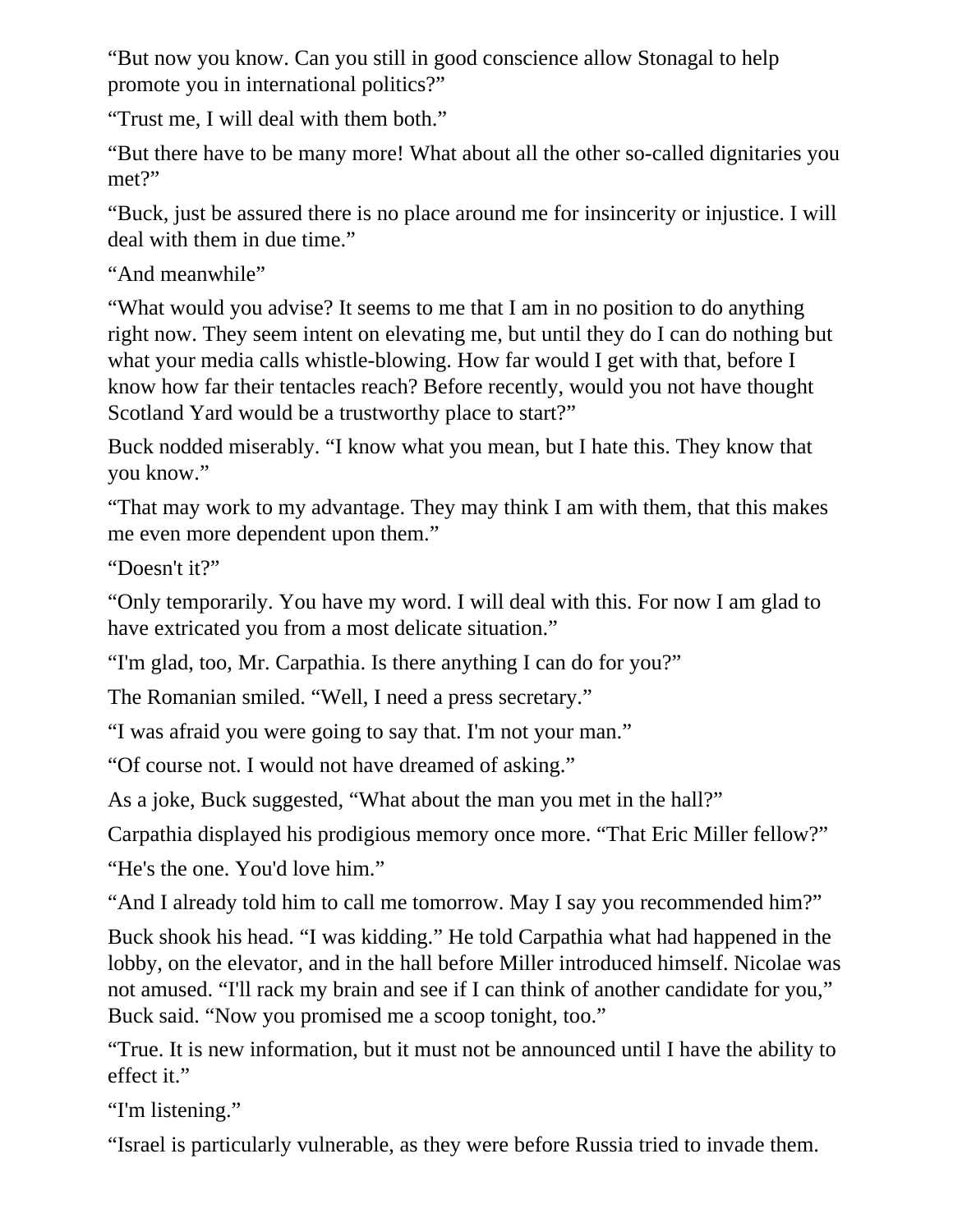They were lucky that time, but the rest of the world resents their prosperity. They need protection. The U.N. can give it to them. In exchange for the chemical formula that makes the desert bloom, the world will be content to grant them peace. If the other nations disarm and surrender a tenth of their weapons to the U.N., only the U.N. will have to sign a peace accord with Israel. Their prime minister has given Dr. Rosenzweig the freedom to negotiate such an agreement because he is the true owner of the formula. They are, of course, insisting on guarantees of protection for no less than seven years."

Buck sat shaking his head. "You're going to get the Nobel Peace prize, Time's Man of the Year, and our Newsmaker of the Year."

"Those certainly are not my goals."

Buck left Carpathia believing that as deeply as he had ever believed anything. Here was a man unaffected by the money that could buy lesser men.

At his apartment Buck discovered yet another phone message from Hattie Durham. He had to call that girl.

Bruce Barnes called the core group together for an emergency meeting at New Hope Village Church Tuesday afternoon. Rayford drove over, hoping it would be worth his time and that Chloe wouldn't mind being home alone for a while. They had both been edgy since the break-in.

Bruce gathered everyone around his desk in the office. He began by praying that he would be lucid and instructive in spite of his excitement and then had everyone turn to the book of Revelation.

Bruce's eyes were bright and his voice carried the same passion and emotion as when he had called. Rayford wondered what had him so excited. He had asked Bruce on the phone, but Bruce insisted on telling everyone in person.

"I don't want to keep you long," he said, "but I'm onto something deep here and wanted to share it. In a way, I want you all to be wary, to be wise as serpents and harmless as doves, as the Bible says.

"As you know, I've been studying Revelation and several commentaries about endtimes events. Well, today in the pastor's files I ran across one of his sermons on the subject. I've been reading the Bible and the books on the subject, and here's what I've found."

Bruce pulled up the first blank sheet on a flip chart and showed a time line he had drawn. "I'll take the time to carefully teach you this over the next several weeks, but it looks to me, and to many of the experts who came before us, that this period of history we're in right now will last for seven years. The first twenty-one months encompass what the Bible calls the seven Seal Judgments, or the judgments of the Seven-Sealed Scroll. Then comes another twenty-one-month period in which we will see the seven Trumpet judgments. In the last forty-two months of this seven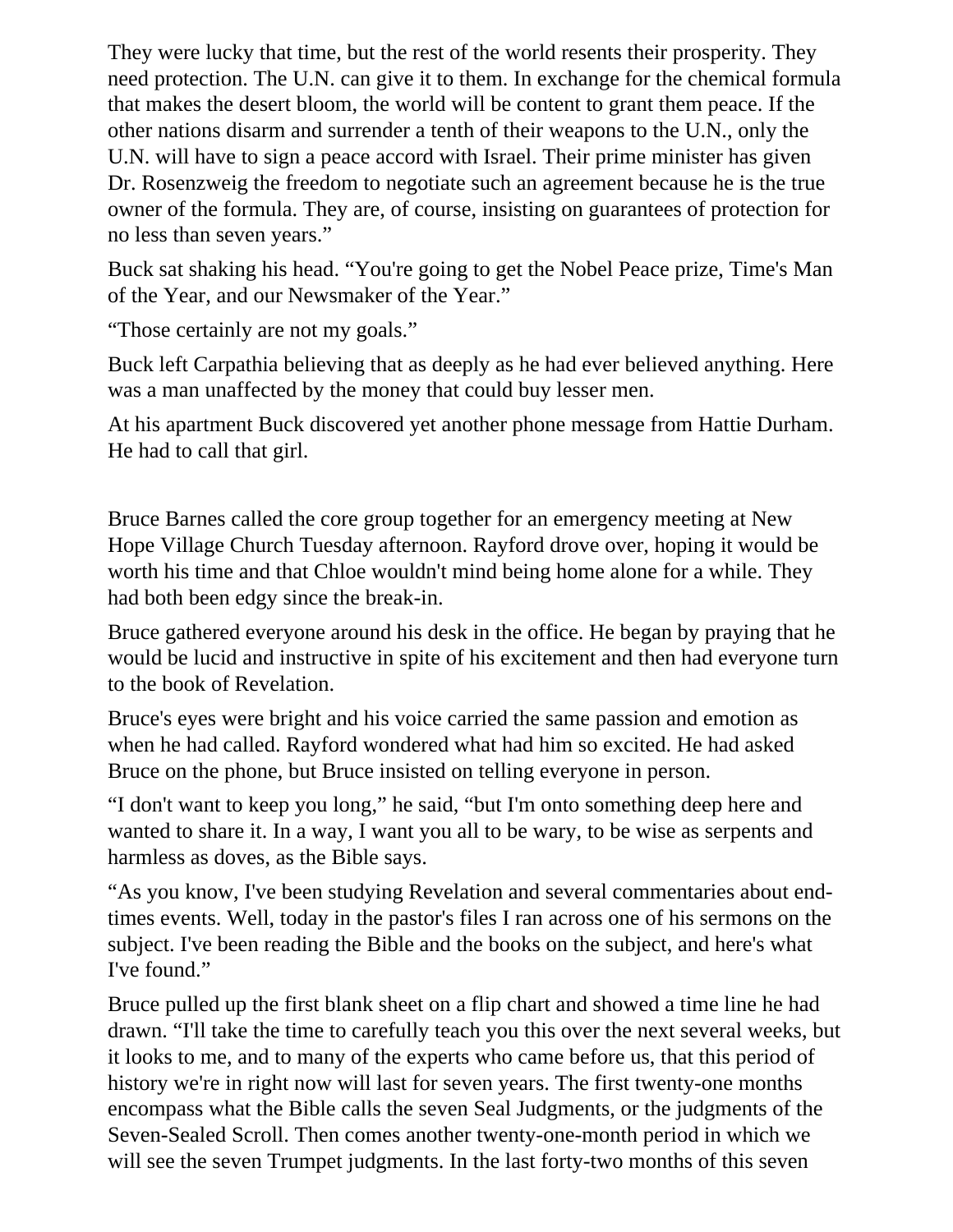years of tribulation, if we have survived, we will endure the most severe tests, the seven Vial judgments. That last half of the seven years is called the Great Tribulation, and if we are alive at the end of it, we will be rewarded by seeing the Glorious Appearing of Christ."

Loretta raised her hand. "Why do you keep saying 'if we survive'? What are these judgments?"

"They get progressively worse, and if I'm reading this right, they will be harder and harder to survive. If we die, we will be in heaven with Christ and our loved ones. But we may suffer horrible deaths. If we somehow make it through the seven terrible years, especially the last half, the Glorious Appearing will be all that more glorious. Christ will come back to set up his thousand-year reign on earth."

"The Millennium."

"Exactly. Now, that's a long time off, and of course we may be only days from the beginning of the first twenty one-month period. Again, if I'm reading it right, the Antichrist will soon come to power, promising peace and trying to unite the world."

"What's wrong with uniting the world?" someone asked. "At a time like this it seems we need to come together."

"There might be nothing wrong with that, except that the Antichrist will be a great deceiver, and when his true goals are revealed, he will be opposed. This will result in a great war, probably World War III."

"How soon?"

"I fear it will be very soon. We need to watch for the new world leader."

"What about the young man from Europe who is so popular with the United Nations?"

"I'm impressed with him," Bruce said. "I will have to be careful and study what he says and does. He seems too humble and self-effacing to fit the description of this one who would take over the world."

"But we're ripe for someone to do just that," one of the older men said. "I found myself wishing that guy was our president." Several others agreed.

"We need to keep an eye on him," Bruce said. "But for now, let me just briefly outline the Seven-Sealed Scroll from Revelation five, and then I'll let you go. On the one hand, I don't want to give you a spirit of fear, but we all know we're still here because we neglected salvation before the Rapture. I know we're all grateful for the second chance, but we cannot expect to escape the trials that are coming."

Bruce explained that the first four seals in the scroll were described as men on four horses: a white horse, a red horse, a black horse, and a pale horse. "The white horseman apparently is the Antichrist, who ushers in one to three months of diplomacy while getting organized and promising peace.

"The red horse signifies war. The Antichrist will be opposed by three rulers from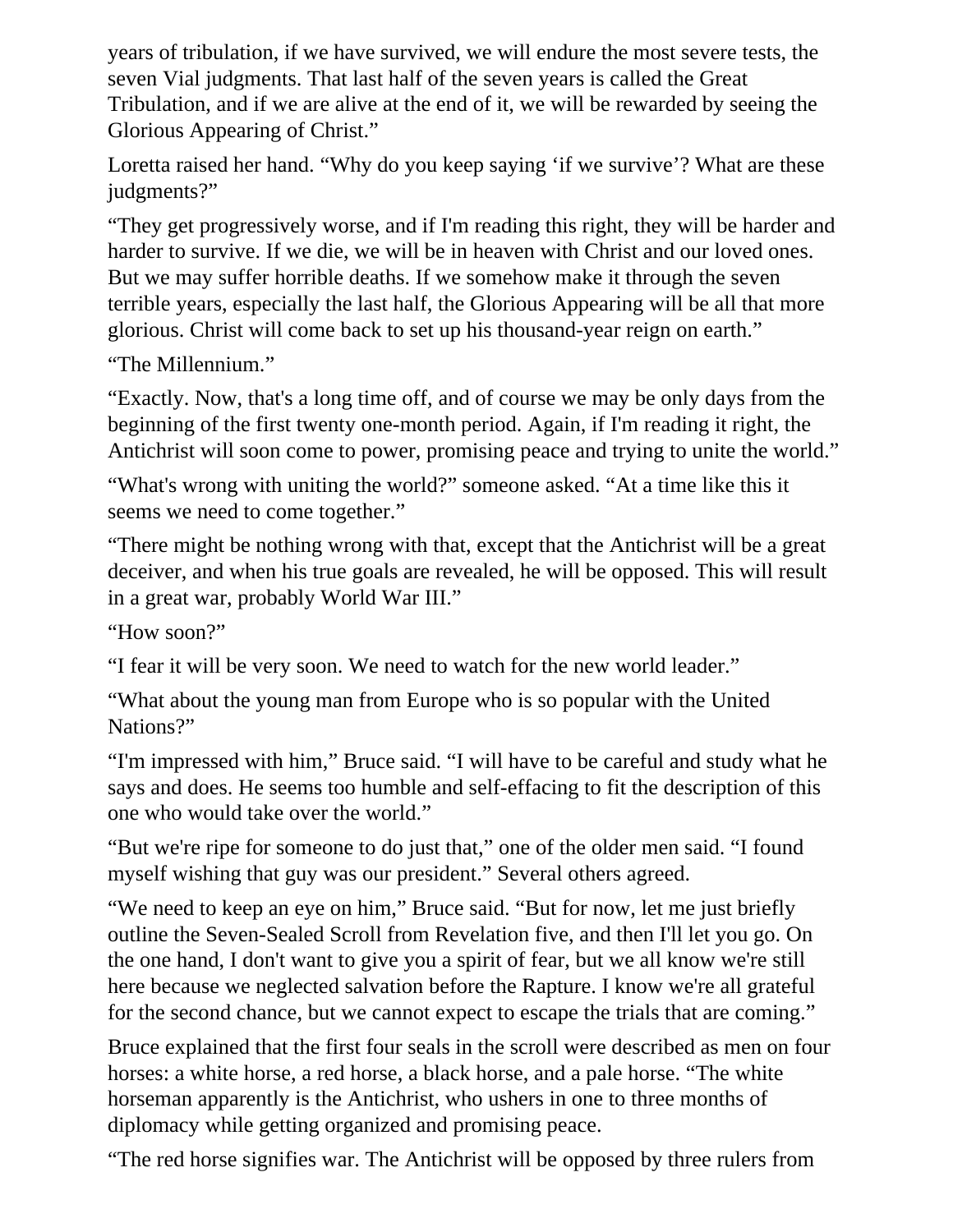the south, and millions will be killed."

"In World War III?"

"That's my assumption."

"That would mean within the next six months."

"I'm afraid so. And immediately following that, which, will take only three to six months because of the nuclear weaponry available, the Bible predicts inflation and famine, —the black horse. As the rich get richer, the poor starve to death. More millions will die that way."

"So if we survive the war, we need to stockpile food?"

Bruce nodded. "I would."

"We should work together."

"Good idea, because it gets worse. That killer famine could be as short as two or three months before the arrival of the fourth Seal judgment, the fourth horseman on the pale horse—the symbol of death. Besides the post war famine, a plague will sweep the entire world. Before the fifth Seal judgment, a quarter of the world's current population will be dead."

"What's the fifth Seal judgment?"

"Well," Bruce said, "you're going to recognize this one because we've talked about it before. Remember my telling you about the 144,000 Jewish witnesses who try to evangelize the world for Christ? Many of their converts, perhaps millions, will be martyred by the world leader and the harlot, which is the name for the one world religion that denies Christ."

Rayford was furiously taking notes. He wondered what he would have thought about such crazy talk just three weeks earlier. How could he have missed this? God had tried to warn his people by putting his Word in written form centuries before. For all Rayford's education and intelligence, he felt he had been a fool. Now he couldn't get enough of this information, though it was becoming clear that the odds were against a person living until the Glorious Appearing of Christ.

"The sixth Seal Judgment," Bruce continued, "is God pouring out his wrath against the killing of his saints. This will come in the form of a worldwide earthquake so devastating that no instruments would be able to measure it. It will be so bad that people will cry out for rocks to fall on them and put them out of their misery." Several in the room began to weep. "The seventh seal introduces the seven Trumpet judgments, which will take place in the second quarter of this seven-year period."

"The second twenty-one months," Rayford clarified.

"Right. I don't want to get into those tonight, but I warn you they are progressively worse. I want to leave you with a little encouragement. You remember we talked briefly about the two witnesses, and I said I would study that more carefully? Revelation 11:3-14 makes it clear that God's two special witnesses, with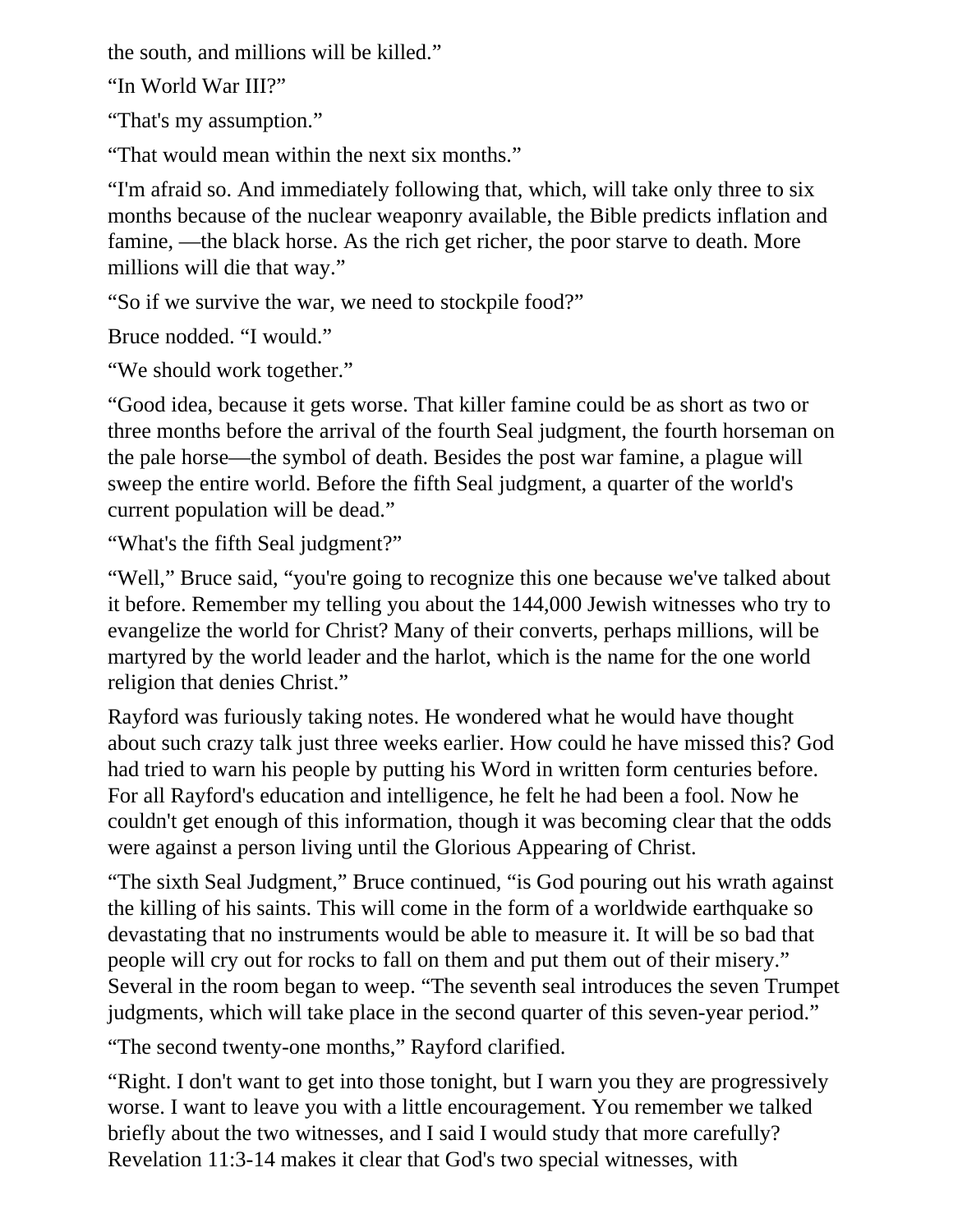supernatural power to work miracles, will prophesy one thousand two hundred and sixty days, clothed in sackcloth. Anyone who tries to harm them will be devoured. No rain will fall during the time that they prophesy. They will be able to turn water to blood and to strike the earth with plagues whenever they want.

"Satan will kill them at the end of three and a half years, and their bodies will lie in the street of the city where Christ was crucified. The people they have tormented will celebrate their deaths, not allowing their bodies to be buried. But after three and a half days, they will rise from the dead and ascend to heaven in a cloud while their enemies watch. God will send another great earthquake, a tenth of the city will fall, and seven thousand people will die. The rest will be terrified and give Glory to God."

Rayford glanced around the office as people murmured among themselves. They had all seen it, the report of the two crazy men preaching about Jesus at the Wailing Wall in Jerusalem.

"Is that them?" someone asked.

"Who else could it be?" Bruce said. "It has not rained in Jerusalem since the disappearances. These men came out of nowhere. They have the miraculous power of saints like Elijah and Moses, and they call each other Eli and Moishe. At this moment, the men are still preaching. The witnesses."

"Yes, the witnesses. If any one of us still harbored any doubts or fears, not sure what has been going on, these witnesses should allay them all. I believe these witnesses will see hundreds of thousands of converts, the 144,000, who will preach Christ to the world. We're on their side. We have to do our parts."

Buck reached Hattie Durham at her home number Tuesday night. "So, you're coming through New York?" he said.

"Yes," she said, "and I'd love to see you and maybe get to meet a VIP."

"You mean other than me?"

"Cute," she said. "Have you met Nicolae Carpathia yet?"

"Of course."

"I knew it! I was just telling someone the other day that I'd love to meet that man."

"No promises, but I'll see what I can do. Where should we meet?"

"My flight gets in there about eleven and I have a one o'clock appointment in the Pan-Con Club. But if we don't get back in time for that, it's OK. I don't fly out till morning, and I didn't even tell the guy I would meet him at one."

"Another guy?" Buck said. "You've got some weekend planned."

"It's nothing like that," she said. "It's a pilot who wants to talk to me about something, and I'm not sure I even want to listen. If I'm back and have time, fine.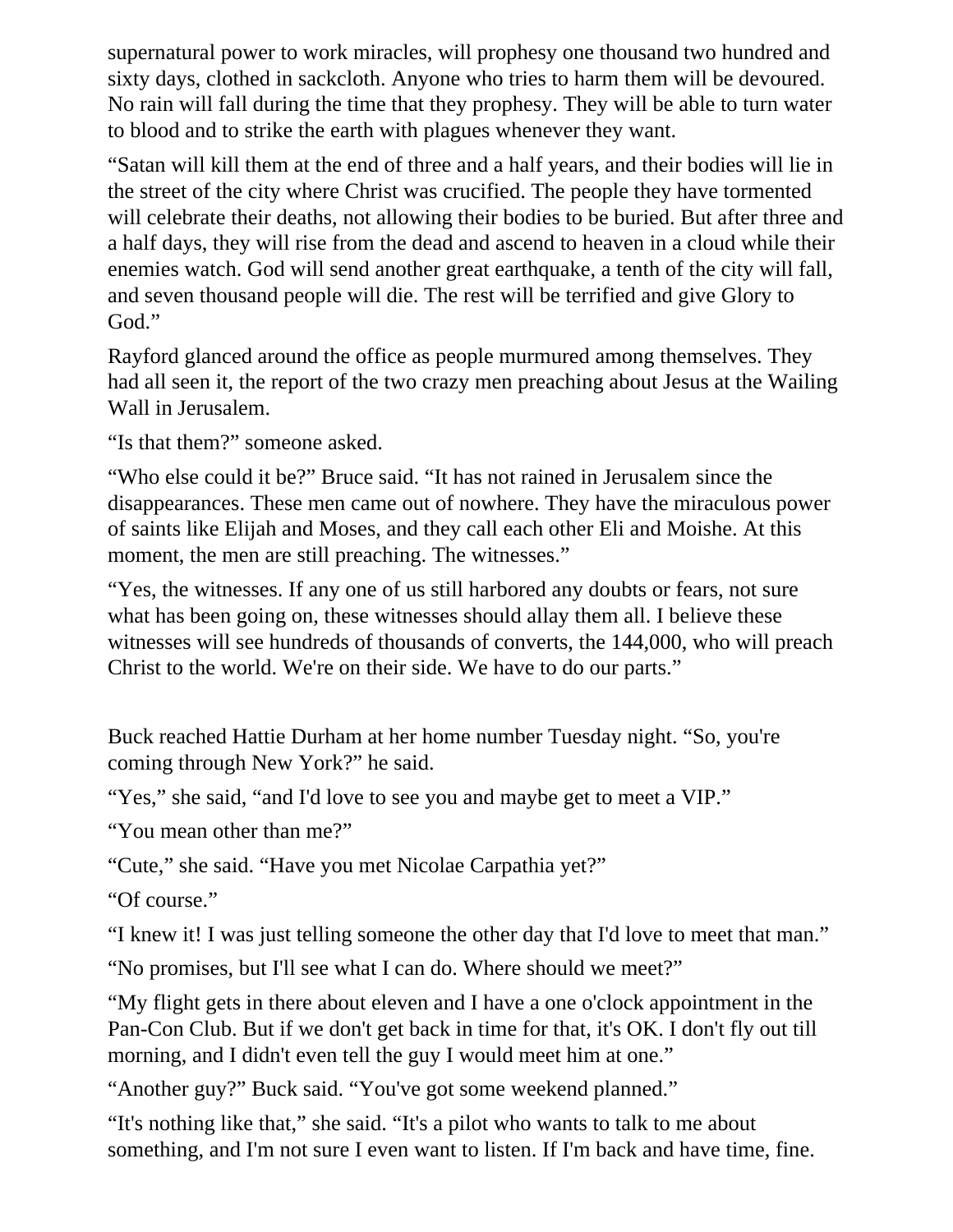But I haven't committed to it. Why don't we meet at the club and see where we want to go from there?"

"I'll try to arrange the meeting with Mr. Carpathia, Probably at his hotel."

It was late Tuesday night when Chloe changed her mind and agreed to go to New York with her father. "I can see you're not ready to be out without me," she said, embracing him and smiling. "It's nice to be needed."

"To tell you the truth," he said, "I'm going to insist on a meeting with Hattie, and I want you there."

"For her protection or yours?"

"Not funny. I've left her a message insisting that she meet me in the Pan-Con Club at JFK at one in the afternoon, Whether she will or not, I don't know. Either way, you and I will get some time together."

"Daddy, time together is all we've had. I'd think you'd be tired of me by now."

"That'll never happen, Chloe."

Early Wednesday morning Buck was summoned to the office of Stanton Bailey, publisher of Global Weekly. In all his years of award-winning work, he had been in there only twice, once to celebrate his Hemingway war correspondence award and once on a Christmas tour of what the employees enviously called Mahogany Row.

Buck ducked in to see Steve first, only to be told by Marge that he was in with the publisher already. Her eyes were red and puffy. "What's happening?" he said.

"You know I can't say anything," she said. "Just get in there."

Buck's imagination ran wild as he entered the suite of offices inhabited by the brass. He hadn't known Plank had been summoned, too. What could it mean? Were they in trouble for the shenanigans they had pulled Monday night? Had Mr. Bailey somehow found out the details of the London business and how Buck had escaped? And he certainly hoped this meeting would be over in time for his appointment with Hattie Durham.

Bailey's receptionist pointed him to the publisher's outer office, where his secretary raised one brow and waved him in. "You're not going to announce me?" he joked. She smirked and returned to her work.

Buck knocked quietly and carefully pushed open the door. Plank sat with his back to Buck and didn't turn. Bailey didn't rise but beckoned him in. "Sit right there next to your boss," Bailey said, which Buck thought an interesting choice of words. Of course, it was true, but that was not how Steve was usually addressed. Buck sat and said, "Steve."

Steve nodded but kept looking at Bailey.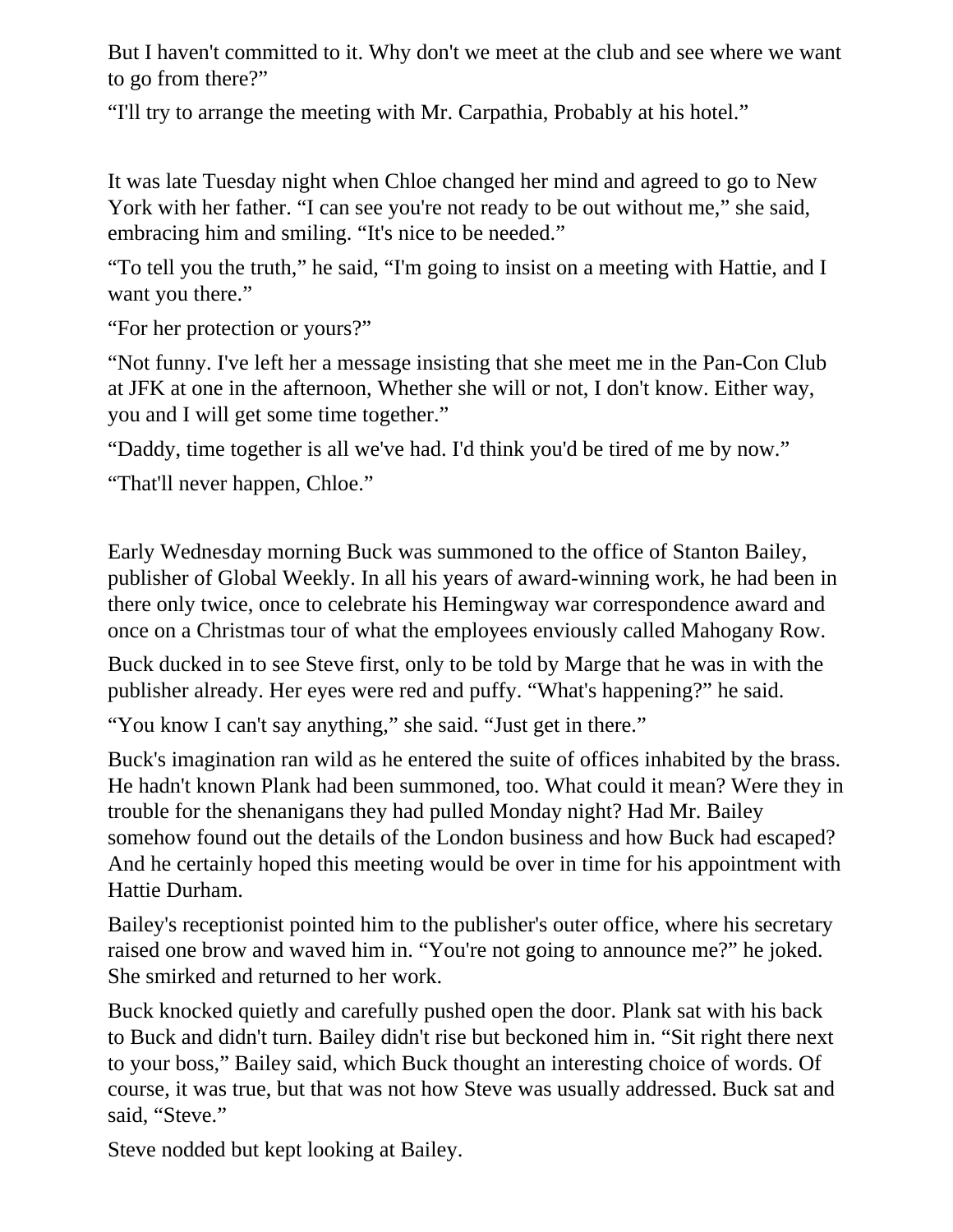"Couple of things, Williams," Bailey began, "before I get down to business. You're cleared of everything overseas, right?"

Buck nodded. "Yes, sir. There should never have been any doubt."

"Well, 'course there shouldn't, but you were lucky. I guess it was smart to make it look like whoever was after you got you, but you made us think that for a while too, you know."

"Sorry. I'm afraid that was unavoidable."

"And you wound up giving them ammunition to use against you if they wanted to bust you for some reason."

"I know. That surprised me."

"But you got it taken care of."

"Right."

"How?"

"Sir?"

"What part of 'how' don't you understand? How did your clear yourself? We got word there were witnesses that you did it."

"There must have been enough others who knew the truth. Tompkins was a friend of mine. I had no reason to kill him, and I sure didn't have the means. I wouldn't have the slightest idea how to make a bomb or transport it, or detonate it."

"You could have paid to have it done."

"But I didn't. I don't run in those circles, and if I did, I wouldn't have had Alan killed."

"Well, the news coverage is all vague enough that none of us look bad. Just looks like a misunderstanding."

"Which it was."

"Of course it was. Cameron, I asked to see you this morning because I have just accepted one of the least welcome resignations I have ever received."

Buck sat silent, his head spinning.

"Steve here tells me this will be news to you, so let me just drop it on you. He is resigning immediately to accept the position of international press secretary to Nicolae Carpathia. He's received an offer we can't come close to, and while I don't think it's wise or a good fit, he does, and it's his life. What do you think about that?"

Buck couldn't contain himself. "I think it stinks. Steve, what are you thinking of? You're going to move to Romania?"

"I'll be headquartered here, Buck. At the Plaza."

"Nice."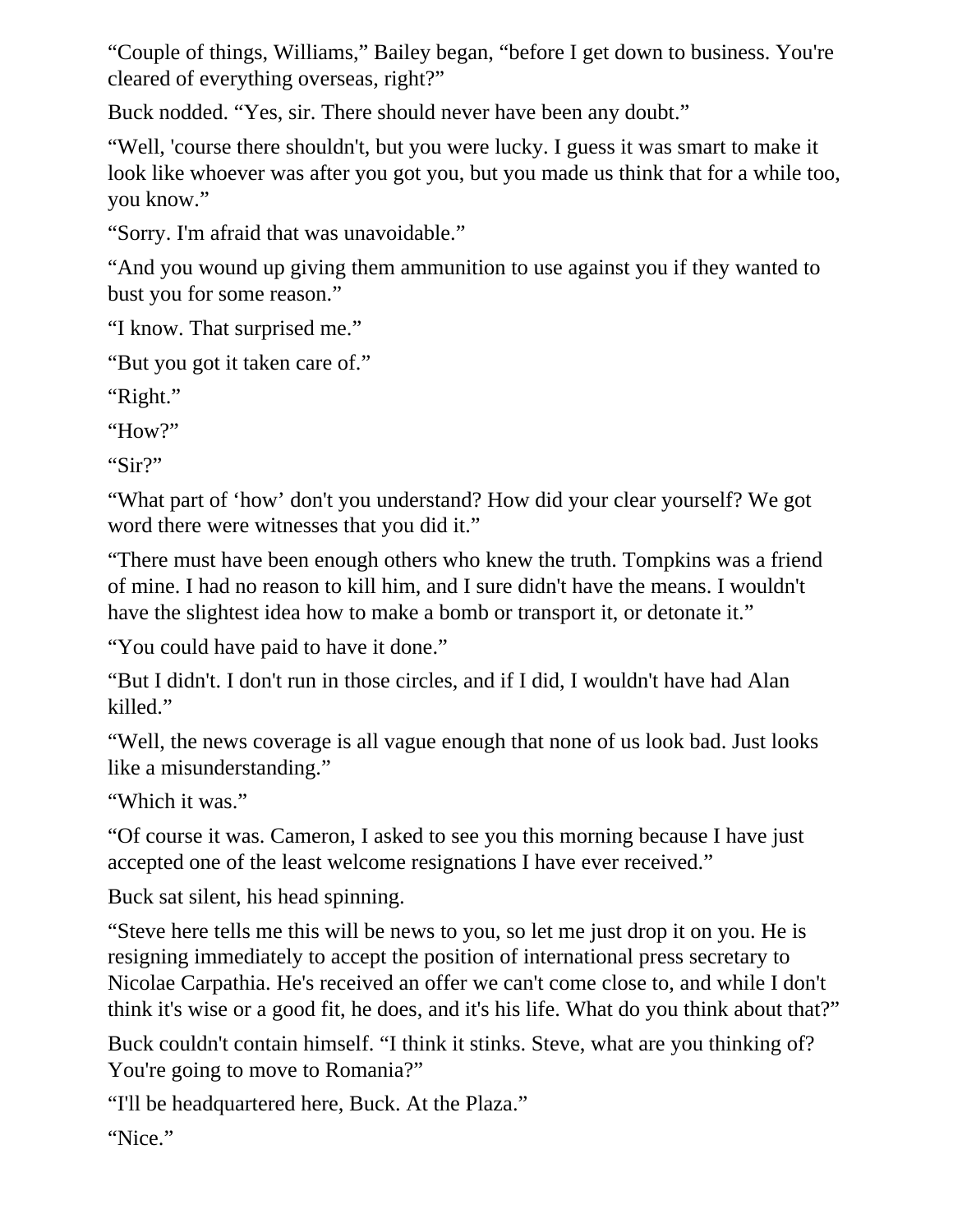"I'll say."

"Steve, this isn't you. You're not a PR guy."

"Carpathia is no ordinary political leader. Tell me you weren't on your feet cheering Monday."

"I was, but—"

"But nothing. This is the opportunity of a lifetime. Nothing else would have lured me from this job."

Buck shook his head. "I can't believe it. I knew Carpathia was looking for somebody, but—"

Steve laughed. "Tell the truth, Buck. He offered it to you first, didn't he?"

"No."

"He as much as told me he did."

"Well, he didn't. Matter of fact, I recommended Miller from Seaboard."

Plank recoiled and shot a glance at Bailey. "Really?"

"Yeah, why not? He's more the type."

"Buck," Steve said, "Eric Miller's body washed up on Staten Island last night. He fell off the ferry and drowned."

"Well," Bailey said summarily, "enough of that ugly business. Steve has recommended you to replace him."

Buck was still reeling from the news about Miller, but heard the offer. "Oh, please," he said, "you're not serious."

"You wouldn't want the job?" Bailey asked. "Shape the magazine, determine the coverage, still write the top stories yourself? Sure you would. By policy it would almost double your salary, and if that's what it took to get you to agree, I'd guarantee it."

"That's not it," Buck said. "I'm too young for the job I've got now."

"You don't believe that or you wouldn't be as good at it as you are."

"Yeah, but that's the sentiment of the staff."

"What else is new?" Bailey roared. "They think I'm too old. They thought Steve was too laid-back. Others thought he was too pushy. They'd complain if we brought in the pope himself."

"I thought he was missing."

"You know what I mean. Now how about it?"

"I could never replace, Steve, sir. I'm sorry. People may have complained, but they knew he was fair and in their corner."

"And so would you be."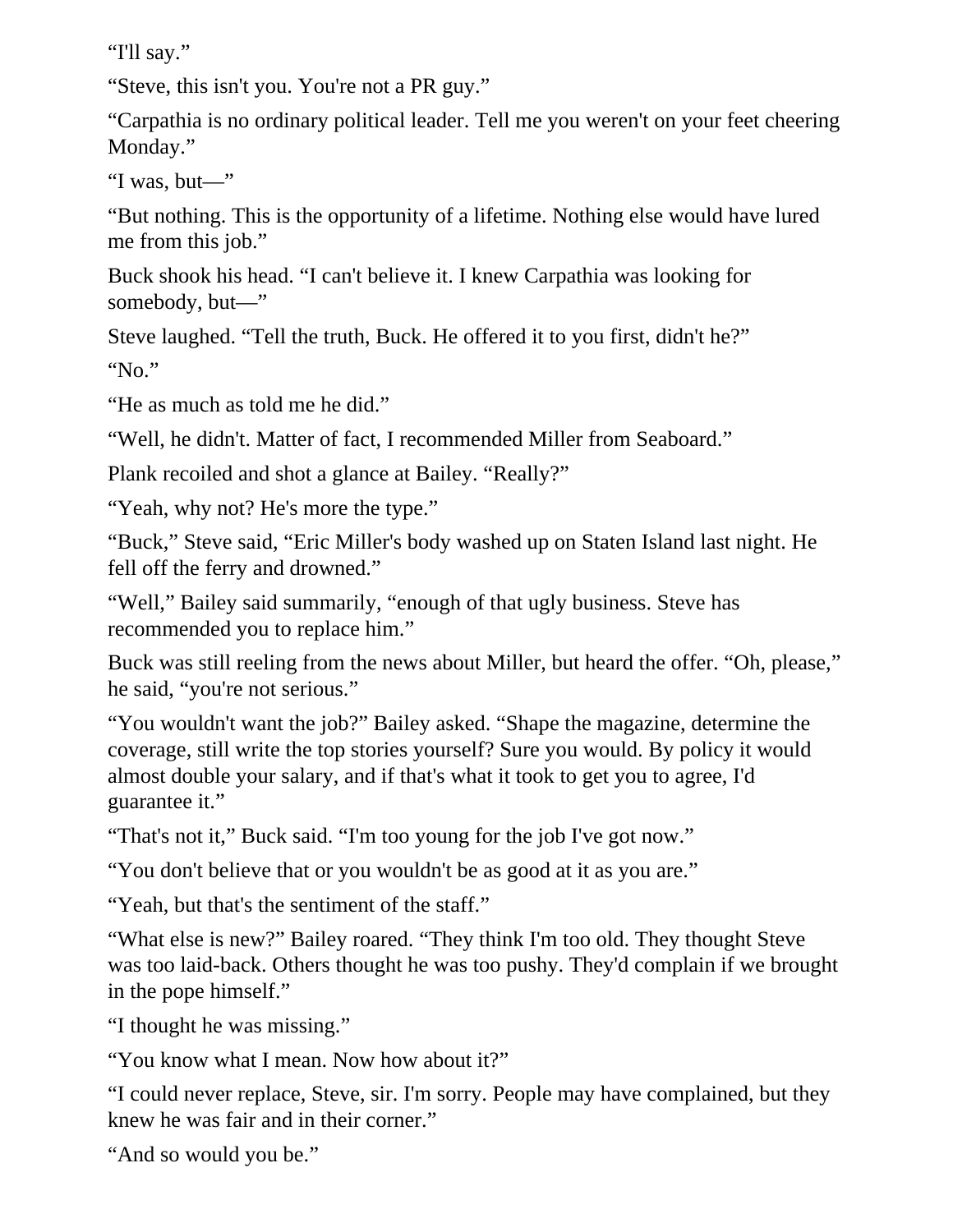"But they'd never give me the benefit of the doubt. They'd be in here undermining me and complaining from day one."

"I wouldn't allow it. Now, Buck, this offer isn't going to sit on the table indefinitely. I want you to take it, and I want to be able to announce it immediately."

Buck shrugged and looked at the floor. "Can I have a day to think about it?"

"Twenty-four hours. Meantime, don't say a word to anybody. Plank, anybody else know about you?"

"Only Marge."

"We can trust her. She'll never tell a soul. I had a three year affair with her and never worried about anybody finding out."

Steve and Buck flinched.

"Well," Bailey said, "you never knew, did you?"

"No," they said in unison.

"See how tight-lipped she is?" He waited a beat. "I'm kidding, boys. I'm kidding"

He was still laughing as they left the office.

## **CHAPTER EIGHTEEN**

BUCK followed Steve to his office. "Did you hear about those kooks at the Wailing Wall?" Steve said.

"Like I'm interested in that right now," Buck said. "Yeah, I saw them, and no, I don't want to cover that story. Now what is this?"

"This will be your office, Buck. Marge will be your secretary."

"You can't possibly think I would want your job. First off, we can't afford to lose you. You're the only sane person here."

"Including you?"

"Especially including me. You must have really run interference for me with Bailey if he thinks I would be anything but a powder keg in your job."

"Your job."

"You think I should take it."

"You bet I do. I suggested no one else and Bailey had no other candidates."

"He'd have all the candidates he wanted if he just announced the opening. Who wouldn't want this job, besides me?"

"If it's such a plum, why don't you want it?"

"I'd feel as if I were sitting in your chair."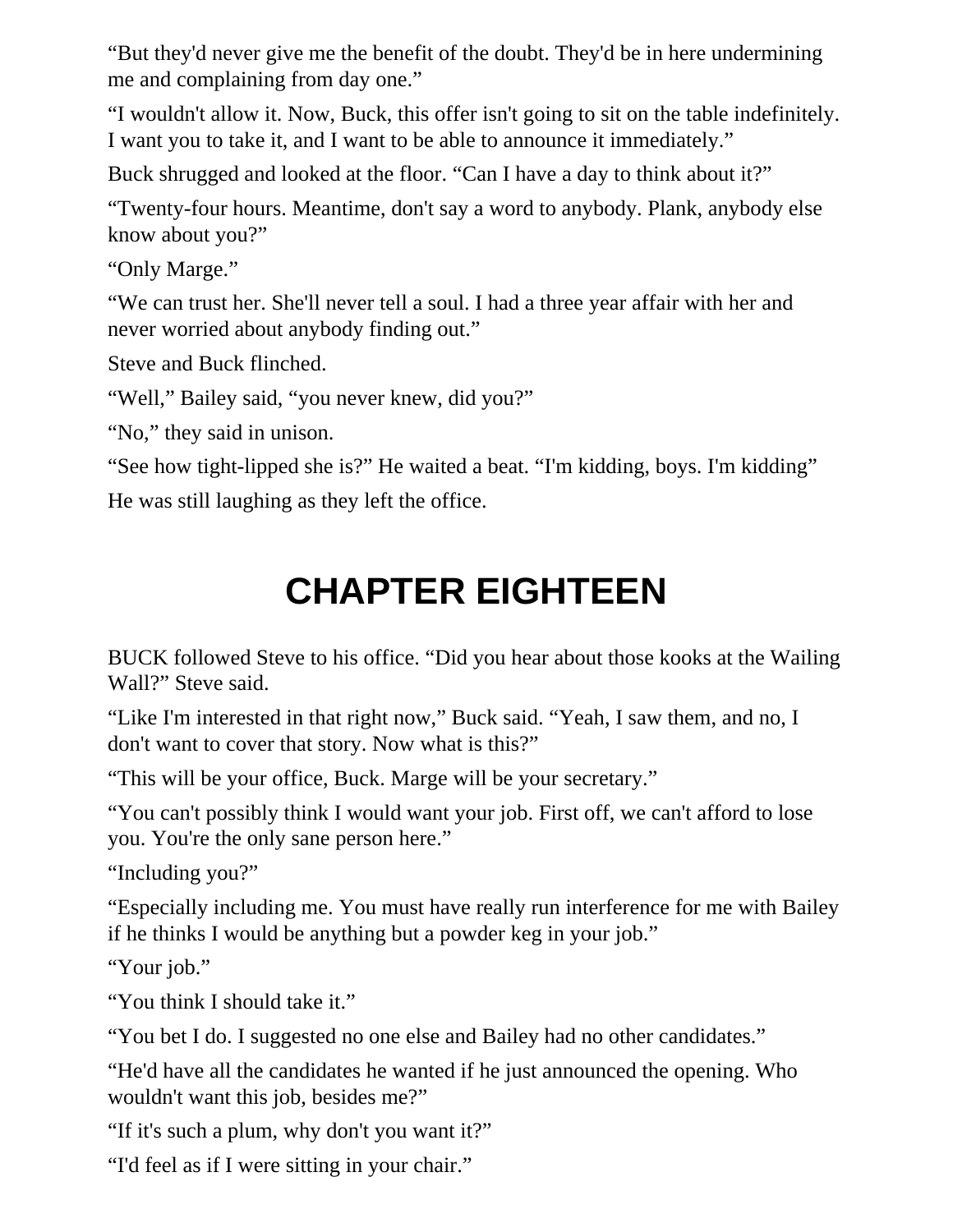"So order your own chair."

"You know what I mean, Steve. It won't be the same without you. This job isn't me."

"Look at it this way, Buck. If you don't take it, you have no say in who becomes your new boss. Anybody on this staff you want to work for?"

"Yeah, you."

"Too late. I'm gone tomorrow. Now seriously, you want to work for Juan?"

"You wouldn't recommend him."

"I'm not going to recommend anybody but you. You don't take it, you're on your own. You take your chances you'll wind up working for a colleague who already resents you. How many hot assignments you think you'll get then?"

"If I got dumped on, I'd threaten to go to Time or somewhere. Bailey wouldn't let that happen."

"You turn down a promotion, he might make it happen. Rejecting advancement is not a good career move."

"I just want to write."

"Tell me you haven't thought you could run this editorial department better than I do at times."

"A lot of times."

"Here's your chance."

"Bailey would never stand for my assigning myself all the best stuff."

"Make that a condition of your acceptance. If he doesn't like it, it's his decision, not yours."

For the first time, Buck allowed a sliver of light to enter his head about the possibility of taking the executive editor job. "I still can't believe you'd leave to become a press secretary, Steve. Even for Nicolae Carpathia."

"Do you know what's in store for him, Buck?"

"A little."

"There's a sea of power and influence and money behind him that will propel him to world prominence so quick it'll make everyone's head spin."

"Listen to yourself. You're supposed to be a journalist."

"I hear myself, Buck. I wouldn't feel this way about anybody else. No U.S. president could turn my head like this, no U.N. secretary-general."

"You think he'll be bigger than that."

"The world is ready for Carpathia, Buck. You were there Monday. You saw it. You heard it. Have you ever met anyone like him?"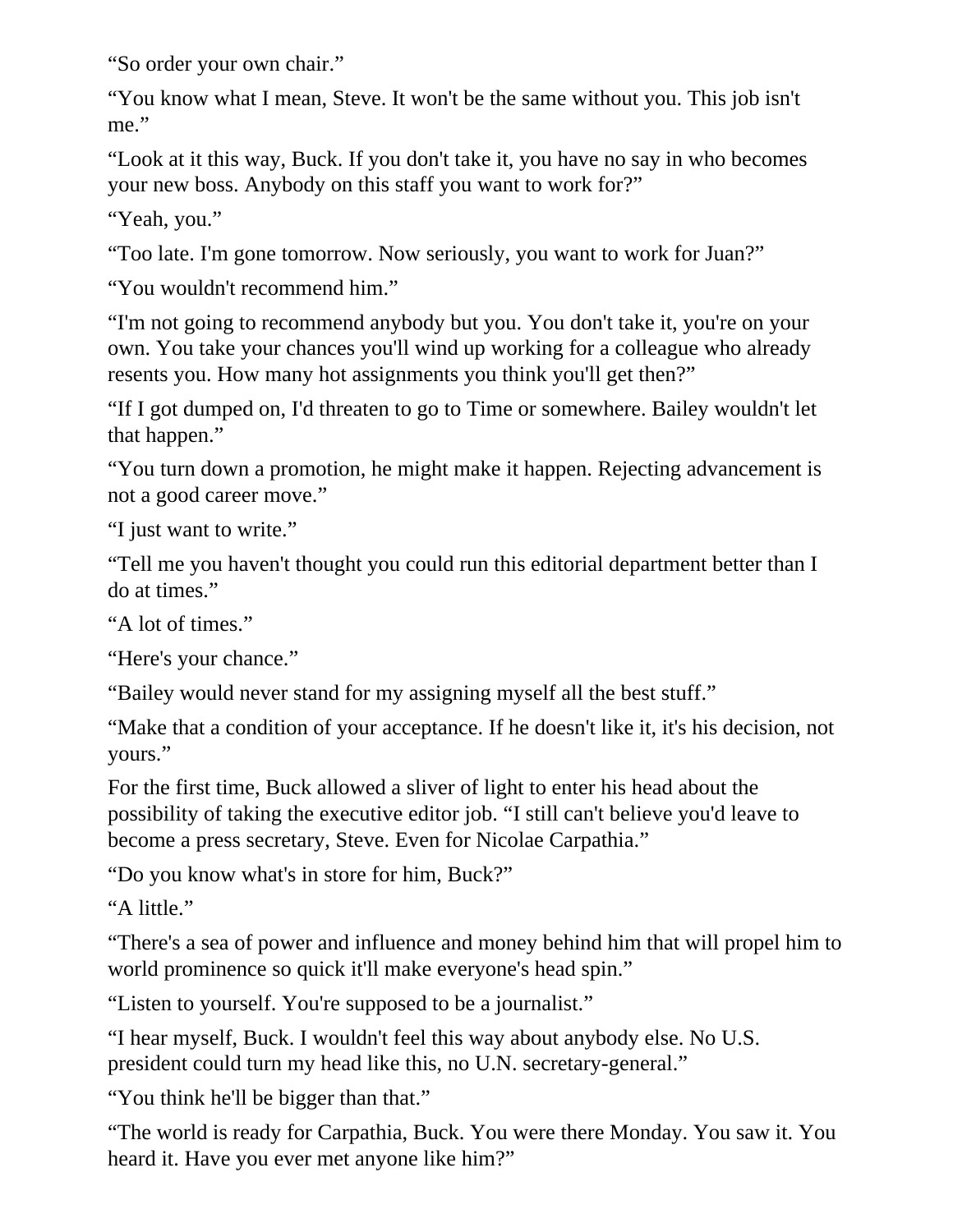"No."

"You never will again, either. If you ask me, Romania is too small for him. Europe is too small for him. The U.N. is too small for him."

"What's he gonna be, Steve, king of the world?"

Steve laughed. "That won't be the title, but don't put it past him. The best part is, he's not even aware of his own presence. He doesn't seek these roles. They are thrust upon him because of his intellect, his power, his passion."

"You know, of course, that Stonagal is behind him."

"Of course. But he'll soon supersede Stonagal in influence because of his charisma. Stonagal can't be too visible, and so he will never have the masses behind him. When Nicolae comes to power, he'll in essence have jurisdiction over Stonagal."

"Wouldn't that be something?"

"I say it'll happen sooner than any of us can imagine, Buck."

"Except you, of course."

"That's exactly how I feel. You know I've always had good instincts. I'm sure I'm sitting on one of the greatest rises to power of anyone in history. Maybe the greatest. And I'll be right there helping it happen."

"What do you think of my instincts, Steve?"

Steve pressed his lips together. "Other than your writing and reporting, your instincts are the things I most envy."

"Then rest easy. My gut feeling is the same as yours. And except that I could never be anybody's press secretary, I almost envy you. You are uniquely positioned to enjoy the ride of your life."

Steve smiled. "We'll keep in touch. You'll always have access, to me and to Nicolae."

"I can't ask for more than that."

Marge interrupted on the intercom without signaling first. "Hit your TV, Steve, or whoever's TV it is now."

Steve smiled at Buck and switched on. CNN was broadcasting live from Jerusalem, where two men had tried to attack the preachers at the Wailing Wall, Dan Bennett was on the scene for CNN.

"It was an ugly and dangerous confrontation for what many here are calling the two heretical prophets, known only as Moishe and Eli," Bennett said. "We know these names only because they have referred to each other thus, but we have been unable to locate anyone who knows anymore about them. We know of no last names, no cities no families or friends. They have been taking turns preaching—preaching, if you will—for hours and continuing to claim that Jesus Christ is the Messiah. They have proclaimed over and over that the great worldwide disappearances last week,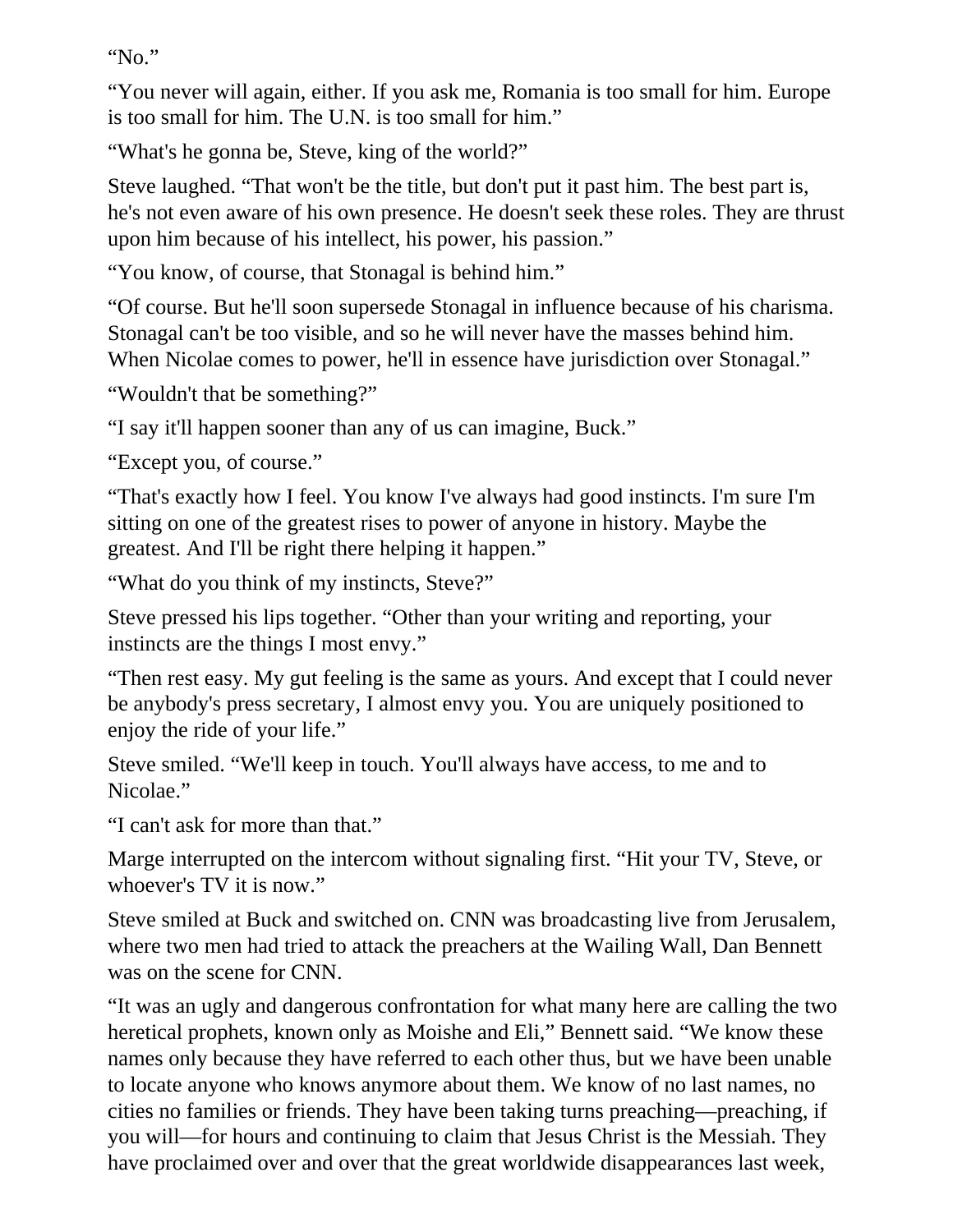including many here in Israel, evidence of Christ's rapture of his church.

"A heckler asked why they had not, disappeared, if they new so much. The one called Moishe answered, quote, 'Where we come from and where we go we cannot know.' His companion, Eli, was quoted, 'In his house are many mansions,' apparently a quotation attributed to Christ.

"Surrounded by zealots most of the day, the preachers were finally attacked just moments ago by two men in their mid-twenties. Watch the tape as our cameras caught the action. You can see the two at the back of the crowd, working their way to the front. Both are wearing long, hooded robes and are bearded. You can see that they produce weapons as they emerge from the crowd. One has an Uzi automatic weapon and the other a bayonet-type knife that appears to have come from an Israeli issue military rifle. The one wielding the knife surges forward first, displaying his weapon to Moishe, who had been speaking. Eli, behind him, immediately falls to his knees, his face toward the sky. Moishe stops speaking and merely looks at the man, who appears to trip. He sprawls while the man with the Uzi points the weapon at the preachers and appears to pull the trigger.

"There is no sound of gunfire as the Uzi apparently jams, and the attacker seems to trip over his partner and both wind up on the ground. The group of onlookers has backed away and run for cover, but watch again closely as we rerun this. The one with the gun seems to fall of his own accord.

"As we speak, both attackers lie at the feet of the preachers, who continue to preach. Angry onlookers demand help for the attackers, and Moishe is speaking in Hebrew. Let's listen and we'll translate as we go.

"He's saying, 'Men of Zion, pick up your dead! Remove from before us these jackals who have no power over us!'

"A few from the crowd approach tentatively while Israeli soldiers gather at the entrance to the Wall. The zealots are waving them off. Eli is speaking. 'You who aid the fallen are not in danger unless you come against the anointed ones of the Most High,' apparently referring to himself and his partner. The fallen attackers are being rolled onto their backs, and those attending them are weeping and shouting and backing away. 'Dead! Both dead!' they are saying, and now the crowd seems to want the soldiers to enter. They are clearing the way. The soldiers are, of course, heavily armed. Whether they will try to arrest the strangers, we don't know, but from what we saw, the two preachers neither attacked nor defended themselves against the men now on the ground.

"Moishe is speaking again: 'Carry off your dead, but do not come nigh to us, says the Lord God of Hosts!' This he has said with such volume and authority that the soldiers quickly have checked pulses and carried off the men.

"We will report any word we receive on the two who attempted to attack the preachers here at the Wall in Jerusalem. At this moment, the preachers have continued their shouting, proclaiming, 'Jesus of Nazareth, born in Bethlehem, King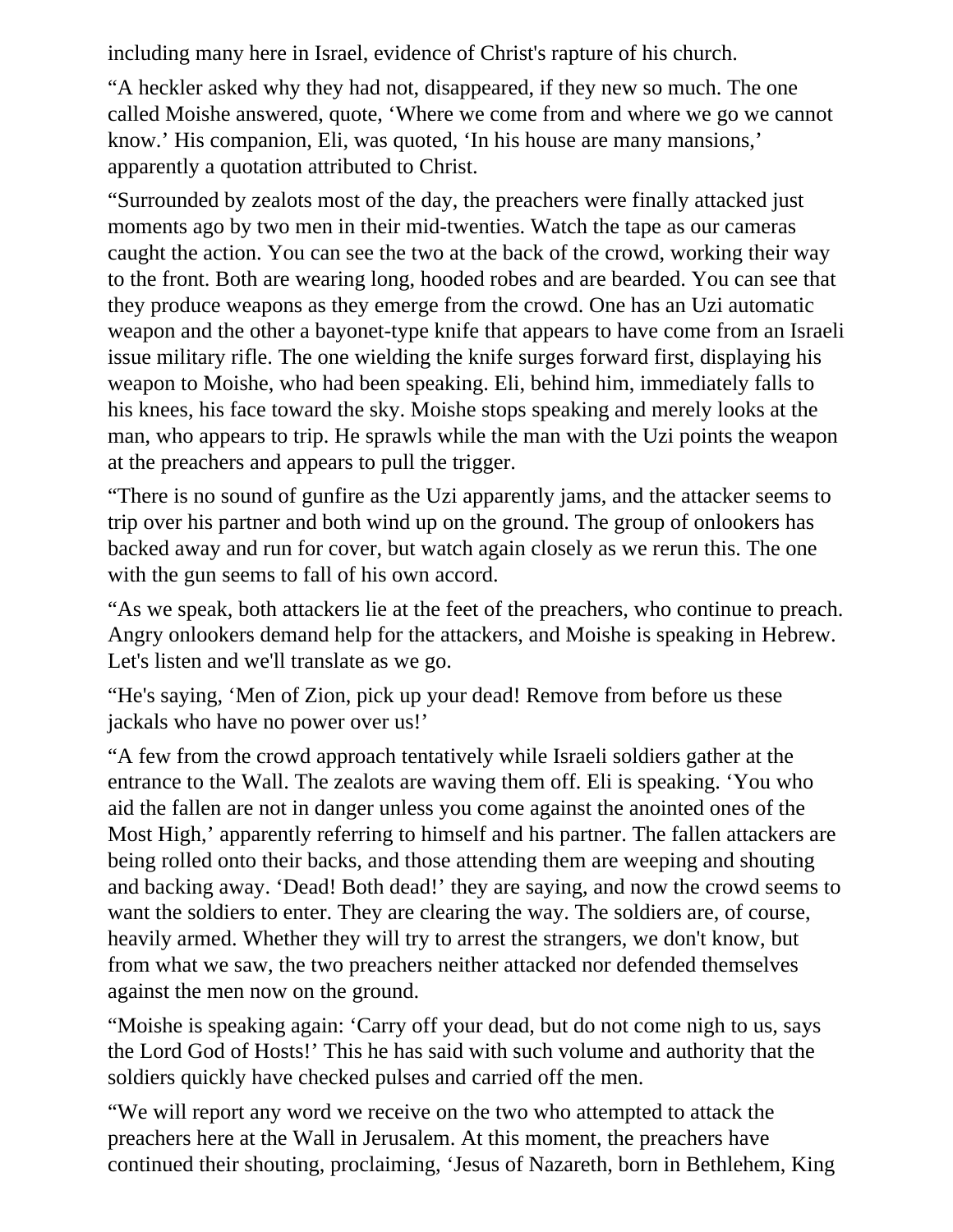of the Jews, the Chosen one, Ruler of all nations.'"

Marge and a few others on the staff had drifted into the office during the telecast. "If that doesn't beat all" one said. "What a couple of kooks."

"Which two?" Buck said. "You can't say the preach whoever they are, didn't warn 'em."

"What's going on over there?" someone else asked.

"All I know," Buck said, "Is that things happen there that no one can explain."

Steve raised his eyebrows. "If you believe in the Virgin birth, that's been true for centuries."

Buck rose. "I've got to get to JFK," he said.

"What are you gonna do about the job?"

"I've got twenty-four hours, remember?"

"Don't use them all. Answer too quick, you look eager; too slow, you took indecisive."

Buck knew Steve was right. He was going to have to accept the promotion just to protect himself from other pretenders. He didn't want to be obsessed with it all day. Buck was glad for the diversion of seeing Hattie Durham. His only question now was whether he would recognize her. They had met under most traumatic circumstances.

Rayford and Chloe arrived in New York just after noon on Wednesday and went directly to the Pan-Con Club to wait for Hattie Durham. "I'm guessing she won't show," Chloe said.

"Why?"

"Because I wouldn't if I were her."

"You're not her, thank God."

"Oh, don't put her down, Dad. What makes you any better?"

Rayford felt awful. Chloe was right. Why should he think less of Hattie just because she seemed dim at times? That hadn't bothered him when he had seen her only as a physical diversion. And now, just because she had been nasty with him on the phone and never acknowledged his last invitation to meet today, he had categorized her as less desirable or less deserving.

"I am no better," he conceded. "But why wouldn't you show up if you were her?"

"Because I'd have an idea of what you'd have in mind. You're going to tell her you no longer have feelings for her, but that now you care about her eternal soul."

"You make that sound cheap."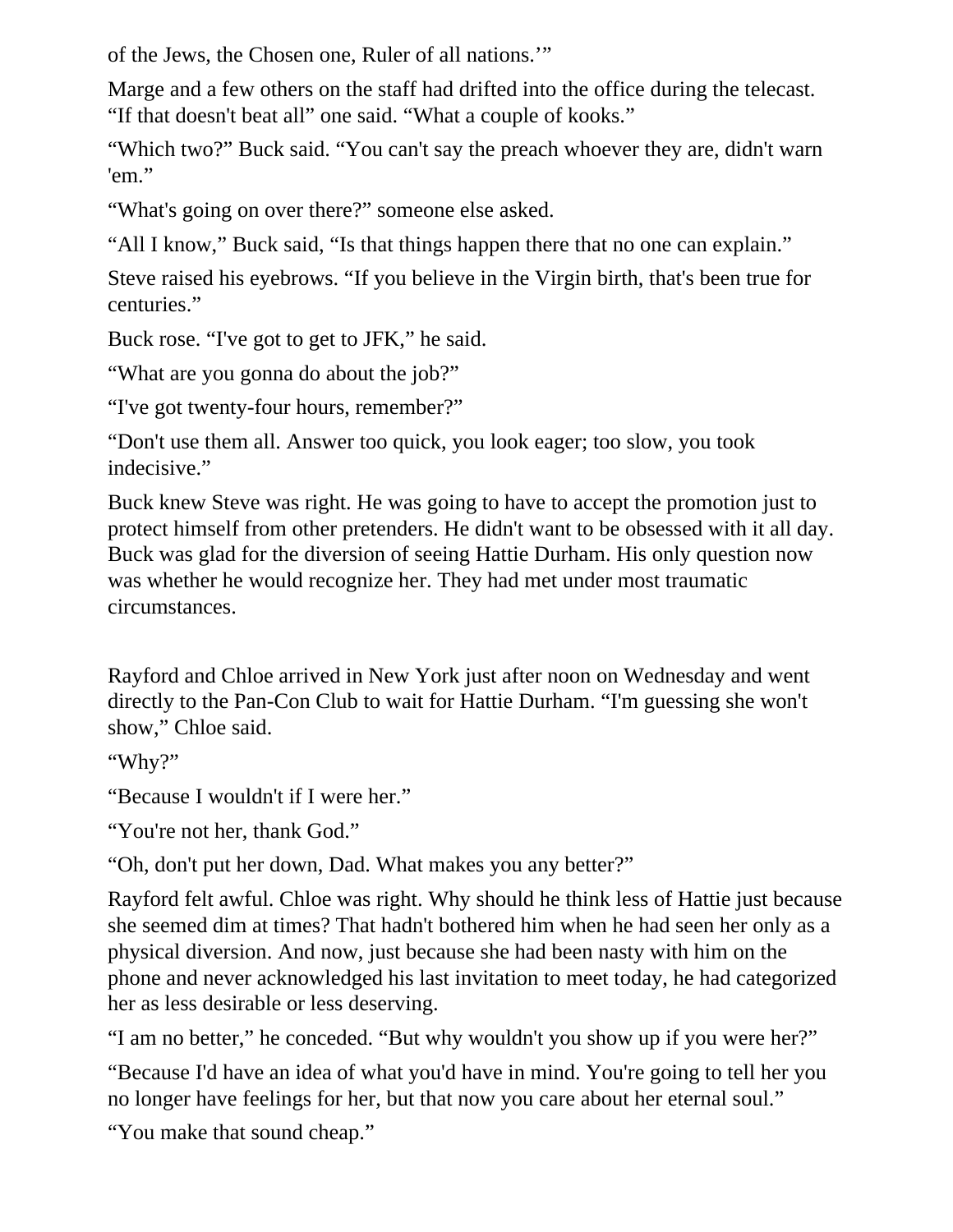"Why should it impress her that you care about her soul when she thinks you used to be interested in her as a person?"

"That's just it, Chloe. I wasn't ever interested in her as a person."

"She doesn't know that. Because you were so circumspect and so careful, she thought you were better than most men, who would just come right out and hit on her. I'm sure she feels bad about Mom, and she probably understands that you're not in any state of mind to start new relationship. But it can't make her day to be sent away like it was just as much her fault."

"It was, though."

"No, it wasn't, Dad. She was available. You shouldn't have been, but you were giving signals like you were. In this day and age, that made you fair game."

He shook his head. "Maybe that was why I was never good at that game."

"I'm glad, for Mom's sake, that you weren't."

"So, you think I shouldn't what, let her down easy or I her about God?"

"You've already let her down, Daddy. She guessed what you were going to say and you confirmed it. That's why I say she won't come. She's still hurt. Probably."

"Oh, she was mad, all right."

"Then what makes you think she's going to be receptive to your heaven pitch?"

"It's not a pitch! Anyway, doesn't it prove I care about her in a genuine way now?"

Chloe went and got a soft drink. When she returned and sat next to her father, she put a hand on his shoulder. "I don't want to sound like a know-it-all," she said. "I know you're more than twice my age, but let me give you an idea how a woman thinks, especially someone like Hattie. OK?"

"I'm all ears."

"Does she have any religious background?"

"I don't think so."

"You never asked? She never said?"

"Neither of us ever gave it much thought."

"You never complained to her about Mom's obsession, like you sometimes did with me?"

"Come to think of it, I did. Of course, I was trying to use that to prove that your mother and I were not communicating."

"But Hattie didn't say anything about her own thoughts about God?"

Rayford tried to remember. "You know, I think she did say something supportive, or maybe sympathetic, about your mom."

"That makes sense. Even if she had wanted to come between you, she might have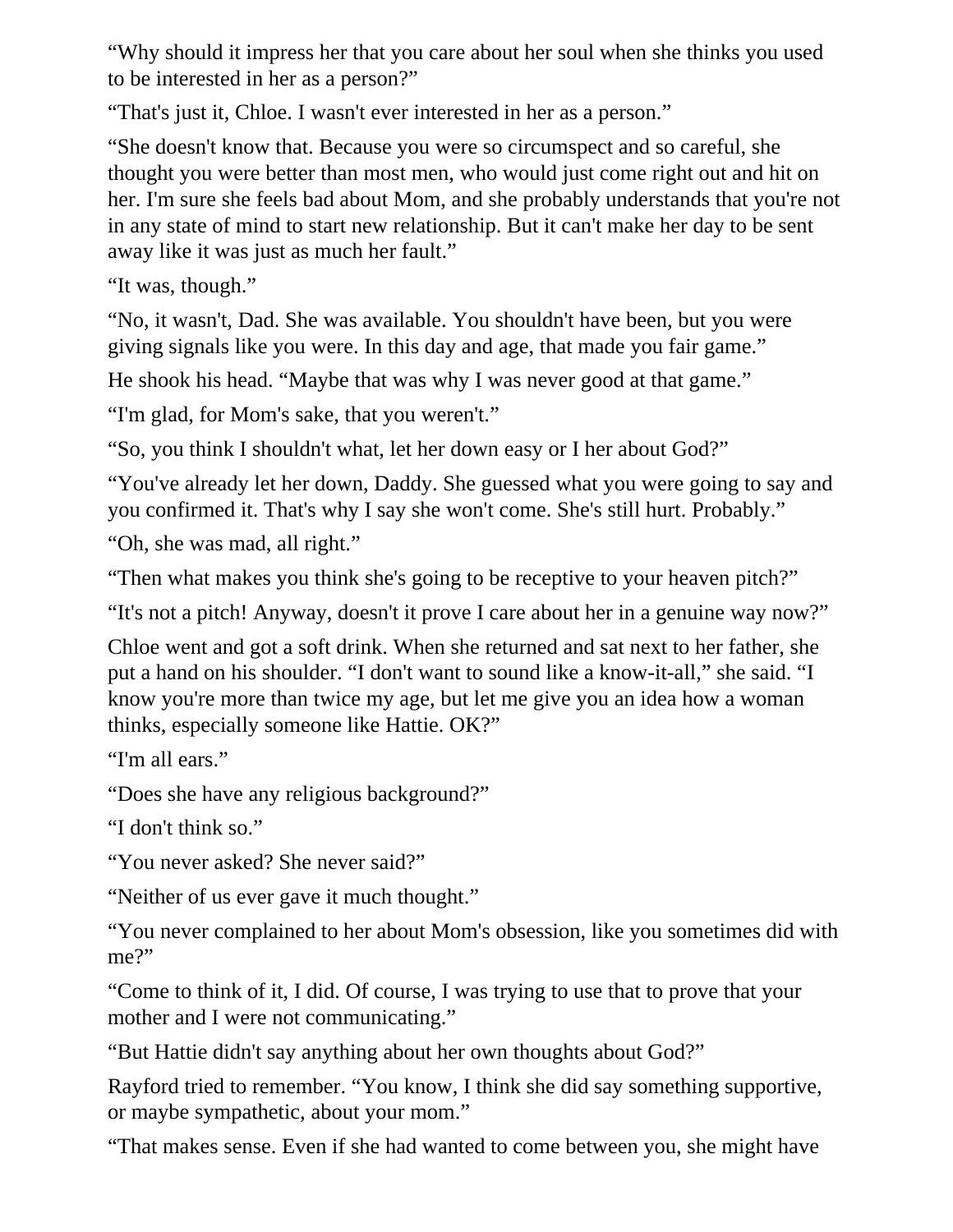wanted to be sure you were the one putting the wedge between yourself and Mom, not her."

"I'm not following."

"That's not my point anyway. What I'm getting at is that you can't expect someone who is not even a church person to give a rip about heaven and God and all that. If I am having trouble dealing with it, and I love you and it's become the most important thing in your life. You can't assume she has any interest, especially if it's to her as a sort of a consolation prize after losing your attention."

"But my attention is purer now, more genuine!"

"To you, maybe. To her this is going to be much less active than the possibility of having someone who she thought might love her and be there for her."

"That's what God will do for her."

"Which sounds real good to you. I'm just telling you, not going to be something she wants to hear"

"So what if she does show up? Should I not talk to about it?"

"I don't know. If she shows, that might mean she's still hoping there's a chance with you. Is there?"

"No."

"Then you owe it to her to make that clear. But don't so emphatic, and don't choose that time to try to sell on—"

"Stop talking about my faith as something I'm trying sell or pitch."

"Sorry. I in just trying to reflect how it's going to sound to her."

Rayford had no idea what to say or do about Hattie. He feared his daughter was right, and that gave him a glimpse of where her mind was, too. Bruce Barnes had told him that most people are blind and deaf to the truth until they find it; then it makes all the sense in the world. How could he argue? That's what had happened to him.

Hattie had rushed up to Buck when he arrived at the club around eleven. His anticipation of any possibilities dissipated when the first thing out of her mouth was, "So, am I gonna get to meet Nicolae Carpathia?"

When Buck had originally promised to try to introduce her to Nicolae, he hadn't thought it through. Now, after hearing Steve rhapsodize about the prominence of Carpathia, he felt trivial calling to ask if he could introduce a friend, a fan. He called Dr. Rosenzweig. "Doc, I feel kinda stupid about this, and maybe you should just say no, that he's too busy. I know he's got a lot on his plate and this girl is no one he needs to meet."

"It's a girl?"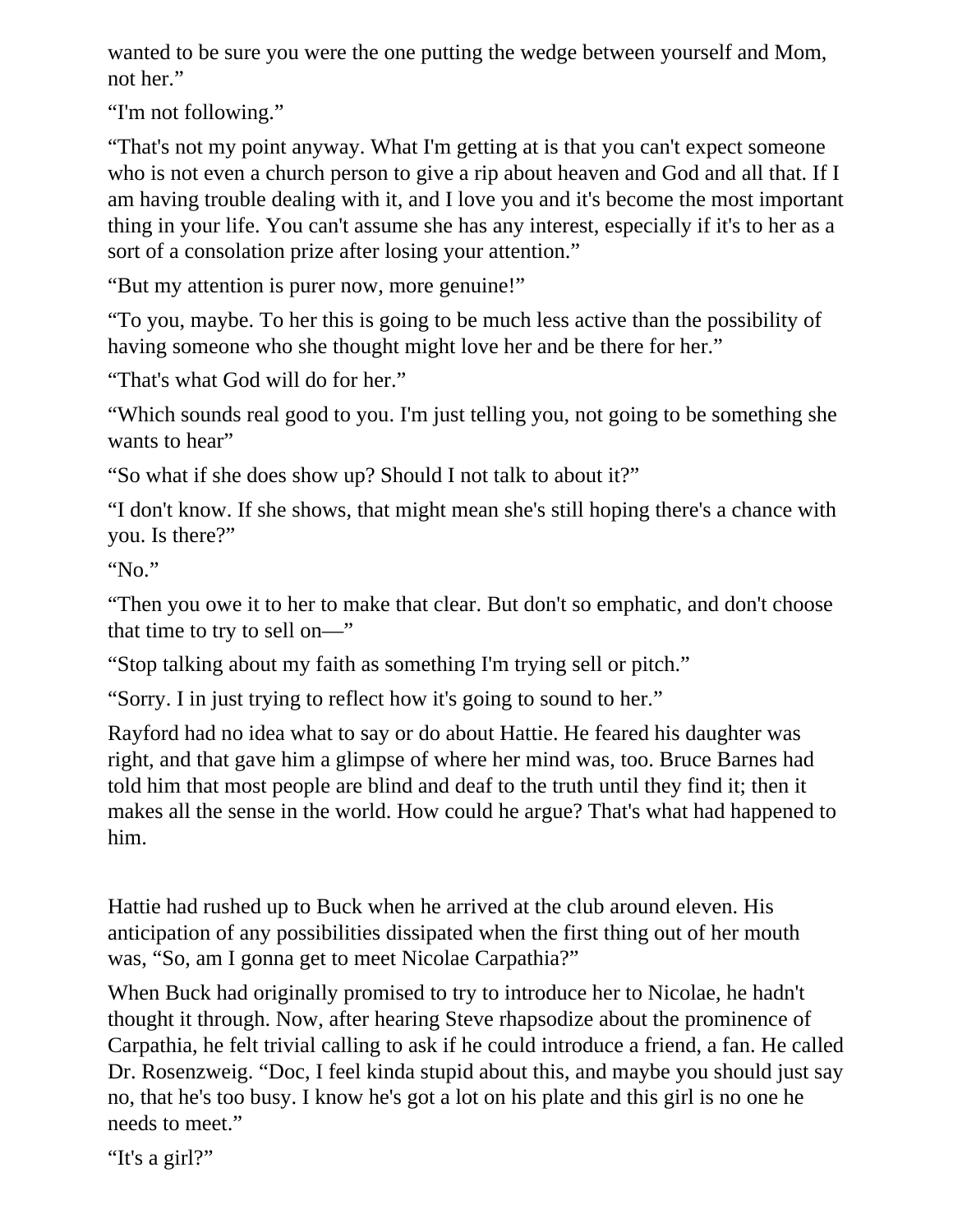"Well, a young woman. She's a flight attendant."

"You want him to meet a flight attendant?"

Buck didn't know what to say. That reaction was exactly what he had feared. When he hesitated, he heard Rosenzweig cover the phone and call out for Carpathia. "Doc, no! Don't ask him!"

But he did. Rosenzweig came back on and said, "Nicolae says that any friend of yours is a friend of his. He has a few moments, but only a few moments, right now."

Buck and Hattie rushed to the Plaza in a cab. Buck realized immediately how awkward he felt and how much worse he was about to feel. Whatever reputation he enjoyed with Rosenzweig and Carpathia as an international journalist would forever be marred. He would be known as the hanger-on who dragged a groupie up to shake hands with Nicolae.

Buck couldn't hide his discomfort, and on the elevator he blurted, "He really has only a second, so we shouldn't stay long."

Hattie stared at him. "I know how to treat VIPs, you know," she said. "I often serve them on flights."

"Of course you do."

"I mean, if you're embarrassed by me or—"

"It's not that at all, Hattie."

"If you think I won't know how to act"

"I'm sorry. I'm just thinking of his schedule."

"Well, right now we're on his schedule, aren't we?"

He sighed. "I guess we are." Why, oh, why, do I get myself into these things?

In the hallway Hattie stopped by a mirror and checked her face. A bodyguard opened the door, nodded at Buck, and looked Hattie over from head to toe. She ignored him, craning her neck to find Carpathia. Dr. Rosenzweig emerged from the parlor. "Cameron," he said, "a moment please."

Buck excused himself from Hattie, who looked none too pleased. Rosenzweig pulled him aside and whispered, "He wonders if you could join him alone first?"

Here it comes, Buck thought, flashing Hattie an apologetic look and holding up a finger to indicate he would not, be long. Carpathia's gonna have my neck for wasting his time.

He found Nicolae standing a few feet in front of the TV, watching CNN. His arms were crossed, his chin in his hand. He glanced Buck's way and waved him in. Buck shut the door behind him, feeling as if he had been sent to the principal's office. But Nicolae did not mention Hattie.

"Have you seen this business in Jerusalem?" he said. Buck said he had. "Strangest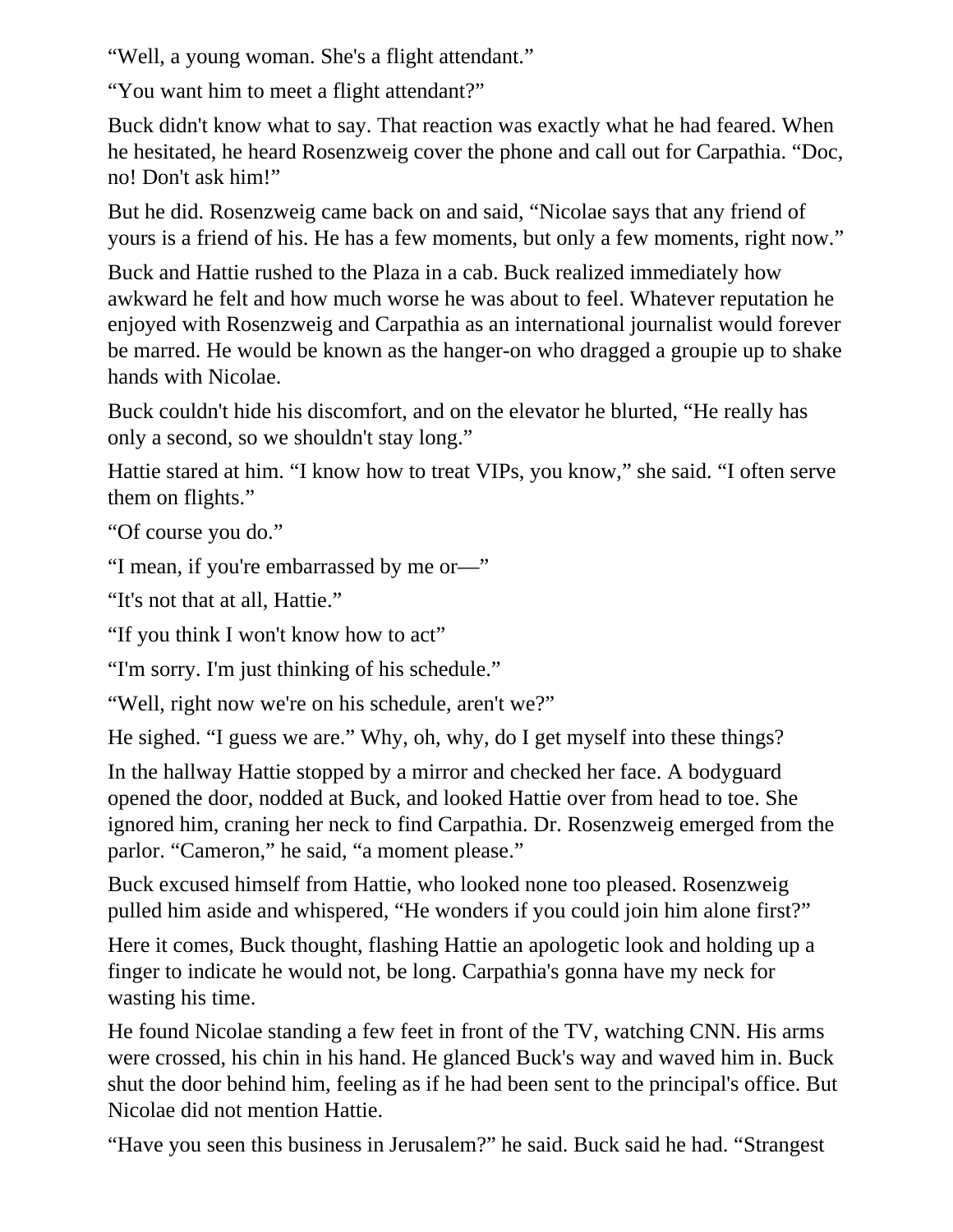thing I have ever seen."

"Not me," Buck said.

"No?"

"I was in Tel Aviv when Russia attacked."

Carpathia kept his eyes on the screen as CNN played over and over the attack on the preachers and the collapsing of the would-be assassins. "Yes," he mumbled. "That would have been something akin to this. Something unexplainable. Heart attacks, they say."

"Pardon?"

"The attackers are dead of heart attacks."

"I hadn't heard that."

"Yes. And the Uzi did not jam. It is in perfect working order."

Nicolae seemed transfixed by the images. He continued to watch as he talked. "I wondered what you thought of my choice for press secretary."

"I was stunned."

"I thought you might be. Look at this. The preachers never touched either of them. What are the odds? Were they scared to death, was that it?"

The question was rhetorical. Buck didn't answer.

"Hm, hm, hm," Carpathia exclaimed, the least articulate Buck had ever heard him. "Strange indeed. There is no question Plank can do the job though, do you agree?"

"Of course. I hope you know you've crippled the Weekly."

"Ah! I have strengthened it. What better way to have the person I want at the top?"

Buck shuddered, relieved when Carpathia looked away from the TV at last. "This makes me feel just like Jonathan Stonagal, maneuvering people into positions." He laughed, and Buck was pleased to see that he was kidding.

"Did you hear what happened to Eric Miller?" Buck asked.

"Your friend from Seaboard Monthly? No. What?"

"Drowned last night."

Carpathia looked shocked. "You do not say! Dreadful!"

"Listen, Mr. Carpathia—"

"Buck, please! Call me Nicolae."

"I'm not sure I'll be comfortable doing that. I just wanted to apologize for bringing this girl up to meet you. She's just a flight attendant, and—"

"Nobody is just anything," he said, taking Buck's arm. "Everyone is of equal value, regardless of their station."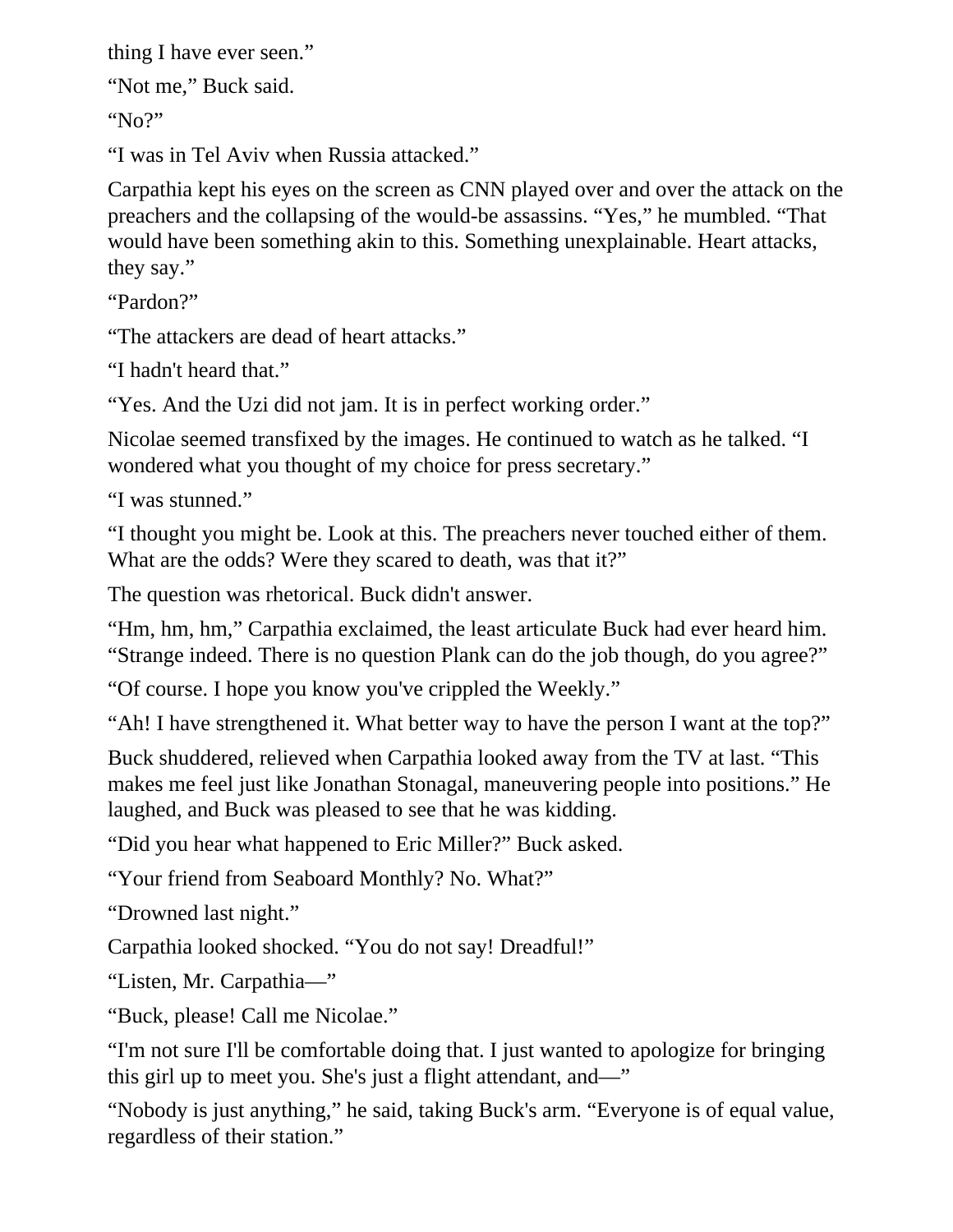Carpathia led Buck to the door, insisting he be introduced. Hattie was appropriate and reserved, though she giggled when Carpathia kissed her on each cheek. He asked her about herself, her family, her job. Buck wondered if he had ever taken a Carnegie course on how to win friends and influence people.

"Cameron," Dr. Rosenzweig whispered. "Telephone."

Buck took it in the other room. It was Marge. "I hoped you'd be there," she said. "You just got a call from Carolyn Miller, Eric's wife. She's pretty shook up and really wants to talk to you."

"I can't call her from here, Marge."

"Well, get back to her as soon as you get a minute."

"What's it about?"

"I have no idea, but she sounded desperate. Here's her number."

When Buck reemerged, Carpathia was shaking hands with Hattie and then kissed her hand. "I am charmed," he said. "Thank you, Mr. Williams. And Miss Durham, it shall be my pleasure should our paths cross again."

Buck ushered her out and found her nearly overcome. "Some guy, huh?" he said.

"He gave me his number!" she said, nearly squealing.

"His number?"

Hattie showed Buck the business card Nicolae had handed her. It showed his title as president of the Republic of Romania, but his address was not Bucharest as one would expect. It was the Plaza Hotel, his suite number, phone number, and all. Buck was speechless. Carpathia had penciled in another phone number, not at the Plaza, but also in New York. Buck memorized it.

"We can eat at the Pan-Con Club," Hattie said. "I don't really want to see this pilot at one, but I think I will, just to brag about meeting Nicolae."

"Oh, now it's Nicolae, is it?" Buck managed, still shaken by Carpathia's business card. "Trying to make someone jealous?"

"Something like that," she said.

"Would you excuse me a second?" he said. "I need to make a call before we head back."

Hattie waited in the lobby while Buck ducked around the corner and dialed Carolyn Miller. She sounded horrible, as if she had been crying for hours and hadn't slept, which was no doubt true.

"Oh, Mr. Williams, I appreciate your calling."

'"course, ma'am, and I am so sorry about your loss."

"You remember that we've met?"

"I'm sorry, Mrs. Miller. Refresh me."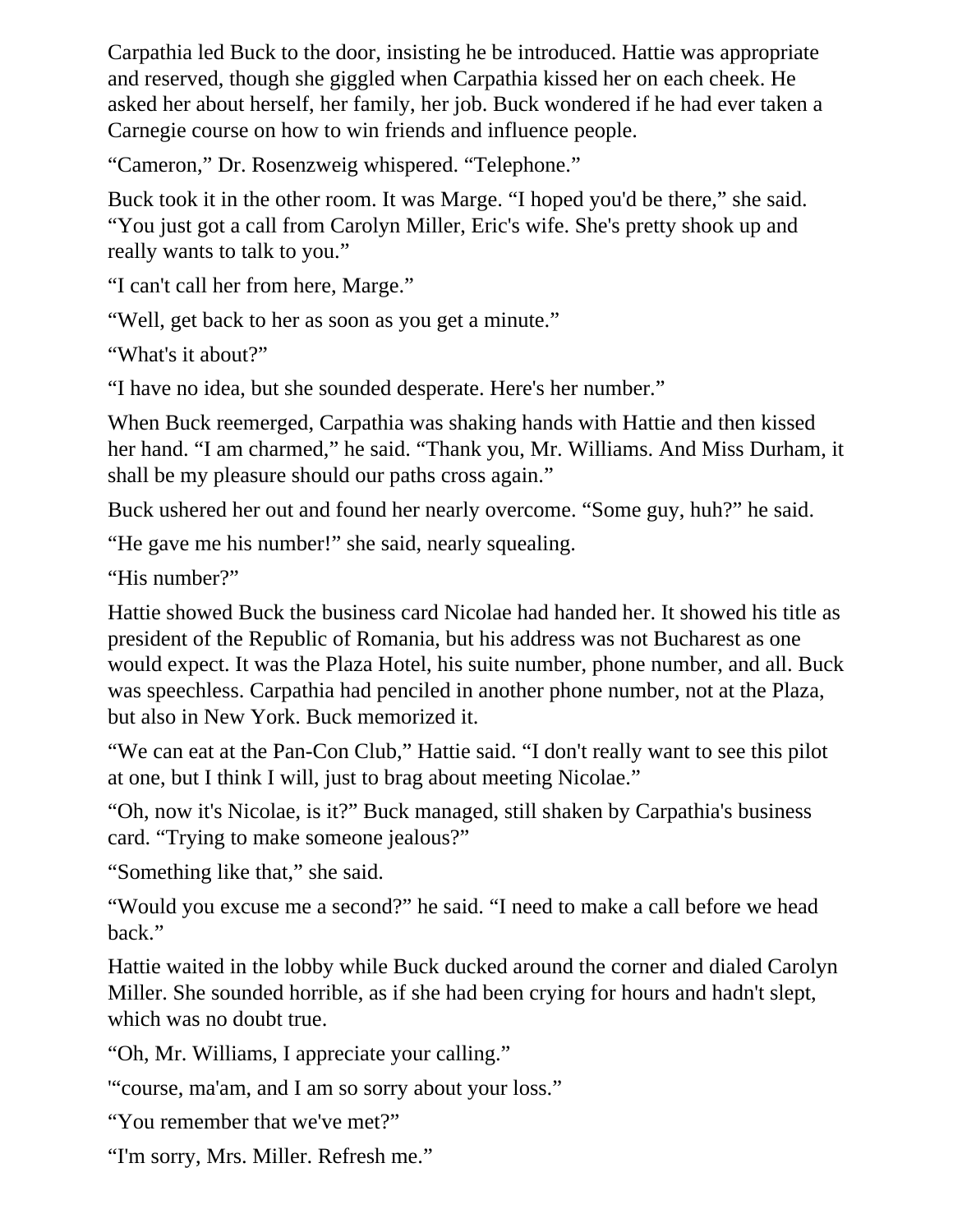"On the presidential yacht two summers ago."

"Certainly! Forgive me."

"I just didn't want you to think we'd never met. Mr. Williams, my husband called me last night before heading for the ferry. He said he was tracking a big story at the Plaza and had run into you."

"True."

"He told me a crazy story about how you two had a wrestling match or something over an interview with this Romanian guy who spoke at—"

"Also true. It wasn't anything serious, ma'am. Just a disagreement. No hard feelings."

"That's how I took it. But that was the last conversation I'll ever have with him, and it's driving me crazy. Do you know how cold it was last night?"

"Nippy, as I recall," Buck said, puzzled at her abrupt change of subject.

"Cold, sir. Too cold to be standing outside on the ferry, wouldn't you say?"

"Yes, ma'am."

"And even if he was, he's a good swimmer. He was a champion in high school."

"All due respect, ma'am, but that had to be—what, thirty years ago?"

"But he's still a strong swimmer. Trust me. I know."

"What are you saying, Mrs. Miller?"

"I don't know!" she shouted, crying. "I just wondered if you could shed any light. I mean, he fell off the ferry and, drowned? If doesn't make any sense!"

"It doesn't to me either, ma'am, and I wish I could help. But I can't."

"I know," she said. "I was just hoping."

"Ma'am, is someone with you, watching out for you."

"Yes, I'm OK. I have family here."

"I'll be thinking of you."

"Thank you."

Buck could see Hattie in a reflection. She seemed patient enough. He called a friend at the telephone company. "Alex! Do me a favor. Can you still tell me who's listed if I give you a number?"

"Long as you don't tell anybody I'm doin' it."

"You know me, man."

"Go ahead."

Buck recited the number he had memorized from the card Carpathia had given Hattie. Alex was back to him in seconds, reading off the information as it scrolled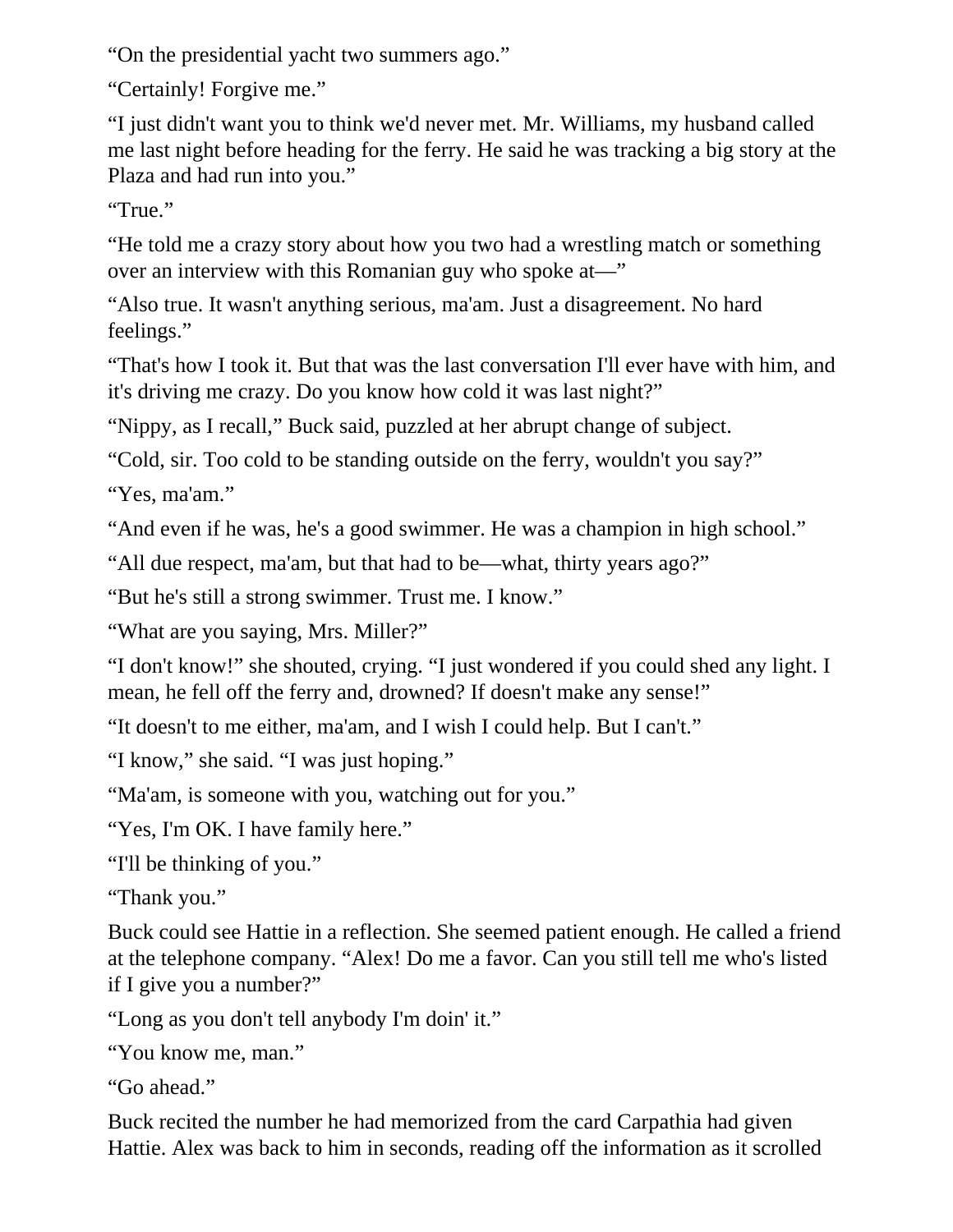onto his computer screen. "New York, U.N., administrative offices, secretarygeneral's office, unlisted private line, bypasses switchboard, bypasses secretary. OK?"

"OK, Alex. I owe you."

Buck was lost. He couldn't make any of this compute. He jogged out to Hattie. "I'm gonna be another minute," he said. "Do you mind?"

"No. As long as we can get back by one. No telling how long that pilot will wait. He's got his daughter with him."

Buck turned back to the phones, glad he had no interest in competing with Carpathia or this pilot for Hattie Durham's affection. He called Steve. Marge answered and he was short with her. "Hey, it's me. I need Plank right away."

"Well, have a nice day yourself," she said and rang him through.

"Steve," he said quickly, "your boy just made his first mistake."

"What're you talking about, Buck?"

"Is your first job going to be announcing Carpathia as the new secretary-general?" Silence.

"Steve? What's next?"

"You're a good reporter, Buck. The best. How did this get out?"

Buck told him about the business card.

"Whew! That doesn't sound like Nicolae. I can't imagine it was an oversight. Must have been on purpose."

"Maybe he's assuming this Durham woman is too ditzy to figure it out," Buck said, "or that she wouldn't show me. But how does he know she won't call the number too soon and ask for him there?"

"As long as she waits until tomorrow, Buck, he'll be all right."

"Tomorrow?"

"You can't use this, all right? Are we off the record?"

"Steve! Who do you think you're talking to? Are you working for Carpathia already? You're still my boss. You don't want me to run with something, you just tell me. Remember?"

"Well, I'm telling you. The Kalahari Desert makes up much of Botswana where Secretary-General Ngumo is from. He returns there tomorrow a hero, having become the first leader to gain access to the Israeli fertilizer formula."

"And how did he do that?"

"By his stellar diplomacy, of course."

"And he cannot be expected to handle the duties of both the U.N. and Botswana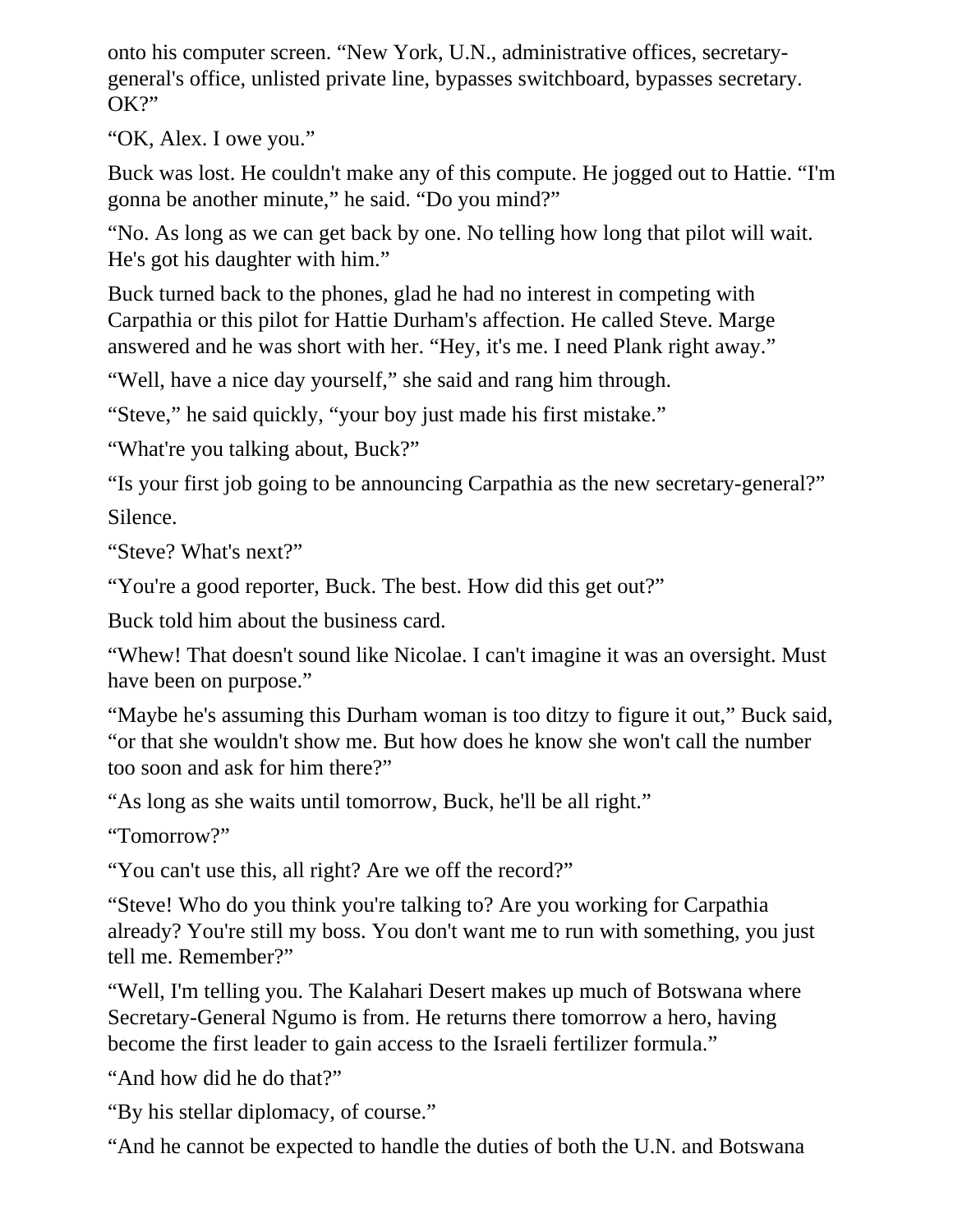during this strategic moment in Botswana history, right, Steve?"

"And why should he, when someone is so perfectly suited to step right in? We were there Monday, Buck. Who's going to oppose this?"

"Don't you?"

"I think it's brilliant."

"You're going to be a perfect press secretary, Steve. And I've decided to accept your old job."

"Good for you! Now you'll sit on this till tomorrow, you got it?"

"Promise. But will you tell me one more thing?"

"If I can, Buck."

"What did Eric Miller get too close to? What lead was he tracking?"

Steve's voice became hollow, his tone flat. "All I know about Eric Miller," he said, "is that he got too close to the railing on the Staten Island Ferry."

## **CHAPTER NINETEEN**

RAYFORD watched Chloe as she wandered around the Pan-Con Club, then stared out the window. He felt like a wimp. For days he had told himself not to push, not to badger her. He knew her. She was like him. She would run the other way if he pushed too hard. She had even talked him into backing off of Hattie Durham, should Hattie show up.

What was the matter with him? Nothing was as it was before or would ever be again. If Bruce Barnes was right, the disappearance of God's people was only the beginning of the most cataclysmic period in the history of the world. And here I am, Rayford thought, worried about offending people. I'm liable to "not offend" my own daughter right into hell.

Rayford also felt bad about his approach to Hattie. He had dealt with his own wrong in having pursued her, and he regretted having led her on. But he could no longer treat her with kid gloves, either. What scared him most was that it seemed, from what Bruce was teaching, that many people would be deceived during these days. Whoever came forward with proclamations of peace and unity had to be suspect. There would be no peace. There would be no unity. This was the beginning of the end, and all would be chaos from now on.

The chaos would make peacemakers and smooth talkers only more attractive. And to people who didn't want to admit that God had been behind the disappearances, any other explanation would salve their consciences. There was no more time for polite conversation, for gentle persuasion. Rayford had to direct people to the Bible,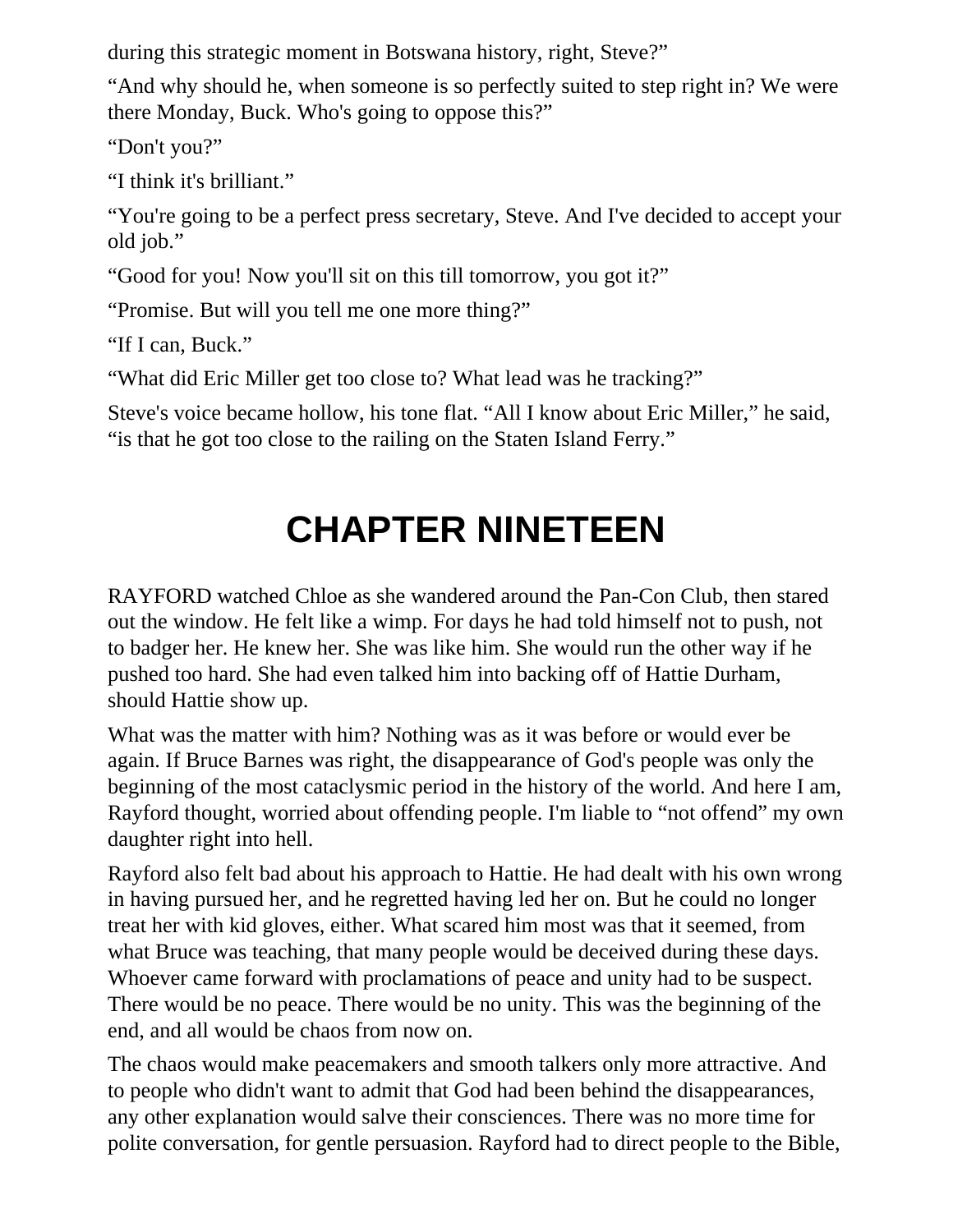to the prophetic portions. He felt so limited in his understanding. He had always been an erudite reader, but this stuff from Revelation and Daniel and Ezekiel was new and strange to him. Frighteningly, it made sense. He had begun taking Irene's Bible with him everywhere he went, reading it whenever possible. While the first officer read magazines during his downtime, Rayford would pull out the Bible.

"What in the world?" he was asked more than once.

Unashamed, he said he was finding answers and direction he had never seen before. But with his own daughter and his friend? He had been too polite.

Rayford looked at his watch. Still a few minutes before one o'clock. He caught Chloe's eye and signaled that he was going to make a phone call. He dialed Bruce Barnes and told him what he had been thinking.

"You're right, Rayford. I went through a few days of that, worried what people would think of me, not wanting to turn anybody off. It just doesn't make sense anymore, does it?"

"No, it doesn't. Bruce, I need support. I'm going to start becoming obnoxious, I'm afraid. If Chloe wants to laugh or run the other way, I'm going to force her to make a decision. She'll have to know exactly what she's doing. She'll have to face what we've found in the Bible and deal with it. I mean, the two preachers in Israel alone are enough to give me the confidence that things are happening exactly the way the Bible said they would."

"Have you been watching this morning?"

"From a distance here in the terminal. They keep rerunning the attack."

"Rayford, get to a TV right now."

"What?"

"I'm hanging up, Ray. See what happened to the attackers and see if that doesn't confirm everything we read about the two witnesses."

"Bruce—"

"Go, Rayford. And start witnessing yourself, with total confidence."

Bruce hung up on him. Rayford knew him well enough, despite their brief relationship, to be more intrigued than offended. He hurried to a TV monitor where he was stunned to hear the report of the deaths of the attackers. He dug out Irene's Bible and read the passage from Revelation Bruce had spoken from. The men in Jerusalem were the two witnesses, preaching Christ. They had been attacked, and they didn't even have to respond. The attackers had fallen dead and no harm had been done to the witnesses.

Now, on CNN, Rayford watched as crowds surged into the area in front of the Wailing Wall to listen to the witnesses. People knelt, weeping, some with their faces on the ground. These were people who had felt the preachers were desecrating the holy place. Now it appeared they were believing what the witnesses said. Or was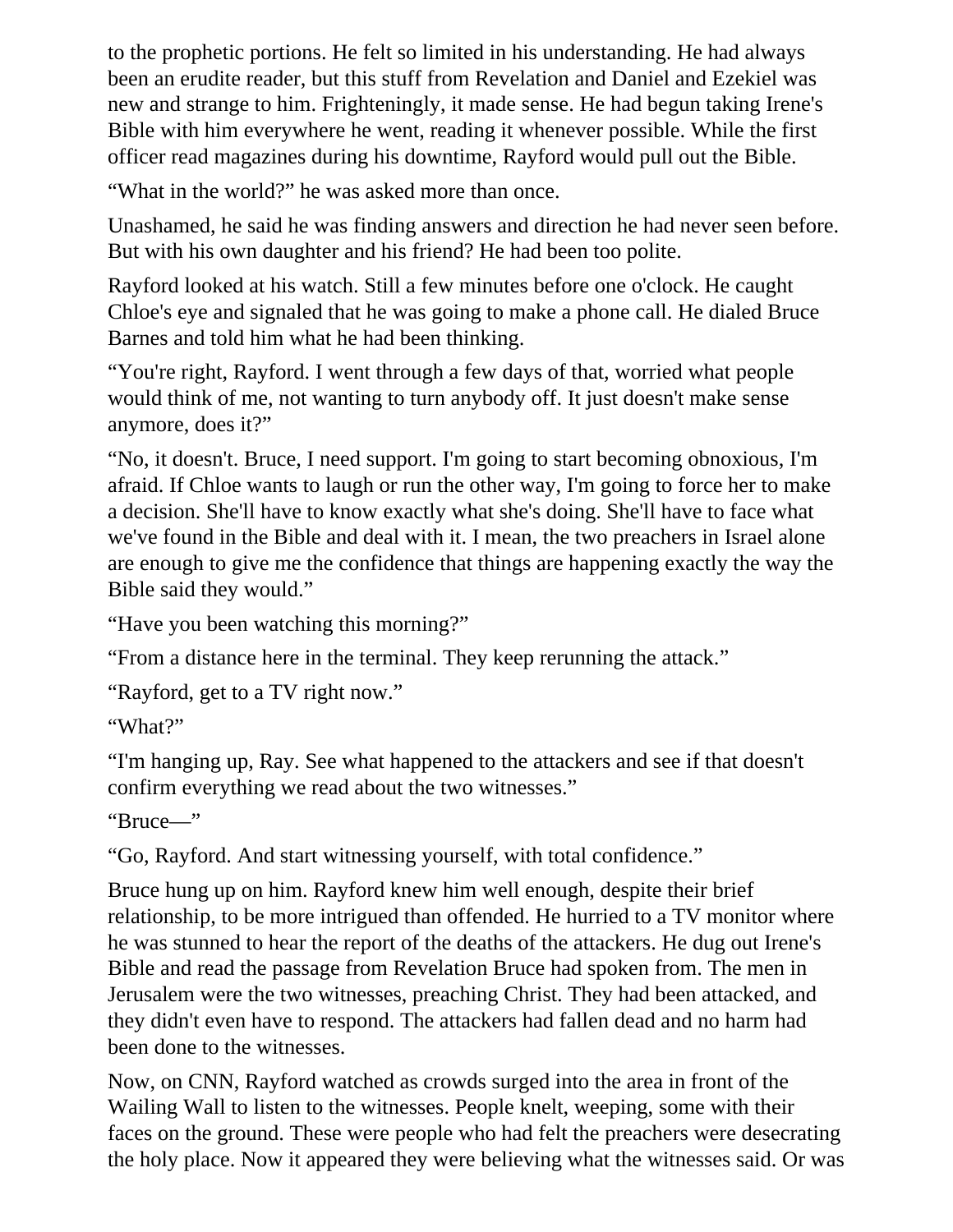it merely fear?

Rayford knew better. He knew that the first of the 144,000 Jewish evangelists were being converted to Christ before his eyes. Without taking his gaze from the screen, he prayed silently, God, fill me with courage, with power, with whatever I need to be a witness. I don't want to be afraid anymore. I don't want to wait any longer. I don't want to worry about offending. Give me a persuasiveness rooted in the truth of your Word. I know it is your Spirit that draws people, but use me. I want to reach Chloe. I want to reach Hattie. Please, Lord. Help me.

Buck Williams felt naked without his equipment bag. He would feel ready to work only when he had his cellular phone, his tape recorder, and his new laptop. He asked the cabbie to stop by the Global Weekly office so he could pick up the bag. Hattie waited in the cab, but she told him she was not going to be happy if she missed her appointment. Buck stood by the window of the cab. "I'll just be a minute," he said. "I thought you weren't sure whether you wanted to see this guy."

"Well, now I do, OK? Call it revenge or rubbing it in or whatever you want, but it's not often you get to tell a captain you've met someone he hasn't."

"You talking about Nicolae Carpathia or me?"

"Very funny. Anyway, he has met you."

"This is the captain from that flight where you and I met?"

"Yes—now hurry!"

```
"I might want to meet him."
```
"Go!"

Buck called Marge from the lobby. "Could you meet me at the elevator with my equipment bag? I've got a cab waiting here."

"I would," she said, "but both Steve and the old man are asking for you."

What now? he wondered. Buck checked his watch, wishing the elevator was faster. Such was life in the skyscrapers.

He grabbed his bag from Marge, breezed into Steve's office, and, said, "What's up? I'm on the run."

"Boss wants to see us."

"What's it about?" Buck said as they headed down the hall.

"Eric Miller, I think. Maybe more. You know Bailey wasn't thrilled at my short notice. He only agreed to it thinking that you'd jump at the promotion, because you know where everything is and what's planned for the next couple of weeks."

In Bailey's office the boss got right to the point. "I'm gonna ask you two some pointed questions, and I want some quick and straight answers. A whole bunch of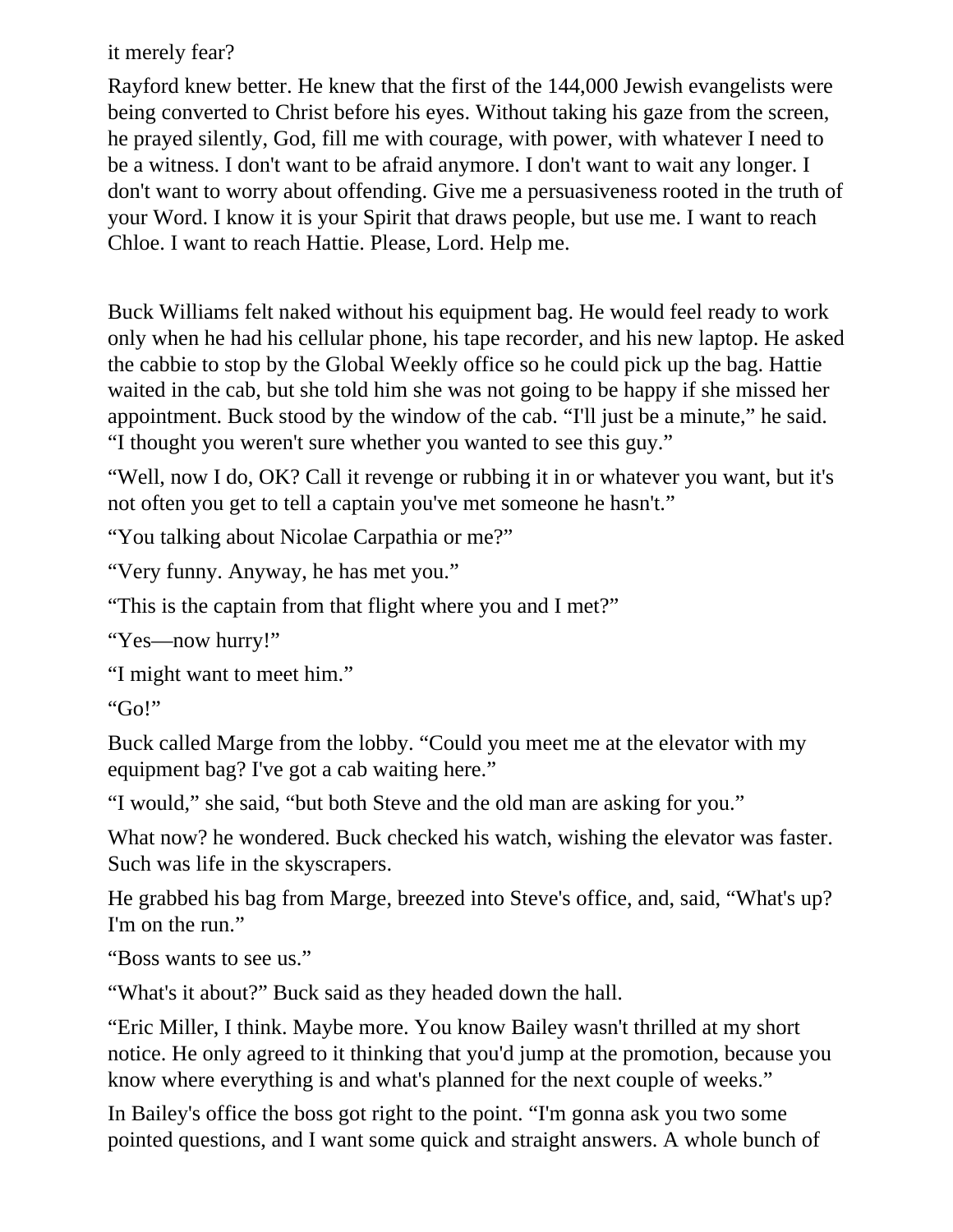stuff is coming down right now, and we're gonna be on top of every bit of it. First off, Plank, rumors are flying that Mwangati Ngumo is calling a press conference for late this afternoon, and everybody thinks he's stepping down as secretary-general."

"Really?" Plank said.

"Don't play dumb with me," Bailey growled. "It doesn't take a genius to figure what's happening here. If he's stepping down, your guy knows about it. You forget I was in charge of the African bureau when Botswana became an associate member of the European Common Market. Jonathan Stonagal had his fingers all over that, and everybody knows he's one of this Carpathia guy's angels. What's the connection?"

Buck saw Steve pale. Bailey knew more than either of them expected. For the first time in years, Steve sounded nervous, almost panicky. "I'll tell you what I know." he said, but Buck guessed there was more he didn't say. "My first assignment tomorrow morning is to deny Carpathia's interest in the job. He's going to say he has too many revolutionary ideas and that he would insist on almost unanimous approval on the parts of the current members. They would have to agree to his ideas for reorganization, a change of emphasis, and a few other things."

"Like what?"

"I'm not at liberty to—"

Bailey rose, his face red. "Let me tell you something, Plank. I like you. You've been a superstar for me. I sold you to the rest of the brass when nobody else recognized you had what it takes. You sold me on this punk here, and he's made us all look good. But I paid you six figures long before you deserved it because I knew someday it would pay off. And it did. Now, I'm telling you that nothing you say here is gonna go past these walls, so I don't want you holdin' out on me.

"You brats think that because I'm two or three years from the pasture, I don't still have contacts, don't have my ear to the ground. Well, let me tell you, my phone's been ringing off the hook since you left here this morning, and I've got a gut feeling something big is coming down. Now what is it?"

"Who's been calling you, sir?" Plank said.

"Well, first off, I get a call from a guy who knows the vice president of Romania. Word over there is the guy has been asked to be prepared to run the day-to-day stuff indefinitely. He's not going to become the new president because they just got one, but that tells me Carpathia expects to be here a while.

"Then, people I know in Africa tell me Ngumo has some inside track on the Israeli formula but that he's quietly not happy about the deal requiring him to step down from the U.N. He's going to do it, but there's going to be trouble if everything doesn't go as promised.

"Then, of all things, I get a call from the publisher at Seaboard Monthly wanting to talk to me about how you, Cameron, and his guy that drowned last night were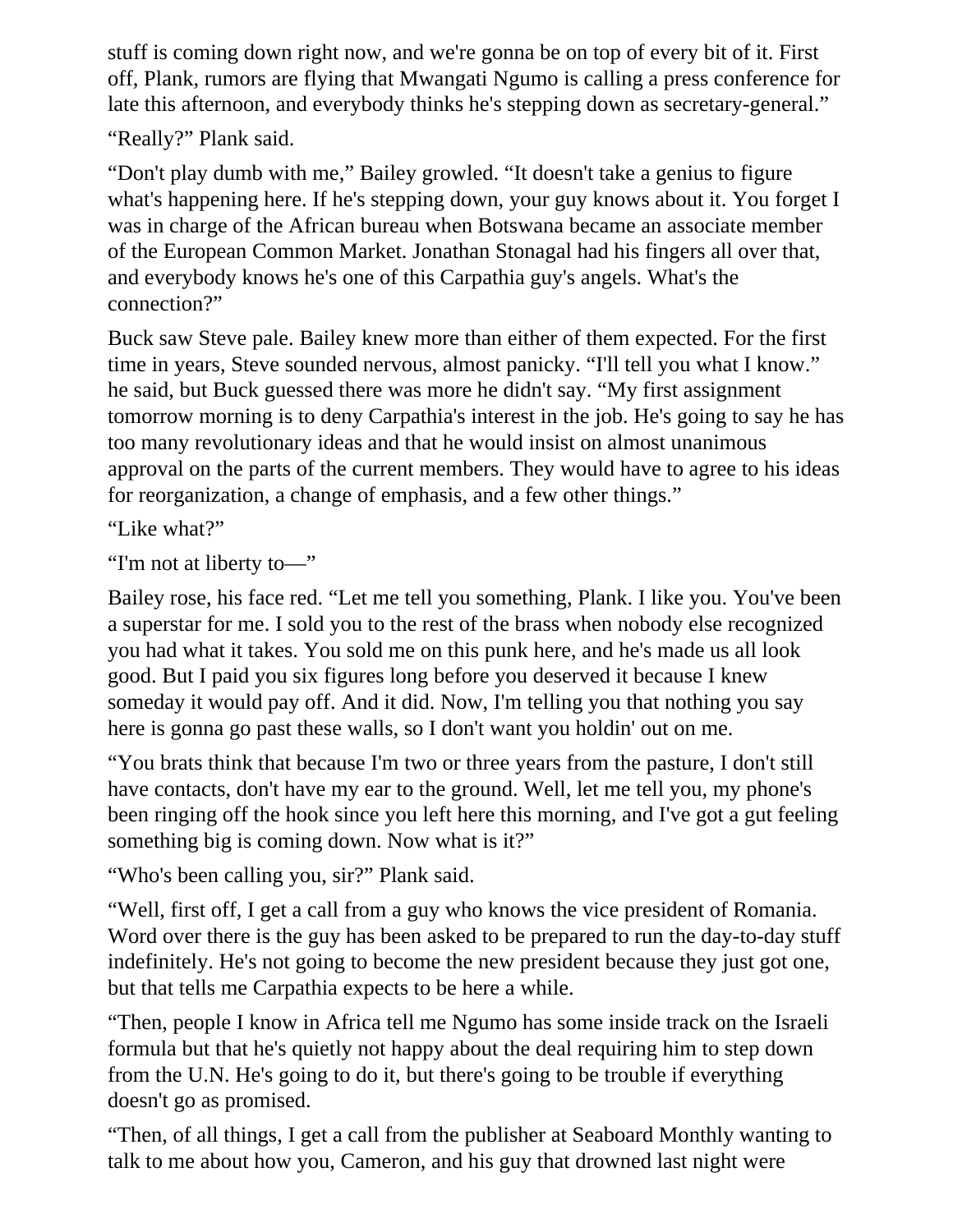working the same angle on Carpathia, and whether I think you're going to mysteriously get dead, too. I told him that as far as I knew, you were working on a general cover story about the guy and that we were going to be positive. He said his guy had intended to take a slightly different approach—you know, zig when everybody else is zagging. Miller was doing a story on the meaning behind the disappearances, which I know you were planning for an issue or two from now. How that ties in with Carpathia, and why it might paint him in a dark light, I don't know. Do you?"

Buck shook his head. "I see them as two totally different pieces. I asked Carpathia what he made of what happened, and everybody has heard that answer. I didn't know that's what Miller was working on, and I sure wouldn't have thought he would somehow link Carpathia with the disappearances."

Bailey sat back down. "To tell you the truth, when I first took the call from the guy at Seaboard, I thought he was calling for a reference on you, Cameron. I was thinking, if I lose both these turkeys the same. week, I'm taking early retirement. Can we get that stuff out of the way, before I make Plank tell me what else he knows?"

"What stuff?" Buck said.

```
"You looking to leave?"
```

```
"I'm not."
```

```
"You taking the promotion?"
```

```
"I am."
```
"Good! Now, Steve. What else is Carpathia gonna push for before he accepts the U.N. job?"

Plank hesitated and looked as if he were considering whether he should tell what he knew.

"I'm telling you you owe me," Bailey said. "Now I don't intend to use this. I just want to know. Cameron and I have to decide which story we're going to push first. I want to get him onto the one that interests me most, the one about what was behind the disappearances. Sometimes I think we get too snooty as a newsmagazine and we forget that everyday people out there are scared to death, wanting to make some sense of all this. Now, Steve, you can trust me. I already told you I won't tell anyone or compromise you. Just run it down for me. What does Carpathia want, and is he going to take this job?"

Steve pursed his lips and began reluctantly. "He wants a new Security Council setup, which will include some of his own ideas for ambassadors."

"Like Todd-Cothran from England?" Buck said.

"Probably temporarily. He's not entirely pleased with that relationship, as you may know."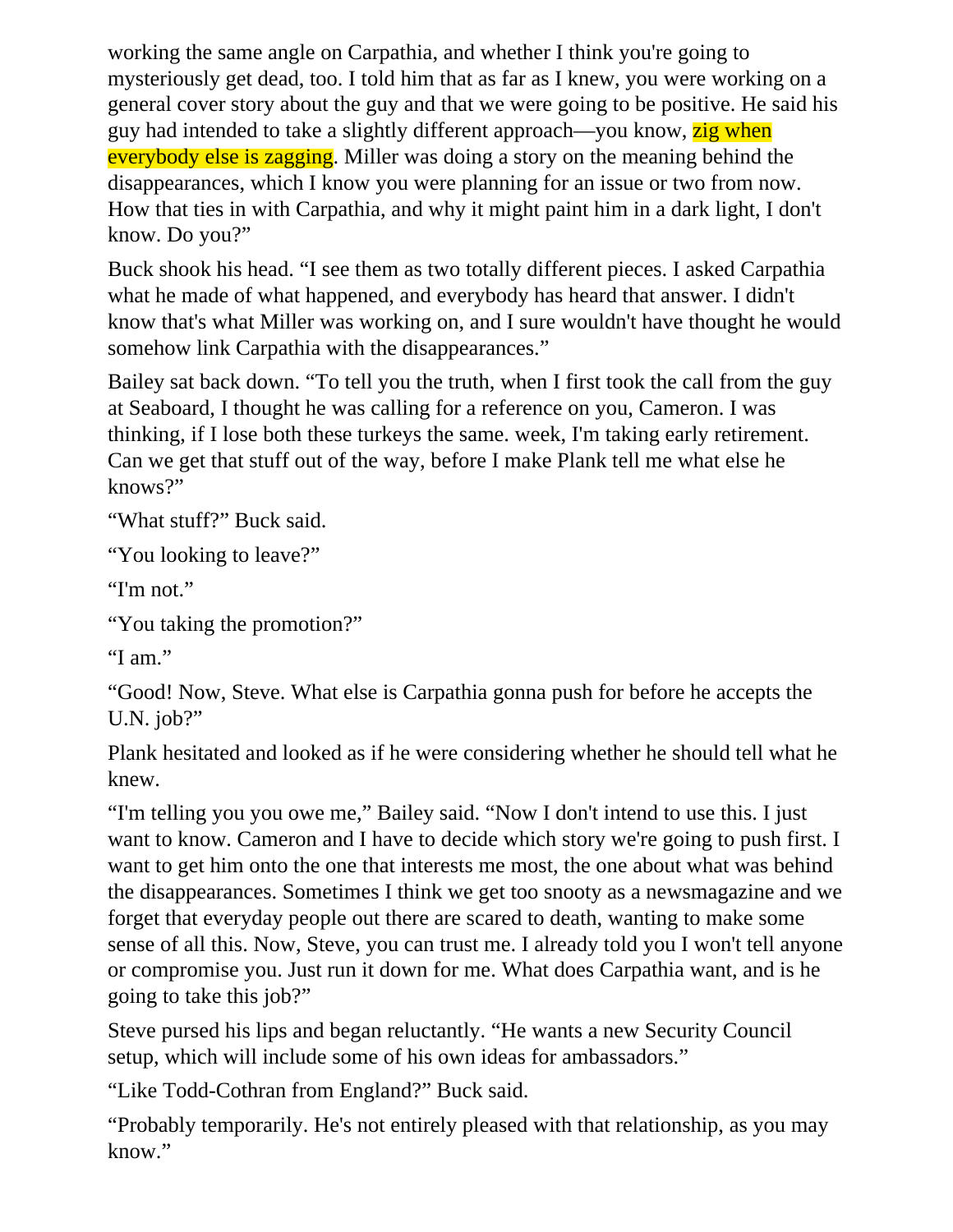Buck suddenly realized that Steve knew everything.

"And?" Bailey pressed.

"He wants Ngumo personally to insist on him as his replacement, a large majority vote of the representatives, and two other things that, frankly, I don't think he'll get. Militarily, he wants a commitment to disarmament from member nations, the destruction of ninety percent of their weapons, and the donation of the other ten percent to the U.N."

"For peacekeeping purposes," Bailey said. "Naive, but logical sounding. You're right, he probably won't get that. What else?"

"Probably the most controversial and least likely. The logistics alone are incredible, the cost, the every thing."

"What?"

"He wants to move the U.N."

"Move it?"

Steve nodded.

"Where?"

"It sounds stupid."

"Everything sounds stupid these days," Bailey said.

"He wants to move it to Babylon."

"You're not serious."

"He is."

"I hear they've been renovating that city for years. Millions of dollars invested in making it, what, New Babylon?"

"Billions."

"Think anyone will agree to that?"

"Depends how bad they want him." Steve chuckled. "He's on The Tonight Show tonight."

"He'll be more popular than ever!"

"He's meeting right now with the heads of all these international groups that are in town for unity meetings."

"What does he want with them?"

"We're still confidential here, right?" Steve asked.

"Of course."

"He's asking for resolutions supporting some of the things he wants to do. The seven-year peace treaty with Israel, in exchange for his ability to broker the desert fertilizer formula. The move to New Babylon. The establishment of one-religion for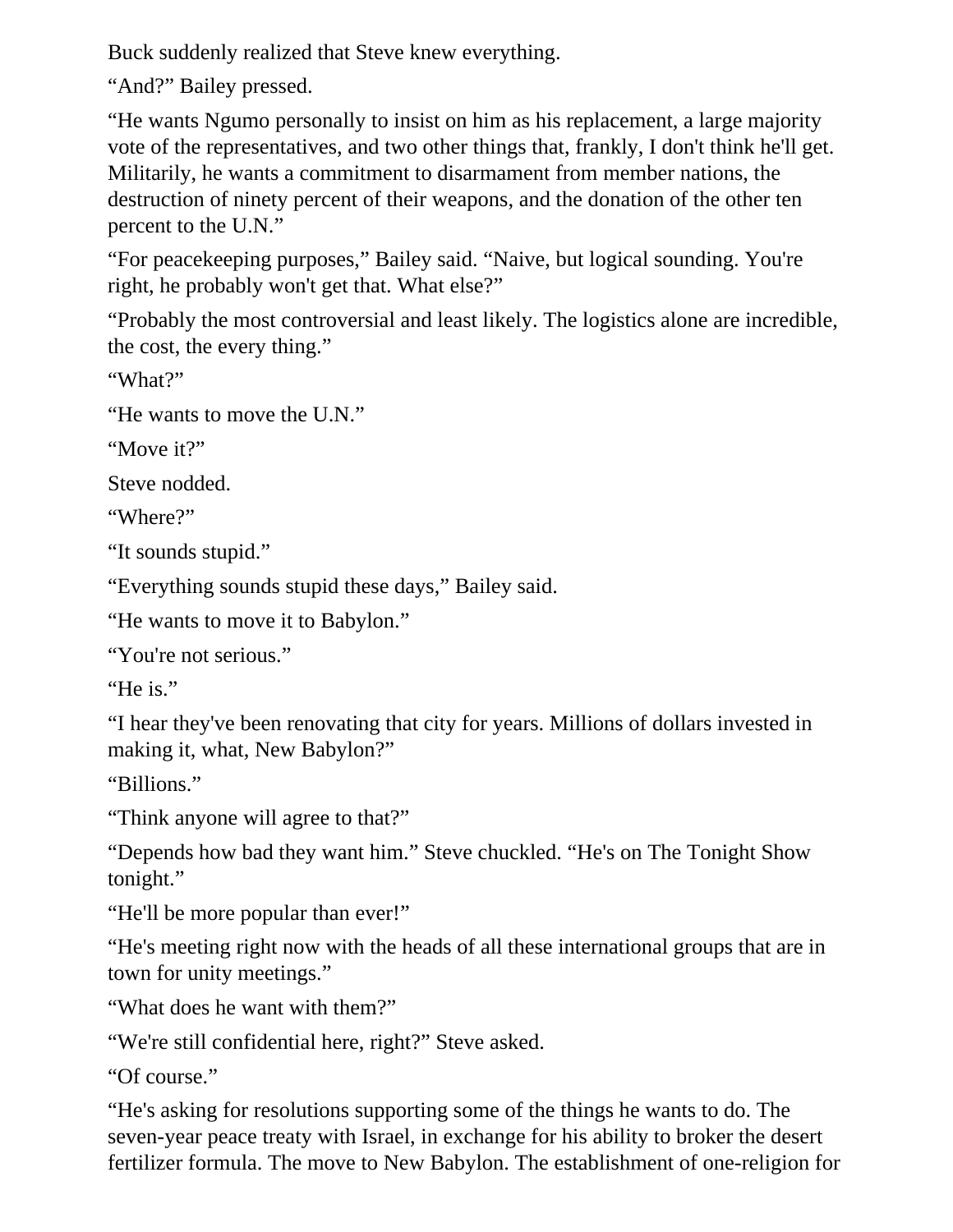the world, probably headquartered in Italy."

"He's not going to get far with the Jews on that one."

"They're an exception. He's going to help them rebuild their temple during the years of the peace treaty. He believes they deserve special treatment."

"And they do," Bailey said. "The man is brilliant. Not only have I never seen someone with such revolutionary ideas, but I've also never seen anyone who moves so quickly."

"Aren't either of you the least bit shaky about this guy?" Buck said. "It looks to me like people who get too close wind up eliminated."

"Shaky?" Bailey said. "Well, I think he's a little naive, and I'll be very surprised if he gets everything he's asking for. But then he's a politician. He won't couch these as ultimatums, and he can still accept the position even if he doesn't get them. It sounds like he may have run roughshod over Ngumo, but I think he had Botswana's best interest in mind. Carpathia will be a better U.N. chief. And he's right. If what happened in Israel happens in Botswana, Ngumo needs to stay close to home and manage the prosperity. Shaky? No. I'm as impressed with the guy as you two are. He's what we need right now. Nothing wrong with unity and togetherness at a time of crisis."

"What about Eric Miller?"

"I think people are making too much of that. We don't know that his death wasn't just what it appeared and was only coincidental with his run-in with you and Carpathia. Anyway, Carpathia didn't know what Miller was after, did he?"

"Not that I know of," Buck said, but he noticed that Steve said nothing.

Marge buzzed in on the intercom. "Cameron has an urgent message from a Hattie Durham. Says she can't wait any longer."

"Oh, no," Buck said. "Marge, apologize all over the place for me. Tell her it was unavoidable and that I'll either call her or catch up with her later."

Bailey looked disgusted. "Is this what I can expect from you on work time, Cameron?"

"Actually, I introduced her to Carpathia this morning, and I want her to introduce me to an airline captain in town today for part of that story on what people think happened last week."

"I'll make no bones about it, Cameron," Bailey said. "Let's do the big Carpathia story next issue, then follow up with the theories behind the vanishings after that. If you ask me, that could be the most talked about story we've ever done. I thought we beat Time and everybody else on our coverage of the event itself. I liked your stuff, by the way. I don't know that we'll have anything terribly fresh or different about Carpathia, but we have to give it all we've got. Frankly, I love the idea of you running the point on this coverage of all the theories. You must have one of your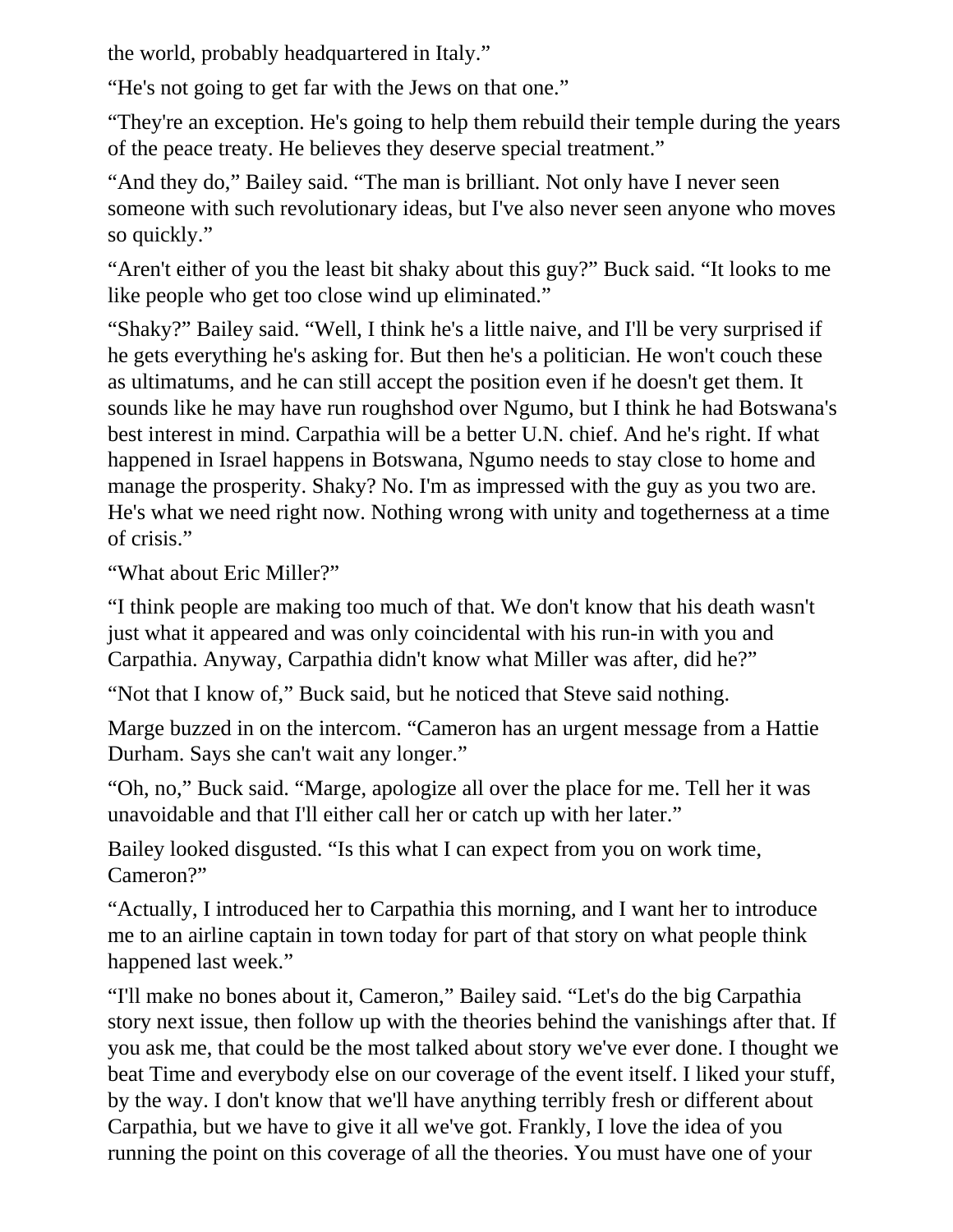own."

"I wish I did," Buck said. "I'm as in the dark as anybody. What I'm finding, though, is that the people who have a theory believe in it totally."

"Well, I've got mine," Bailey said. "And it's almost eerie how close it matches Carpathia's, or Rosenzweig's, or whoever. I've got relatives who believe the space alien stuff. I've got an uncle who thinks it was Jesus, but he also thinks Jesus forgot him. Ha! I think it was natural, some kind of a phenomenon where all our high-tech stuff interacted with the forces of nature and we really did a number on ourselves. Now come on, Cameron. Where are you on this?"

"I'm in the perfect position for my assignment," he said. "I haven't the foggiest."

"What are people saying?"

"The usual. A doctor at O'Hare told me he was sure it was the Rapture. Other people have said the same. You know our Chicago bureau chief—"

"Lucinda Washington? It's going to be your job to find a replacement for her, you know. You'll have to go there, get the lay of the land, get acquainted. But you were saying?"

"Her son believes she and the rest of the family were taken to heaven."

"So, how'd he get?"

"I'm not sure what the deal is on that," Buck said. "Some Christians are better than others or something. That's one thing I'm going to find out before I finish this piece. This flight attendant who just called, I'm not sure what she thinks, but she said the captain she's meeting today thinks he has an idea."

"An airline captain," Bailey repeated. "That would be interesting. Unless his idea is the same as the other scientific types. Well, carry on. Steve, we're gonna announce this today. Good luck, and don't worry about anything you've said here finding its way into the magazine, unless we get it through other sources. We're agreed on that, aren't we, Williams?"

"Yes, sir," Buck said.

Steve didn't look so sure.

Buck ran to the elevator and called information for the number of the Pan-Con Club. He asked them to page Hattie, but when they couldn't locate her, he assumed she hadn't arrived yet or had gone out with her pilot friend. He left a message to have her call him on his cellular phone, then headed that way in a cab just in case.

His mind was whirring. He agreed with Stanton Bailey that the big story was what had been behind the disappearances, but he was also becoming suspicious of Nicolae Carpathia. Maybe he shouldn't be. Maybe he should focus on Jonathan Stonagal. Carpathia should be smart enough to see that his elevation could help Stonagal in ways that would be unfair to his competitors. But Carpathia had pledged that he would "deal with" both Stonagal and Todd-Cothran, knowing full well they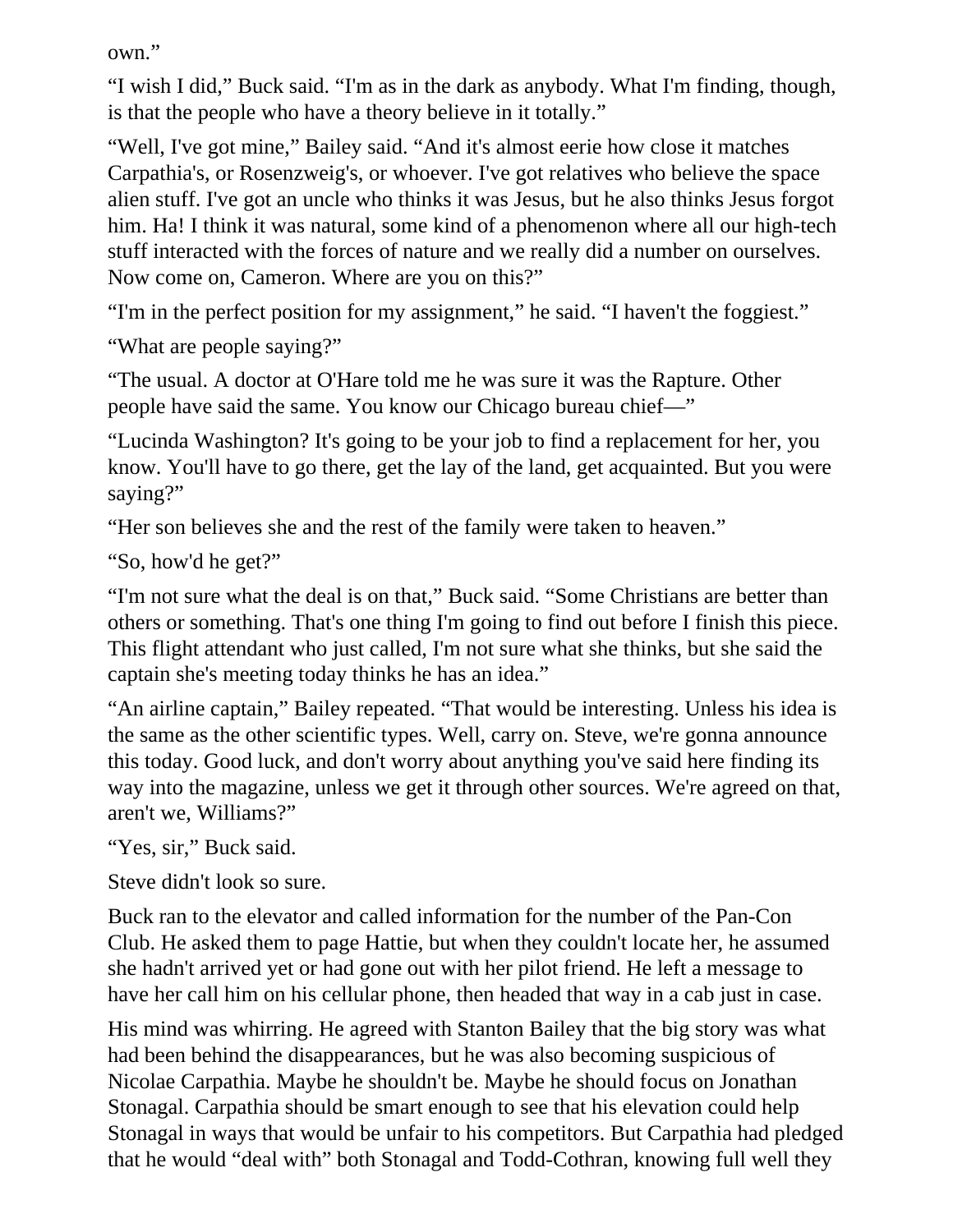were behind illegal deeds.

Did that make Carpathia innocent? Buck certainly hoped so. He had never in his life wanted to believe more in a person. In the days since the disappearances, he'd hardly had a second to think for himself. The loss of his sister-in-law and niece and nephew tugged at his heart almost constantly, and something made him wonder if there wasn't something to this Rapture thing. If anybody in his orbit would be taken to heaven, it would have been them.

But he knew better than that, didn't he? He was Ivy League educated. He had left the church when he left the claustrophobic family situation that threatened to drive him crazy as a young man. He had never considered himself religious, despite a prayer for help and deliverance once in a while. He had built his life around achievement, excitement, and—he couldn't deny it—attention. He loved the status that came with having his—byline, his writing, his thinking in a national magazine. And yet there was a certain loneliness in his existence, especially now with Steve moving on. Buck had dated and had considered escalating a couple of serious relationships, but he had always been considered too mobile for a woman who wanted stability.

Since the clearly supernatural event he had witnessed in Israel with the destruction of the Russian air force, he had known the world was changing. Things would never again be as they had been. He wasn't buying the space alien theory of the disappearances, and while it very well could be attributed to some incredible cosmic energy reaction, who or what was behind that? The incident at the Walling Wall was another unexplainable bit of the supernatural.

Buck found himself more intrigued by the "whys and wherefores" story, as he liked to think of it, than even the rise of Nicolae Carpathia. As taken as he was with the man, Buck hoped against hope that he wasn't just another slick politician. He was the best Buck had ever seen, but was it possible that Dirk's death, Alan's death, Eric's death, and Buck's predicament were totally independent of Carpathia?

He hoped so. He wanted to believe a person could come along once in a generation who could capture the imagination of the world. Could Carpathia be another Lincoln, a Roosevelt, or the embodiment of Camelot that Kennedy had appeared to some?

On impulse, as the cab crawled into the impossible traffic at JFK, Buck plugged his laptop modem into his cellular phone and brought up a news service on his screen. He quickly called up Eric Miller's major pieces for the last two years and was stunned to find he had written about the rebuilding and improvement in Babylon. The title of Miller's series was "New Babylon, Stonagal's Latest Dream." A quick scan of the article showed that the bulk of the financing came from Stonagal banks throughout the world. And of course there was a quote attributed to Stonagal: "Just coincidence. I have no idea the particulars of the financing undertaken by our various institutions."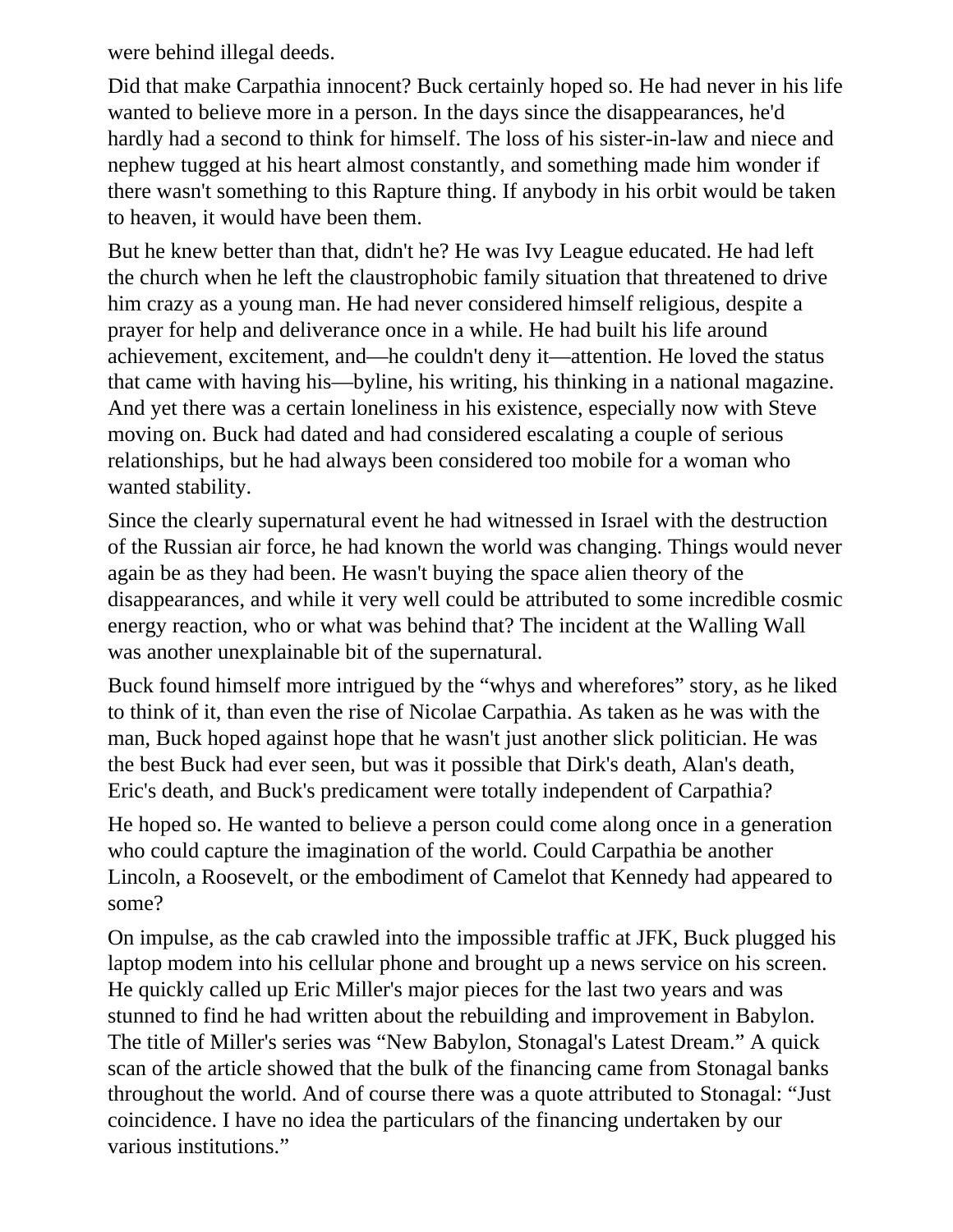Buck knew that the bottom line with Nicolae Carpathia would have nothing to do with Mwangati Ngumo or Israel or even the new Security Council. To Buck, the litmus test for Carpathia was what he did about Jonathan Stonagal once Carpathia was installed as secretary-general of the United Nations.

Because if the rest of the U.N. went along with Nicolae's conditions, he would become the most powerful leader in the world overnight. He would have the ability to enforce his wishes militarily if every member were disarmed and U.N. might were increased. The world would have to be desperate for a leader they trusted implicitly to agree to such an arrangement. And the only leader worth the mantle would be one with zero tolerance for a murderous, behind-the-scenes schemer like Jonathan Stonagal.

## **CHAPTER TWENTY**

RAYFORD and Chloe Steele waited until one-thirty in the afternoon, then decided to head for their hotel. On their way out of the Pan-Con Club, Rayford stopped to leave a message for Hattie, in case she came in.

"We just got another message for her," the girl at the counter said. "A secretary for a Cameron Williams said Mr. Williams would catch up with her here if she would call him when she got in."

"When did that message come?" Rayford asked.

"Just after one."

"Maybe we'll wait a few more minutes." Rayford and Chloe were sitting near the entrance when Hattie rushed in. Rayford smiled at her, but she immediately seemed to slow, as if she had just happened to run into them. "Oh, hi," she said, showing her Identification at the counter and taking her message. Rayford let her play her game. He deserved it.

"I really shouldn't have come to see you," she said, after being introduced to Chloe. "And now that I'm here, I should return this call. It's from the writer I told you about. He introduced me to Nicolae Carpathia this morning."

"You don't say."

Hattie nodded, smiling. "And Mr. Carpathia gave me his card. Did you know he's going to be named People magazine's Sexiest Man Alive?"

"I had heard that, yes. Well, I'm impressed. Quite a morning for you, wasn't it? And how is Mr. Williams?"

"Very nice, but very busy. I'd better call him. Excuse me."

Buck was on an escalator inside the terminal when his phone rang. "Well, hello yourself," Hattie said.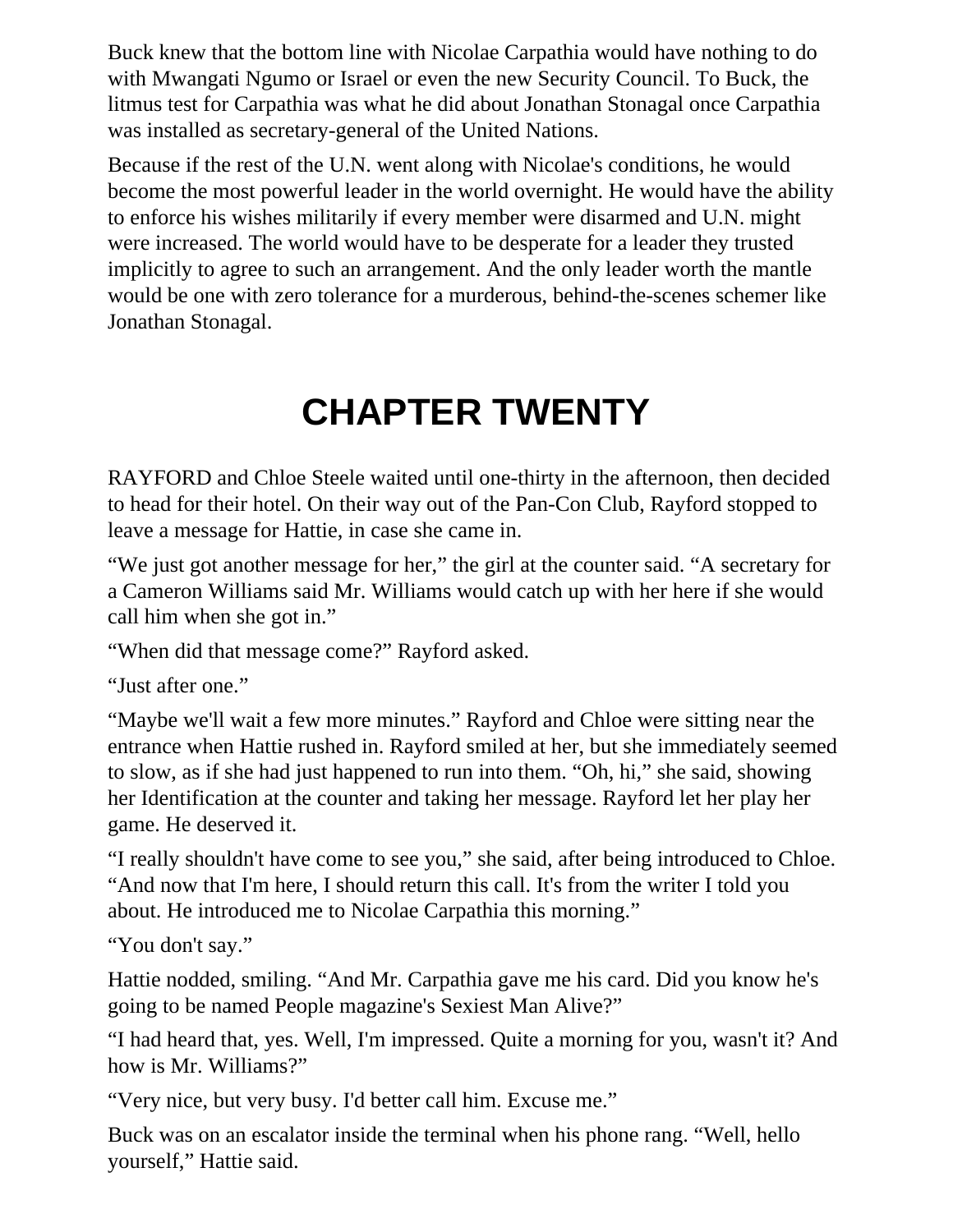"I am so sorry, Miss Durham."

"Oh, please," she said. "Anybody who leaves me in midtown Manhattan in an expensive cab can call me by my first name. I insist."

"And I insist on paying for that cab."

"I'm just kidding, Buck. I'm going to meet with this captain and his daughter, so don't feel obligated to come over."

"Well, I'm already here," he said.

"Oh."

"But that's all right. I've got plenty to do. It was good to see you again, and next time you come through New York—"

"Buck, I don't want you to feel obligated to entertain me."

"I don't."

"Sure you do. You're a nice guy, but it's obvious we're not kindred spirits. Thanks for seeing me and especially for introducing me to Mr. Carpathia."

"Hattie, I could use a favor. Would it be possible to introduce me to this captain? I'd like to interview him. Is he staying overnight?"

"I'll ask him. You should meet his daughter anyway. She's a doll."

"Maybe I'll interview her, too."

"Yeah, good approach."

"Just ask him, Hattie, please."

Rayford wondered if Hattie had a date with Buck Williams that evening. The right thing to do would be to invite her to dinner at his and Chloe's hotel. Now she was waving him over to the pay phone.

"Rayford, Buck Williams wants to meet you. He's doing a story and wants to interview you."

"Really? Me?" he said. "About what?"

"I don't know. I didn't ask. I suppose about flying or the disappearances. You were in the air when it happened."

"Tell him sure, I'll see him. In fact, why don't you ask him to join the three of us for dinner tonight, if you're free." Hattie stared at Rayford as if she had been tricked into something. "Come on, Hattie. You and I will talk this afternoon, then we'll all get together for dinner at six at the Carlisle."

She turned back to the phone and told Buck. "Where are you now?" she asked. She paused. "You're not." Hattie peeked around the corner, laughed, and waved. Covering the mouthpiece, she turned to Rayford. "That's him, right there on the portable phone!"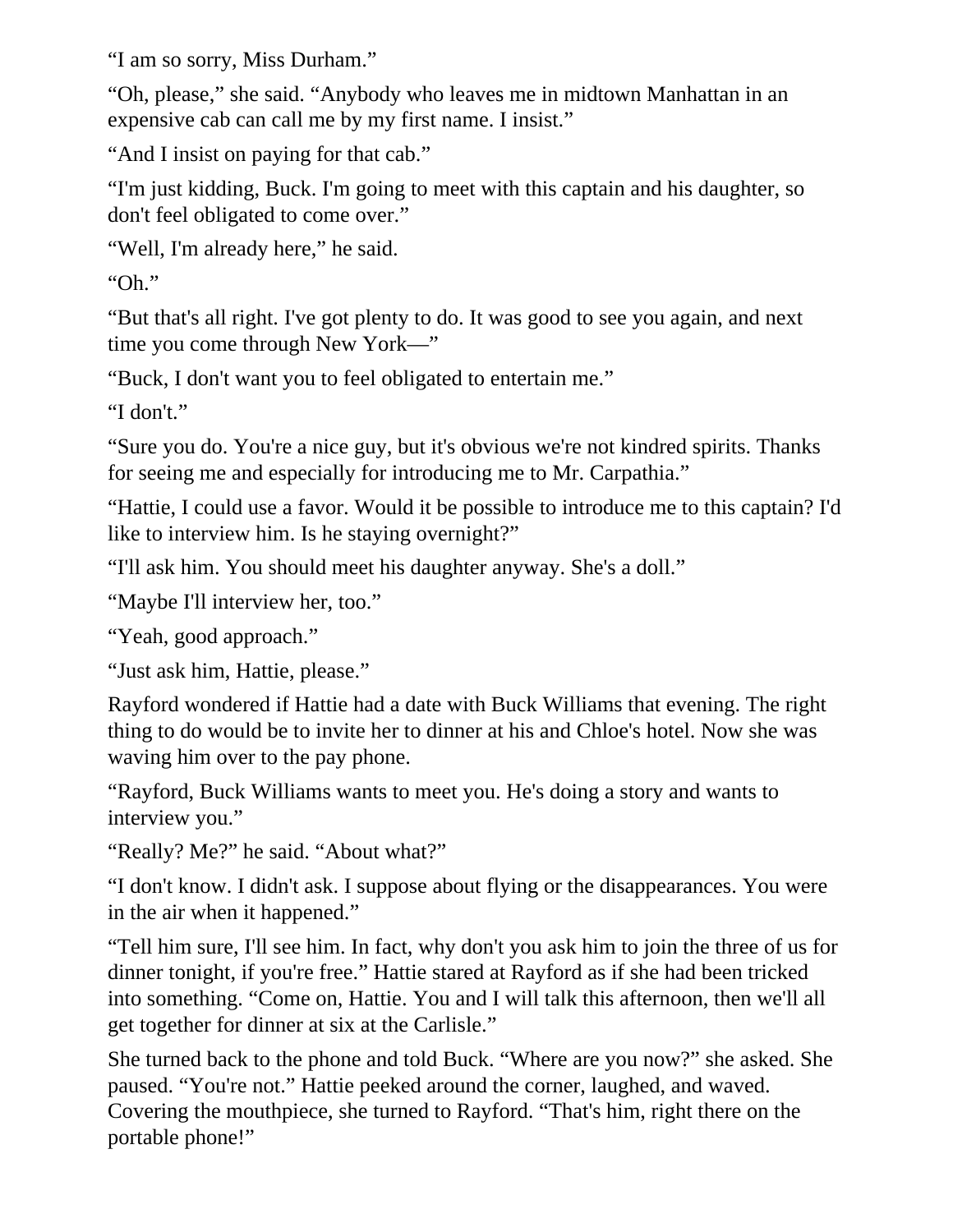"Well, why don't you both hang up and you can make the introductions," Rayford said. Hattie and Buck hung up, and Buck tucked his phone away as he entered.

"He's with us," Rayford told the woman at the desk. He shook Buck's hand. "So you're the writer for Global Weekly who was on my plane."

"That's me," Buck said.

"What do you want to interview me about?"

"Your take on the disappearances. I'm doing a cover story on the theories behind what happened, and it would be good to get your perspective as a professional and as someone who was right in the middle of the turmoil when it happened."

What an opportunity! Rayford thought. "Happy to," he said. "You can join us for dinner then?"

"You bet," Buck said. "And this is your daughter?"

Buck was stunned. He loved Chloe's name, her eyes, her smile. She looked directly at him and gave a firm handshake, something he liked in a woman. So many women felt it was feminine to offer a limp hand. What a beautiful girl! he thought. He had been tempted to tell Captain Steele that, as of the next day, he would no longer be just a writer but would become executive editor. But he feared that would sound like bragging, not complaining, so he had said nothing.

"Look," Hattie said, "the captain and I need a few minutes, so why don't you two get acquainted and we'll all get back together later. Do you have time, Buck?"

I do now, he thought. "Sure," he said, looking at Chloe and her father. "Is that all right with you two?"

The captain seemed to hesitate, but his daughter looked at him expectantly. She was clearly old enough to make her own decisions, but apparently she didn't want to make things awkward for her dad.

"It's OK," Captain Steele said hesitantly. "We'll be in"

"I'll stash my bag, and we'll just take a walk in the terminal," Buck said. "If you want to, Chloe."

She smiled and nodded.

It had been a long time since Buck had felt awkward and shy around a girl. As he and Chloe strolled and talked, he didn't know where to look and was self conscious about where to put his hands. Should he keep them in his pockets or let them hang free? Let them swing? Would she rather sit down or people watch or window-shop?

He asked her about herself and where she went to college, what she was interested in. She told him about her mother and her brother, and he sympathized. Buck was impressed at how smart and articulate and mature she seemed. This was a girl he could be interested in, but she had to be at least ten years younger than he was.

She wanted to know about his life and career. He told her anything she asked but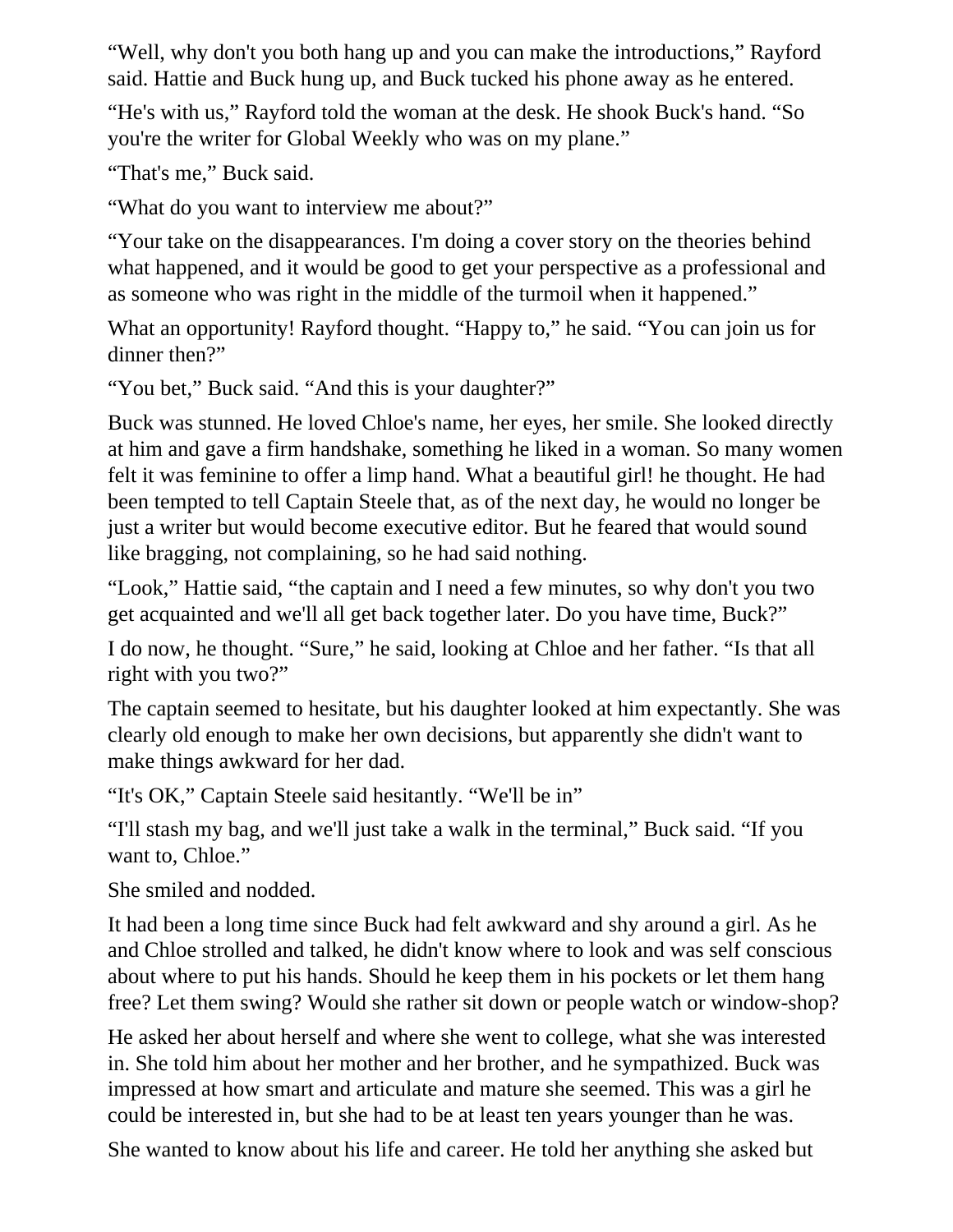little more. Only when she asked if he had lost anybody in the vanishings did he tell her about his family in Tucson and his friends in England. Naturally, he said nothing about the Stonagal or Todd-Cothran connections.

When the conversation lulled, Chloe caught him gazing at her, and he looked away. When he looked back, she was looking at him. They smiled shyly. This is crazy, he thought. He was dying to know if she had a boyfriend, but he wasn't about to ask.

Her questions were more along the lines of a young person asking a veteran professional about his career. She envied his travel and experience. He pooh-poohed it, assuring her she would tire of that kind of a life.

"Ever been married?" she asked.

He was glad she had asked'. He was happy to tell her no, that he had never really been serious enough with anyone to be engaged. "How about you?" he asked, feeling the discussion was now fair game. "How many times have you been married?"

She laughed. "Only had one steady. When I was a freshman in college, he was a senior. I thought it was love, but when he graduated, I never heard from him again."

"Literally?"

"He went on some kind of an overseas trip, sent me a cheap souvenir, and that was the end of it. He's married now."

"His loss."

"Thank you."

Buck felt bolder. "What was he, blind?" She didn't respond. Buck mentally kicked himself and tried to recover. "I mean, some guys don't know what they have."

She was still silent, and he felt like an idiot. How can I be so successful at some things and such a klutz at others? he wondered.

She stopped in front of a gourmet bakery shop. "You feel like a cookie?" she asked.

"Why? Do I look like one?"

"How did I know that was coming?" she said. "Buy me a cookie and I'll let that groaner die a natural death."

"Of old age, you mean," he said.

"Now that was funny."

Rayford was as earnest, honest, and forthright with Hattie as he had ever been. They sat across from each other in overstuffed chairs in the corner of a large, noisy room where they could not be heard by anyone else.

"Hattie," he said, "I'm not here to argue with you or even to have a conversation. There are things I must tell you, and I want you just to listen."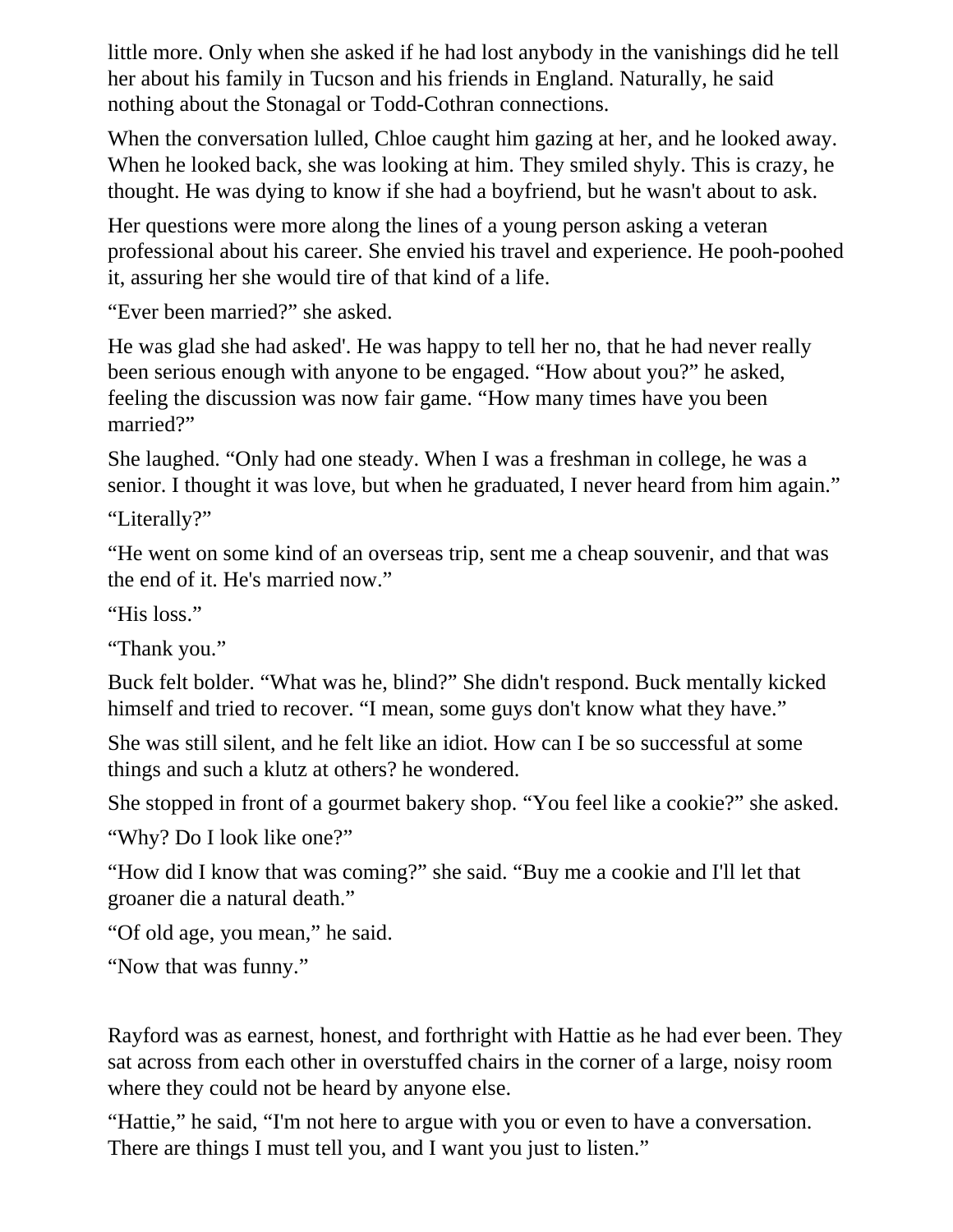"I don't get to say anything? Because there may be things I'll want you to know, too."

"Of course I'll let you tell me anything you want, but this first part, my part, I don't want to be a dialogue. I have to get some things off my chest, and I want you to get the whole picture before you respond, OK?"

She shrugged. "I don't see how I have a choice."

"You had a choice, Hattie. You didn't have to come."

"I didn't really want to come. I told you that and you left that guilt-trip message, begging me to meet you here."

Rayford was frustrated. "You see what I didn't want to get into?" he said. "How can I apologize when all you want to do is argue about why you're here?"

"You want to apologize, Rayford? I would never stand in the way of that."

She was being sarcastic, but he had gotten her attention. "Yes, I do. Now will you let me?" She nodded. "Because I want to get through this, to set the record straight, to take all the blame I should, and then I want to tell you what I hinted at on the phone the other night."

"About how you've discovered what the vanishings are all about."

He held up a hand. "Don't get ahead of me."

"Sorry," she said, putting her hand over her mouth. "But why don't you just let me hear it when you answer Buck's questions tonight?" Rayford rolled his eyes. "I was just wondering," she said. "Just a suggestion so you don't have to repeat yourself."

"Thank you," he said, "but I'll tell you why. This is so important and so personal that I need to tell you privately. And I don't mind telling it over and over, and if my guess is right, you won't mind hearing it again and again."

Hattie raised her eyebrows as if to say she would be surprised, but she said, "You have the floor. I won't interrupt again."

Rayford leaned forward and rested his elbows on his knees, gesturing as he spoke. "Hattie, I owe you a huge apology, and I want your forgiveness. We were friends. We enjoyed each other's company. I loved being with you and spending time with you. I found you beautiful and exciting, and I think you know I was interested in a relationship with you."

She looked surprised, but Rayford assumed that, had it not been for her pledge of silence, she would have told him he had a pretty laid-back way of showing interest. He continued.

"Probably the only reason I never pursued anything further with you was because I didn't have any experience in such things. But it was only a matter of time. If I had found you willing, I'd have eventually done something wrong." She furrowed her brow and looked offended.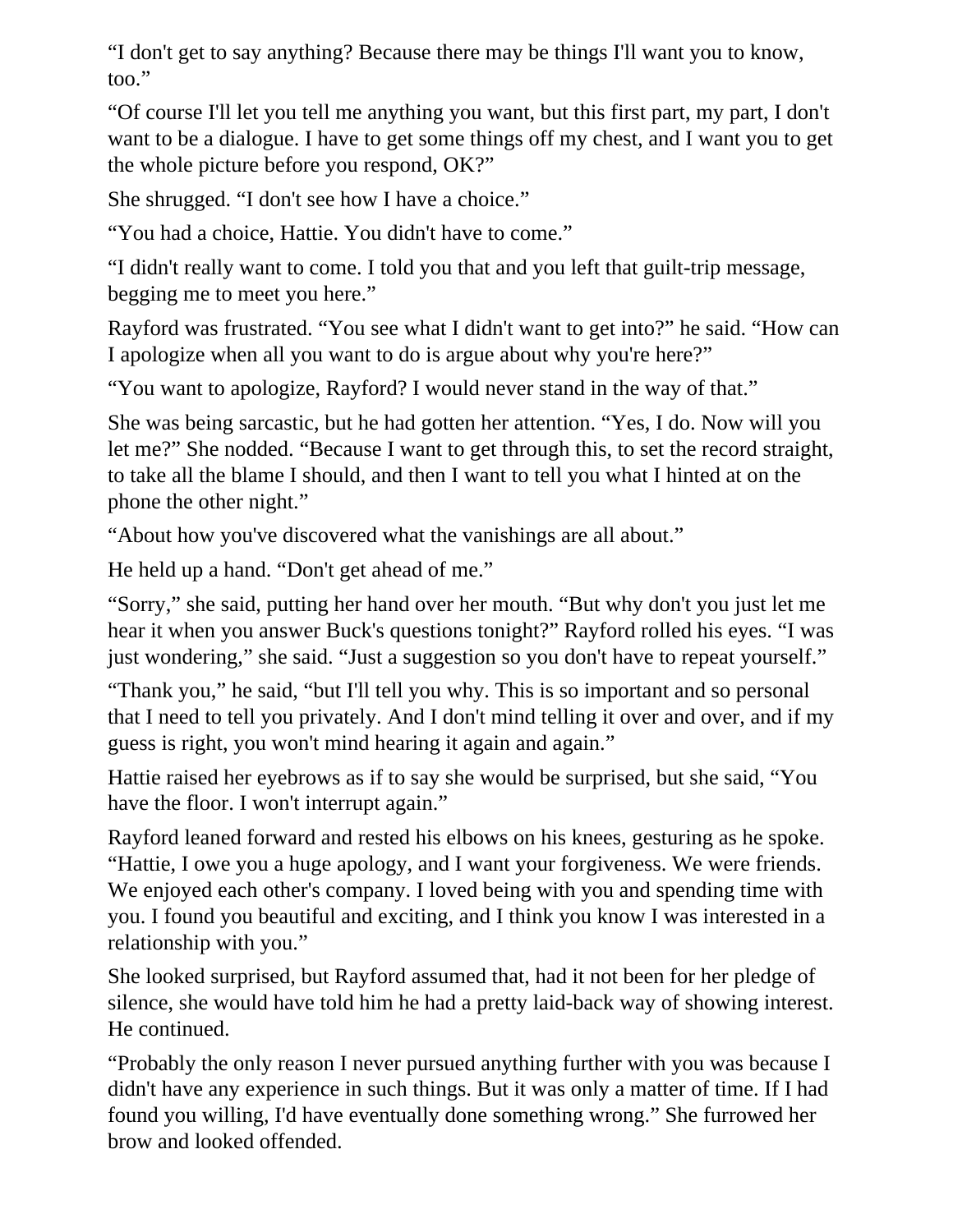"Yes," he said, "it would have been wrong. I was married, not happily and not successfully, but that was my fault. Still, I had made a vow, a commitment, and no matter how I justified my interest in you, it would have been wrong."

He could tell from her look that she disagreed. "Anyway, I led you on. I wasn't totally honest. But now I have to tell you how grateful I am that I didn't do something well, stupid. It would not have been right for you either. I know I'm not your judge and jury, and your morals are your own decision. But there would have been no future for us.

"It isn't just that we're so far apart in age, but the fact is that the only real interest I had in you was physical. You have a right to hate me for that, and I'm not proud A; of it. I did not love you. You have to agree, that would have been no kind of a life for you."

She nodded, appearing to cloud up. He smiled. "I'll let you break your silence temporarily," he said. "I need to know that you at least forgive me."

"Sometimes I wonder if honesty is always the best policy," she said. "I might have been able to accept this if you had just said your wife's disappearance made you feel guilty about what we had going. I know we didn't really have anything going yet, but that would have been a kinder way to put it."

"Kinder but dishonest. Hattie, I'm through being dishonest. Everything in me would rather be kind and gentle and keep you from resenting me, but I just can't be phony anymore. I was not genuine for years."

"And now you are?"

"To the point where it's unattractive to you," he said. She nodded again. "Why would I want to do that? Everybody likes to be liked. I could have blamed this on something else, on my wife, whatever. But I want to be able to live with myself. I want to be able to convince you, when I talk about even more important things, that I have no ulterior motives."

Hattie's lips quivered. She pressed them together and looked down, a tear rolling down her cheek. It was all Rayford could do to keep from embracing her. There would be nothing sensual about it, but he couldn't afford to give a wrong signal. "Hattie," he said. "I'm so sorry. Forgive me."

She nodded, unable to speak. She tried to say something but couldn't regain her composure.

"Now, after all that," Rayford said, "I somehow have to convince you that I do care for you as a friend and as a person."

Hattie held up both hands, fighting not to cry. She shook her head, as if not ready for this. "Don't," she managed. "Not right now."

"Hattie, I've got to."

"Please, give me a minute."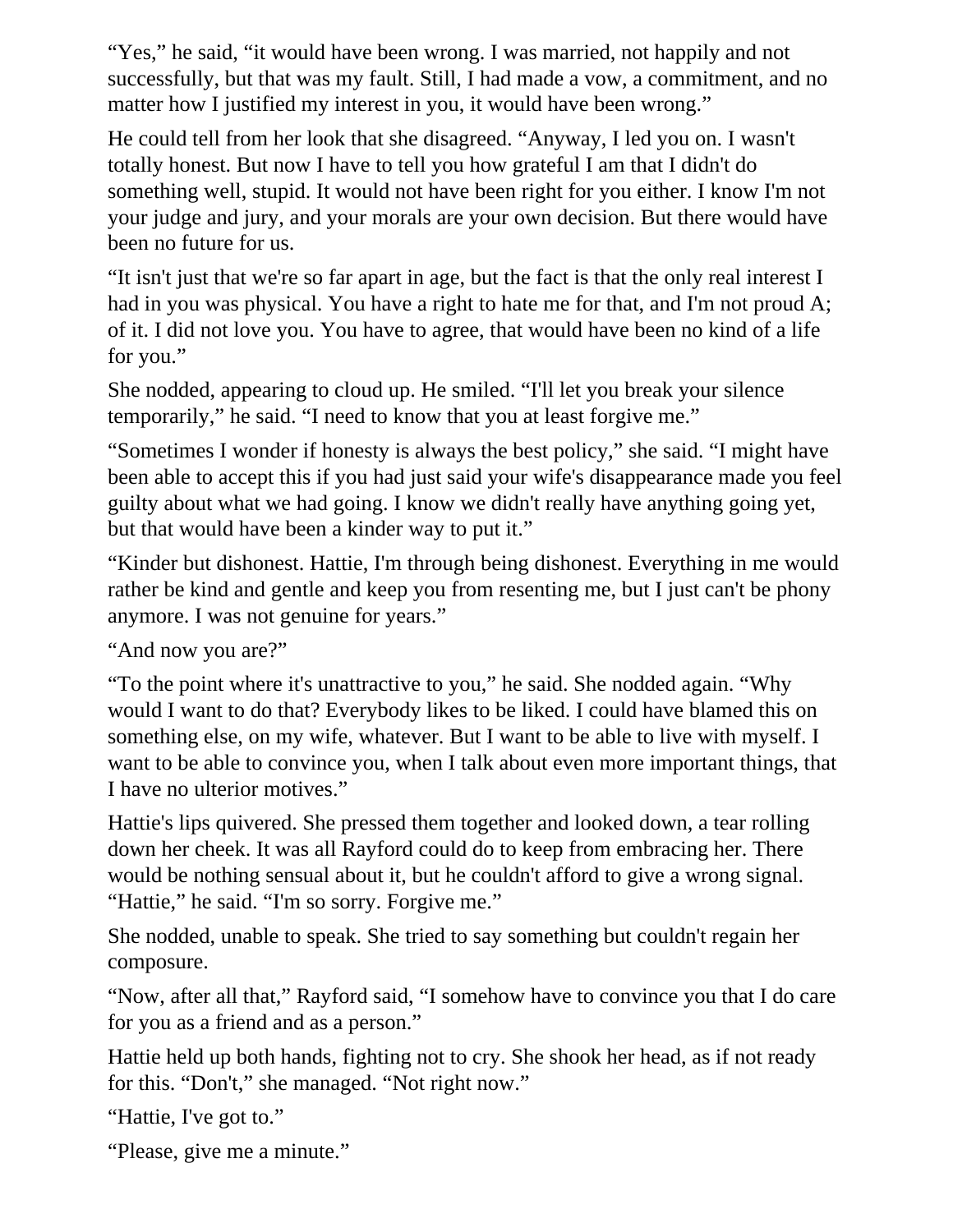"Take your time, but don't run from me now," he said. "I would be no friend if I didn't tell you what I've found, what I've learned, what I'm discovering more of each day."

Hattie buried her face in her hands and cried. "I wasn't going to do this," she said. "I wasn't going to give you the satisfaction."

Rayford spoke as tenderly as he could. "Now you're going to offend me," he said. "If you take nothing else from this conversation, you must know that your tears give me no satisfaction. Every one of them is a dagger to me. I'm responsible. I was wrong."

"Give me a minute," she said, hurrying off.

Rayford dug out Irene's Bible and quickly scanned some passages. He had decided not to sit talking to Hattie with the Bible open. He didn't want to embarrass or intimidate her, despite his newfound courage and determination.

"You're gonna find my dad's theory of the disappearings very interesting," Chloe said.

"Am I?" Buck said. She nodded and he noticed a dab of chocolate at the corner of her mouth. He said, "May I?" extending his hand. She raised her chin and he transferred the chocolate to his thumb. Now what should he do? Wipe it on a napkin? Impulsively he put his thumb to his lips.

"Gross!" she said. "How embarrassing! What if I have the creeping crud or something?"

"Then now we've both got it," he said, and they laughed. Buck realized he was blushing, something he hadn't done for years, and so he changed the subject. "You say your dad's theory, as if maybe it's not yours, too. Do you two disagree?"

"He thinks we do, because I argue with him and give him a hard time about it. I just don't want to be too easy to convince, but if I had to be honest, I'd have to say we're pretty close. See, he thinks that—"

Buck held up a hand. "Oh, I'm sorry, don't tell me. I want to get it fresh from him, on tape."

"Oh. Excuse me."

"No, it's OK. I didn't mean to embarrass you, but that's just how I like to work. I'd love to hear your theory, too. We're going to get some college kids' ideas, but it would be unlikely we would use two people from the same family. Of course, you just told me that you pretty much agree with your father, so I'd better wait and hear them both at the same time."

She had fallen silent and looked serious.

"I'm sorry, Chloe, I didn't mean to imply I'm not interested in your theory."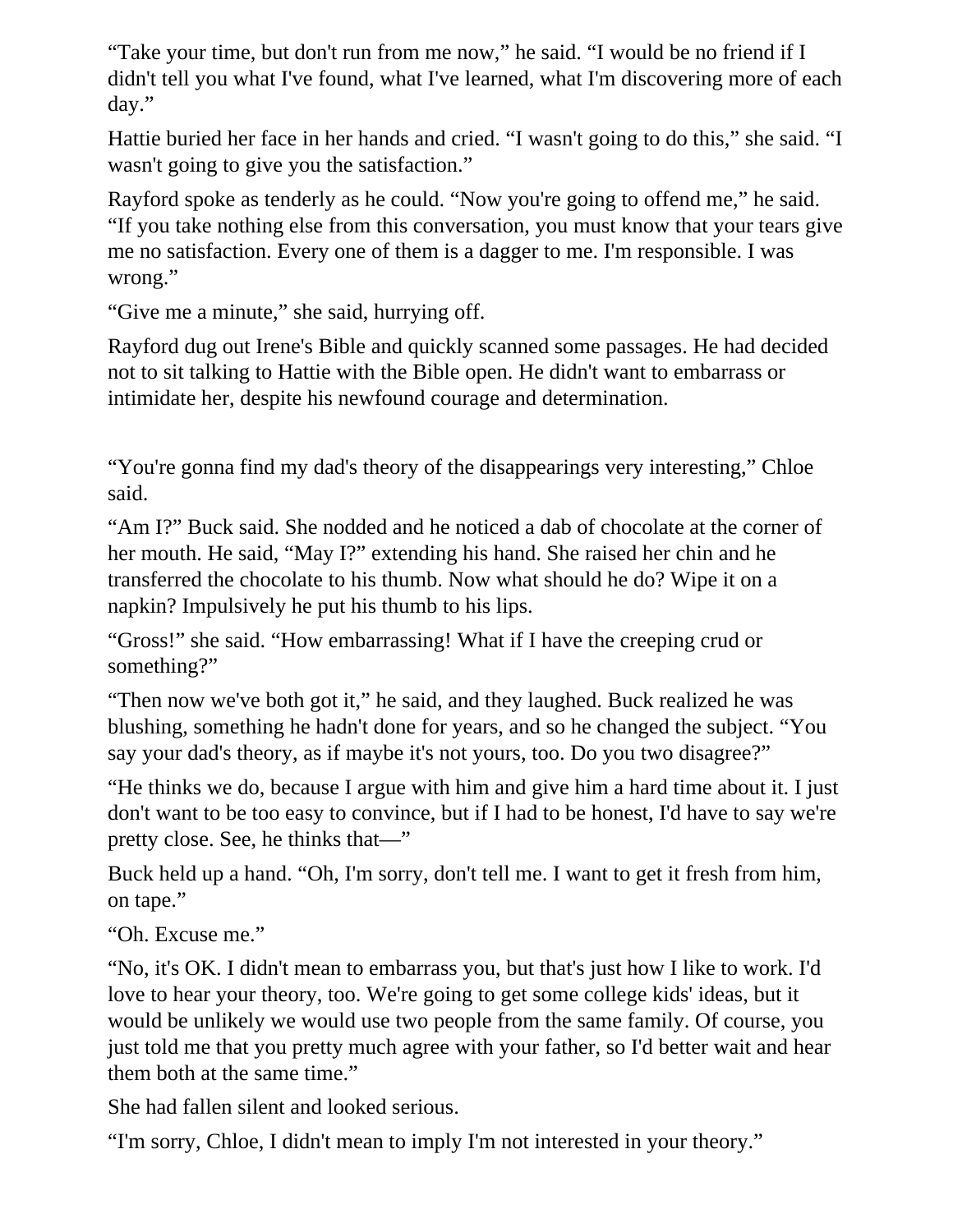"It's not that," she said. "But you just kind of categorized me there."

"Categorized you?"

"As a college kid."

"Ooh, I did, didn't I? My fault. I know better. Collegians aren't kids. I don't see you as a kid, although you are a lot younger than I am."

"Collegians? I haven't heard that term in a while."

"I am showing my age, aren't I?"

"How old are you, Buck?"

"Thirty and a half, going on thirty-one," he said with a twinkle.

"I say, how old are you?" she shouted, as if talking to a deaf old man. Buck roared.

"I'd buy you another cookie, little girl, but I don't want to spoil your appetite."

"You'd better not. My dad loves good food, and he's buying tonight. Save room."

"I will, Chloe."

"Can I tell you something, without you thinking I'm weird?" she said.

"Too late," he said.

She frowned and punched him. "I was just going to say that I like the way you say my name."

"I didn't know there was any other way to say it," he said.

"Oh, there is. Even my friends slip into making it one syllable, like Cloy."

"Chloe," he repeated.

"Yeah," she said. "Like that. Two syllables, long O, long E."

"I like your name." He slipped into an old man's husky voice. "It's a young person's name. How old are you, kid?"

"Twenty and a half, going on twenty-one."

"Oh, my goodness," he said, still in character, "I'm consortin' with a minor!"

As they headed back toward the Pan-Con Club, Chloe said, "If you promise not to make a big deal of my youth, I won't make a big deal of your age."

"Deal," he said, a smile playing at his lips. "You play a lot older."

"I'll take that as a compliment," she said, smiling self consciously as if she wasn't sure he was serious.

"Oh, do," he said. "Few people your age are as well read and articulate as you are."

"That was definitely a compliment," she said.

"You catch on quick."

"Did you really interview Nicolae Carpathia?"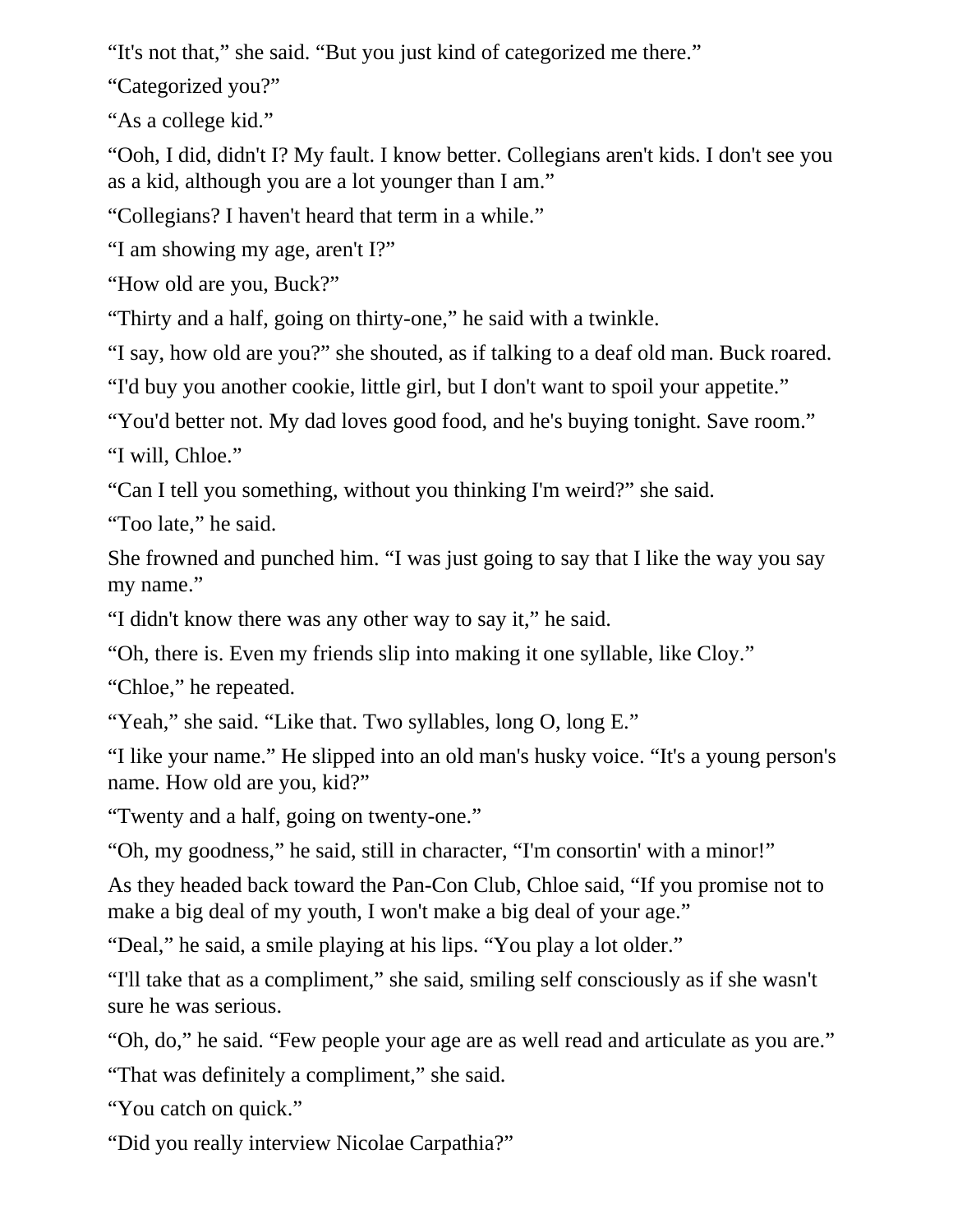He nodded. "We're almost buddies." "No kidding?" "Well, not really. But we hit it off." "Tell me about him." And so Buck did.

Hattie returned slightly refreshed but still puffy eyed and sat again as if ready for more punishment. Rayford reiterated that he was sincere about his apology, and she said, "Let's just put that behind us, shall we?"

"I need to know you forgive me," he said.

"You seem really hung up on that, Rayford. Would that let you off the hook, ease your conscience?"

"I guess maybe it would," he said. "Mostly it would tell me you believe I'm sincere."

"I believe it," she said. "It doesn't make it any more pleasant or easier to take, but if it makes you feel better, I do believe you mean it. And I don't hold grudges, so I guess that's forgiveness."

"I'll take what I can get," he said. "Now I want to be very honest with you."

"Uh-oh, there's more? Or is this where you educate me about what happened last week?"

"Yeah, this is it, but I need to tell you that Chloe advised against getting into this right now."

"In the same conversation as the, uh, other, you mean."

"Right."

"Smart girl," she said. "We must understand each other."

"Well, you're not that far apart in age."

"Wrong thing to say, Rayford. If you were going to use that you're-young-enoughto-be-my-daughter approach, you should have brought it up earlier."

"Not unless I fathered you when I was fifteen," Rayford said. "Anyway, Chloe is convinced you're not going to be in the mood for this just now."

"Why? Does this require some reaction? Do I have to buy into your idea or something?"

"That's my hope, but no. If it's something you can't handle right now, I'll understand. But I think you'll see the urgency of it."

Rayford felt much like Bruce Barnes had sounded the day they met. He was full of passion and persuasion, and he felt his prayers for courage and coherence were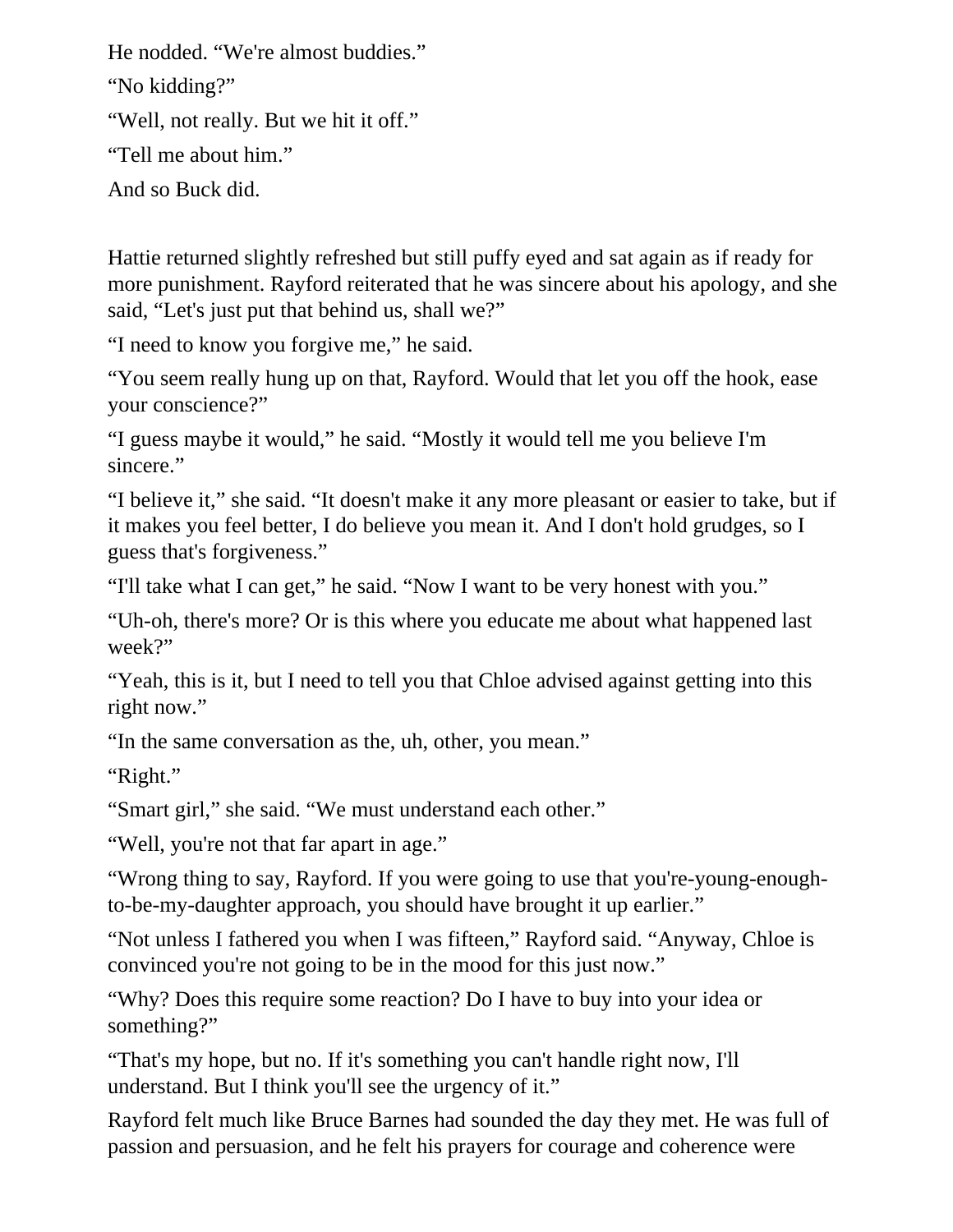answered as he spoke. He told Hattie of his history with God, having been raised in a churchgoing home and how he and Irene had attended various churches throughout their marriage. He even told her that Irene's preoccupation with end-time events had been one thing that made him consider looking elsewhere for companionship.

Rayford could tell by Hattie's look that she knew where he was going, that he had now come to agree with Irene and had bought the whole package. Hattie sat motionless as he told the story of knowing what he would find at home that morning after they had landed at O'Hare.

He told her of calling the church, meeting Bruce, Bruce's story, the videotape, their studies, the prophecies from the Bible, the preachers in Israel that clearly paralleled the two witnesses spoken of in Revelation.

Rayford told her how he had prayed the prayer with the pastor as the videotape rolled and how he now felt so responsible for Chloe and wanted her to find God, too. Hattie stared at him. Nothing in her body language or expression encouraged him, but he kept going. He didn't ask her to pray with him. He simply told her he would no longer apologize for what he believed.

"You can see, at least, how if a person truly accepts this, he must tell other people. He would be no friend if he didn't." Hattie wouldn't even give him the satisfaction of a nod to concede that point.

After nearly half an hour, he exhausted his new knowledge, and he concluded, "Hattie, I want you to think about it, consider it, watch the tape, talk to Bruce if you want to. I can't make you believe. All I can do is make you aware of what I have come to accept as the truth. I care about you and wouldn't want you to miss out simply because no one ever told you."

Finally, Hattie sat back and sighed. "Well, that's sweet, Rayford. It really is. I appreciate your telling me all that. It hits me real strange and different, because I never knew that stuff was in the Bible. My family went to church when I was a kid, mostly on holidays or if we got invited, but I never heard anything like that. I will think about it. I sort of have to. Once you hear something like this, it's hard to put, it out of your mind for a while. Is this what you're going to tell Buck Williams at dinner?"

"Word for word."

She chuckled. "Wonder if any of it will find its way into his magazine."

"Probably along with space aliens, germ gas, and death rays," Rayford said.

## **CHAPTER TWENTY-ONE**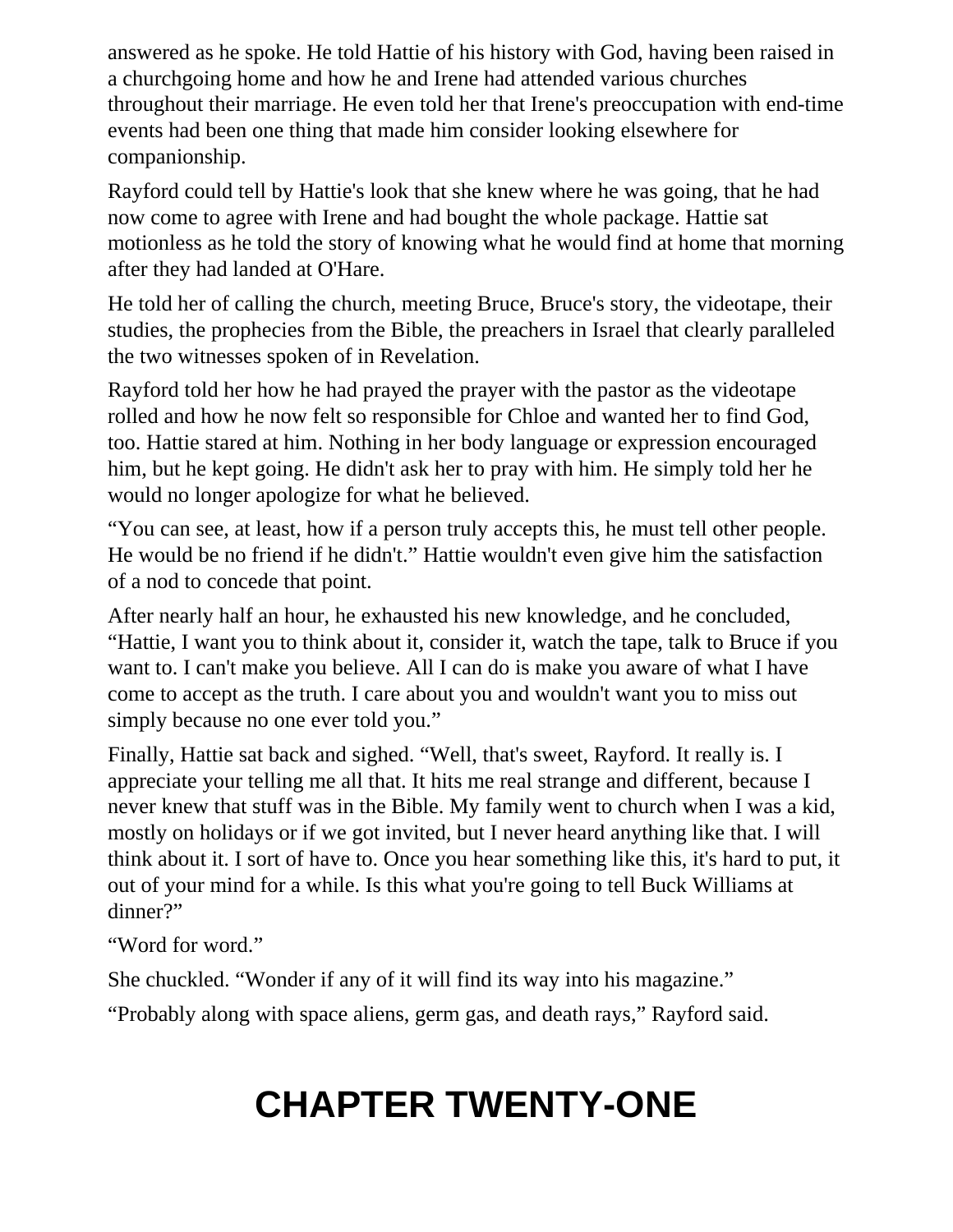WHEN Buck and Chloe reconnected with Hattie and Chloe's father, it was clear Hattie had been crying. Buck didn't feel close enough to ask what was wrong, and she never offered.

Buck was glad for the opportunity to interview Rayford Steele, but his emotions were mixed. The reactions of the captain who had piloted the plane on which he had been a passenger when the disappearances occurred would add drama to his story. But even more, he wanted to spend time with Chloe. Buck would run back to the office, then home to change, and meet them later at the Carlisle. At the office he took a call from Stanton Bailey, asking how soon he could go to Chicago to get Lucinda Washington replaced. "Soon, but I don't want to miss developments at the U.N."

"Everything happening there tomorrow morning you already know about from Plank," Bailey said. "Word I get is it's already starting to come down. Plank assumes his new position in the morning, denies Carpathia's interest, reiterates what it would take, and we all wait and see if anybody bites. I don't think they will."

"I wish they would," Buck said, still hoping he could trust Carpathia and eager to see what the man would do about Stonagal and Todd-Cothran.

"I do, too," Bailey said, "but what are the odds? He's a man for this time, but his global disarmament and his reorganization plans are too ambitious. It'll never happen."

"I know, but if you were deciding, wouldn't you go along with it?"

"Yeah," Bailey said, sighing. "I probably would. I'm so tired of war and violence. I'd probably even go for moving the place to this New Babylon."

"Maybe the U.N. delegates will be smart enough to know the world is ready for Carpathia," Buck said.

"Wouldn't that be too good to be true?" Bailey said.

"Don't bet the farm or hold your breath or whatever it is you're not supposed to do when the odds are against you."

Buck told his new boss he would fly to Chicago the next morning and get back to New York by Sunday night. "I'll get the lay of the land, find out who's solid in Chicago and whether we need to look at outside applicants."

"I'd prefer staying inside," Bailey said. "But it's my style to let you make those decisions."

Buck phoned Pan-Con Airlines, knowing Rayford Steele's flight left at eight the next morning. He told the reservation clerk his traveling companion was Chloe Steele. "Yes," she said, "Ms. Steele is flying complimentary in first class. There is a seat open next to her. Will you be a guest of the crew as well?"

"No."

He booked a cheap seat and charged it to the magazine, then upgraded to the seat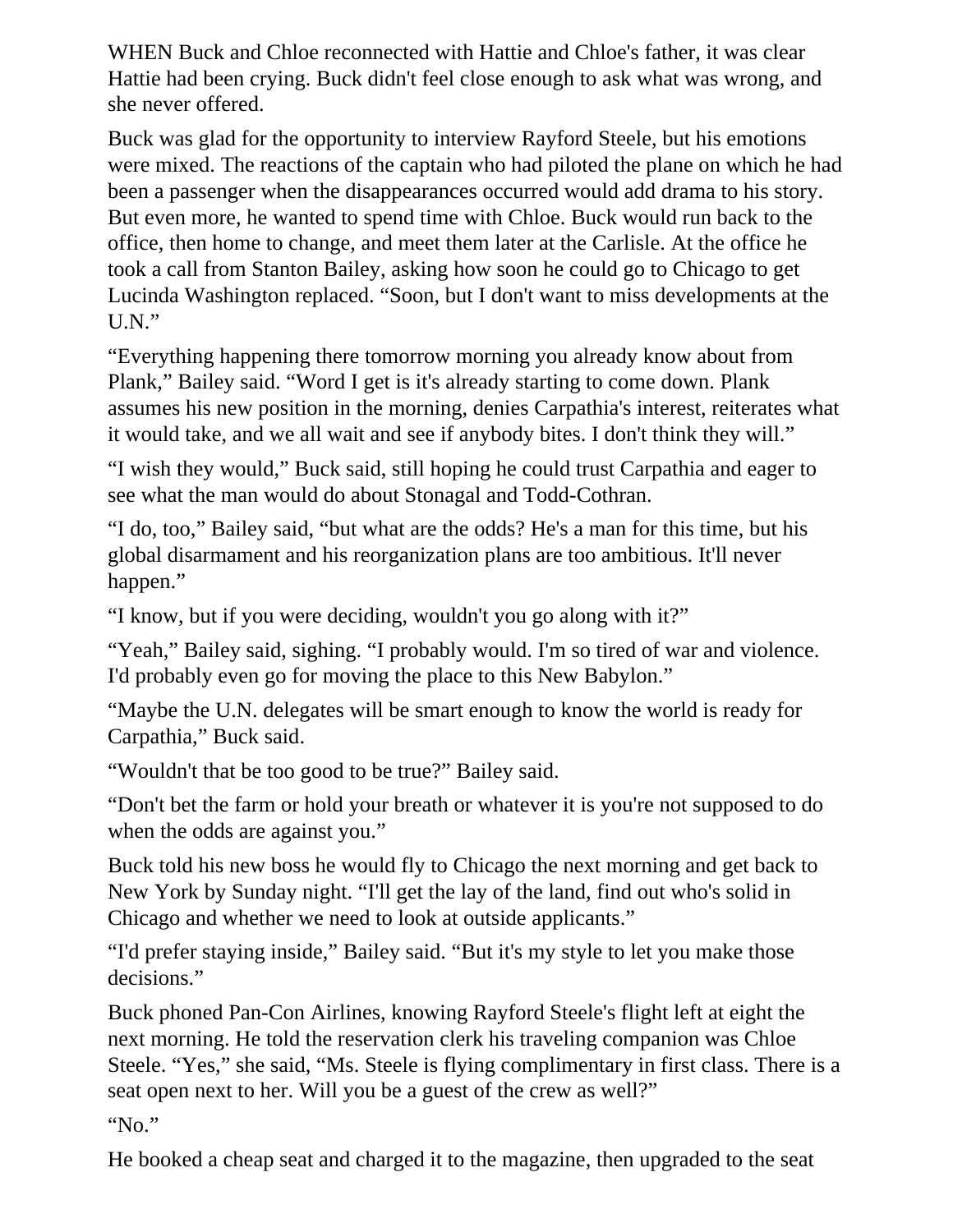next to Chloe. He would say nothing that night about going to Chicago.

It had been ages since Buck had worn a tie, but this was, after all, the Carlisle Hotel dining room. He wouldn't have gotten in without one. Fortunately they were directed to a private table in a little alcove where he could stash his bag without appearing gauche. His tablemates assumed he needed the bag for his equipment, not aware he had packed a change of clothes, too.

Chloe was radiant, looking five years older in a classy evening dress. It was clear she and Hattie had spent the late afternoon in a beauty salon.

Rayford thought his daughter looked stunning that evening, and he wondered what the magazine writer thought of her. Clearly this Williams guy was too old for her.

Rayford had spent his free hours before dinner napping and then praying that he would have the same courage and clarity he'd had with Hattie. He had no idea what she thought except that he was "sweet" for telling her everything. He wasn't sure whether that was sarcasm or condescension. He could only hope he had gotten through. That she had spent time alone with Chloe might have been good. Rayford hoped Chloe wasn't so antagonistic and closed minded that she had become an ally against him with Hattie.

At the restaurant Williams seemed to gaze at Chloe and ignore Hattie. Rayford considered this insensitive, but it didn't seem to bother Hattie. Maybe Hattie was matchmaking behind his back. Rayford himself had said nothing about Hattie's new look for the evening, but that was by design. She was striking and always had been, but he was not going down that path again.

During dinner Rayford kept the conversation light. Buck said to let him know when he was ready to be interviewed. After dessert Rayford spoke to the waiter privately. "We'd like to spend another hour or so here, if it's all right."

"Sir, we do have an extensive reservation list—"

"I wouldn't want this table to be less than profitable for you," Rayford said, pressing a large bill into the waiter's palm, "so boot us out whenever it becomes necessary."

The waiter peeked at the bill and slipped it into his pocket. "I'm sure you will not be disturbed," he said. And the water glasses were always full.

Rayford enjoyed answering Williams's initial questions about his job, his training, his background and upbringing, but he was eager to get on with his new mission in life. And finally the question came. Buck tried to concentrate on the captain's answers but felt himself trying to impress Chloe, too. Everyone in, the business knew he was one of the best in the world at interviewing. That and his ability to quickly sift through the stuff and make a readable, engaging article of it had made him who he was.

Buck had breezed through the preliminaries, and he liked this guy. Steele seemed honest and sincere, smart and articulate. He realized he had seen a lot of Rayford in Chloe. "I'm ready," he said, "to ask your idea of what happened on that fateful flight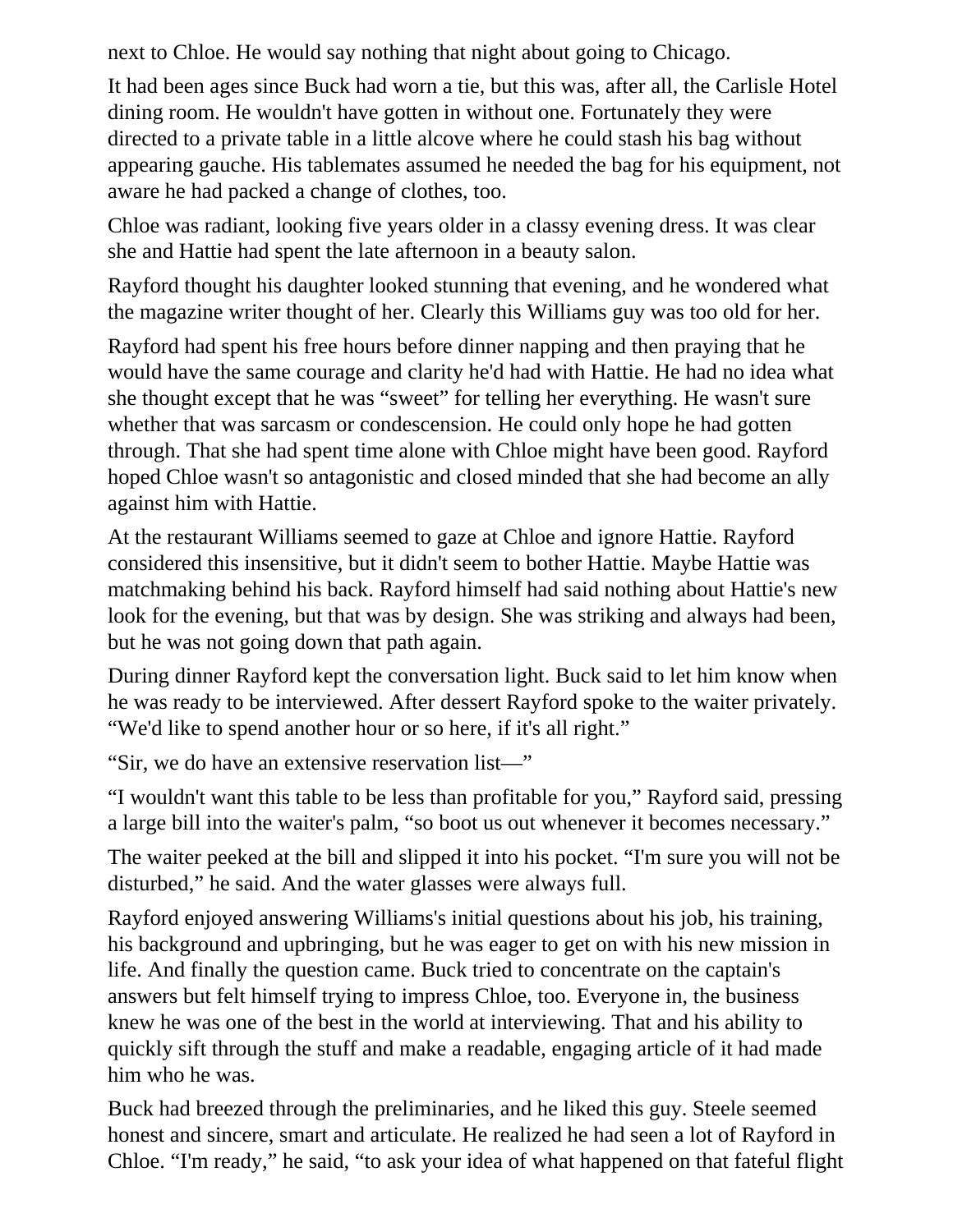to London. Do you have a theory?"

The captain hesitated and smiled as if gathering himself. "I have more than a theory," he said. "You may think this sounds crazy coming from a technically minded person like me, but I believe I have found the truth and know exactly what happened."

Buck knew this would play well in the magazine. "Gotta appreciate a than who knows his mind," he said. "Here's your chance to tell the world."

Chloe chose that moment to gently touch Buck's arm and ask if he minded if she excused herself for a moment.

"I'll join you," Hattie said.

Buck smiled, watching them go. "What was that?" he said. "A conspiracy? Were they supposed to leave me alone with you, or have they heard this before and don't want to rehash it?"

Rayford was privately frustrated, almost to the point of anger. That was the second time in a few hours that Chloe had somehow been spirited away at a crucial time. "I assure you that is not the case," he said, forcing himself to smile. He couldn't slow down and wait for their return. The question had been asked, he felt ready, and so he stepped off the edge of a social cliff, saying things he knew could get him categorized as a kook. A he had done with Hattie, he outlined his own spotty spiritual history and brought Williams up to the present in a little over half an hour, covering every detail he felt was relevant. At some point the women returned.

Buck sat without interrupting as this most lucid and earnest professional calmly propounded a theory that only three weeks before Buck would have found absurd. It sounded like things he had heard in church and from friends, but this guy had chapter and verse from the Bible to back it up. And this business of the two preachers in Jerusalem representing two witnesses predicted in the book of Revelation? Buck was aghast. He finally broke in.

"That's interesting," he said. "Have you heard the latest?" Buck told him what he had seen on CNN during his few brief minutes at his apartment. "Apparently thousands are making some sort of a pilgrimage to the Wailing Wall. They're lined up for miles, trying to get in and hear the preaching. Many are converting and going out themselves to preach. The authorities seem powerless to keep them out, despite the opposition of the Orthodox Jews. Anyone who comes against the preachers is struck dumb or paralyzed, and many of the old orthodox guard are joining forces with the preachers."

"Amazing," the pilot responded. "But even more amazing, it was all predicted in the Bible."

Buck was desperate to maintain his composure. He wasn't sure what he was hearing, but Steele was impressive. Maybe the man was reaching to link Bible prophecy with what was happening in Israel, but no one else had an explanation. What Steele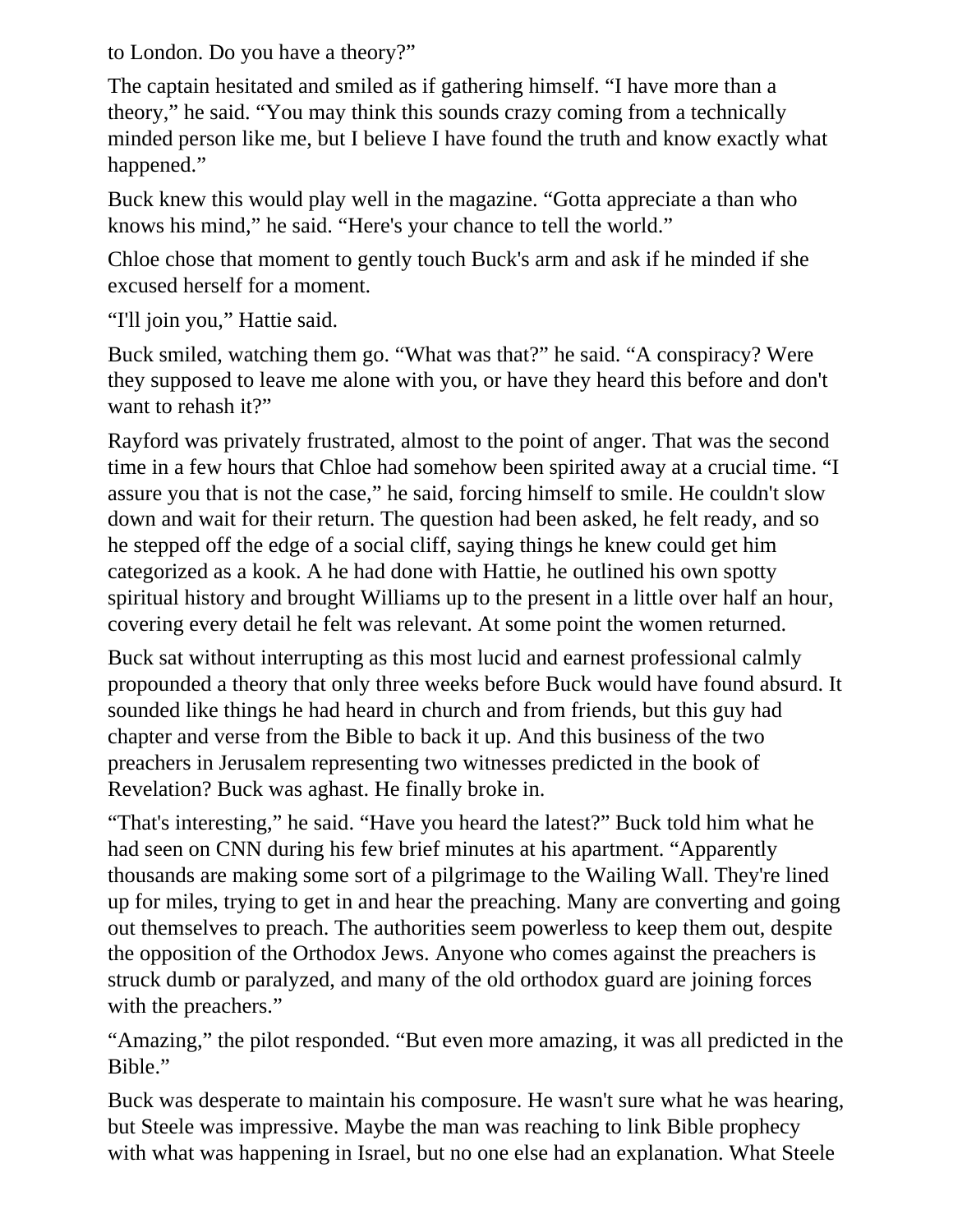had read to Buck from Revelation appeared clear. Maybe it was wrong. Maybe it was mumbo jumbo. But it was the only theory that tied the incidents so closely to any sort of explanation. What else would give Buck this constant case of the chills?

Buck focused on Captain Steele, his pulse racing, looking neither right nor left. He could not move. He was certain the women could hear his crashing heart. Was all this possible? Could it be true? Had he been exposed to a clear work of God in the destruction of the Russian air corps just to set him up for a moment like this? Could he shake his head and make it all go away? Could he sleep on it and come to his senses in the morning? Would a Conversation with Bailey or Plank set him straight, snap him out of this silliness?

He sensed not. Something about this demanded attention. He wanted to believe something that tied everything together and made it make sense. But Buck also wanted to believe in Nicolae Carpathia. Maybe Buck was going through a scary time where he was vulnerable to impressive people. That wasn't like him, but then, who was himself these days? Who could be expected to be himself during times like these?

Buck didn't want to rationalize this away, to talk himself out of it. He wanted to ask Rayford Steele about his own sister-in-law and niece and nephew. But that would be personal, that would not relate to the story he was working on. This had not begun as a personal quest, a search for truth. This was merely a fact-finding mission, an element in a bigger story.

In no way did Buck even begin to think he was going to pick a favorite theory and espouse it as Global Weekly's position. He was supposed to round up all the theories, from the plausible to the bizarre. Readers would add their own in the Letters column, or they would make a decision based on the credibility of the sources. This airline pilot, unless Buck made him look like a lunatic, would come off profound and convincing.

For the first time in his memory Buck Williams was speechless.

Rayford was certain he was not getting through. He only hoped this writer was astute enough to understand, to quote him correctly, and to represent his views in such a way that readers might look into Christianity. It was clear that Williams wasn't buying it personally. If Rayford had to guess, he'd say Williams was trying to hide a smirk—or else he was so amused, or amazed, that he couldn't frame a response.

Rayford had to remind himself that his purpose was to get through to Chloe first and then maybe to influence the reading public, if the thing found its way into print. If Cameron Williams thought Rayford was totally out to lunch, he might just leave him out, along with all his cockamamie views.

Buck did not trust himself to respond with coherence. He still had chills, yet he felt sticky with sweat. What was happening to him? He managed a whisper. "I want to thank you for your time, and for dinner," he said. "I will get back to you before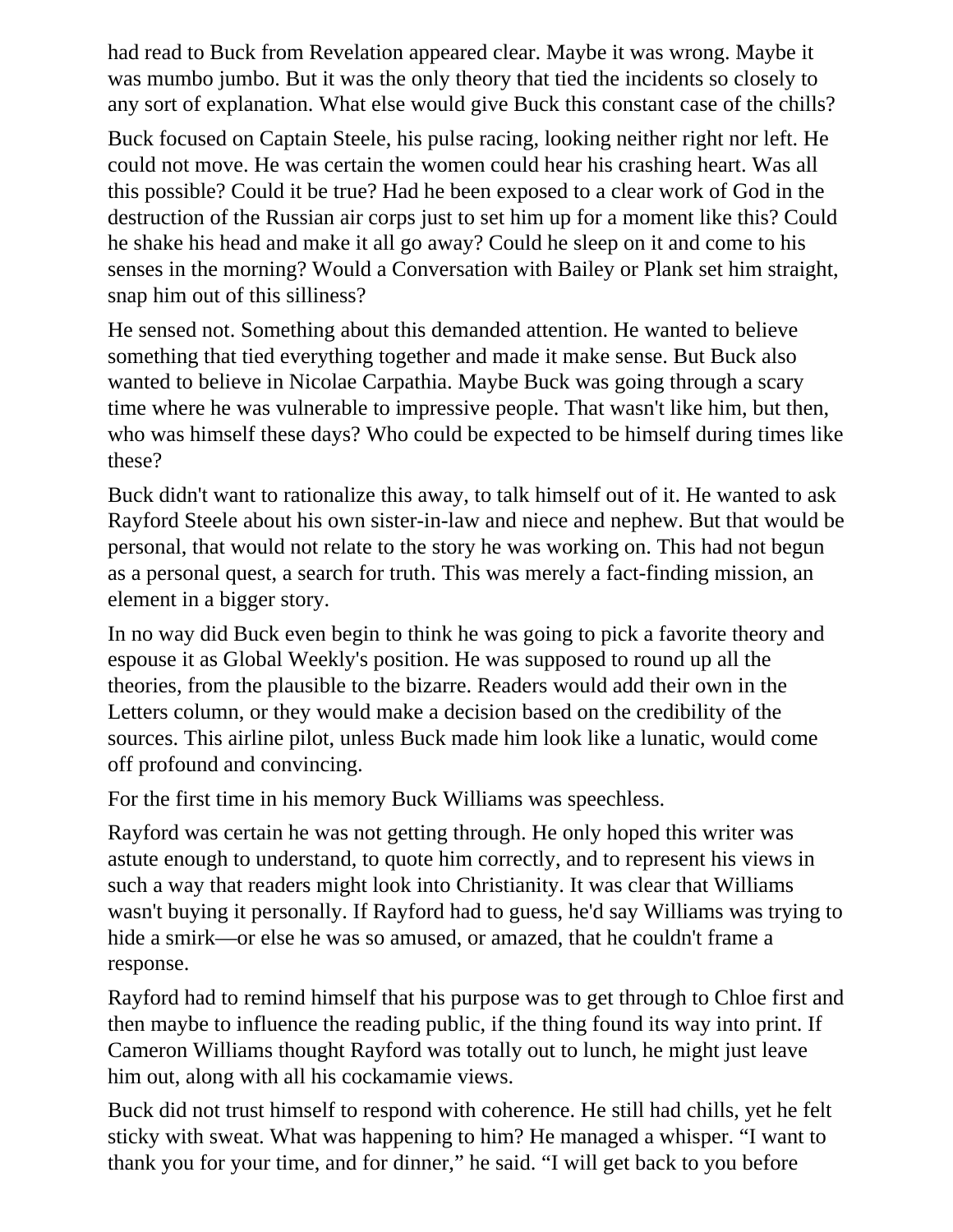using any of your quotes." That was nonsense, of course. He had said it only to give himself a reason to reconnect with the pilot. He might have a lot of personal questions about this, but he never allowed people he interviewed to see their quotes in advance. He trusted his tape recorder and his memory, and he had never been accused of misquoting.

Buck looked back up at the captain and saw a strange look cross his face. He looked—what? Disappointed? Yes, then resigned, suddenly Buck remembered who he was dealing with. This was an intelligent, educated man. Surely he knew that reporters never checked back with their sources. He probably thought he was getting a journalistic brush-off.

A rookie mistake, Buck, he reprimanded himself. You just underestimated your own source.

Buck was putting his equipment away when he noticed Chloe was crying, tears streaming down her face. What was it with these women? Hattie Durham had been weeping when she and the captain had finished talking that afternoon. Now Chloe.

Buck could identify, at least with Chloe. If she was crying because she had been moved by her father's sincerity and earnestness, it was no surprise. Buck had a lump in his throat, and for the first time since he had lain facedown in fear in Israel during the Russian attack, he wished he had a private place to cry.

"Could I ask you one more thing, off the record?" he said. "May I ask what you and Hattie were talking about this afternoon in the club?"

"Buck!" Hattie scolded. "That's none of your—"

"If you don't want to say, I'll understand," Buck said. "I was just curious."

"Well, much of it was personal," the captain said.

"Fair enough."

"But, Hattie, I don't see any harm in telling him that the rest of it was what we just went over. Do you?"

She shrugged.

"Still off the record, Hattie," Buck said, "do you mind if I ask your reaction to all this?"

"Why off the record?" Hattie snapped. "The opinions of a pilot are important but the opinions of a flight attendant aren't?"

"I'll put you on the machine if you want," he said. "I didn't know you wanted to be on the record."

"I don't," she said. "I just wanted to be asked. It's too late now."

"And you don't care to say what you think—"

"No, I'll tell you. I think Rayford is sincere and thoughtful. Whether he's right, I have no idea. That's all beyond me and very foreign. But I am convinced he believes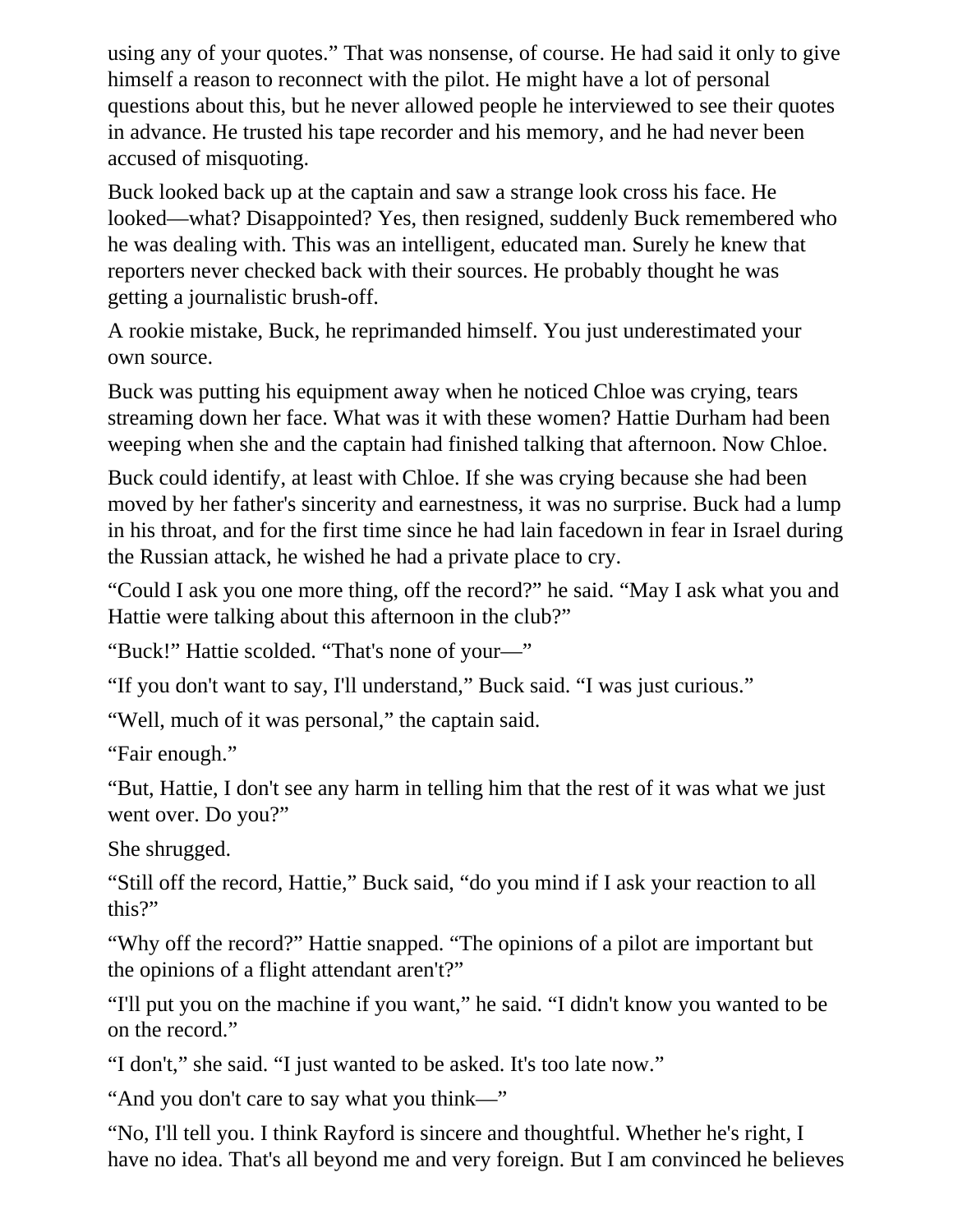it. Whether he should or not, with his background and all that, I don't know. Maybe he's susceptible to it because of losing his family."

Buck nodded, realizing he was closer to buying Rayford's theory than Hattie was. He glanced at Chloe, hoping she had composed herself and that he could draw her out. She still had a tissue pressed under her eyes.

"Please don't ask me right now," she said.

Rayford was not surprised at Hattie's response, but he was profoundly disappointed with Chloe's. He was convinced she didn't want to embarrass him by saying how off the wall he sounded. He should have been grateful, he guessed. At least she was still sensitive to his feelings. Maybe he should have been more sensitive to hers, but he had decided he couldn't let those gentilities remain priorities anymore. He was going to contend for the faith with her until she made a decision. For tonight, however, it was clear she had heard enough. He wouldn't be pushing her anymore. He only hoped he could sleep despite his remorse over her condition. He loved her so much.

"Mr. Williams," he said, standing and thrusting out his hand, "it's been a pleasure. The pastor I told you about in Illinois really has a handle on this stuff and knows much more than I do about the Antichrist and all. It might be worth a call if you want to know any more. Bruce Barnes, New Hope Village Church, Mount Prospect."

"I'll keep that in mind," Buck said.

Rayford was convinced Williams was merely being polite.

Talking to this Barnes was a great idea, Buck thought. Maybe he'd find the time the next day in Chicago. That way he could pursue this for himself and not confuse the professional angle with his own interest.

The foursome moseyed to the lobby. "I'm going to say my good-nights," Hattie said. "I've got the earlier flight tomorrow." She thanked Rayford for dinner, whispered something to Chloe—which seemed to get no response and thanked Buck for his hospitality that morning. "I may just call Mr. Carpathia one of these days," she said. Buck resisted the urge to tell her what he knew about Carpathia's immediate future. He doubted the man would have time for her.

Chloe looked as if she wanted to follow Hattie to the elevators and yet wanted to say something to Buck as well. He was shocked when she said, "Give us a minute, will you, Daddy? I'll be right up."

Buck found himself flattered that Chloe had hung back to say good-bye personally, but she was still emotional. Her voice was quavery as she formally told him what a good time she had had that day. He tried to prolong the conversation.

"Your dad is a pretty impressive guy," he said.

"I know," she said. "Especially lately."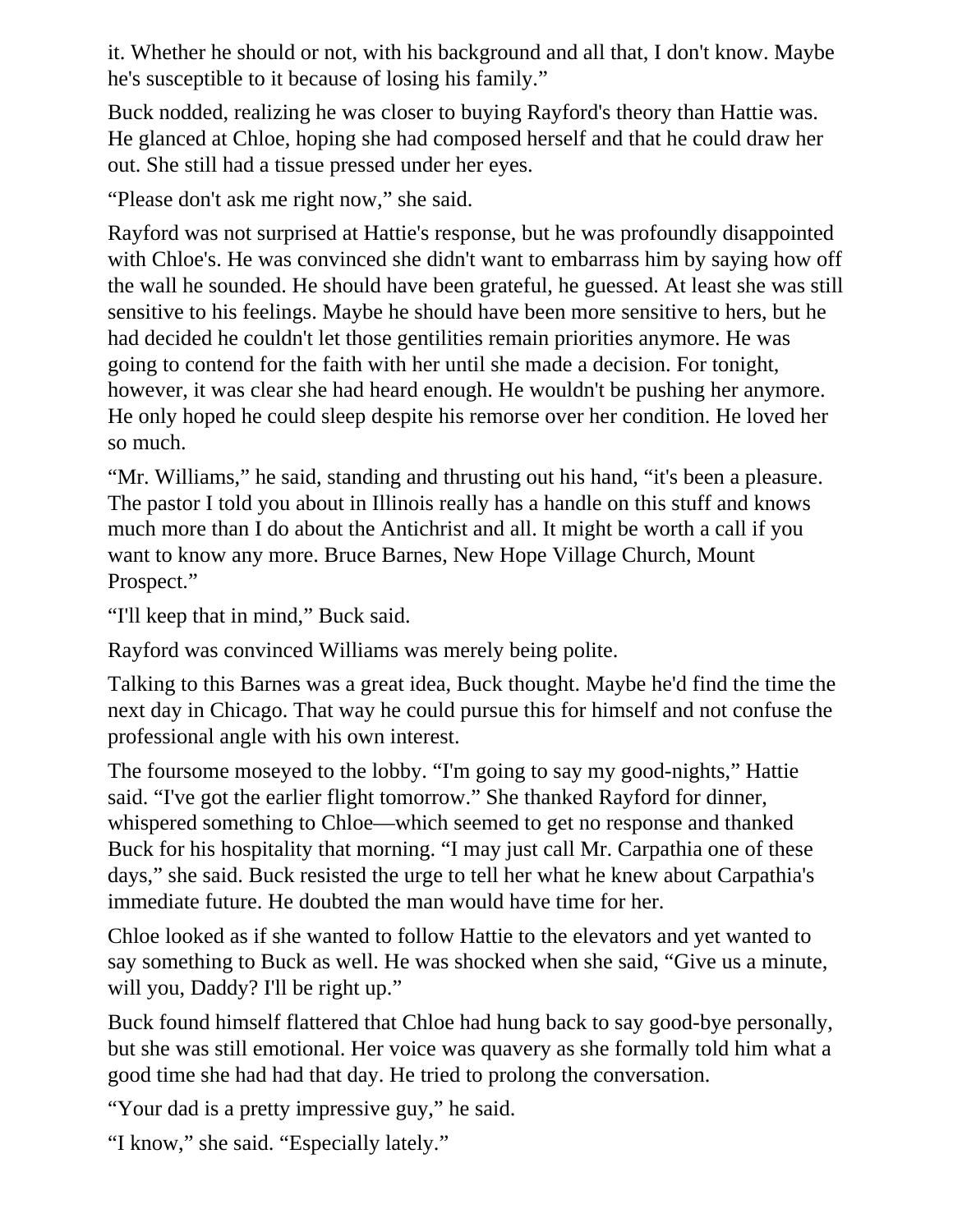"I can see why you might agree with him on a lot of that stuff."

"You can?"

"Sure! I have a lot of thinking to do myself. You give him a hard time about it though, huh?"

"I used to. Not anymore."

"Why not?"

"You can see how much it means to him."

Buck nodded. She seemed on the edge emotionally again. He reached to take her hand. "It's been wonderful spending time with you," he said.

She chuckled, as if embarrassed about what she was thinking.

"What?" he pressed.

"Oh, nothing. It's silly."

"C'mon, what? We've both been silly today."

"Well, I feel stupid," she said. "I just met you and I'm really gonna miss you. If you get through Chicago, you have to call."

"It's a promise," Buck said. "I can't say when, but let's just say sooner than you think."

## **CHAPTER TWENTY-TWO**

Buck did not sleep well. Partly he was excited about his morning surprise. He could only hope Chloe would be happy about it. The larger part of his mind reeled with wonder. If this was true, all that Rayford Steele had postulated—and Buck knew instinctively that if any of it was true, all of it was true—why had it taken Buck a lifetime to come to it? Could he have been searching for this all the time, hardly knowing he was looking?

Yet even Captain Steele—an organized, analytical airline pilot—had missed it, and Steele claimed to have had a proponent, a devotee, almost a fanatic living under his own roof. Buck was so restless he had to leave his bed and pace. Strangely, somehow, he was not upset, not miserable. He was simply overwhelmed. None of this would have made a bit of sense to him just days before, and now, for the first time since Israel, he was unable to separate himself from his story. The Holy Land attack had been a watershed event in his life. He had stared his own mortality in the face and had to acknowledge that something otherworldly—yes, supernatural, something directly from God almighty had been thrust upon those dusty hills in the form of a fire in the sky. And he had known beyond a doubt for the first time in his life that unexplainable things out there could not be dissected and evaluated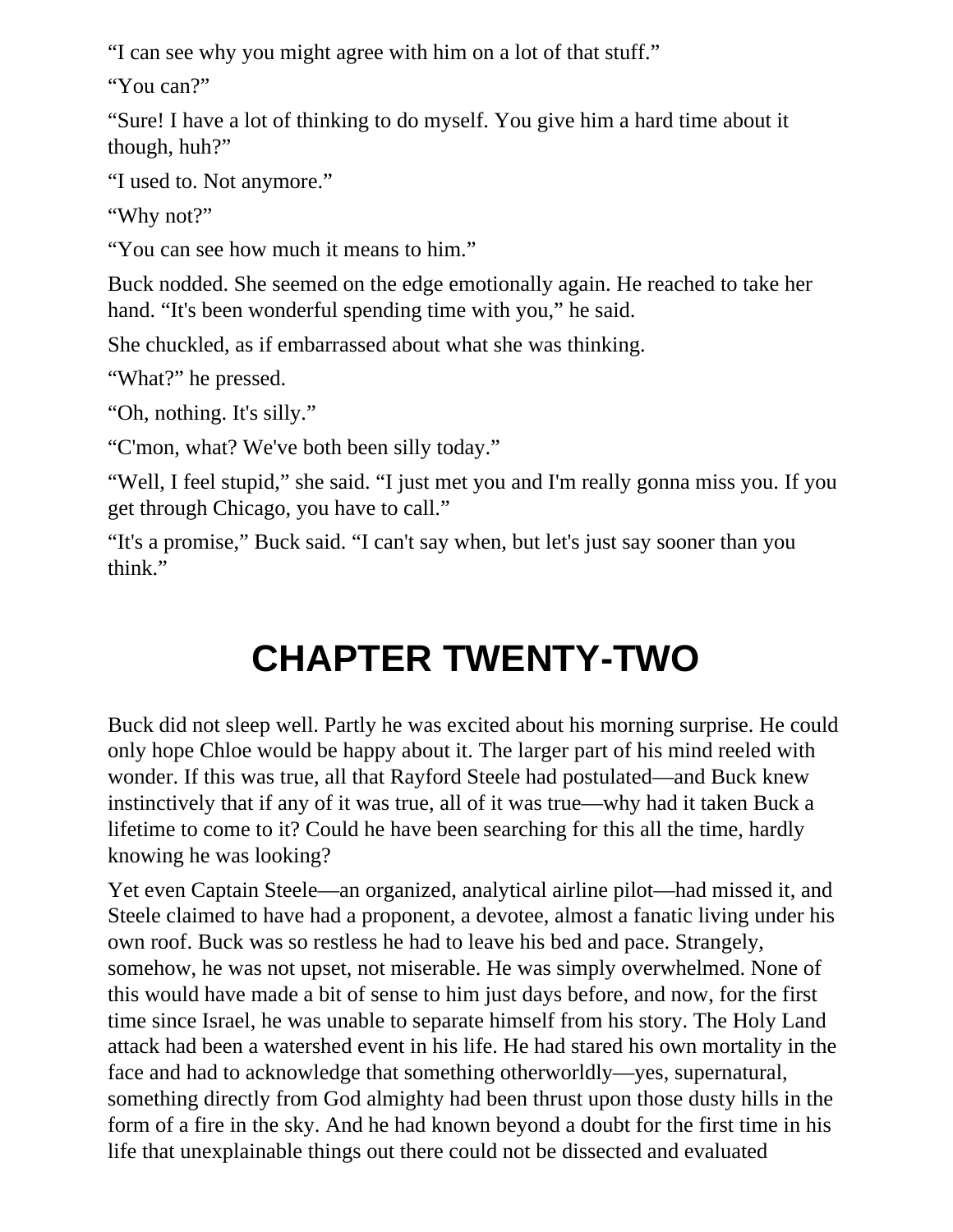scientifically from a detached Ivy League perspective.

Buck had always prided himself on standing apart from the pack, for including the human, the everyday, the everyman element in his stories when others resisted such vulnerability. This skill allowed readers to identify with him, to taste and feel and smell those things most important to them. But he had still been able, even after his closest brush with death to let the reader live it without revealing Buck's own deep angst about the very existence of God. Now, that separation seemed impossible. How could he cover this most important story of his life, one that had already probed closest to his soul, without subconsciously revealing his private turmoil?

He was, he knew by the wee hours, leaning over the line. He wasn't ready to pray yet, to try to talk to a God he had ignored for so long. He hadn't even prayed when he became convinced of God's existence that night in Israel. What had been the matter with him? Everyone in the world, at least those intellectually honest with themselves, had to admit there was a God after that night. Amazing coincidences had occurred before, but that had defied all logic.

To win against the mighty Russians was an upset, of course. But Israel's history was replete with such legends. Yet to not defend yourself and suffer no casualties? That was beyond all comprehension—apart from the direct intervention of God.

Why, Buck wondered, hadn't that made more of an impact on his own introspective inventory? In the lonely darkness he came to the painful realization that he had long ago compartmentalized this most basic of human needs and had rendered it a nonissue. What did it say about him, what despicable kind of a subhuman creature had he become, that even the stark evidence of the Israel miracle—for it could be called nothing less—had not thawed his spirit's receptiveness to God?

Not that many months later came the great disappearance of millions around the world. Dozens had vanished from the plane in which he was a passenger. What more did he need? It already seemed as if he were living in a science fiction thriller. Without question he had lived through the most cataclysmic event in history. Buck realized he'd not had a second to think in the last two weeks. Had it not been for the personal tragedies he had witnessed, he might have been more private in his approach to what appeared to be a universe out of control.

He wanted to meet this Bruce Barnes, not even pretending to be interviewing him for an article. Buck was on a personal quest now, looking to satisfy deep needs. For so many years he had rejected the idea of a personal God or that he had need of God—if there was one. The idea would take some getting used to. Captain Steele had talked about everyone being a sinner. Buck was not unrealistic about that. He knew his life would never stand up to the standards of a Sunday school teacher. But he had always hoped that if he faced God someday, his good would outweigh his bad and that relatively speaking, he was as good or better than the next guy. That would have to do.

Now, if Rayford Steele and all his Bible verses could be believed, it didn't make any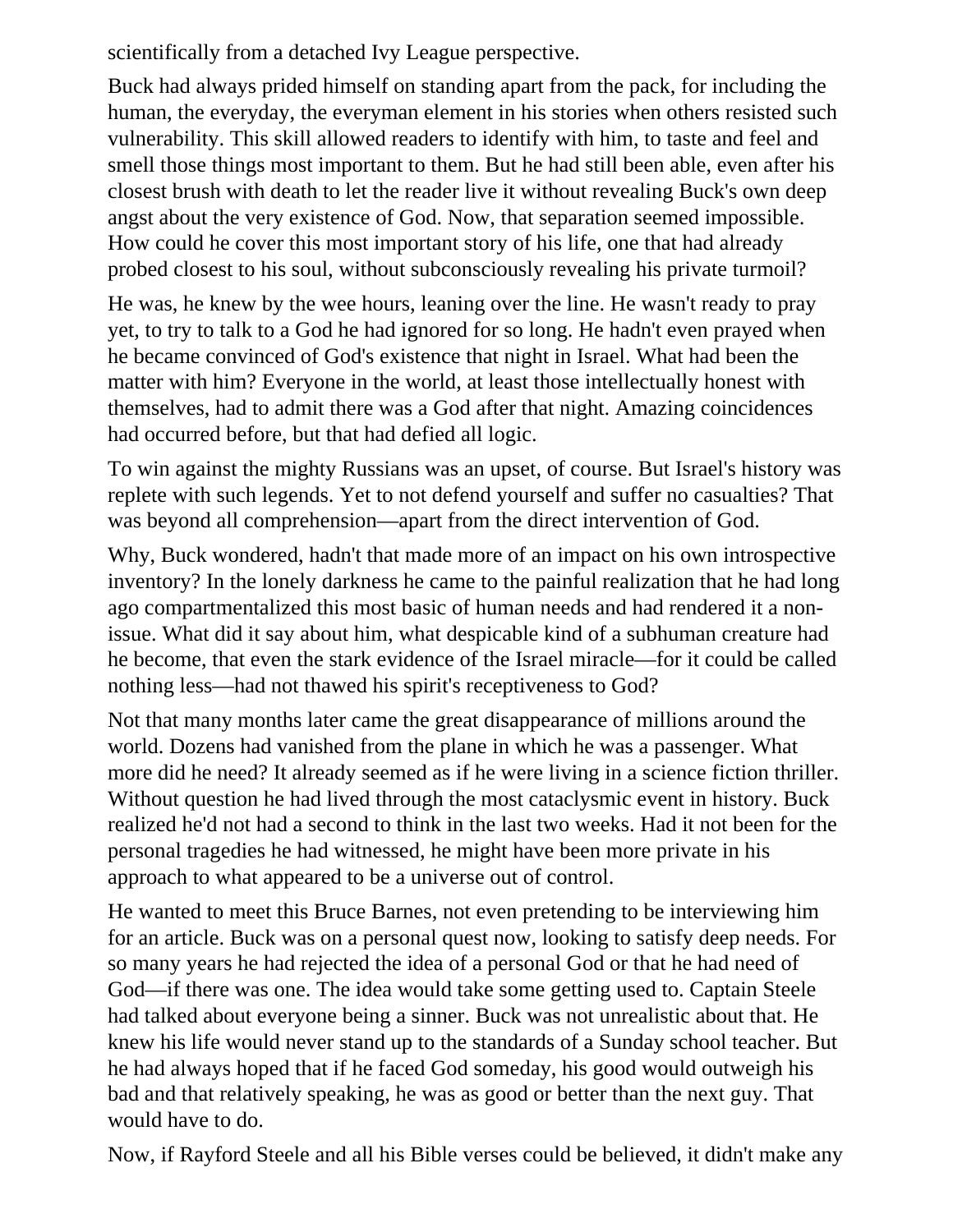difference how good Buck was or where he stood in relation to anybody else. One archaic phrase had struck him and rolled around in his head. There is none righteous, no, not one. Well, he had never considered himself righteous. Could he go the next level and admit his need for God, for forgiveness, for Christ?

Was it possible? Could he be on the cusp of becoming a born-again Christian? He had been almost relieved when Rayford Steele had used that term. Buck had read and even written about "those kinds" of people, but even at his level of worldly wisdom he had never quite understood the phrase. He had always considered the "born-again" label akin to "ultra right-winger" or "fundamentalist." Now, if he chose to take a step he had never dreamed of taking, if he could not somehow talk himself out of this truth he could no longer intellectually ignore, he would also take upon himself a task: educating the world on what that confusing little term really meant.

Buck finally dozed on the couch in his living room, despite a lamp shining close to his face. He slept soundly for a couple of hours but awoke in time to get to the airport. The prospect of surprising Chloe and traveling with her gave him a rush that helped overcome his fatigue. But even more exciting was the possibility that another answer man awaited him in Chicago, a man he trusted simply on the recommendation of a pilot who had seemed to speak the truth with authority. It would be fun someday to tell Rayford Steele how much that otherwise innocuous interview had meant to him. But Buck assumed Steele had already figured that out. That was probably why Steele had seemed so passionate.

If this signaled the soon beginning of the tribulation period predicted in the Bible, and Rayford had no doubt that it did, he wondered if there would be any joy in it. Bruce didn't seem to think there would be, aside from the few converts they might be privileged to win. So far Rayford felt he was a failure. While he was certain God had given him the words and the courage to say them, he felt he had done something wrong in communicating to Hattie. Maybe she was right. Maybe he had been self-serving. It had to appear to her that he was merely getting out from under his own load of guilt. But he knew better. Before God he believed his motives pure. Yet clearly he had not persuaded Hattie of more than that he was sincere and that he believed. What good was that? If he believed and she didn't, she had to assume he believed something bogus, or she would have to admit she was ignoring the truth. What he had told her carried no other option.

And his performance during the interview with Cameron Williams! At the time, Rayford had felt good about it, articulate, calm, rational. He knew he was discussing revolutionary, jarring stuff, but he felt God had enabled him to be lucid. Yet if he couldn't get any more reaction out of the reporter than polite deference, what kind of a witness could he be? From the depths of his soul Rayford wanted to be more productive. He believed he had wasted his life before this, and he had only a short period to make up for lost time. He was eternally grateful for his own salvation, but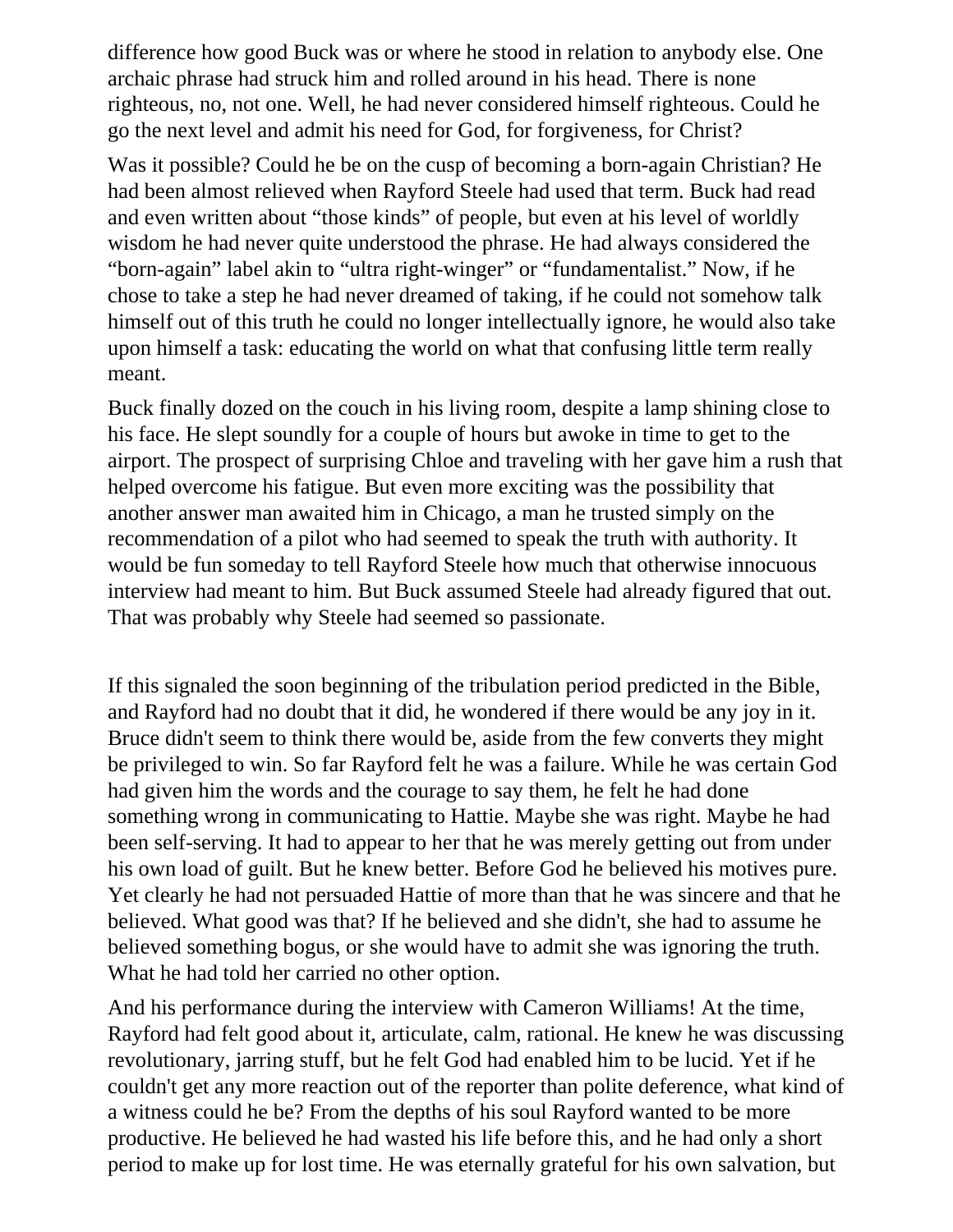now he wanted to share it, to bring more people to Christ. The magazine interview had been an incredible opportunity, but in his gut he felt it had not come off well. Was it even worth the effort to pray for another chance? Rayford believed he had seen the last of Cameron Williams. He wouldn't be calling Bruce Barnes, and Rayford's quotes would never see the pages of Global Weekly.

As Rayford shaved and showered and dressed, he heard Chloe packing. She had obviously been embarrassed by him last night, probably even apologized to Mr. Williams for her father's absurd ramblings. At least she had tapped on his door and said good night when she came in. That was something, wasn't it?

Every time Rayford thought of Chloe, he felt a tightness in his chest, a great emptiness and grief. He could live with his other failures if he must, but his knees nearly buckled as he prayed silently for Chloe. I cannot lose her, he thought, and he believed he would trade his own salvation for hers if that was what it took.

With that commitment, he sensed God speaking to him, impressing upon him that that was precisely the burden required for winning people, for leading them to Christ. That was the attitude of Jesus himself, being willing to take on himself the punishment of men and women so they could live.

Rayford was emboldened anew as he prayed for Chloe, still fighting the nagging fear of failure. "God, I need encouragement," he breathed. "I need to know I haven't turned her off forever." She had said good night, but he had also heard her crying in bed.

He emerged in uniform and smiled at her as she stood by the door, dressed casually for travel. "Ready, sweetie?" he said tentatively.

She nodded and seemed to work up a smile, then embraced him tight and long, pressing her cheek against his chest. Thank you, he prayed silently, wondering if he should say anything. Was this the time? Dare he press now?

Again he felt deeply impressed of God, as if the Lord were speaking directly to his spirit, Patience. Let her be. Let her be. Keeping silent seemed as hard as anything he had ever done. Chloe said nothing either. They grabbed a light breakfast and headed to JFK.

Chloe was the first passenger on the plane. "I'll try to get back and see you," Rayford told her before heading to the cockpit.

"Don't worry if you can't," she said. "I'll understand."

Buck waited until everyone else had boarded. As he approached his seat next to Chloe, her body was turned toward the window, arms crossed, chin in her hand. Whether she even had her eyes open, Buck couldn't tell. He assumed she would turn to glance as he sat next to her, and he couldn't suppress a smile, anticipating her reaction and only slightly worried that she would be less positive than he hoped.

He sat and waited, but she did not turn. Was she sleeping? Staring? Meditating? Praying? Was it possible she was crying? Buck hoped not. He already cared for her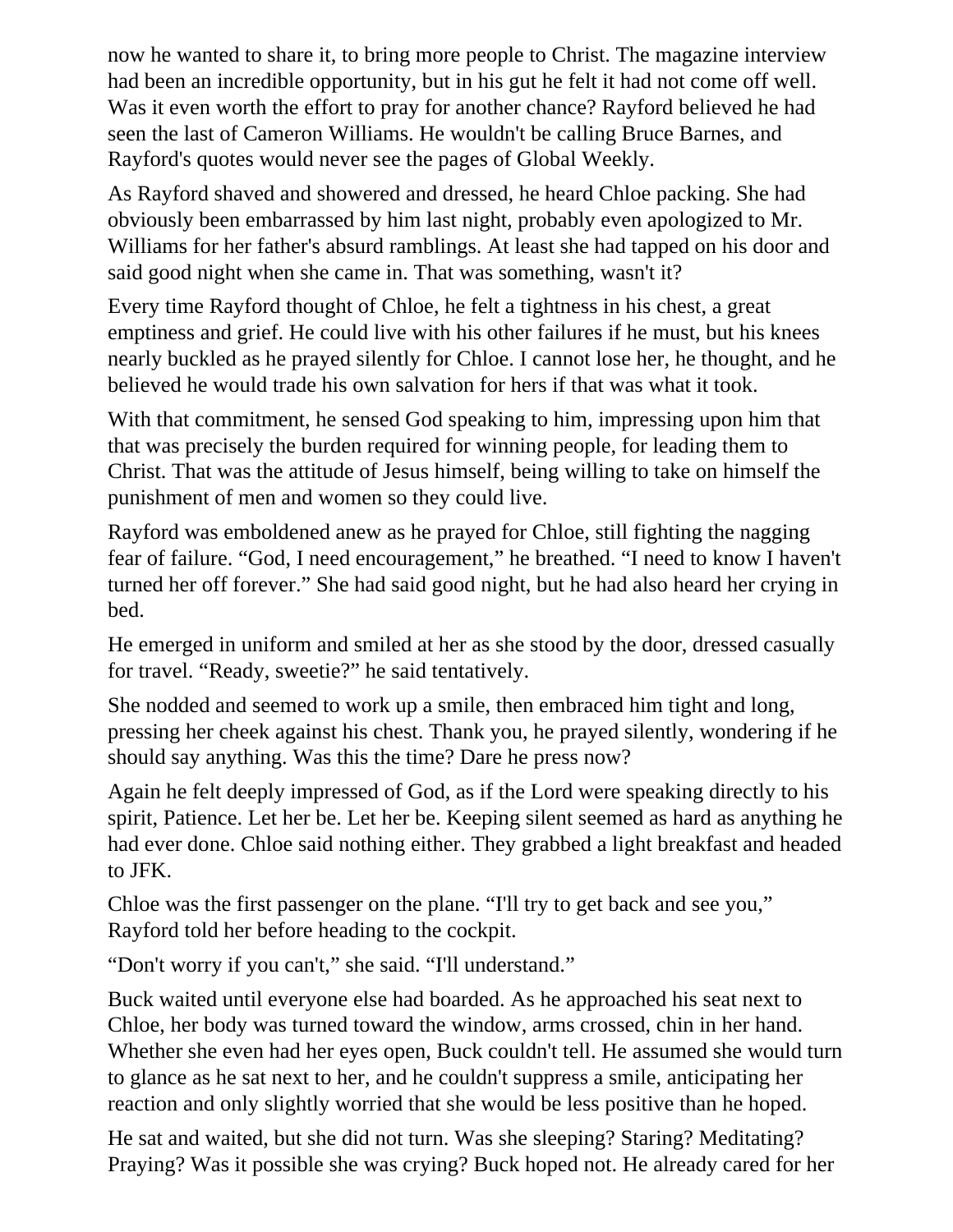enough to be bothered when she seemed in pain.

And now he had a problem. As he warily watched for the change in position that would allow Chloe to see him in her peripheral vision, he was suddenly awash in fatigue. His muscles and joints ached, his eyes burned. His head felt like lead. No way was he going to fall asleep and have her discover him dozing next to her.

Buck gestured to get the attendant's attention. "Coke, please," he whispered. The temporary caffeine rush would allow him to stay awake a little longer.

When Chloe didn't move even to watch the safety instructions, Buck grew impatient. Still, he didn't want to reveal himself. He wanted to be discovered. And so he waited.

She must have grown weary of her position, because she stretched and used her feet to push her carry-on bag under the seat in front of her. She took a last sip of her juice and set it on the small tray between them. She stared at Buck's glove-leather boots, the ones he had worn the day before. Chloe's eyes traveled up to his smiling, expectant face.

Her reaction was more than worth the wait. She folded her hands and drew them to her mouth, her eyes filling. Then she took his hand in both of hers. "Oh, Buck," she whispered. "Oh, Buck."

"It's nice to see you, too," he said.

Chloe quickly let go of his hand as if catching herself. "I don't mean to act like a schoolgirl," she said, "but have you ever received a direct answer to prayer?"

Buck shot her a double take. "I thought your dad was the praying member of your family."

"He is," she said. "But I just tried out my first one in years, and God answered it."

"You prayed I would sit next to you?"

"Oh, no, I never would have dreamed of anything that impossible. How did you do it, Buck?"

He told her. "It wasn't hard once I knew your flight time, and I said I was traveling with you to get next to you."

"But why? Where are you going?"

"You don't know where this plane's going? San Jose, I hope."

She laughed.

"But come on now, Chloe. Finish your story. I've never been an answer to prayer before."

"It's kind of a long story."

"I think we've got time."

She took his hand again. "Buck, this is too special. This is the nicest thing anyone's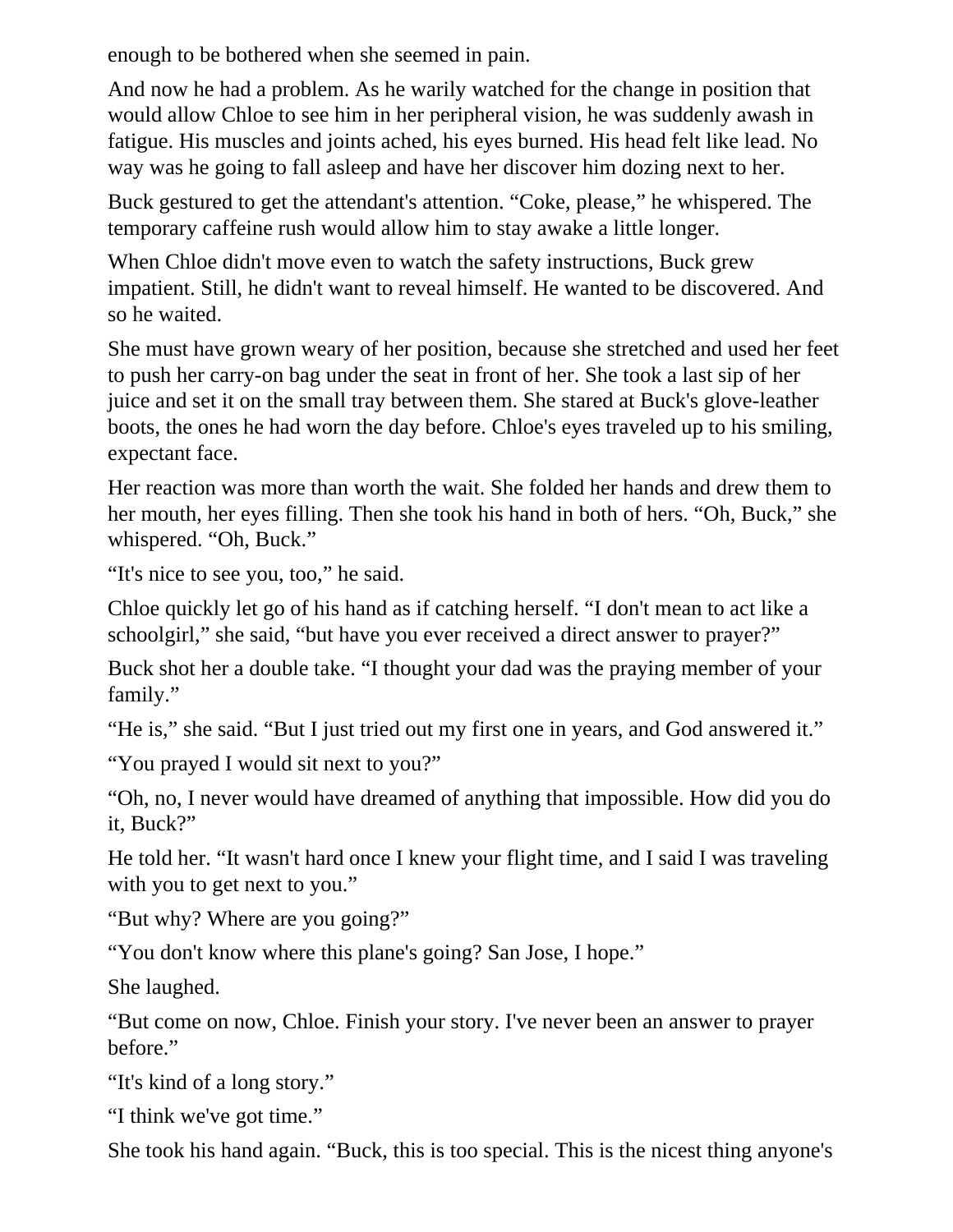done for me in a long time."

"You said you were going to miss me, but I didn't do it only for you. I've got business in Chicago."

She giggled and let go again. "I wasn't talking about you, Buck, though this is sweet. I was talking about God doing the nice thing for me."

Buck couldn't hide his embarrassment. "I knew that," he said.

And she told him her story. "You might have noticed I was pretty upset last night. I was so moved by my dad's story. I mean, I had heard it before. But all of a sudden he seemed so loving, so interested in people. Could you tell how important it was to him and how serious he was about it?"

"Who couldn't?"

"If I didn't know better, Buck, I would have thought he was trying to convince you personally rather than just answering your questions."

"I'm not so sure he wasn't."

"Did it offend you?"

"Not at all, Chloe. To tell you the truth, he was getting to me."

Chloe fell silent and shook her head. When she finally spoke she was nearly whispering, and Buck had to lean toward her to hear. He loved the sound of her voice. "Buck," she said, "he was getting to me, too, and I don't mean my dad."

"Too bizarre," he said. "I was up half the night thinking about this."

"It won't be long for either of us, will it?" she said. Buck didn't respond, but he knew what she meant.

"When do I get to be the answer to prayer?" he prodded.

"Oh, right. I was sitting there at dinner with my dad pouring his guts out to you, and I suddenly realized why he wanted me to be there when he said the same things to Hattie. I gave him such a hard time at first that he backed off on me, and now that he had the knowledge and the real need to convince me, he was afraid to come right at me. He wanted me to get it indirectly. And I did. I didn't hear how he started because Hattie and I were in the ladies' room, but I had probably heard that before. When I got back, I was transfixed.

"It wasn't that I was hearing anything new. It was new to me when I heard it from Bruce Barnes and saw that videotape, but my dad showed such urgency and confidence. Buck, there's no other explanation for those two guys in Jerusalem, is there, except that they have to be the two witnesses talked about in the Bible?" Buck nodded.

"So, Dad and God were getting to me, but I wasn't ready yet. I was crying because I love him so much and because it's true. It's all true, Buck, do you know that?"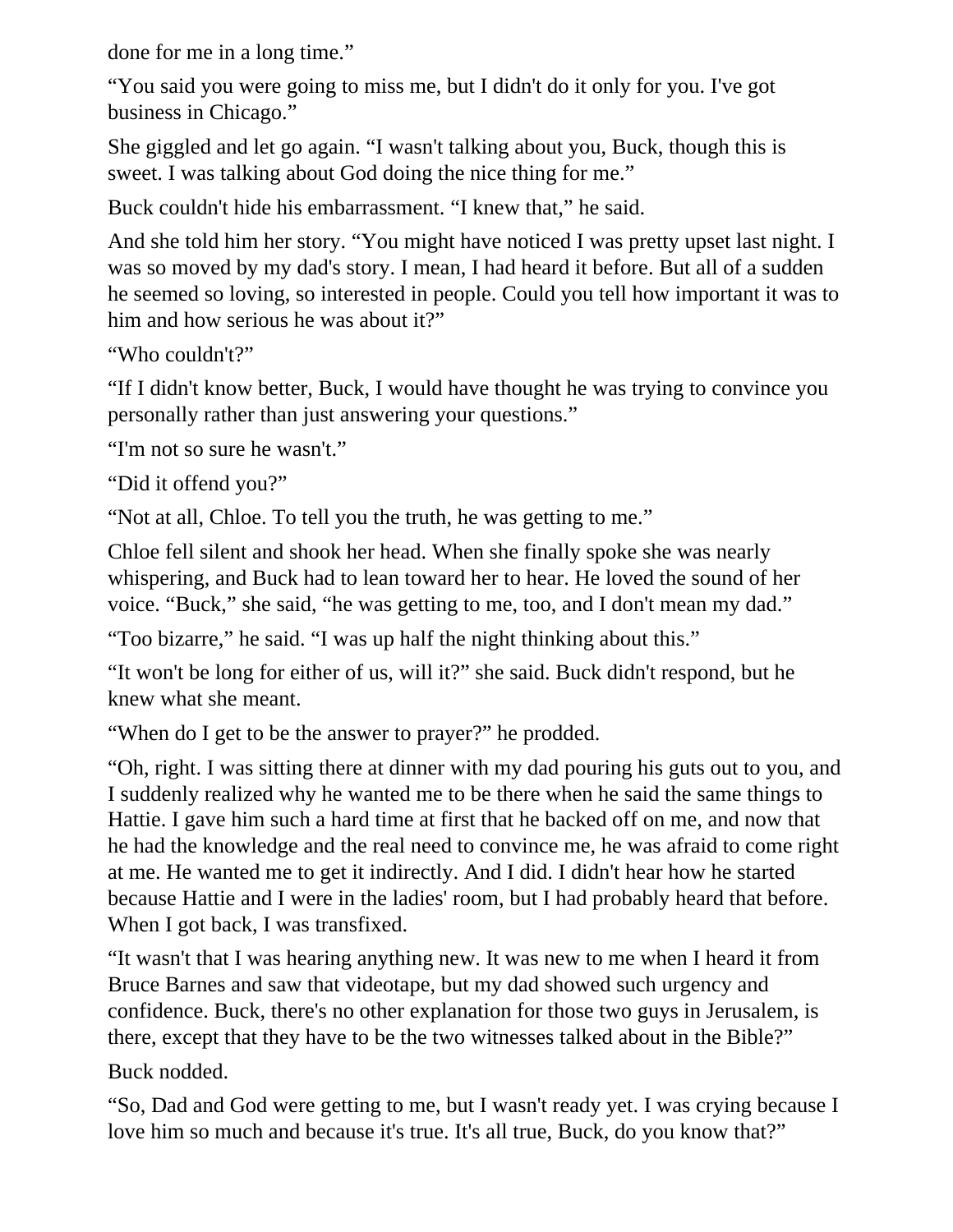"I think I do, Chloe."

"But still I couldn't talk to my dad about it. I didn't know what was in my way. I've always been so blasted independent. I knew he was frustrated with me, maybe disappointed, and all I could do was cry. I had to think, to try to pray, to sort it out. Hattie was no help. She doesn't get it and maybe never will. All she cared about was trivial stuff, like trying to match make you and me."

Buck smiled and tried to look insulted. "That's trivial?"

"Well, compared to what we're talking about right now, I'd have to say so."

"Gotta give you that one," Buck said.

She laughed. "So I knew something was wrong with Dad because I talked to you for only, what, three minutes or so before I went up?"

"Less than that, probably."

"By the time I got to our suite, he was already in bed. So I told him good night, just to make sure he was still talking to me. He was. And then I tossed and turned, not ready to take the last step, crying about my dad's worrying so much about me and loving me so much."

"That's while I was up, probably," Buck said.

"But," Chloe said, "this is so out of character for me. Even though I'm there, I mean, I'm right there. You follow me?"

Buck nodded. "I've been going through the same thing."

"I've been convinced," she said, "but I'm still fighting. I'm supposed to be an intellectual. I have critical friends to answer to. Who's going to believe this? Who's going to think I haven't lost my mind?"

"Believe me, I understand," Buck said, amazed at the similarities between their journeys.

"So, I was stuck," she said. "I wasn't getting anywhere. I tried to encourage my dad by not being so distant, but I could tell he saw me suffering, but I don't think he had any idea how close I was. I got on this plane, desperate for some closure, pardon the psychobabble, and I started wondering if God answers your prayers before you're ... um, you know, before you're actually a ... "

"Born-again Christian," Buck offered.

"Exactly. I don't know why that's so hard for me to say. Maybe somebody who knows better can tell me for sure, but I prayed and I think God answered. Tell me this, Buck, just with your cognitive-reasoning skills. If there is a God and if this is all true, wouldn't he want us to know? I mean, God wouldn't make it hard to learn and he wouldn't, or I should say he couldn't, ignore a desperate prayer, could he?"

"I don't see how he could, no."

"Well, that's what I think. So I think it was a good test, a reasonable one, and that I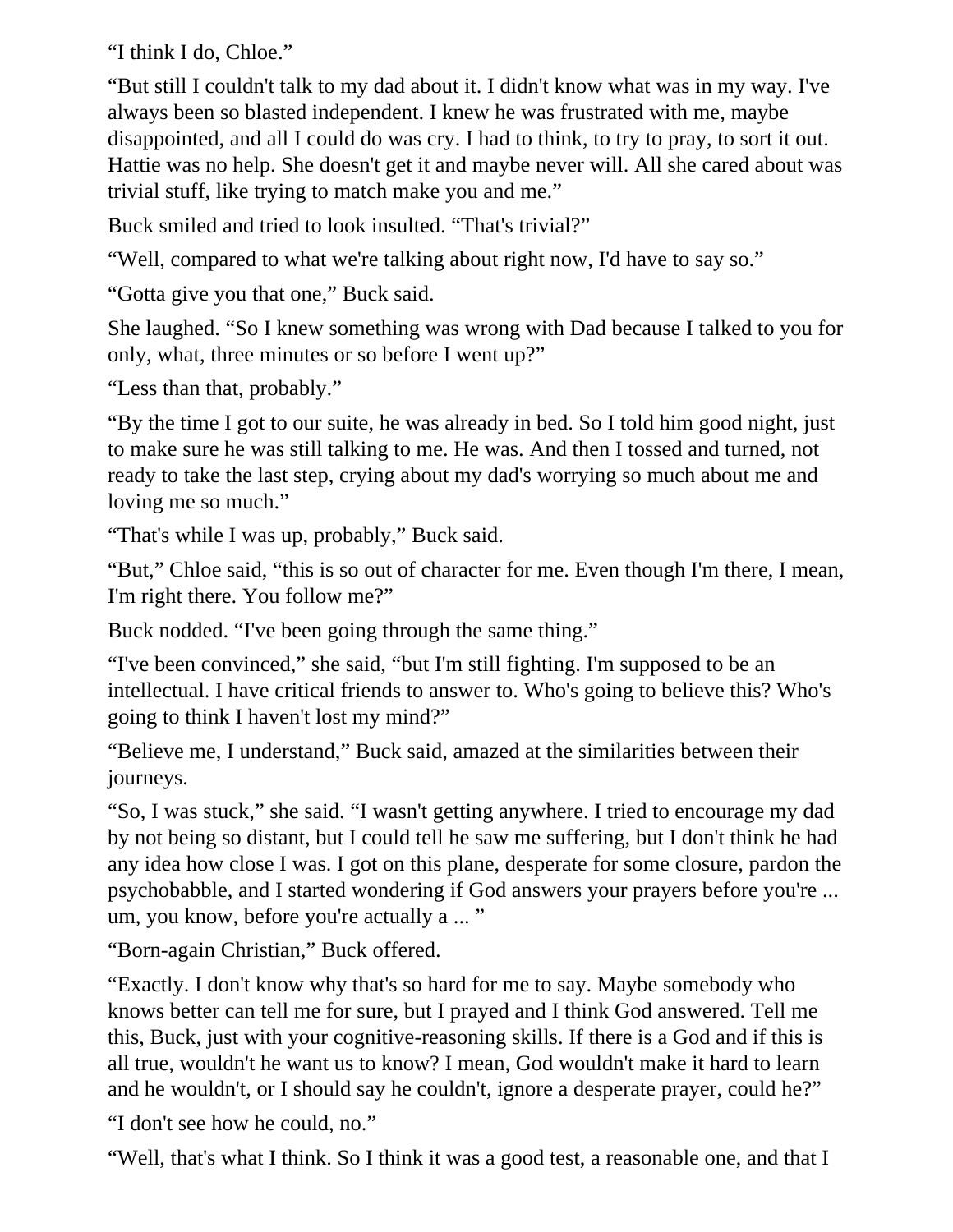wasn't out of line. I'm convinced God answered."

"And I was the answer."

"And you were the answer."

"Chloe, what exactly did you pray for?"

"Oh, well, the prayer itself wasn't that big of a deal, until it was answered. I just told God I needed a little more. I felt bad that all the stuff I'd heard and all that I knew from my dad wasn't enough. I just prayed really sincerely and said I would appreciate it if God could show me personally that he cared, that he knew what I was going through, and that he wanted me to know he was there."

Buck felt a strange emotion—that if he tried to speak, his voice would be husky and he might be unable to finish a sentence. He pressed his hand over his mouth to compose himself. Chloe stared at him. "And you feel I was the answer to that prayer?" he said at last.

"No doubt in my mind. See, like I said, I wouldn't even have conceived of praying that you would wind up next to me on the biggest day of my life. I wasn't even sure I'd ever see you again. But it's as if God knew better than I did that there was no one I would rather see today than you."

Buck was touched, moved beyond expression. He had wanted to see her, too. Otherwise, he could have flown on Hattie's flight or any one of a dozen that would have gotten him to Chicago that morning. Buck just looked at her. "So, what are you going to do now, Chloe? It seems to me that God has called your bluff. It wasn't a bluff, exactly, but you asked and he delivered. Sounds like you're obligated."

"I have no choice," she agreed. "Not that I want one. From what I've gathered from Bruce Barnes and the tape and Dad, you don't have to have somebody lead you through this, and you don't have to be in a church or anything. just like I prayed for a clearer sign, I can pray about this."

"Your dad made that clear last night."

"You want to join me?" she asked.

Buck hesitated. "Don't take this personally, Chloe, but I'm not ready."

"What more do you need? ... Oh, I'm sorry, Buck. I'm doing just what my dad did the day he became a Christian. He could hardly help himself, and I was so awful to him. But if you're not ready, you're not ready."

"I won't need to be forced," Buck said. "Like you, I feel like I'm right on the doorstep. But I'm pretty careful, and I want to talk to this Barnes guy today. I have to tell you, though, my remaining doubts can hardly stand up to what's happening to you."

"You know, Buck," Chloe said, "I promise this will be the last thing I say about it, but I'm thinking the same way my dad did. I have this urge to tell you not to wait too long because you never know what might happen."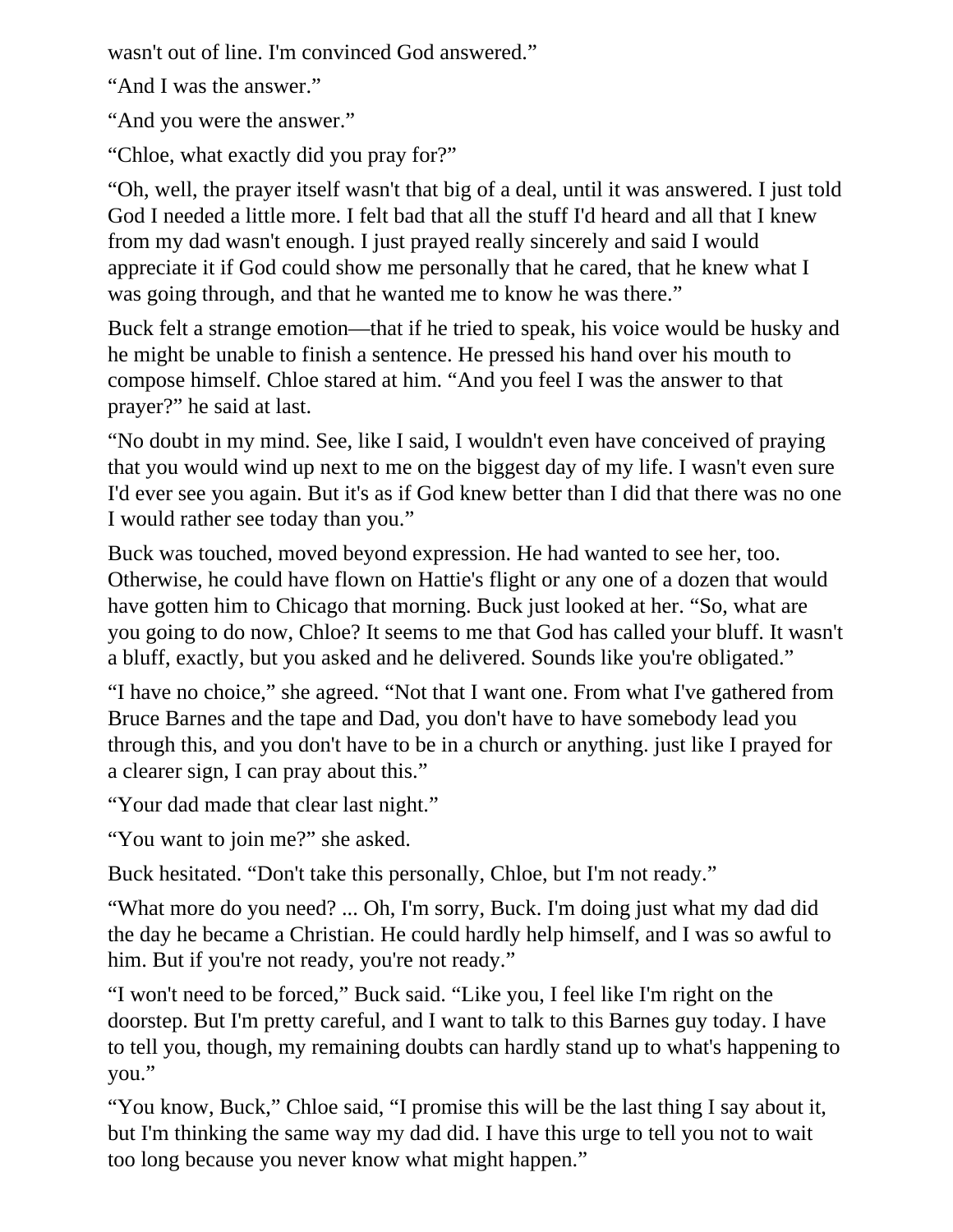"I hear you," he said. "I'm going to have to take my chances this plane won't go down because I still feel I need to talk to Barnes, but you have a point."

Chloe turned and looked over her shoulder. "There are two vacant seats right there," she said. She stopped a passing attendant. "Can I give you a message for my dad?"

"Sure. Is he captain or first officer?"

"Captain. Please just tell him his daughter has extremely good news for him."

"Extremely good news," the attendant repeated.

Rayford was manually flying the plane as a diversion when his senior flight attendant gave him the message. He had no idea what it meant, but it was so unlike Chloe to initiate communication lately, he was intrigued.

He asked his first officer to take over. Rayford unstrapped himself and made his way out, surprised to see Cameron Williams. He hoped Williams wasn't the extent of Chloe's good news. Pleasant as it was to think the man might already be making good on his promise to look up Bruce Barnes, Rayford also hoped that Chloe wasn't about to announce some ill-advised whirlwind romance in the bud.

He shook hands with the writer and expressed his pleasant, but wary, surprise. Chloe reached for his neck with both hands and gently pulled him down to where she could whisper to him. "Daddy, could you and I sit back there for a couple of minutes so I can talk to you?"

Buck sensed disappointment in Captain Steele's eyes at first. He looked forward to telling the pilot why he was glad to be flying to Chicago. Sitting next to Chloe had been only a bonus. He peeked back at Steele with his daughter, engaged in intense conversation and then praying together. Buck wondered if there was any airline regulation against that. He knew Rayford couldn't fraternize for long.

In a few minutes Chloe stepped into the aisle, and Rayford stood and embraced her. They both appeared overcome with emotion. A middle-aged couple across the aisle leaned out and stared, brows raised. The captain noticed, straightened, and headed toward the cockpit.

"My daughter," he said awkwardly, pointing at Chloe who smiled through her tears. "She's my daughter."

The couple looked at each other and the woman spoke. "Right. And I'm the queen of England," she said, and Buck laughed out loud.

## **CHAPTER TWENTY-THREE**

BUCK called New Hope Village Church to set up an early evening meeting with Bruce Barnes, then spent most of the afternoon at the Chicago bureau of Global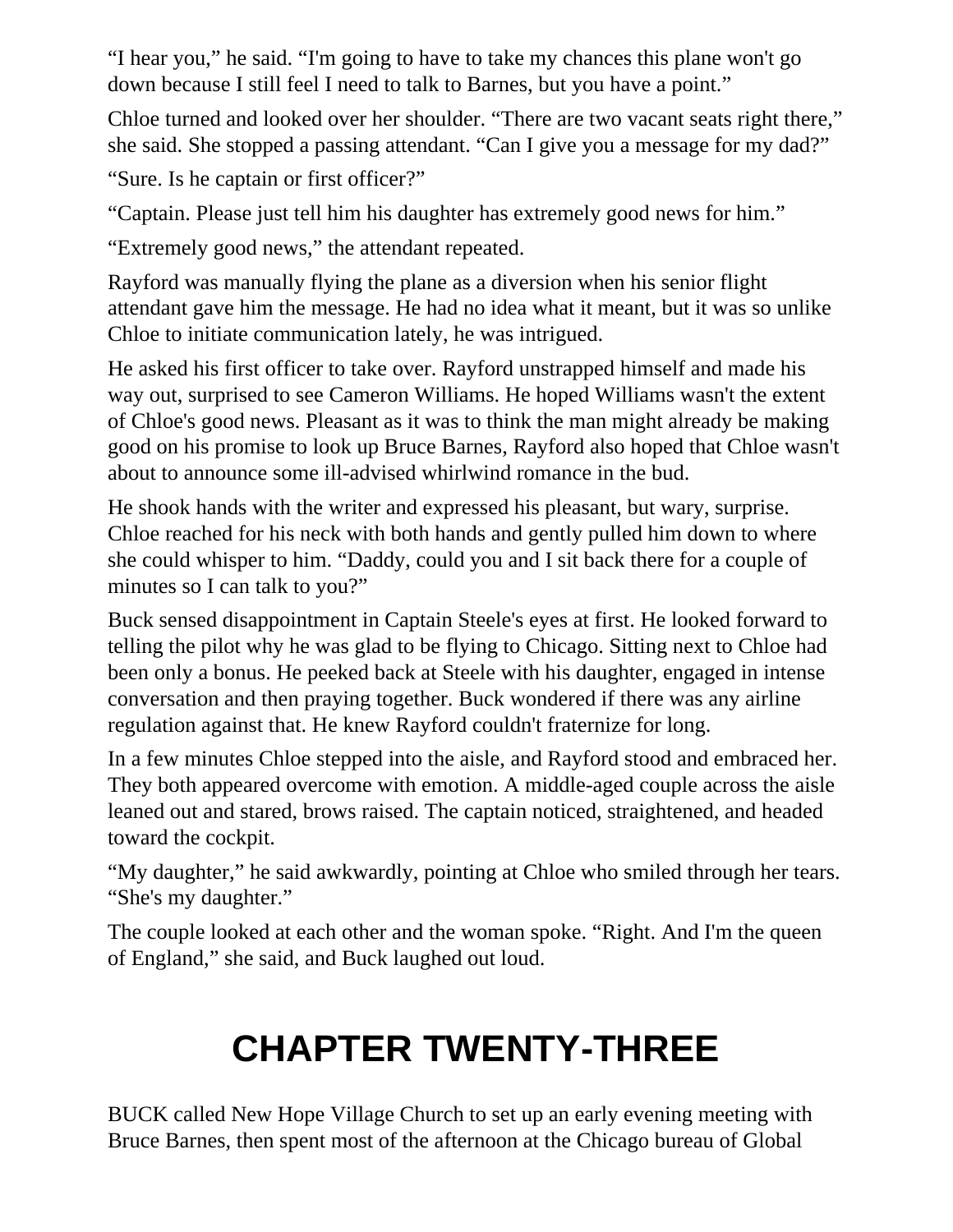Weekly. News of his becoming their boss had swept the place, and he was greeted with coolness by Lucinda Washington's former assistant, a young woman in sensible shoes. She told him in no uncertain terms, "Plank did nothing about replacing Lucinda, so I assumed I would move into her slot."

Her, attitude and presumption alone made Buck say, "That's unlikely, but you'll be the first to know. I wouldn't be moving offices just yet."

The rest of the staff still grieved over Lucinda's disappearance and seemed grateful for Buck's visit. Steve Plank had hardly ever come to Chicago and had not been there since Lucinda had vanished.

Buck camped out in Lucinda's old office, interviewing key people at twenty-minute intervals. He also told each about his writing assignment and asked their personal theories of what had happened. His final question to each was, "Where do you think Lucinda Washington is right now?" More than half said they didn't want to be quoted but expressed variations of, "If there's a heaven, that's where she is."

Near the end of the day, Buck was told that CNN was live at the U.N. with big news. He invited the staff into the office and they watched together. "In the most dramatic and far-reaching overhaul of an international organization anyone can remember," came the report, "Romanian president Nicolae Carpathia was catapulted into reluctant leadership of the United Nations by a nearly unanimous vote. Carpathia, who insisted on sweeping changes in direction and jurisdiction of the United Nations, in what appeared an effort to gracefully decline the position, became secretary-general here just moments ago.

"As late as this morning his press secretary and spokesman, Steven Plank, former executive editor of the Global Weekly, had denied Carpathia's interest in the job and outlined myriad demands the Romanian would insist upon before even considering the position. Plank said the request for Carpathia's elevation came from outgoing Secretary General Mwangati Ngumo of Botswana. We asked Ngumo why he was stepping down."

Ngumo's face filled the screen, eyes downcast, his expression carefully masked. "I have long been aware that divided loyalties between my country and the United Nations have made me less effective in each role. I had to choose, and I am first and foremost a Botswanian. We have the opportunity now to become prosperous, due to the generosity of our friends in Israel. The time is right, and the new man is more than right. I will cooperate with him to the fullest."

"Would you, sir, have stepped down had Mr. Carpathia declined the position?"

Ngumo hesitated. "Yes," he said, "I would have. Perhaps not today, and not with as much confidence in the future of the United Nations, but yes, eventually."

The CNN reporter continued, "In only a matter of hours, every request Carpathia had outlined in an early morning press conference was moved as official business, voted upon, and ratified by the body. Within a year the United Nations headquarters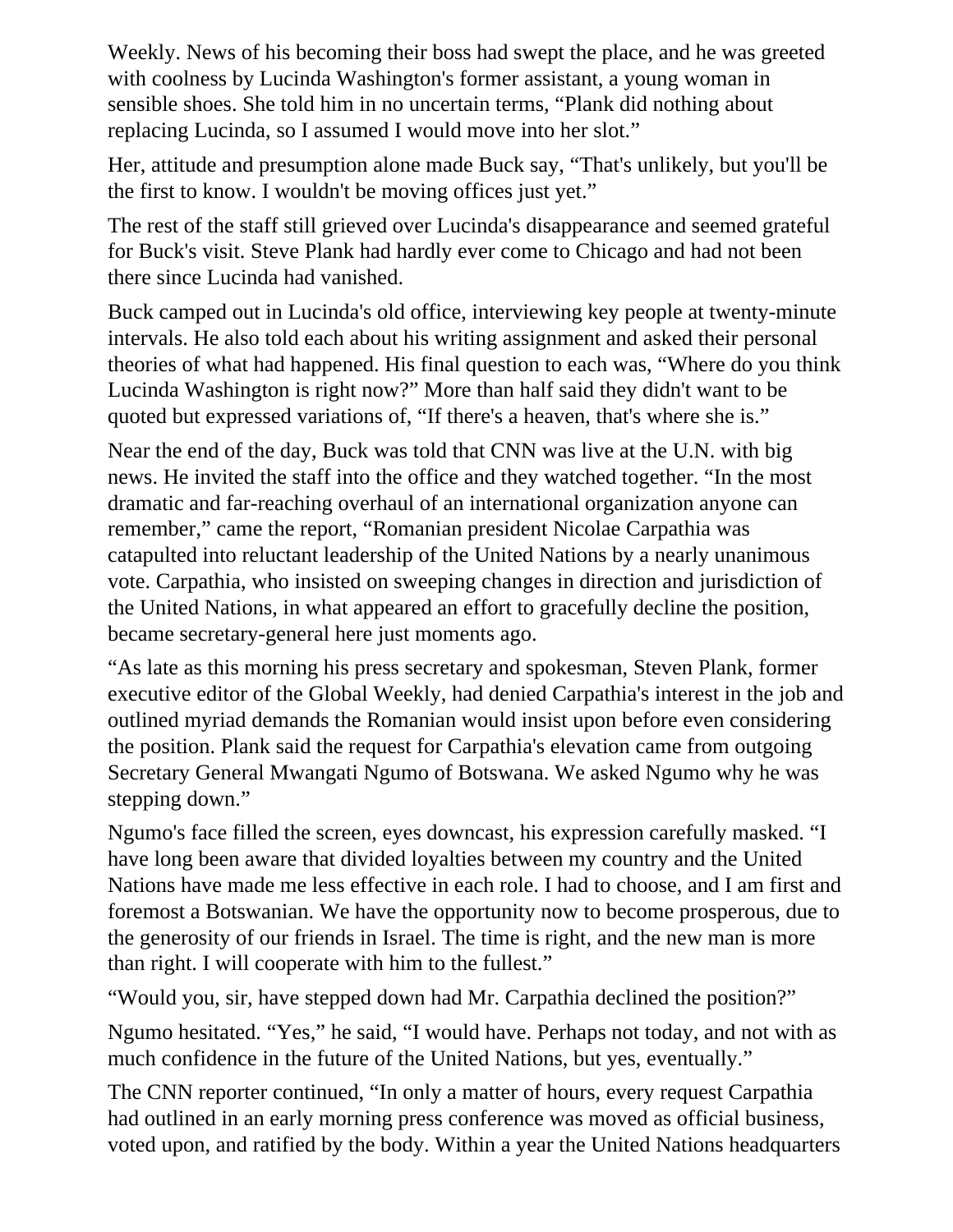will move to New Babylon. The makeup of the Security Council will change to ten permanent members within the month, and a press conference is expected Monday morning in which Carpathia will introduce several of his personal choices for delegates to that body.

"There is no guarantee, of course, that even member nations will unanimously go along with the move to destroy ninety percent of their military strength and turn over the remaining ten percent to the U.N. But several ambassadors expressed their confidence 'in equipping and arming an international peacekeeping body with a thorough going pacifist and committed disarmament activist as its head.' Carpathia himself was quoted as say 'The U.N. will not need its military might if no one else has any, and I look forward to the day when even the U.N. disarms.'

"Also coming out of today's meetings was the announcement of a seven-year pact between U.N. members and Israel, guaranteeing its borders and promising peace. In exchange, Israel will allow the U.N. to selectively franchise the use of the fertilizer formula, developed by Nobel prizewinner Dr. Chaim Rosenzweig, which makes desert sands tillable and has made Israel a top exporter."

Buck stared as CNN broadcast Rosenzweig's excitement and unequivocal endorsement of Carpathia. The news also carried a report that Carpathia had asked several international groups already in New York for upcoming meetings to get together this weekend to hammer out proposals, resolutions, and accords. "I urge them to move quickly toward anything that contributes to world peace and a sense of global unity."

A reporter asked Carpathia if that included plans for one world religion and eventually one world government. His response: "I can think of little, more encouraging than the religions of the world finally cooperating. Some of the worst examples of discord and infighting have been between groups whose overall mission is love among people. Every devotee of pure religion should welcome this potential. The day of hatred is past. Lovers of humankind are uniting."

The CNN anchor continued, "Among other developments today, there are rumors of the organization of groups espousing one world government. Carpathia was asked if he aspired to a position of leadership in such an organization.

"Carpathia looked directly into the network pool camera and with moist eyes and thick voice said, 'I am overwhelmed to have been asked to serve as secretary general of the United Nations. I aspire to nothing else. While the idea of one world government resonates deep within me, I can say only that there are many more qualified candidates to lead such a venture. It would be my privilege to serve in any way I am asked, and while I do not see myself in the leadership role, I will commit the resources of the United Nations to such an effort, if asked.'"

Smooth, Buck thought, his mind reeling. As commentators and world leaders endorsed one world currency, one language, and even the largesse of Carpathia expressing his support for the rebuilding of the temple in Israel, the staff of Global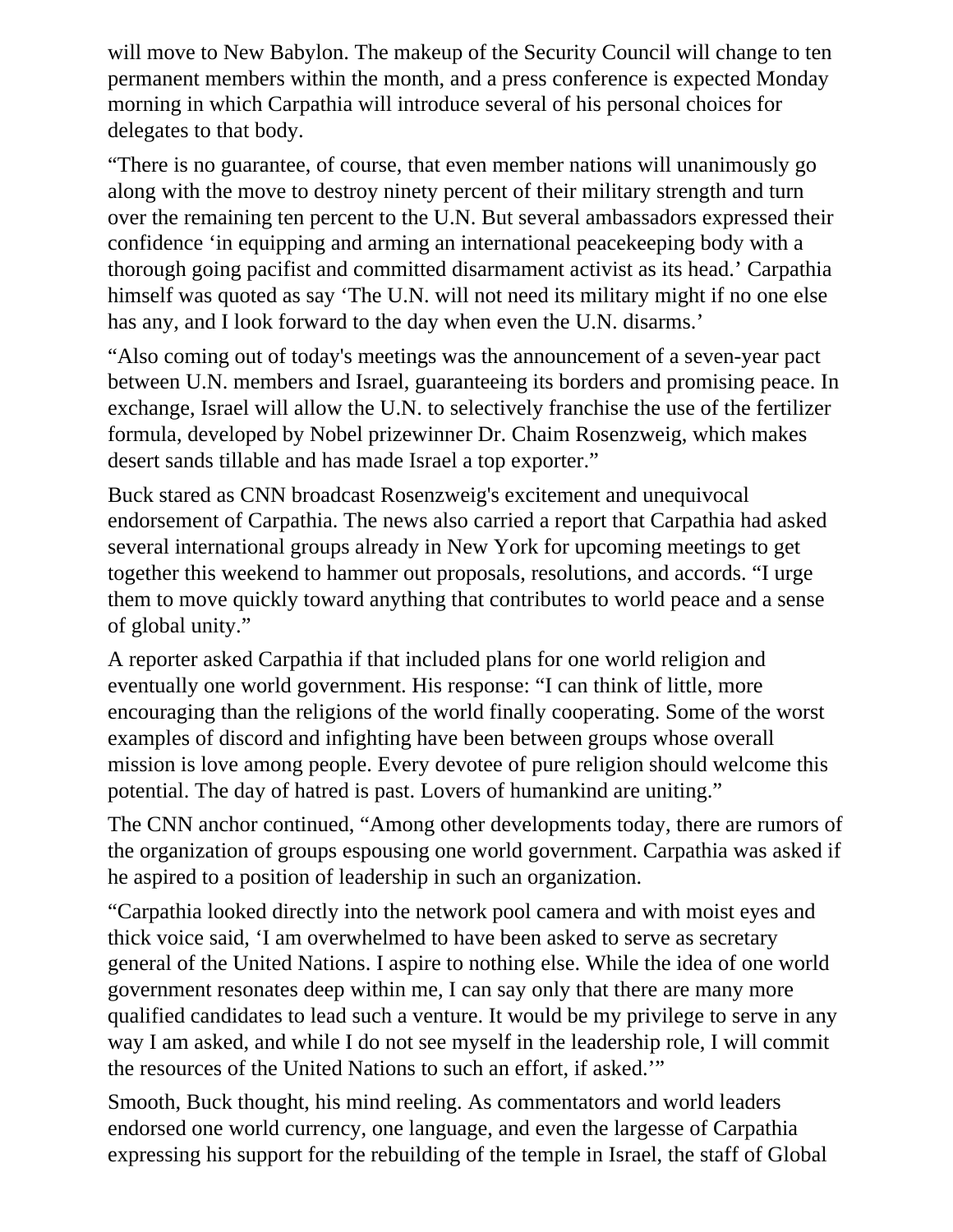Weekly's Chicago bureau seemed in a mood to party. "This is the first time in years I've felt optimistic about society," one reporter said.

Another added, "This has to be the first time I've smiled since the disappearances. We're supposed to be objective and cynical, but how can you not like this? It'll take years to effect all this stuff, but someday, somewhere down the line, we're going to see world peace. No more weapons, no more wars, no more border disputes or bigotry based on language or religion. Whew! Who'd have believed it would come to this?"

Buck took a call from Steve Plank. "You been watching what's going on?" Plank said.

"Who hasn't?"

"Pretty exciting, isn't it?"

"Mind boggling."

"Listen, Carpathia wants you here Monday morning."

"What for?"

"He likes you, man. Don't knock it. Before the press conference he's going to have a meeting with his top people and the ten delegates to the permanent Security Council."

"And he wants me there?"

"Yup. And you can guess who some of his top people are."

"Tell me."

"Well, one's obvious."

"Stonagal."

"Of course."

"And Todd-Cothran. I assume he'll move in as new ambassador from the U.K."

"Maybe not," Steve said. "Another Brit is there. I don't know his name, but he's also with this international finance group Stonagal runs."

"You think Carpathia told Stonagal to have someone else in the wings, in case Carpathia wants to squeeze Todd-Cothran out?"

"Could be, but nobody tells Stonagal anything."

"Not even Carpathia?"

"Especially not Carpathia. He knows who made him. But he's honest and sincere, Buck. Nicolae will not do anything illegal or underhanded or even too political. He's pure, man. Pure as the driven snow. So, can you make it?"

"Guess I'd better. How many press will be there?"

"You ready for this? Only you."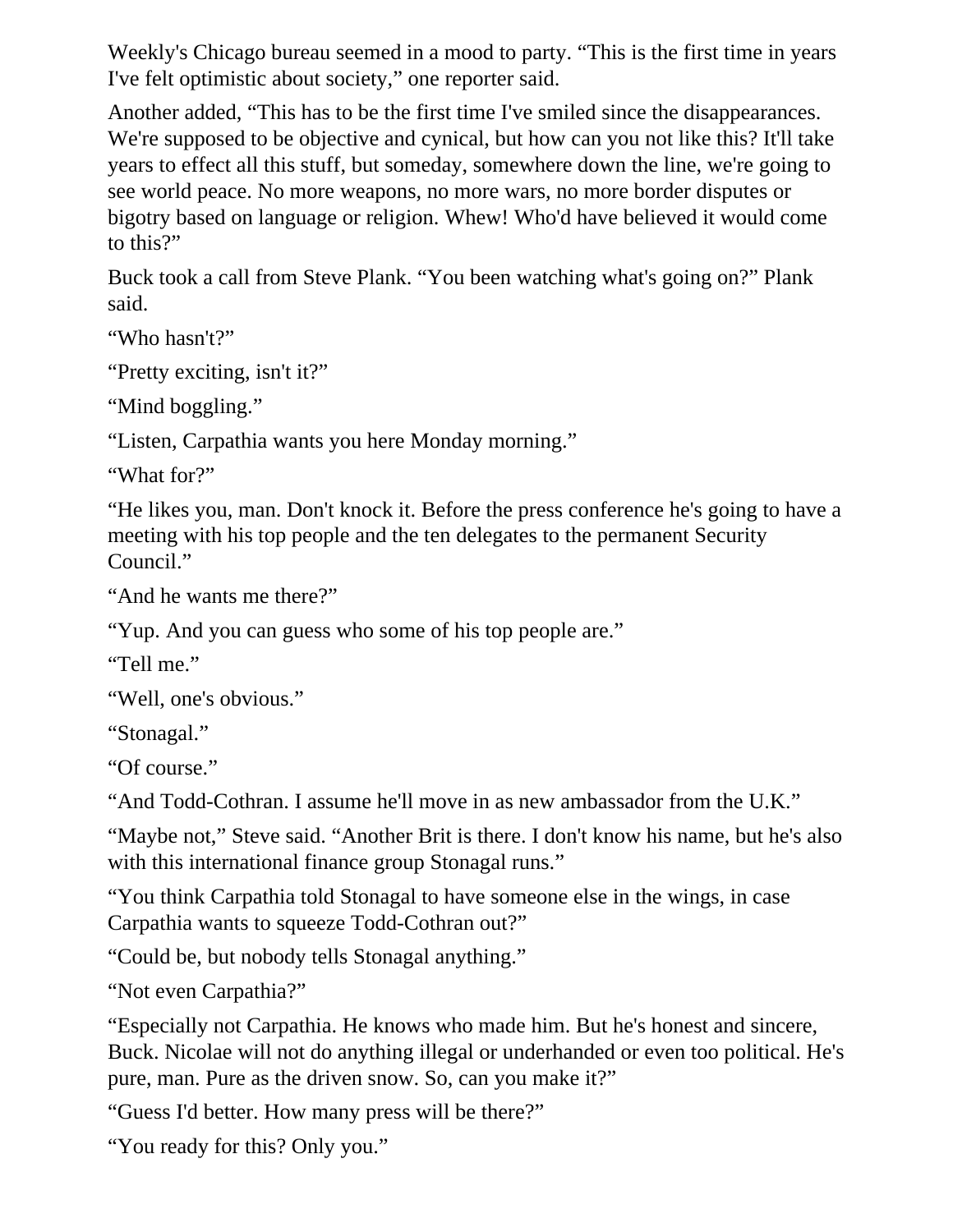"You're kidding."

"I'm serious. He likes you, Buck."

"What's the catch?"

"No catch. He didn't ask for a thing, not even favorable coverage. He knows you have to be objective and fair. The media will get the whole scoop at the press conference afterward."

"Obviously I can't pass this up," Buck said, aware his voice sounded flat.

"What's the matter, Buck? This is history! This is the world the way we've always wanted it and hoped it would be."

"I hope you're right."

"I'm right. There's something else Carpathia wants."

"So there is a catch."

"No, nothing hinges on this. If you can't do it, you can't do it. You're still welcome Monday morning. But he wants to see that stewardess friend of yours again."

"Steve, no one calls them stews anymore. They're flight attendants."

"Whatever. Bring her with you if you can."

"Why doesn't he ask her himself? What am I now, a pimp?"

"C'mon, Buck. It's not like that. Lonely guy in a position like this? He can't be out hustling up dates. You introduced them, remember? He trusts you."

He must, Buck thought, if he's inviting me to his big pre-press-conference meeting. "I'll ask her," he said. "No promises."

"Don't let me down, buddy."

Rayford Steele was as happy as he had been since his own decision to receive Christ. To see Chloe smiling, to see her hungry to read Irene's Bible, to be able to pray with her and talk about everything together was more than he had dreamed of. "One thing we need to do," he said, "is to get you your own Bible. You're going to wear that one out."

"I want to join that core group of yours," she said. "I want to get all the stuff from Bruce firsthand. The only part that bothers me is that it sounds like things are going to get worse."

Late in the afternoon they dropped in on Bruce, who confirmed Chloe's view. "I'm thrilled to welcome you into the family," he said, "but you're right. God's people are in for dark days. Everybody is. I've been thinking and praying about what we're supposed to do as a church between now and the Glorious Appearing."

Chloe wanted to know all about that, so Bruce showed her from the Bible why he believed Christ would appear in seven years, at the end of the Tribulation. "Most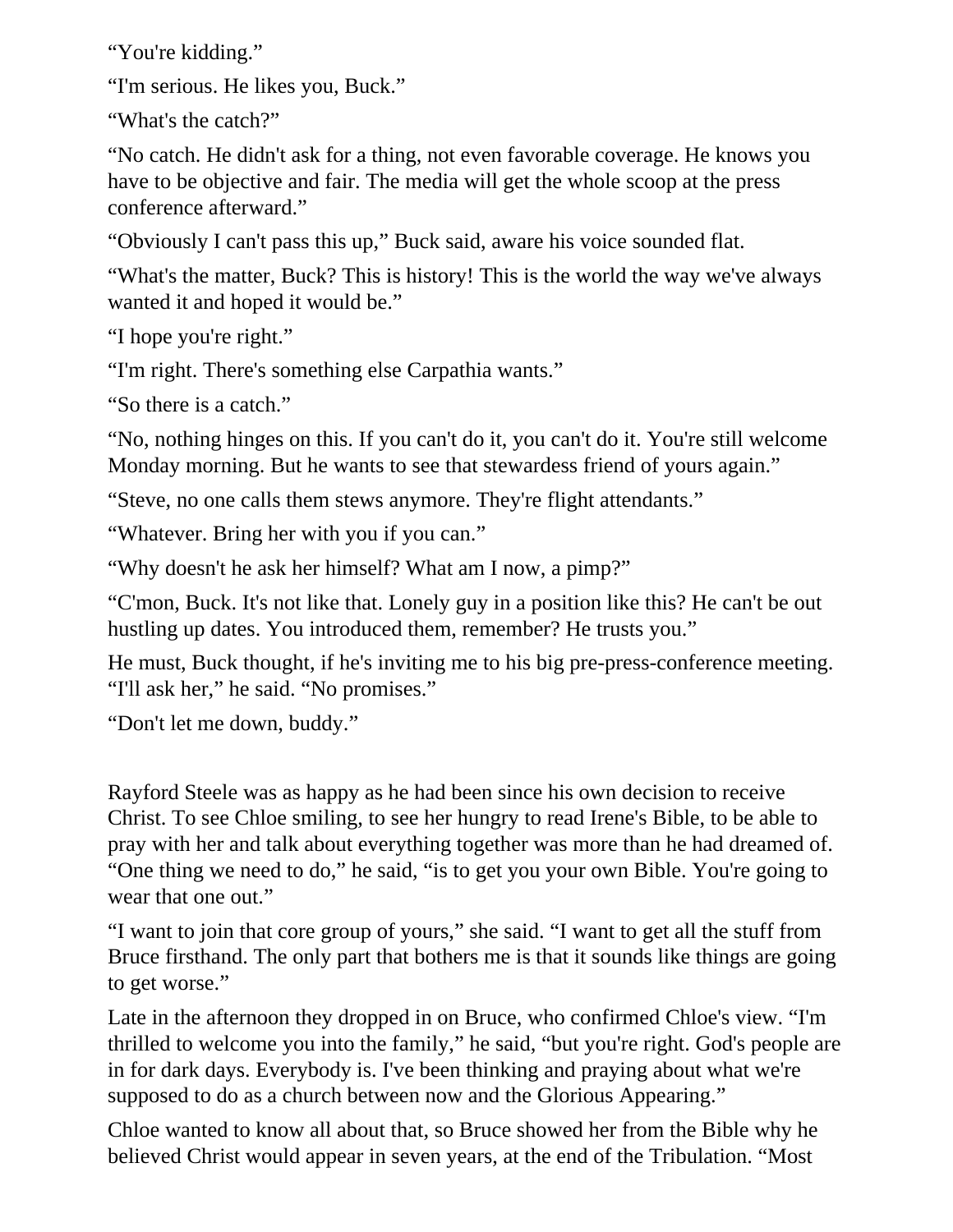Christians will be martyred or die from war, famine, plagues, or earthquakes," he said.

Chloe smiled. "This isn't funny," she said, "but maybe I should have thought of that before I signed on. You're going to have trouble convincing people to join the cause with that in your sign-up brochure."

Bruce grimaced. "Yes, but the alternative is worse. We all missed out the first time around. We could be in heaven right now if we'd listened to our loved ones. Dying a horrible death during this period is not my preference, but I'd sure rather do it this way than while I was still lost. Everyone else is in danger of death, too. The only difference is, we have one more way to die than they do."

"As martyrs."

"Right."

Rayford sat listening, aware how his world had changed in such a short time. It had not been that long ago that he had been a respected pilot at the top of his profession, living a phony life, a shell of a man. Now here he was, talking secretly in the office of a local church with his daughter and a young pastor, trying to determine how they would survive seven years of tribulation following the Rapture of the church.

"We have our core group," Bruce said, "and Chloe, you're welcome to join us if you're serious about total commitment."

"What's the option?" she said. "If what you're saying is true, there's no room for dabbling."

"You're right. But I've also been thinking about a smaller group within the core. I'm looking for people of unusual intelligence and courage. I don't mean to disparage the sincerity of others in the church, especially those on the leadership team. But some of them are timid, some old, many infirm. I've been praying about sort of an inner circle of people who want to do more than just survive."

"What are you getting at," Rayford asked. "Going on the offensive?"

"Something like that. It's one thing to hide in here, studying, figuring out what's going on so we can keep from being deceived. It's great to pray for the witnesses springing up out of Israel, and it's nice to know there are other pockets of believers all over the world. But doesn't part of you want to jump into the battle?"

Rayford was intrigued but not sure. Chloe was more eager. "A cause," she said. "Something not just to die for but to live for."

"Yes!"

"A group, a team, a force," Chloe said.

"You've got it. A force."

Chloe's eyes were bright with interest. Rayford loved her youth and her eagerness to commit to a cause that to her was only hours old. "And what is it you call this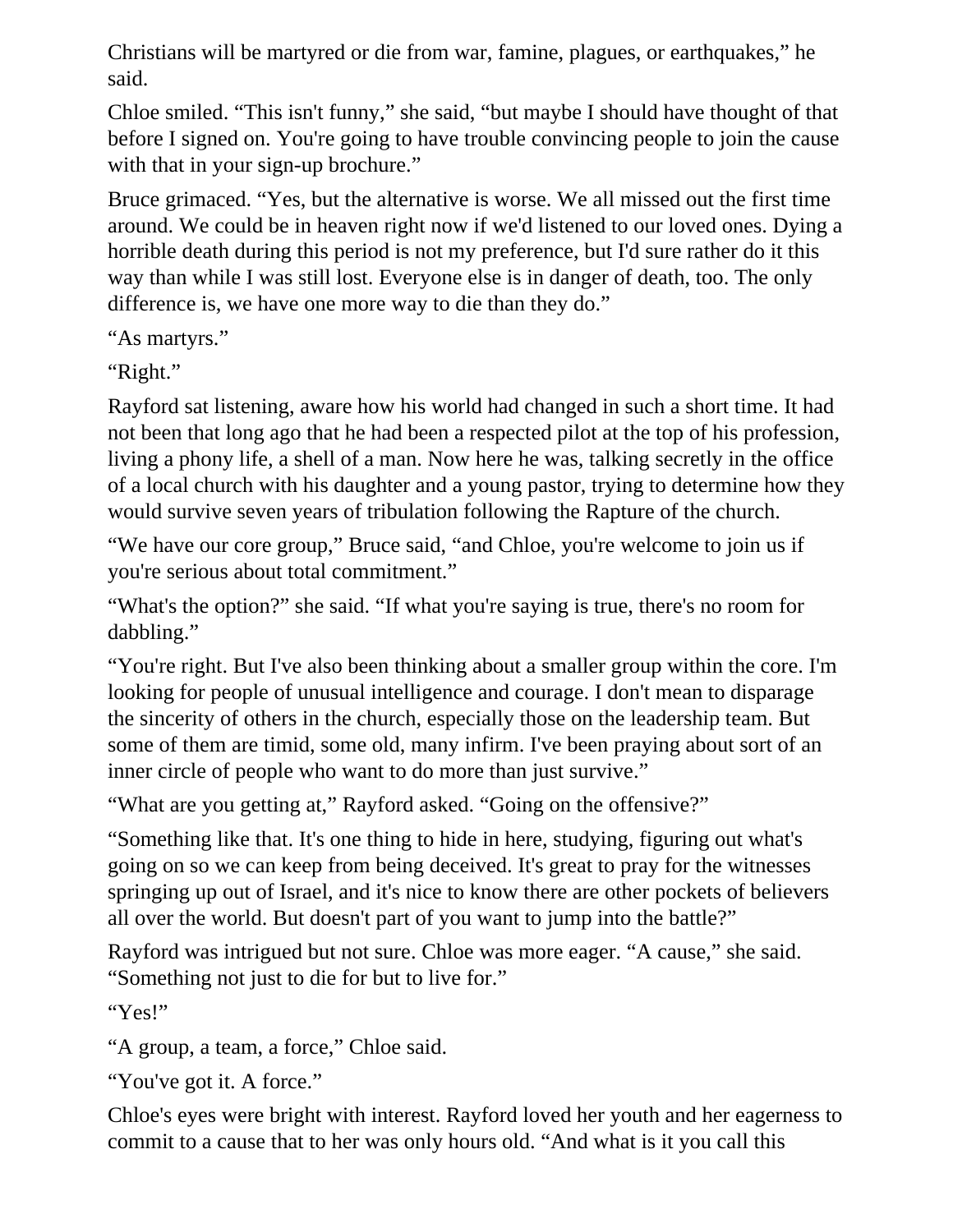period?" she asked.

"The Tribulation," Bruce said.

"So your little group inside the group, a sort of Green Berets, would be your Tribulation force."

"Tribulation Force," Bruce said, looking at Rayford and rising to scribble it on his flip chart. "I like it. Make no mistake, it won't be fun. It would be the most dangerous cause a person could ever join. We would study, prepare, and speak out. When it becomes obvious who the Antichrist is, the false prophet, the evil, counterfeit religion, we'll have to oppose them, speak out against them. We would be targeted. Christians content to hide in basements with their Bibles might escape everything but earthquakes and wars, but we will be vulnerable to everything.

"There will come a time, Chloe, that followers of Antichrist will be required to bear the sign of the beast. There are all kinds of theories on what form that might take, from a tattoo to a stamp on the forehead that might be detected only under infrared light. But obviously we would refuse to bear that mark. That very act of defiance will be a mark in itself. We will be the naked ones, the ones devoid of the protection of belonging to the majority. You still want to be part of the Tribulation Force?"

Rayford nodded and smiled at his daughter's firm reply. "I wouldn't miss it."

Two hours after the Steele's had left, Buck Williams parked his rental car in front of New Hope Village Church in Mount Prospect, Illinois. He had a sense of destiny tinged with fear. Who would this Bruce Barnes be? What would he look like? And would he be able to detect a non-Christian at a glance?

Buck sat in the car, his head in his hands. He was too analytical, he knew, to make a rash decision. Even his leaving home years before to pursue an education and become a journalist had been plotted for years. To his family it came like a thunderbolt, but to young Cameron Williams it was a logical next step, a part of his long range plan.

Where Buck sat now was not part of any plan. Nothing that had happened since that ill-fated flight to Heathrow had fit into any predefined pattern for him. He had always liked the serendipity of life, but he processed it through a grid of logic, attacked it from a perspective of order. The firestorm of Israel had jarred him, but even then he had been acting from a standpoint of order. He had a career, a position, a role. He had been in Israel on assignment, and though he hadn't expected to become a war correspondent overnight, he had been prepared by the way he had ordered his life.

But nothing had prepared him for the disappearances or for the violent deaths of his friends. While he should have been prepared for this promotion, that hadn't been part of his plan, either. Now his theory article was bringing him close to flames he had never known were burning in his soul. He felt alone, exposed, vulnerable, and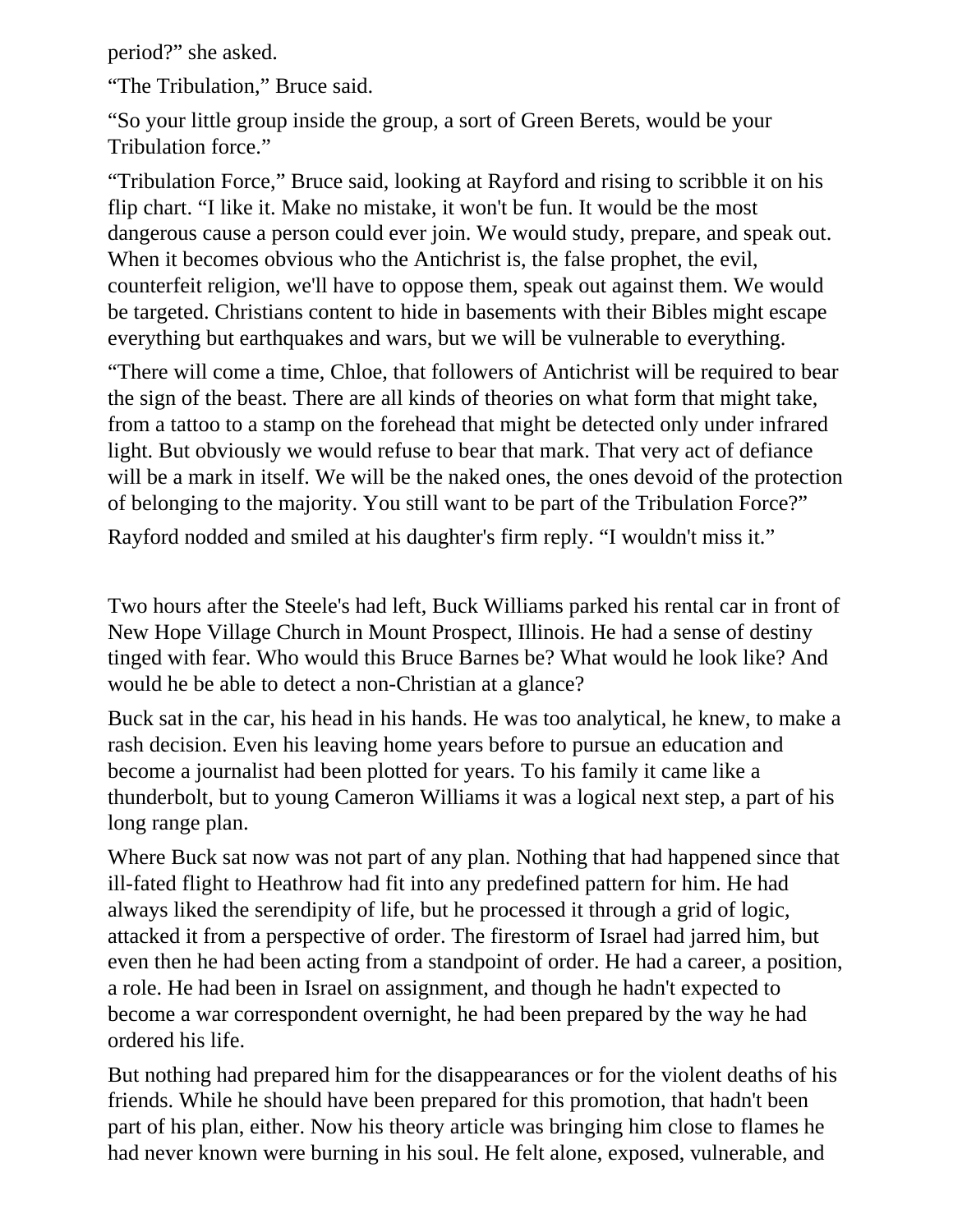yet this meeting with Bruce Barnes had been his idea. Sure, the airline pilot had suggested it, but Buck could have ignored him without remorse. This trip had not been about getting in a few extra hours with the beautiful Chloe, and the Chicago bureau could have waited. He was here, he knew, for this meeting. Buck felt a bone weariness as he headed for the church.

It was a pleasant surprise to find that Bruce Barnes was someone near Buck's own age. He seemed bright and earnest, having that same authority and passion Rayford Steele exhibited. It had been a long time since Buck had been in a church. This one seemed innocuous enough, fairly new and modern, neat and efficient. He and the young pastor met in a modest office.

"Your friends, the Steele's, told me you might call," Barnes said.

Buck was struck by his honesty. In the world in which Buck moved, he might have kept that information to himself, that edge. But he realized that the pastor had no interest in an edge. There was nothing to hide here. In essence, Buck was looking for information and Bruce was interested in providing it.

"I want to tell you right off," Bruce said, "that I am aware of your work and respect your talent. But to be frank, I no longer have time for the pleasantries and small talk that used to characterize my work. We live in perilous times. I have a message and an answer for people genuinely seeking. I tell everyone in advance that I have quit apologizing for what I'm going to say. If that's a ground rule you can live with, I have all the time you need."

"Well, sir," Buck said, nearly staggered by the emotion and humility he heard in his own voice, "I appreciate that. I don't know how long I'll need, because I'm not here on business. It might have made sense to get a pastor's view for my story, but people can guess what pastors think, especially based on the other people I'm quoting."

"Like Captain Steele."

Buck nodded. "I'm here for myself, and I have to tell you frankly, I don't know where I am on this. Not that long ago I would never have set foot in a place like this or dreamed anything intellectually worthwhile could come out of here. I know that wasn't exactly journalistically fair of me, but as long as you're being honest, I will be, too.

"I was impressed with Captain Steele. That's one smart guy, a good thinker, and he's into this. You seem like a bright person, and I don't know. I'm listening, that's all I'll say."

Bruce began by telling Buck his life story, being raised in a Christian home, going to Bible college, marrying a Christian, becoming a pastor, the whole thing. He clarified that he knew the story of Christ and the way of forgiveness and a relationship with God. "I thought I had the best of both worlds. But the Scripture is clear that you can't serve two masters. You can't have it both ways. I discovered that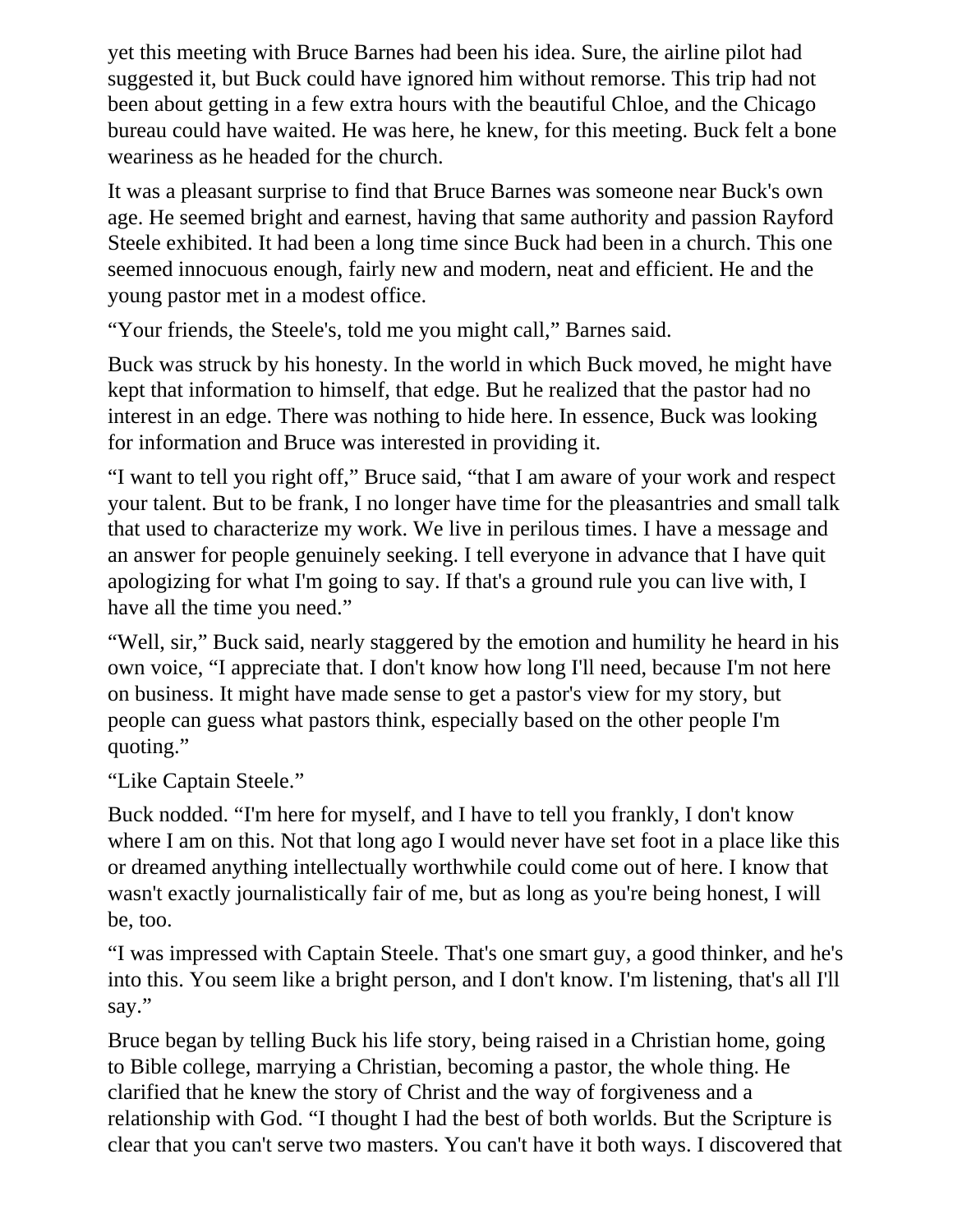truth in the severest way." And he told of losing his family and friends, everyone dear to him. He wept as he spoke. "The pain is every bit as great today as it was when it happened," he said.

Then Bruce outlined, as Rayford had done, the plan of salvation from beginning to end. Buck grew nervous, anxious. He wanted a break. He interrupted and asked if Bruce wanted to know a little more about him. "Sure," Bruce said.

Buck told of his own history, concentrating most on the Russia/Israel conflict and the roughly fourteen months since. "I can see," Bruce said at last, "that God is trying to get your attention."

"Well, he's got it," Buck said. "I just have to warn you, I'm not an easy sell. All this is interesting and sounds more plausible than ever, but it's just not me to jump into something."

"Nobody can force you or badger you into this, Mr. Williams, but I must also say again that we live in perilous times. We don't know how much pondering time we have."

"You sound like Chloe Steele."

"And she sounds like her father," Bruce said, smiling.

"And he, I guess, sounds like you. I can see why you all consider this so urgent, but like I say—"

"I understand," Bruce said. "If you have the time right now, let me take a different tack. I know you're a bright guy, so you might as well have all the information you need before you leave here."

Buck breathed easier. He had feared Bruce was about to pop the question, pushing him to pray the prayer both Rayford Steele and Chloe had talked about. He accepted that that would be part of it, that it would signal the transaction and start his relationship with God—someone he had never before really spoken to. But he wasn't ready. At least he didn't think he was. And he would not be pushed.

"I don't have to be back in New York until Monday morning," he said, "so I'll take as much time tonight as you'll give me."

"I don't mean to be morbid, Mr. Williams, but I have no family responsibilities anymore. I have a core group meeting tomorrow and church Sunday. You're welcome to attend. But I have enough energy to go to midnight if you do."

"I'm all yours."

Bruce spent the next several hours giving Buck a crash course in prophecy and the end times. Buck had heard much of the information about the Rapture and the two witnesses, and he had picked up snippets about the Antichrist. But when Bruce got to the parts about the great one world religion that would spring up, the lying, socalled peacemaker who would bring bloodshed through war, the Antichrist who would divide the world into ten kingdoms, Buck's blood ran cold. He fell silent, no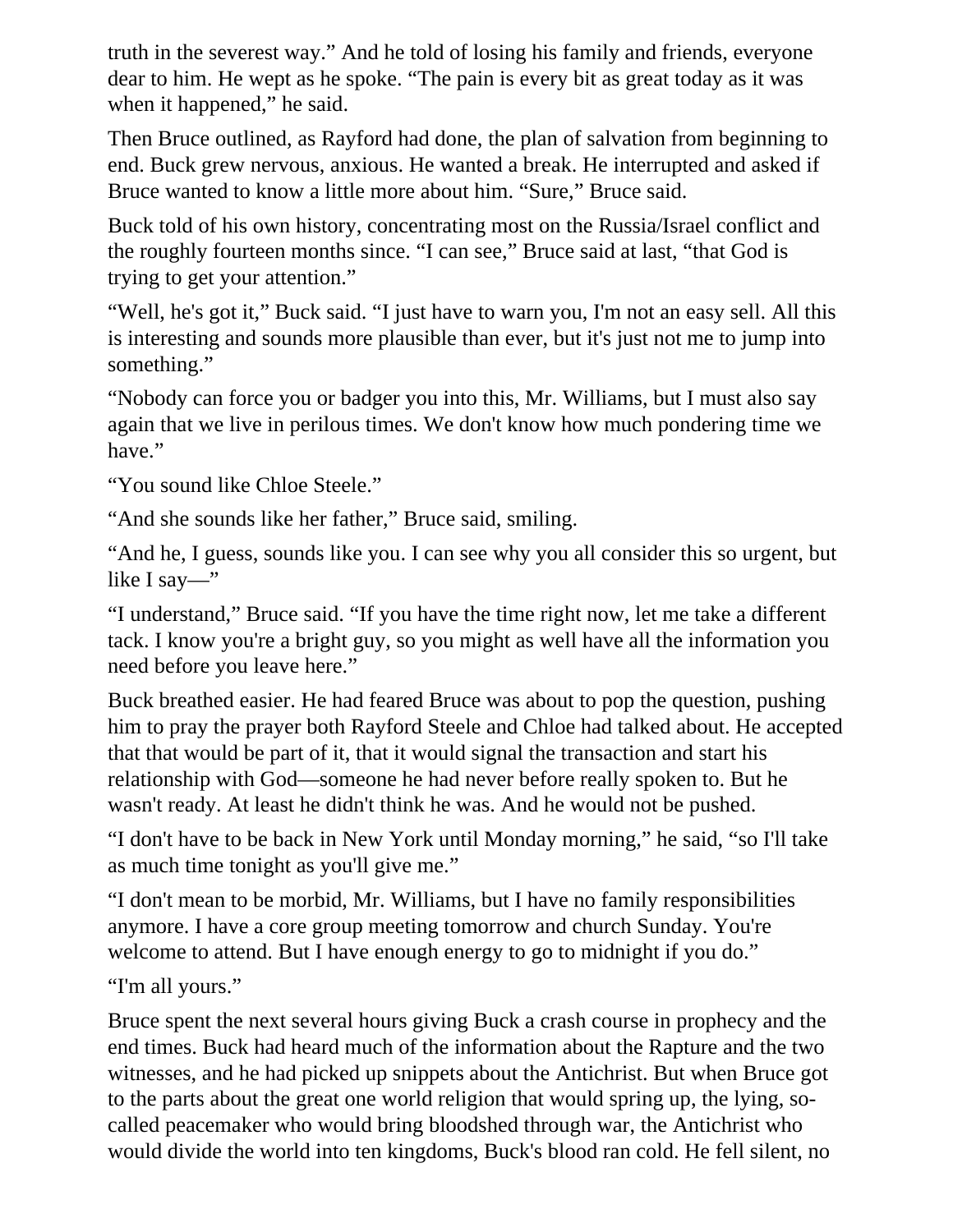longer peppering Bruce with questions or comments. He scribbled notes as fast as he could.

Did he dare tell this unpretentious man that he believed Nicolae Carpathia could be the very man the Scriptures talked about? Could all this be coincidental? His fingers began to shake when Bruce told of the prediction of a seven year pact between Antichrist and Israel, of the rebuilding of the temple, and even of Babylon becoming headquarters for a new world order.

Finally, as midnight came, Buck was overcome. He felt a terrible fear deep in his gut. Bruce Barnes could have had no knowledge whatever of the plans of Nicolae Carpathia before they had been announced on the news that afternoon. At one point he thought of accusing Bruce of having based everything he was saying on the CNN report he had heard and seen, but even if he had, here it was in black and white in the Bible.

"Did you see the news today?" Buck asked.

"Not today," Bruce said. "I've been in meetings since noon and grabbed a bite just before you got here."

Buck told him what had happened at the U.N. Bruce paled. "That's why we've been hearing all those clicking sounds on my answering machine," Bruce said. "I turned the ringer off on the phone, so the only way you can tell when a call comes in is by the clicking on the answering machine. People are calling to let me know. They do that a lot. We talk about what the Bible says may happen, and when it does, people check in."

"You think Carpathia is this Antichrist?"

"I don't see how I could come to any other conclusion."

"But I really believed in the guy."

"Why not? Most of us did. Self-effacing, interested in the welfare of the people, humble, not looking for power or leadership. But the Antichrist is a deceiver. And he has the power to control men's minds. He can make people see lies as truth."

Buck told Bruce of his invitation to the pre-press conference meeting.

"You must not go," Bruce said.

"I can't not go," Buck said. "This is the opportunity of a lifetime."

"I'm sorry," Bruce said. "I have no authority over you, but let me plead with you, warn you, about what happens next. The Antichrist will solidify his power with a show of strength."

"He already has."

"Yes, but it appears that all these long-range agreements he has been conceded will take months or years to effect. Now he has to show some potency. What might he do to entrench himself so solidly that no one can oppose him?"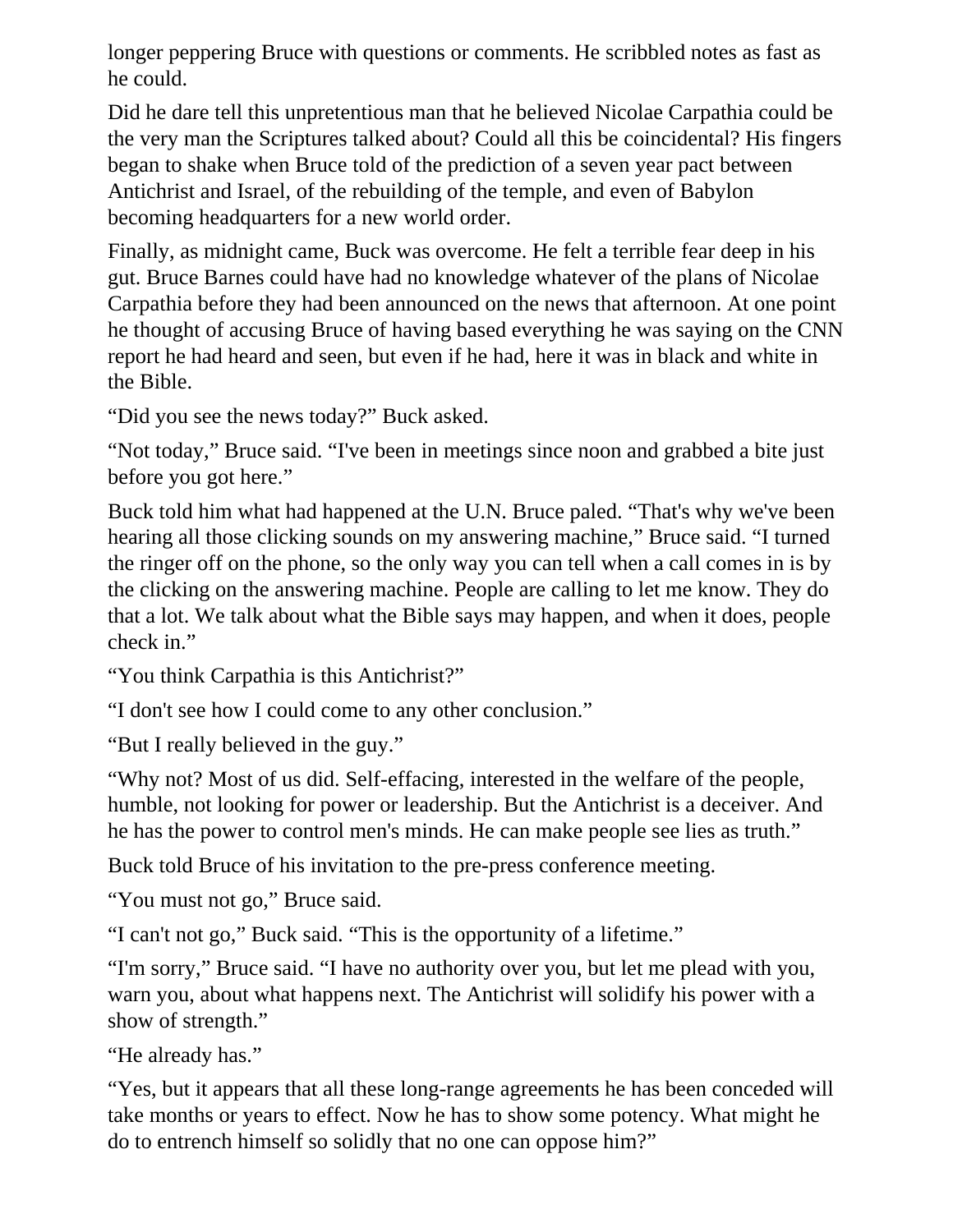"I don't know."

"He undoubtedly has ulterior motives for wanting you there."

"I'm no good to him."

"You would be if he controlled you."

"But he doesn't."

"If he is the evil one the Bible speaks of, there is little he does not have the power to do. I warn you not to go there without protection."

"A bodyguard?"

"At least. But if Carpathia is the Antichrist, do you want to face him without God?"

Buck was taken aback. This conversation was bizarre enough without wondering if Bruce was using any means necessary to get him to convert. No doubt it had been a sincere and logical question, yet Buck felt pressured. "I see what you mean," he said slowly, "but I don't think I'm going to get hypnotized or anything."

"Mr. Williams, you have to do what you have to do, but I'm pleading with you. If you go into that meeting without God in your life, you will be in mortal and spiritual danger."

He told Buck about his conversation with the Steele's and how they had collectively come up with the idea of a Tribulation Force. "It's a band of serious-minded people who will boldly oppose the Antichrist. I just didn't expect that his identity would become so obvious so soon."

The Tribulation Force stirred something deep within Buck. It took him back to his earliest days as a writer, when he believed he had the power to change the world. He would stay up all hours of the night, plotting with his colleagues how they would have the courage and the audacity to stand up to oppression, to big government, to bigotry. He had lost that fire and verve over the years as he won accolades for his writing. He still wanted to do the right things, but he had lost the passion of the allfor-one and one-for-all philosophy as his talent and celebrity began to outstrip those same colleagues.

The idealist, the maverick in him, gravitated toward such ideas, but he caught himself before he talked himself into becoming a believer in Christ just because of an exciting little club he could join.

"Do you think I could sit in on your core group meeting tomorrow?" he asked.

"I'm afraid not," Bruce said. "I think you'd find it interesting and I personally believe it would help convince you, but it is limited to our leadership team. Truth is, I'll be going over with them tomorrow what you and I are talking about tonight, so it would be a rerun for you anyway."

"And church Sunday?"

"You're very welcome, but I must say, it's going to be the same theme I use every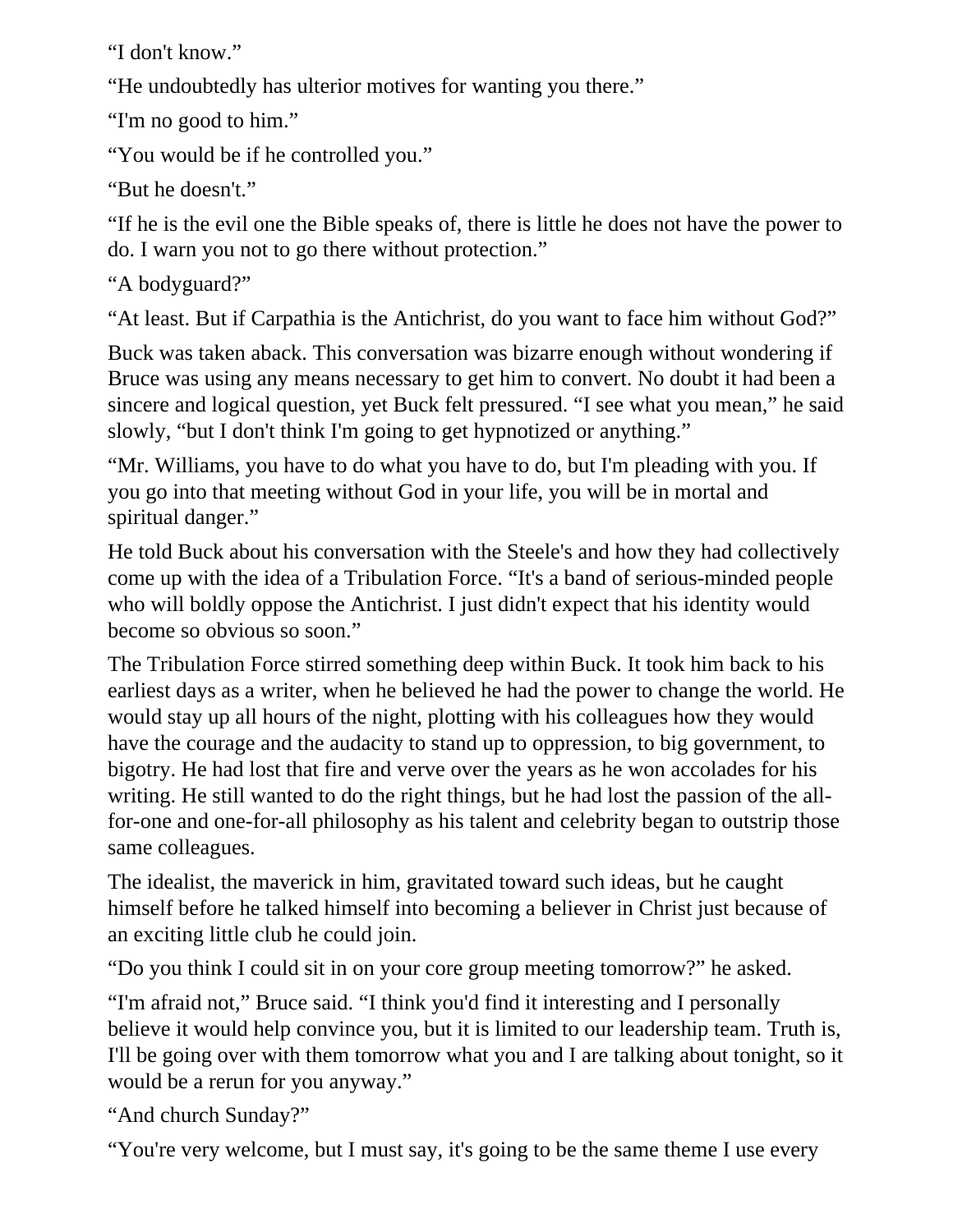Sunday. You've heard it from Ray Steele and you've heard it from me. If hearing it one more time would help, then come on out and see how many seekers and finders there are. If it's anything like the last two Sundays, it will be standing room only."

Buck stood and stretched. He had kept Bruce long past midnight, and he apologized.

"No need," Bruce said. "This is what I do."

"Do you know where I can get a Bible?"

"I've got one you can have," Bruce said.

The next day the core group enthusiastically and emotionally welcomed its newest member, Chloe Steele. They spent much of the day studying the news and trying to determine the likelihood of Nicolae Carpathia's being the Antichrist. No one could argue otherwise.

Bruce told the story of Buck Williams, without using his name or mentioning his connection with Rayford and Chloe. Chloe cried silently as the group prayed for his safety and for his soul.

## **CHAPTER TWENTY-FOUR**

Buck spent Saturday holed up in the otherwise empty Chicago bureau office, getting a head start on his article on the theory behind the disappearances. His mind continually swirled, forcing him to think about Carpathia and what he would say in that piece about how the man seemed to be a perfect parallel to biblical prophecy. Fortunately, he could wait on writing that until after the big day Monday. Around lunchtime, Buck reached Steve Plank at the Plaza Hotel in New York. "I'll be there Monday morning," he said, "but I'm not inviting Hattie Durham."

"Why not? It's a small request, friend to friend."

"You to me?"

"Nick to you."

"So now it's Nick, is it? Well, he and I are not close enough for that familiarity, and I don't provide female companionship even to my friends."

"Not even for me?"

"If I knew you would treat her with respect, Steve, I'd set you up with Hattie."

"You're really not going to do this for Carpathia?"

"No. Am I uninvited?"

"I'm not going to tell him."

"How are you going to explain it when she doesn't show?"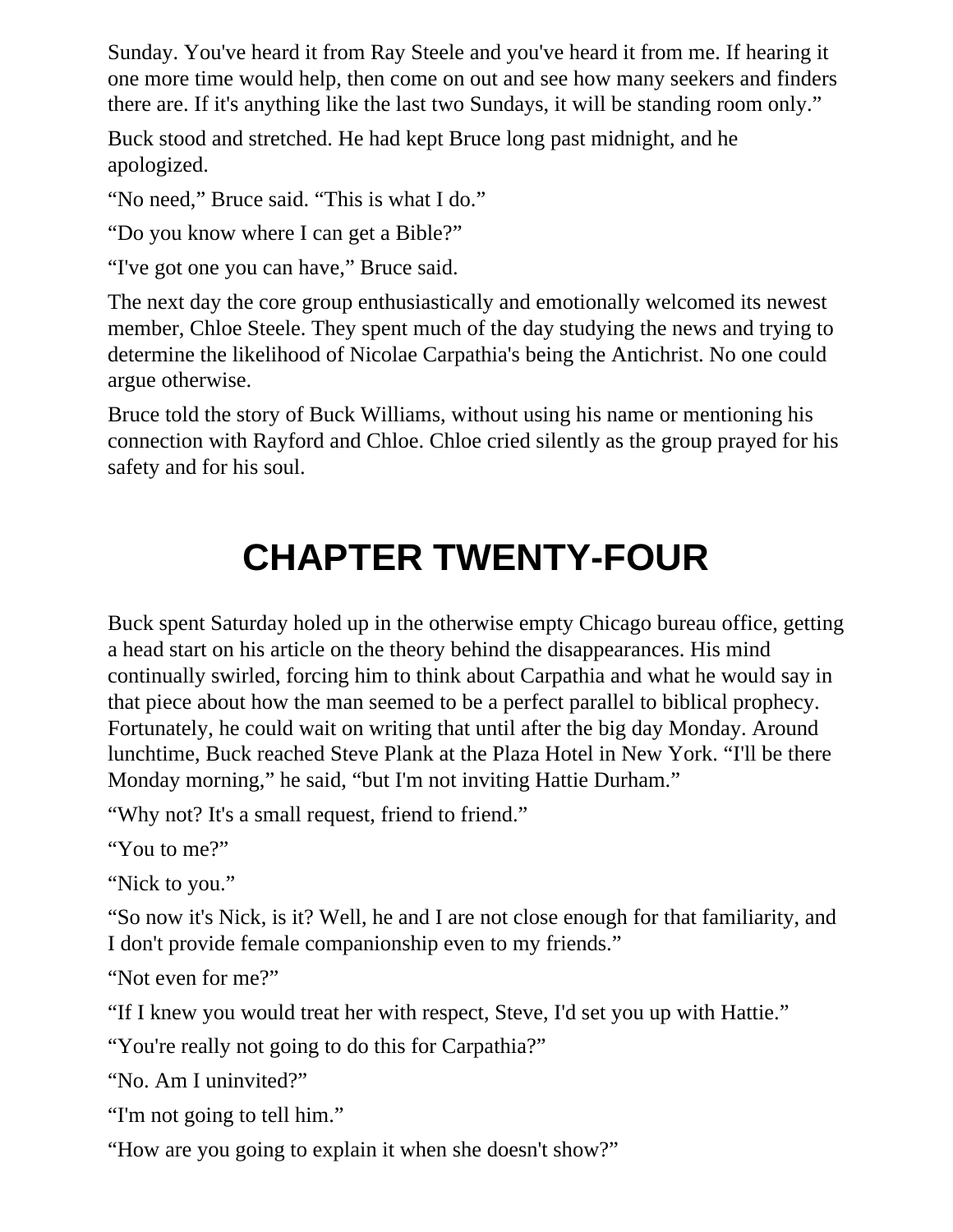"I'll ask her myself, Buck, you prude."

Buck didn't say he would warn Hattie not to go. He asked Steve if he could get one more exclusive with Carpathia before starting his cover story on him.

"I'll see what I can do, but you can't even do a small favor and you want another break?"

"He likes me, you said. You know I'm going to do the complete piece on the guy. He needs this."

"If you watched TV yesterday, you know he doesn't need anything. We need him."

"Do we? Have you run into any schools of thought that link him to end-times events in the Bible?"

Steve Plank did not respond.

"Steve?"

"I'm here."

"Well, have you? Anybody that thinks he might fill the bill for one of the villains of the book of Revelation?"

Steve said nothing.

"Hello, Steve."

"I'm still here."

"C'mon, old buddy. You're the press secretary. You know all. How's he going to respond if I hit him with that?"

Steve was still silent.

"Don't do this to me, Steve. I'm not saying that's where I am or that anybody who knows anything or who matters thinks that way. I'm doing the piece on what was behind the disappearances, and you know that takes me into all kinds of religious realms. Nobody anywhere has drawn any parallels here?"

This time when Steve said nothing, Buck merely looked at his watch, determined to wait him out. About twenty seconds after a loud silence, Steve spoke softly. "Buck, I have a two-word answer for you. Are you ready?"

"I'm ready."

"Staten Island."

"Are you tellin' me that—?"

"Don't say the name, Buck! You never know who's listening."

"So you're threatening me with—"

"I'm not threatening. I'm warning. Let me say I'm cautioning you."

"And let me remind you, Steve, that I don't warn well. You remember that, don't you, from ages ago when we worked together and you thought I was the toughest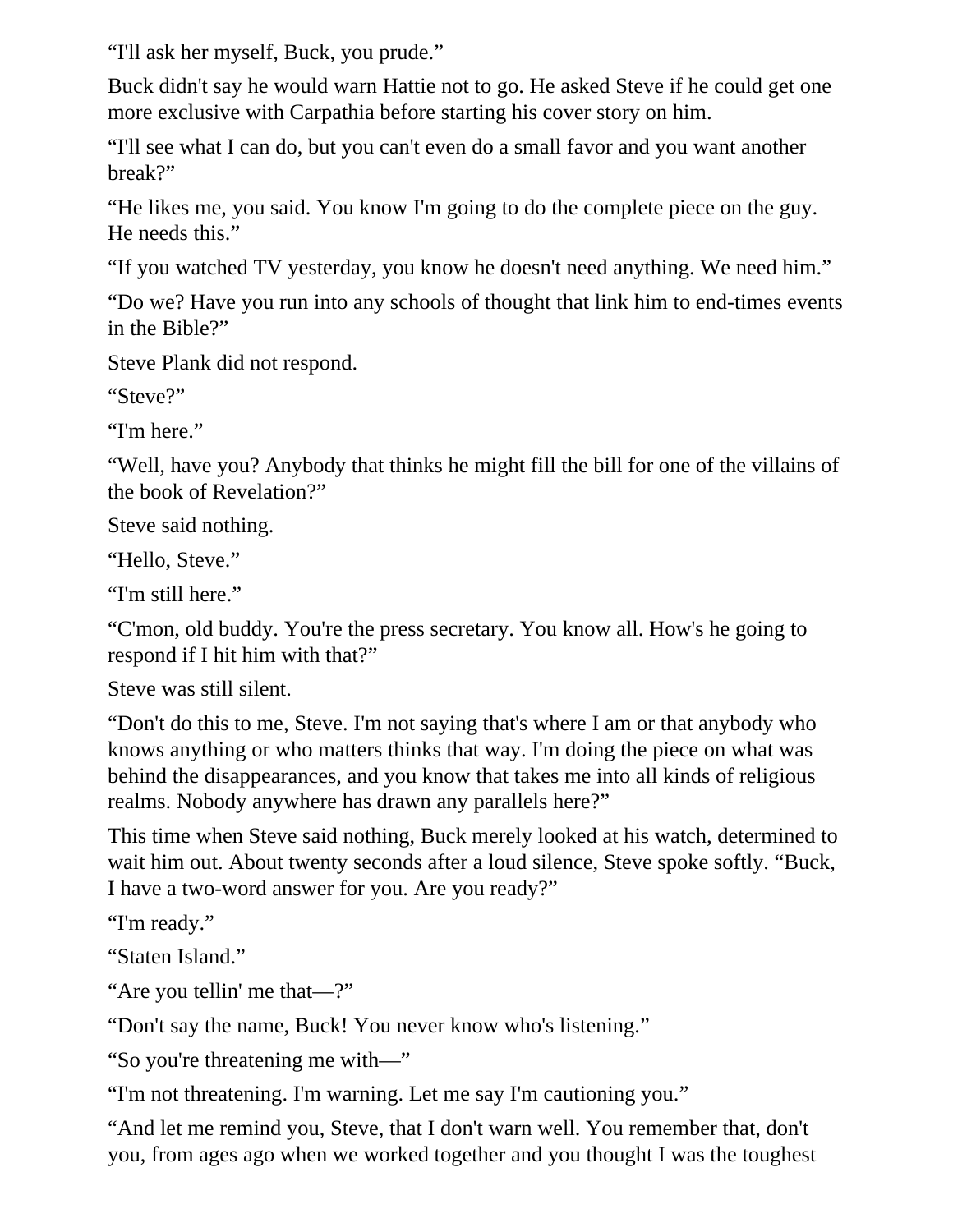bird dog you'd ever sent on a story?"

"Just don't go sniffing the wrong brier patch, Buck."

"Let me ask you this then, Steve."

"Careful, please."

"You want to talk to me on another line?"

"No, Buck, I just want you to be careful what you say so I can be, too."

Buck began scribbling furiously on a yellow pad. "Fair enough," he said, writing, Carpathia or Stonagal resp. for Eric Miller? "What I want to know is this: If you think I should stay off the ferry, is it because of the guy behind the wheel, or because of the guy who supplies his fuel?"

"The latter," Steve said without hesitation. Buck circled Stonagal. "Then you don't think the guy behind the wheel is even aware of what the fuel distributor does in his behalf."

"Correct."

"So if someone got too close to the pilot, the pilot might be protected and not even know it."

"Correct."

"But if he found out about it?"

"He'd deal with it."

"That's what I expect to see soon."

"I can't comment on that."

"Can you tell me who you really work for?"

"I work for who it appears to you I work for."

What in the world did that mean? Carpathia or Stonagal? How could he get Steve to say on a phone from within the Plaza that might be bugged?

"You work for the Romanian businessman?"

"Of course."

Buck nearly kicked himself. That could be either Carpathia or Stonagal. "You do?" he said, hoping for more.

"My boss moves mountains, doesn't he?" Steve said.

"He sure does," Buck said, circling Carpathia this time. "You must be pleased with everything going on these days."

"I am."

Buck scribbled, Carpathia. End times. Antichrist? "And you're telling me straight up that the other issue I raised is dangerous but also hogwash."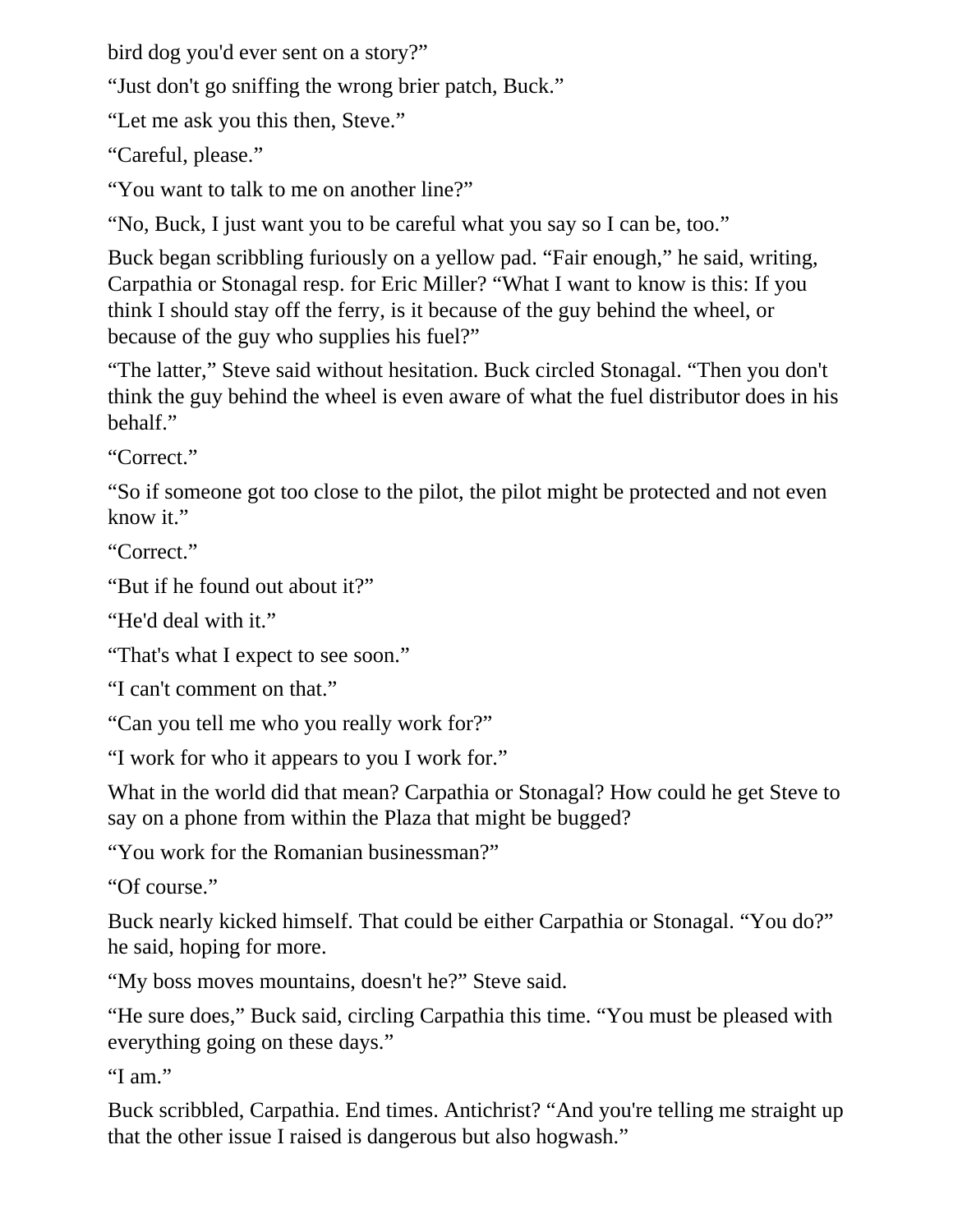"Total roll in the muck."

"And I shouldn't even broach the subject with him, in spite of the fact that I'm a writer who covers all the bases and asks the tough questions?"

"If I thought you would consider mentioning it, I could not encourage the interview or the story."

"Boy, it didn't take long for you to become a company man."

After the core-group meeting, Rayford Steele talked privately with Bruce Barnes and was updated on the meeting with Buck. "I can't discuss the private matters," Bruce said, "but only one thing stands in the way of my being convinced that this Carpathia guy is the Antichrist. I can't make it compute geographically. Almost every end-times writer I respect believes the Antichrist will come out of Western Europe, maybe Greece or Italy or Turkey."

Rayford didn't know what to make of that. "You notice Carpathia doesn't look Romanian. Aren't they mostly dark?"

"Yeah. Let me call Mr. Williams. He gave me a number. I wonder how much more he knows about Carpathia." Bruce dialed and put Buck on the speakerphone. "Ray Steele is with me."

"Hey, Captain," Buck said.

"We're just doing some studying here," Bruce said, "and we've hit a snag." He told Buck what they had found and asked for more information.

"Well, he comes from a town, one of the larger university towns, called Cluj, and—"

"Oh, he does? I guess I thought he was from a mountainous region, you know, because of his name."

"His name?" Buck repeated, doodling it on his legal pad.

"You know, being named after the Carpathian Mountains and all. Or does that name mean something else over there?"

Buck sat up straight and it hit him! Steve had been trying to tell him he worked for Stonagal and not Carpathia. And of course all the new U.N. delegates would feel beholden to Stonagal because he had introduced them to Carpathia. Maybe Stonagal was the Antichrist! Where had his lineage begun?

"Well," Buck said, trying to concentrate, "maybe he was named after the mountains, but he was born in Cluj and his ancestry, way back, is Roman. That accounts for the blonde hair and blue eyes."

Bruce thanked him and asked if he would see Buck in church the next day. Rayford thought Buck sounded distracted and noncommittal. "I haven't ruled it out," Buck said.

Yes, Buck thought, hanging up. I'll be there all right. He wanted every last bit of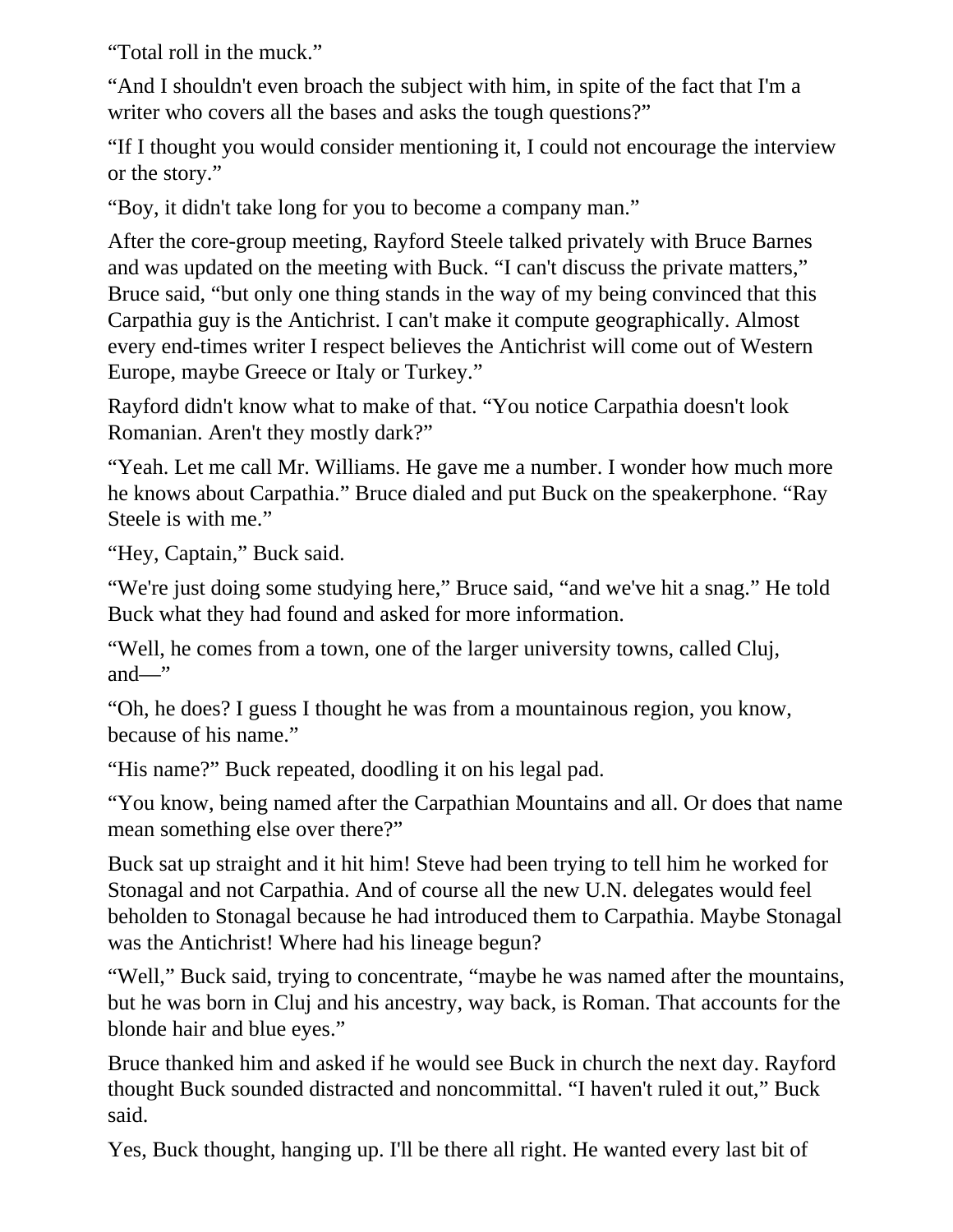input before he went to New York to write a story that could cost him his career and maybe his life. He didn't know the truth, but he had never backed off from looking for it, and he wouldn't begin now. He phoned Hattie Durham.

"Hattie," he said, "you're going to get a call inviting you to New York."

"I already did."

"They wanted me to ask you, but I told them to do it themselves."

"They did."

"They want you to see Carpathia again, provide him some companionship next week if you're free."

"I know and I am and I will."

"I'm advising you not to do it."

She laughed. "Right, I'm going to turn down a date with the most powerful man in the world? I don't think so."

"That would be my advice."

```
"Whatever for?"
```
"Because you don't strike me as that kind of girl."

"First, I'm not a girl. I'm almost as old as you are, and I don't need a parent or legal guardian."

"I'm talking as a friend."

"You're not my friend, Buck. It was obvious you didn't even like me. I tried to shove you off onto Rayford Steele's little girl, and I'm not sure you even had the brains to pick up on that."

"Hattie, maybe I don't know you. But you don't seem the type who would allow herself to be taken advantage of by a stranger."

"You're pretty much a stranger, and you're trying to tell me what to do."

"Well, are you that kind of a person? By not passing along the invitation, was I protecting you from something you might enjoy?"

"You'd better believe it."

"I can't talk you out of it?"

"You can't even try," she said, and she hung up.

Buck shook his head and leaned back in his chair, holding the yellow pad in front of him. My boss moves mountains, Steve had said. Carpathia is a mountain. Stonagal is the mover and shaker behind him. Steve thinks he's really wired in deep. He's not only press secretary to the man Hattie Durham correctly called the most powerful man on earth, but Steve is also actually in league with the man behind the man.

Buck wondered what Rayford or Chloe would do if they knew Hattie had been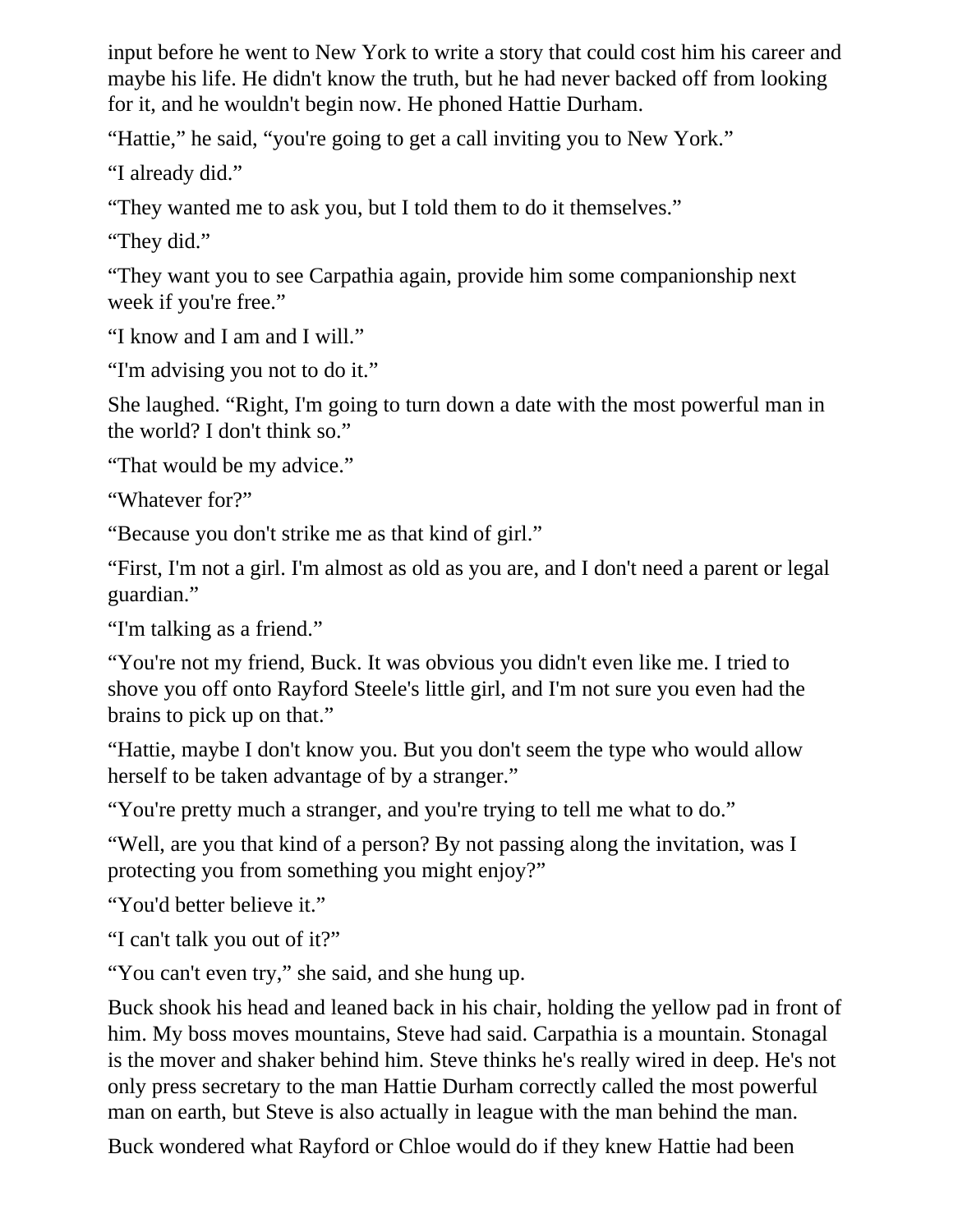invited to New York to be Carpathia's companion for a few days. In the end, he decided it was none of his, or their, business.

Rayford and Chloe watched for Buck until the last minute the next morning, but they could no longer save a seat for him when the sanctuary and the balcony filled. When Bruce began his message, Chloe nudged her father and pointed out the window, down onto the walk before the front door. There, in a small crowd listening to an external speaker, was Buck. Rayford raised a celebratory fist and whispered to Chloe, "Wonder what you're going to pray for this morning?"

Bruce played the former pastor's videotape, told his own story again, talked briefly about prophecy, invited people to receive Christ, and then opened the microphone for personal accounts. As had happened the previous two weeks, people streamed forward and stood in line until well after one in the afternoon, eager to tell how they had now, finally, trusted Christ.

Chloe told her father she had wanted to be first, as he had been, but by the time she made her way down from the last row of the balcony, she was one of the last. She told her story, including the sign she believed God had given her in the form of a friend who sat beside her on the flight home. Rayford knew she could not see Buck over the crowd, and Rayford couldn't either.

When the meeting was over, Rayford and Chloe went outside to find Buck, but he was gone. They went for lunch with Bruce, and when they got home, Chloe found a note from Buck on the front door.

It isn't that I didn't want to say good-bye. But I don't. I'll be back for bureau business and maybe just to see you, if you'll allow it. I've got a lot to think about right now, as you know, and frankly, I don't want my attraction to you to get in the way of that thinking. And it would. You are a lovely person, Chloe, and I was moved to tears by your story. You had told me before, but to hear it in that place and in that circumstance this morning was beautiful. Would you do something I have never asked anyone to do for me ever before? Would you pray for me? I will call you or see you soon. I promise. Buck.

Buck felt more alone than ever on the flight home. He was in coach on a full plane, but he knew no one. He read several sections from the Bible Bruce had given him and had marked for him, prompting the woman next to him to ask questions. He answered in such a way that she could tell he was not in the mood for conversation. He didn't want to be rude, but neither did he want to mislead anyone with his limited knowledge.

Sleep was no easier for him that night, though he refused to allow himself to pace. He was going into a meeting in the morning that he had been warned to stay away from. Bruce Barnes had sounded convinced that if Nicolae Carpathia were the Antichrist, Buck ran the danger of being mentally overcome, brainwashed, hypnotized, or worse.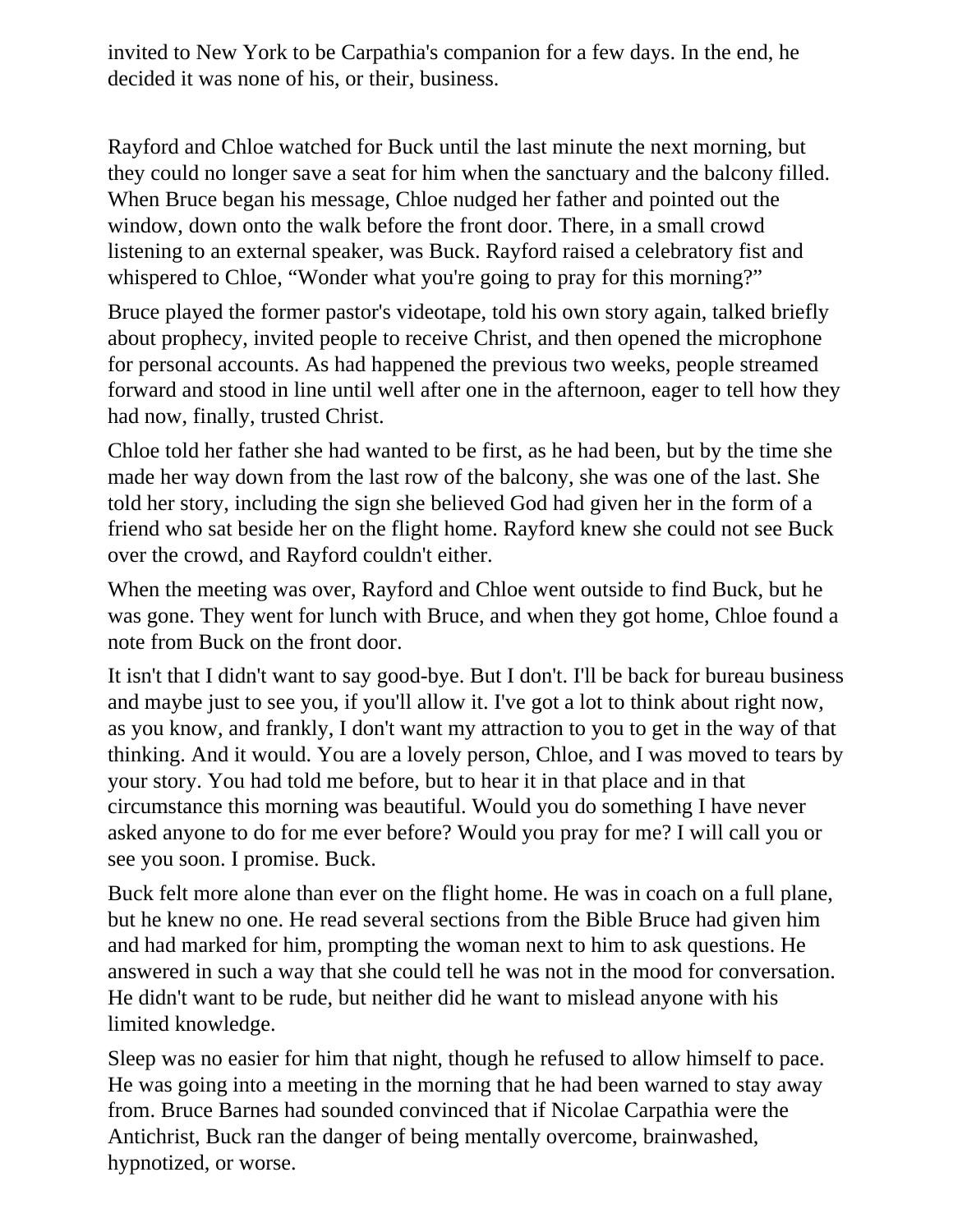As he wearily showered and dressed in the morning, Buck concluded he had come a long way from thinking that the religious angle was on the fringe. He had gone from bemused puzzlement at people thinking their loved ones had flown to heaven to believing that much of what was happening had been foretold in the Bible. He was no longer wondering or doubting, he told himself. There was no other explanation for the two witnesses in Jerusalem. Nor for the disappearances.

And the furthest stretch of all, this business of an Antichrist who deceives so many ... well, in Buck's mind it was no longer an issue of whether it was literal or true. He was long past that. He had already progressed to trying to decide who the Antichrist was: Carpathia or Stonagal. Buck still leaned toward Stonagal.

He slung his bag over his shoulder, tempted to take the gun from his bedside table but knowing he would never get it through the metal detectors. Anyway, he sensed, that was not the kind of protection he needed. What he needed was safekeeping for his mind and for his spirit.

All the way to the United Nations he agonized. Do I pray? he asked himself. Do I "pray the prayer" as so many of those people said yesterday morning? Would I be doing it just to protect myself from the voodoo or the beebiejeebies? He decided that becoming a believer could not be for the purpose of having a good luck charm. That would cheapen it. Surely God didn't work that way. And if Bruce Barnes could be believed, there was no more protection for believers now, during this period, than there was for anyone else. Huge numbers of people were going to die in the next seven years, Christian or not. The question was, then where would they be?

There was only one reason to make the transaction, he decided—if he truly believed he could be forgiven and become one of God's people. God had become more than a force of nature or even a miracle worker to Buck, as God had been in the skies of Israel that night. It only made sense that if God made people, he would want to communicate with them, to connect with them.

Buck entered the U.N. through hordes of reporters already setting up for the press conference. Limousines disgorged VIPs and crowds waited behind police barriers. Buck saw Stanton Bailey in a crowd near the door. "What are you doing here?" Buck said, realizing that in five years at Global he had never seen Bailey outside the building.

"Just taking advantage of my position so I can be at this press conference. Proud you're going to be in the preliminary meeting. Be sure to remember everything. Thanks for transmitting your first draft of the theory piece. I know you've got a lot to do yet, but it's a terrific start. Gonna be a winner."

"Thanks," Buck said, and Bailey gave him a thumbs up. Buck realized that if that had happened a month before, he would have had to stifle a laugh at the corny old guy and would have told his colleagues what an idiot he worked for. Now he was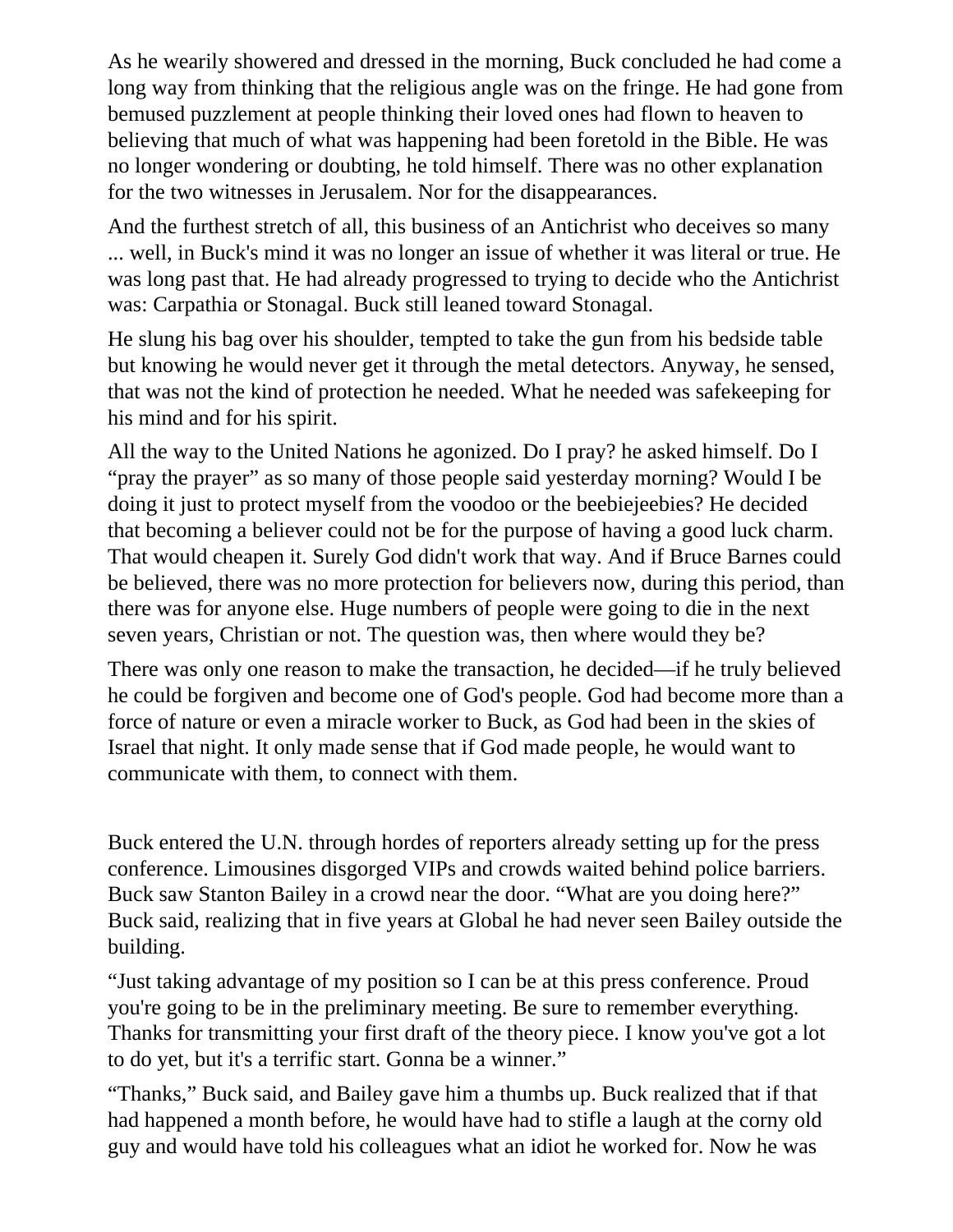strangely grateful for the encouragement. Bailey could have no hint what Buck was going through.

Chloe Steele told her father of her plans to finally look into local college classes that Monday. "And I was thinking," she said, "about trying to get together with Hattie for lunch."

"I thought you didn't care for her," Rayford said.

"I don't, but that's no excuse. She doesn't even know what's happened to me. She's not answering her phone. Any idea what her schedule is?"

"No, but I have to check my own. I'll see if she's flying today."

Rayford was told that not only was Hattie not scheduled that day but also that she had requested a thirty-day leave of absence. "That's odd," he told Chloe. "Maybe she's got family troubles out West."

"Maybe she's just taking some time off," Chloe said. "I'll call her later when I'm out. What are you doing today?"

"I promised Bruce I'd come over and watch that Carpathia press conference later this morning."

"What time's that?"

"Ten our time, I think."

"Well, if Hattie's not around for lunch, maybe I'll come by there."

"Call us either way, hon, and we'll wait for you."

Buck's credentials were waiting for him at an information desk in the U.N. lobby. He was directed up to a private conference room off the suite of offices into which Nicolae Carpathia had already moved. Buck was at least twenty minutes early, but as he emerged from the elevator he felt alone in a crowd. He saw no one he recognized as he began the long walk down a corridor of glass and steel leading to the room where he was to join Steve, the ten designated ambassadors representing the permanent members of the new Security Council, several aides and advisers to the new secretary-general (including Rosenzweig, Stonagal, and various other members of his international brotherhood of financial wizards), and of course, Carpathia himself.

Buck had always been energetic and confident. Others had noticed his purposeful stride on assignment. Now his gait was slow and unsure, and with every step his dread increased. The lights seemed to grow dimmer, the walls close in. His pulse increased and he had a sense of foreboding.

The gripping fear reminded him of Israel, when he believed he was going to die. Was he about to die? He couldn't imagine physical danger, yet clearly people who got in Carpathia's way, or in the way of Stonagal's plans for Carpathia, were now dead. Would he be just another in a line that stretched from Carpathia's business rival in Romania years before, through Dirk Burton and Alan Tompkins, to Eric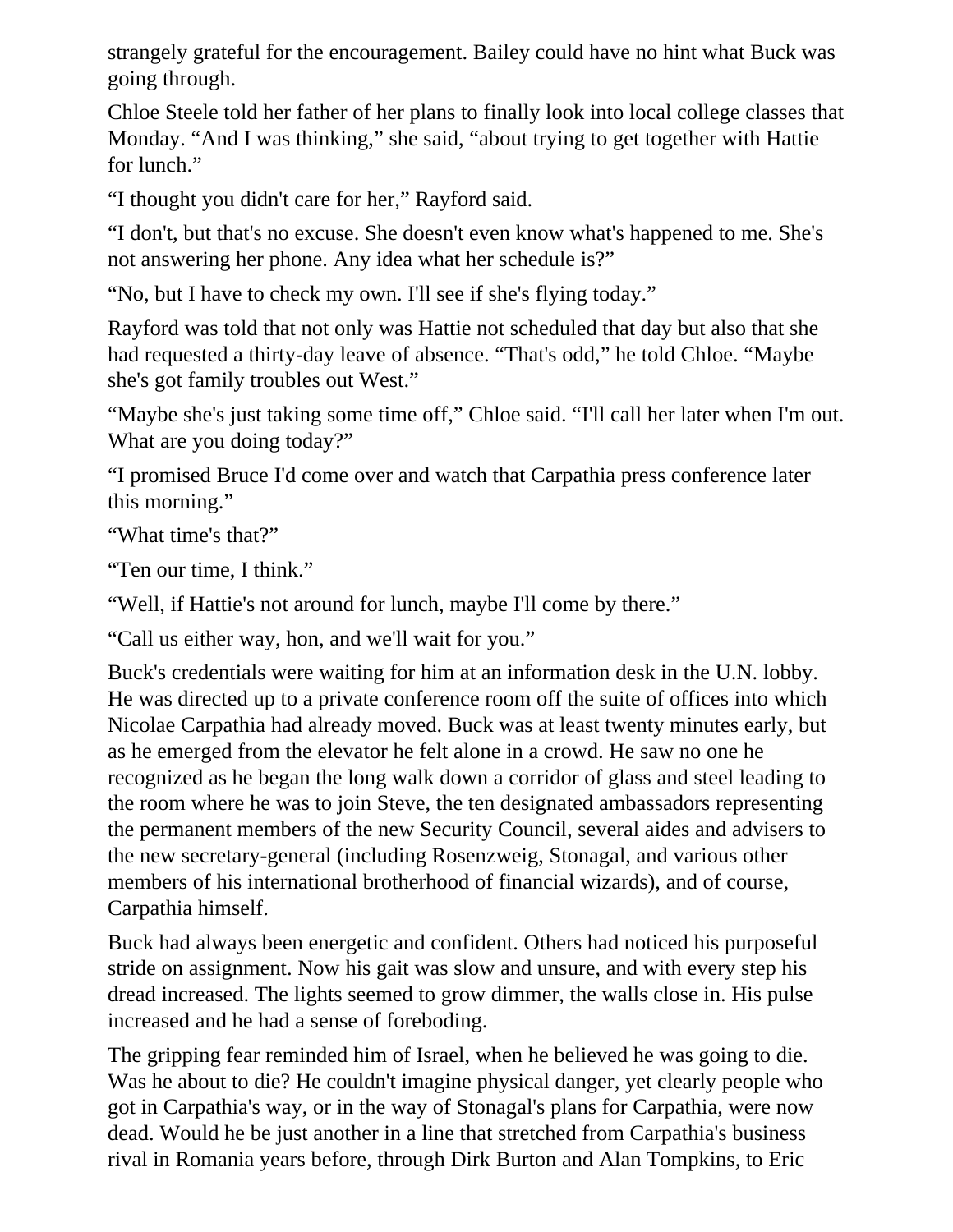## Miller?

No, what he feared, he knew, was not mortal danger. At least not now, not here. The closer he got to the conference room, the more he was repelled by a sense of evil, as if personified in that place. Almost without thinking, Buck found himself silently praying, God, be with me. Protect me.

He felt no sense of relief. If anything, his thoughts of God made his recognition of evil more intense. He stopped ten feet from the open door, and though he heard laughter and banter, he was nearly paralyzed by the atmosphere of blackness. He wanted to be anywhere but there, and yet he knew he could not retreat. This was the room in which the new leaders of the world congregated, and any sane person would have given anything to be there.

Buck realized that what he really wanted was to have been there. He wished it were over, that he had seen this welcoming of new people, this brief speech of commitment or whatever it was to be, and was already writing about it.

He tried to force himself toward the door, his thoughts deafening. Again he cried out to God, and he felt a coward just like everyone else, praying in the foxhole. He had ignored God for most of his life, and now when he felt the darkest anguish of his soul, he was figuratively on his knees.

Yet he did not belong to God. Not yet. He knew that. God had answered Chloe's prayer for a sign before she had actually made the spiritual transaction. Why couldn't he have answered Buck's plea for calm and peace?

Buck could not move until Steve Plank noticed him. "Buck! We're almost ready to begin. Come on in."

But Buck felt terrible, panicky. "Steve, I need to run to the washroom. Do I have a minute?"

Steve glanced at his watch. "You've got five," he said. "And when you get back, you'll be right over there."

Steve pointed to a chair at one corner of a square block of tables. The journalist in Buck liked it. The perfect vantage point. His eyes darted to the nameplates in front of each spot. He would face the main table, where Carpathia had placed himself directly next to Stonagal ... or had Stonagal been in charge of the seating? Next to Carpathia on the other side was a hastily hand lettered nameplate with "Personal Assistant" written on it. "Is that you?" Buck said.

"Nope." Steve pointed at the corner opposite Buck's chair.

"Is Todd-Cothran here?" Buck said.

"Of course. Right there in the light gray."

The Brit looked insignificant enough. But just beyond him were both Stonagal—in charcoal—and Carpathia, looking perfect in a black suit, white shirt, electric-blue tie, and a gold stickpin. Buck shuddered at the sight of him, but Carpathia flashed a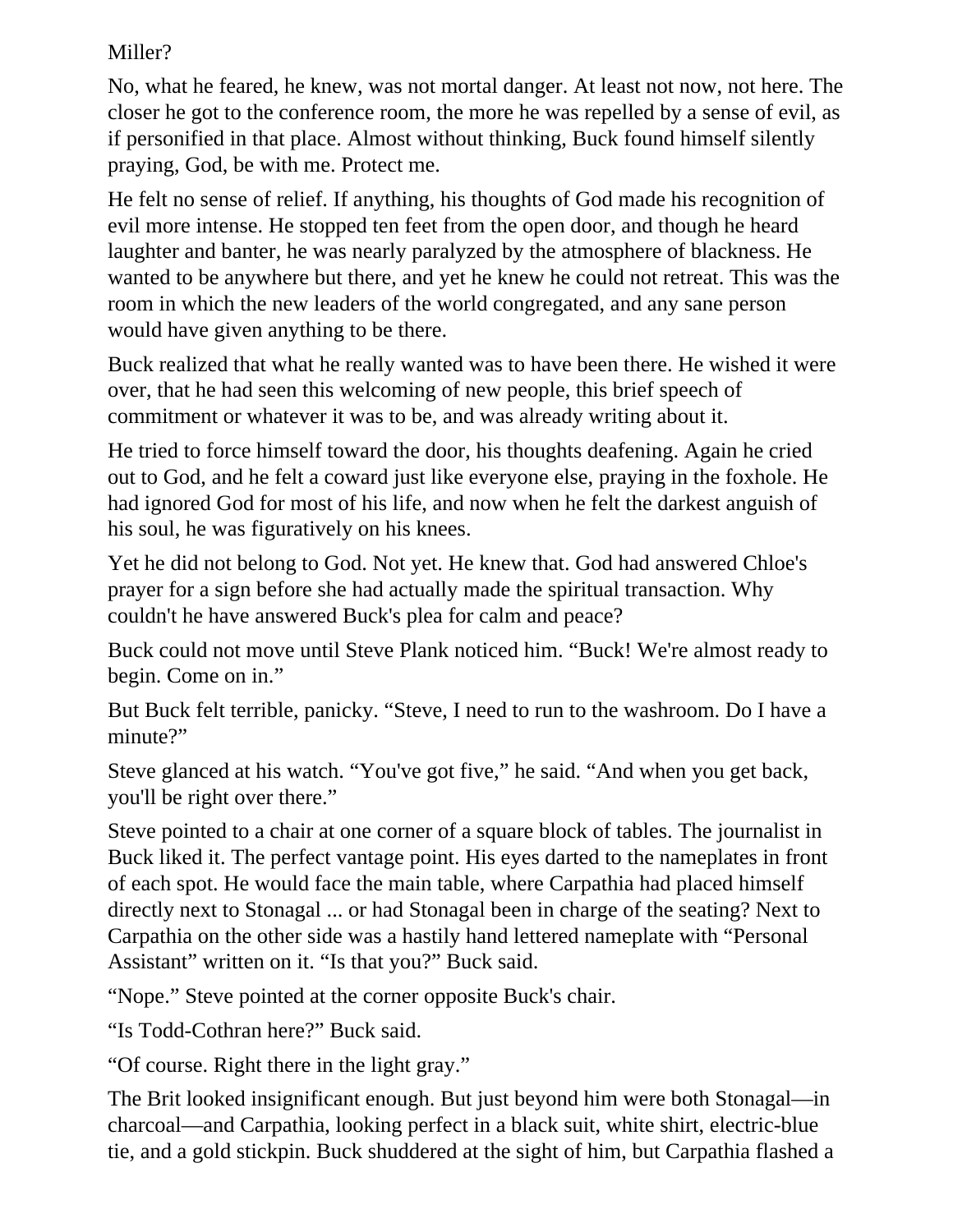smile and waved him over. Buck signaled that he would be a minute. "Now you've got only four minutes," Steve said. "Get going."

Buck put his bag in a corner next to a heavyset, white haired security guard, waved at his old friend Chaim Rosenzweig, and jogged to the washroom. He placed a janitor's bucket outside and locked the door. Buck backed up against the door, thrust his hands deep into his pockets, and dropped his chin to his chest, remembering Bruce's advice that he could talk to God the same way he talked to a friend. "God," he said, "I need you, and not just for this meeting."

And as he prayed he believed. This was no experiment, no halfhearted attempt. He wasn't just hoping or trying something out. Buck knew he was talking to God himself. He admitted he needed God, that he knew he was as lost and as sinful as anyone. He didn't specifically pray the prayer he had heard others talk about, but when he finished he had covered the same territory and the deal was done. Buck was not the type to go into anything lightly. As well as he knew anything, he knew there would be no turning back.

Buck headed to the conference room, more quickly this time but strangely with no more confidence. He hadn't prayed for courage or peace this time. This prayer had been for his own soul. He hadn't known what he would feel, but he didn't expect this continued sense of dread.

He didn't hesitate, however. When he walked in, everyone was in place—Carpathia, Stonagal, Todd-Cothran, Rosenzweig, Steve, and the financial powers and ambassadors. And one person Buck never expected—Hattie Durham. He stared, dumbfounded, as she took her place as Nicolae Carpathia's personal assistant. She winked at him, but he did not acknowledge her. He hurried to his bag, nodded his thanks to the armed guard, and took only a notebook to his seat.

While no special feeling had come with Buck's decision, he had a heightened sensitivity that something was happening here. There wasn't a doubt in his mind that the Antichrist of the Bible was in this room. And despite all he knew about Stonagal and what the man had engineered in England and despite the ill feeling that came over him as he observed his smugness, Buck sensed the truest, deepest, darkest spirit of evil as he watched Carpathia take his place. Nicolae waited till everyone was seated, then rose with pseudo-dignity.

"Gentlemen ... and lady," he began, "this is an important moment. In a few minutes we will greet the press and introduce those of you who shall be entrusted to lead the new world order into a golden era. The global village has become united, and we face the greatest task and the greatest opportunity ever bestowed upon humankind."

## **CHAPTER TWENTY-FIVE**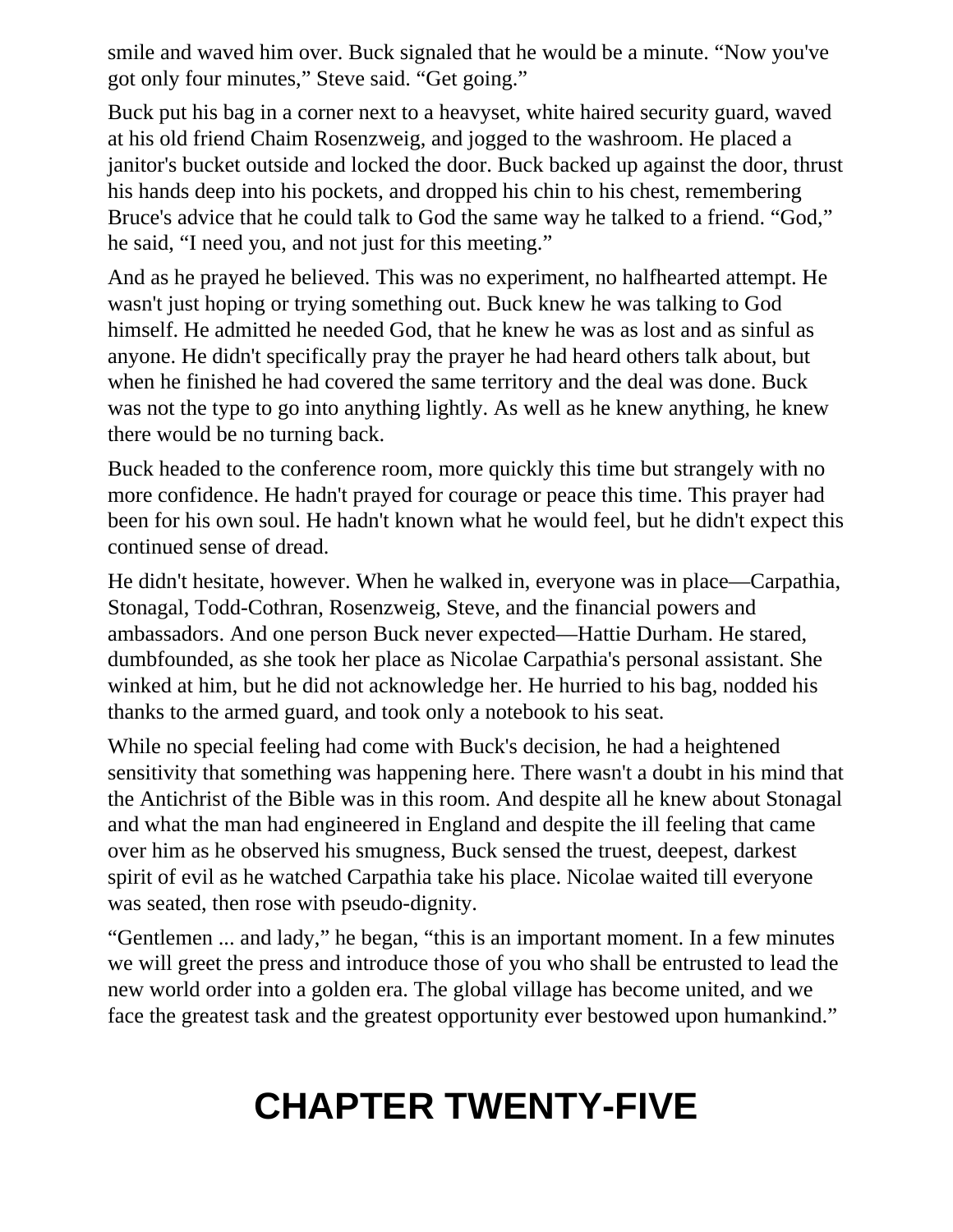Nicolae Carpathia stepped out from his place at the table and went to each person individually. He greeted each by name, asking him to stand, shaking his hand, and kissing him on both cheeks. He skipped Hattie and started with the new British ambassador.

"Mr. Todd-Cothran," he said, "you shall be introduced as the ambassador of the Great States of Britain, which now include much of Western and Eastern Europe. I welcome you to the team and confer upon you all the rights and privileges that go with your new station. May you display to me and to those in your charge the consistency and wisdom that have brought you to this position."

"Thank you, sir," Todd-Cothran said, and sat down as Carpathia moved on. Todd-Cothran appeared shocked, as did several others, when Nicolae repeated the same sentiment, including precisely the same title ambassador of the Great States of Britain—to the British financier next to him. Todd-Cothran smiled tolerantly. Obviously, Carpathia had merely misspoken and should have referred to the man as one of his financial advisers. Yet Buck had never seen Carpathia make such a slip.

All around the four-sided table configuration Carpathia went, one by one, saying exactly the same words to every ambassador, but customizing the litany to include the appropriate name and title. The recitation changed only slightly for his personal aides and advisers.

When Carpathia got to Buck he seemed to hesitate. Buck was slow on the draw, as if he wasn't sure he was to be included in this. Carpathia's warm smile welcomed him to stand. Buck was slightly off balance, trying to hold pen and notebook while shaking hands with the dramatic Carpathia. Nicolae's grip was firm and strong, and he maintained it throughout his recitation. He looked directly into Buck's eyes and spoke with quiet authority.

"Mr. Williams," he said, "I welcome you to the team and confer upon you all the rights and privileges that go with your station."

What was this? It was not what Buck expected, but it was so affirming, so flattering. He was not part of any team, and no rights or privileges should be conferred upon him! He shook his head slightly to signal that Carpathia was again confused, that he had apparently mistaken Buck for someone else. But Nicolae nodded slightly and smiled all the more, looking more deeply into Buck's eyes. He knew what he was doing.

"May you display to me and to those in your charge the consistency and wisdom that have brought you to this position."

Buck wanted to stand taller, to thank his mentor, his leader, the bestower of this honor. But no! It wasn't right! He didn't work for Carpathia. He was an independent journalist, not a supporter, not a follower, and certainly not an employee. His spirit resisted the temptation to say, "Thank you, sir," as everyone else had. He sensed and read the evil of the man and it was all he could to do keep from pointing at him and calling him the Antichrist. He could almost hear himself screaming it at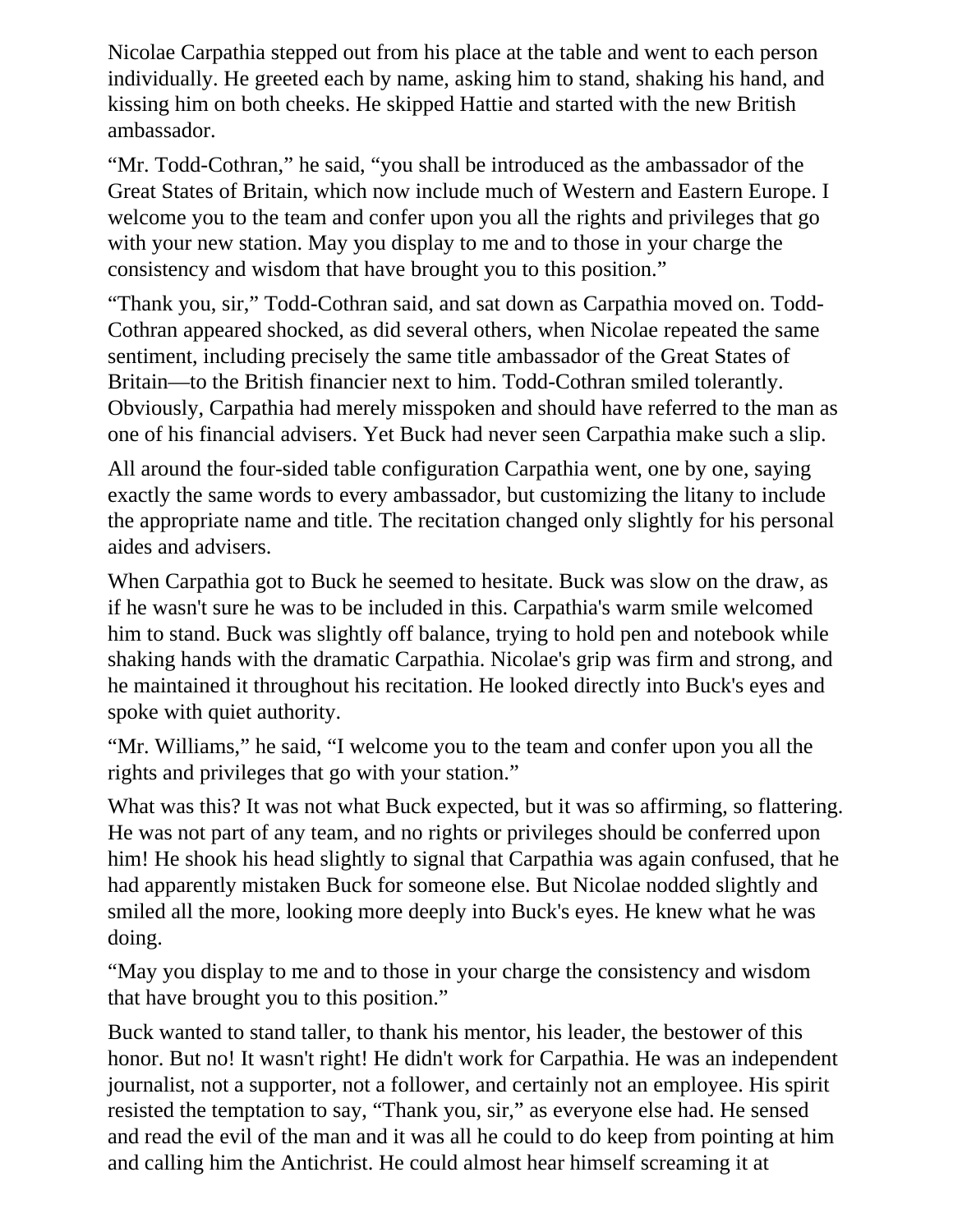Carpathia.

Nicolae still stared, still smiled, still gripped his hand. After an awkward silence, Buck heard chuckles, and Carpathia said, "You are most welcome, my slightly overcome and tongue-tied friend." The others laughed and applauded as Carpathia kissed him, but Buck did not smile. Neither did he thank the secretary-general. Bile rose in his throat.

As Carpathia moved on, Buck realized what he had endured. Had he not belonged to God he would have been swept into the web of this man of deceit. He could see it in the others' faces. They were honored beyond measure to be elevated to this tier of power and confidence, even Chaim Rosenzweig. Hattie seemed to melt in Carpathia's presence.

Bruce Barnes had pleaded with Buck not to attend this meeting, and now Buck knew why. Had he come in unprepared, had he not been prayed for by Bruce and Chloe and probably Captain Steele, who knows whether he would have made his decision and his commitment to Christ in time to have the power to resist the lure of acceptance and power?

Carpathia went through the ceremony with Steve, who gushed with pride. Nicolae eventually covered everyone in the room except the security guard, Hattie, and Jonathan Stonagal. He returned to his place and turned first to Hattie.

"Ms. Durham," he said, taking both her hands in his, "you shall be introduced as my personal assistant, having turned your back on a stellar career in the aviation industry. I welcome you to the team and confer upon you all the rights and privileges that go with your new station. May you display to me and to those in your charge the consistency and wisdom that have brought you to this position."

Buck tried to catch Hattie's eye and shake his head, but she was zeroed in on her new boss. Was this Buck's fault? He had introduced her to Carpathia in the first place. Was she still reachable? Would he have access? He glanced around the room. Everyone stared with beatific smiles as Hattie breathed her heartfelt thanks and sat down again.

Carpathia dramatically turned to Jonathan Stonagal. The latter smiled a knowing smile and stood regally. "Where do I begin, Jonathan, my friend?" Carpathia said. Stonagal dropped his head gratefully and others murmured their agreement that this indeed was the man among men in the room. Carpathia took Stonagal's hand and began formally, "Mr. Stonagal, you have meant more to me than anyone on earth." Stonagal looked up and smiled, locking eyes with Carpathia.

"I welcome you to the team," Carpathia said, "and confer upon you all the rights and privileges that go with your new station."

Stonagal flinched, clearly not interested in being considered a part of the team, to be welcomed by the very man he had maneuvered into the presidency of Romania and now the secretary-generalship of the United Nations. His smile froze, then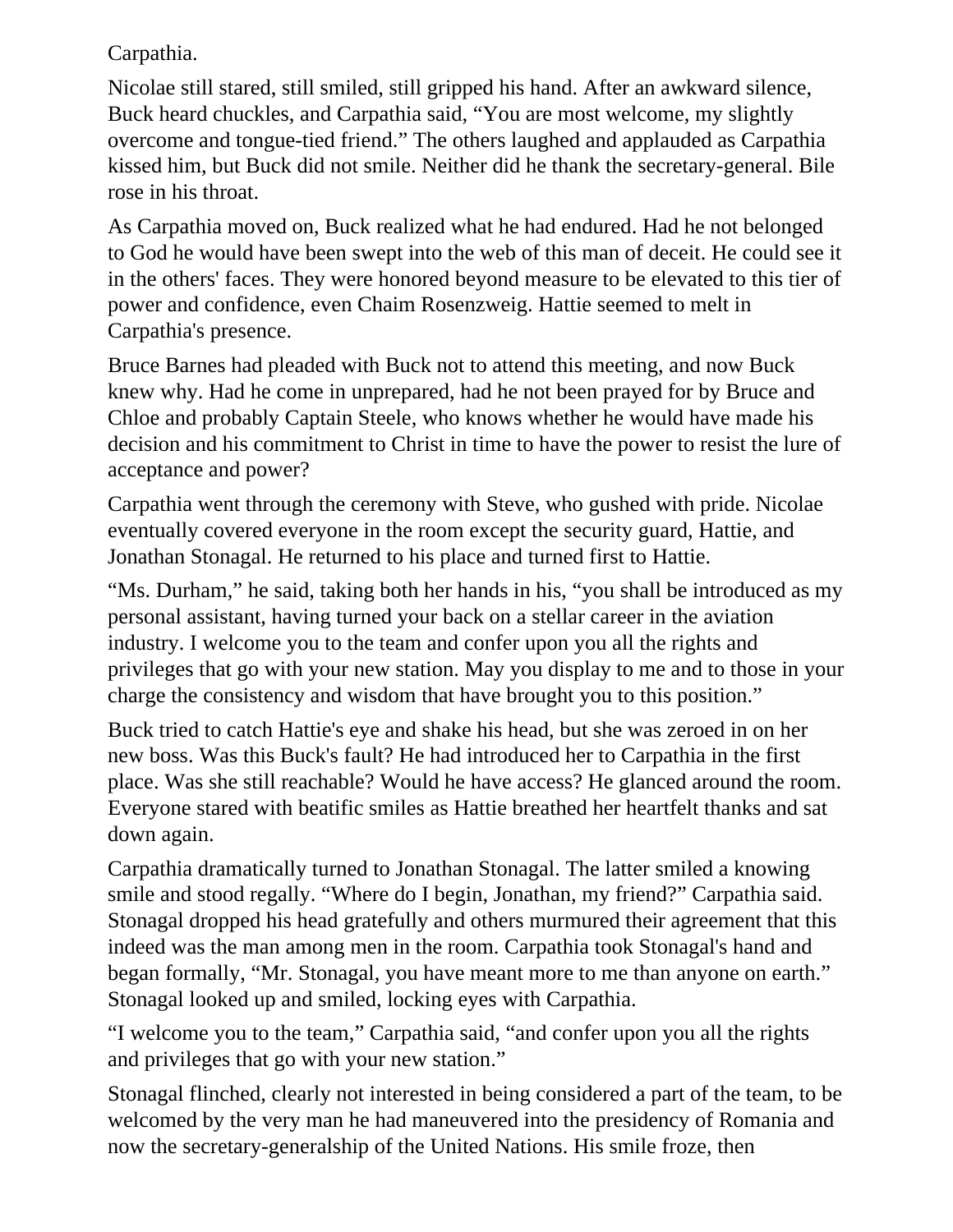disappeared as Carpathia continued, "May you display to me and to those in your charge the consistency and wisdom that have brought you to this position."

Rather than thanking Carpathia, Stonagal wrenched his hand away and glared at the younger man. Carpathia continued to gaze directly at him and spoke in quieter, warmer tones, "Mr. Stonagal, you may be seated."

"I will not!" Stonagal said.

"Sir, I have been having a little bit of sport at your expense because I knew you would understand."

Stonagal reddened, clearly chagrined that he had overreacted. "I beg your pardon, Nicolae," Stonagal said, forcing a smile but obviously insulted at having been pushed into this shocking display.

"Please, my friend," Carpathia said. "Please be seated. Gentlemen, and lady, we have only a few minutes before we meet the media."

Buck's eyes were still on Stonagal, who was seething.

"I would like to present to you all just a bit of an object lesson in leadership, followership, and may I say, chain of command. Mr. Scott M. Otterness, would you approach me, please?" The guard in the corner jerked in surprise and hurried to Carpathia. "One of my leadership techniques is my power of observation, combined with a prodigious memory," Carpathia said.

Buck couldn't take his eyes off Stonagal, who appeared to be considering revenge for having been embarrassed. He seemed ready to stand at any second and put Carpathia in his place.

"Mr. Otterness here was surprised because we had not been introduced, had we, sir?"

"No, sir, Mr. Carpathia, sir, we had not."

"And yet I knew your name."

The aging guard smiled and nodded.

"I can also tell you the make and model and caliber of the weapon you carry on your hip. I will not look as you remove it and display it to this group."

Buck watched in horror as Mr. Otterness unsnapped the leather strap holding the huge gun in his holster. He fumbled for it and held it with two hands so everyone but Carpathia, who had averted his eyes, could see it. Stonagal, still red-faced, appeared to be hyperventilating.

"I observed, sir, that you were issued a thirty-eight caliber police special with a fourinch barrel, loaded with high velocity hollow-point shells."

"You are correct," Otterness said gleefully.

"May I hold it, please?"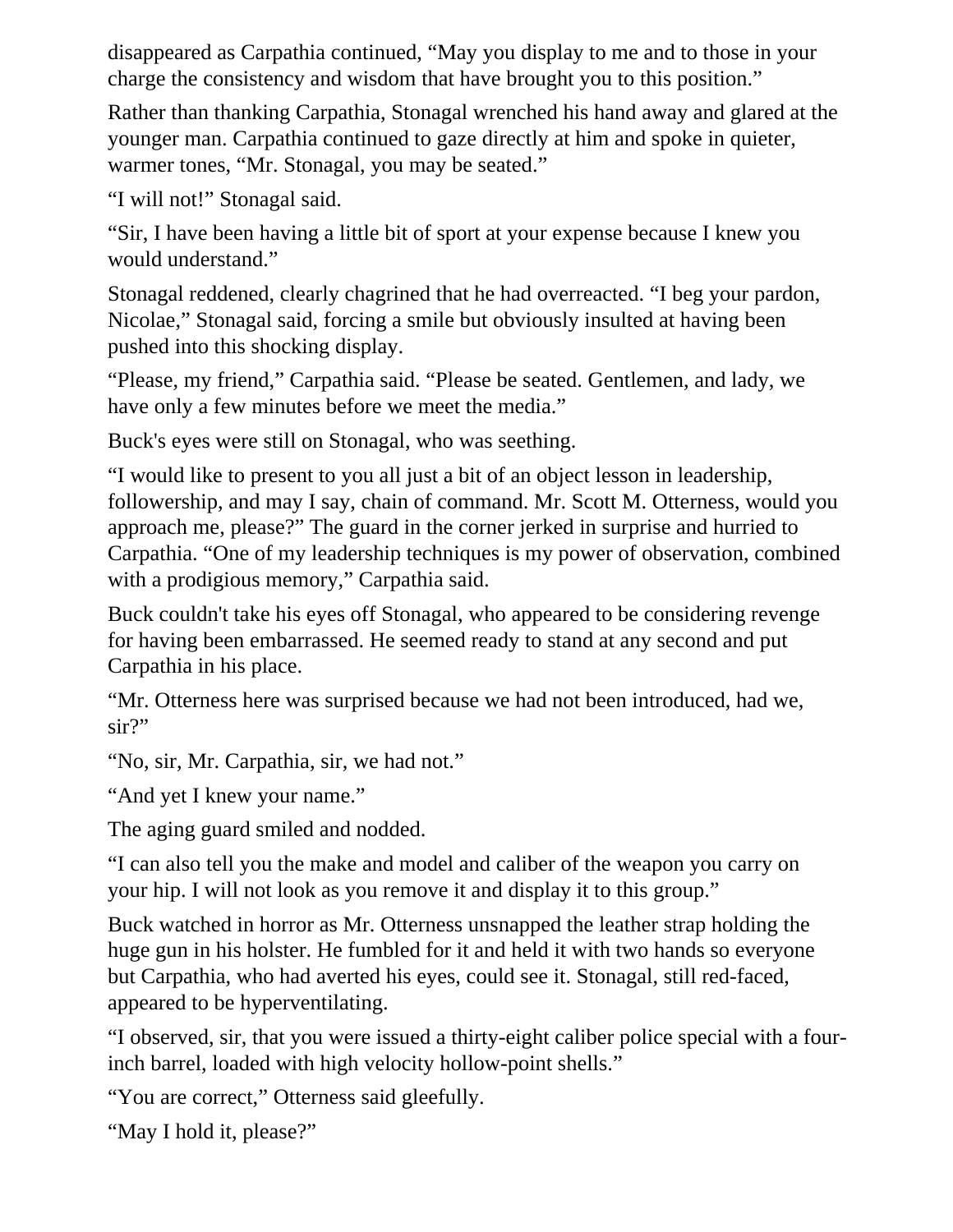"Certainly, sir."

"Thank you. You may return to your post, guarding Mr. Williams's bag, which contains a tape recorder, a cellular phone, and a computer. Am I correct, Cameron?"

Buck stared at him, refusing to answer. He heard Stonagal grumble about "some sort of a parlor trick." Carpathia continued to look at Buck. Neither spoke.

"What is this?" Stonagal whispered. "You 're acting like a child."

"I would like to tell you all what you are about to see," Carpathia said, and Buck felt anew the wash of evil in the room. He wanted more than anything to rub the gooseflesh from his arms and run for his life. But he was frozen where he sat. The others seemed transfixed but not troubled, as he and Stonagal were.

"I am going to ask Mr. Stonagal to rise once more," Carpathia said, the large ugly weapon safely at his side. "Jonathan, if you please."

Stonagal sat staring at him. Carpathia smiled. "Jonathan, you know you can trust me. I love you for all you have meant to me, and I humbly ask you to assist me in this demonstration. I see part of my role as a teacher. You have said that yourself, and you have been my teacher for years."

Stonagal stood, wary and rigid.

"And now I am going to ask that we switch places."

Stonagal swore. "What is this?" he demanded.

"It will become clear quickly, and I will not need your help anymore."

To the others, Buck knew, it sounded as if Carpathia meant he would no longer need Stonagal's help for whatever this demonstration was. Just as he had sent the guard back to the corner unarmed, they had to assume he would thank Stonagal and let him return to his seat.

Stonagal, with a disgusted frown, stepped out and traded places with Carpathia. That put Carpathia to Stonagal's right. On Stonagal's left sat Hattie, and beyond her, Mr. Todd-Cothran.

"And now I am going to ask you to kneel, Jonathan," Carpathia said, his smile and his light tone having disappeared. To Buck it seemed as if everyone in the room sucked in a breath and held it.

"That I will not do," Stonagal said.

"Yes, you will," Carpathia said quietly. "Do it now."

"No, sir, I will not," Stonagal said. "Have you lost your mind? I will not be humiliated. If you think you have risen to a position over me, you are mistaken."

Carpathia raised the .38, cocked it, and stuck the barrel into Stonagal's right ear. The older man at first jerked away, but Carpathia said, "Move again and you are dead."

Several others stood, including Rosenzweig, who cried plaintively, "Nicolae!"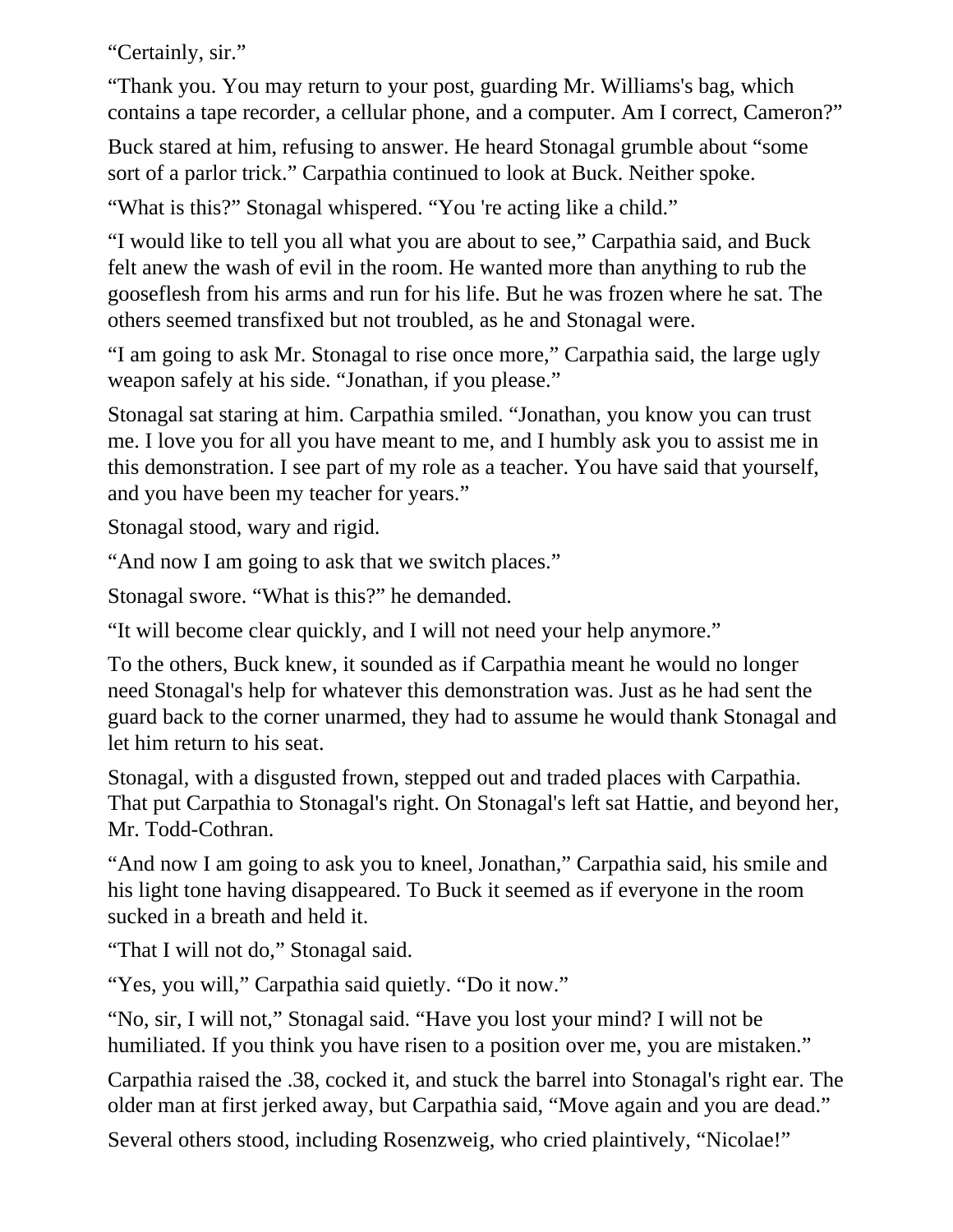"Everyone be seated, please," Carpathia said, calm again. "Jonathan, on your knees."

Painfully, the old man crouched, using Hattie's chair for support. He did not face Carpathia or look at him. The gun was still in his ear. Hattie sat pale and frozen.

"My dear," Carpathia said, leaning toward her over Stonagal's head, "you will want to slide your chair back about three feet so as not to soil your outfit." She did not move.

Stonagal began to whimper. "Nicolae, why are you doing this? I am your friend! I am no threat!"

"Begging does not become you, Jonathan. Please be quiet. Hattie," he continued, looking directly into her eyes now, "stand and move your chair back and be seated. Hair, skin, skull tissue, and brain matter will mostly be absorbed by Mr. Todd-Cothran and the others next to him. I do not want anything to get on you."

Hattie moved her chair back, her fingers trembling.

Stonagal whined, "No, Nicolae, no!"

Carpathia was in no hurry. "I am going to kill Mr. Stonagal with a painless hollowpoint round to the brain which he will neither hear nor feel. The rest of us will experience some ringing in our ears. This will be instructive for you all. You will understand cognitively that I am in charge, that I fear no man, and that no one can oppose me."

Mr. Otterness reached for his forehead, as if dizzy, and slumped to one knee. Buck considered a suicidal dive across the table for the gun, but he knew that others might die for his effort. He looked to Steve, who sat motionless as the others. Mr. Todd-Cothran shut his eyes and grimaced, as if expecting the report any second.

"When Mr. Stonagal is dead, I will tell you what you will remember. And lest anyone feel I have not been fair, let me not neglect to add that more than gore will wind up on Mr. Todd-Cothran's suit. A high-velocity bullet at this range will also kill him, which, as you know, Mr. Williams, is something I promised you I would deal with in due time."

Todd-Cothran opened his eyes at that news, and Buck heard himself shouting, "No!" as Carpathia pulled the trigger. The blast rattled the windows and even the door. Stonagal's head crashed into the toppling Todd-Cothran, and both were plainly dead before their entwined bodies reached the floor.

Several chairs rolled back from the table as their occupants covered their heads in fear. Buck stared, mouth open, as Carpathia calmly placed the gun in Stonagal's limp right hand and twisted his finger around the trigger.

Hattie shivered in her seat and appeared to try to emit a scream that would not come. Carpathia took the floor again.

"What we have just witnessed here," he said kindly, as if speaking to children, "was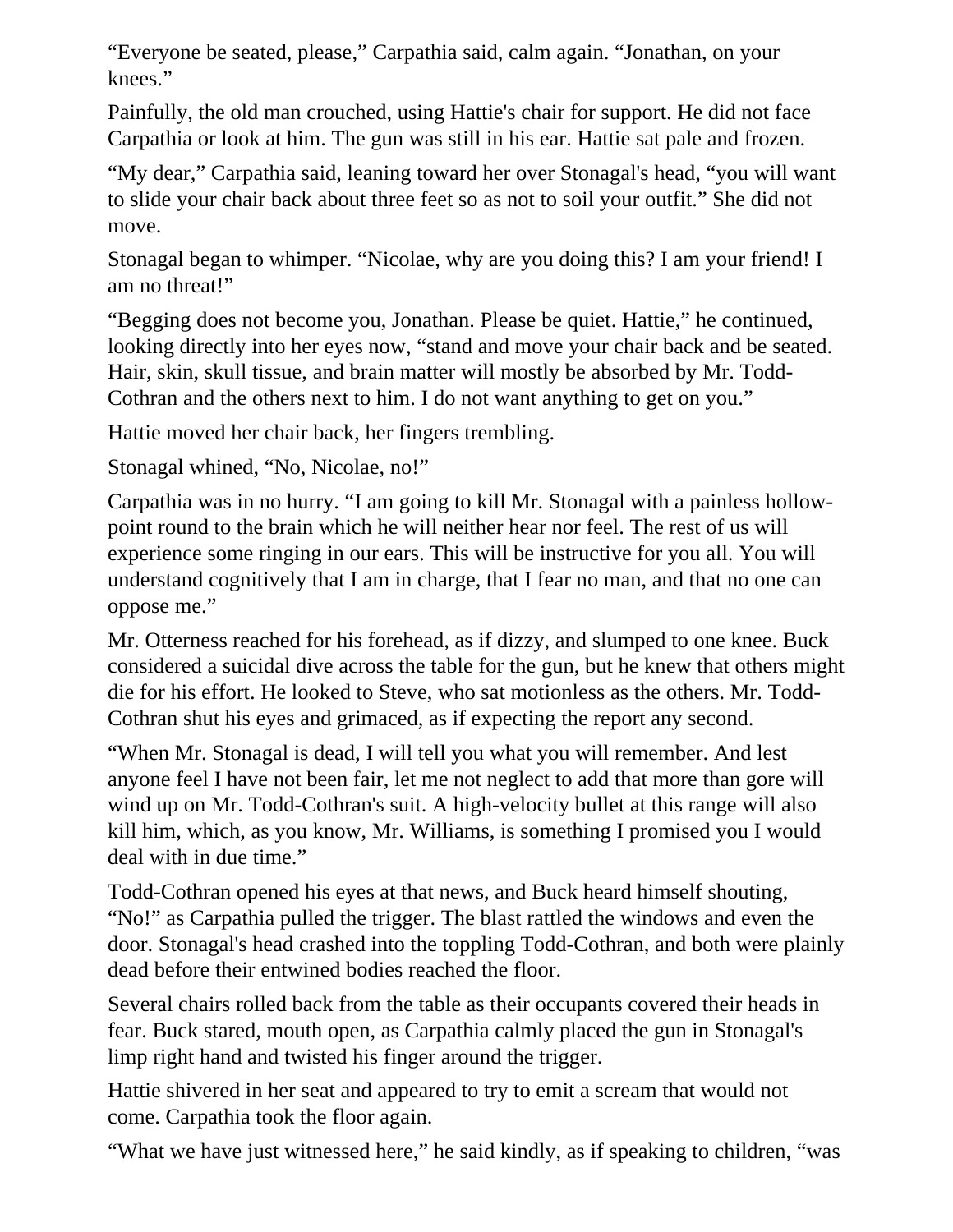a horrible, tragic end to two otherwise extravagantly productive lives. These men were two I respected and admired more than any others in the world. What compelled Mr. Stonagal to rush the guard, disarm him, take his own life and that of his British colleague, I do not know and may never fully understand."

Buck fought within himself to keep his sanity, to maintain a clear mind, to—as his boss had told him on the way in—"remember everything."

Carpathia continued, his eyes moist. "All I can tell you is that Jonathan Stonagal told me as recently as at breakfast this morning that he felt personally responsible for two recent violent deaths in England and that he could no longer live with the guilt. Honestly, I thought he was going to turn himself in to international authorities later today. And if he had not, I would have had to. How he conspired with Mr. Todd-Cothran, which led to the deaths in England, I do not know. But if he was responsible, then in a sad way, perhaps justice was meted out here today.

"We are all horrified and traumatized by having witnessed this. Who would not be? My first act as secretary general will be to close the U.N. for the remainder of the day and to pronounce my regrettable benedictory obituary on the lives of two old friends. I trust you will all be able to deal with this unfortunate occurrence and that it will not forever hamper your ability to serve in your strategic roles.

"Thank you, gentlemen. While Ms. Durham phones security, I will be polling you for your version of what happened here."

Hattie ran to the phone and could barely make herself understood in her hysteria. "Come quick! There's been a suicide and two men are dead! It was awful! Hurry!"

"Mr. Plank?" Carpathia said.

"That was unbelievable," Steve said, and Buck knew he was dead serious. "When Mr. Stonagal grabbed the gun, I thought he was going to kill us all!"

Carpathia called on the United States ambassador.

"Why, I've known Jonathan for years," he said. "Who would have thought he could do something like this?"

"I'm just glad you're all right, Mr. Secretary-General," Chaim Rosenzweig said.

"Well, I am not all right," Carpathia said. "And I will not be all right for a long time. These were my friends."

And that's how it went, all around the room. Buck's body felt like lead, knowing Carpathia would eventually get to him and that he was the only one in the room not under Nicolae's hypnotic power. But what if Buck said so? Would he be killed next? Of course he would! He had to be. Could he lie? Should he?

He prayed desperately as Carpathia moved from man to man, making certain they had all seen what he wanted them to see and that they were sincerely convinced of it.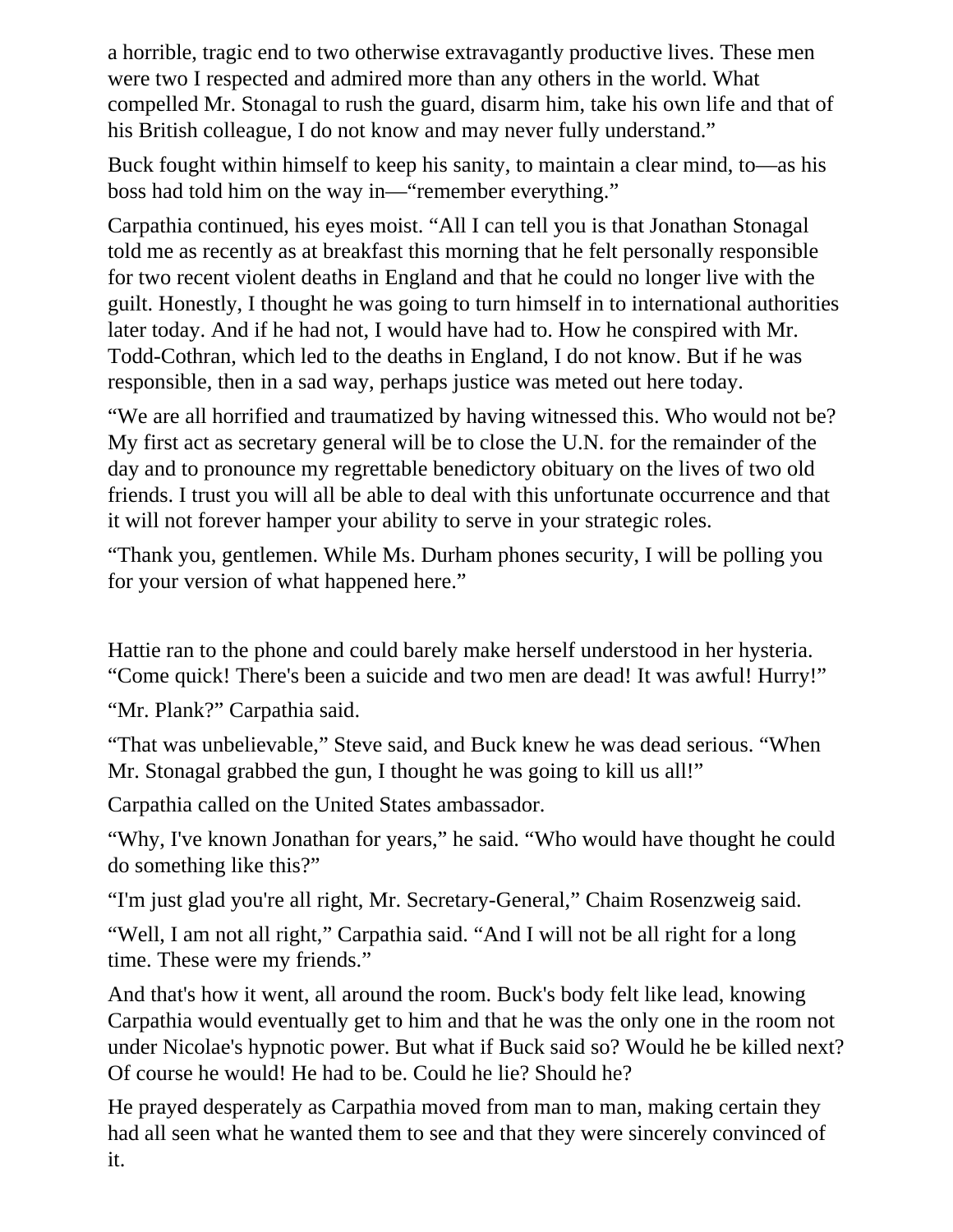Silence, God seemed to impress upon Buck's heart. Not a word!

Buck was so grateful to feel the presence of God in the midst of this evil and mayhem that he was moved to tears. When Carpathia got to him Buck's cheeks were wet and he could not speak. He shook his head and held up a hand. "Awful, was it not, Cameron? The suicide that took Mr. Todd-Cothran with it?"

Buck could not speak and wouldn't have if he could. "You cared for and respected them both, Cameron, because you were unaware that they tried to have you killed in London." And Carpathia moved on to the guard.

"Why could you not keep him from taking your gun, Scott?"

The old man had risen. "It happened so fast! I knew who he was, an important rich man, and when he hurried over to me I didn't know what he wanted. He ripped that gun right out of my holster, and before I could react he had shot himself."

"Yes, yes," Carpathia said as security rushed into the room. Everyone talked at once as Carpathia retreated to a corner, sobbing over the loss of his friends.

A plainclothesman asked questions. Buck headed him off. "You have enough eyewitnesses here. Let me leave you my card and you can call if you need me, hm?" The cop traded cards with him and Buck was permitted to leave.

Buck grabbed his bag and sprinted for a cab, rushing back to the office. He shut and locked his office door and began furiously banging out every detail of the story. He had produced several pages when he received a call from Stanton Bailey. The old man could hardly catch his breath between his demanding questions, not allowing Buck to answer.

"Where have you been? Why weren't you at the press conference? Were you in there when Stonagal offed himself and took the Brit with him? You should have been here. There's prestige for us having you in there. How are you going to convince anybody you were in there when you didn't show up for the press conference? Cameron, what's the deal?"

"I hurried back here to get the story into the system."

"Don't you have an exclusive with Carpathia now?"

Buck had forgotten that, and Plank hadn't reconfirmed it. What was he supposed to do about that? He prayed but sensed no leading. How he needed to talk to Bruce or Chloe or even Captain Steele! "I'll call Steve and see," he said.

Buck knew he couldn't wait long to make the call, but he was desperate to know what to do. Should he allow himself to be in a room alone with Carpathia? And if he did, should he pretend to be under his mind control as everyone else seemed to be? If he hadn't seen this for himself, he wouldn't have believed it. Would he always be able to resist the influence with God's help? He didn't know.

He dialed Steve's pager and the call was returned a couple of minutes later. "Really busy here, Buck. What's up?"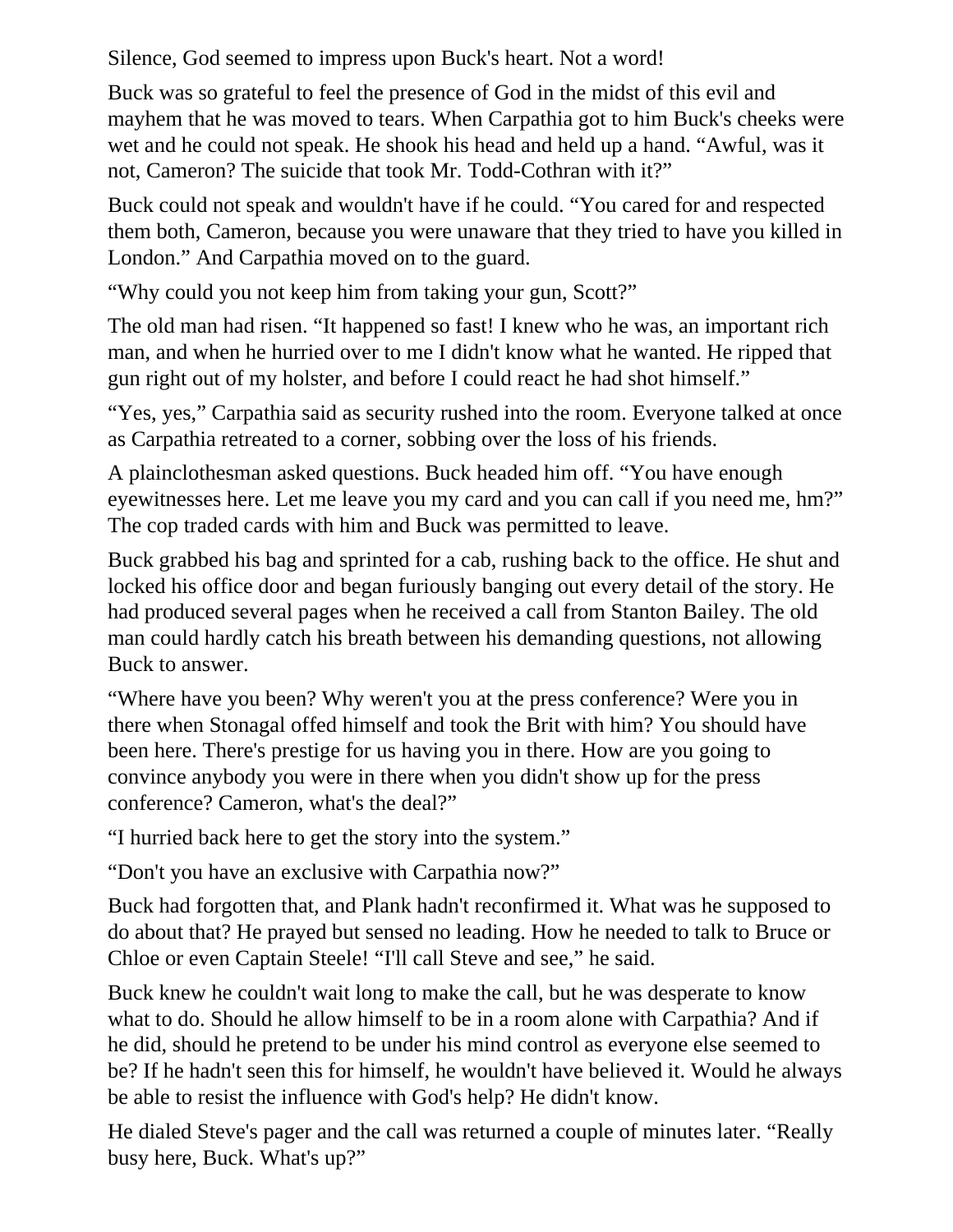"I was wondering if I've still got that exclusive with Carpathia."

"You're kidding, right? You heard what happened here and you want an exclusive?"

"Heard? I was there, Steve."

"Well, if you were here, then you probably know what happened before the press conference."

"Steve! I saw it with my own eyes."

"You're not following me, Buck. I'm saying if you were here for the press conference, you heard about the Stonagal suicide in the preliminary meeting, the one you were supposed to come to."

Buck didn't know what to say. "You saw me there, Steve."

"I didn't even see you at the press conference."

"I wasn't at the press conference, Steve, but I was in the room when Stonagal and Todd-Cothran died."

"I don't have time for this, Buck. It's not funny. You were supposed to be there, you weren't there. I resent it, Carpathia is offended, and no, no exclusive."

"I have credentials! I got them downstairs!"

"Then why didn't you use them?"

"I did!"

Steve hung up on him. Marge buzzed and said the boss was on the line again. "What's the deal with you not even going to that meeting?" Bailey said.

"I was there! You saw me go in!"

"Yeah, I saw you. You were that close. What did you do, find something more important to do? You got some fast talking to do, Cameron!"

"I'm telling you I was there! I'll show you my credentials."

"I just checked the credential list, and you're not on it."

"Of course I'm on it. I'll show 'em to you."

"Your name's there, I'm saying, but it's not checked off."

"Mr. Bailey, I'm looking at my credentials right now. They're in my hand."

"Your credentials don't mean dirt if you didn't use 'em, Cameron. Now where were you?"

"Read my story," Buck said. "You'll know exactly where I was."

"I just talked to three, four people who were there, including a U.N. guard and Carpathia's personal assistant, not to mention Plank. None of them saw you; you weren't there."

"A cop saw me! We traded cards!"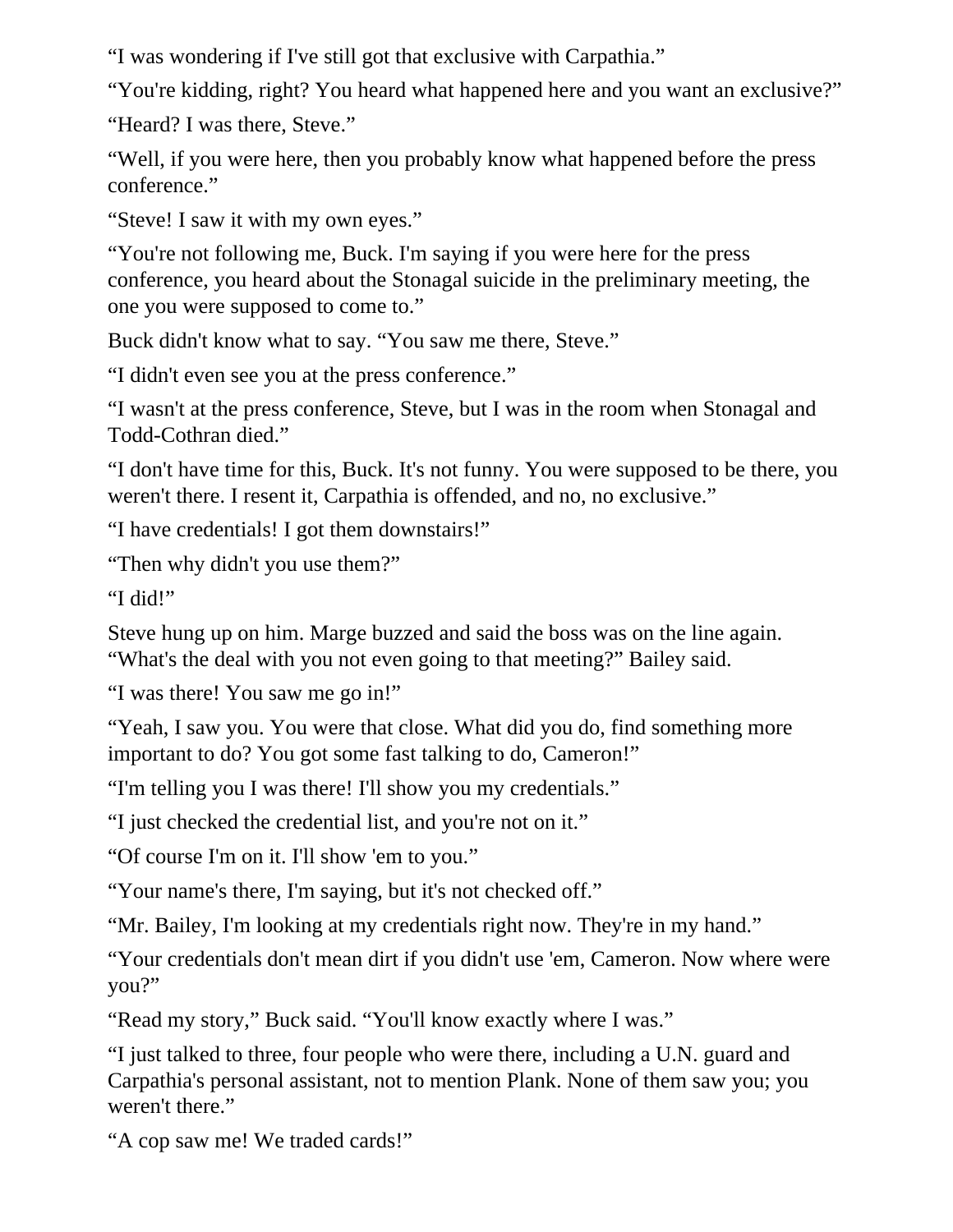"I'm coming back to the office, Williams. If you're not there when I get there, you're fired."

"I'll be here."

Buck dug out the cop's card and called the number. "Precinct station," a voice said.

Buck read off the card, "Detective Sergeant Billy Cenni, please."

"What's the name again?"

"Cenni, or maybe it's a hard C? Kenny?"

"Don't recognize it. You got the right precinct?"

Buck repeated the number from the card.

"That's our number, but that ain't our guy."

"How would I locate him?"

"I'm busy here, pal. Call midtown."

"It's important. Do you have a department directory?"

"Listen, we got thousands of cops."

"Just look up C-E-N-N-I for me, will ya?"

"Just a minute." Soon he was back on. "Nothing, OK?"

"Could he be new?"

"He could be your sister for all I know."

"Where do I call?"

He gave Buck the number for police headquarters. Buck ran through the whole conversation again, but this time he had reached a pleasant young woman. "Let me check one more thing for you," she said. "I'll get personnel on the line because they won't tell you anything unless you're a uniformed officer anyway."

He listened as she spelled the name for personnel. "Uh-huh, uh-huh," she said. "Thank you. I'll tell him." And she came back to Buck. "Sir? Personnel says there is nobody in the New York Police Department named Cenni, and there never has been. if somebody's got a phony police business card dolled up, they'd like to see it."

All Buck could do now was try to convince Stanton Bailey.

Rayford Steele, Chloe, and Bruce Barnes watched the U.N. press conference, straining to see Buck. "Where is he?" Chloe said. "He has to be there somewhere. Everybody else from that meeting is there. Who's the girl?"

Rayford stood when he saw her and silently pointed at the screen. "Dad!" Chloe said. "You're not thinking what I'm thinking?"

"It sure looks like her," Rayford said.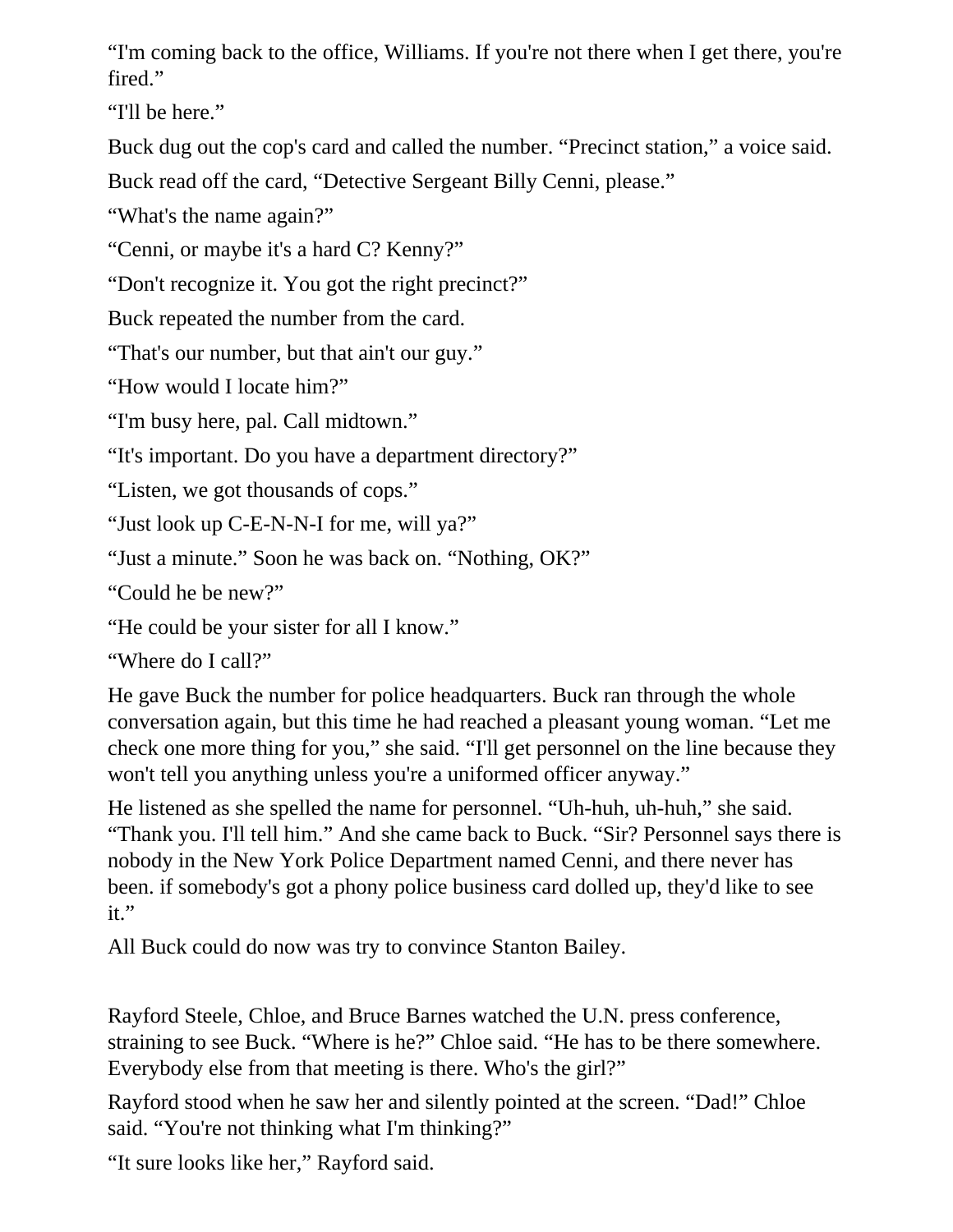"Shah," Bruce said, "he's introducing everybody."

"And my new personal assistant, having given up a career in the aviation industry."

Rayford flopped into a chair. "I hope Buck wasn't behind that."

"Me, too," Bruce said. "That would mean he could have been sucked in, too."

The news of the Stonagal suicide and Todd-Cothran's accidental death stunned them. "Maybe Buck took my advice and didn't go," Bruce said. "I sure hope so."

"That doesn't sound like him," Chloe said.

"No, it doesn't," Rayford said.

"I know," Bruce said. "But I can hope. I don't want to find out that he's met with foul play. Who knows what happened in there, and him going in with only our prayers?"

"I'd like to think that would be enough," Chloe said.

"No," Bruce said. "He needed the covering of God himself."

By the time Stanton Bailey stormed into Buck's office an hour later, Buck realized he was up against a force with which he could not compete. The record of his having been at that meeting had been erased, including from the minds of everyone in the room. He knew Steve wasn't faking it. He honestly believed Buck had not been there. The power Carpathia held over those people knew no limits. If Buck had needed any proof that his own faith was real and that God was now in his life, he had it. Had he not received Christ before entering that room, he was convinced he would be just another of Carpathia's puppets.

Bailey was not in a discussing mood, so Buck let the old man talk, not trying to defend himself. "I don't want any more of this nonsense about your having been there. I know you were in the building and I see your credentials, but you know and I know and everybody who was in there knows that you weren't. I don't know what you thought was more important, but you were wrong. This is unacceptable and unforgivable, Cameron. I can't have you as my executive editor."

"I'll gladly go back to senior writer," Buck said.

"Can't go along with that either, pal. I want you out of New York. I'm going to put you in the Chicago bureau."

"I'll be happy to run that for you."

Bailey shook his head. "You don't get it, do you, Cameron? I don't trust you. I should fire you. But I know you'd just wind up with somebody else."

"I don't want to be with anybody else."

"Good, because if you tried to jump to the competition, I'd have to tell them about this stunt. You're going to be a staff writer out of Chicago, working for the woman who was Lucinda's assistant there. I'm calling her today to give her the news. It'll